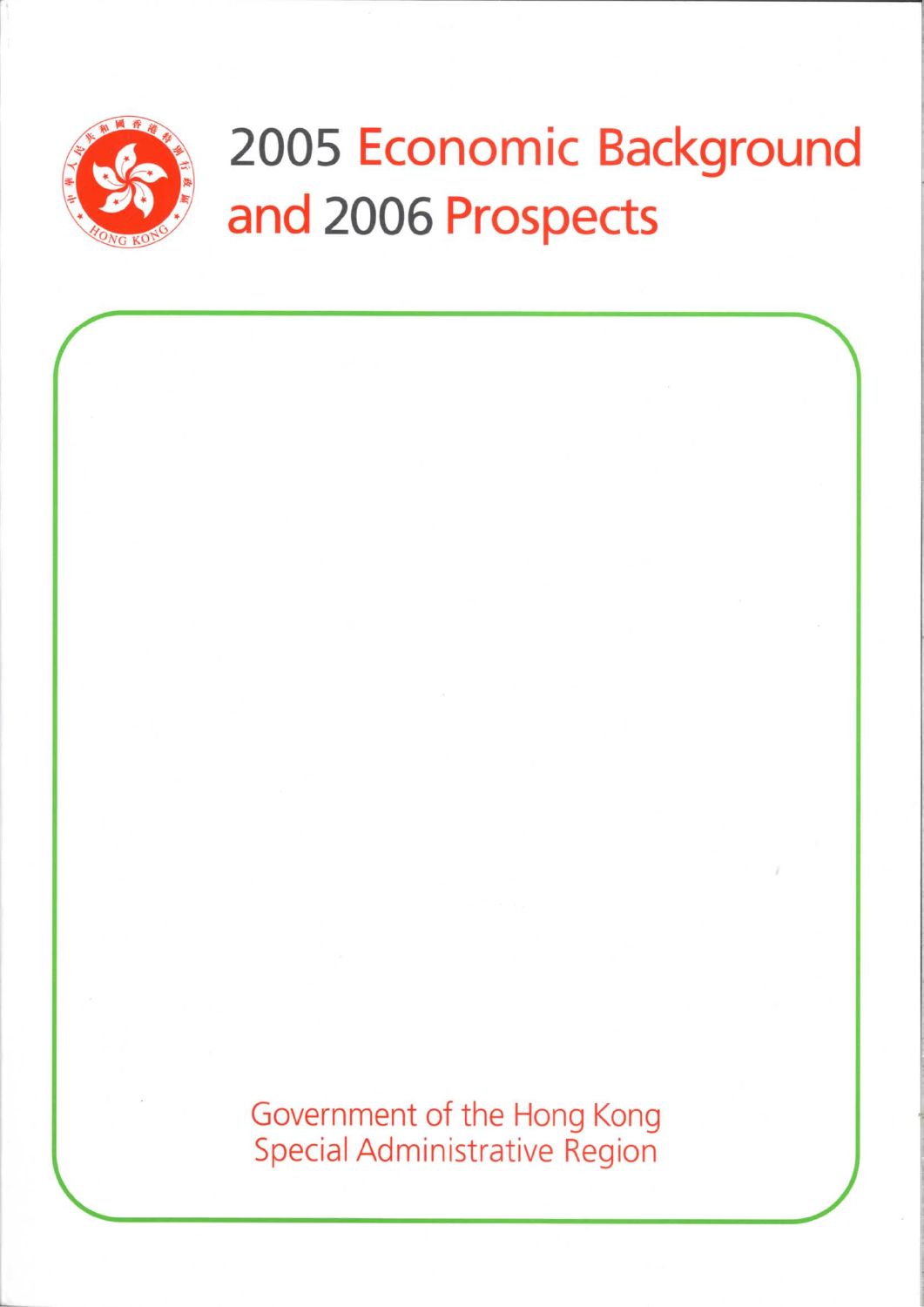## *2005 ECONOMIC BACKGROUND AND 2006 PROSPECTS*

ECONOMIC ANALYSIS DIVISION ECONOMIC ANALYSIS AND BUSINESS FACILITATION UNIT FINANCIAL SECRETARY'S OFFICE GOVERNMENT OF THE HONG KONG SPECIAL ADMINISTRATIVE REGION

*February 2006*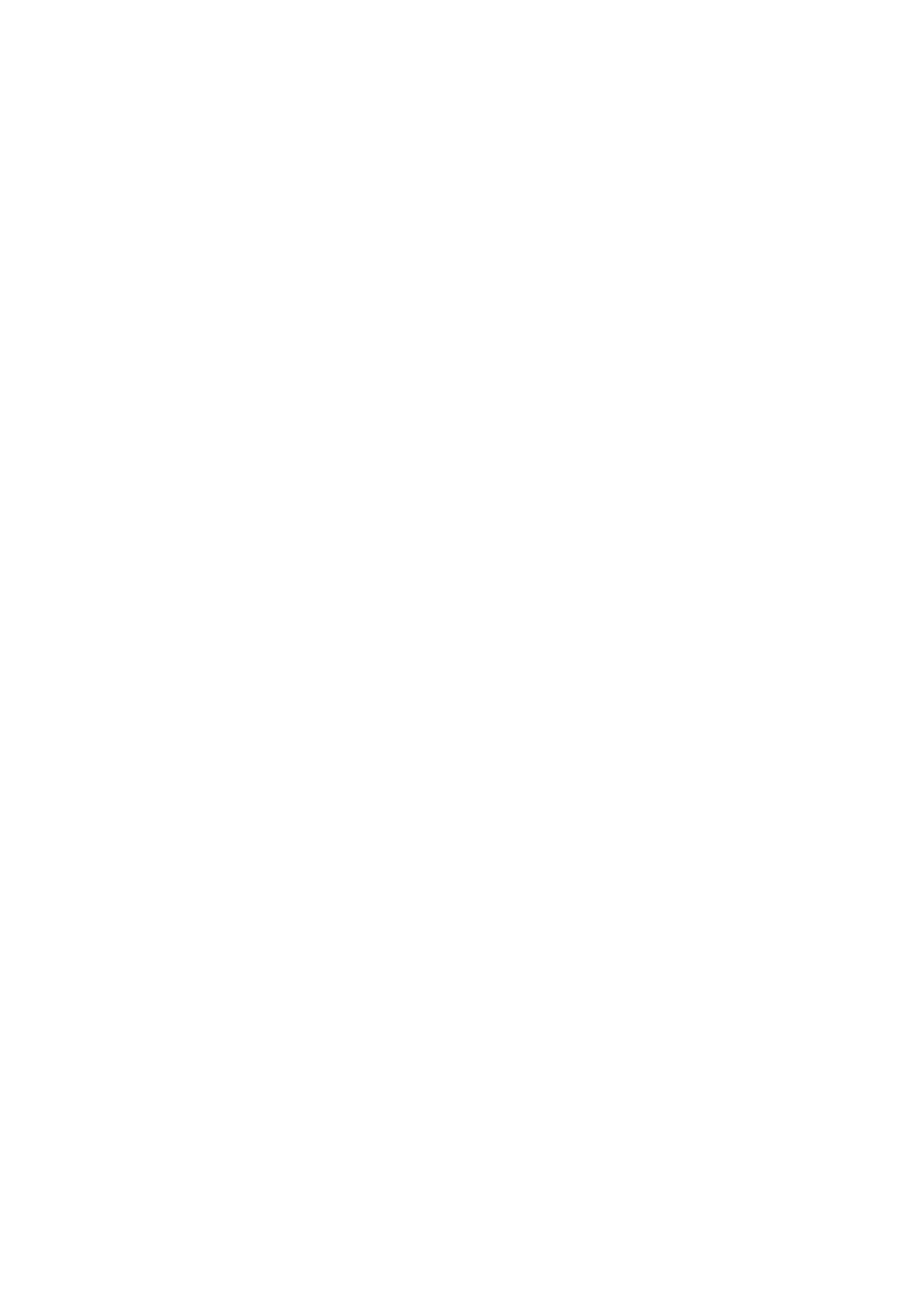## **CONTENTS**

## *Paragraphs*

#### CHAPTER 1: OVERVIEW OF ECONOMIC PERFORMANCE IN 2005

| Overall situation<br>The external sector                            | 1.1<br>1.3 | $\overline{\phantom{a}}$<br>$\overline{\phantom{a}}$ | 1.2<br>1.4 |
|---------------------------------------------------------------------|------------|------------------------------------------------------|------------|
| The domestic sector                                                 | 1.5        | $\sim$                                               | 1.6        |
| The labour sector                                                   |            | 1.7                                                  |            |
| The asset markets                                                   | 1.8        | $\overline{\phantom{a}}$                             | 1.9        |
| Prices                                                              | 1.10       | $\overline{\phantom{a}}$                             | 1.11       |
| Net output or value added by major economic sector                  | 1.12       | $\overline{\phantom{a}}$                             | 1.14       |
| Meeting the challenges from structural changes                      | 1.15       | $\overline{\phantom{a}}$                             | 1.17       |
| Some highlights of economic policy                                  | 1.18       | $\sim$                                               | 1.24       |
| Box 1.1 Impact of higher interest rates on the Hong Kong economy    |            |                                                      |            |
| Box 1.2 Oil shocks in the 1970s and how they had impacted on        |            |                                                      |            |
| Hong Kong Economy                                                   |            |                                                      |            |
| <b>CHAPTER 2: ECONOMIC OUTLOOK FOR 2006</b><br>AND THE MEDIUM TERM  |            |                                                      |            |
| Major external factors                                              |            | 2.1                                                  |            |
| Global economic outlook                                             | 2.2        | $\sim$                                               | 2.4        |
| Exchange rates and price competitiveness                            | 2.5        | $\overline{\phantom{a}}$                             | 2.8        |
| Interest rate movements                                             | 2.9        | $\sim 10^{-10}$                                      | 2.10       |
| China factor                                                        |            | 2.11                                                 |            |
| Outlook for the Hong Kong economy in 2006                           | 2.12       | $\blacksquare$                                       | 2.20       |
| Medium-term outlook for the Hong Kong economy                       | 2.21       | $\mathbb{L}$                                         | 2.24       |
| Box 2.1 The US housing boom                                         |            |                                                      |            |
| <b>CHAPTER 3: THE EXTERNAL SECTOR</b>                               |            |                                                      |            |
| Visible trade                                                       |            |                                                      |            |
| Total exports of goods                                              | 3.1        |                                                      | 3.3        |
| Imports of goods                                                    |            | 3.4                                                  |            |
| Invisible trade                                                     |            |                                                      |            |
| Exports of services                                                 |            | 3.5                                                  |            |
| Imports of services                                                 |            | 3.6                                                  |            |
| Visible and invisible trade balance                                 |            | 3.7                                                  |            |
| Trade policy and other developments                                 |            |                                                      |            |
| Promoting free trade in the international arena                     | 3.8        |                                                      | 3.9        |
| Co-operation with the Mainland under CEPA                           | 3.10       | $\sim 100$                                           | 3.11       |
| Pan-PRD co-operation                                                |            | 3.12                                                 |            |
| <b>CHAPTER 4: DEVELOPMENTS IN SELECTED SECTORS</b>                  |            |                                                      |            |
| Property                                                            | 4.1        | $\overline{\phantom{a}}$                             | 4.5        |
| Land                                                                | 4.6        |                                                      | 4.7        |
| Public utilities and public transport                               | 4.8        | $\omega_{\rm{max}}$                                  | 4.9        |
| Tourism                                                             | 4.10       | $\omega_{\rm{max}}$                                  | 4.14       |
| Logistics                                                           | 4.15       | $\omega_{\rm{max}}$                                  | 4.18       |
| Creativity and innovation                                           | 4.19       | $\overline{\phantom{0}}$                             | 4.21       |
| Box 4.1 Benefits to Hong Kong stemming from vibrant inbound tourism |            |                                                      |            |
| in the Mainland                                                     |            |                                                      |            |
| Box 4.2 Major issues in fostering a creative economy                |            |                                                      |            |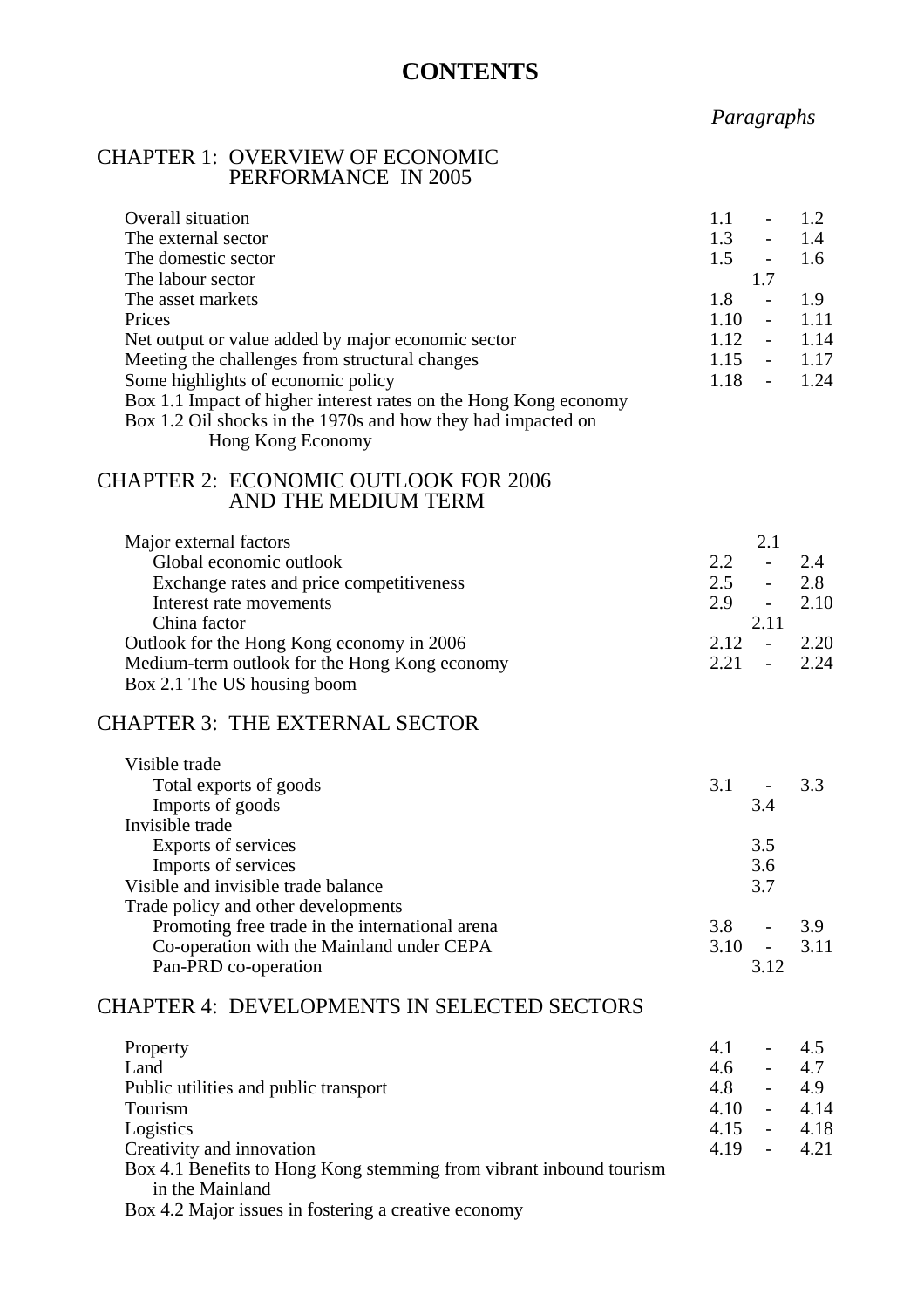## CHAPTER 5: THE FINANCIAL SECTOR

| 5.2<br>5.1<br>$\overline{\phantom{a}}$ |
|----------------------------------------|
| 5.6<br>5.3<br>$\sim 100$               |
| 5.8<br>5.7<br>$\sim 100$               |
| 5.9                                    |
| 5.13<br>5.10<br>$\sim 100$             |
| $5.14 - 5.15$                          |
| $5.16 - 5.19$                          |
| 5.20                                   |
| 5.22<br>$5.21 - -$                     |
| 5.23                                   |
|                                        |

## CHAPTER 6: THE LABOUR SECTOR

| Overall labour market situation                     |      | 6.1                      |      |
|-----------------------------------------------------|------|--------------------------|------|
| Total employment and labour supply                  |      | 6.2                      |      |
| Profile of employment                               | 6.3  | $\overline{\phantom{0}}$ | 6.4  |
| Profile of unemployment                             | 6.5  | $\overline{\phantom{a}}$ | 6.7  |
| Profile of underemployment                          | 6.8  | $\overline{\phantom{a}}$ | 6.9  |
| Vacancies                                           | 6.10 | $\overline{\phantom{a}}$ | 6.12 |
| Earnings and wages                                  | 6.13 | $\sim$                   | 6.17 |
| Box 6.1 An analysis of employment and income growth |      |                          |      |

Box 6.2 An analysis of the low-income employees

## CHAPTER 7: PRICES

| Consumer price                                          | 71 |     | $-7.2$ |
|---------------------------------------------------------|----|-----|--------|
| Costs of factor inputs                                  | 73 |     | $-7.4$ |
| Output prices                                           |    | 75  |        |
| <b>GDP</b> deflator                                     |    | 7.6 |        |
| Box 7.1 Unit cost analysis and consumer price inflation |    |     |        |

## CALENDAR OF EVENTS OF SIGNIFICANCE TO THE HONG KONG ECONOMY IN 2005

#### STATISTICAL APPENDIX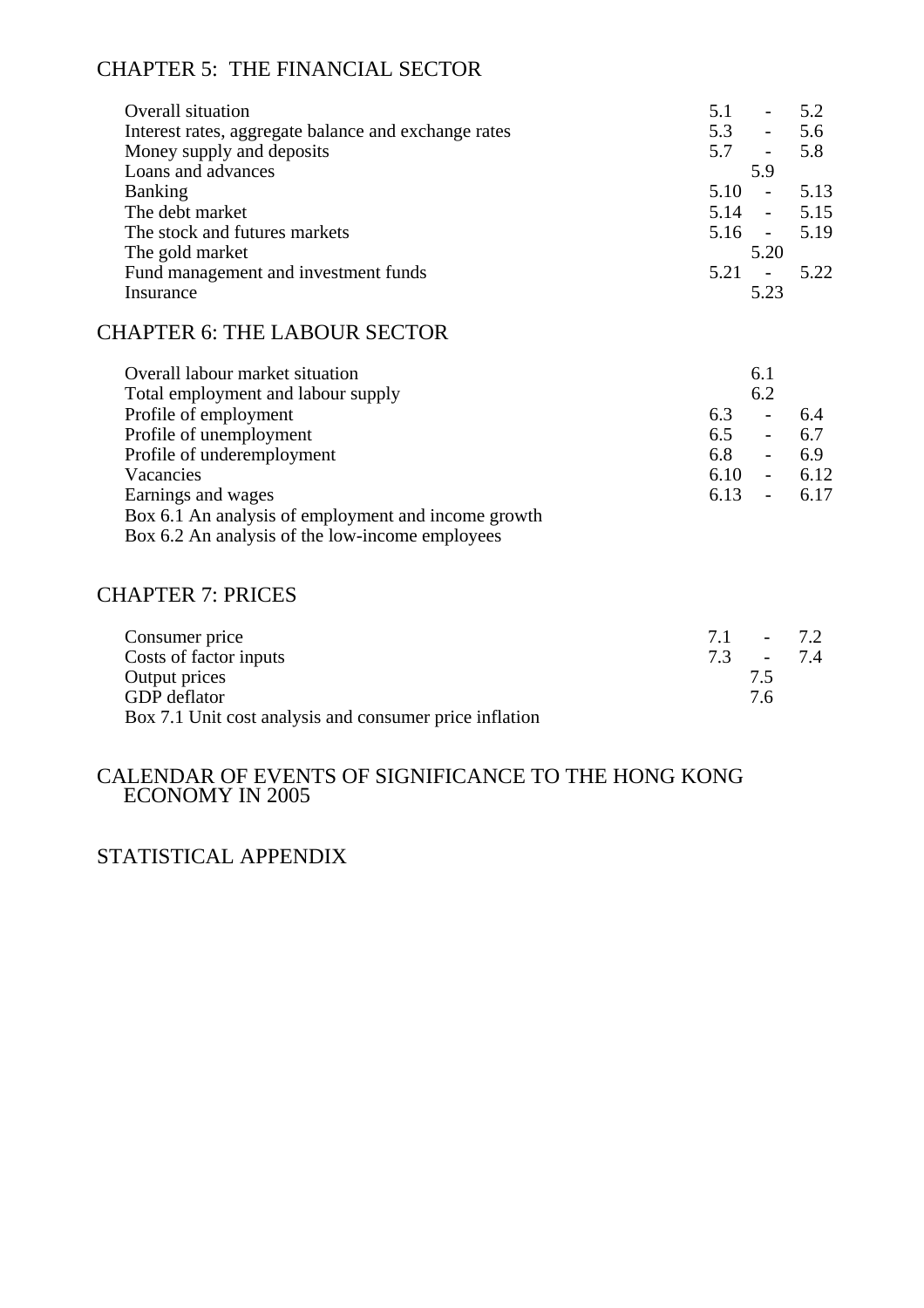## **CHAPTER 1 : OVERVIEW OF ECONOMIC PERFORMANCE IN 2005**

## *Summary*

- *The Hong Kong economy was robust throughout 2005. GDP growth was well above-trend in all four quarters, culminating to a strong 7.3% growth for the year as a whole (growth in 2004 is also revised upwards, from the previous 8.2% to 8.6%). 2004 and 2005 together saw the fastest pace of economic growth in any two consecutive years since 1988.*
- y *Economic expansion continued to be largely trade-led, marking the third consecutive year that exports of goods and services attained double-digit growth.*
- Domestic demand also played a role, with consumption well supported by *steadily improving employment conditions, and machinery and equipment investment surging in tandem with the business upswing. However, construction activity remained a weak spot in the current recovery.*
- *Thanks to vibrant economic expansion, over 240 000 additional jobs have been created since mid-2003, pushing total employment to successive new highs in the year, and bringing down the overall unemployment rate to a 4-year low of 5.3% by end-2005. The improvement was across-the-board in all sectors, and spanned across all age groups and most occupation categories. As employment conditions improved, labour income continued to increase.*
- The property market cooled off somewhat in the latter half of 2005, after a *rather hectic first half. With higher interest rates, overall property prices had met with some moderation pressure.*
- *The local stock market was active during most of 2005. Notwithstanding the uncertainties arising from higher oil prices and interest rates, local share prices had been rather resilient, underpinned by an improving economy and good corporate earnings.*
- Consumer price inflation, though creeping up during the year as part of the *re-inflation process, had remained benign through to end-2005, as cost pressures were mitigated by the substantial productivity improvement and improved business in the year.*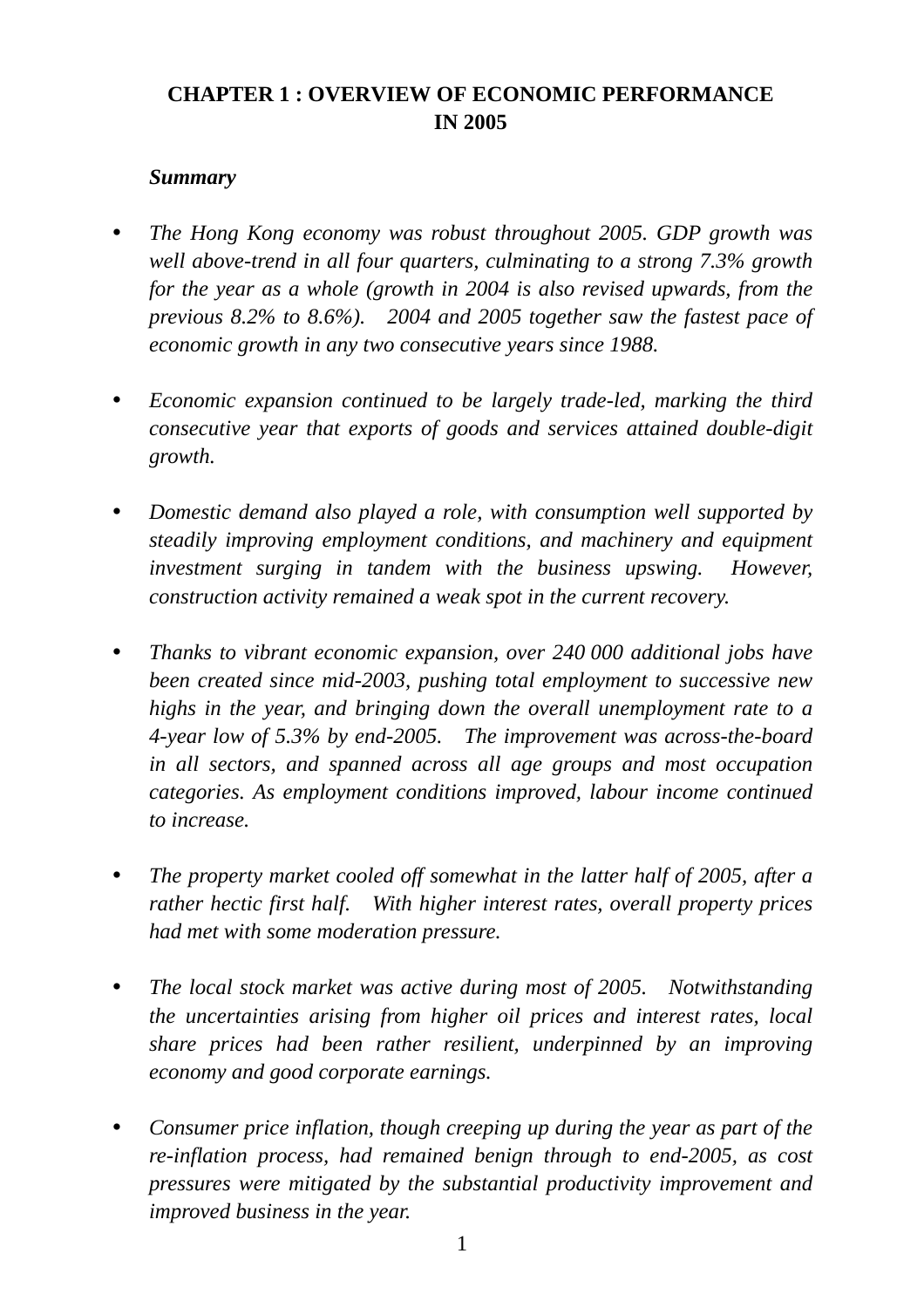#### **Overall situation**

1.1 In 2005 the Hong Kong economy continued to stage a robust performance. 2004 and 2005 together saw the fastest pace of economic growth in any two consecutive years since 1988. Economic expansion continued to be largely trade-led in 2005, marking the third consecutive year that exports of goods and services attained double-digit growth. Domestic demand also played a role, with consumption well supported by steadily improving employment conditions, and machinery and equipment investment surging in tandem with the business upswing. However, construction activity remained a weak spot in the current recovery.

**Diagram 1.1 : Gross Domestic Product sustaining well** 

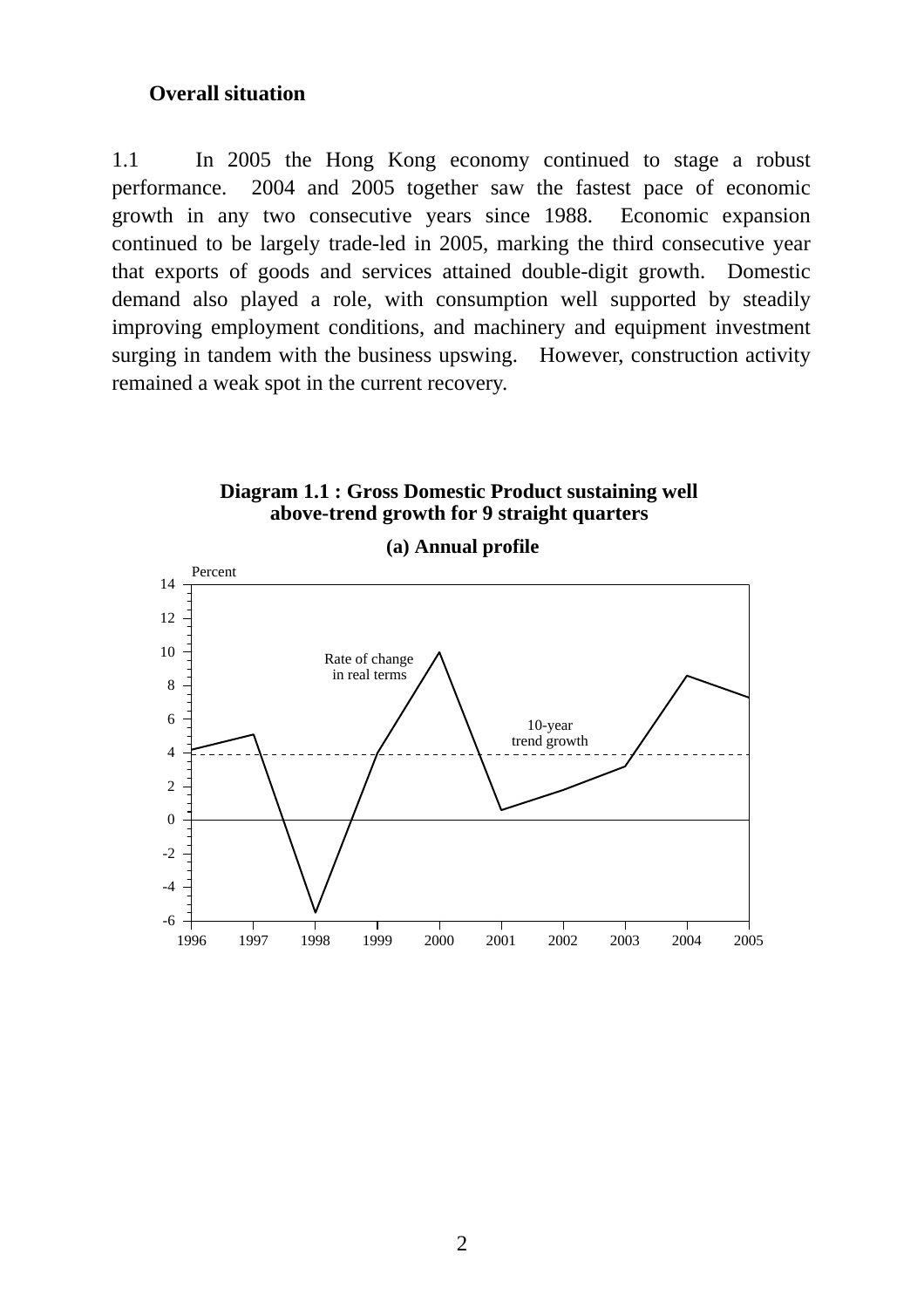



1.2 For 2005 as a whole, the *Gross Domestic Product* (GDP)(1) rose by an impressive 7.3% in real terms, after a strong 8.6% growth in 2004. On a year-on-year comparison, after expanding by 6.0% in the first quarter of 2005, real GDP picked up further to growth at 7.3% and 8.3% respectively in the second and third quarters<sup> $(2)$ </sup>. Economic growth remained well above-trend at 7.6% in the fourth quarter, thanks to very strong trade growth, and despite the dampening impact of higher interest rates. On a seasonally adjusted quarter-to-quarter comparison<sup>(3)</sup>, GDP expanded briskly in the first three quarters, by 1.7%, 2.9% and 2.3% respectively in real terms before settling to a 0.6% growth in the fourth quarter.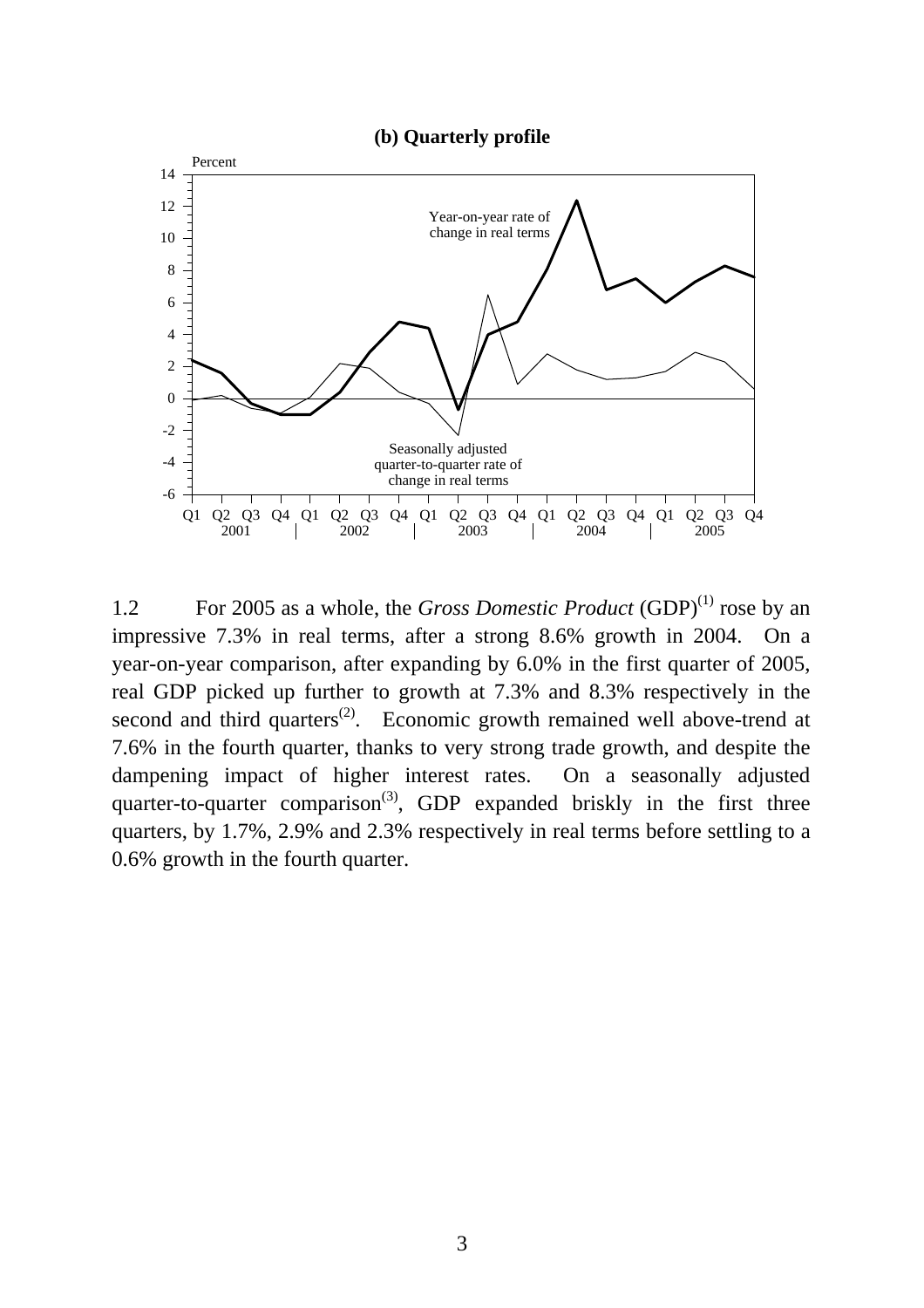# Table 1.1 : Gross Domestic Product and its main expenditure components<br>and the main price indicators<br>(year-on-year rate of change  $(\%)$ )

|                                                                                     | $2004$ <sup>#</sup> | $2005^{+}$ | 2004               |                    |                    |                    | 2005               |                    |                 |                    |
|-------------------------------------------------------------------------------------|---------------------|------------|--------------------|--------------------|--------------------|--------------------|--------------------|--------------------|-----------------|--------------------|
|                                                                                     |                     |            | $\Omega^*$         | $Q2^*$             | $Q3^{\#}$          | $Q4^{\#}$          | $\Omega^{\sharp}$  | $Q2^*$             | $Q3^{\#}$       | $Q4$ <sup>+</sup>  |
| Change in real terms of GDP and<br>its main expenditure components (%) <sup>®</sup> |                     |            |                    |                    |                    |                    |                    |                    |                 |                    |
| Private consumption<br>expenditure                                                  | 7.3                 | 3.7        | 6.5<br>(1.9)       | 11.2<br>(2.2)      | 5.7<br>(0.1)       | 6.0<br>(1.4)       | 4.2<br>(0.5)       | 2.7<br>(0.8)       | 4.1<br>(1.5)    | 3.7<br>(0.8)       |
| Government consumption<br>expenditure                                               | 0.7                 | $-3.0$     | 5.6<br>(0.2)       | $\ast$<br>$(-3.2)$ | $-1.3$<br>$(-0.3)$ | $-1.7$<br>(1.5)    | $-4.6$<br>$(-2.6)$ | $-2.3$<br>$(-0.7)$ | $-1.6$<br>(0.3) | $-3.4$<br>$(-0.5)$ |
| Gross domestic fixed<br>capital formation                                           | 3.0                 | 3.9        | 4.4<br>(N.A.)      | 10.3<br>(N.A.)     | 0.8<br>(N.A.)      | $-2.4$<br>(N.A.)   | 0.4<br>(N.A.)      | 4.9<br>(N.A.)      | 2.8<br>(N.A.)   | 7.5<br>(N.A.)      |
| of which:                                                                           |                     |            |                    |                    |                    |                    |                    |                    |                 |                    |
| Building and construction                                                           | $-11.7$             | $-6.8$     | $-12.9$            | $-14.0$            | $-14.9$            | $-4.6$             | $-1.0$             | $-7.5$             | $-5.2$          | $-13.7$            |
| Machinery, equipment and<br>computer software                                       | 11.0                | 10.7       | 15.5               | 25.2               | 9.9                | $-3.2$             | 0.8                | 10.7               | 7.1             | 24.2               |
| Total exports of goods                                                              | 15.3                | 11.2       | 15.0<br>(2.8)      | 18.7<br>(5.1)      | 15.3<br>(1.0)      | 12.6<br>(3.1)      | 8.9<br>(0.1)       | 11.1<br>(6.0)      | 12.8<br>(3.1)   | 11.4<br>(2.2)      |
| Imports of goods                                                                    | 14.1                | 8.6        | 16.3<br>(4.5)      | 20.3<br>(3.2)      | 14.2<br>$(-1.6)$   | 7.0<br>(1.1)       | 3.8<br>(1.9)       | 7.0<br>(5.1)       | 11.0<br>(2.2)   | 12.0<br>(2.6)      |
| Exports of services                                                                 | 17.9                | 8.4        | 16.5<br>(2.0)      | 35.8<br>(1.9)      | 14.4<br>(4.4)      | 10.3<br>(1.5)      | 8.5<br>(0.2)       | 8.8<br>(2.3)       | 8.7<br>(4.3)    | 7.7<br>(0.8)       |
| Imports of services                                                                 | 14.6                | 2.8        | 7.3<br>$(*)$       | 34.6<br>(10.0)     | 10.8<br>$(-2.2)$   | 9.8<br>(1.0)       | 5.6<br>$(-2.5)$    | 0.3<br>(4.4)       | 3.8<br>(0.8)    | 1.4<br>$(-1.4)$    |
| <b>Gross Domestic Product</b>                                                       | 8.6                 | 7.3        | 8.1<br>(2.8)       | 12.4<br>(1.8)      | 6.8<br>(1.2)       | 7.5<br>(1.3)       | 6.0<br>(1.7)       | 7.3<br>(2.9)       | 8.3<br>(2.3)    | 7.6<br>(0.6)       |
| Change in the main<br>price indicators $(\%)$                                       |                     |            |                    |                    |                    |                    |                    |                    |                 |                    |
| <b>GDP</b> deflator                                                                 | $-3.6$              | $-0.2$     | $-5.2$<br>$(-0.9)$ | $-3.7$<br>$(-0.7)$ | $-3.2$<br>$(-0.8)$ | $-2.6$<br>$(-0.1)$ | $-1.3$<br>(0.2)    | $-0.6$<br>(0.1)    | 0.2<br>$(*)$    | 0.4<br>(0.1)       |
| <b>Composite Consumer Price</b><br><b>Index</b>                                     | $-0.4$              | 1.1        | $-1.8$<br>(0.3)    | $-0.9$<br>$(*)$    | 0.8<br>$(-0.2)$    | 0.2<br>(0.3)       | 0.4<br>(0.3)       | 0.8<br>(0.5)       | 1.4<br>(0.4)    | 1.8<br>(0.6)       |
| <i>Change in nominal GDP</i> $(\%)$                                                 | 4.7                 | 7.0        | 2.5                | 8.2                | 3.5                | 4.7                | 4.7                | 6.7                | 8.5             | 7.9                |

Notes : (#) Revised figures.

- (+) Preliminary figures.
- (@) The entire GDP series have been revised following the completion of an exercise by the Census and Statistics Department to implement the latest international guidelines on dealing with financial intermediation services provided by banks in the estimation of national accounts statistics of Hong Kong in mid-August 2005.
- ( ) Seasonally adjusted quarter-to-quarter rate of change.
- N.A. Not applicable, as no clear seasonal pattern is found in gross domestic fixed capital formation, due to the presence of considerable short-term fluctuations.
- (\*) Change of less than 0.05%.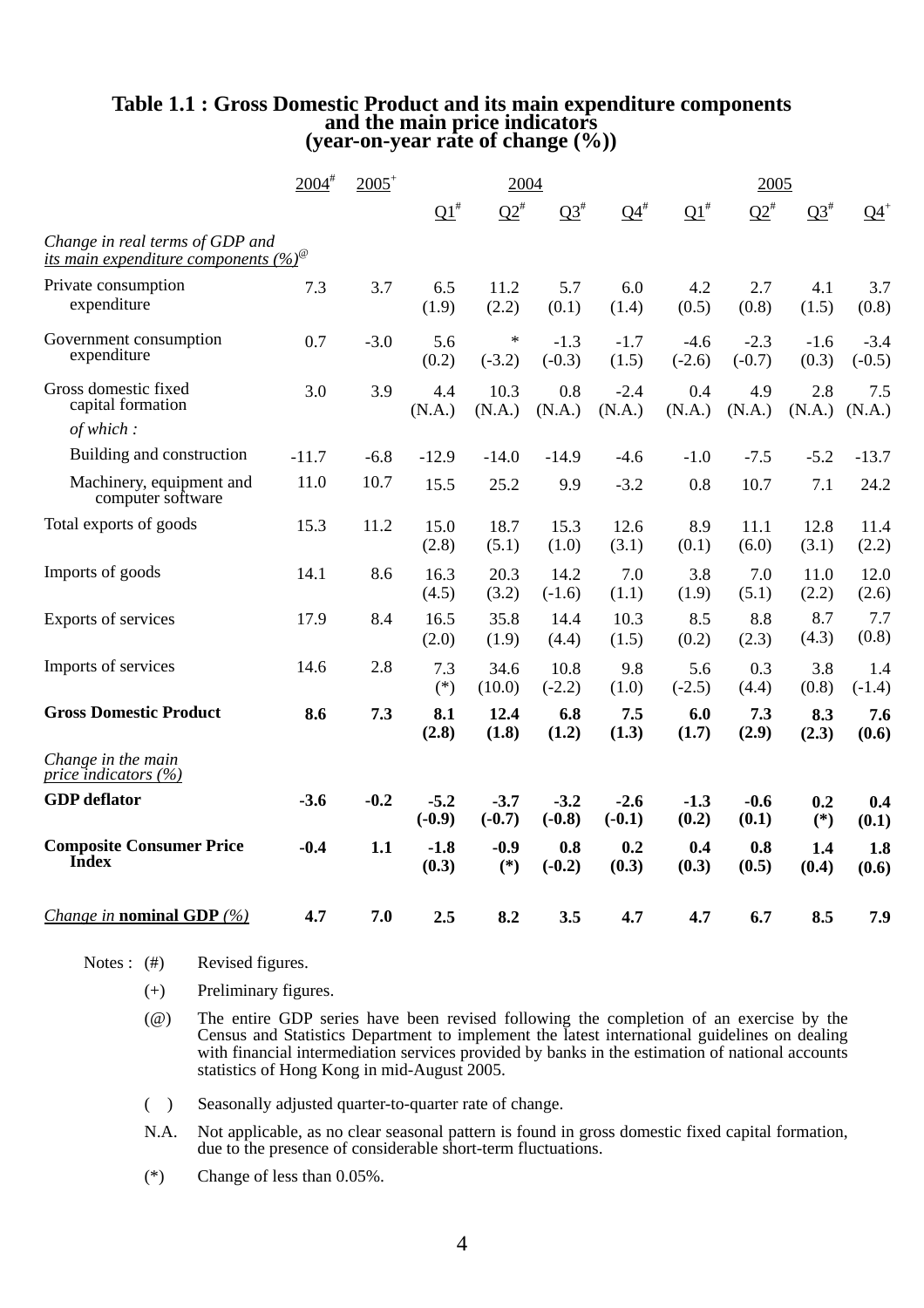## **Box 1.1**

#### **Impact of higher interest rates on the Hong Kong economy**

By mid-February 2006, the US Federal Reserve had raised the Fed Funds Target Rate by a cumulative of 3.5 percentage points since June 2004 to 4.5%, with a view to removing the accommodative monetary policy stance so as to contain inflation pressures that come from high oil prices and strong economic growth. Under the linked exchange rate system, Hong Kong's interest rates have largely followed the movements of their US counterparts. As a result, the best lending rates (BLR) charged by major local banks rose from 5% in mid-March 2005 to 7.75 – 8% in mid-February 2006.

Against the background of the successive interest rate hikes, there are concerns about the possible dampening impact on the Hong Kong economy. Specifically, there are concerns that local investment would be curtailed as the interest cost of the business community has been raised and investment confidence dented. Also, there could be some negative impact on consumer demand, if the interest rate hikes induce downward adjustment in the local asset markets and hence trigger negative wealth effects. Yet apart from some cooling off of the property market, which might have put a dent on consumer spending growth, the Hong Kong economy had by and large weathered the effects of higher interest rates rather well up to the fourth quarter of 2005.

An examination of the historical trend of real interest rates and Hong Kong's GDP and its domestic demand components, however, does not reveal any definite pattern of how real interest rate movements would impact on the economy in a very significant way. This may not be at all surprising given that the levels of indebtedness of the household and corporate sectors are low in Hong Kong, as suggested by the persistently high savings ratio and the strong net external financial asset position of Hong Kong. Also, it is worth noting that the interest rate policy of the US Federal Reserve is to forestall the inflation risk that may arise from a buoyant US economy. Thus a higher interest rate has often been a reflection of the strong state of the US economy, which has been the key driving force of global economic growth. Thus the negative impacts arising from higher interest rates have often been diluted by other positive economic developments.



#### **Real BLR vs real private consumption growth**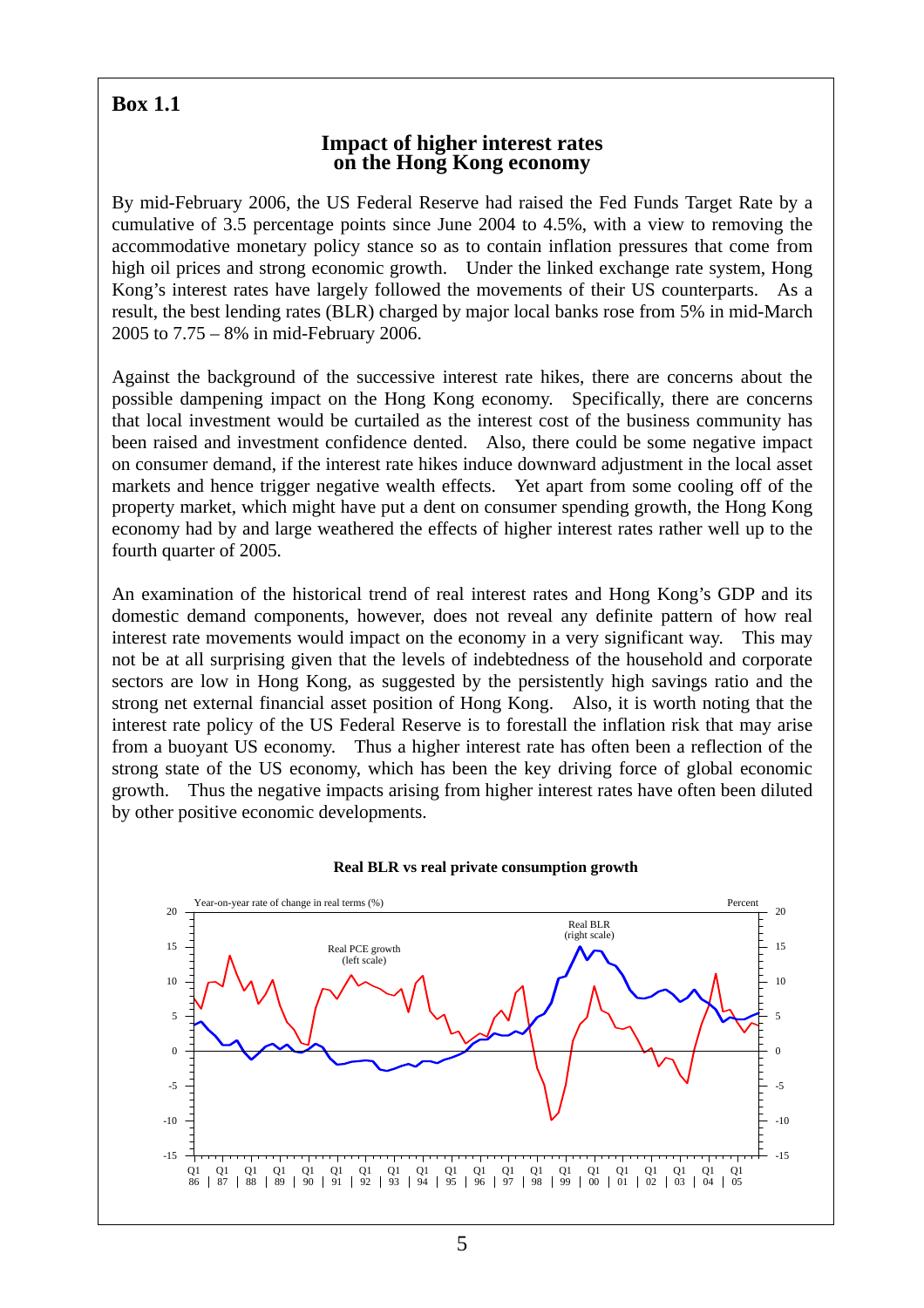#### **Box 1.1 (cont'd)**  Q1 Q1 Q1 Q1 Q1 Q1 Q1 Q1 Q1 Q1 Q1 Q1 Q1 Q1 Q1 Q1 Q1 Q1 Q1 Q1 86 87 88 89 90 91 92 93 94 95 96 97 98 99 00 01 02 03 04 05  $\Omega$ 10 20 30 -10 -20 -30 -on-year rate of change in real terms (%) 0 10 20 -10 -20 Percent **Real BLR vs real private investment growth** Real BLR (right scale) Real private GDFCF growth (left scale)

In fact, empirical results suggest that domestic demand in Hong Kong is affected more by changes in income than by the level of real interest rates. Correlation analysis indicates a much higher correlation between domestic demand and GDP, and between domestic demand and total exports of goods and services, which are usually the main drivers of economic growth. Granger causality tests also confirm strong evidence of causality running from GDP and exports of goods and services to domestic demand, though with a time lag of around three quarters. This accords well with the a priori reasoning that income and external trade are much more important determinants in influencing the state of domestic demand in Hong Kong.

The current interest rate up-cycle has led to some consolidation in the local housing market during the second half of 2005. This could have some mild dampening effects on consumption demand through the negative wealth effect. The effects may be even felt more fully in 2006. Yet the main concern stemming from the US interest rate up-cycle is that it would work to dampen demand in the US economy, thereby curtailing Hong Kong's export growth and hence Hong Kong's GDP growth. A slow-down in the US economy, given its prominence as the key growth engine in the global economy, would have consequential impacts on demand in the global and regional economies. There would thus be not only a direct impact on Hong Kong's exports to the US, but also an indirect impact on Hong Kong's exports to the rest of the world. The moderation in our export and income growth would also have a spillover effect on the performance of the domestic sector.

Nevertheless, the current levels of interest rates are not regarded as high by historical standards. It is widely expected that the Federal Reserve is aiming at setting the target rate at the 'neutral' level, which will neither stimulate nor constrain the economic growth of the US while keeping inflation in check. The market also expects the current US interest rate up-cycle may be near its end. If so, the slowdown in US economic growth may be rather moderate in the near term, and in such an event the consequential impact on the Hong Kong economy is likely to be of a manageable scale. From a longer-term perspective, maintaining price stability in the US would foster steady economic growth in the US, which is conducive to a sustainable growth in the global economy over the medium to longer term, in turn to the benefit of the Hong Kong economy.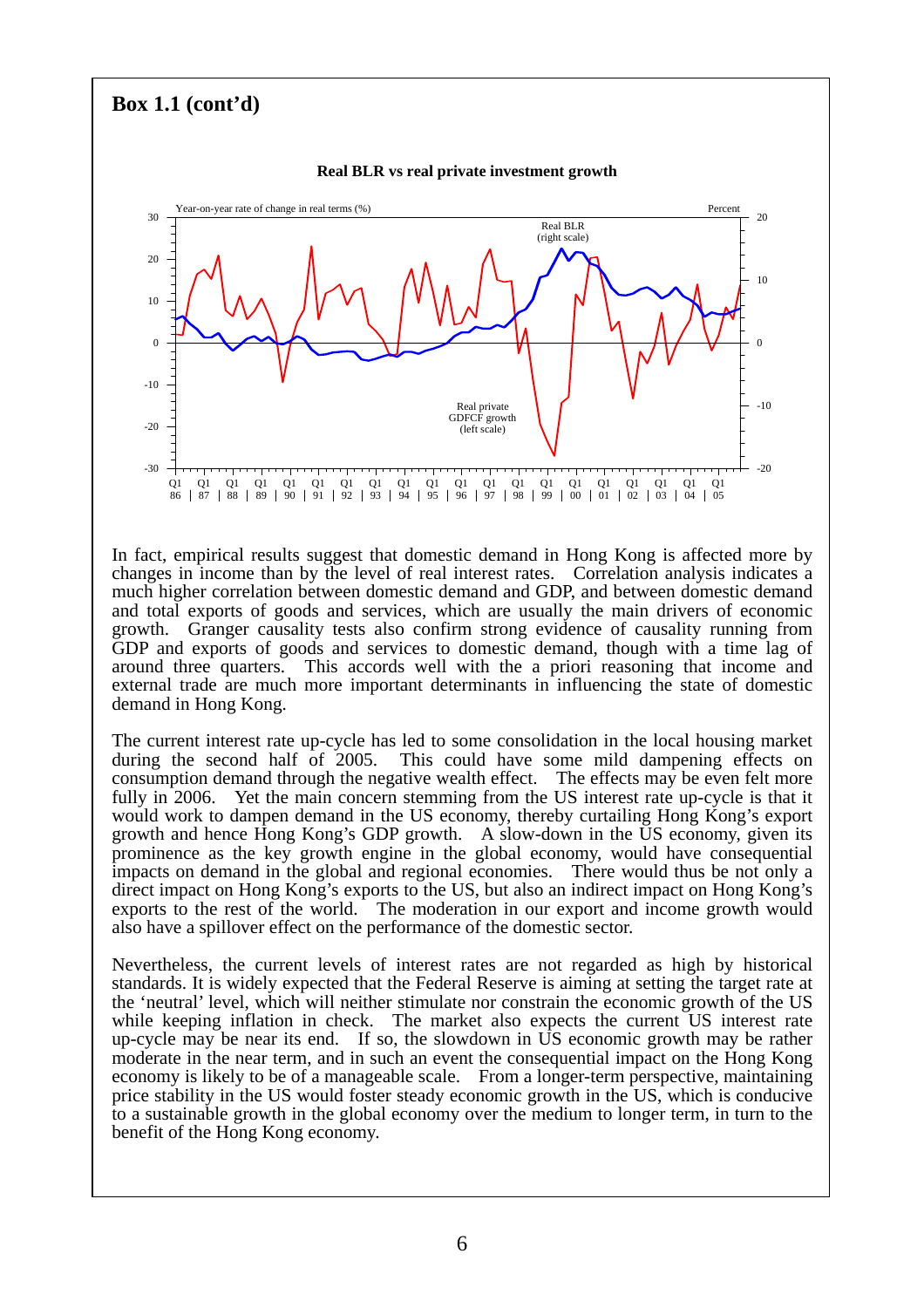## **The external sector**

1.3 A distinct feature in the current economic recovery is the continued strong growth in the external trade, both in goods and services. Merchandise exports sustained double-digit growth during most part of 2005, supported by the strong performance of the global economy, the Mainland's vibrant trade flows, and the increasing penetration of Mainland products in the world market. *Total exports of goods* surged by 11.2% in 2005, further to the strong 15.3% growth in 2004. Of particular note was the pick-up in domestic exports to double-digit growth in the second half of the year. The strong domestic export performance was attributable not only to the distinct rise-back in clothing items, but also to the remarkable growth in many non-clothing items.

1.4 On invisible trade, inbound tourism continued to expand briskly in 2005 on the top of the robust performance in 2004. The number of incoming visitors reached a record high of more than 23 million. This underscored the further expansion of exports of travel-related services. Meanwhile, the Mainland's vibrant trade flows rendered further support to exports of trade-related services, notably offshore trade, and to a certain extent exports of transportation services. Also, exports of finance, business and other services grew in tandem with the upturn in business activities and an active financial market. *Exports of services* as a whole grew distinctly in 2005, by 8.4% in real terms, after a remarkable 17.9% growth in 2004.

## **The domestic sector**

1.5 Another distinct feature in the current economic recovery is a more balanced growth pattern, with both external demand and the domestic sector contributing to economic growth in 2005. Local consumer spending grew solidly during the year, indicative of the strengthened consumer sentiment on the back of improving employment and rise-back of labour income, as well as the generally positive attitude towards the economic and employment prospects. In the fourth quarter, consumer spending held firm despite the impact of higher interest rates and the consolidation of the residential property market. *Private consumption expenditure (PCE)* grew by 3.7% in real terms for 2005 as a whole, after a 7.3% growth in 2004.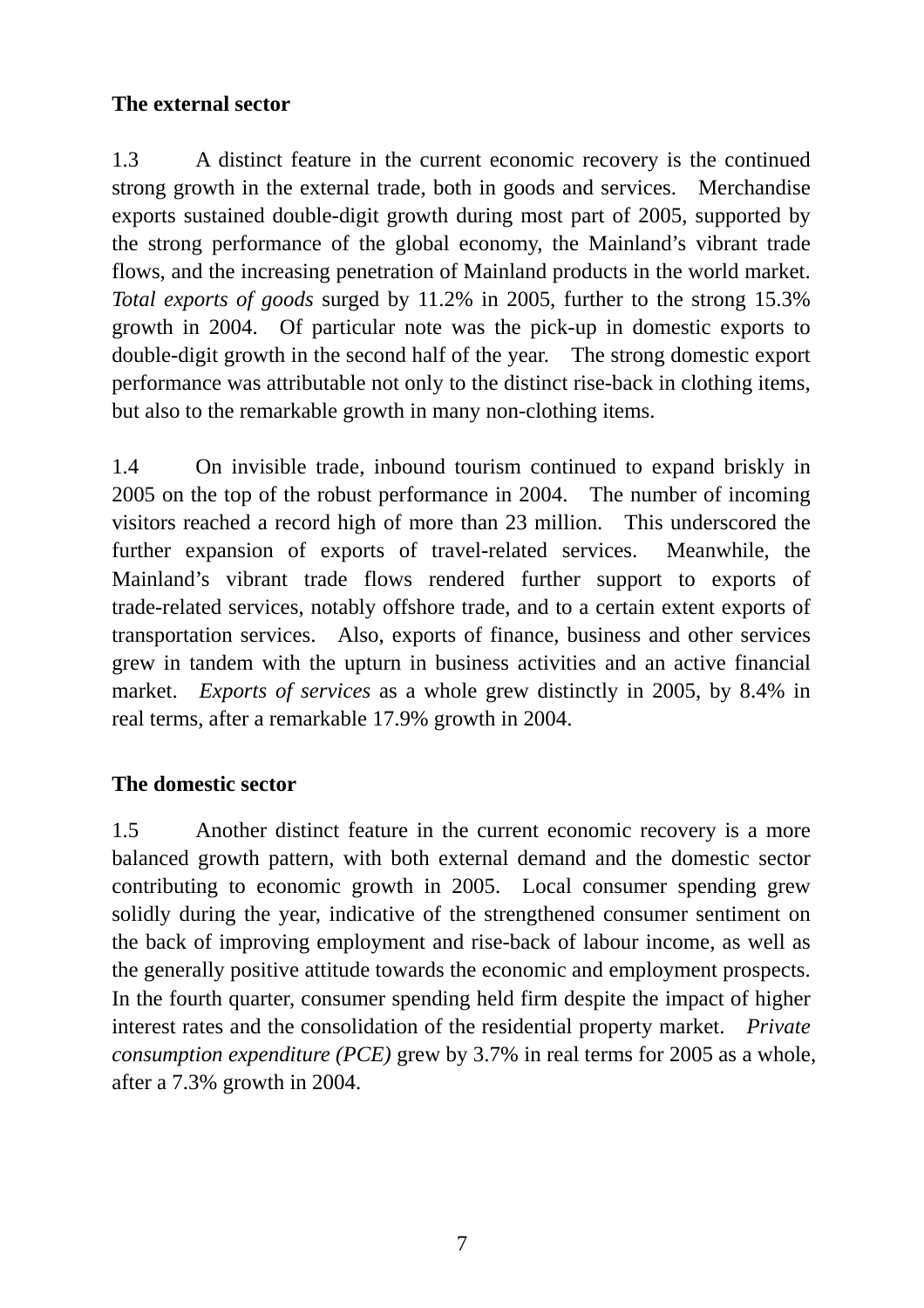#### **Table 1.2 : Consumer spending by major component(a) (year-on-year rate of change in real terms (%))**

| Оf | which: |  |
|----|--------|--|
|    |        |  |

|                                  | Total<br>consumer<br>spending in<br>the domestic<br>$market^{(a)}$ |                          | Food Durables durables Services | Non-                      |                           | Residents'<br>expenditure<br>abroad | Visitor                        | Private<br>consumption<br>spending expenditure <sup>(b)</sup> |
|----------------------------------|--------------------------------------------------------------------|--------------------------|---------------------------------|---------------------------|---------------------------|-------------------------------------|--------------------------------|---------------------------------------------------------------|
| 2004 Annual                      | 7.8                                                                | 4.7                      | 11.7                            | 9.8                       | 7.0                       | 11.5                                | 19.0                           | 7.3                                                           |
| Q1<br>Q2<br>Q3<br>Q4             | 7.8<br>13.4<br>5.2<br>5.3                                          | 4.7<br>1.5<br>5.9<br>6.9 | 12.2<br>15.1<br>10.0<br>10.0    | 5.9<br>26.6<br>4.2<br>5.3 | 7.9<br>12.4<br>4.4<br>3.9 | $-2.4$<br>50.1<br>7.7<br>2.6        | 11.1<br>149.4<br>3.3<br>$-4.7$ | 6.5<br>11.2<br>5.7<br>6.0                                     |
| 2005 Annual                      | 4.4                                                                | 3.8                      | 6.7                             | 6.3                       | 3.4                       | $-0.5$                              | 7.2                            | 3.7                                                           |
| Q1<br>Q2<br>Q <sub>3</sub><br>Q4 | 4.5<br>4.0<br>4.7<br>4.3                                           | 2.8<br>4.0<br>3.2<br>4.9 | 9.5<br>8.2<br>7.2<br>2.5        | 9.1<br>6.3<br>5.0<br>5.1  | 2.3<br>2.4<br>4.4<br>4.3  | 6.5<br>$-8.4$<br>0.9<br>$-0.6$      | 10.1<br>6.2<br>6.9<br>5.8      | 4.2<br>2.7<br>4.1<br>3.7                                      |

Notes : (a) Consumer spending in the domestic market comprises both local consumer and visitor spending, which are not separable from the survey data.

 (b) Private consumption expenditure is obtained by deducting visitor spending from the total consumer spending in the domestic market, and adding back residents' expenditure abroad.

1.6 Overall investment, after a weak start, improved in the second and third quarters, and picked up distinctly more in the fourth quarter. This was mainly attributable to a surge in machinery and equipment acquisition, particularly so in the fourth quarter, supported by the continued brisk pace of business expansion and strengthened investor confidence. On the other hand, building and construction activity remained slack all through 2005, thereby putting a heavy drag on the growth of overall investment spending, although the rate of decline had narrowed from that in 2004. The lacklustre performance was mainly due to the earlier scale-back of the Public Housing Programme as well as relatively few large-scale infrastructure projects and private sector building projects in progress. Because of the weak spot in building and construction, overall investment spending in terms of *gross domestic fixed capital formation* recorded only a moderate 3.9% growth in real terms in 2005, though further up from that of 3.0% in 2004.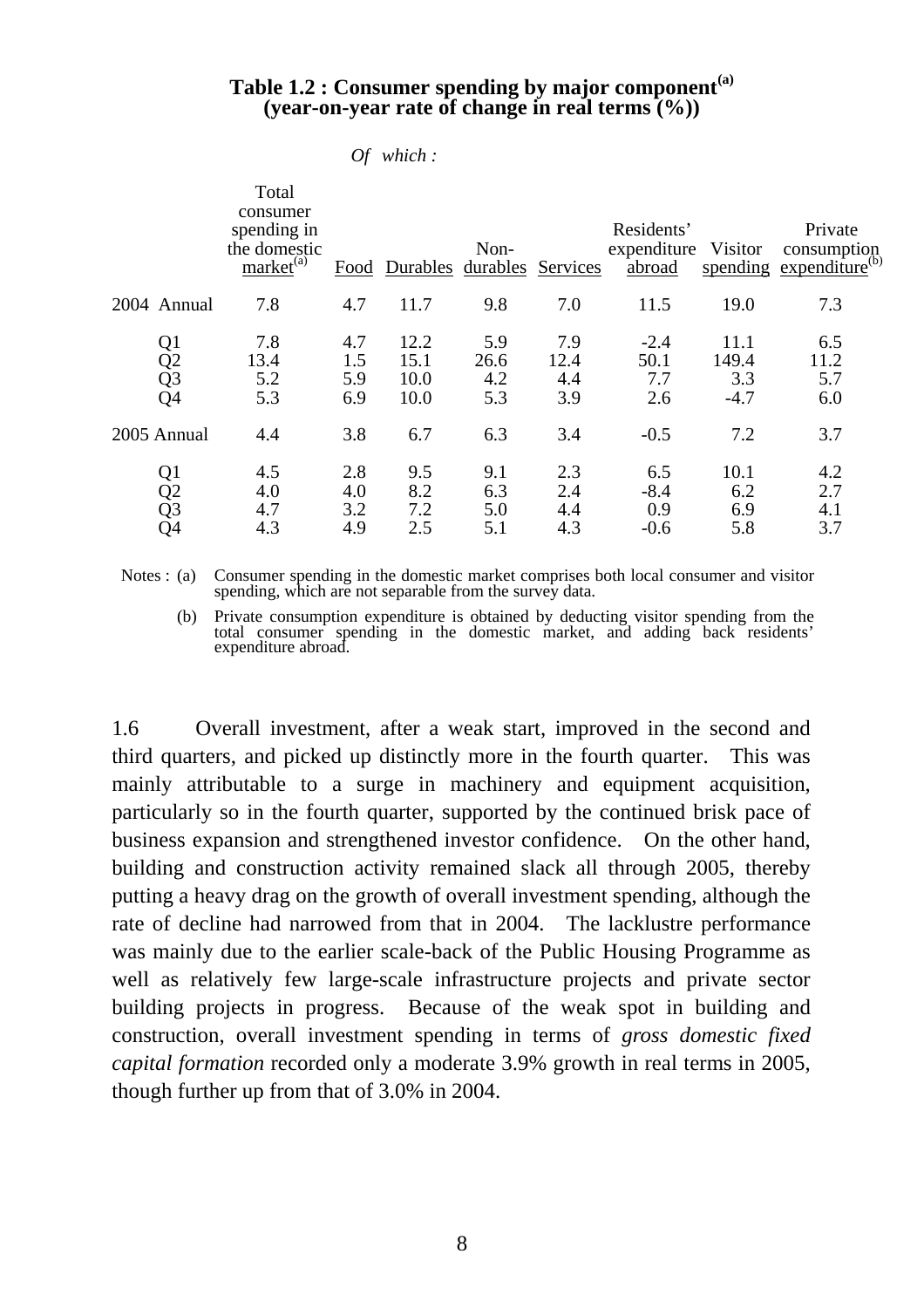**Diagram 1.2 : Consumer spending holding firm in most of the year**

**Diagram 1.3 : Pace of upturn in investment spending still held back by weakness in building and construction**



#### **The labour sector**

1.7 A third salient feature in the current recovery is that it has readily translated into a broad-based improvement in the labour market. *Total employment* expanded notably, by 2.3% in 2005. By the fourth quarter of 2005, the total number reached an all-time high of 3.43 million (which remained stable in the three months ending January 2006). Thus, a total of over 240 000 additional new jobs had been created since the trough in 2003, benefiting both higher and lower skilled workers across different sectors. Job vacancies likewise surged across major sectors. Along with a steadily improving labour demand, the *seasonally adjusted unemployment rate* fell successively, reaching a four-year low of 5.3% in the fourth quarter of 2005 (and further to 5.2% in the three months ending January 2006). The number of long-term unemployment also fell noticeably during the current economic recovery. In 2005, labour income rebounded moderately in money terms, reversing the declining trend in the previous years. While the current economic upswing created a number of higher pay jobs, it also helped raise the average earnings of the lower-income workers. Apart from an almost full-fledged economic upturn, the distinct improvement in labour market conditions over the past few quarters was also helped by a resilient and flexible workforce, thanks to the significant upgrading in educational attainment among the labour force over the past decade.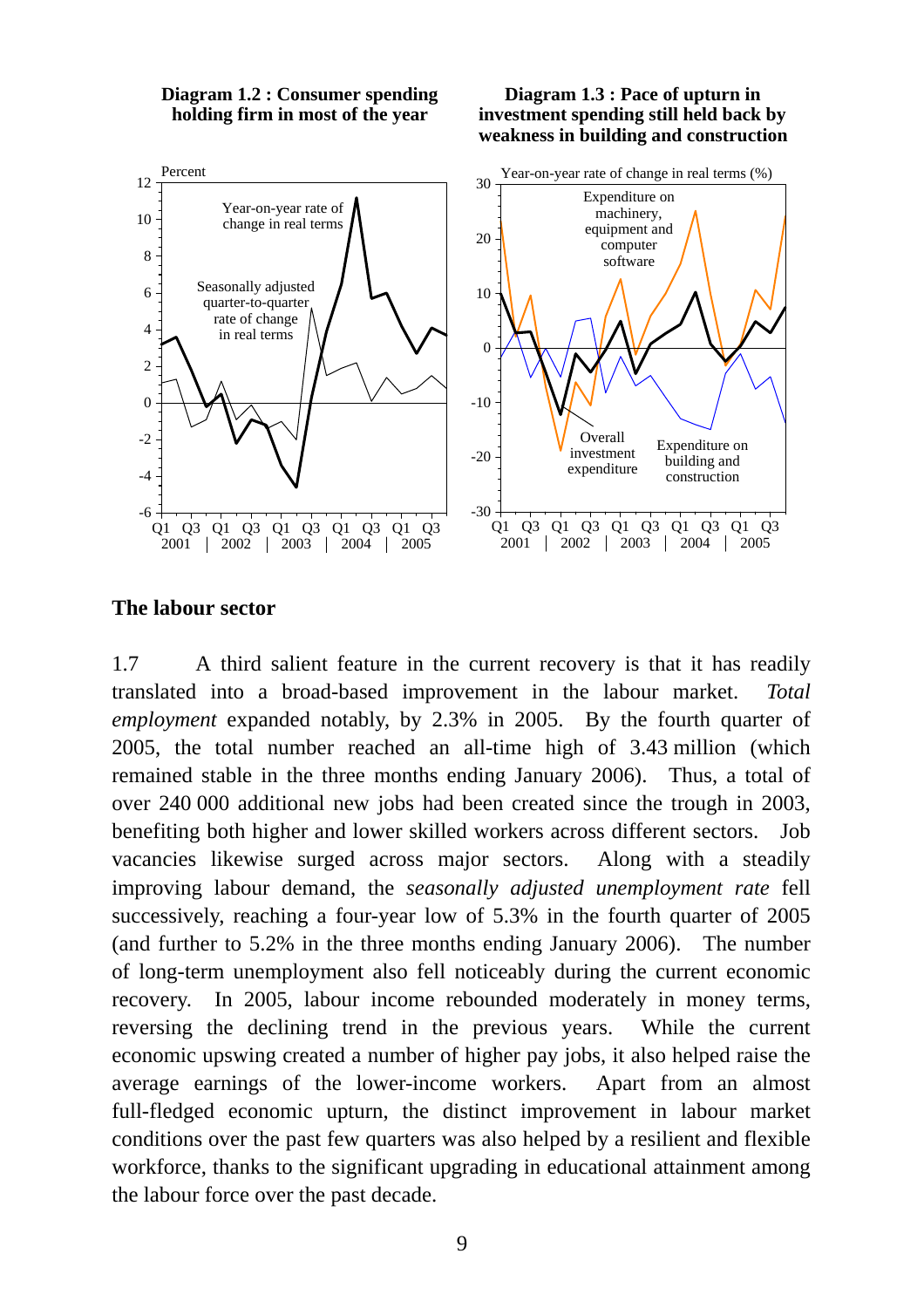## **The asset markets**

1.8 The *property* market as a whole turned quieter in the latter half of 2005, representing a consolidation from the hectic situation in earlier part of the year. Overall property prices met with moderation pressure, yet the longer-term market outlook stayed positive on the back of improved economic fundamentals. By December 2005, flat prices were 8% off the peak in April 2005, but were still 6% higher than a year ago. Compared with the peak in 1997, they were 49% lower. On the other hand, the rental markets held up fairly firm. Flat rentals rose steadily throughout the year, by 12% in the fourth quarter of 2005 over a year earlier.

1.9 In the financial market, the *local stock market* was active during most of 2005. Notwithstanding the uncertainties arising from higher oil prices and interest rates, local share prices had been rather resilient, underpinned by an improving economy and good corporate earnings. The Hang Seng Index rose to a high of 15 466 on 15 August, before easing back moderately to close the year at 14 876, 5% higher than at end-2004. The average daily turnover rose to another record high of \$18.3 billion in 2005, up from \$16.0 billion in 2004. Mainland enterprises play an increasingly important role in the local stock market. At end-2005, there were 335 Mainland enterprises listed on the Hong Kong stock market, accounting for 30% of the total number and 39% of the total market capitalisation.

## **Prices**

1.10 Consumer price inflation notched up gradually over the course of 2005, along with the buoyant economic upturn. Also relevant was the progressive feed-through from the earlier rental rebound and higher oil prices. On a year-on-year basis, the *Composite Consumer Price Index* rose modestly by 0.4% and 0.8% respectively in the first and second quarters of 2005, and then accelerated to increases of 1.4% and 1.8% respectively in the third and fourth quarters. That consumer price inflation had remained so benign and that it had not experienced a sharper rise given the very strong economic growth were due to the rather moderate increase in unit rental cost and also stable unit labour cost in the year, the former being mitigated by improving business and the latter by the strong growth in labour productivity. The extent of imported inflation was also mild, especially in the second half of 2005 upon the ease-back in oil prices and the feed-through of a stronger US dollar.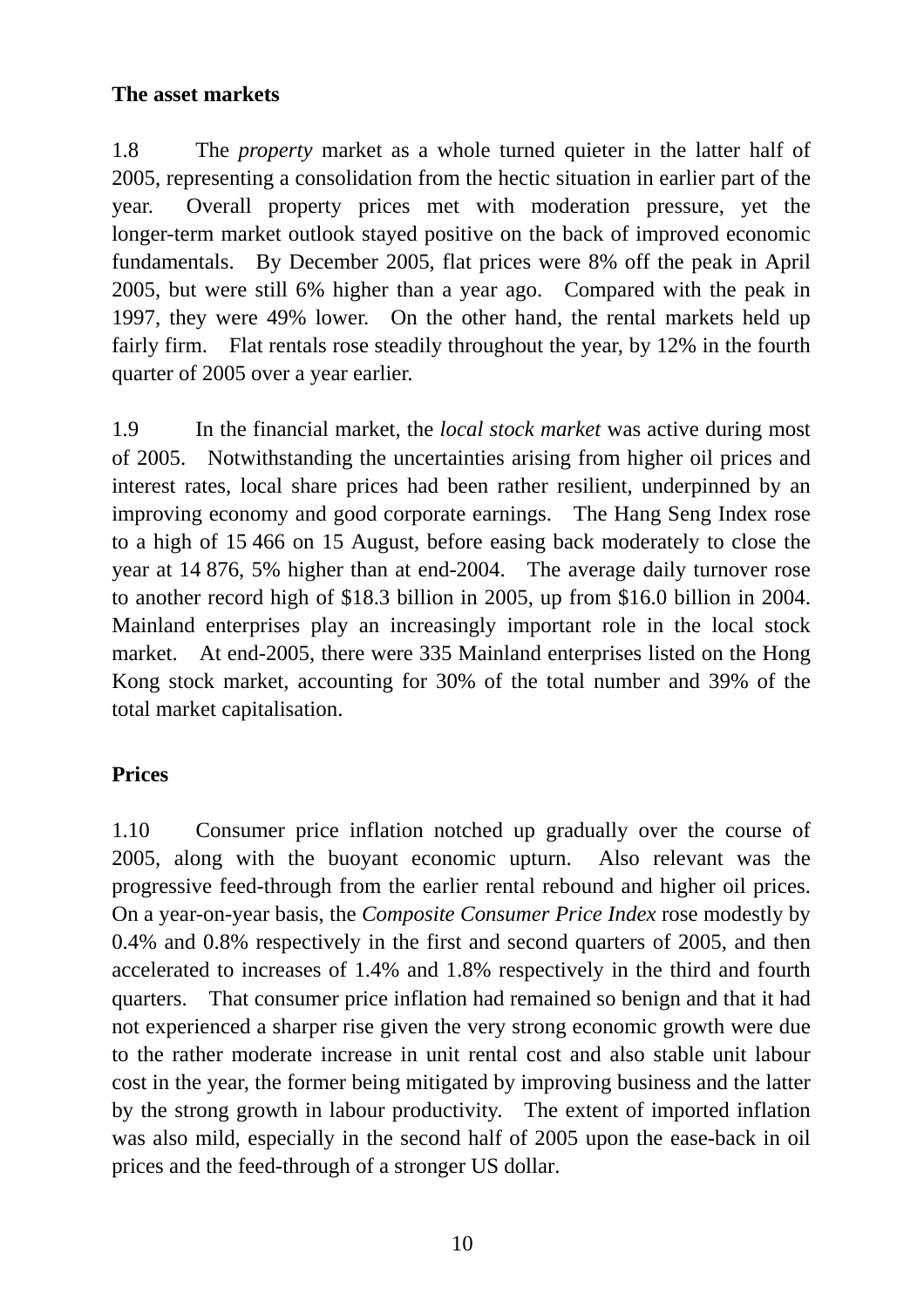## **Box 1.2**

#### **Oil shocks in the 1970s and how they had impacted on Hong Kong economy**

#### **First oil price shock in 1973-1974**

Between 1973 and 1974, oil prices more than tripled, triggered by production constraints imposed by OPEC. Given the high oil dependency at that time, this led to severe Given the high oil dependency at that time, this led to severe disruptions to world economic activity. World economic growth slowed from 6.8% in 1973 to 2.8% in 1974 and further to 1.9% in 1975. According to the International Monetary Fund (IMF), the surge in oil prices reduced real GDP of advanced economies by about 2.6 percentage points through the direct impact on net trade balance, as a result of higher oil import bill. World real GDP growth rebounded since late 1975 and showed a 5.1% growth in 1976, partly because oil prices tended to stabilise and partly because advanced economies adopted more accommodative monetary and fiscal policies to revive their economies.

As to Hong Kong, real GDP growth slowed drastically from 12.3% in 1973 to 2.3% in 1974 and further to 0.4% in 1975. This was largely caused by the severe contraction in global and regional demand at that time, resulting in a poor performance of Hong Kong's exports. Real GDP recovered strongly in 1976 to a 16.2% growth, thanks to the revival of exports along with the world economic recovery.

#### **Second oil price shock in 1979-1980**

Real oil prices doubled in 1979 and rose by a further 5% in 1980 to an average of about US\$82.4 per barrel (2004 prices), this time triggered by the prolonged war between Iran and Iraq. This occurred at a time when the world economy was already moderating. World real GDP growth slowed from 4.6% in 1978 to 3.8% in 1979 and further to 2.3% and 2.1% in 1980 and 1981 respectively.

By contrast, the Hong Kong economy appeared to have weathered the second oil crisis rather well, partly because of the property market bubble that was building up at that time. Real GDP continued to expand strongly with growth exceeding or near double-digit in all the three years from 1979 to 1981. The impact on Hong Kong was not felt until 1982, when the property bubble burst and GDP growth slowed to 3.0%. Again, the adverse impact came also from the trade front. Economic growth rebounded swiftly to 5.9% in 1983 and then further to 9.9% in 1984, along with a better performance of the world economy and a much weaker Hong Kong dollar.

#### **Observations about the oil price shocks in the 1970s**

In sum, the first oil price shock in the 1970s resulted in a more significant dampening impact on Hong Kong's economic growth than the second oil price shock did. On both occasions, the adverse impacts on Hong Kong mainly came from the trade front as a result of weakening global demand.

Compared with 30 years ago, the impact of oil price surge on Hong Kong economy should be much milder now. Having gone through the first oil price shock, the Hong Kong economy had adjusted itself to economise on fuel usage, cutting its oil dependency by about one-fourth before the second oil price shock took place. Compared with the early 1970s, by now Hong Kong's oil dependency has come down by some 50%. Also, from the demand side angle, consumers in developed economies, including Hong Kong, now spend more on services than on goods, and the production of consumer services is conceivably less prone to oil price surge than production of goods. Moreover, with globalisation and the substantial improvement in production technology, inflation worldwide has also come down significantly over the past decade, and central banks of the advanced economies are determined to keep inflation in check. All in all, the impact from oil price surge on Hong Kong's economic growth and inflation should be generally less damaging than before.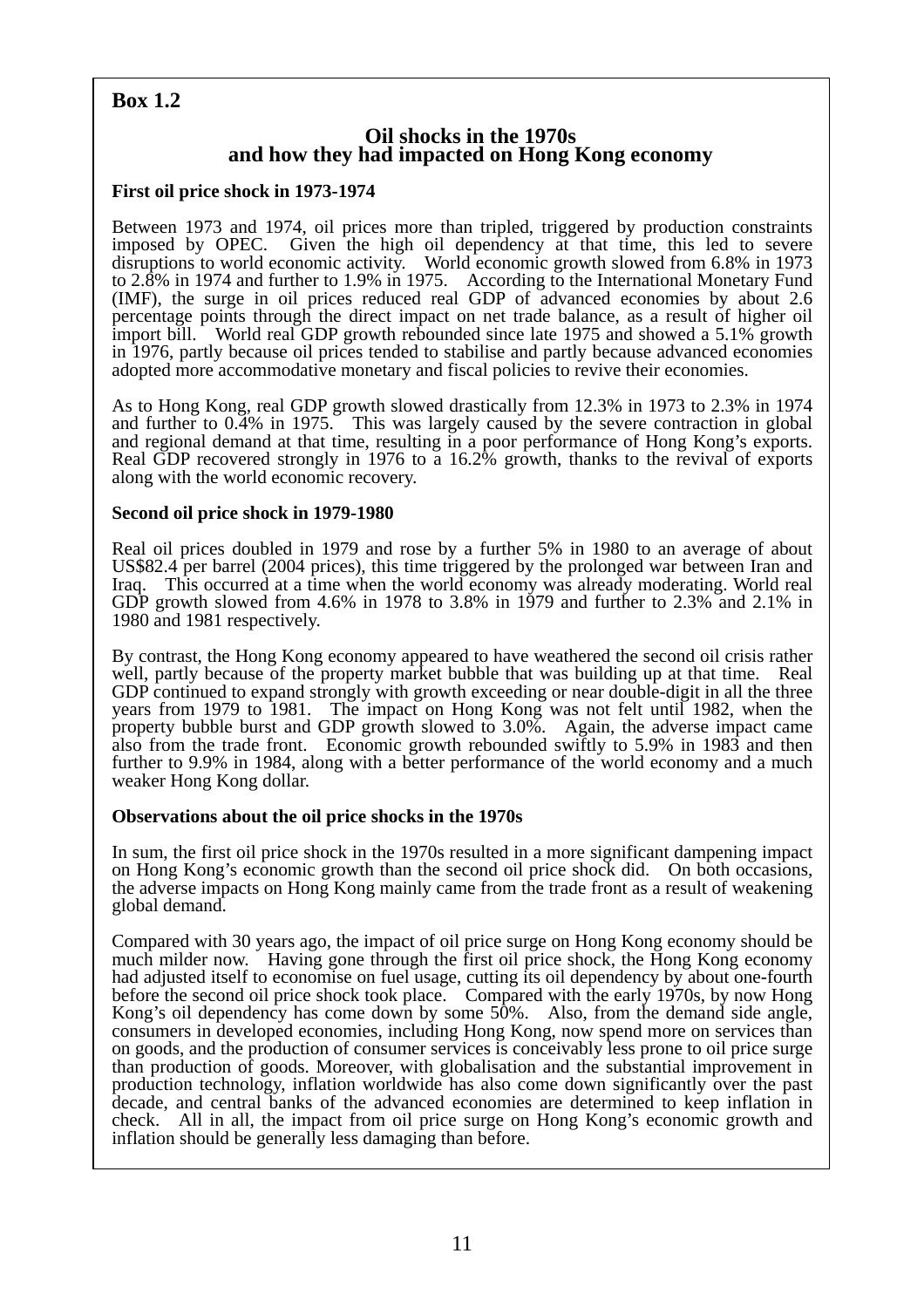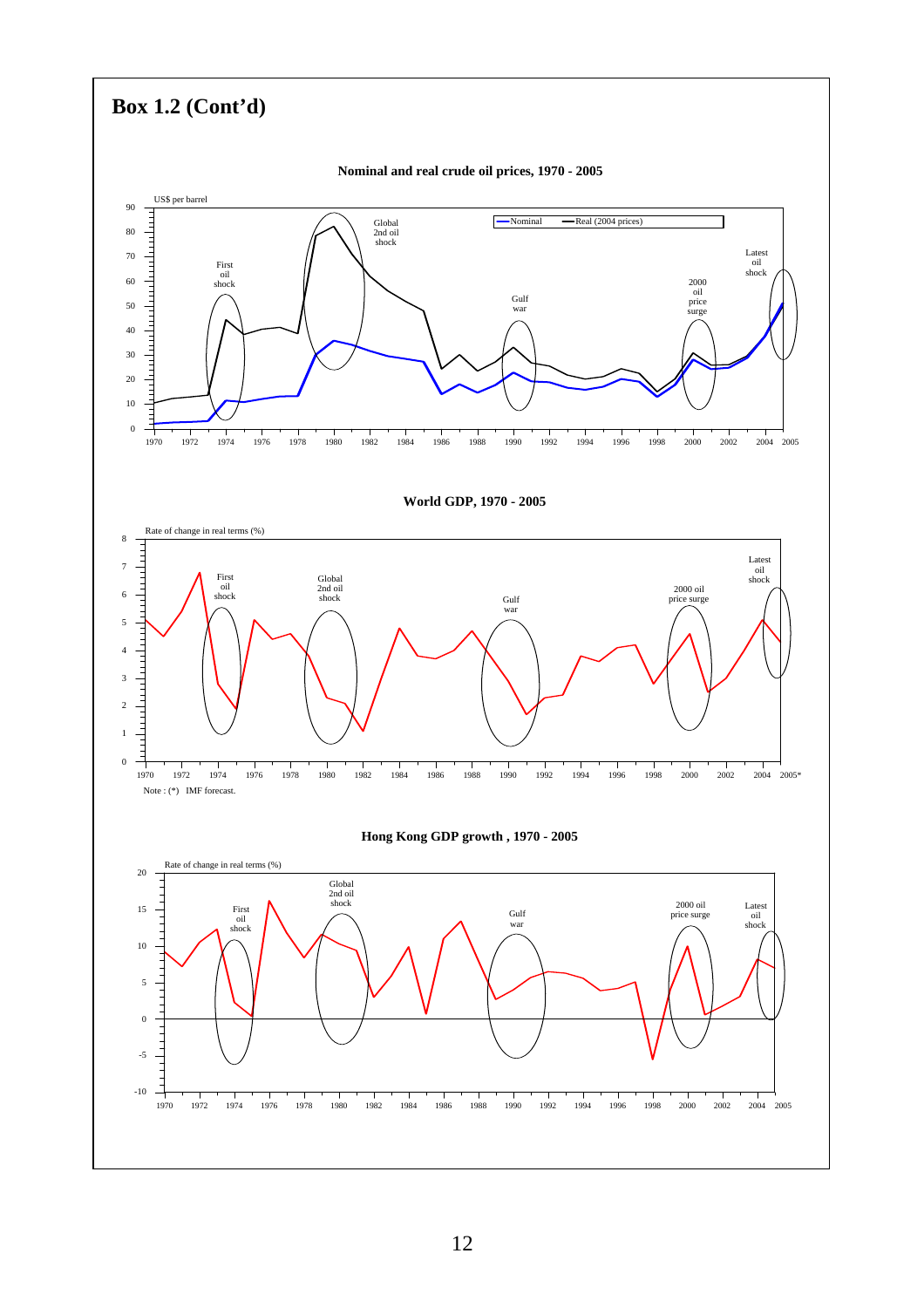1.11 As to the *GDP deflator*, the year-on-year decline, which began in the third quarter of 1998, was finally arrested in the third quarter of 2005, thanks to higher domestic prices and also the relative improvement in the terms of trade on account of a stronger US dollar. In the fourth quarter, the GDP deflator picked up slightly further to a 0.4% increase over a year earlier, though for 2005 as a whole there was still a marginal decline of 0.2%.

**Diagram 1.4 : Inflation well contained through to year-end**



**Net output or value added by major economic sector** 

1.12 In 2005, the service sectors as a whole remained the dominant driving force of overall economic growth. In the first three quarters of 2005, its net output or value added rose markedly by 8.1% in real terms over a year earlier. Among the constituent service sectors, transport and storage, import and export trade, financing and insurance, and communications showed the best performance. Meanwhile, the manufacturing sector also showed a small increase in net output for the first three quarters as a whole, supported by the pick-up in domestic exports in the third quarter. Local manufacturers appeared to have established certain niches in the international market. In contrast, the net output of construction sector remained on a decline.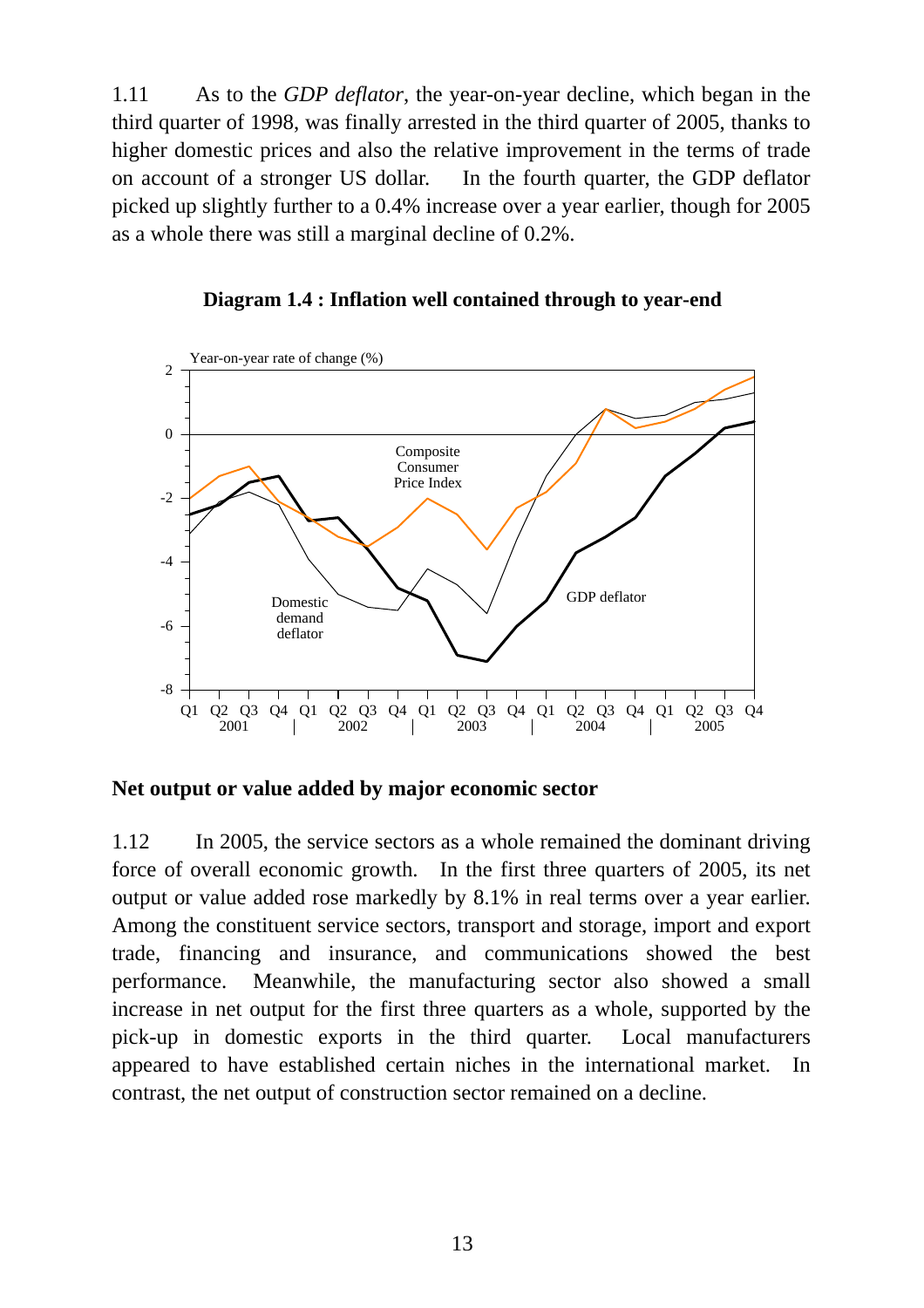## **Table 1.3 : GDP by economic activity(a) (year-on-year rate of change in real terms (%))**

|                                                                                 |             |                     |         |         | $2004$ <sup>#</sup> |        |          | $2005^*$ |                |
|---------------------------------------------------------------------------------|-------------|---------------------|---------|---------|---------------------|--------|----------|----------|----------------|
|                                                                                 | $2003^{\#}$ | $2004$ <sup>#</sup> | Q1      | Q2      | $Q_3$               | $Q_4$  | $\Omega$ | Q2       | Q <sub>3</sub> |
| Manufacturing                                                                   | $-10.3$     | 1.7                 | 0.5     | $-0.2$  | 2.3                 | 3.8    | $-2.3$   | $-0.1$   | 4.1            |
| Construction                                                                    | $-4.9$      | $-9.8$              | $-10.2$ | $-12.1$ | $-13.3$             | $-3.5$ | 0.5      | $-8.4$   | $-5.5$         |
| Services <sup>(b)</sup>                                                         | 4.5         | 9.9                 | 9.8     | 13.7    | 8.4                 | 8.3    | 7.0      | 8.6      | 8.6            |
| Of which:                                                                       |             |                     |         |         |                     |        |          |          |                |
| Wholesale, retail and<br>import and export<br>trades, restaurants<br>and hotels | 9.1         | 15.1                | 13.7    | 22.9    | 14.3                | 11.4   | 10.5     | 12.1     | 11.0           |
| Transport, storage and<br>communications                                        | 0.7         | 13.9                | 10.7    | 22.3    | 12.1                | 11.9   | 12.7     | 12.3     | 15.3           |
| Financing, insurance,<br>real estate and<br>business services                   | 5.7         | 13.1                | 17.6    | 13.9    | 9.0                 | 12.4   | 6.5      | 11.4     | 9.9            |
| Community, social and<br>personal services                                      | 0.6         | 2.6                 | 1.6     | 6.0     | 1.8                 | 1.3    | 1.0      | 0.1      | 1.1            |

Notes : (a) The GDP figures shown in this table are compiled from the production approach, in parallel with those shown in Table 1.1 which are compiled from the expenditure approach. For details, see Note (1) to this chapter.

 (b) In the context of value-added contribution to GDP, the service sectors include ownership of premises as well, which is analytically a service activity.

(#) Revised figures.

1.13 Over the past several years, the structure of the economy continued to shift towards even more service-oriented, benefitted by the rapid economic development in the Mainland and also adjusting promptly to the challenges brought about by globalisation. Between 1999 and 2004, the contribution of the service sectors as a whole to GDP rose from 86.1% to 90.0%, while those of the manufacturing sector and the construction sector fell from 5.3% and 5.5% respectively to 3.5% and 3.2%.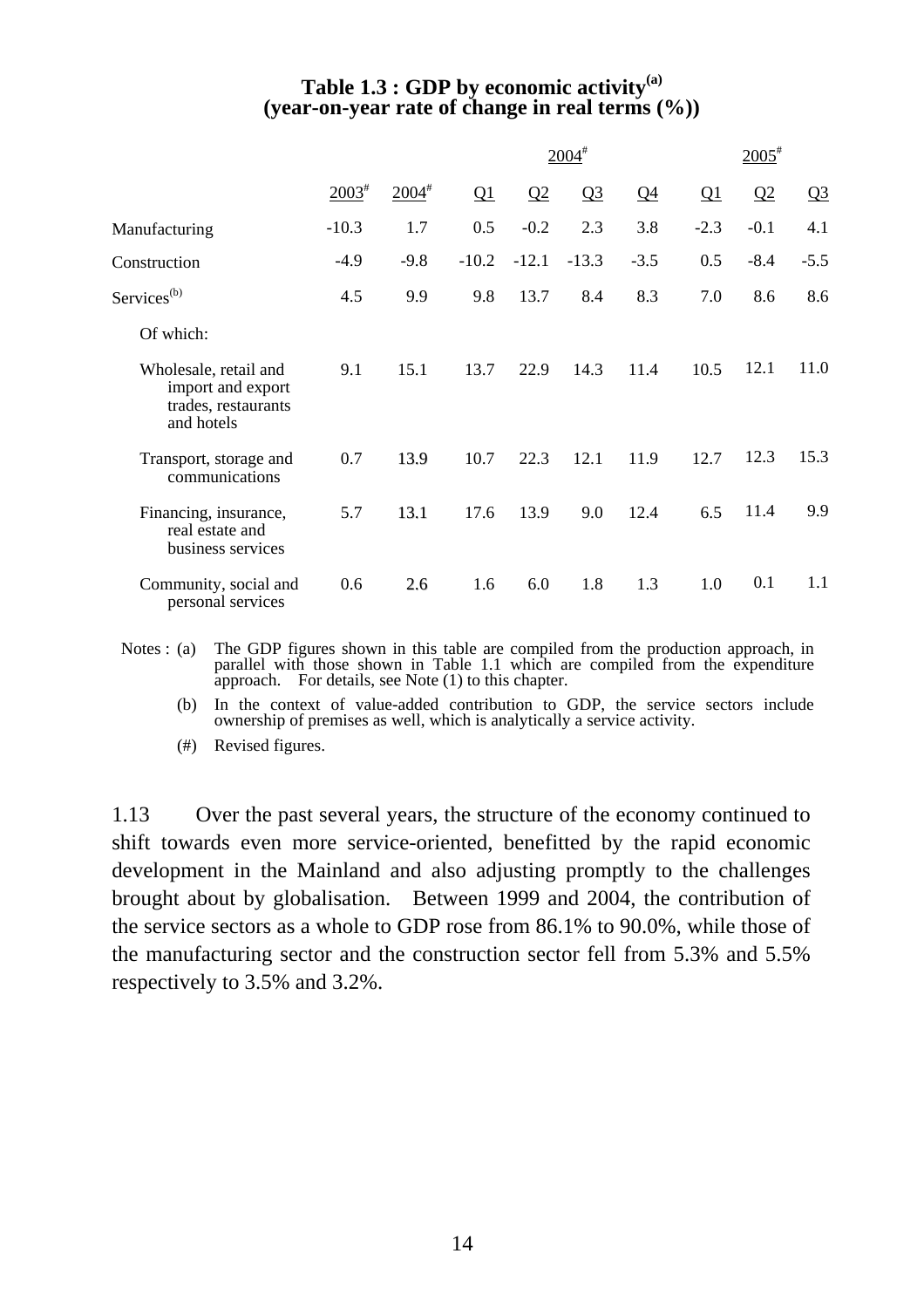

## **Diagram 1.5 : Structure of the economy continues to shift towards service activities**

1.14 There was a similar development on the employment front, underpinned by a flexible labour market amidst the continuous quality upgrading of the local workforce. For the service sectors as a whole, the share in total employment enlarged from 82.7% in 2000 to 86.1% in the first three quarters of 2005. On the other hand, the shares of the manufacturing sector and the construction sector shrank from 7.1% and 9.4% respectively to 5.2% and 8.0% over the same period. The continuous upgrading of the quality and educational attainment of the local workforce, together with the high flexibility of the labour market, has enabled such restructuring to proceed more smoothly than otherwise.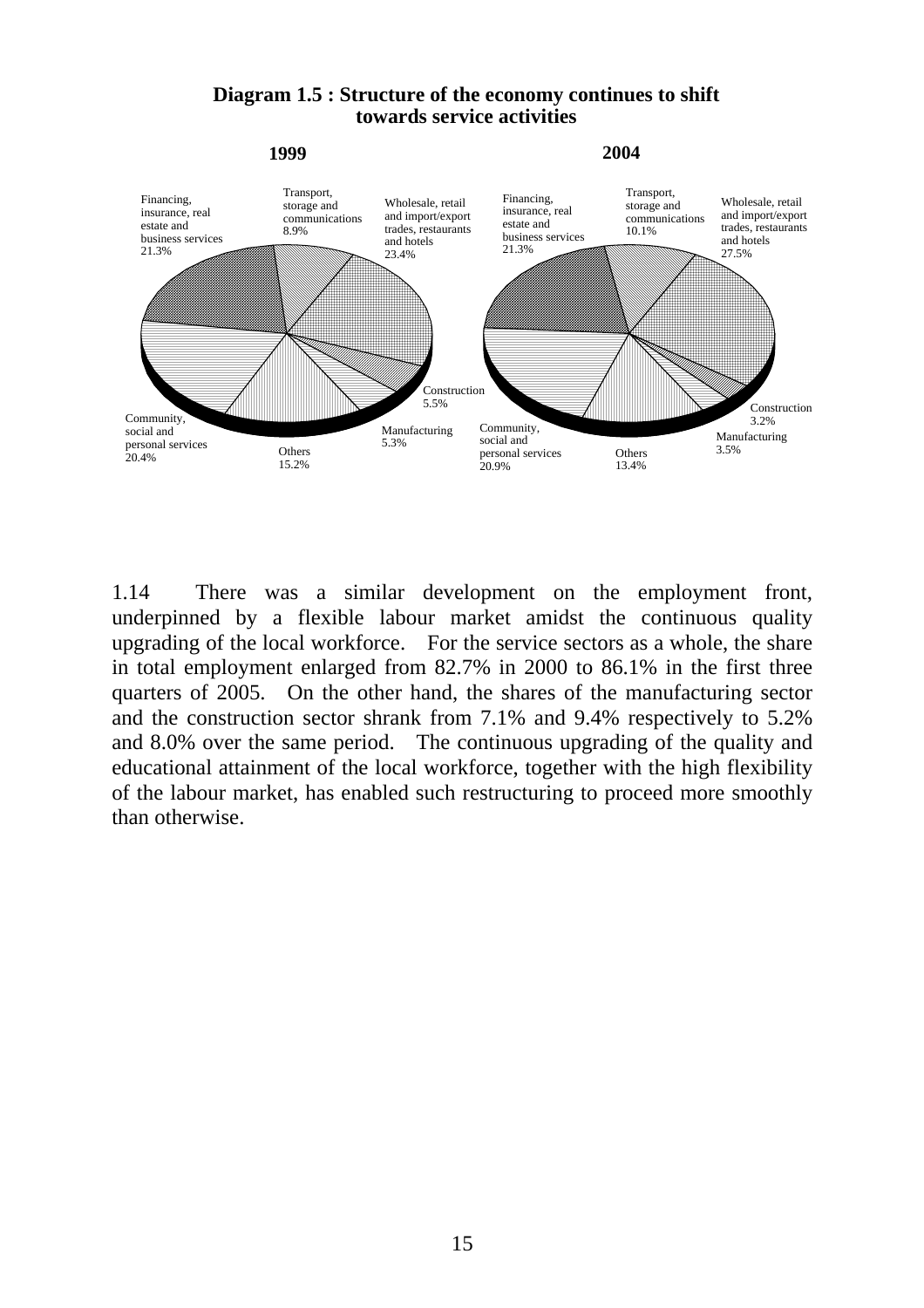#### **Diagram 1.6 : Service sectors now taking up 86% of total employment\***



Note: (\*) These are the composite employment estimates, as derived from the basic data of the General Household Survey and the Quarterly Survey of Employment and Vacancies on business establishments. Figures for 2000 refer to the annual average, while the figures for 2005 refer to the average for the first three quarters of the year.

#### **Meeting the challenges from structural changes**

1.15 Structural change is nothing new to the Hong Kong economy. The past decades have seen constant changes in the structure of the Hong Kong economy that are brought about by the rapid developments in the regional and global economic environment. From an entrepôt in the 1950s, Hong Kong developed itself into an important manufacturing base serving the world market in the 1960s and 1970s. It then further diversified and evolved into a regional financial centre and a business cum trading hub in the 1980s. Riding on the opening up of the Mainland economy since the late 1970s, Hong Kong has played the key middleman role between the Mainland and the rest of the world, channelling trade and investment flows into and out of the Mainland. In addition, by relocating production facilities across the boundary, as well as investing in this major economic hinterland in a large scale, Hong Kong entrepreneurs have helped transform South China into the world's largest and fastest growing "factory".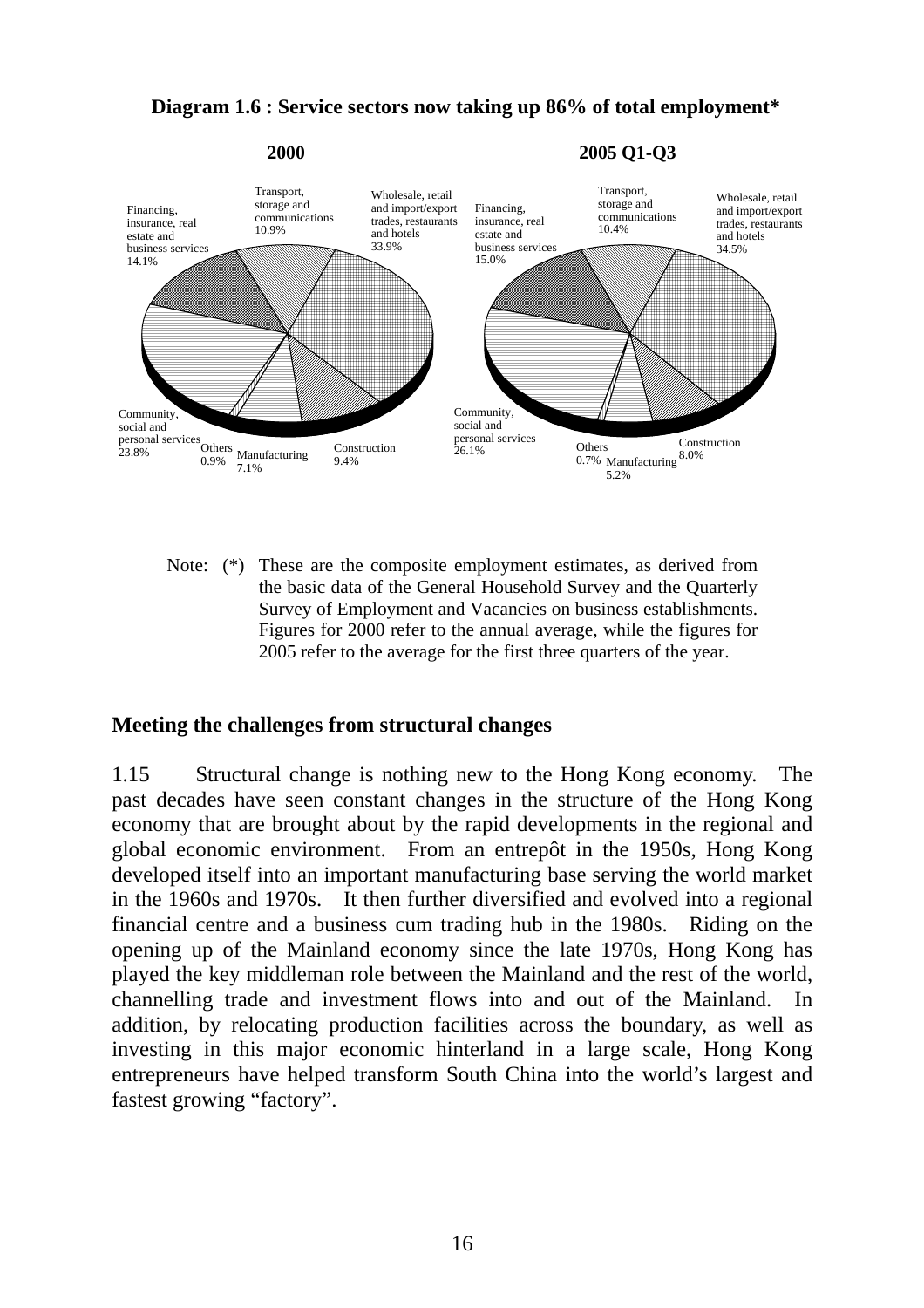1.16 In meeting the challenges from the rapid technological changes and increasingly intense competition brought about by globalisation, the Hong Kong economy has been moving up the value-added chain, shifting towards higher value-added services and more knowledge-based activities. The rising living standards of the Hong Kong people over the decades is a clear testament to the great success of their flexibility and adaptability, with the support from sound and effective market institutions, in meeting the challenges constantly facing them. Structural change is an on-going process, especially with the rapid trend of globalisation. In recent years, the Hong Kong economy has continued to explore its advantage in "leveraging the Mainland and engaging ourselves globally". For instance, the focus of Hong Kong's trade has gradually shifted from re-exports to supply-chain management and high value-added logistics services, leading to the flourishing of offshore trade. Hong Kong's financial markets have not only become the major fund-raising channel for Mainland enterprises, but also play a facilitating role in helping them upgrade corporate governance, enhance operational efficiency, promote brand names and go global. Hong Kong's professionals are playing an active role in providing professional services to the Mainland economy, thereby contributing to, whilst also gaining substantially, from the Mainland's new phase of economic development.

1.17 The success of the Hong Kong economy in meeting the challenges and seizing the opportunities arising from the structural changes has always depended, and will continue to depend, on its people. A better educated and higher skilled workforce is the key to the flexibility and resilience of the economy. Over the past decade, Hong Kong's labour force have been growing at an average annual rate of 1.6%, but the higher-skilled, professional and managerial component of the labour force have been growing at a much faster average annual rate of 4%. Today, one out of three people in Hong Kong's labour force belongs to this vibrant and vivid group of workers.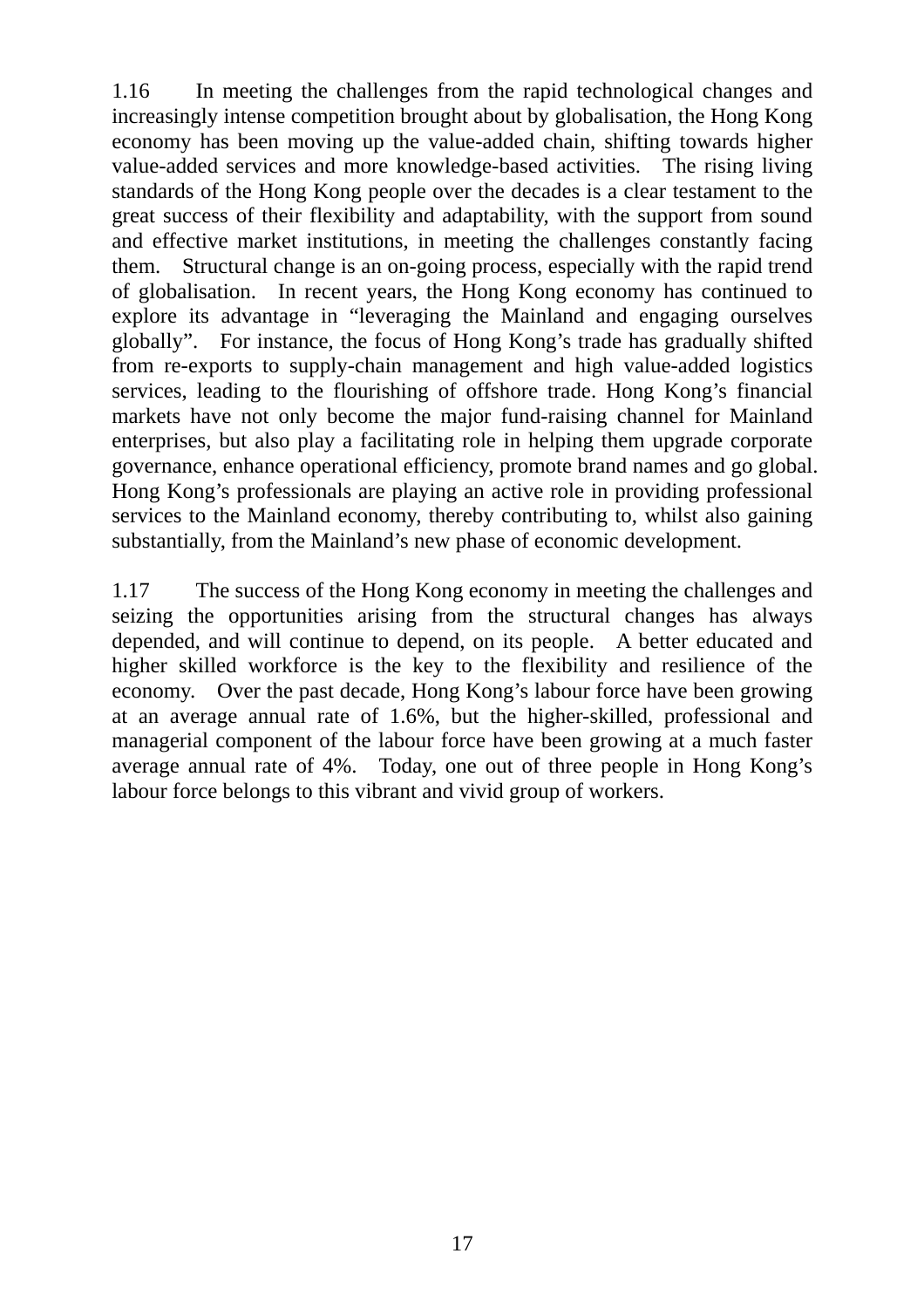#### **Diagram 1.7 : A quality labour force being the key to a sound and flexible economy**



## **Some highlights of economic policy**

1.18 In 2005, the robust performance of the Hong Kong economy was a testament to its high degree of flexibility and resilience, particularly when viewed against the looming uncertainties in the external environment. This points to the necessity for the Government to continue to uphold its proactive policy stance to enhance the competitiveness of and reduce the rigidities in the economy, in accordance with the principle of "Market leads, Government facilitates".

1.19 The rapid economic development in the Mainland has continued to provide ample opportunities for Hong Kong businesses and professionals. Indeed, over the years the dimension of the Mainland economy has featured increasingly prominently in the development of the Hong Kong economy. The agreement reached on Phase III of CEPA in October 2005, on top of the substantial achievements attained in the first two phases, will enlarge further the opportunity set available for Hong Kong enterprises and professionals upon its implementation in January 2006 *(Paragraph 3.10)*.

1.20 The Government will continue to cultivate and foster the development of the economic relationships between Hong Kong and the Mainland, with a view to enhancing the role of Hong Kong as the gateway-cum-business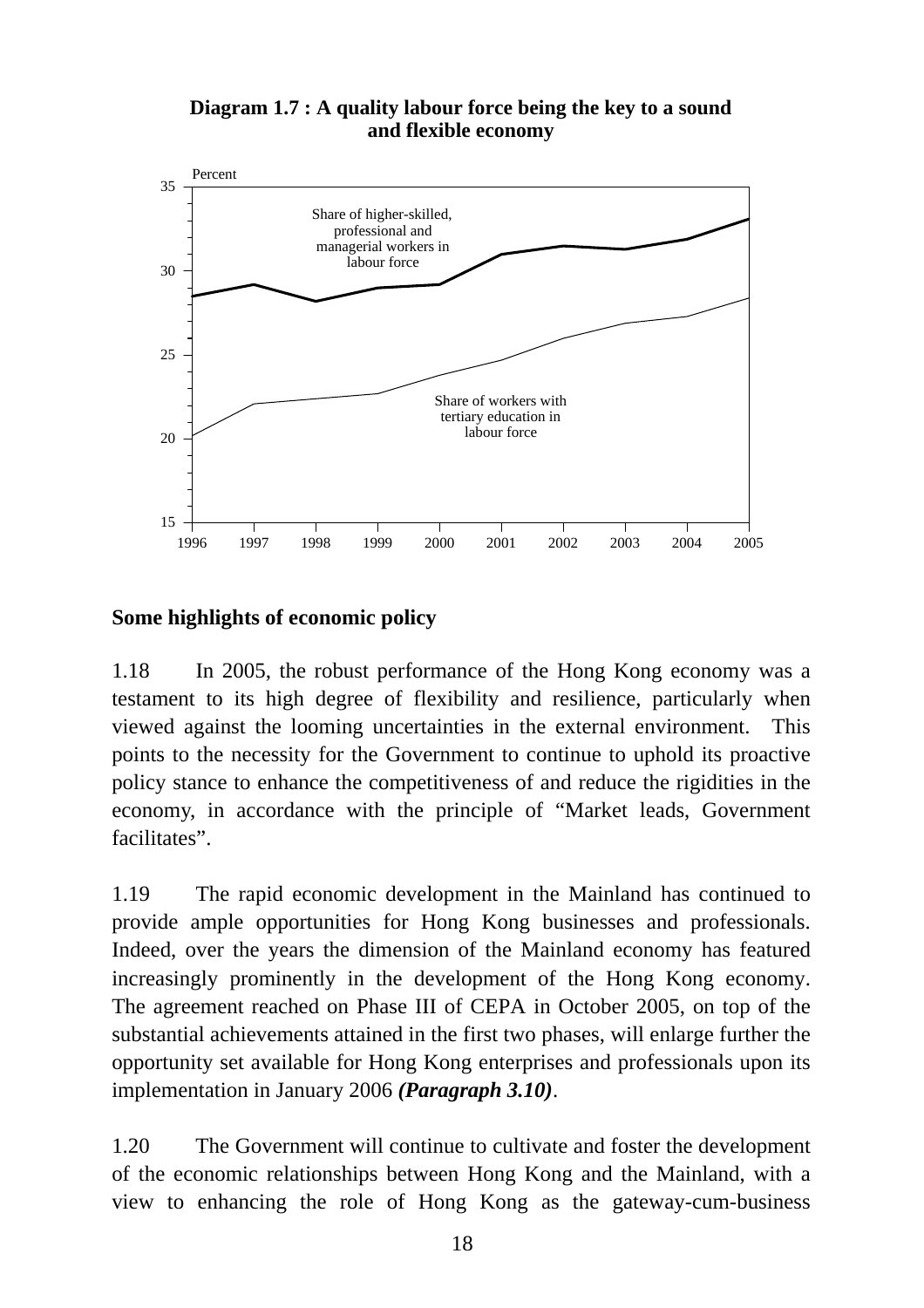platform for the Mainland and the rest of the world. By engaging in the Pan-PRD co-operation and developing closer ties with the Guangdong Province, the Hong Kong economy will have a deepened and widened relationship with its economic hinterland and enhance its attractiveness to foreign investors. The co-operation with the Guangdong will result in better cross-boundary transport infrastructure to the mutual benefits of the two places *(Paragraph 3.12)*.

1.21 It is pivotal for Hong Kong to widen and enrich its range of tourist attractions to meet the increasing travel demand of the Mainland residents as well as visitors from overseas, so as to strengthen the status of Hong Kong as the major tourist destination in the region, bearing in mind that the inbound tourism industry is a major source of generating new jobs for lower skilled workers. The extension of the Individual visit Scheme (IVS) to cover four more cities in November 2005 will be conducive to the further expansion of Hong Kong's inbound tourism. In December 2005, the Central Government indicated its support for the recommendation to extend the IVS to cover all the nine provincial capitals in Pan-PRD *(Paragraphs 4.10 to 4.14)*.

1.22 The Government is dedicated to the promotion of free trade in the international arena. In December 2005, Hong Kong successfully hosted the Sixth Session of the WTO Ministerial Conference. The Conference made significant advances and built a platform for completing the Doha round of multinational trade negotiations by end-2006. The successful conclusion of the Conference helped strengthen the image of Hong Kong as a cosmopolitan city and an important hub for international business conventions and events *(Paragraph 3.9)*.

1.23 The financial sector is one of the most vibrant components of the Hong Kong economy. The Government will continue to enhance the quality of the financial markets through enhancing the regulatory regime, promoting good corporate governance, and the development of the bond market. Apart from implementing the New Basel Capital Accord to set the highest international standards to strengthen Hong Kong's leading position as an international financial centre, measures have been taken to abolish estate duty and exempt offshore funds from profits tax to foster the growth of the asset management industry *(Paragraph 5.2)*.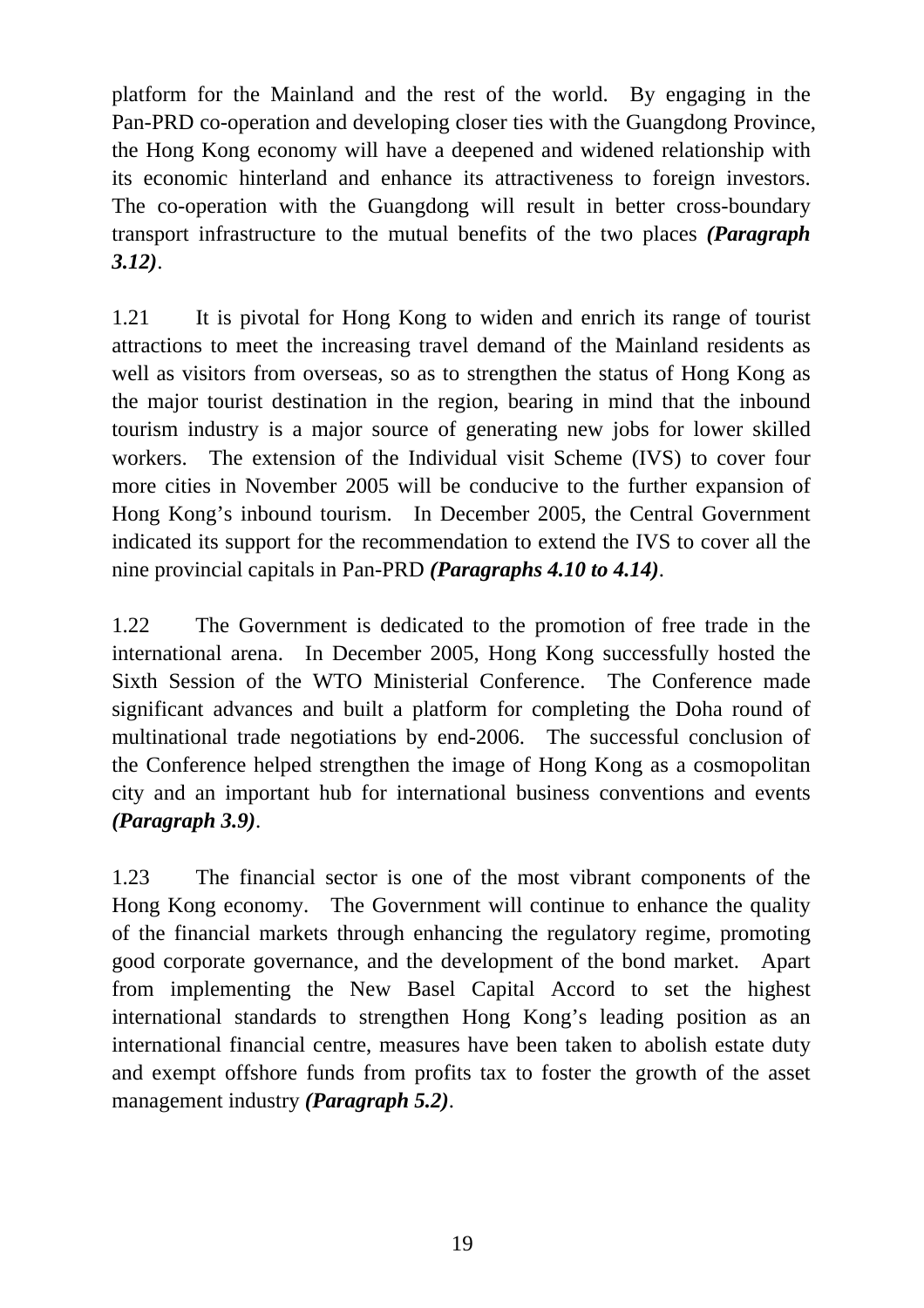1.24 At the first meeting of the Committee on Economic Development and Economic Co-operation with the Mainland held in December, a committee under the Commission on Strategic Development, it was agreed that the committee in its future meetings would accord priority to the discussion of four strategic issues, namely employment creation, creative industries, high value-added logistics as well as solidification of talents. These issues are important in the context of bringing about more vitality and strength to the Hong Kong economy.

#### **Notes :**

- (1) The Gross Domestic Product (GDP) is an overall measure of net output produced within an economy in a specified period, such as a calendar year or a quarter, before deducting the consumption of fixed capital. In accordance with the expenditure approach to its estimation, GDP is compiled as total final expenditures on goods and services (including private consumption expenditure, government consumption expenditure, gross domestic fixed capital formation, changes in inventories, and exports of goods and services), less imports of goods and services.
- (2) The Census and Statistics Department completed an exercise to implement the latest international guidelines on dealing with financial intermediation services provided by banks in the estimation of national accounts statistics of Hong Kong in mid-August 2005. The latest guidelines enable national accounts statistics to reflect in a better way the economic contribution of banks in facilitating the channeling of funds from units with surplus funds (e.g. depositors) to units with demand for funds (e.g. borrowers). As a result of this statistical development, GDP, GNP and BoP statistics were revised.
- (3) The seasonally adjusted quarter-to-quarter GDP series, by removing the variations that occur at about the same time and in about the same magnitude each year, provides another perspective for discerning the trend, particularly in regard to turning points. A detailed examination reveals the presence of seasonality in the overall GDP and in some of its main components, including private consumption expenditure, government consumption expenditure, exports of goods, imports of goods, exports of services, and imports of services. However, due to the presence of considerable short-term fluctuations, no clear seasonal pattern is found in gross domestic fixed capital formation. Therefore, the seasonally adjusted series of GDP is compiled separately at the overall level, rather than summing up from its main components.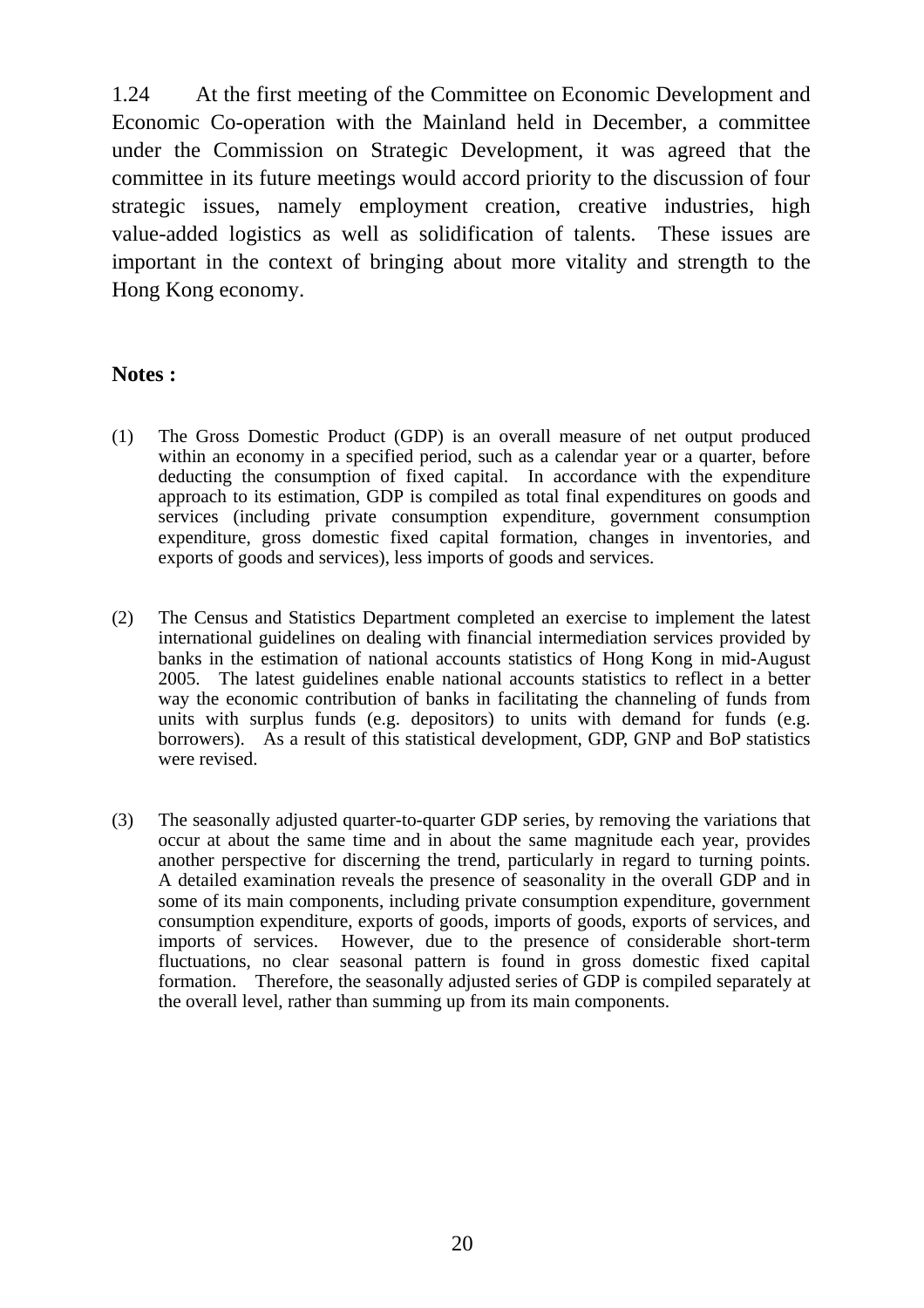## **CHAPTER 2 : ECONOMIC OUTLOOK FOR 2006 AND THE MEDIUM TERM**

## *Summary*

- *In 2006:* 
	- *The Hong Kong economy is expected to gradually settle back to a more sustainable and still solid growth of 4-5% in real terms, after attaining two consecutive years of very rapid growth.*
	- *Conditions in the overseas markets remain generally supportive, but the full effect of the successive interest rate hikes and the earlier surge in oil prices on global and regional demand will be felt more this year than last.*
	- *The labour market looks set to improve further as economic expansion proceeds, likely to be accompanied by further increases in labour wages and earnings. This should help strengthen consumer confidence and lend support to consumer spending.*
	- *The inflation outlook is for a further creeping up during the year, with the economic expansion continuing at a solid pace and the broader return of pricing power. Consumer price inflation is forecast at 2.3%, a still moderate and healthy level.*
- *Over the medium term, Hong Kong will continue to shift towards higher value-added services and knowledge-based economy, riding on increasing economic integration with a rapidly growing Mainland economy. The productivity growth achieved in the process will help the economy attain a 4 % trend GDP growth over the next few years.*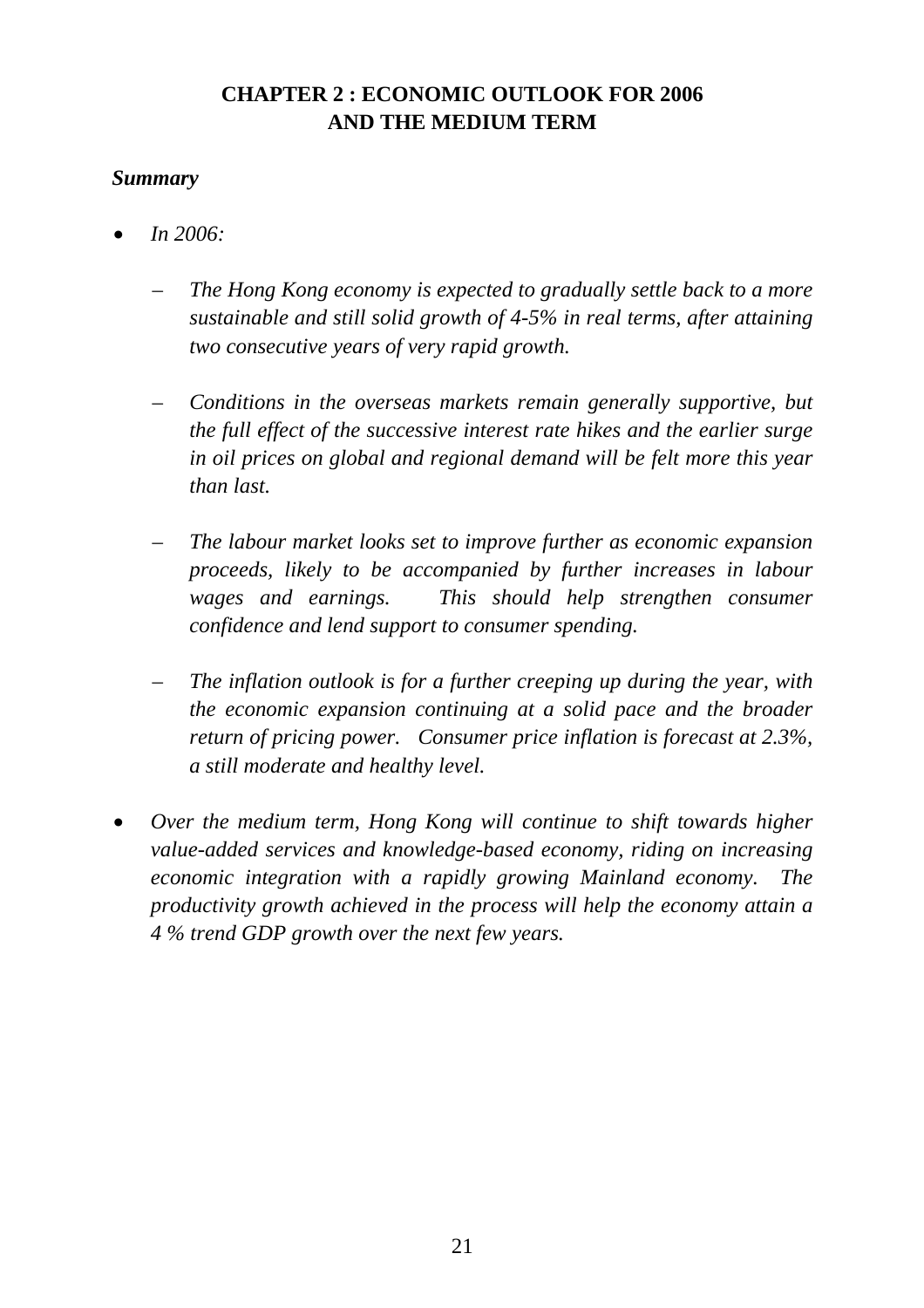## **Major external factors**

2.1 Hong Kong is a small open economy and its economic performance hinges very much on the developments in the external environment. The economic outlook in 2006 will depend on how the global economic growth momentum will be affected by persistently high oil prices and less accommodative monetary policy in the US. Also, exchange rate movements are crucial, given the substantive role of Hong Kong's external sector and the increasingly intense competition in the international markets. Meanwhile, the increasing economic integration between Hong Kong and the Mainland suggests that the "China factor" is an indispensable item in the discussion about Hong Kong's economic prospects.

## *Global economic outlook*

2.2 In 2005, the global economy displayed a much higher degree of resilience than earlier expected. Notwithstanding the successive hikes in US short-term interest rates as well as the surge in international oil prices, the global economy still continued to expand at a fairly strong pace in 2005. The US economy sustained its fairly robust growth momentum during most of the year and remained one of the key growth engines in the world, even though some moderation was seen in the fourth quarter amidst a relapse in consumer spending on durable goods. The EU economy, on the other hand, showed signs of picking up in the latter part of the year on the back of stronger exports and strengthening business investment. In the Mainland, economic performance continued to exceed expectations, delivering another year of spectacular and broad-based expansion. The recovery in the Japanese economy is taking root, with signs of emergence from its protracted period of deflation, raising hope that it is finally on a self-sustainable growth path. The other East Asian economies, after a relatively weak start, picked up again in the latter half of 2005, alongside an upswing in global demand for electronic products. For 2005 as a whole, IMF expects that the global economy should have attained a solid growth at 4.3%, after an exceptionally strong growth of 5.1% in 2004.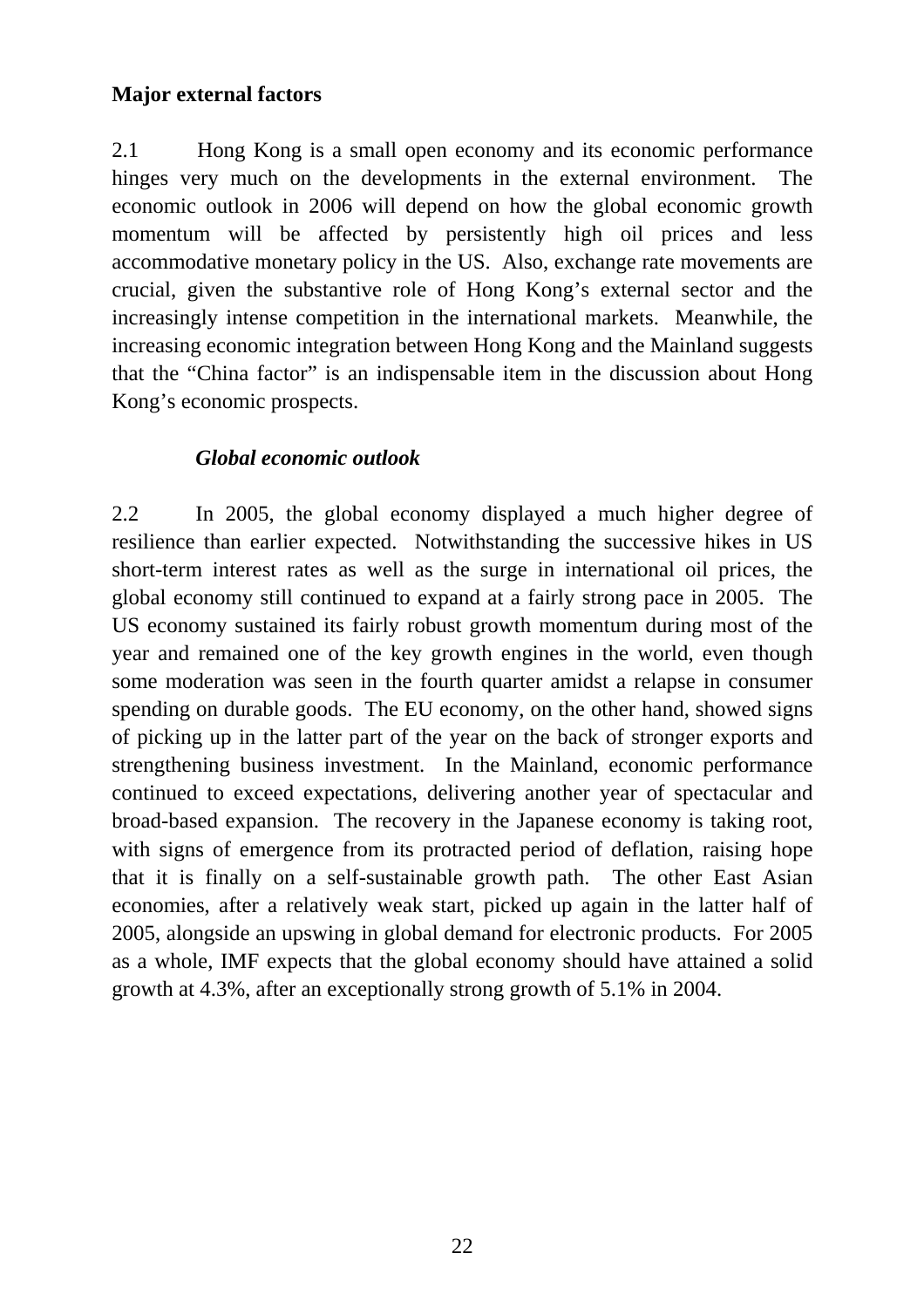#### **Diagram 2.1 : IMF expects the global economy to attain another year of above-trend growth in 2006**



Note :  $(*)$  IMF's forecast.

2.3 Riding on the recent strong growth momentum, the global economy is envisaged to sustain above-trend growth in 2006. According to the projection by IMF in September 2005, the world economy would grow further by a solid 4.3% in 2006, compared with the average annual growth of 3.8% over the past ten years. The US economy should be able to attain another year of solid growth, though likely with some moderation from last year, due to the further feed-through of higher oil prices and interest rates and consolidation in the housing market. Recovery in the EU is likely to gather some strength this year, aided by somewhat stabilised employment situation and improved corporate profitability. So would the Japanese economy. The Mainland economy is again the bright spot this year, although the growth momentum may not be as robust as in 2005. The other East Asian economies are also envisaged to fare quite well in 2006, on the back of the largely supportive external environment, although they remain particularly vulnerable to any unfavourable developments in the IT product cycle.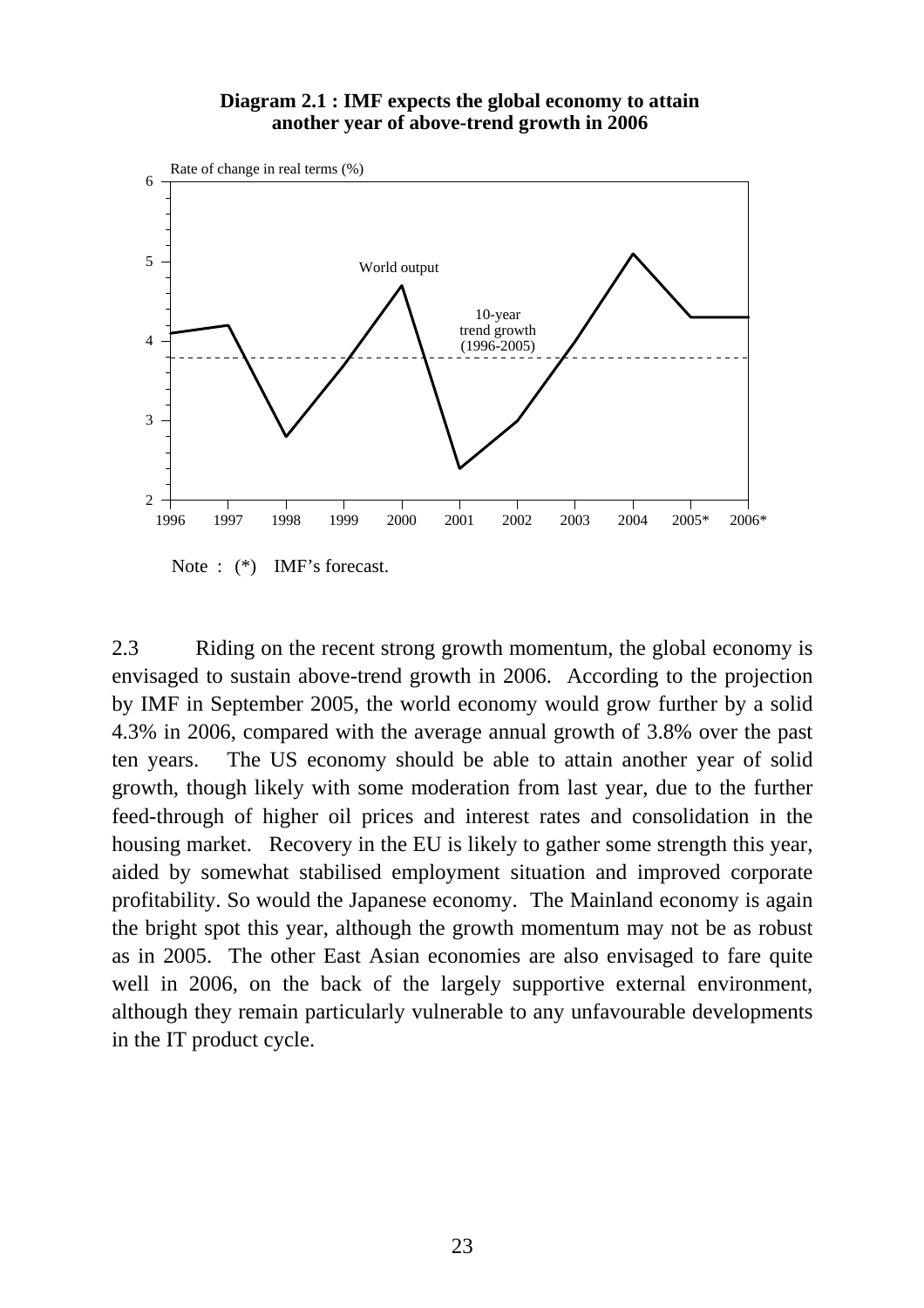|                   | <b>IMF</b> | <b>World Bank</b> | <b>Private sector</b><br>forecast <sup>^</sup> |
|-------------------|------------|-------------------|------------------------------------------------|
|                   | (%)        | (%)               | (%)                                            |
| World             | 4.3        | 4.3               | 3.3                                            |
| <b>US</b>         | 3.3        | 3.5               | 3.4                                            |
| Euro-area         | 1.8        | 1.4               | 1.9                                            |
| Asia:             |            |                   |                                                |
| Mainland China*   | 8.2        | 8.7               | 8.7                                            |
| Japan             | 2.0        | 1.8               | 2.2                                            |
| Singapore         | 4.5        | 4.7               | 5.4                                            |
| Republic of Korea | 5.0        | 4.6               | 4.9                                            |
| Malaysia          | 6.0        | 5.3               | 5.4                                            |
| Thailand          | 5.0        | 5.0               | 5.0                                            |
| Taiwan            | 4.3        | 4.1               | 4.0                                            |
| Indonesia         | 5.8        | 6.0               | 5.0                                            |

## **Table 2.1 : Growth forecasts for major economies in 2006**(1)

Notes : (\*) Private sector forecast on Mainland China is based on the newly revised GDP series, whilst forecasts from IMF and World Bank are based on the old series.

(^) Average.

2.4 While the global economic situation is still largely positive at present and most forecasters and international organisations are upbeat about the outlook in 2006, there are a number of uncertainties and downside risks that could potentially lead to a less favourable outturn. *First*, although so far the global economy seemed to be rather resilient to the oil shock, the extent to which the adverse impact of oil price hike would show up more fully in 2006 is yet unknown. As such, oil price movements and its impact on global economic activity still constitute the key source of uncertainty in the global economic environment this year. *Secondly*, the potential threat of avian flu outbreak in regional economies remains in place. There are great uncertainties as to when and whether a large-scale human flu pandemic will break out, and the severity to which it would hurt tourism, mass transport and consumption sectors. *Third*, the US housing market is already cooling off and could face a bigger-thanexpected correction should the long term US interest rates catch up with the rise in the short-term rates. *Fourthly*, global current account imbalances are alarmingly large, and the prospect of self-correcting adjustments does not look promising given the persistent growth divergences across regions. The adjustment process, if occurs abruptly, could potentially be de-stabilising, causing marked slow-down in US consumption and repercussions to the other economies and hence a more fluid external environment. *Fifthly*, the lingering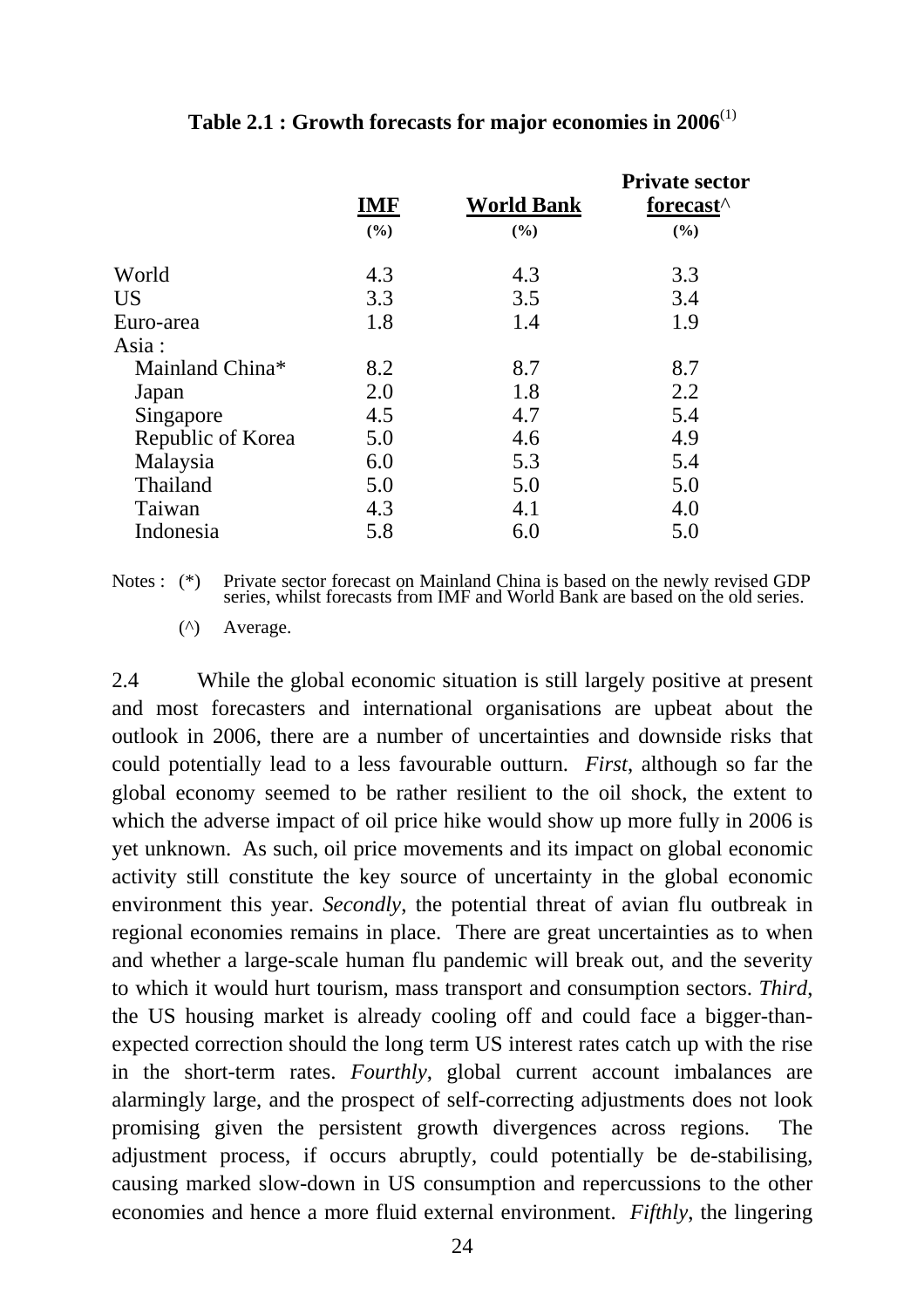protectionist sentiment from the US and EU against Mainland's exports continues to be a source of uncertainties hanging over Hong Kong's trading environment.



**Diagram 2.2 : Oil prices still a key source of risk in the external environment**

#### *Exchange rates and price competitiveness*

2.5 Exchange rate movements are a crucial factor that will determine Hong Kong's relative price competitiveness. In this regard, the strengthening of the US dollar between March 2005 and December 2005, which resulted in a 3.2% appreciation of Hong Kong's real exchange rate index over the period, would to some extent undermine Hong Kong's external price competitiveness and hence Hong Kong's trade prospect in the months ahead. More recently the trend of the US dollar against the yen and euro have become somewhat unclear, reflecting the increase in uncertainty over whether the US interest rate upcycle would come to an end in the coming months. Nevertheless, against most of the other East Asian currencies, the US dollar has been weakening notably since late 2005. Thus, insofar as Hong Kong's external price competitiveness is concerned, the exchange rate factor should not be particularly adverse on balance, and might even turn more favourable again if the US dollar were to show renewed weakening after the end of the US interest rate upcycle and with the market re-focussing on the alarming US current account deficit.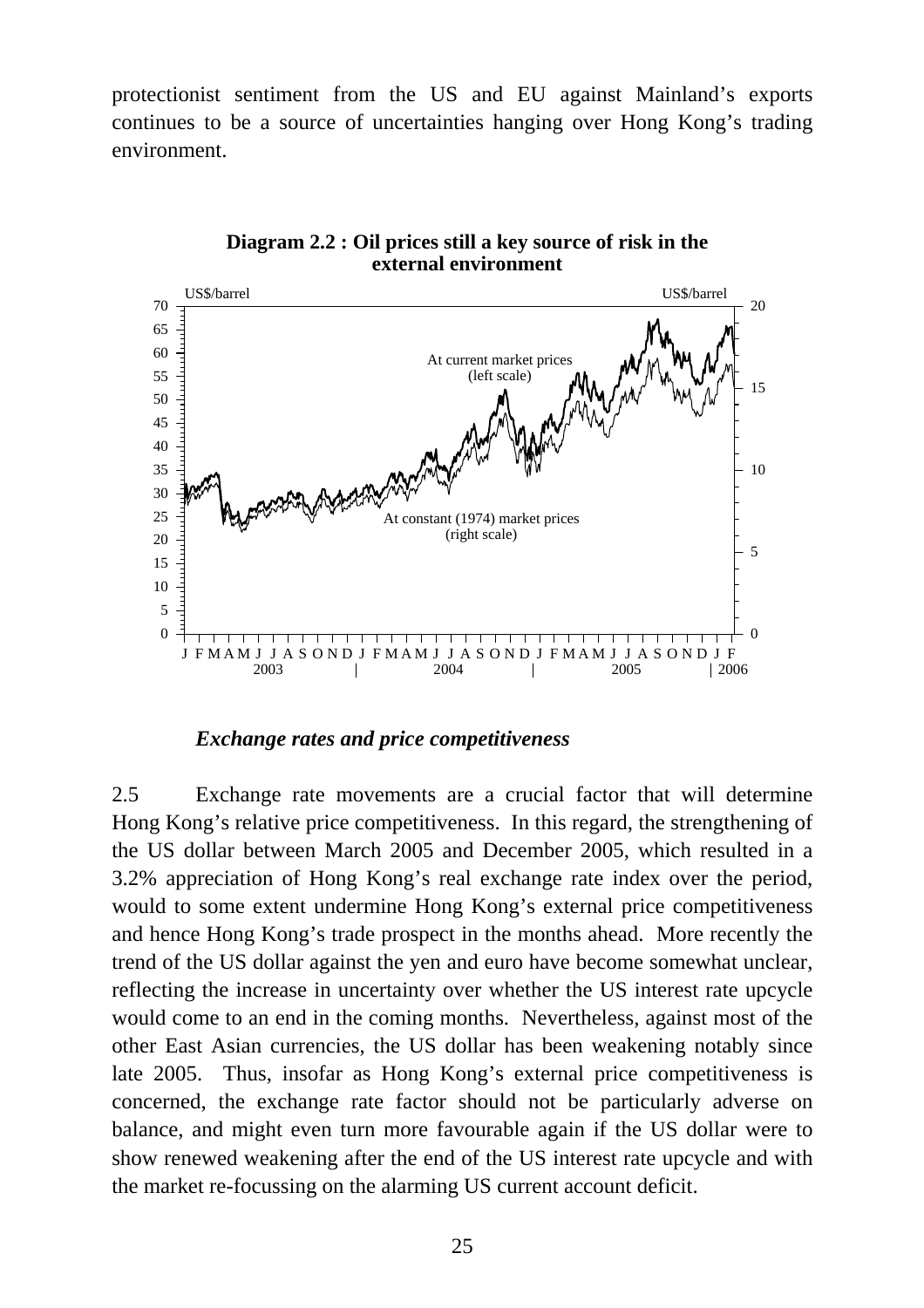#### **Diagram 2.3 : Exports in the near term likely to be affected by the earlier strengthening in the US dollar**



real/nominal appreciation of the Hong Kong dollar, and negative changes denote real/nominal depreciation.

#### **Diagram 2.4 : Yet the dollar showed divergent movements against different currencies lately**

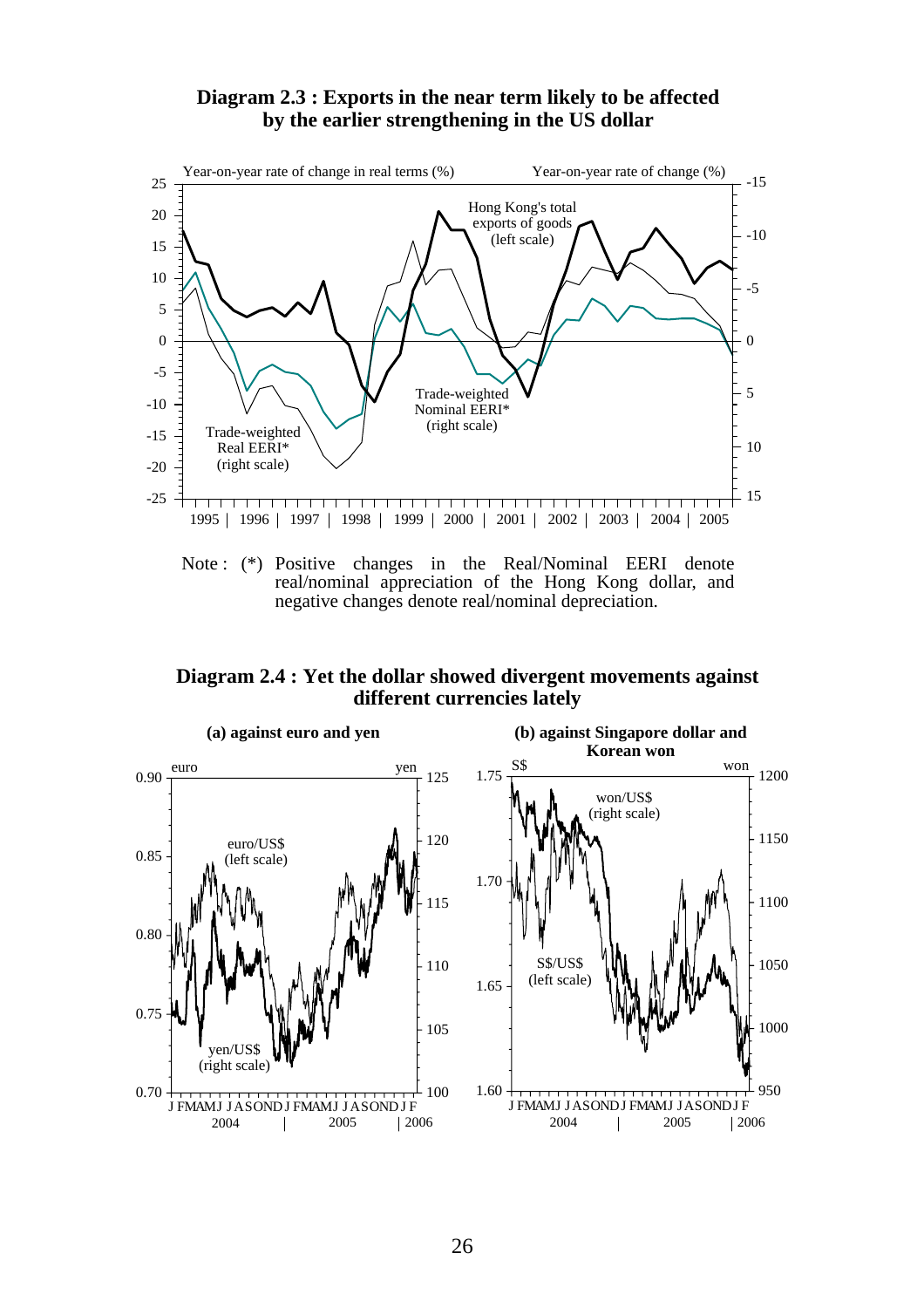2.6 On the exchange rate front, a major event in 2005 was the introduction of the new renminbi exchange rate regime by the People's Bank of China (PBOC) on 21 July 2005. Since then, the renminbi has appreciated by only around 3-4% against the US dollar and the euro, albeit more so against the Japanese yen, over the level immediately before the introduction of the new regime. Yet this has been to some extent offset by the depreciation of the renminbi against some East Asian currencies. Given the still moderate strengthening in the renminbi in overall terms and the availability of vast production capacities in the Mainland, the exchange rate reform should not significantly hurt China's external competitiveness, the major source of Hong Kong's re-export trade. Further changes to the exchange rate regime are likely to be introduced only in a gradual manner, and as such the downside risks to Hong Kong's trade this year should be rather limited. On the other hand, a more flexible exchange rate regime should enhance the Mainland economy's adaptability to changes in the external environment, and is largely conducive to a more sustained economic development in the Mainland to the benefit of the Hong Kong economy in the longer term. The reform may also help address the global current account imbalances, particularly so if it is accompanied by appreciation of other Asian currencies.

#### **Diagram 2.5 : Renminbi appreciation still moderate in overall terms and not yet hurting the Mainland's external competitiveness in a significant way**



renminbi against the currency concerned.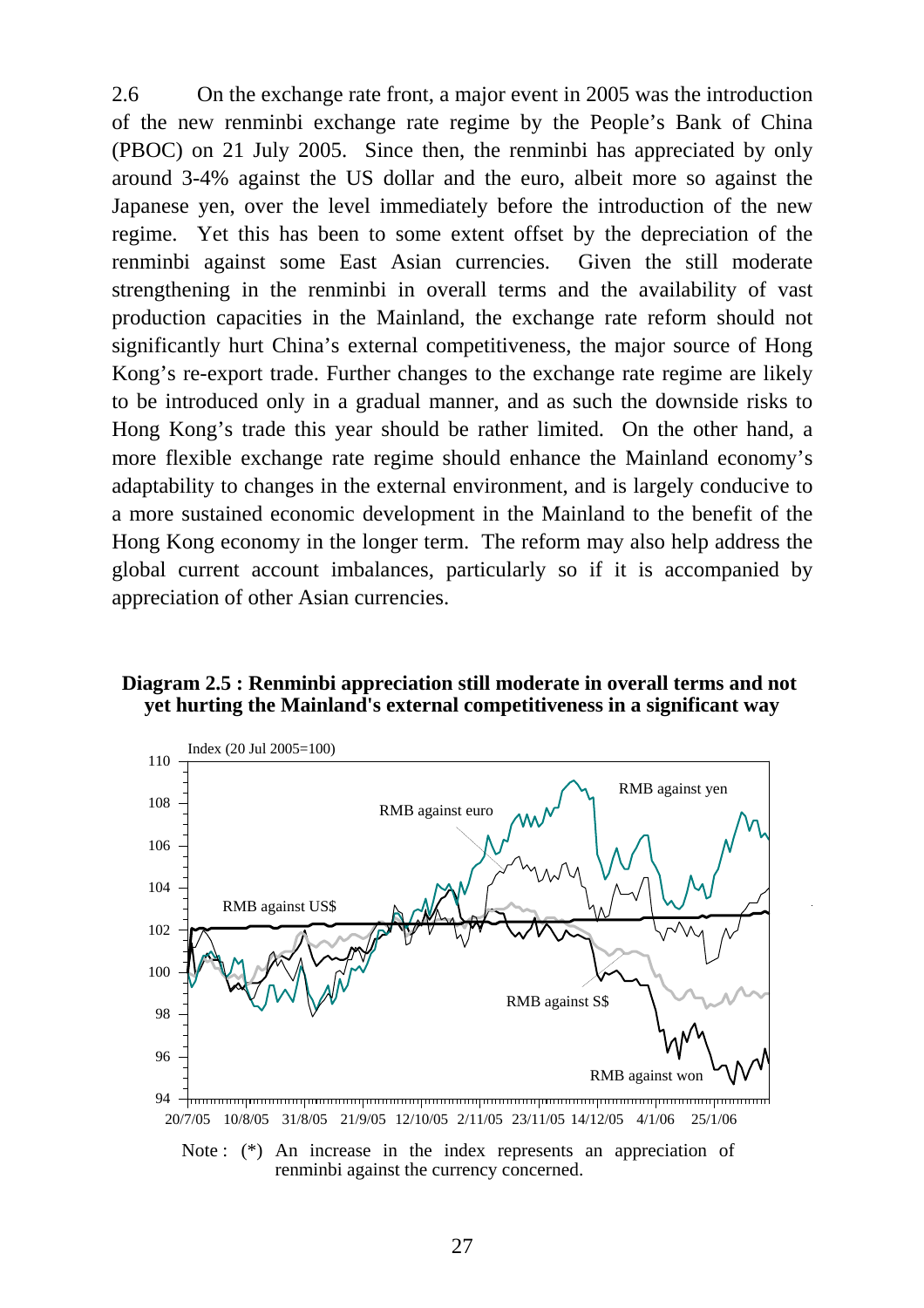2.7 But the moderate appreciation of renminbi so far should have lifted the production costs incurred by many Hong Kong manufacturers with production facilities in the Mainland. Again, in view of the ease-back in Mainland's producer price inflation and granting that further renminbi appreciation is to occur in a very gradual manner, the increase in production costs is likely to remain limited. Moreover, a significant part of such cost increase can be expected to continue to be absorbed by producers in the form of profit margin squeeze. All these should help keep "Made in China" products still highly competitive in the international markets.

2.8 Locally, upward pressure on business costs are still rather moderate to date, even though some further pick-up is envisaged over the course of 2006. Nevertheless, given the advancement of information technology which facilitates a smoother operation of global supply chain and hence lower sourcing costs, as well as local producers' on-going effort to raise productivity to maintain external competitiveness in face of keen competition in the global markets, the increase in Hong Kong's export prices, if any, is likely to remain relatively contained.

## *Interest rate movements*

2.9 In the current interest rate upcycle that began in June 2004, the US Federal Reserve has lifted the Fed Funds Target Rate 14 times, by a total of 350 basis points, to 4.5%. After a period of divergence, Hong Kong interest rates started to move in sync with US interest rates, more so following the three refinements to the Linked Exchange Rate system in May 2005. Some local banks even moved ahead of the Federal Reserve in raising the best lending rate, or chose to catch up with the earlier hikes that had not been followed. These have resulted in a notable cumulative increase in the best lending rate, by a total of 275-300 basis points in less than a year's time.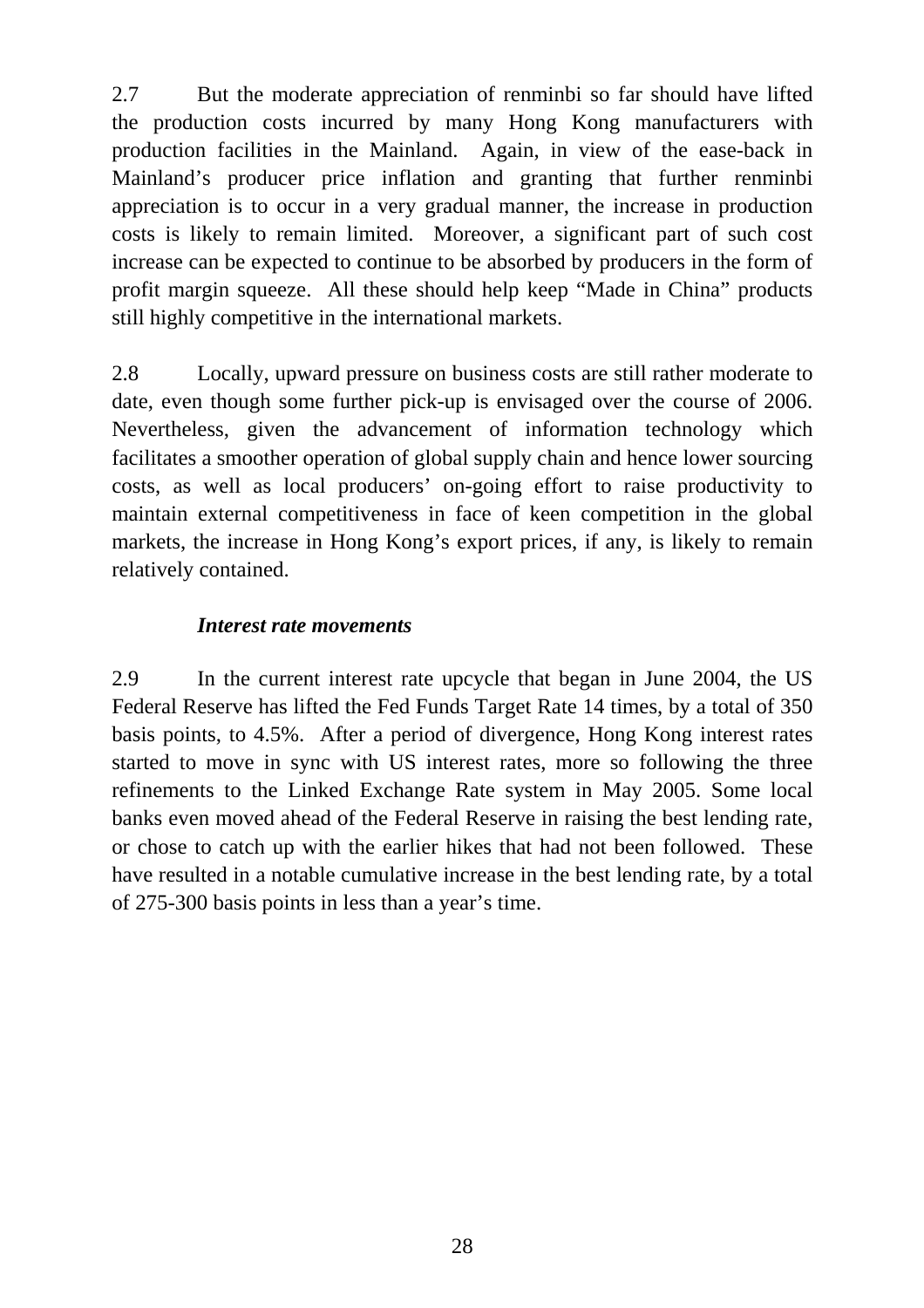#### **Diagram 2.6 : Successive interest rate hikes unlikely to severely derail the cyclical recovery of Hong Kong's domestic demand**



2.10 Higher interest rates should have transmitted into heavier debtservicing burdens for domestic households and businesses on the whole, with those having substantial amount of variable-rate loans, notably residential mortgages, being the most affected. Together with the negative wealth effect stemming from the consolidation in the local property market in the latter part of 2005, it is not unlikely to see some moderation in local demand. However, with the much stronger balance sheets of local households and corporations, the rise-back in labour income, as well as the still generally sanguine economic sentiment, the successive hikes in local interest rates over the past year is expected to only slow, but not derail, the cyclical recovery of domestic demand.

#### *China factor*

2.11 The rapid development and liberalization of the Mainland economy over the past twenty years has presented a lot of opportunities as well as challenges to the Hong Kong economy. Thanks to our superb physical and financial infrastructures, as well as favourable geographical location, Hong Kong is well placed to serve as a natural gateway between the Mainland and the rest of the world, thereby reaping enormous benefits from the rapidly growing Mainland economy. For instance, the increasing interaction between Hong Kong and the Guangdong Province, especially the Pearl River Delta (PRD) region, has contributed significantly to the prosperity of the two places and facilitated the structural transformation for the whole South China. However,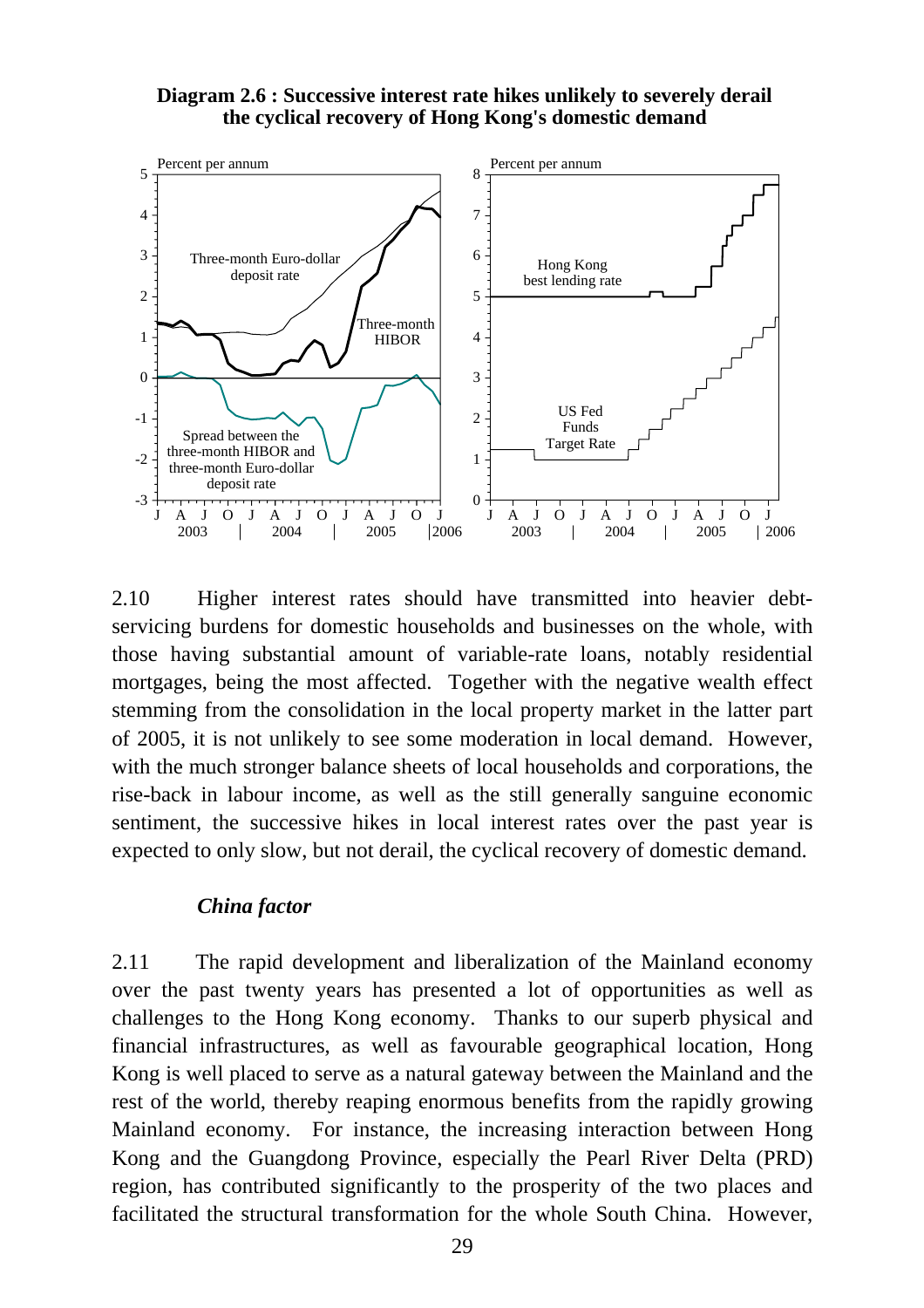there have been many concerns about whether Hong Kong will eventually "lose out" and with its role as a regional trade and business hub being gradually superseded by other Mainland cities, particularly in light of the rapid expansion of port facilities in Shenzhen and the rest of PRD region. From a broader perspective, greater prosperity in the PRD region would also bring more business opportunities for Hong Kong, as manifested by increased demand for various producer and financial services including notably fund-raising IPO by Mainland enterprises, as well as the increasing number of Mainland tourists coming to Hong Kong. The boost arising from the complementarities between the two economies has been further reinforced by several policy initiatives like CEPA, the Individual Visit Scheme, and the Pan-PRD Regional Co-operation Framework in recent years. On the whole, as long as Hong Kong can strive to maintain its institutional strength and upgrade its workforce to cope with the continuous economic restructuring, further economic integration with the Mainland should continue to render growth impetus to the Hong Kong economy.

**Diagram 2.7 : Increasing economic integration with the Mainland continues to render growth impetus to the Hong Kong economy**



**(a) Merchandise trade (b) Visitor arrivals from Mainland and Hong Kong resident departures to Mainland**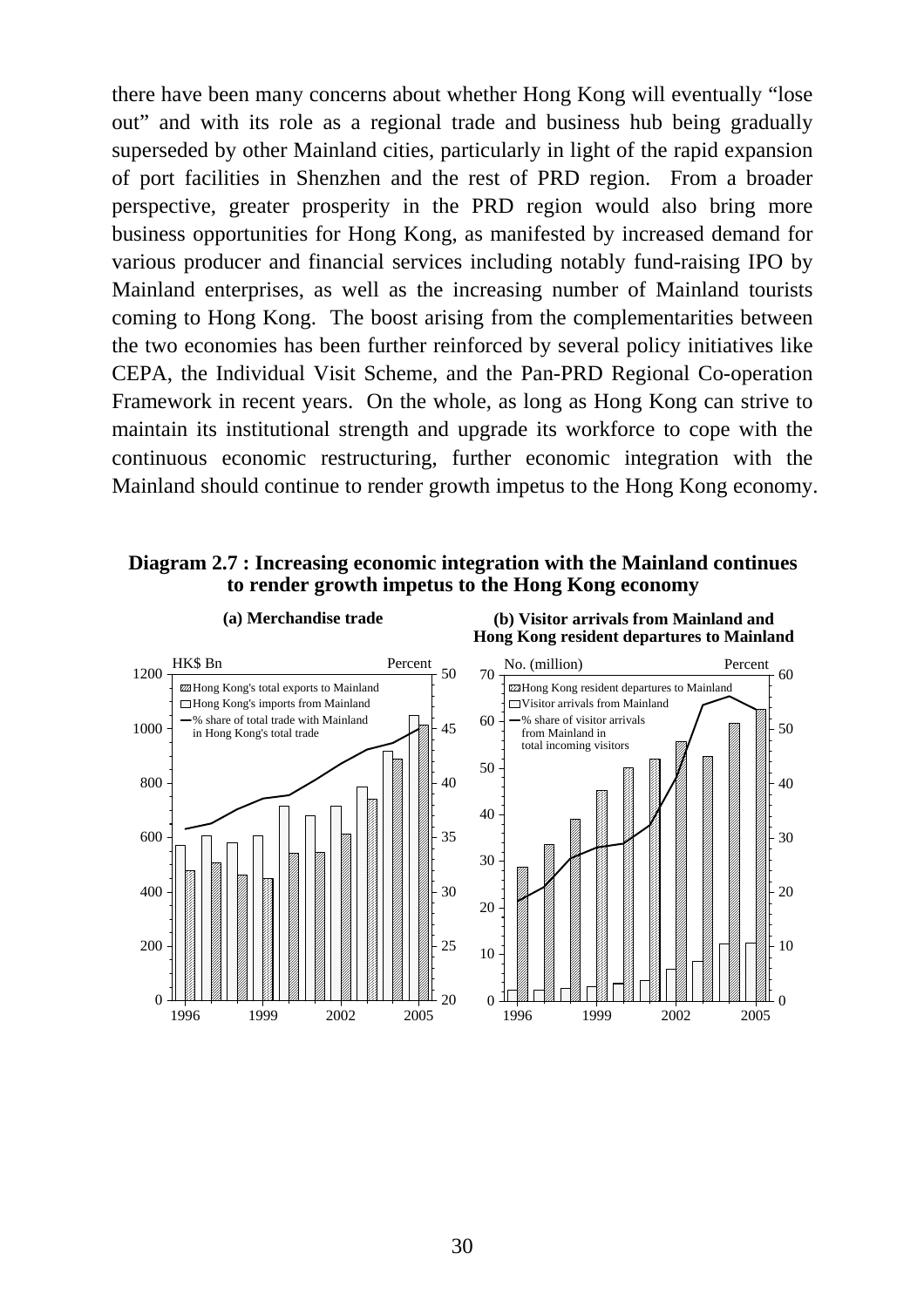## **Outlook for the Hong Kong economy in 2006**

2.12 Against the background of the downside risks stemming from the global economic environment, and after two years of exceptionally strong growth, the outlook for 2006 is for the Hong Kong economy to gradually settle back to a growth pace more commensurate with its past trend growth. The implementation of the three phases of CEPA and strengthening Pan-PRD cooperation, together with the still supportive external environment, should continue to lend support to Hong Kong's economic growth. Hence, while the pace of activity growth in 2006 may ease back somewhat, the scope of expansion will remain relatively broad-based.

2.13 Externally, the outlook for trade in 2006 remains largely sanguine. But the growth pace is likely to be less hectic than last year's, as US economic growth is expected to take a breather after successive interest rate hikes, and as the relative strength of the US dollar should have some negative effect on Hong Kong's exports in the early part of the year. Also, after the exceptionally strong growth in 2005, Mainland's exports, the key source of Hong Kong's re-exports, have shown signs of some tapering in recent months. Against these, however, the relative improvement in economic performance in Europe and Japan should provide useful support.

2.14 Another positive development is the agreements reached by the Mainland with the US and EU last year over Mainland's exports of textiles and clothing items, which has cleared considerable uncertainty in the trading environment, even though these agreements would also tend to limit the export growth to some extent. Against this backdrop, *total exports of goods* are likely to still see solid growth in 2006, though not as robust as the 11.2% growth last year. Within this total, re-exports will remain the major growth driver. Domestic exports seem likely to continue the rapid growth trend that began in the latter half of 2005, as some local manufacturers have already shifted back their clothing production to Hong Kong.

2.15 *Exports of services* would continue to show notable growth in 2006. The further extension of the Individual Visit Scheme to four more Mainland cities in November 2005, the completion of several new tourist attractions, and the full-year effect of the Disneyland theme park would all help raise the number of incoming visitors to a new high in 2006. Thus the further expansion of inbound tourism will continue to support exports of travel-related services. Exports of trade-related services and, to some extent, exports of transportation services should also fare quite well, boosted by still robust performance of the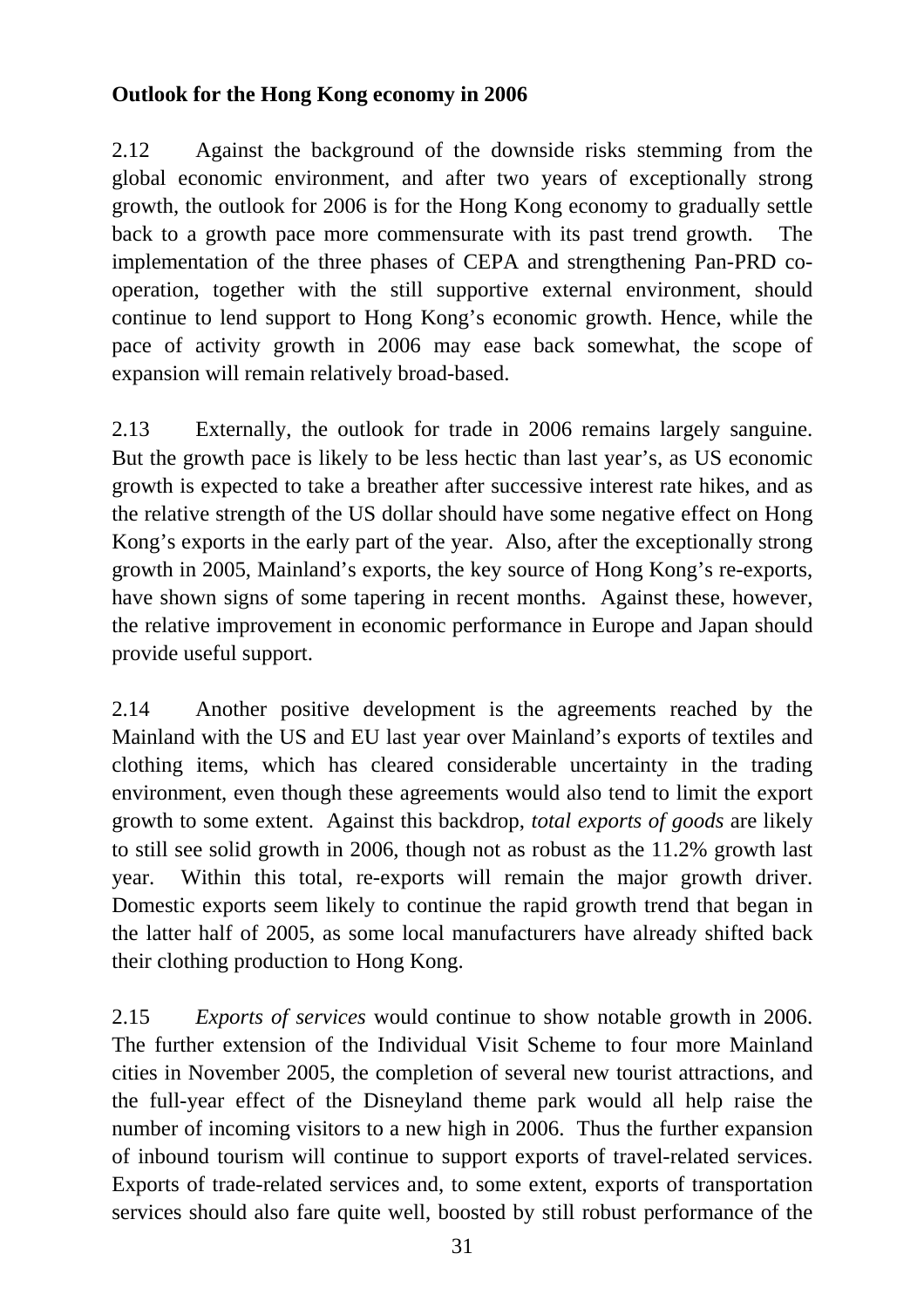Mainland's external trade and the on-going shift to offshore trade. The implementation of the three phases of CEPA and the strengthening Hong Kong-Mainland economic ties in general will also generate stronger demand for Hong Kong's professional, business and financial services, thereby rendering firm support to exports of finance, business and other services.



**Diagram 2.8 : Successive interest rate hikes may slow consumption growth**

2.16 Locally, with the rise-back in labour income and improving employment conditions, *private consumption expenditure* is likely to attain another year of solid growth in 2006. The past two consecutive years of exceptionally strong economic growth has strengthened consumer confidence considerably, although the feed-through of the interest rate hikes over the past year may rein in somewhat the pace of consumption growth in the near term. Also, developments in the local asset markets should turn more favourable later in the year as the interest rate upcycle hopefully comes to an end, thereby adding further support to consumer spending.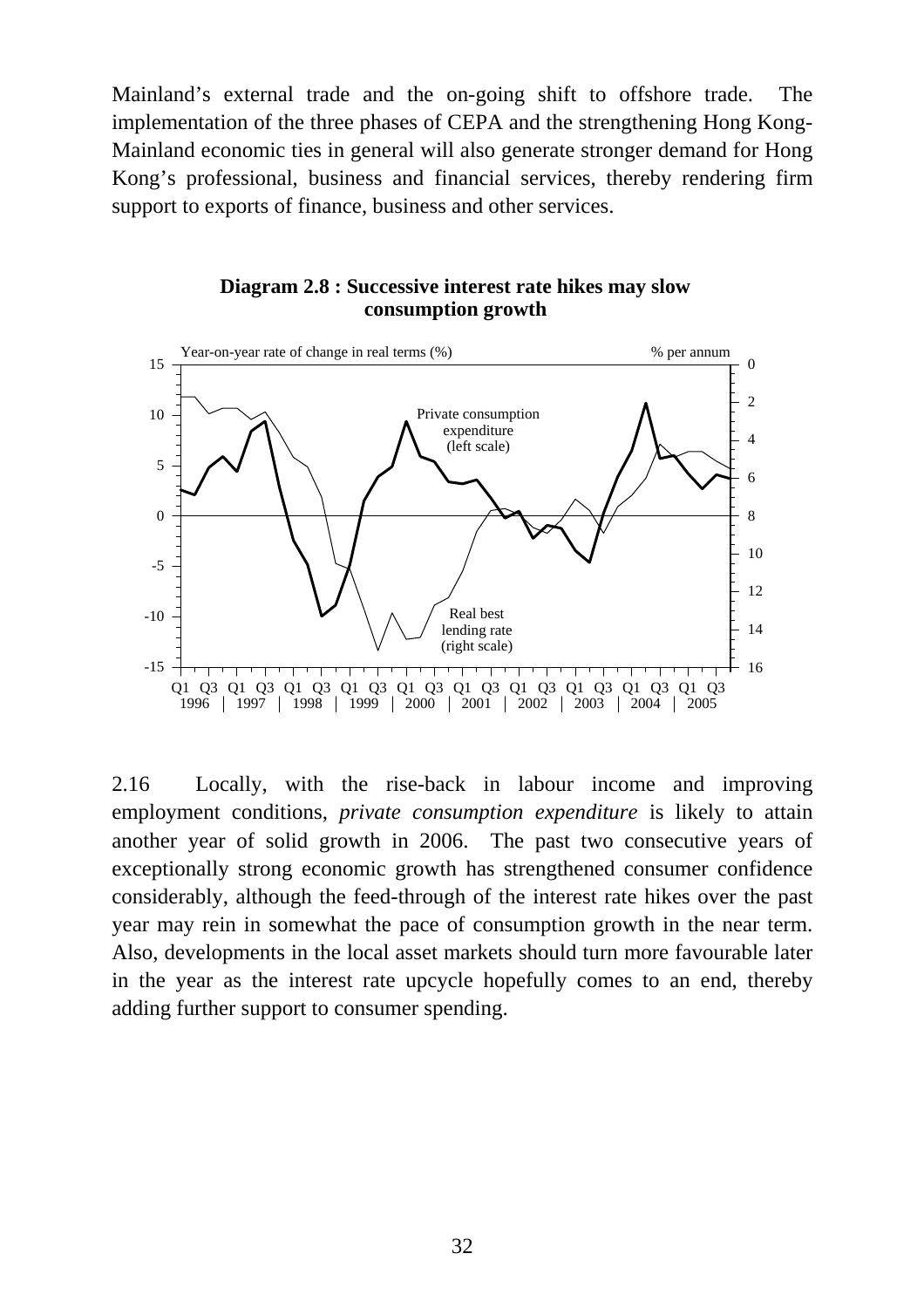

**Diagram 2.9 : Asset market developments being another crucial factor affecting local demand**

2.17 The main growth impetus to overall *investment spending* in 2006 is expected to come from private sector acquisition of machinery and equipment, continuing the strong trend established in the past two years, on the back of the improved corporate profitability and the drive to raise productivity amidst an increasingly competitive global environment. In contrast, investment in building and construction, having been on a prolonged decline, still shows little signs of turnaround to date. Due to the distinct fall-off in the number of new projects launched in 2004, building consents on an eight-quarter moving average basis was still on a decline in late 2005. As such, the weakness in construction output is expected to extend at least into the early part of 2006. There will also be limited support from the Public Sector Housing Programme following its scaling back in the previous years. Though with the interest rate upcycle probably near its end and with building consents in the more recent quarters showing a significant rebound, the timing and the extent of a turnaround remains subject to great uncertainty.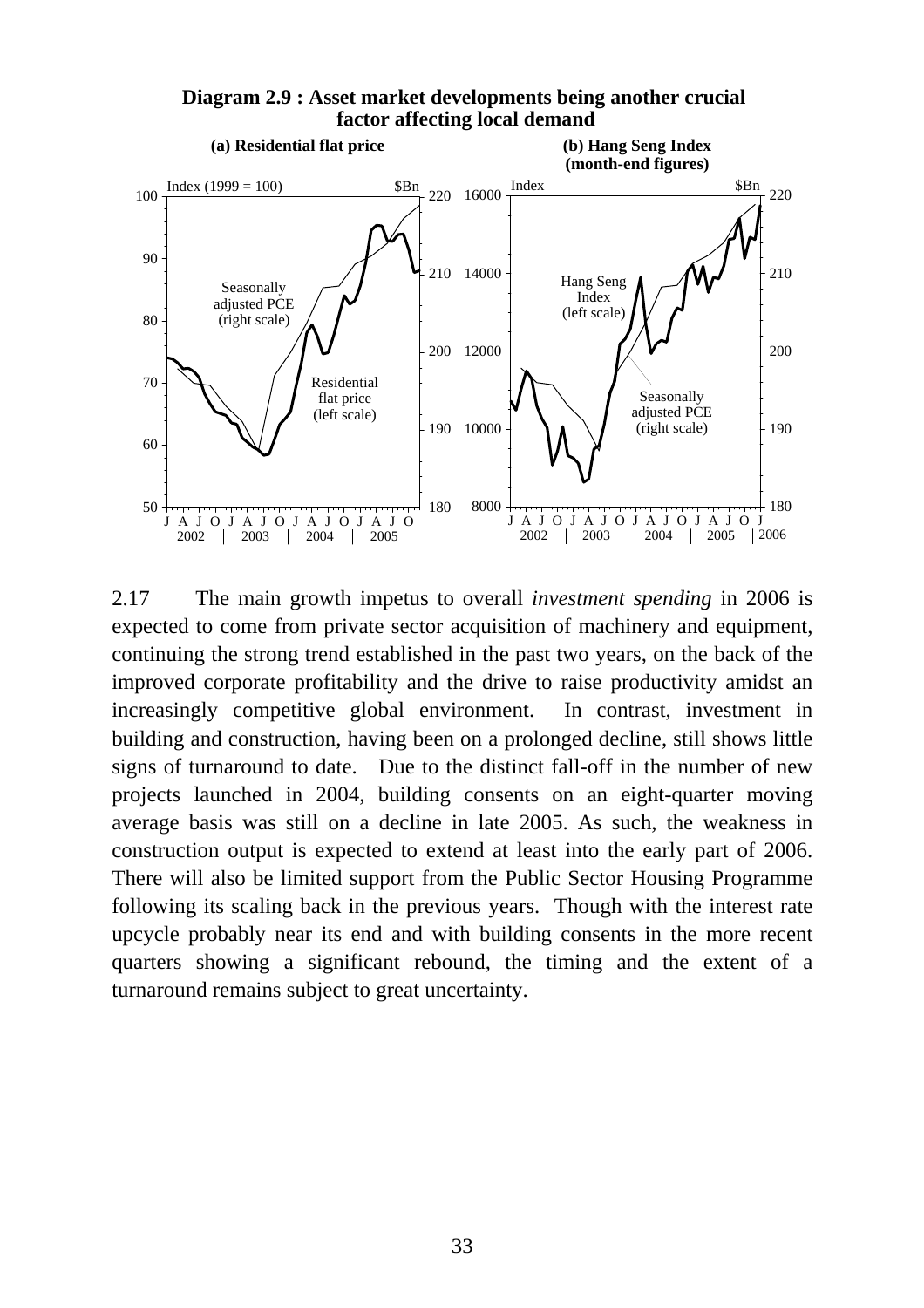#### **Diagram 2.10 : Building and construction activity likely to remain slack in near term, thereby continuing to hold back overall investment**



2.18 Overall, the *Gross Domestic Product* is expected to attain still solid growth of 4-5% in real terms this year, more commensurate with the trend growth at 3.9% in the past ten years, though coming down from the exceptionally strong growth of 7-8% in the past two years. The forecast is somewhat conservative when compared with the prevailing forecasts by the private sector which are mostly in the range of 4.5 - 5.5%, reflecting the cautiousness stemming from the downside risks and uncertainties in the global economic environment and also the expected feed-through from higher interest rates.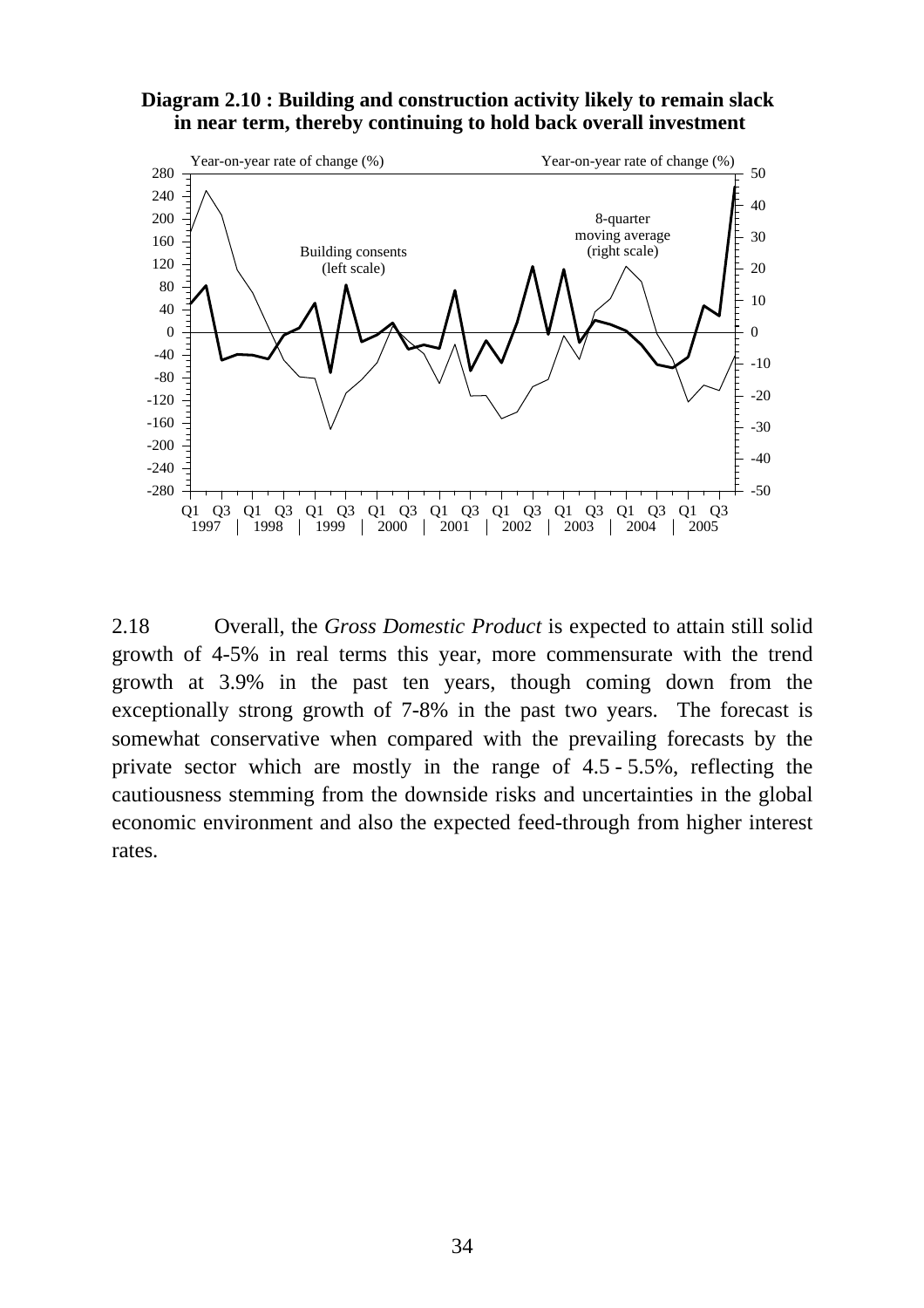

**Diagram 2.11 : Economy set for still solid growth in 2006**

Note :  $(*)$  Mid-point of the range forecast.

2.19 The outlook for consumer price inflation is for a further creeping up in 2006. With the economic expansion continuing at a solid growth pace and the broader return of pricing power, any rise in business cost is likely to pass through to the retail price level more readily. In this regard, the rise-back in labour costs over the past year and the continuous increases in office and shopping rentals will add to business cost modestly. Also, the increase in housing rentals, by some 11-12% in 2005, will increasingly show up in the rental components of the consumer price indices. Externally, oil prices and other commodity prices are likely to sustain at high levels in 2006 and may lead to higher import prices, especially if the US dollar were to show some renewed weakening later this year. On the other hand, the envisaged moderation in overall economic growth is likely to keep the CCPI upturn still at a modest pace. Also, continued uplifting in labour productivity along with the on-going shift to higher value-added activities and the hefty investment in machinery and equipment should help expand the productive capacity of the economy, thereby mitigating the overall cost pressures somewhat.

2.20 Overall, consumer price inflation in terms of the year-on-year rate of increase in the *Composite CPI* is likely to climb up over the course of 2006, essentially a continuation of the re-inflation process that began in late 2004.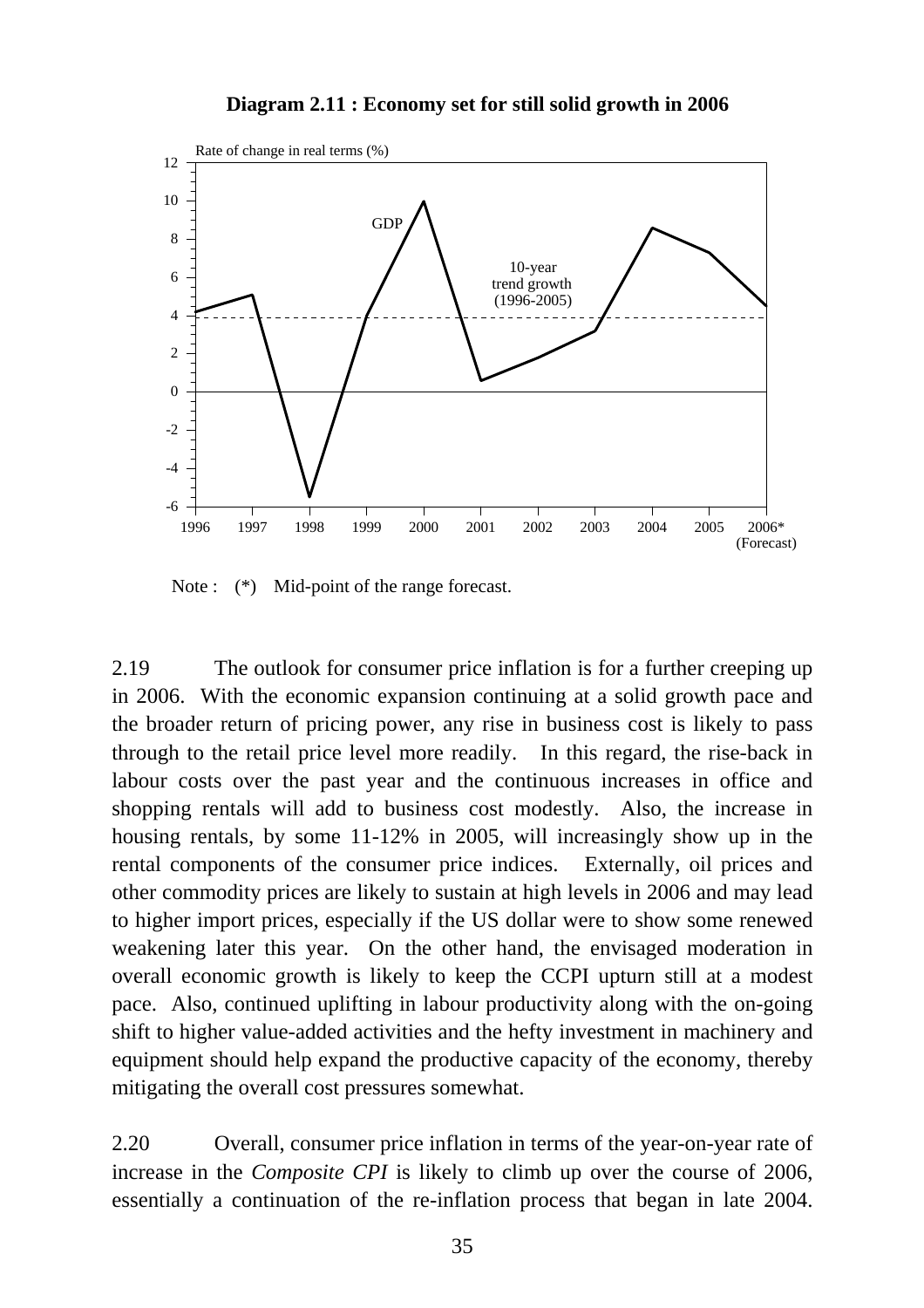Yet with economic growth coming down to a level more commensurate with the past trend growth and with continued expansion in production capacity, inflation is expected to average at a still moderate and healthy level of 2.3% for the year as a whole. In tandem with the climb-up in CPI inflation and probably with less of a drag from terms of trade this year, the *GDP deflator* is expected to also revert to an increase at 0.5% in 2006, which if realised would represent the first annual increase since 1999.



#### **Diagram 2.12 : Inflation environment still benign in 2006**

**Forecast rate of change in 2006 (%)** 

#### **Gross Domestic Product (GDP)**

| Per capita GDP, in real terms           | $3.2 - 4.2$                 |
|-----------------------------------------|-----------------------------|
| Per capita GDP at current market prices | HK\$206,800-208,700         |
| <b>Composite Consumer Price Index</b>   | $(US$26,500-26,800)$<br>2.3 |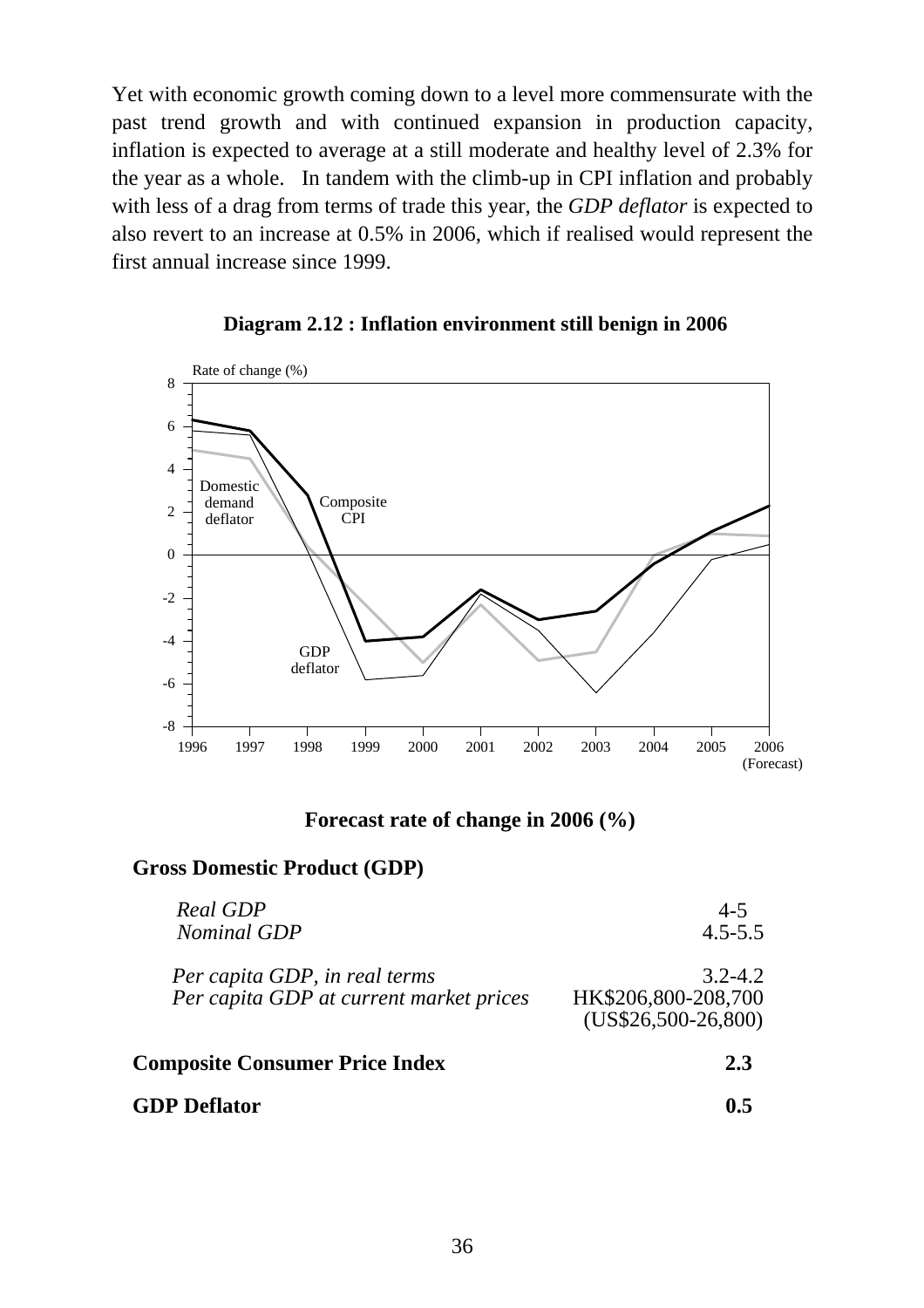### **Medium-term outlook for the Hong Kong economy**

2.21 The medium-term prospect for the Hong Kong economy is bright. With the economy now on a much sounder footing than before, and with the domestic economy shrugging off its earlier sluggishness, Hong Kong would continue to benefit from the increasing integration with a rapidly growing Mainland economy. Unless major external shocks occur, the Hong Kong economy can be expected to forge ahead after the impacts of successive interest rate hikes and earlier oil price surge fade out. Through the CEPA framework and the widening and deepening of co-operation within the Pan-PRD, it is envisaged that the Hong Kong economy will continue to shift towards higher value-added services and more knowledge-based in the coming years.

2.22 There are still lingering uncertainties hanging over the medium term development. The US housing market boom, which has so far provided the key impetus to US consumer demand growth, is already cooling off and may suffer a bigger-than-expected correction should US long-term interest rates shoot up. Also, global trade imbalances are alarmingly large, and it is hard to tell when the process of unwinding will start. If the adjustment process occurs abruptly, it could potentially be destabilising to global economic growth and the stability of international financial markets. Lingering protectionist sentiment from US and EU against Mainland products, as well as mounting pressure on the renminbi, remain an on-going threat to Hong Kong's trade. Domestically, the issue of unemployment, though alleviated to some extent during the current economic upturn, remains a concern, as some lower skilled workers may still have difficulty in finding jobs when Hong Kong continues to move to knowledge-based and high value-added services. Also, attention has to be paid to the increasingly ageing population, given its profound implications on our health and social welfare systems, as well as on the public finance. Moreover, as Hong Kong has moved into a new phase of economic expansion, inflation has already come back and is gradually picking up. So, we will have to stay alert to the possible threat from a resurgence in inflation.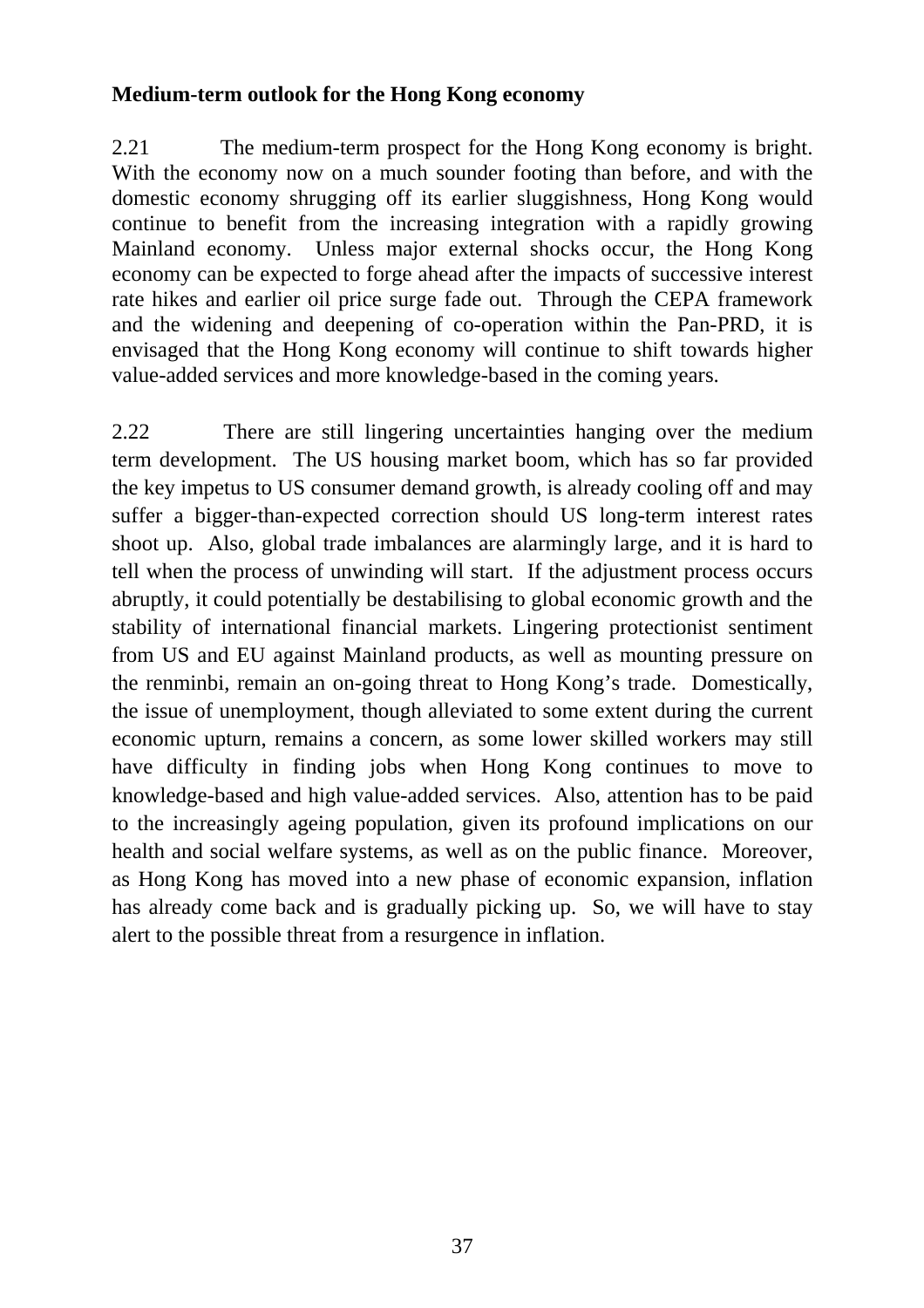#### **Box 2.1**

#### **The US housing boom**

The current upswing of the US housing market began in the mid-1990s and continued through most part of 2005, along with the strong income growth in the US. The accommodative monetary policy pursued by the US Federal Reserve following the burst of the IT bubble in late 2000, which led to a very low interest rate environment until recently, has often been blamed as the key factor sustaining the buoyant housing market conditions and causing possible over-valuation of US house prices. In particular, the rapid increases in house prices in 2004 and the first three quarters of 2005 were unprecedented in the recent history of the US economy.



There are mixed views as to whether the current housing boom is a bubble at all, and whether there will be a marked correction down the road. There are also disagreements over whether the bubble, if it exists at all, is only regional or indeed nationwide. Yet cooling of the US housing market seems to be already underway. The latest US housing market indicators showed that median prices of both new and existing homes eased somewhat since the latter part of last year. Meanwhile, the pace of sales activity and housing starts also slowed.



#### **US housing market showing some signs of cooling**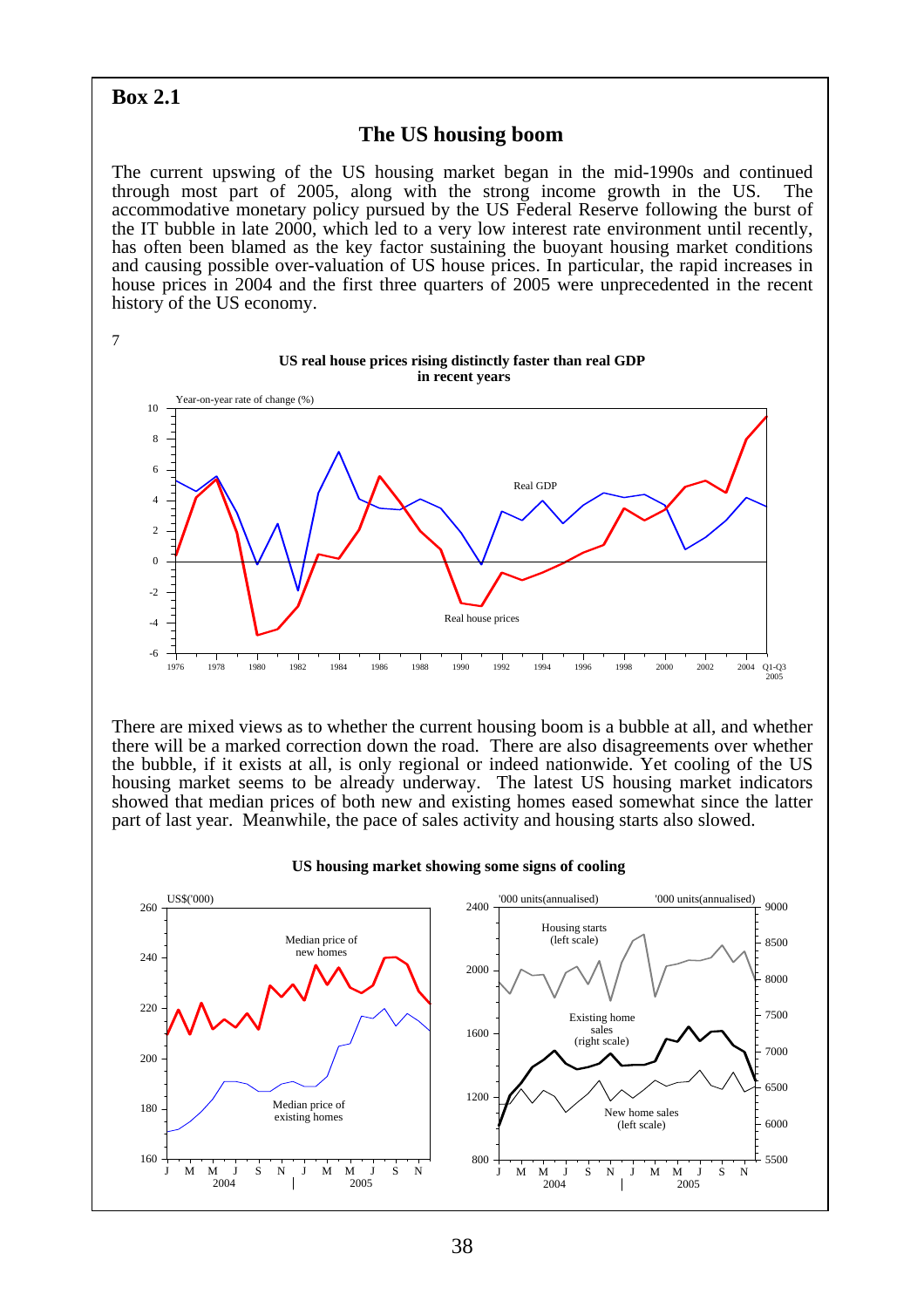# **Box 2.1 (cont'd)**

The prevailing mainstream views are for a continuation of a mild correction in the US housing market. In the near term, the risk of a major correction should not be very significant, especially with the US economy still holding up rather well lately.

Yet there are certain pitfalls. *First*, although US mortgage rates are still low by historical standards, they have crept up gradually since the latter part of last year. Any unexpected upsurge in the mortgage rates may trigger a more abrupt adjustment in the housing market. *Second*, housing affordability of US households has worsened to its lowest level in the 1990s and their debt service ratio has been on the rise, reducing their ability to cope with larger house price corrections. *Third*, US consumption, a key driver of growth in the US economy in recent years, has been led mainly by rising house prices to support consumption, by means of increased trading activity and mortgage re-financing. This could have been the major factor accounting for the decline in personal saving rate over the past decade to negative level in 2005, which has in turn contributed to the rise in the US current account deficit to a historic high. Thus, there is risk that a large correction of the US housing market, if occurred, may also trigger a faster-than-desirable adjustment in US external imbalances, causing significant disruptions to the stability of the international foreign exchange and financial markets.



The impact on the Hong Kong economy will depend much on the extent of the correction in the US housing market and how it will transpire to slow the demand in the US and to dim the US as well as the global growth prospects.

In general, if the US housing market correction is gradual and orderly, the impact on Hong Kong economy should be quite moderate. There would likely be some slow-down in trade growth due to weaker US demand. Domestic demand may also be moderately down as income from trade is reduced, and as there would be some mild negative wealth effect from the asset market spill-overs. However, in the event of a more abrupt and drastic downturn in the US housing market, the repercussions on the Hong Kong economy would be distinctly larger and more damaging, as there would likely be excessive volatility in the international financial and foreign exchange markets, dampening consumption and investment sentiment worldwide. Thus it is important to monitor the downside risks arising from any adverse developments in the US housing market.

It is also imperative for the Hong Kong economy to continue to build up its capability and flexibility to weather external shocks as they come. Our banking sector needs to remain prudent in lending. The Government should also stay vigilant in fiscal spending, strive to maintain high flexibility in the labour market, continue to invest in education and infrastructure, and uphold the aspects where Hong Kong has competitive edge.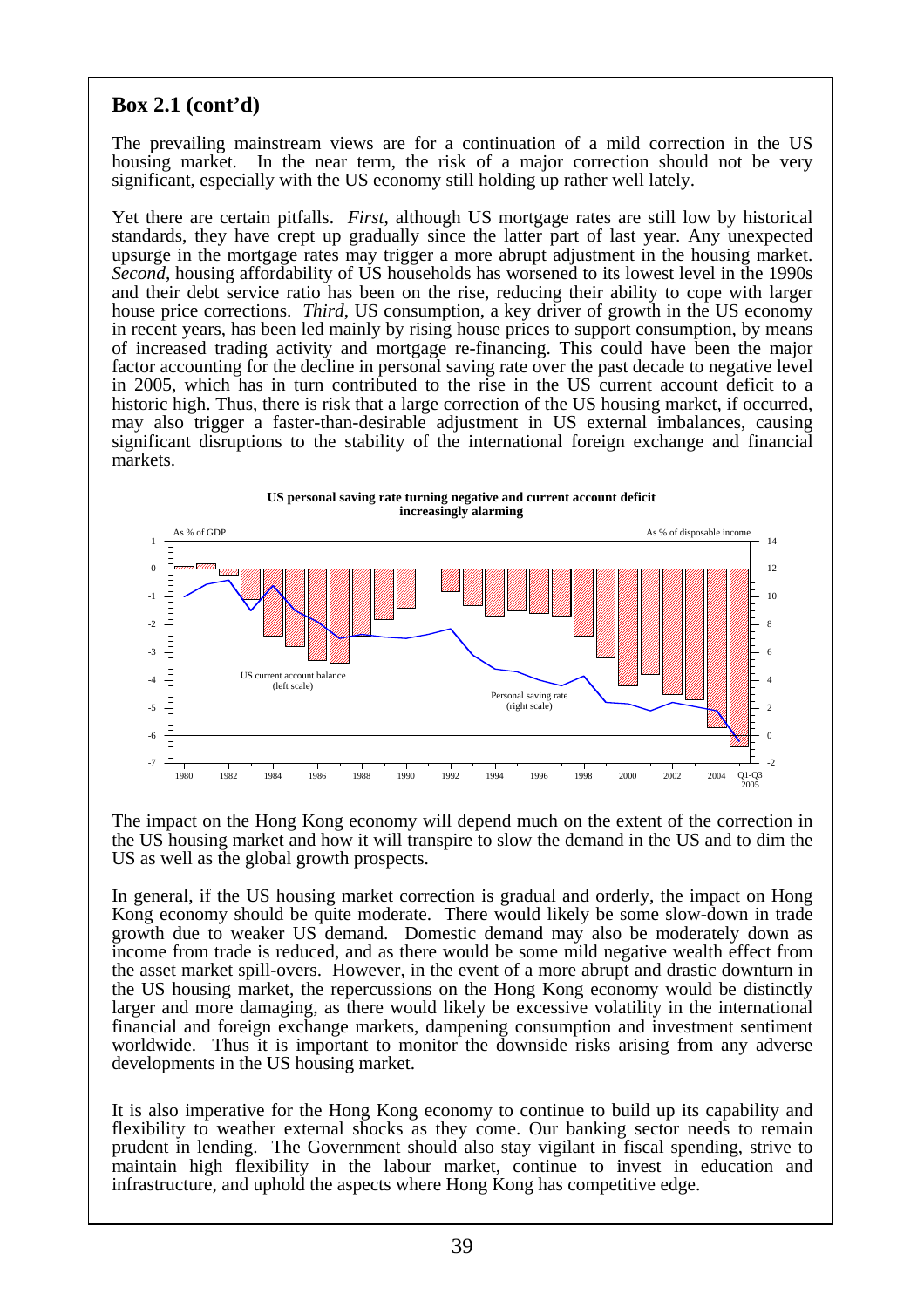2.23 It is pivotal for Hong Kong to enhance further its attractiveness as a business hub and financial centre in Asia, amidst the keen competition prevailing in the global business environment. To this end, the Government will continue to enhance the quality of the financial markets to strengthen the position of Hong Kong as a leading international financial centre in the region. To maintain the Hong Kong's vitality as Asia's world city, the Government will continue to invest in infrastructure to strengthen its connectivity with the Mainland and the rest of the world. It is also a priority to upgrade the quality of the workforce to effectively cope with competition brought about by globalisation. A proactive stance will also be adopted to attract talent from the Mainland and the overseas to come and settle in Hong Kong. It is also important to nourish the creativity of Hong Kong entrepreneurs and workers alike to add to the flexibility of the Hong Kong economy. In recognition of the sound and efficient market institutions as a key to economic success, the Government will continue to uphold its guiding principle of "Market leads, Government facilitates".

2.24 Co-operation among Hong Kong and other Mainland provinces and cities in the Pan-Pearl River Delta will enhance Hong Kong's role as a gateway and platform for Mainland enterprises to go global and for foreign enterprises to tap the ample resources and opportunities in the Mainland. The Government will also step up efforts to ensure the smooth and effective implementation of the three phases of CEPA to the benefit of Hong Kong enterprises and professionals. The continuous extension of the Individual Visit Scheme will also render further support to Hong Kong's economic growth over the medium term. Overall, Hong Kong will continue to shift towards higher value-added services and knowledge-based economy, riding on increasing economic integration with a rapidly growing Mainland economy. The productivity growth achieved in the process will help the economy attain a 4% trend GDP growth over the next four years 2007-2010.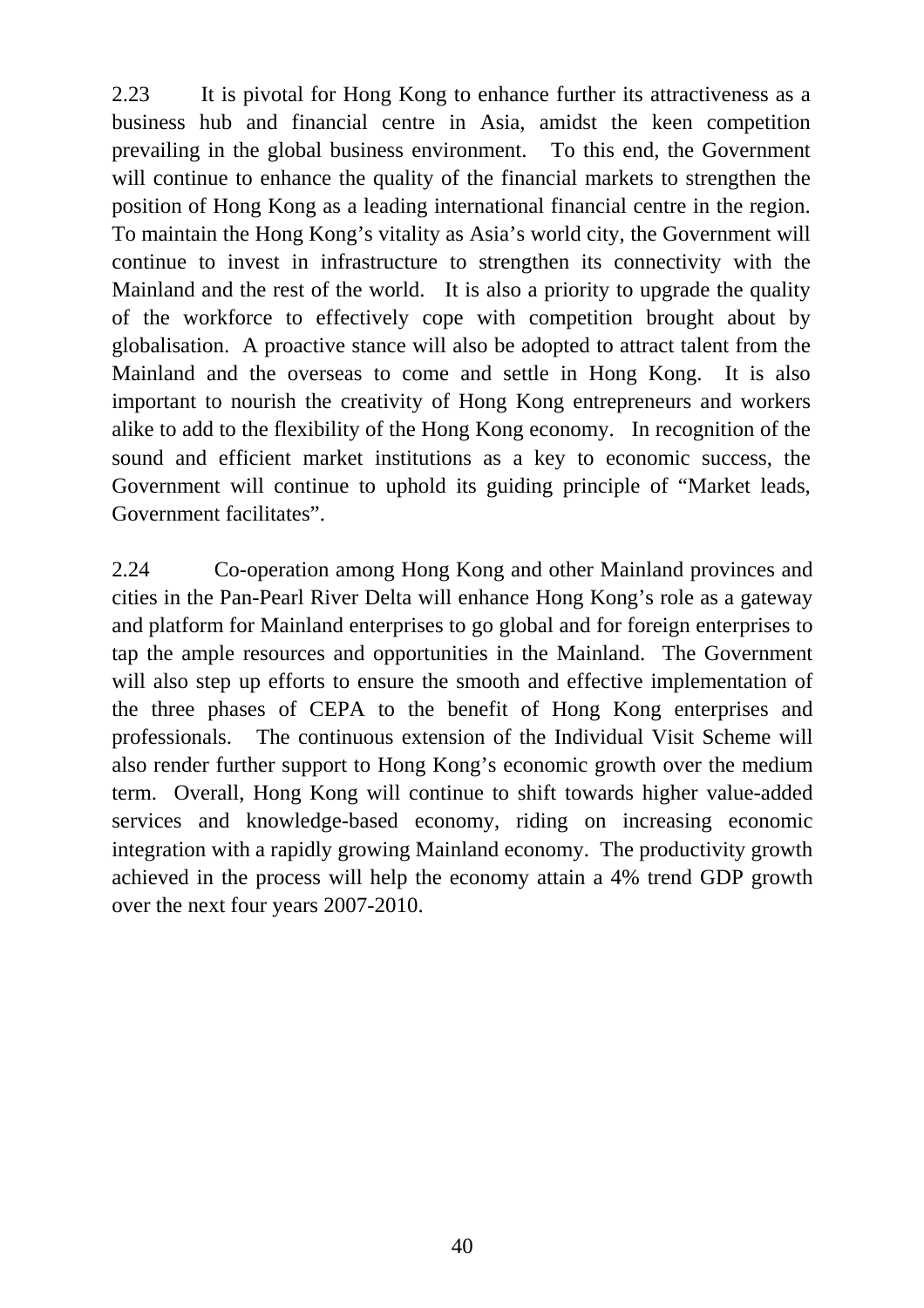

**Diagram 2.13 : Medium-term economic outlook remains bright**

**(a) Economy to settle back to a more steady growth path**

# **(b) Medium-term outlook underpinned by CEPA and transformation to high**

Note :  $(*)$  Forecast.

### **Note :**

(1) The economic forecasts for Hong Kong's major markets cited in this report are mainly for the purpose of illustration and are not purported to be exhaustive. Economic forecasts from a variety of sources, including the central banks and government departments in the respective economies and certain private sector forecasting agencies, have been taken into account in deriving the forecasts for Hong Kong's exports.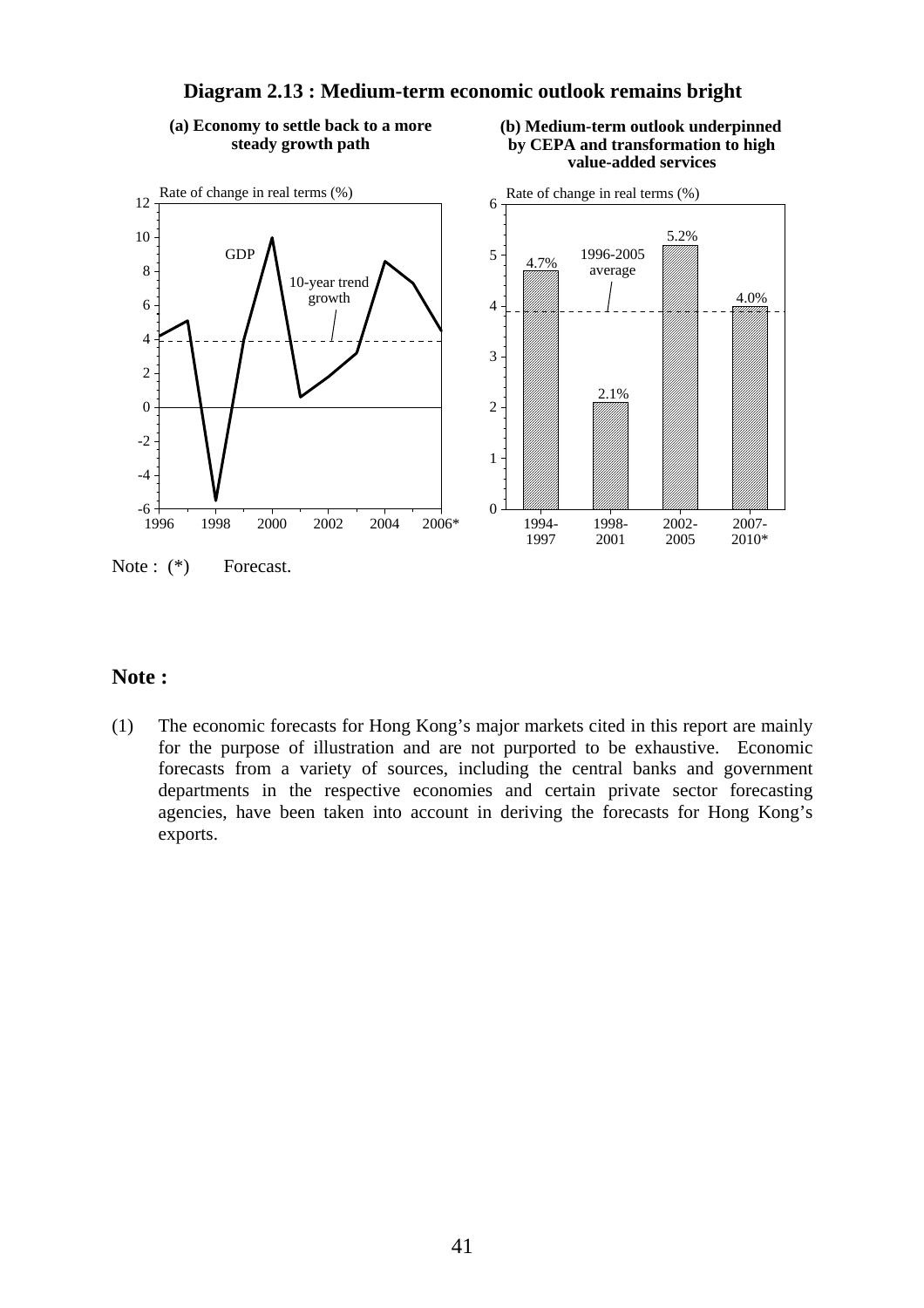### **CHAPTER 3 : THE EXTERNAL SECTOR**

### *Summary*

- *The external trade turned out another year of spectacular performance in 2005, thanks to the sustained expansion in the global economy and the Mainland's strong trade flows. This was notwithstanding the surge in oil prices, the global interest rate up-cycle, and the strengthening of the US dollar during the year. The robust performance in re-exports also reflected the external competitiveness of Hong Kong as a trade conduit for the Mainland and the region.*
- *Total exports of goods recorded double-digit growth for the third year in a row in 2005, marked by notable increases to such major markets as the Mainland, the EU, Japan and Republic of Korea. Exports to the US recorded a solid growth for 2005 as a whole, though with some ease-back in the fourth quarter.*
- *While re-exports remained the key growth driver, domestic exports showed notable turnaround in the second half of 2005, as some exporters/manufacturers shifted back their clothing production to Hong Kong in the light of the heightened uncertainties over possible safeguarding measures on Mainland's textile and clothing exports by the EU and the US.*
- y *Exports of services maintained notable growth throughout 2005. Exports of trade-related services continued to be bolstered by the Mainland's strong trade flows, while exports of travel services maintained appreciable growth along with further expansion of inbound tourism. Exports of finance, business and other services also grew in tandem with the upturn in business activities and a buoyant financial market.*
- *The Sixth WTO Ministerial Conference held in Hong Kong in December 2005 made significant advances and built a platform for completing the current Doha round of multilateral trade negotiations by the end of 2006.*
- *The significance of the Mainland dimension in Hong Kong's external trade has increased markedly over the years, providing ample business opportunities to the Hong Kong economy. To strengthen and capitalise on this development, the Government has been working closely with the Mainland authorities to ensure the smooth and effective implementation of CEPA, as well as to push ahead co-operation under the Pan-PRD framework.*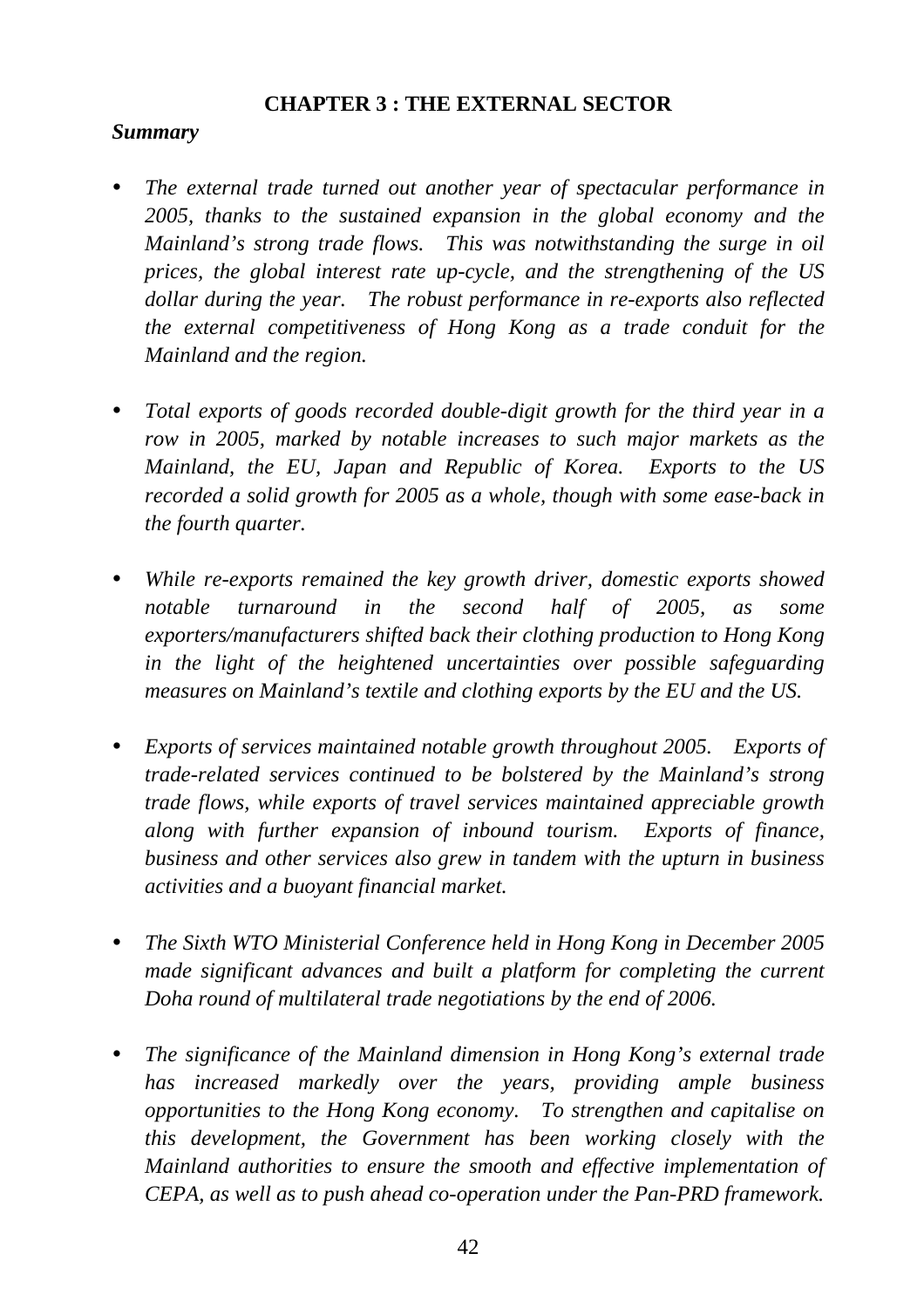# **Visible trade**

# *Total exports of goods*

3.1 Notwithstanding the surge in oil prices, return of the global interest rate up-cycle and strengthening of the US dollar during the year, merchandise exports attained another year of robust performance in 2005. *Total exports of goods*  (comprising re-exports and domestic exports) recorded double-digit growth for the third year in a row, at  $11.4\%$  in real terms<sup>(1)</sup>, following a 15.3% surge in 2004.  $Re-exports<sup>(2)</sup>$  remained the key growth driver within overall exports, rising by 11.6% in real terms in 2005, after a 16.3% surge in 2004. Strong growth momentum was maintained evenly throughout the four quarters, thanks to the sustained expansion in the global economy and the Mainland's strong trade flows. The robust performance in re-exports also reflected the external competitiveness of Hong Kong as a trade conduit for both the Mainland and the region.

3.2 *Domestic exports* picked up further to a 7.6% growth in real terms in 2005, from a 2.4% growth in 2004. The growth profile over the four quarters was nevertheless very volatile, with marked decreases in the first two quarters followed by a sharp rebound in the ensuing two quarters, as heightened uncertainties over possible safeguard measures on Mainland's textile and clothing (T&C) exports by the US and the EU prompted some shift-back in clothing production to Hong Kong later in the year<sup>(3)</sup>. The rise-back in domestic exports was however contributed not only by exports of clothing items, but also by non-clothing items such as office machines, electrical machinery and appliances, and telecommunications equipment. Thus Hong Kong manufacturers seemed to have established certain niches in the international market, despite the relatively high labour cost.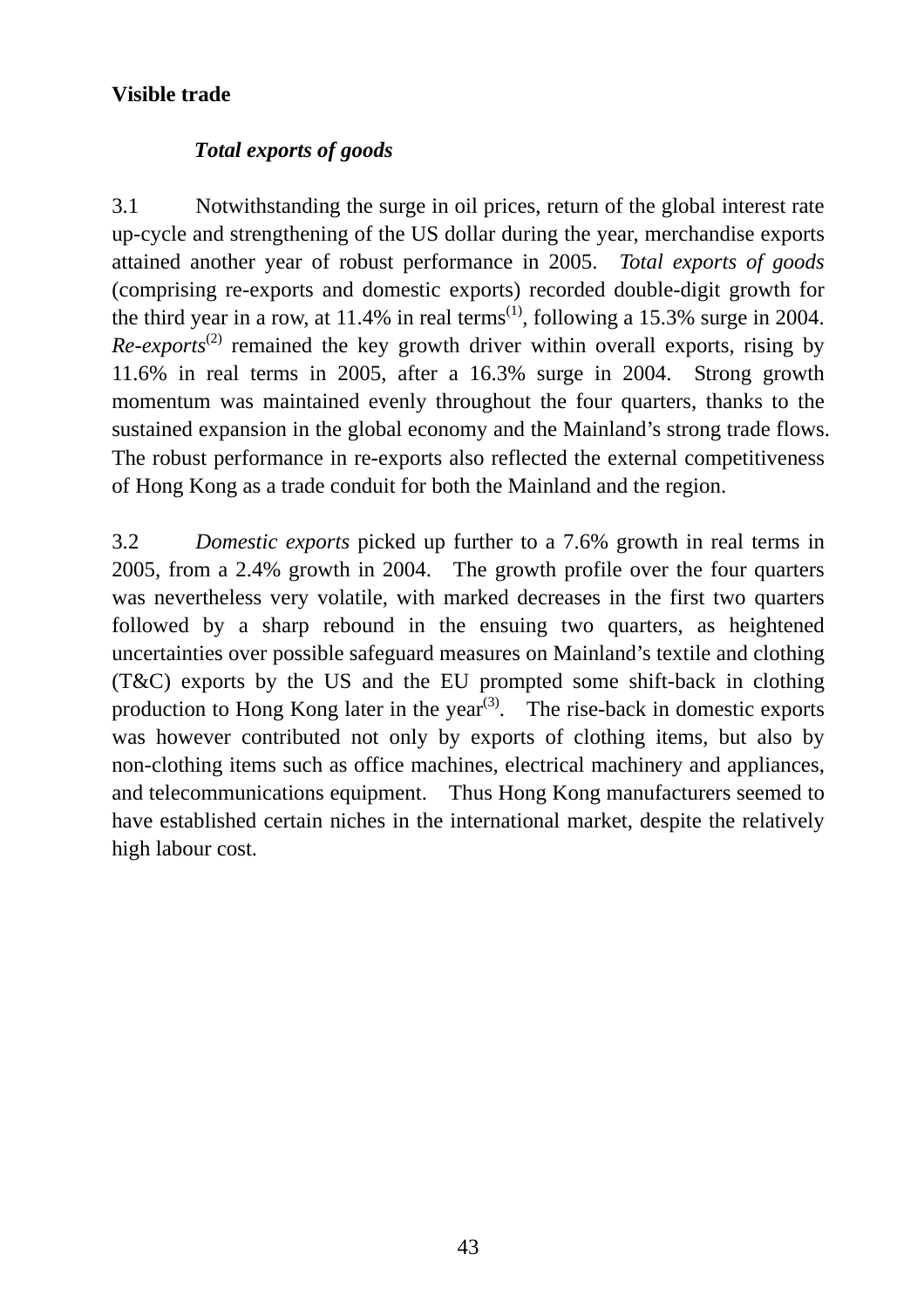|                | Total exports of goods |                   |      |                  |                     | Re-exports        |      |                  |                              | Domestic exports |        |                  |                     |
|----------------|------------------------|-------------------|------|------------------|---------------------|-------------------|------|------------------|------------------------------|------------------|--------|------------------|---------------------|
|                |                        | In value<br>terms |      | In real<br>terms | Change<br>in prices | In value<br>terms |      | In real<br>terms | Change In value<br>in prices | terms            |        | In real<br>terms | Change<br>in prices |
| 2004 Annual    |                        | 15.9              | 15.3 |                  | 1.2                 | 16.8              | 16.3 |                  | 1.1                          | 3.5              | 2.4    |                  | 1.5                 |
| Q <sub>1</sub> |                        | 13.0              | 14.8 | (3.2)            | $-0.7$              | 14.0              | 15.9 | (3.4)            | $-0.8$                       | $-0.6$           | 0.7    | (0.2)            | $-0.6$              |
| Q <sub>2</sub> |                        | 17.8              | 18.0 | (4.7)            | 0.5                 | 18.7              | 19.0 | (4.8)            | 0.5                          | 4.9              | 5.1    | (3.1)            | 0.2                 |
| Q <sub>3</sub> |                        | 17.2              | 15.5 | (1.5)            | 1.9                 | 18.5              | 16.8 | (1.7)            | 2.0                          | 0.8              | $-0.5$ | $(-1.7)$         | 1.8                 |
| Q4             |                        | 15.3              | 13.2 | (3.1)            | 2.6                 | 15.7              | 13.8 | (3.1)            | 2.5                          | 8.6              | 4.8    | (2.7)            | 4.2                 |
| $2005$ Annual  |                        | 11.4              | 11.4 |                  | 1.3                 | 11.7              | 11.6 |                  | 1.2                          | 8.0              | 7.6    |                  | 2.2                 |
| Q1             |                        | 10.6              | 9.2  | (0.2)            | 2.1                 | 11.7              | 10.4 | (0.9)            | 2.0                          | $-6.9$           | $-9.5$ | $(-11.3)$        | 4.8                 |
| Q <sub>2</sub> |                        | 12.5              | 11.7 | (6.0)            | 1.8                 | 13.8              | 13.0 | (6.1)            | 1.6                          | $-6.4$           | $-8.3$ | (4.0)            | 4.7                 |
| Q <sub>3</sub> |                        | 12.5              | 12.8 | (3.0)            | 1.0                 | 12.4              | 12.7 | (2.0)            | 1.0                          | 14.0             | 14.3   | (21.7)           | 1.1                 |
| Q4             |                        | 10.0              | 11.4 | (2.2)            | 0.4                 | 9.0               | 10.3 | (1.3)            | 0.5                          | 25.2             | 28.1   | (15.3)           | $-0.5$              |

### **Table 3.1 : Total exports of goods, re-exports and domestic exports (year-on-year rate of change (%))**

Note : Figures in brackets are the seasonally adjusted quarter-to-quarter rates of change.





Notes : Total exports of goods as depicted refer to the year-on-year rate of change in real terms, while total import demand in Hong Kong's major markets as depicted refers to the year-on-year rate of change in US dollar t United States and the European Union taken together.

 (\*) For ease of comparison with the rate of change in Hong Kong's total exports of goods, the scale for the Real EERI is presented here upside down, so that positive changes denoting real appreciation of the Hong Kong dollar appear at the lower part and negative changes denoting real depreciation at the upper part of the diagram.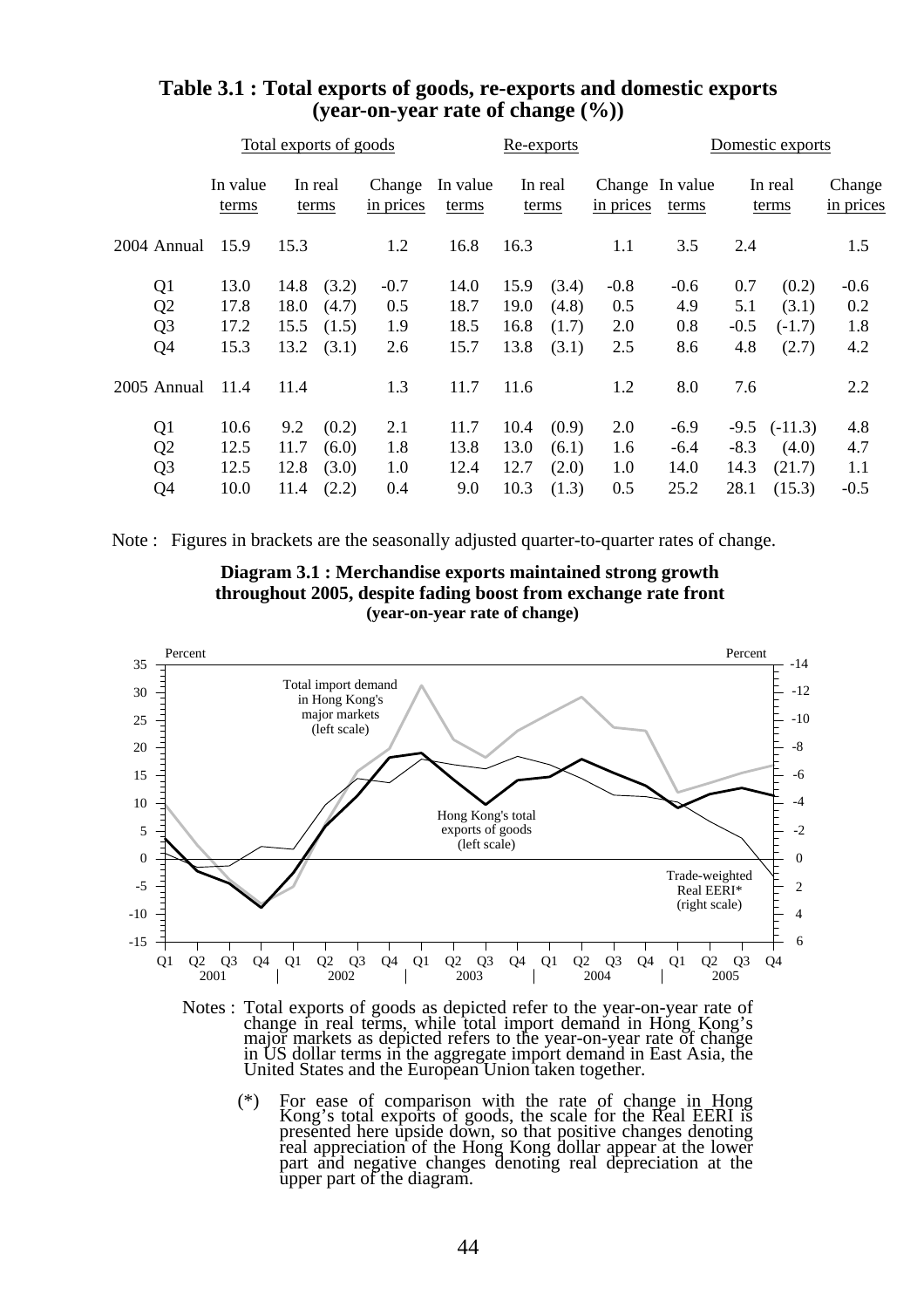

#### **Diagram 3.2 : Re-exports still the growth driver, but domestic exports also rebounded sharply after mid-2005**

**Diagram 3.3 : The Mainland continues to feature prominently in Hong Kong's exports**



*Total exports of goods in 2005 : \$2,250.2 billion*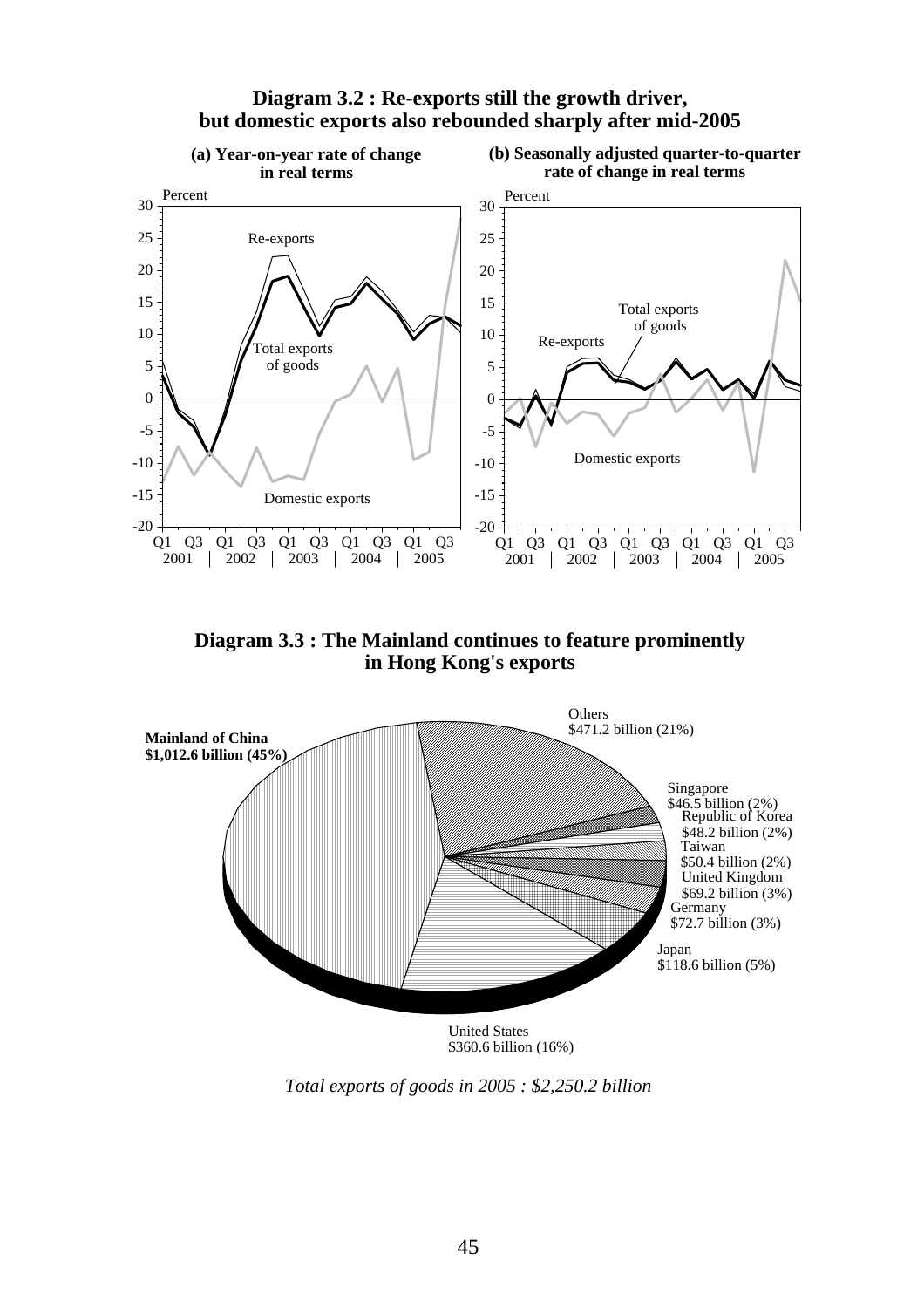|      |                | Mainland<br>of China | United<br><b>States</b> | Japan | United<br>Kingdom | Germany | Taiwan | <b>Singapore</b> | Republic<br>of Korea |
|------|----------------|----------------------|-------------------------|-------|-------------------|---------|--------|------------------|----------------------|
| 2004 | Annual         | 17.8                 | 5.3                     | 14.2  | 14.8              | 12.0    | 17.9   | 24.0             | 25.1                 |
|      | Q <sub>1</sub> | 17.0                 | 4.6                     | 10.9  | 13.8              | 7.9     | 26.2   | 31.1             | 33.2                 |
|      | Q2             | 21.4                 | 7.2                     | 17.4  | 13.3              | 16.9    | 27.0   | 30.1             | 27.5                 |
|      | Q <sub>3</sub> | 19.9                 | 4.1                     | 13.6  | 14.5              | 12.0    | 14.3   | 20.9             | 23.1                 |
|      | Q4             | 13.4                 | 5.6                     | 14.9  | 17.1              | 11.4    | 7.1    | 16.8             | 18.1                 |
| 2005 | Annual         | 14.2                 | 5.5                     | 9.6   | 5.4               | 14.8    | 4.1    | 9.0              | 10.8                 |
|      | Q1             | 9.9                  | 5.1                     | 11.5  | 11.9              | 18.2    | $-5.4$ | 15.7             | 5.4                  |
|      | Q <sub>2</sub> | 13.3                 | 7.6                     | 10.8  | 9.4               | 15.1    | 4.8    | 14.5             | 5.4                  |
|      | Q <sub>3</sub> | 14.9                 | 8.4                     | 11.1  | 2.0               | 12.9    | 8.4    | 0.8              | 12.7                 |
|      | Q4             | 17.9                 | 0.9                     | 5.6   | 1.1               | 13.6    | 8.2    | 6.6              | 19.0                 |

### **Table 3.2 : Total exports of goods by major market (year-on-year rate of change in real terms (%))**

3.3 Analysed by market, exports to the Mainland sustained double-digit growth for the fourth year in a row, in tandem with the Mainland's booming external trade as well as its robust domestic demand. Exports to Japan also recorded another year of robust growth in 2005, though with some ease-back in the fourth quarter, conceivably affected by the weakening of the yen during the year. Exports to other East Asian markets on the whole grew solidly in 2005. Exports to South Korea regained strong momentum in the second half of 2005, those to Taiwan also fared much better in the second half than in the first, and those to Singapore showed some pick-up in the fourth quarter after a relapse in the third quarter. These developments reflected in part the recovery in global demand for IT products in the latter part of the year. Mainly reflecting the increasing penetration of Mainland's products into the EU market, as well as stronger import demand there, exports to the EU showed double-digit growth throughout 2005. Among the major EU economies, the strong growth in exports to Germany, Netherlands and France helped offset the moderation in exports to the UK. Exports to the US attained solid growth during most of 2005, supported by the fairly strong US economy but also boosted somewhat by rush shipments of T&C exports in the first few months of the year. Yet along with the ease-back in US import demand towards the end of the year, and also as the rush in T&C shipments subsequently subsided, exports to the US slackened considerably in the fourth quarter.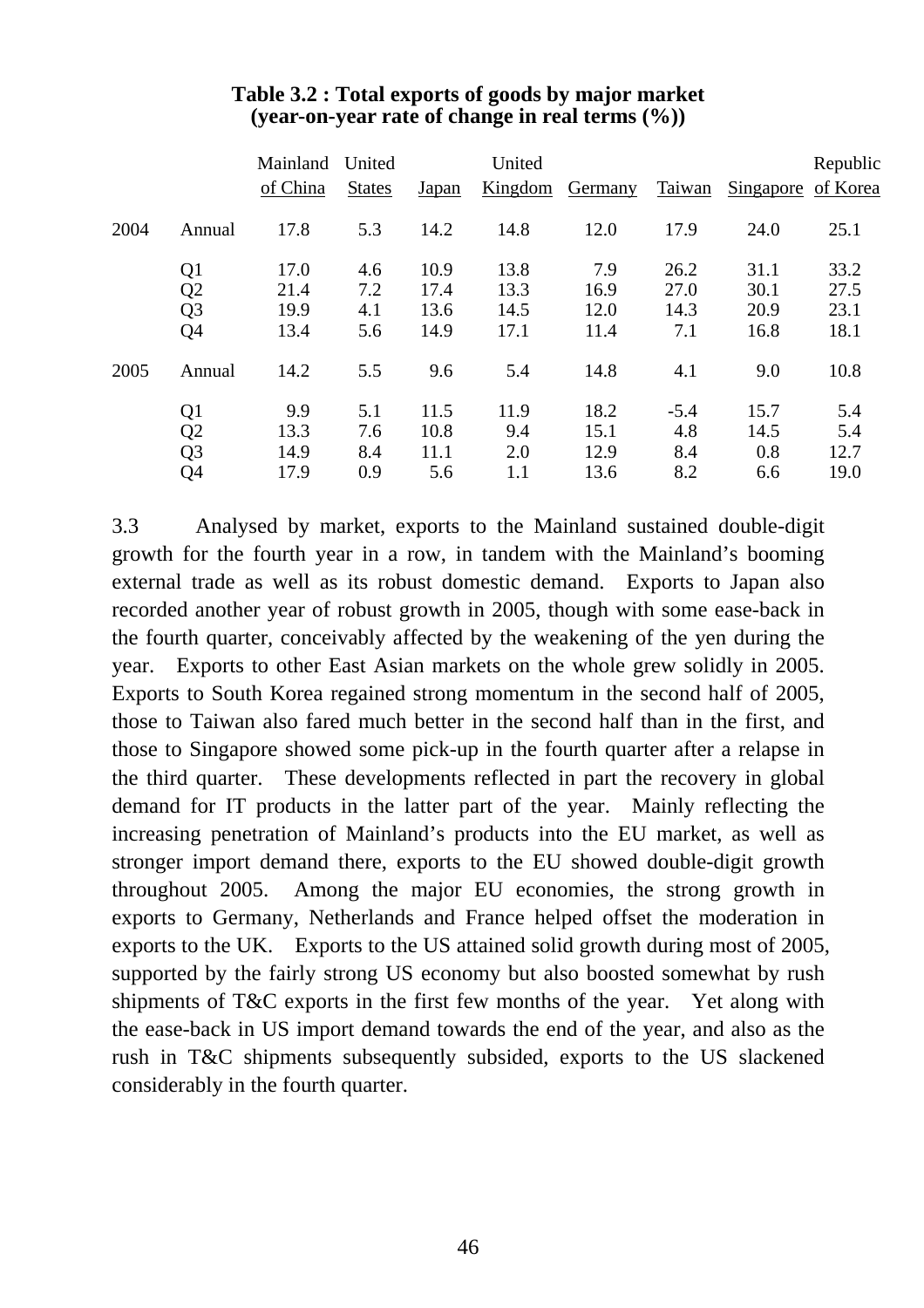#### *Imports of goods*

3.4 *Imports of goods* grew notably further, by 8.5% in real terms in 2005, following a 14.1% strong increase in 2004. While import intake for subsequent re-exporting surged throughout the year, growth in retained imports also picked up progressively along with the increasingly entrenched economic recovery. *Retained imports* edged up by 0.8% in real terms in 2005, as the decline in the first half of 2005 was more than offset by the increase in the second half of the year. In particular, retained imports of capital goods surged during most of the year, particularly so towards the year-end, as many companies replenished or upgraded their machinery and equipment to cater for the expansion of production capacity and efficiency improvement. Retained imports of consumer goods also resumed notable growth in late 2005, conceivably prompted by the need to replenish stock after several quarters of drawdown. On the other hand, retained imports of raw materials and semi-manufactures recorded a moderate decrease, mainly due to the distinct fall in intake of electronic parts and components earlier in the year.

|      |                |                   | Imports of goods |                  |                     |                   |        | Retained imports <sup>(a)</sup> |                     |  |  |
|------|----------------|-------------------|------------------|------------------|---------------------|-------------------|--------|---------------------------------|---------------------|--|--|
|      |                | In value<br>terms |                  | In real<br>terms | Change<br>in prices | In value<br>terms |        | In real<br>terms                | Change<br>in prices |  |  |
| 2004 | Annual         | 16.9              | 14.1             |                  | 2.9                 | 14.8              | 8.9    |                                 | 6.0                 |  |  |
|      | Q <sub>1</sub> | 15.7              | 15.5             | (4.4)            | 0.7                 | 18.1              | 14.8   | (6.5)                           | 2.7                 |  |  |
|      | Q2             | 22.1              | 19.8             | (3.3)            | 2.3                 | 29.5              | 21.8   | $(-0.3)$                        | 5.4                 |  |  |
|      | Q <sub>3</sub> | 18.4              | 14.2             | $(-1.1)$         | 4.0                 | 15.6              | 7.8    | $(-7.7)$                        | 8.4                 |  |  |
|      | Q <sub>4</sub> | 11.9              | 7.8              | (1.4)            | 4.3                 | $-0.8$            | $-6.0$ | $(-3.0)$                        | 8.1                 |  |  |
| 2005 | Annual         | 10.3              | 8.5              |                  | 2.7                 | 6.5               | 0.8    |                                 | 7.6                 |  |  |
|      | Q <sub>1</sub> | 8.1               | 4.4              | (1.6)            | 4.0                 | $-1.4$            | $-8.6$ | (3.4)                           | 10.3                |  |  |
|      | Q2             | 10.1              | 7.6              | (5.2)            | 3.3                 | 0.4               | $-4.8$ | (2.6)                           | 8.8                 |  |  |
|      | Q <sub>3</sub> | 11.5              | 10.4             | (1.6)            | 2.3                 | 8.8               | 4.1    | (0.6)                           | 6.4                 |  |  |
|      | Q <sub>4</sub> | 11.3              | 11.0             | (2.6)            | 1.6                 | 18.6              | 13.0   | (6.4)                           | 4.5                 |  |  |

#### **Table 3.3 : Imports of goods and retained imports (year-on-year rate of change (%))**

Notes : Figures in brackets are the seasonally adjusted quarter-to-quarter rates of change.

 (a) Based on the results of the Annual Survey of Re-export Trade conducted by the Census and Statistics Department, re-export margins by individual end-use category are estimated and adopted for deriving the value of imports retained for use in Hong Kong.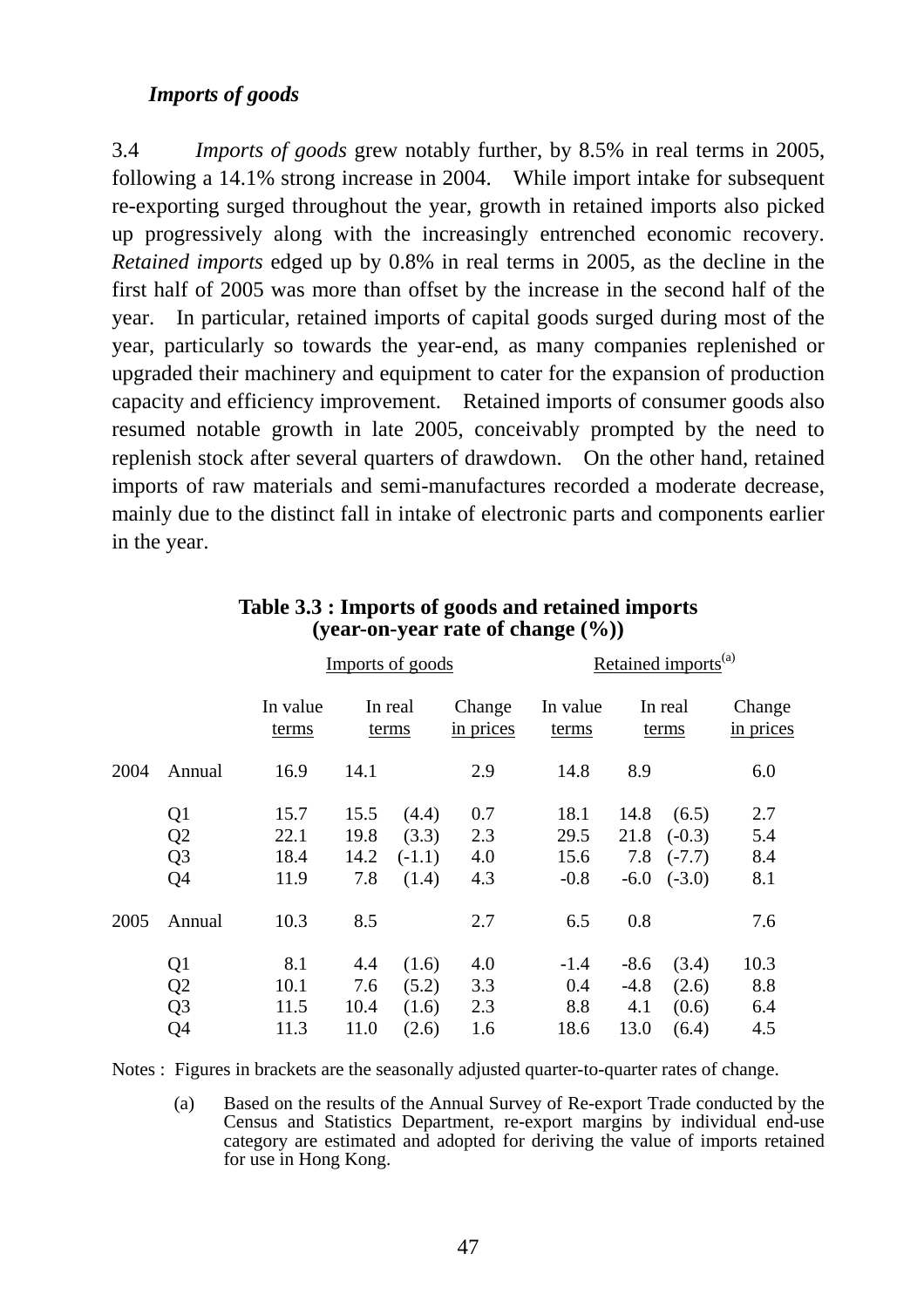

### **Diagram 3.4 : Total imports picked up during the year as import intake for local use strengthened**

**Table 3.4 : Retained imports by end-use category (year-on-year rate of change in real terms (%))** 

|      |                      | Consumer<br>goods                   | Foodstuffs                   | Capital<br>$\overline{goods}$  | Raw<br>materials and<br>semi-manufactures | <b>Fuels</b>                           |
|------|----------------------|-------------------------------------|------------------------------|--------------------------------|-------------------------------------------|----------------------------------------|
| 2004 | Annual               | 3.0                                 | 5.8                          | 13.1                           | 8.0                                       | 8.3                                    |
|      | Q1<br>Q2<br>Q3<br>Q4 | 2.2<br>21.6<br>$-1.1$<br>$-8.5$     | 7.1<br>19.6<br>5.0<br>$-4.7$ | 17.8<br>25.6<br>14.8<br>$-2.5$ | 22.1<br>15.6<br>6.9<br>$-9.5$             | 9.1<br>23.7<br>4.7<br>$-1.5$           |
| 2005 | Annual               | $-4.9$                              | 1.8                          | 15.8                           | $-7.5$                                    | $-6.0$                                 |
|      | Q1<br>Q2<br>Q3<br>Q4 | $-6.7$<br>$-22.6$<br>$-1.2$<br>13.7 | $-1.5$<br>0.7<br>3.3<br>4.5  | 1.5<br>16.3<br>10.9<br>34.9    | $-19.5$<br>$-8.8$<br>0.9<br>$-1.4$        | $-1.1$<br>$-10.9$<br>$-1.4$<br>$-10.4$ |

# **Invisible trade**

# *Exports of services*

3.5 *Exports of services* grew distinctly further, by 8.4% in real terms in 2005, following a strong increase of 17.9% in 2004. Exports of trade-related services, including notably the offshore trade, were boosted by the Mainland's strong trade flows. Exports of travel services also attained an appreciable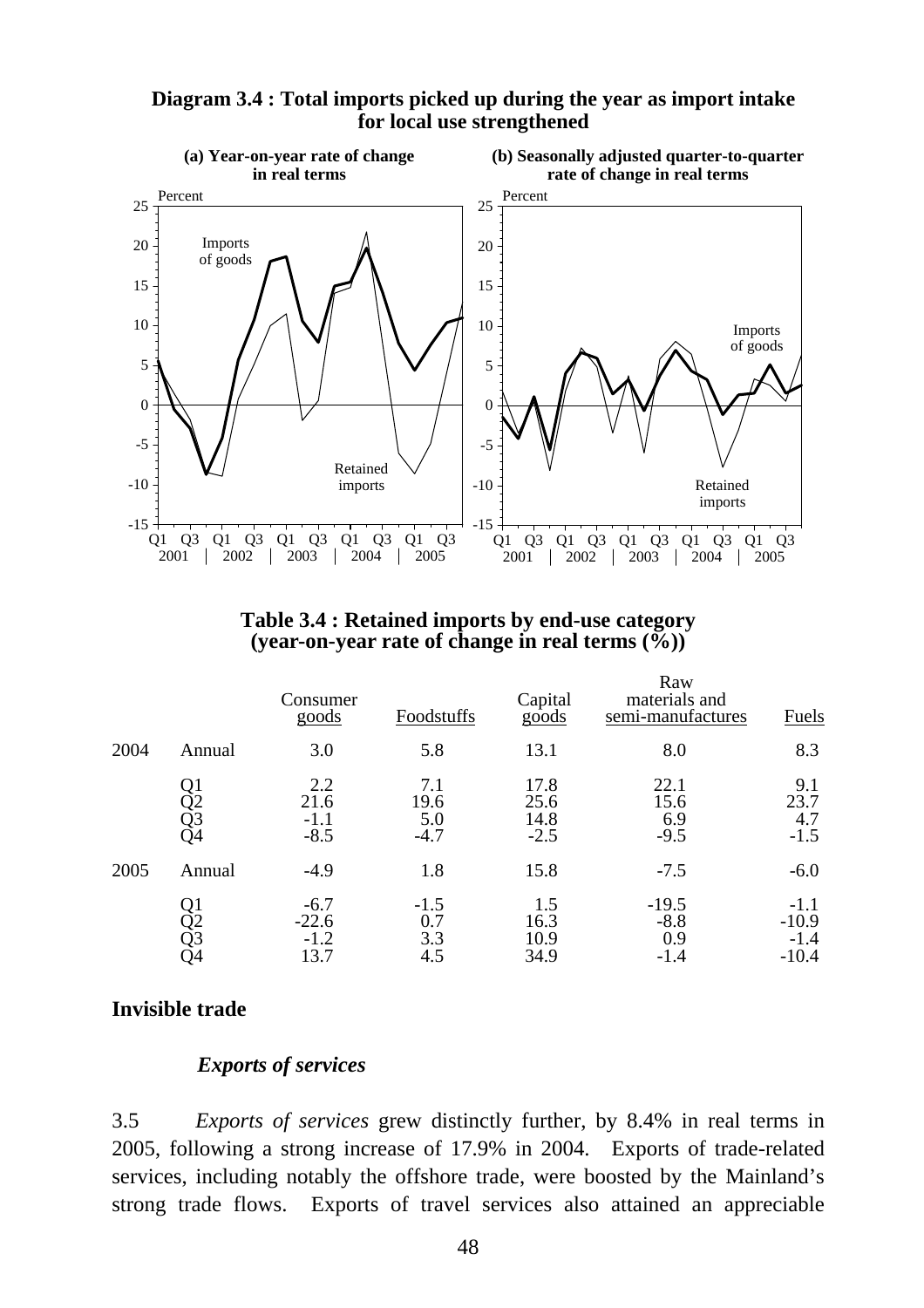increase, albeit at a less rapid pace than in 2004, along with the further expansion of inbound tourism. The number of incoming visitors hit a new high of 23.4 million in 2005. Particularly noteworthy is that the number of long-haul visitors, who usually have higher per capita spending and longer length of stay, showed a more notable increase in 2005. Robust external trade coupled with the growth in inbound tourism likewise benefited exports of transportation services. Continued upturn in business activities, together with a buoyant financial market, also rendered firm support to exports of finance, business and other services.



*Exports of services in 2005 : \$479.5 billion*

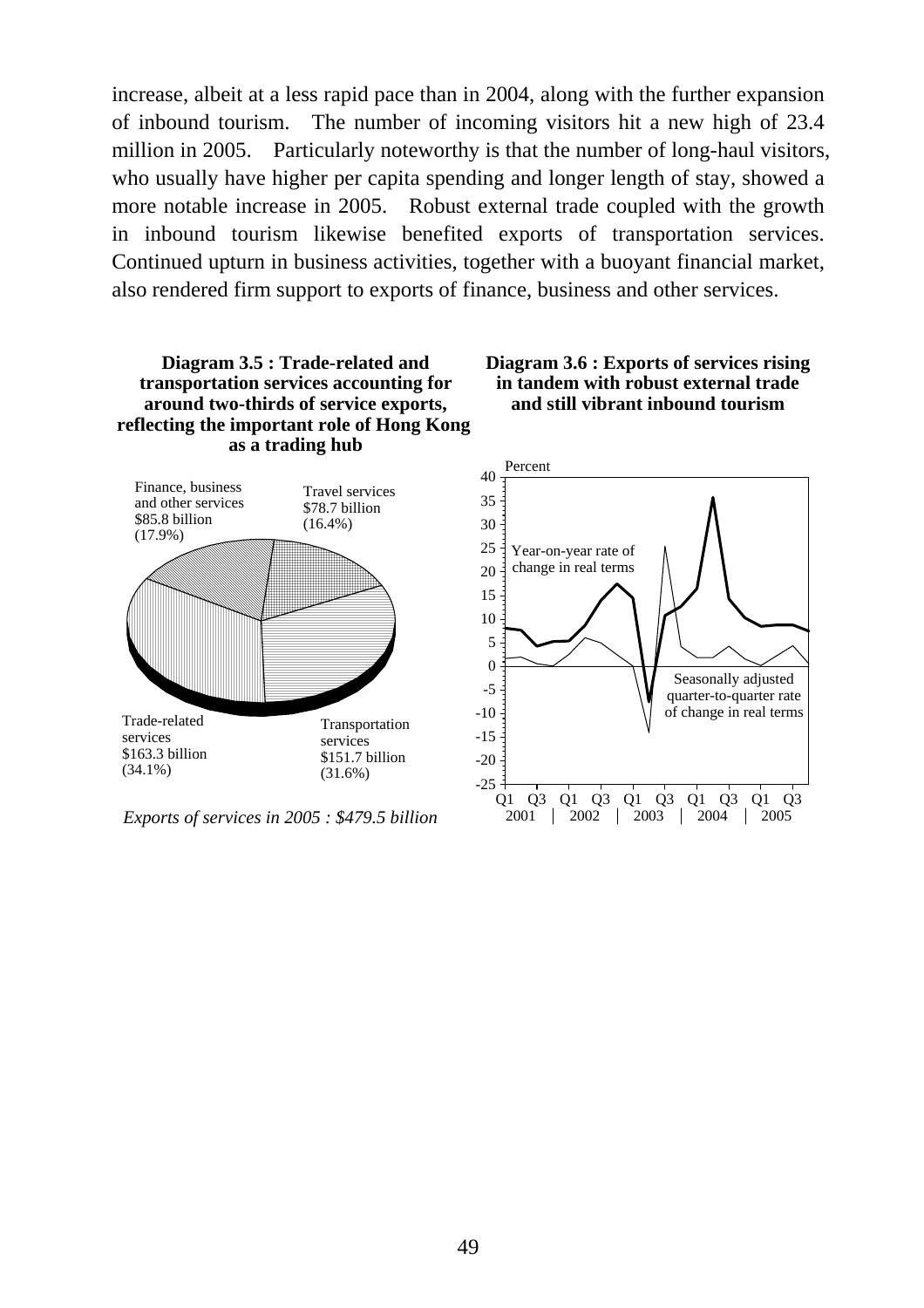|      |                      | <b>Exports</b><br>of services |                                  | $s$ ervices <sup>(a)</sup>   | Trade-related Transportation Travel<br>services | $s$ ervices <sup>(b)</sup>     | Finance,<br>business<br>and other<br>services |
|------|----------------------|-------------------------------|----------------------------------|------------------------------|-------------------------------------------------|--------------------------------|-----------------------------------------------|
| 2004 | Annual               | 17.9                          |                                  | 14.4                         | 19.1                                            | 19.2                           | 21.5                                          |
|      | Q1<br>Q2<br>Q3<br>Q4 | 16.5<br>35.8<br>14.4<br>10.3  | (2.0)<br>(1.9)<br>(4.4)<br>(1.5) | 16.4<br>19.8<br>12.7<br>11.3 | 15.0<br>34.1<br>18.6<br>11.4                    | 11.1<br>152.0<br>3.3<br>$-4.7$ | 22.5<br>23.4<br>20.8<br>19.7                  |
| 2005 | Annual               | 8.4                           |                                  | 12.6                         | 6.3                                             | 7.3                            | 4.9                                           |
|      | Q1<br>Q2<br>Q3<br>Q4 | 8.5<br>8.8<br>8.7<br>7.7      | (0.2)<br>(2.3)<br>(4.3)<br>(0.8) | 11.3<br>14.9<br>12.2<br>12.2 | 5.3<br>7.0<br>6.6<br>6.0                        | 10.2<br>6.3<br>6.9<br>5.8      | 7.2<br>4.0<br>6.0<br>2.4                      |

#### **Table 3.5 : Exports of services by major service group (year-on-year rate of change in real terms (%))**

*Of which :*

Notes : Figures in brackets are the seasonally adjusted quarter-to-quarter rates of change.

(a) Comprising mainly offshore trade.

(b) Comprising mainly inbound tourism receipts.

### *Imports of services*

3.6 *Imports of services* rose solidly by 2.8% in real terms in 2005, having surged by 14.6% in 2004. Imports of travel services showed a marginal decline in 2005, reflecting the more moderate increase in the number of residents traveling abroad. In contrast, imports of trade-related services and of transportation services rose more noticeably, in tandem with the strong trade flows in the period. Imports of finance, business and other services also grew solidly amidst the continued upturn in business activities and a more active financial market.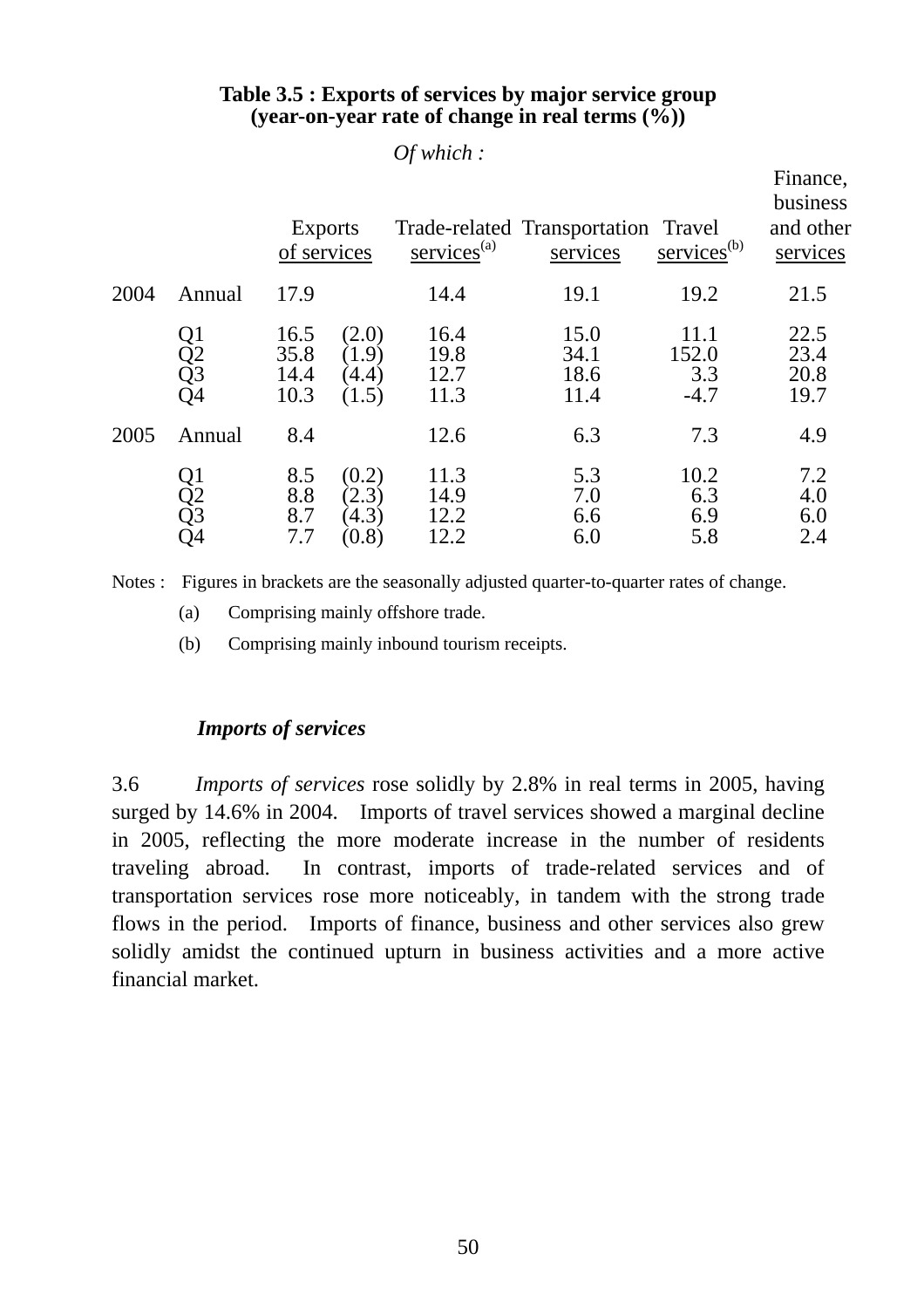

#### **Diagram 3.7 : Travel services is the largest component in imports of services**



### **Table 3.6 : Imports of services by major service group (year-on-year rate of change in real terms (%))**

|      |                      |                                                                    | Finance,                       |                                          |                                |                                   |
|------|----------------------|--------------------------------------------------------------------|--------------------------------|------------------------------------------|--------------------------------|-----------------------------------|
|      |                      | Imports<br>of services                                             | Travel<br>$s$ ervices $(+)$    | Transportation Trade-related<br>services | services                       | business<br>and other<br>services |
| 2004 | Annual 14.6          |                                                                    | 10.6                           | 24.5                                     | 0.1                            | 16.7                              |
|      | Q1<br>Q2<br>Q3<br>Q4 | $(*)$<br>7.3<br>34.6 $(10.0)$<br>10.8<br>$(-2.2)$<br>9.8<br>(1.0)  | $-2.1$<br>45.0<br>4.0<br>5.8   | 19.3<br>44.6<br>22.1<br>16.3             | 1.8<br>4.7<br>$-1.4$<br>$-2.7$ | 16.1<br>17.7<br>17.6<br>15.4      |
| 2005 | Annual               | 2.8                                                                | $-0.4$                         | 5.4                                      | 7.7                            | 3.9                               |
|      | Q1<br>Q2<br>Q3<br>Q4 | $(-2.5)$<br>5.6<br>0.3<br>(4.4)<br>3.8<br>(0.8)<br>1.4<br>$(-1.4)$ | 5.7<br>$-6.9$<br>0.3<br>$-0.4$ | 6.9<br>5.7<br>6.7<br>2.3                 | 6.5<br>10.0<br>7.4<br>7.4      | 3.8<br>4.8<br>5.9<br>1.2          |

Notes : Figures in brackets are the seasonally adjusted quarter-to-quarter rates of change.

(+) Comprising mainly outbound travel spending.

(\*) Change of less than 0.05%.

*Imports of services in 2005 : \$252.4 billion*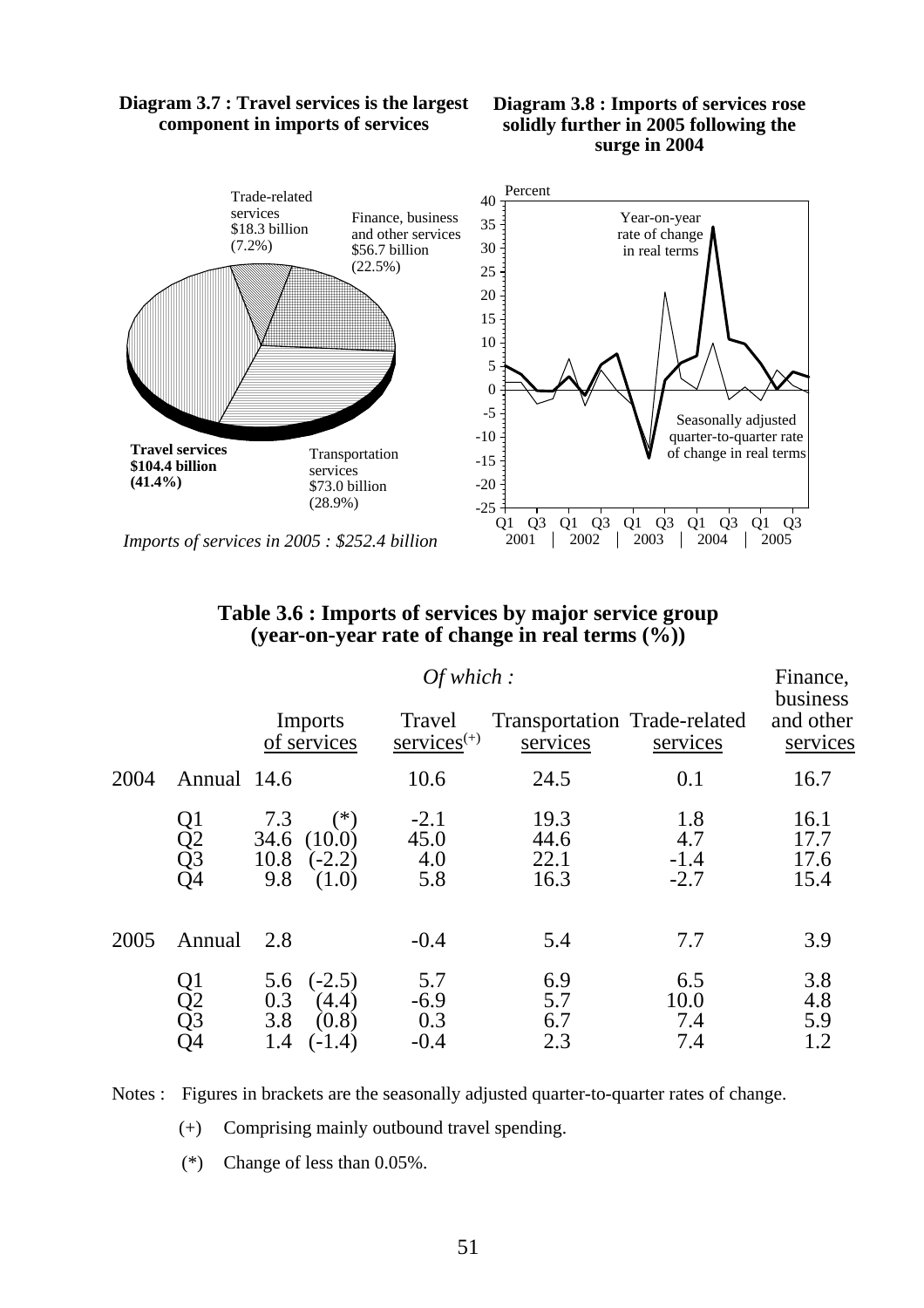### **Visible and invisible trade balance**

3.7 Thanks to robust trade growth in the year, the surplus in the combined visible and invisible trade balance expanded sharply further to \$167.8 billion in 2005, equivalent to 6.5% of the total value of imports of goods and services, up from the corresponding figures of \$114.5 billion and 4.9% in 2004. This marked the fourth consecutive year of rising trade surplus, a reflection of the strength of Hong Kong's external competitiveness, especially in trade in services, whilst also providing strong impetus to Hong Kong's economic growth and employment over the past few years.

|      |                      |                                  | Total exports                    |                                  | <b>Imports</b>               | Trade balance                           |                              |                              |
|------|----------------------|----------------------------------|----------------------------------|----------------------------------|------------------------------|-----------------------------------------|------------------------------|------------------------------|
|      |                      | Goods                            | Services                         | Goods                            | <b>Services</b>              | Goods                                   | Services                     | Combined                     |
| 2004 | Annual               | 2,027.0                          | 429.6                            | 2,099.5                          | 242.5                        | $-72.5$                                 | 187.1                        | 114.5                        |
|      | Q1<br>Q2<br>Q3<br>Q4 | 434.4<br>497.9<br>546.7<br>548.0 | 98.4<br>97.9<br>114.6<br>118.8   | 467.2<br>527.3<br>555.2<br>549.7 | 55.3<br>58.0<br>65.2<br>64.0 | $-32.8$<br>$-29.4$<br>$-8.5$<br>$-1.8$  | 43.1<br>39.8<br>49.4<br>54.7 | 10.3<br>10.4<br>40.9<br>53.0 |
| 2005 | Annual               | 2,251.7                          | 479.5                            | 2,311.1                          | 252.4                        | $-59.3$                                 | 227.1                        | 167.8                        |
|      | Q1<br>Q2<br>Q3<br>Q4 | 479.1<br>555.4<br>614.6<br>602.7 | 109.5<br>109.6<br>128.5<br>131.9 | 498.8<br>575.0<br>621.6<br>615.8 | 59.9<br>59.6<br>68.3<br>64.6 | $-19.7$<br>$-19.6$<br>$-6.9$<br>$-13.1$ | 49.6<br>50.0<br>60.2<br>67.3 | 30.0<br>30.4<br>53.3<br>54.2 |

#### **Table 3.7 : Visible and invisible trade balance (\$ billion at current market prices)**

Note : Figures may not add up exactly to the total due to rounding.

#### **Trade policy and other developments**

#### *Promoting free trade in the international arena*

3.8 As a small open economy, the external sector has played an important and substantive role in Hong Kong's economic development. Hong Kong's pro-market economic policy, particularly manifested in the free flows of goods and services, has contributed significantly to the vibrancy of the external sector. On this belief, the HKSAR government has strived to facilitate commerce and industry within the framework of a free market and plays a pivotal role in promoting free trade in the international arena.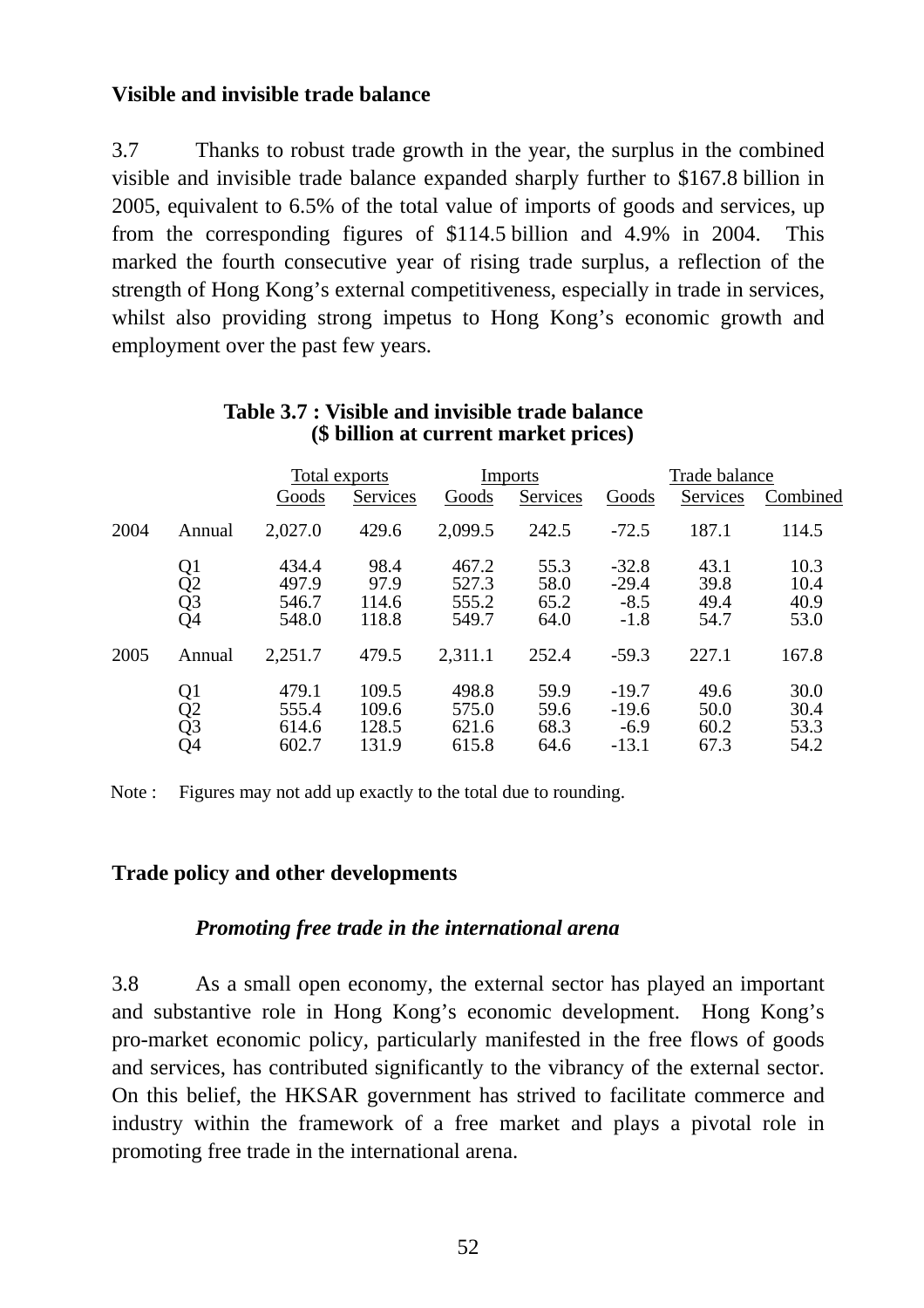3.9 Exemplifying this mandate, Hong Kong successfully held the Sixth Session of the WTO Ministerial Conference on 13-18 December 2005. The Conference made significant advances and built a platform for completing the current Doha round of multilateral trade negotiations by the end of  $2006<sup>(4)</sup>$ . The agreement reached marked a big step forward in promoting global trade liberalisation, in which the increase in efficiency and productivity so obtained would benefit all nations in the long term. The economic benefits so attained will particularly be tremendous for free trading economies like Hong Kong.

# *Co-operation with the Mainland under CEPA*

3.10 The significance of the Mainland dimension in Hong Kong's external sector has increased markedly over the past two decades. In order to capitalise on the enormous business opportunities stemming from the Mainland's rapid economic development, various initiatives are taken by the Government to strengthen economic relations between Hong Kong and the Mainland. On 1 January 2006, liberalisation measures under the third phase of the Mainland and Hong Kong Closer Economic Partnership Arrangement (CEPA III) began to take effect. The additional measures<sup>(5)</sup>, on top of the substantial measures provided under CEPA I and II, offer new business opportunities on the Mainland for Hong Kong enterprises and professionals and enhance Hong Kong's attractiveness to overseas investors.

3.11 As at end-January 2006, the Trade and Industry Department (TID) and five Government Approved Certificate Organisations issued 10 750 certificates of Hong Kong origin (CEPA) to goods produced in Hong Kong, involving a total of \$3.74 billion worth of goods. TID also approved 924 applications for certificates of Hong Kong service supplier. The Government will continue to work closely with the Mainland authorities to ensure the smooth and effective implementation of CEPA, and make use of the standing consultation mechanism of CEPA to discuss with the Mainland authorities on further trade liberalisation and additional market access opportunities for Hong Kong goods and services.

# *Pan-PRD co-operation*

3.12 The Government will also continue to push ahead co-operation under the Pan-PRD framework. In late December 2005, the Chief Executive indicated that the Central People's Government had accepted the recommendation to extend the Individual Visit Scheme to cover all the capital cities in the nine provinces of Pan-PRD, and implementation is expected to take place in May  $2006<sup>(6)</sup>$ . On cross-boundary infrastructure, the Hong Kong-Shenzhen Western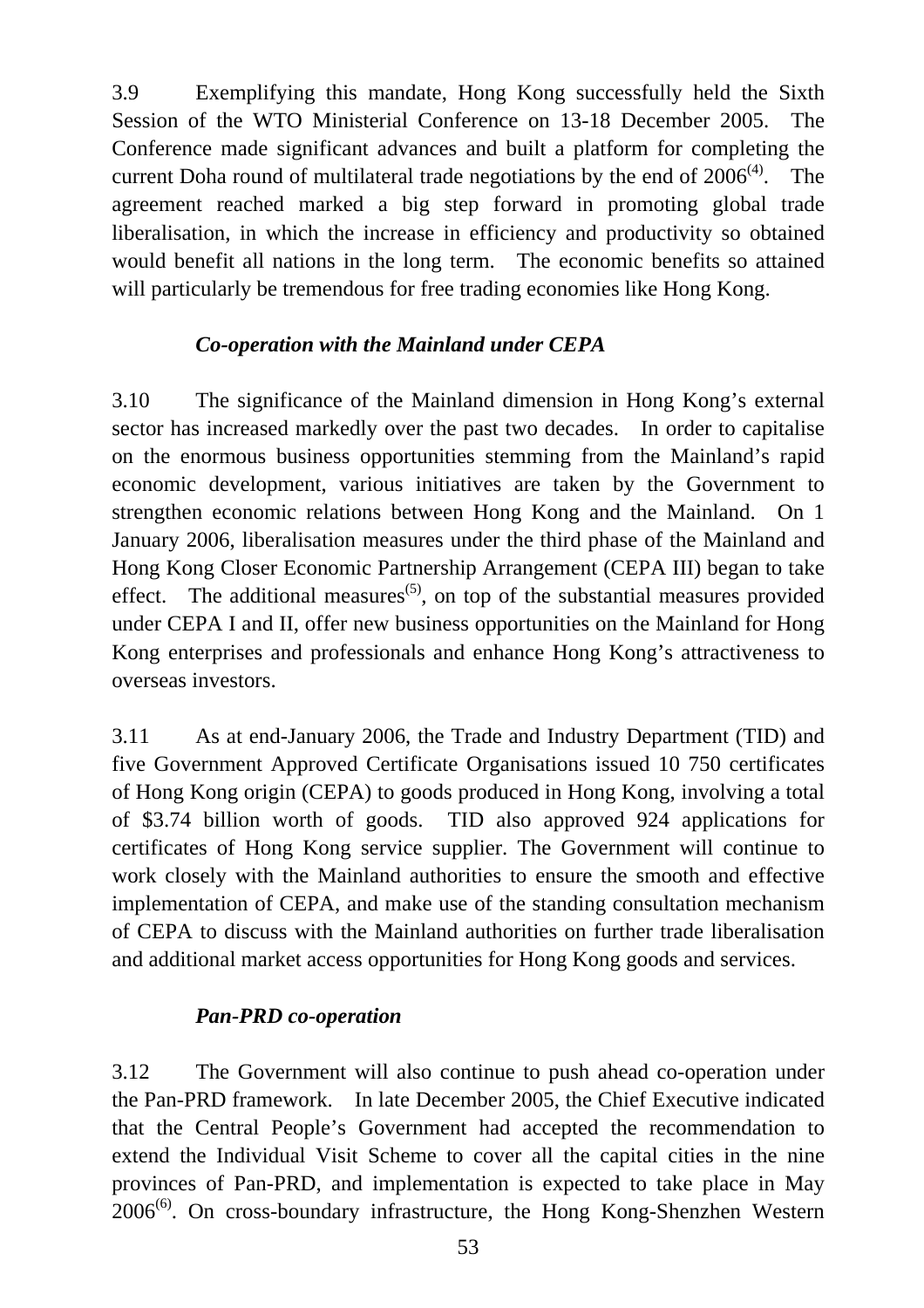Corridor and the Sheung Shui - Lok Ma Chau Spur Line are expected to be completed by end-2006 and mid-2007 respectively. Construction work on the Guangzhou-Shenzhen section of the Guangzhou-Shenzhen-Hong Kong Express Rail Link has commenced in December 2005, while detailed study on the Shenzhen-Hong Kong section is underway. Meanwhile, preliminary planning work on construction of the Hong Kong-Zhuhai-Macau Bridge also proceeds steadily. The HKSAR government will also strengthen its representation in the Mainland, including broadening geographical coverage of the Guangdong Economic and Trade Office and the setting up of new offices in Shanghai and Chengdu.

#### **Notes :**

- (1) Estimates of price changes for the trade aggregates are based on changes in unit values, which do not take into account changes in the composition or quality of the goods traded, except for some selected commodities for which specific price indices are available. Changes in real terms are derived by discounting the effect of price changes from changes in the value of the trade aggregates.
- (2) Re-exports are those goods which have previously been imported into Hong Kong and are subsequently exported without having undergone in Hong Kong any manufacturing processes which change permanently the shape, nature, form or utility of the goods.
- (3) Following the removal of textile and clothing (T&C) quota among WTO members on 1 January 2005, the surge in T&C exports from the Mainland to the EU and the US had triggered the imposition of anti-surge safeguards on the Mainland's exports by both the EU and the US. On 11 June, the Mainland and the EU reached an agreement over Mainland's T&C exports. Under the agreement, the Mainland will restrict growth of 10 categories of its T&C exports to 8-12.5% annually from 2005 to 2007. In return, EU undertakes to exercise restraint in the application of the textiles-specific safeguard actions in other T&C categories till end-2007, and for all T&C products in 2008.

On 8 November, China and the US reached an agreement on China's exports of textile and clothing (T&C) products to the US. The agreement sets the growth rates for 21 categories of T&C products at 10-15% in 2006, 12.5-16% in 2007 and 15-17% in 2008. In return, the US undertook to exercise restraints in application of safeguard measures on other T&C categories not covered in the agreement.

 In the light of the surge in China's T&C exports to the EU and the US in the first half of 2005, most of the quotas on the restrained items had reportedly been used up by mid-2005.

(4) Major agreements made in the Conference include: (i) Agricultural export subsidies will be eliminated by 2013. (ii) All forms of export subsidies for cotton will be eliminated by developed countries in 2006. (iii) Least-developed countries will be guaranteed duty-free and quota-free access for most of their exports from 2008.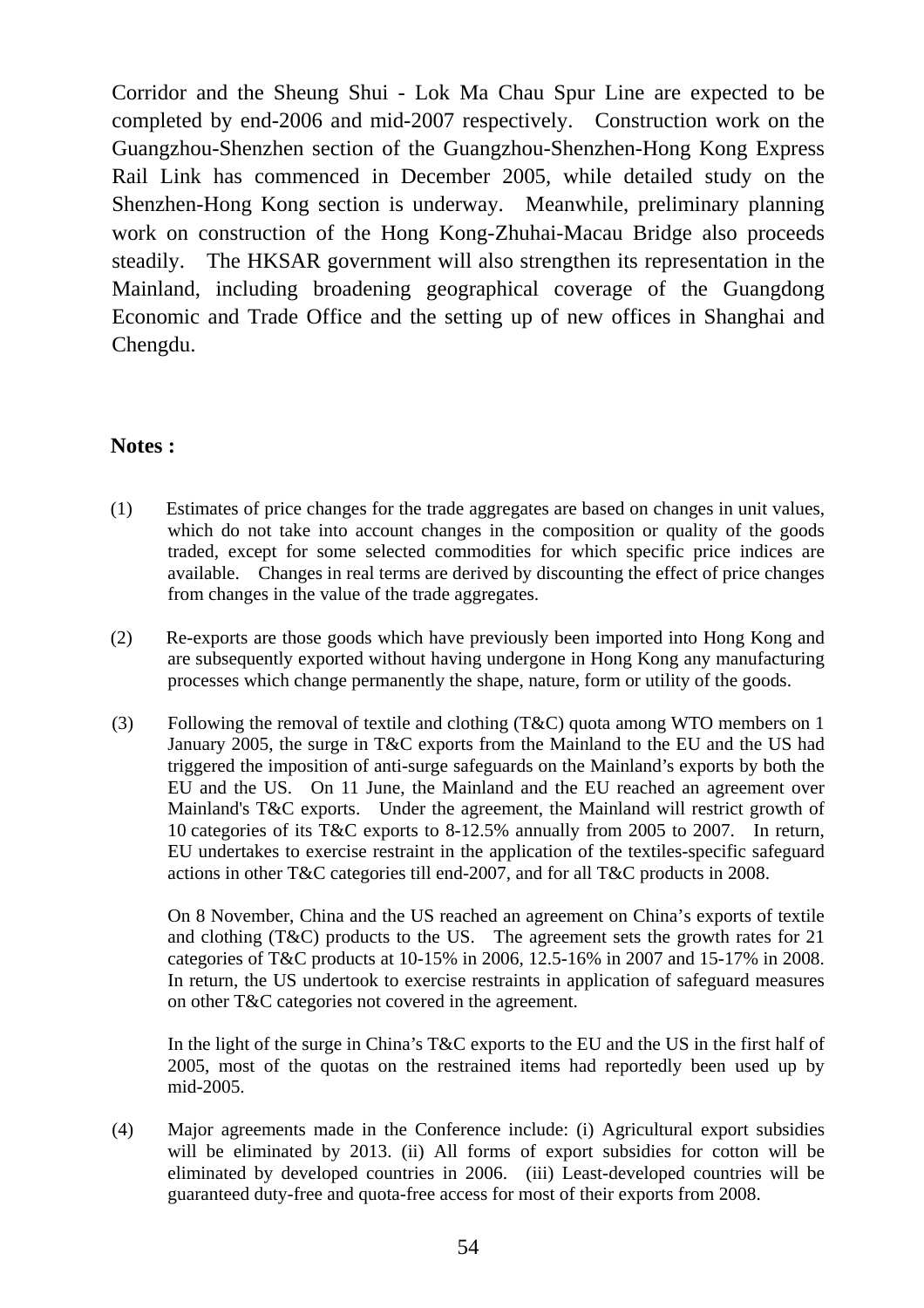- (5) The Mainland gives tariff free treatment to all products of Hong Kong origin starting from 1 January 2006, upon application by local manufacturers and upon the CEPA origin rules being agreed and met. On trade in services, 23 new liberalisation measures spreading across ten sectors are introduced.
- (6) At end-2005, the Individual Visit Scheme has been implemented in 38 Mainland cities, amongst which 25 cities are located within the Pan-PRD region.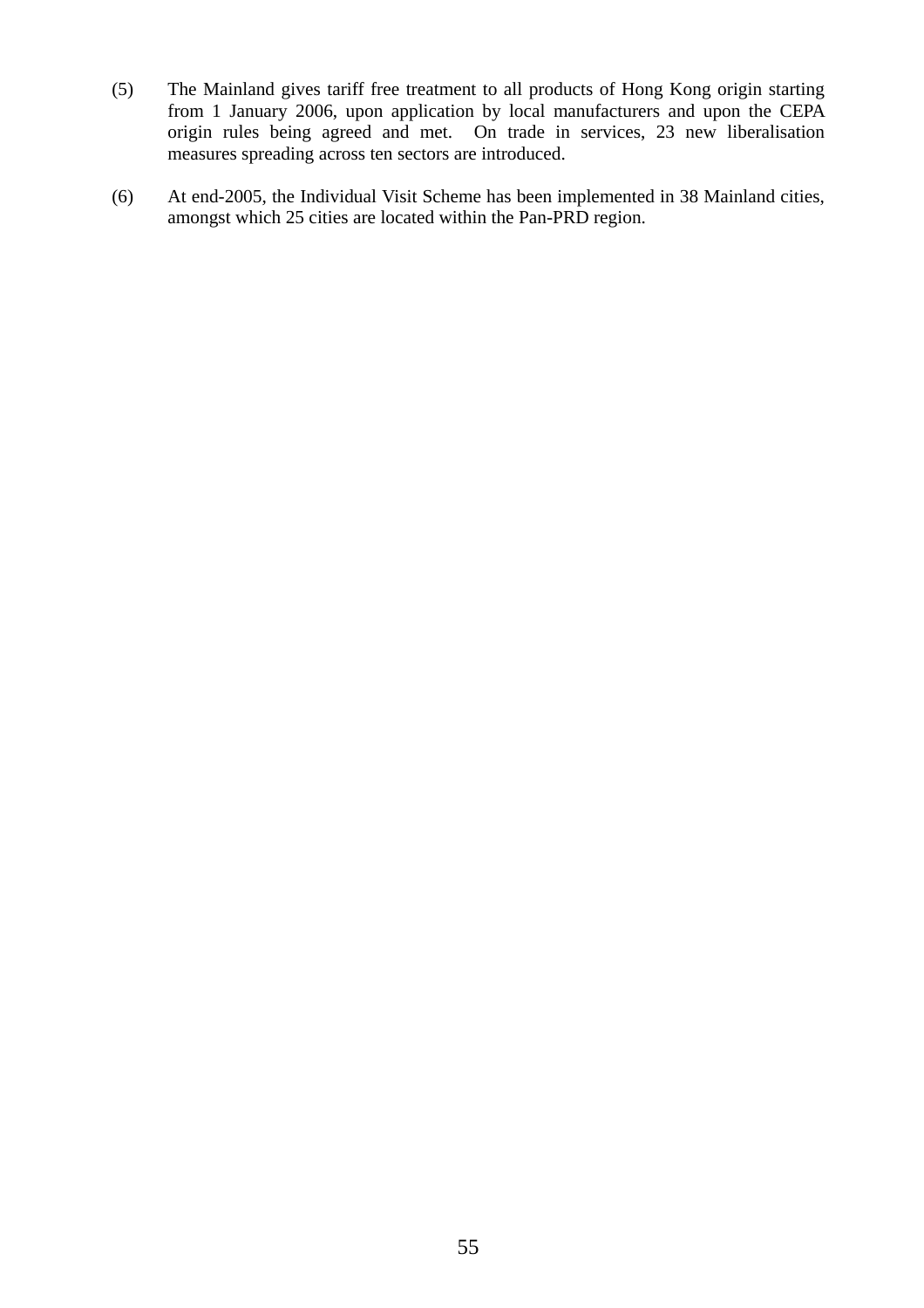# **CHAPTER 4 : DEVELOPMENTS IN SELECTED SECTORS**

### *Summary*

- <sup>z</sup>*The property market experienced a distinct consolidation upon progressive interest rate rises in the second half of 2005, following buoyancy for more than a year. Yet as market fundamentals stayed positive, prices for different types of properties increased by varying degree for 2005 as a whole. Amidst cautious market climate, property developers generally turned more prudent in land acquisition in recent months.*
- The new franchised bus fare adjustment arrangement effective in January *2006, and the on-going electricity market review, seek to reinforce the regulatory arrangements that enable safe, reliable and efficient provisions of the services concerned at reasonable prices while minimising the impact on environment.*
- Inbound tourism made another new height in 2005 with more than *23 million incoming visitors, on the back of robust performance of most long-haul and Asian markets. Apart from visitors for vacation and friends/relatives visit, business travellers grew steadily.*
- <sup>z</sup>*Hong Kong's tourism and transport sectors have been benefiting from the Mainland's vibrant inbound tourism in recent years, since lots of travellers to the Mainland use Hong Kong as the gateway with some making a stay in the city. While the advancement of airport facilities in the Mainland has reduced its reliance on our connection services, it helps accommodate a larger number of visitors from which Hong Kong stands to benefit.*
- The logistics sector in overall terms continued to fare well in 2005, *particularly for activities related to air freight. Port cargo movements also expanded further, albeit at a mild pace.*
- A study commissioned by the Government shows that Hong Kong generally *possesses a favourable environment for creativity to flourish and contribute to economic activities. Apart from on-going promotion of technological and innovation activities, a liberal policy towards entry into Hong Kong for employment is amongst the major underpinning factors. To attract more talents around the globe, the Government is considering introducing a more proactive admission scheme for quality immigrants by mid-2006.*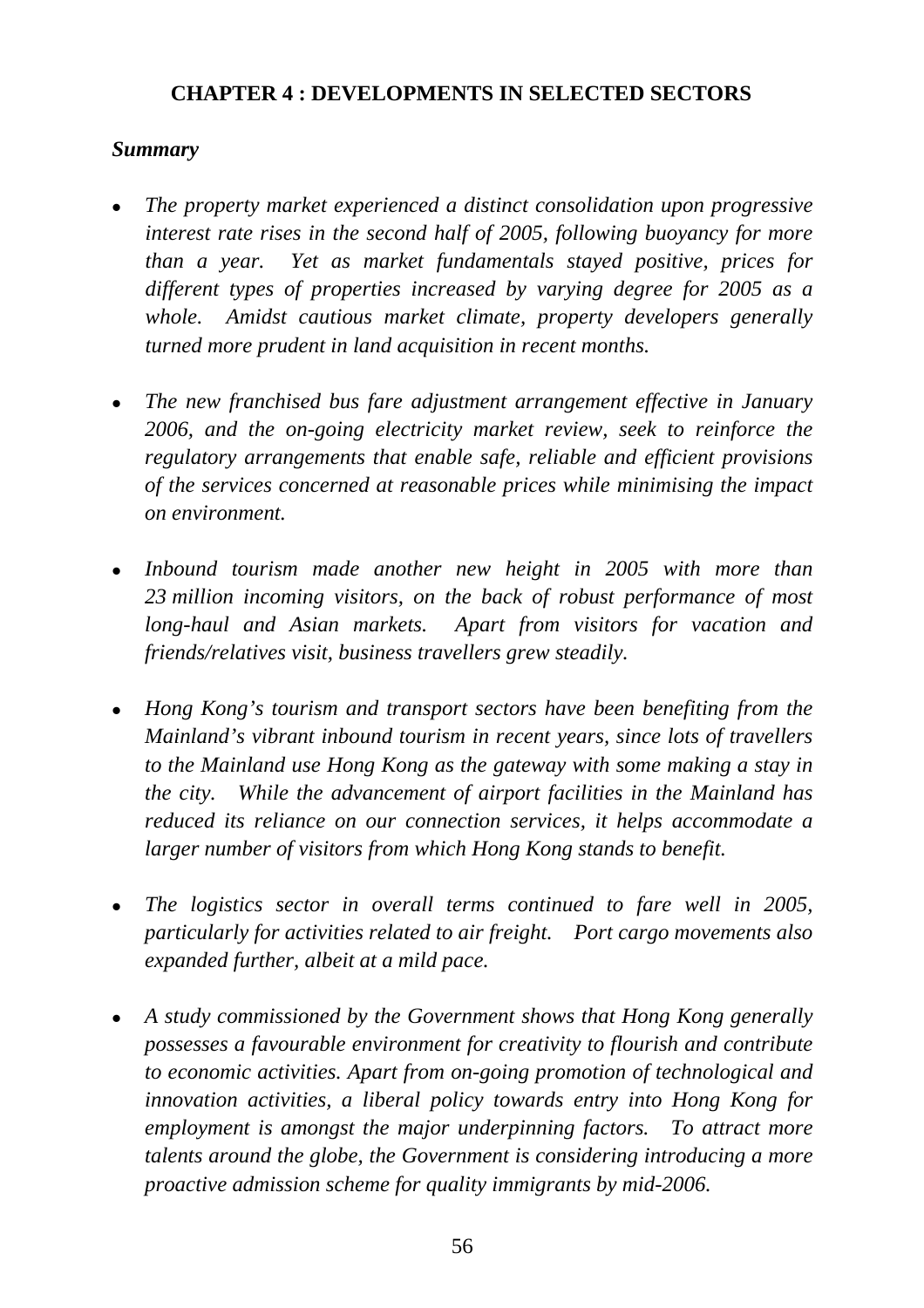# **Property**

4.1 The property market continued to flourish alongside further economic upturn in the first half of 2005, but experienced a distinct consolidation upon progressive interest rate hikes in the second half. Both sales activities and transacted prices eased off visibly from the earlier peaks, following buoyancy for more than a year. Yet as market fundamentals stayed positive, prices for different types of properties still increased by varying degree for 2005 as a whole. Meanwhile, the leasing market improved steadily across the board amidst solid end-user demand.

4.2 In the sales market for *residential property*, transaction volume and flat prices rose to  $7\frac{1}{2}$ -year and 5-year highs respectively in the second quarter of 2005. Market sentiment continued to be underpinned by the sanguine economic outlook, improving employment situation, and low interest rate environment prevailing then. Yet acquisition interest cooled off subsequently as the rise in best lending rates by major banks accelerated, bringing a cumulative total of 2.75-3 percentage points for the whole year. Against this backdrop, trading in both the primary and secondary markets retreated. Flat prices came down concurrently, with more visible reduction for small and medium-sized flats. This notwithstanding, overall flat prices in the fourth quarter of 2005 were still 7% higher than a year earlier. During the same period, flat rentals increased steadily by 12%, along with progressive improvement in leasing demand.



**Diagram 4.1 : Overall property prices easing back in the second half of 2005 upon successive interest rate rises, yet rentals rising steadily with solid**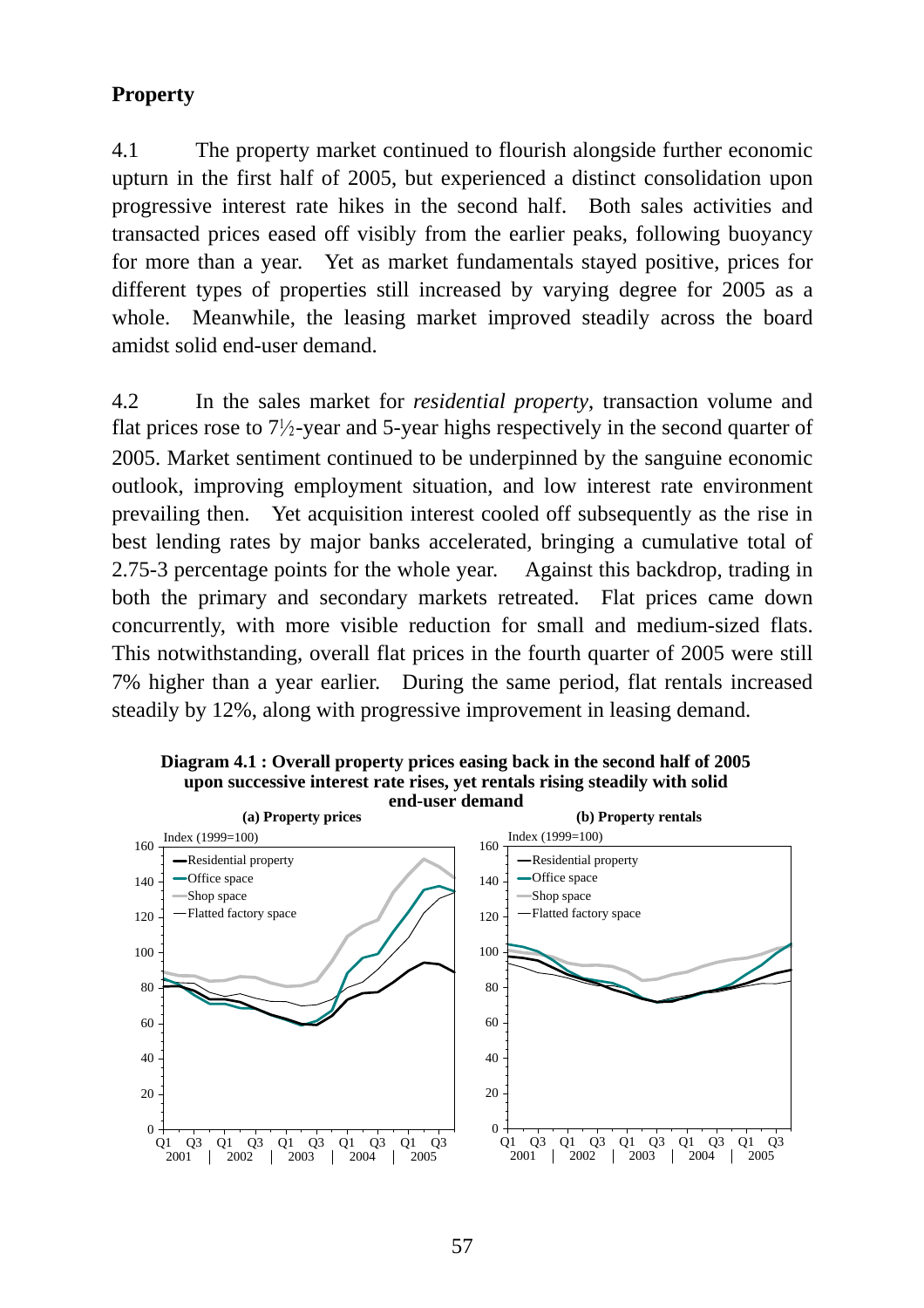4.3 On *non-residential properties,* market sentiment likewise showed a turnaround since mid-2005 under the influence of higher interest rates, yet the resultant moderation pressure was relatively modest. While prices of *shopping space* eased back somewhat, prices of *office space* held firm. The distinct uptrend in rentals of office space especially the A-graded premises, together with expectation of limited new supply in prime locations in the near future, supported vendors' confidence. Prices of *flatted factory space* even rose further as investment demand continued to be buoyed by high rental yields and desire to convert the premises into other commercial uses. Compared with a year earlier, prices of flatted factory space and office space surged by 35% and 20% respectively in the fourth quarter of 2005, while prices of shopping space rose by 6%. As leasing demand continued to strengthen extensively along with general pick-up in business activities, rentals of office space, shopping space and flatted factory space all moved up, by 28%, 8% and 6% respectively year-on-year in the fourth quarter of 2005.









4.4 On the supply of new property, *completions* of private residential property shrank by 33% to 17 300 units in 2005. The reduction was larger than expected, conceivably due in part to postponement of sales projects for completed flats by developers near the year-end. Taking into account the unsold units of completed projects and units under construction not yet sold or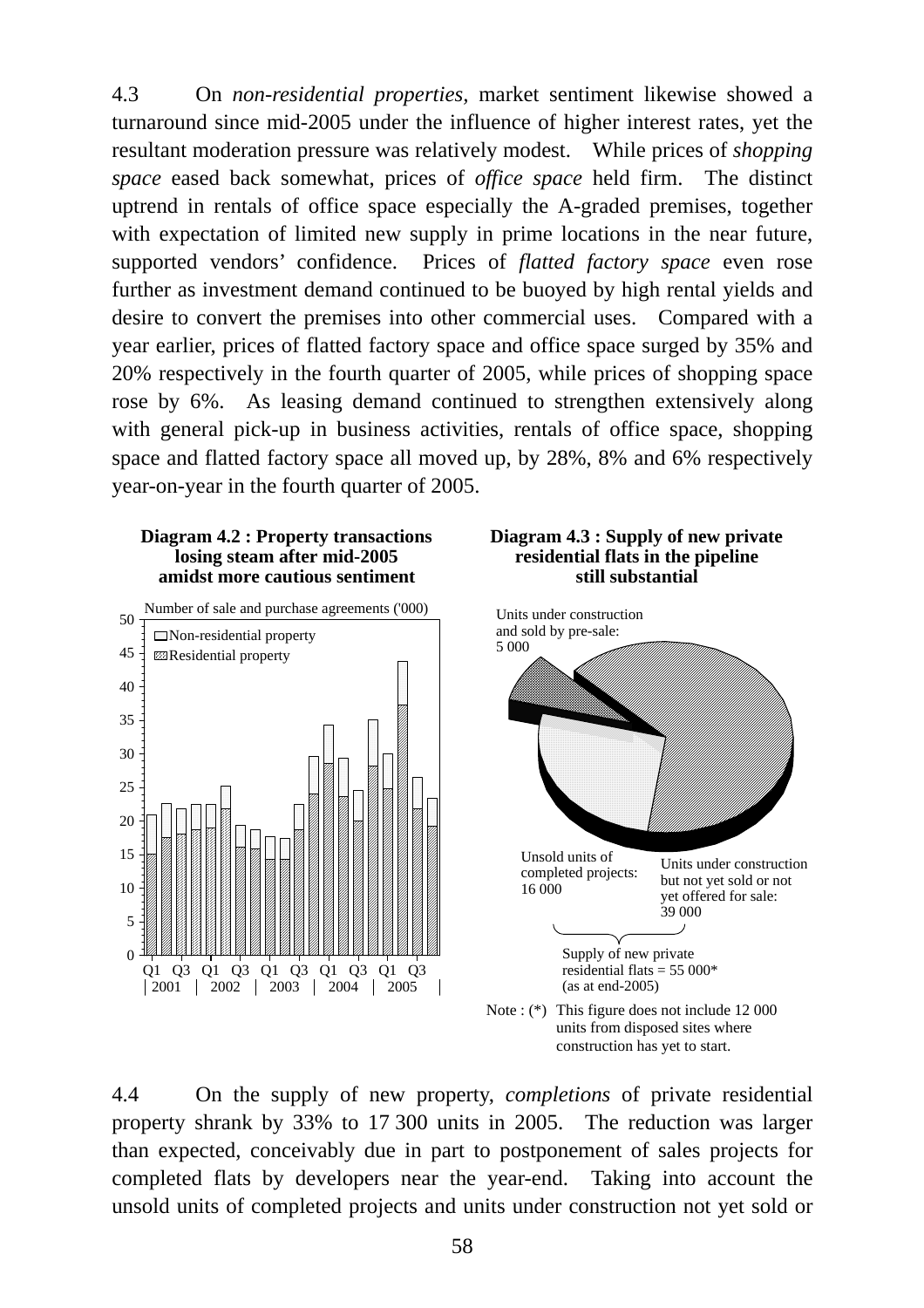not yet offered for sale, the supply of new private residential flats totalled 55 000 units at end-2005, 2.5 times the average annual primary sales of private residential flats during 2001-2005. Regarding non-residential properties, completions likewise showed a larger-than-expected drop, by 57% in 2005, with the decrease for office space outweighing increases for shopping and industrial spaces.



**Diagram 4.4 : Property completions declining further in 2005 under the lagged impact of slack building activities in the earlier years**

4.5 In line with the Government's repositioned housing policy implemented since November 2002, the Housing Authority had looked into the arrangements for disposal of some 16 600 surplus flats under the Home Ownership Scheme (HOS) from  $2007$  onwards<sup>(1)</sup>. In January 2006, the Subsidized Housing Committee of the Housing Authority approved that the surplus HOS flats would be put up for sale in two phases per year starting from 2007 with around 2000-3000 flats per phase, and that all the surplus flats would be launched for sale within three to four years. Since about 80% of the flats would be offered to Green Form applicants comprising sitting tenants and applicants with established eligibility for allocation of public rental housing units, and the surplus flats are planned for release in phases, the impact on the private residential property market should not be significant. The policy of indefinitely ceasing production and sale of HOS flats remains unchanged.

#### **Land**

4.6 In 2005, one commercial site of 0.47 hectare and three residential sites totalling 2.80 hectares were successfully triggered by developers for sale from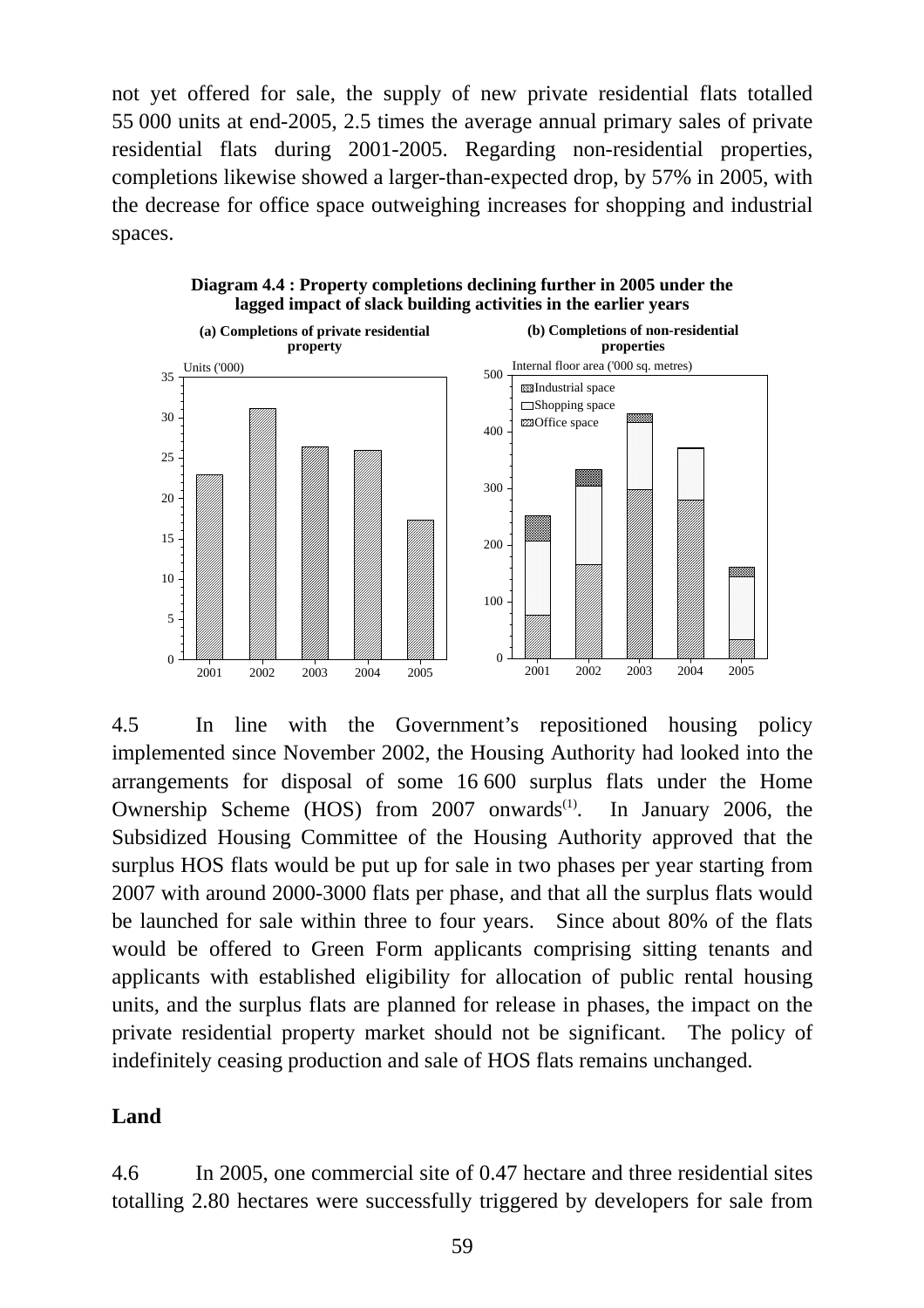the Application List. Responses to the land auction for the commercial site held in February and that for the residential sites in September were favourable, with prices fetched exceeding the trigger prices by 53-70%. However, there was no application for land under the Application List in the fourth quarter of 2005 as developers turned more prudent recently.

4.7 Completions of new railway projects in recent years have made more railway sites available for property development. In 2005, tenders for a site of 1.4 hectares in the MTR Tseung Kwan O Depot Area and another site of 3.4 hectares above KCR Wu Kai Sha Station were awarded for residential property development. In January 2006, another site of 3.2 hectares in the MTR Tseung Kwan O Depot Area was also awarded. For the years ahead, more sites along the KCR West Rail and Ma On Shan Extension and in the MTR Tseung Kwan O Depot Area are expected to come on stream. Regarding modification of lease on existing developed and developable land and exchange of land in the private sector domain, 17 sites totalling 11.5 hectares and three sites totalling 1.2 hectares were approved for private residential and non-residential property developments respectively in 2005.

# **Public utilities and public transport**

4.8 Most of the public utilities and public transport services are regulated by the Government for ensuring safe, reliable, efficient and environment-friendly services at reasonable prices. In preparing for the new regulatory arrangements after expiry of the current Scheme of Control Agreements between the Government and the two power companies in late 2008, the Government further consulted the public through the Stage II Consultation Paper issued on 30 December 2005. The Paper proposes a series of new measures which seek to, *inter alia*, determine the permitted rates of return, strengthen emission controls and prepare the ground for further opening of the electricity market in the longer future $(2)$ .

4.9 On 10 January 2006, the Government announced its decision to introduce a new franchised bus fare adjustment arrangement with immediate effect<sup>(3)</sup>. Its major objectives are to facilitate adjustment of franchised bus fares upwards and downwards for better reflecting the prevailing economic condition and to improve objectivity of fare adjustment process. It is expected that the new arrangement will help ensure affordable high-quality franchised bus services and foster labour mobility across different areas of Hong Kong to the benefit of the city. The Government announced on the same day its decision to grant new franchises of around 10 years to three existing franchised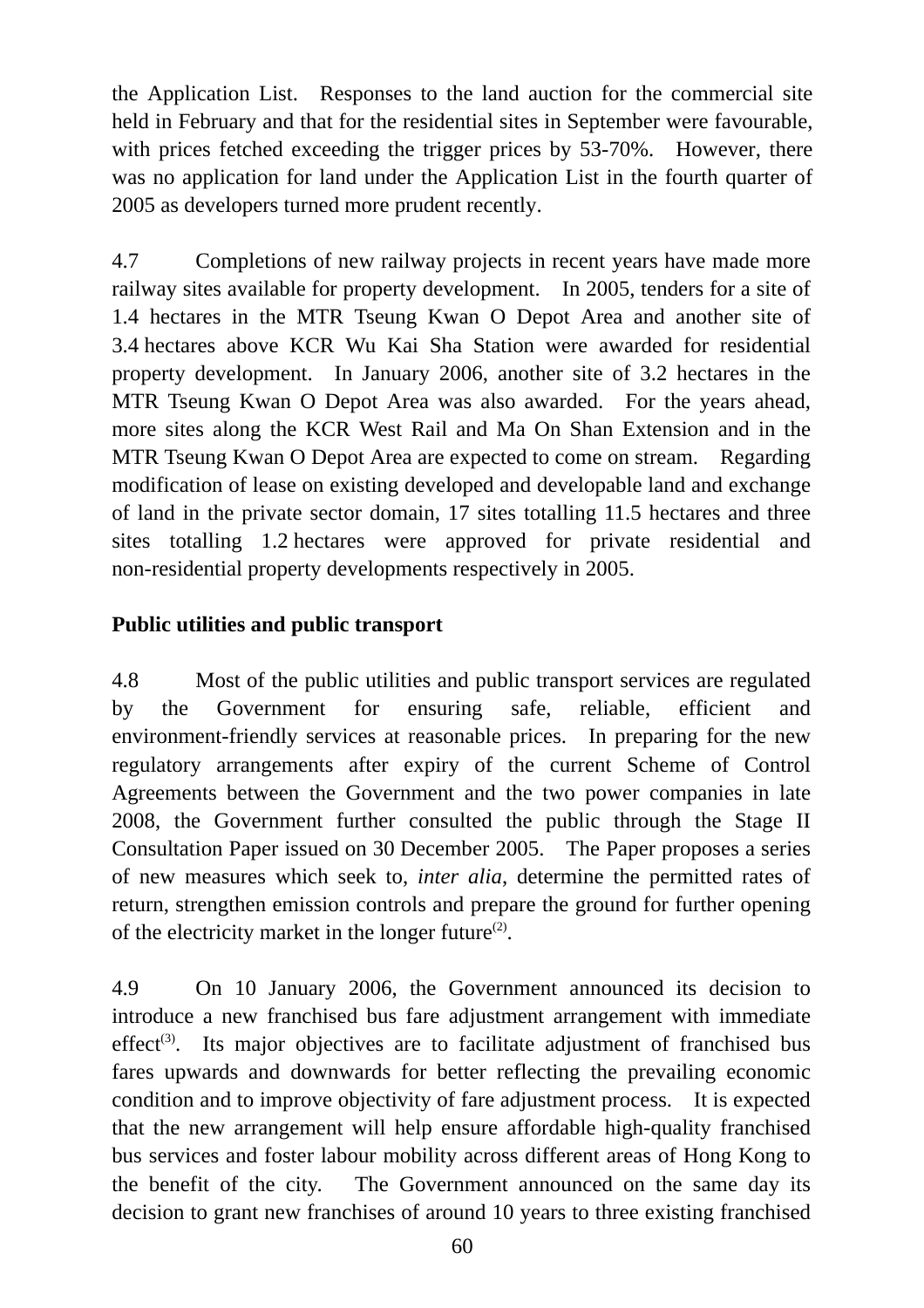bus companies. Amongst the new and modified provisions in the new franchises to reinforce monitoring arrangements, there are additional provisions to reflect the new franchised bus fare adjustment arrangement.

# **Tourism**

4.10 Inbound tourism registered further growth in 2005, with the number of *incoming visitors* increasing by 7% to a new record high of 23.4 million. This followed a phenomenal rise of 40% in 2004 under the base impact of SARS. The year-on-year growth was relatively faster in the first half of 2005 than the second half, but this was largely due to the base impact stemming from the sharper rise in visitor arrivals under the Individual Visit Scheme (IVS) at its earlier implementation stage.

4.11 Analysed by market, double-digit increases were recorded for a majority of long-haul and Asian markets in 2005. Global economic growth, expansion in air connectivity of Hong Kong with the rest of the world, intense airfare competition, and attractions from Hong Kong's new tourism facilities and promotion campaigns contributed. Besides, Hong Kong continued to benefit from the robust performance of inbound tourism in the Mainland as more visitors also travelled to Hong Kong in their trips to the Mainland (see **Box 4.1** for details). Regarding Mainland arrivals that shared 54% of the total, there was a moderated growth of 2% in 2005, following hectic increases for several years. This matched with the deceleration in growth of the Mainland's outbound tourism concurrently.



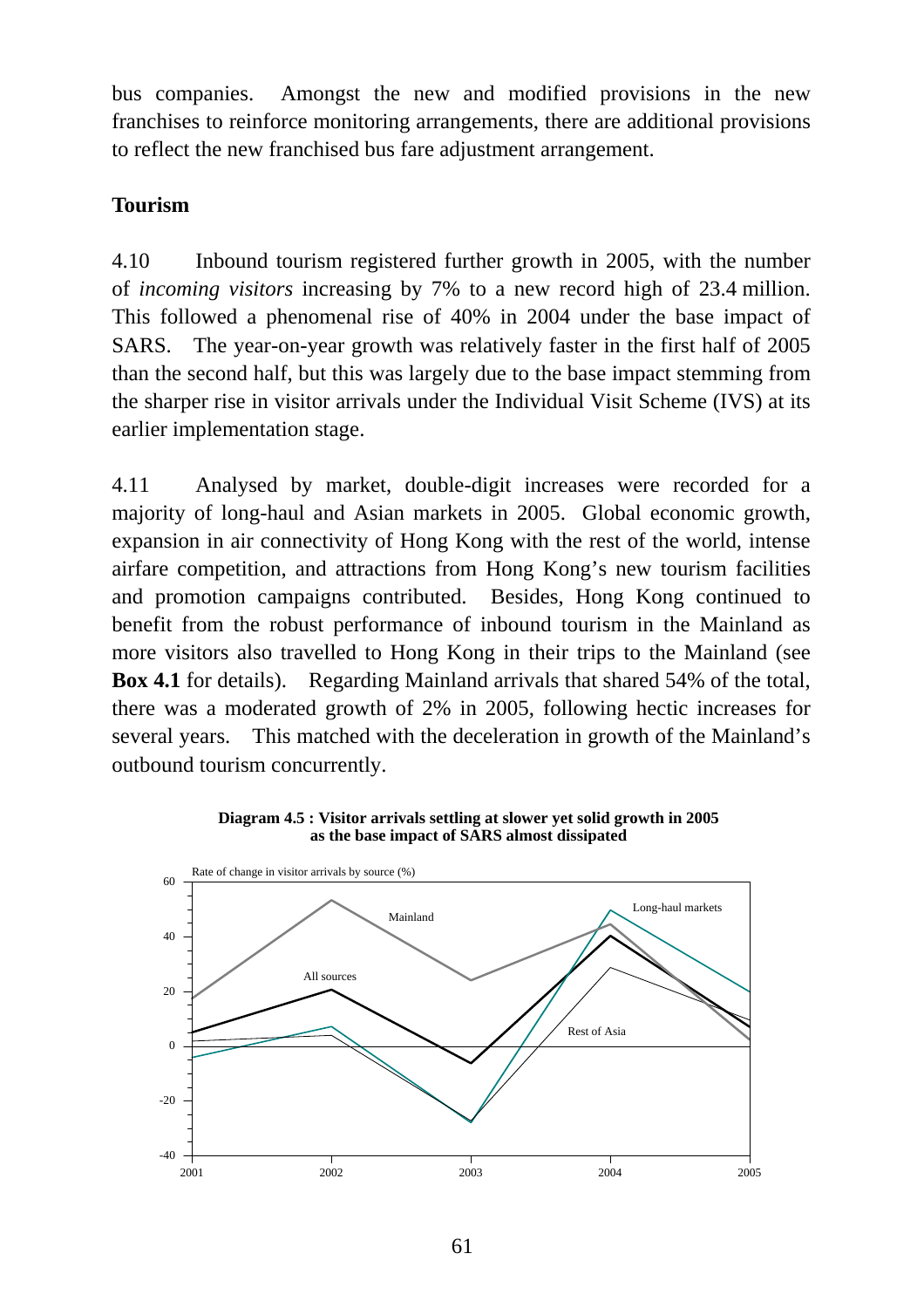4.12 Consequential to the IVS implementation, the proportion of visitors for vacation and visits to friends/relatives picked up further from 52% in 2004 to 55% in 2005. Meanwhile, the share of business travellers was maintained at around 23%, as the number involved grew steadily. An important source of growth stemmed from non-domestic convention and exhibition participants who surged further by 10% to 336 000 in the first nine months of 2005, equivalent to almost 10% of total business visitor arrivals. Consequential to opening of the AsiaWorld-Expo in December 2005, the convention and exhibition facilities have been markedly expanded. This can be expected to attract more convention and exhibition visitors, benefiting not only the tourism sector but also the economy at large by giving rise to business opportunities and connections, and raising Hong Kong's profile as an international city.



4.13 In recent years, the tourism industry in Asia as a whole thrived in terms of both intra-regional and inter-regional visits. According to the Pacific Asia Travel Association, visitor arrivals in Asia grew by an average of 8% per annum over 2000 to 217 million in 2004. This provided vast market opportunities for the major tourist destinations in Asia including Hong Kong, and concurrently triggered keener competition amongst them. The competition pressure facing Hong Kong is also poised to intensify as the outbound tour regulation by the Mainland authorities has been progressively relaxed $^{(4)}$ .

4.14 Apart from strengthening tourist infrastructures<sup>(5)</sup>. launching promotion campaigns of various themes and upgrading service quality, Hong Kong's competitiveness as a tourist destination also lies with our world-class external transport network that induces visitors to include the city in their itineraries. On-going efforts have been devoted by the Government to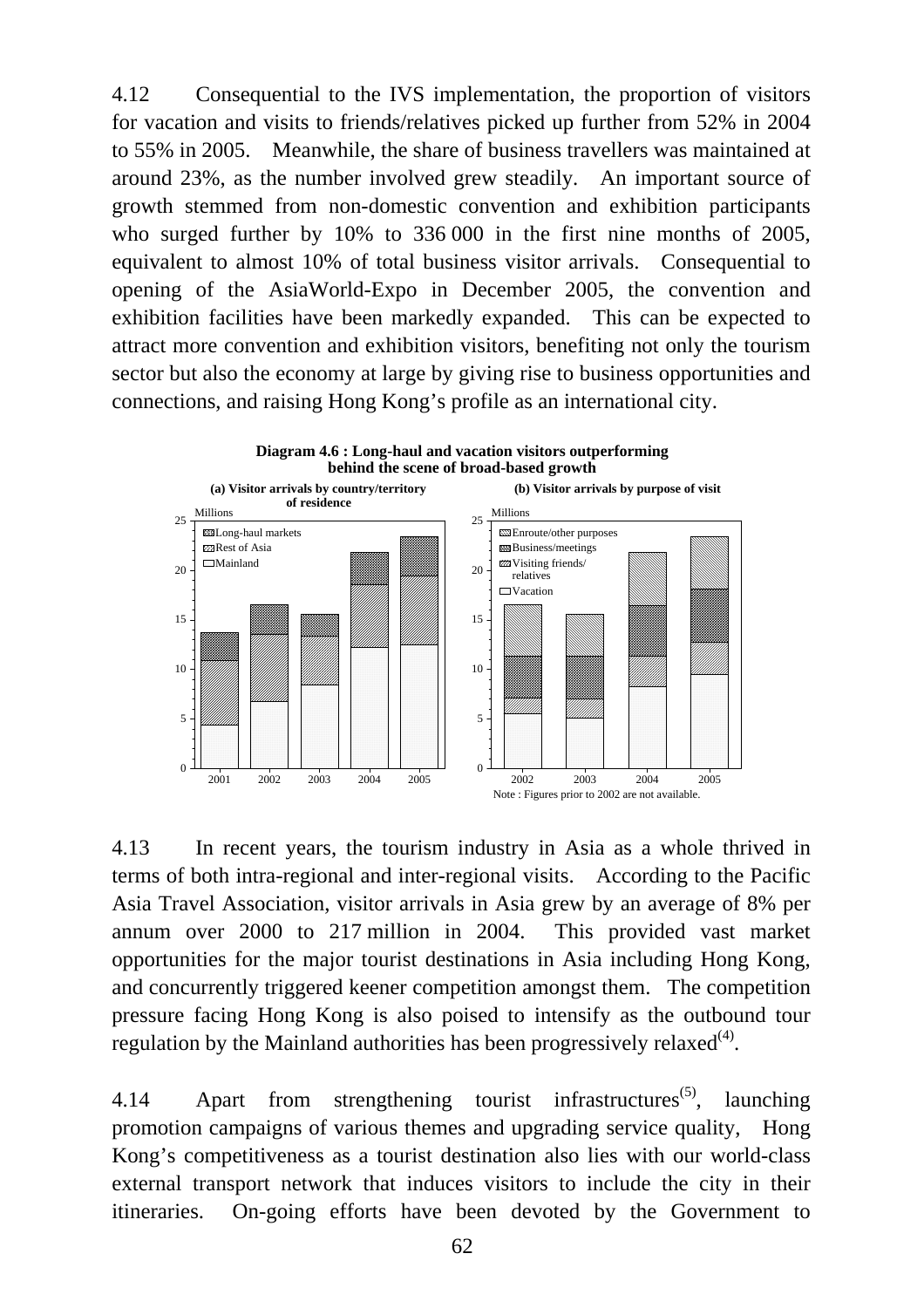preserve Hong Kong's leading position as a transport hub that serves as the gateway between the Mainland and rest of the world. At end-2005, there were about 5 200 scheduled flights per week between Hong Kong and about 140 destinations of which 37 were in the Mainland. These were all expanded from the corresponding figures of 4 600, 130 and 35 at end-2004.

### **Box 4.1**

### **Benefits to Hong Kong stemming from vibrant inbound tourism in the Mainland\***

The Mainland is an increasingly pre-eminent destination in Asia for visitors around the globe. Compared with 1999, total number of inbound visitors (excluding Hong Kong and Macao residents) to the Mainland leaped by an average of 13% to 20.6 million in 2004. In the first ten months of 2005, there was a further surge of 21% over a year earlier.

Hong Kong's tourism sector has been benefiting from the growth of the Mainland's inbound tourism, as lots of travellers tie Hong Kong with the Mainland destinations in their itineraries for three major reasons. *First*, Hong Kong is conveniently located in South China and provides easy access to the Mainland, especially the Guangdong Province that hosts about one-third of total inbound visitors (excluding Hong Kong and Macao residents) to the Mainland. *Second*, attractions of Hong Kong are quite unique as compared to many destinations in the Mainland so that they are often packed in one trip. *Third*, Hong Kong with its world-class external transport facilities and connectivity provides an efficient gateway for travellers to the Mainland.

Comparing 2005 with 2002, the proportion of overnight visitors (excluding the Mainland and Macao residents) to Hong Kong who also visited the Mainland rose from 38% to around 45%. The corresponding proportion for long-haul visitors even reached 50-60% in 2005.

#### **Overnight visitors to Hong Kong who also include the Mainland in their itineraries**

|                                                            |         | Country/territory of residence                                                                                                         | 2002           | 2003<br>(% share in overnight visitors)<br>from the sources concerned) | 2004           | $2005^{\text{*}}$ |
|------------------------------------------------------------|---------|----------------------------------------------------------------------------------------------------------------------------------------|----------------|------------------------------------------------------------------------|----------------|-------------------|
|                                                            |         | All (except the Mainland and Macao)                                                                                                    | 38             | 36                                                                     | 42             | 45                |
| Americas<br>Europe, Africa and Middle East<br>Rest of Asia |         | 52<br>42<br>34                                                                                                                         | 48<br>40<br>32 | 56<br>46<br>36                                                         | 60<br>50<br>37 |                   |
|                                                            | Notes : | Figures prior to 2002 and for same-day visitors are not available.<br>(#) Provisional estimates.                                       |                |                                                                        |                |                   |
|                                                            |         | Source : Hong Kong Tourism Board.                                                                                                      |                |                                                                        |                |                   |
| Note:                                                      |         | Inbound tourism in the Mainland does not cover visits by Hong Kong and Macao<br>residents for the purpose of analysis in this article. |                |                                                                        |                |                   |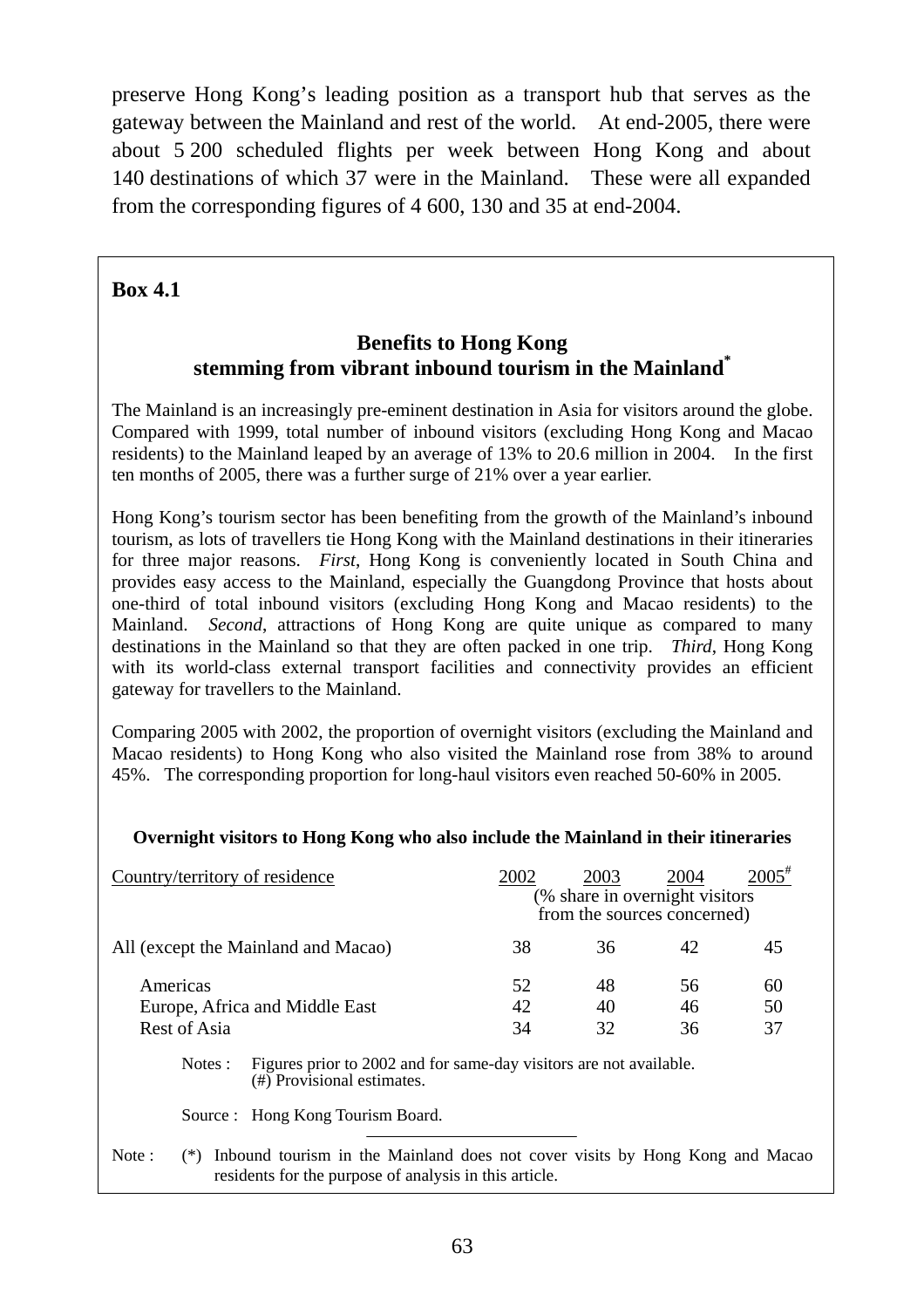### **Box 4.1 (cont'd)**

Transport is another sector benefiting from the Mainland's inbound tourism through the use of our connection services. Apart from serving those visitors who stay in Hong Kong, Hong Kong International Airport (HKIA) provides air transfer/transit services in connection with the Mainland and other modes of transport in connection with Pearl River Delta (PRD). In recent years, the passenger movements for all these services showed appreciable rises.

#### **HKIA's transfer/transit passenger movements in connection with the Mainland**

| Mode of transport                            | Average annual growth $(\%)$ |
|----------------------------------------------|------------------------------|
| Transfer/transit in connection with          | 9.4 (1999-2004)              |
| the Mainland by air                          | 13.8 (year-on-year in        |
|                                              | Jan-Nov $2005$ )             |
| Cross-boundary ferry services <sup>(a)</sup> | 56.3 (2005)                  |
| Cross-boundary coach services <sup>(b)</sup> | $11.2(2000-2005)$            |

Notes : (a) The ferry services connect HKIA's SkyPier operating since September 2003 with five PRD ports at end-2005. The figure here refers to the growth in 2005 over 2004.

 (b) Commencing operation since mid-1999, the coach services now connect HKIA with 40 cities in the PRD region. Non-domestic passengers using this service are classified as incoming visitors as they have to pass through immigration clearance.

It is worth of note that the rapid advancement of airport facilities in the Mainland has reduced its reliance on connection services via Hong Kong. Yet from a wider perspective, improved airport facilities enable the Mainland to receive a larger number of visitors, some of whom especially those with footprints in PRD may visit Hong Kong as well. Besides, increased capacity of the Mainland airports facilitates a further expansion in their connections with HKIA. As reckoned by figures below, Hong Kong is positioned to share the fruits from rapid development of the tourism and civil aviation sectors in the Mainland.

|                                                                                                                                               | Average annual growth<br>during 1999-2004(%) |
|-----------------------------------------------------------------------------------------------------------------------------------------------|----------------------------------------------|
| Air passenger movements of the Mainland for international<br>routes and regional routes with Hong Kong and Macao                              | 9.0                                          |
| Air passenger movements of Hong Kong in connection with the Mainland (including terminating, originating, transfer and<br>transit passengers) | 8.2                                          |
| Number of inbound visitors to the Mainland (excluding Hong<br>Kong and Macao residents)                                                       | 13.1                                         |
| Number of inbound visitors (excluding Mainland, Hong Kong<br>and Macao residents) to both the Mainland and Hong Kong                          | $7.2^{(a)}$                                  |

Notes : (a) This is crude estimate based on the record of incoming visitors (excluding the Mainland and Macao residents) kept by the Immigration Department of HKSARG. Within the total for incoming visitors except the Mainland and Macao residents, arrivals with the Mainland being the place of embarkation are added to the departures with the Mainland being the place of immediate destination to provide a proxy of visitors travelling to both the Mainland and Hong Kong in one trip. Due to data limitation, other visitors likewise going to both places yet with elsewhere in-between such as Macao cannot be counted. Besides, the transfer services provided by HKIA's SkyPier since September 2003 has led to a substantial shift in status from en route incoming visitors to transfer passengers, thereby giving restraining impact on the estimated growth rates presented here.

Sources : Ministry of Public Security of Central People's Government (CPG), Civil Aviation Administration of CPG; Immigration Department of HKSARG; Civil Aviation Department of HKSARG.

Sources : Civil Aviation Department, Government of the Hong Kong Special Administrative Region (HKSARG); Hong Kong Airport Authority.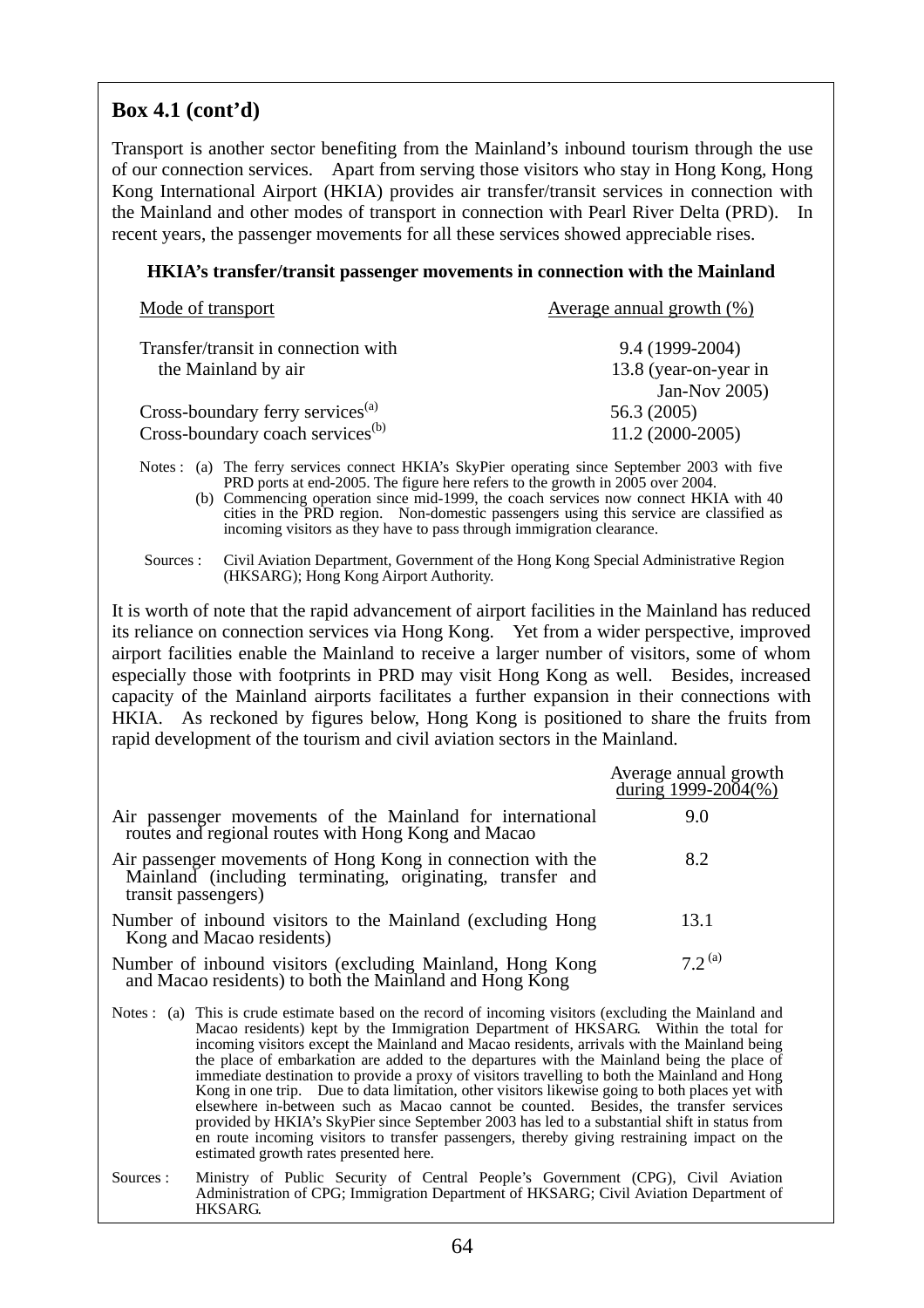# **Box 4.1 (cont'd)**

In order to capture the business opportunities arising from increased visitors to the Mainland, it is essential to enhance Hong Kong's overall competitiveness as a premier tourist destination, now ranking seventh globally in terms of incoming visitor number according to the World Tourism Organisation. Continued efforts to develop new infrastructure facilities, upgrade existing tourist attractions, enhance service quality and nurture hospitality culture are necessary. Promotion of multi-destination itineraries also helps to induce travellers to the Mainland, especially those destined for PRD, to include Hong Kong in their trips.

It is also important to maintain Hong Kong's leading transport hub position, which is one of our major strengths to bring in visitors from different markets in the world. In this connection, Hong Kong has to uphold its edge in terms of air connectivity and service frequency, including the inter-modal connection between HKIA and PRD. Regarding handling capacity, the Hong Kong Airport Authority has recently undertaken to invest \$4.5 billion in the next five to six years for capacity enhancement projects at HKIA. These include, for example, construction of a satellite concourse with additional parking stands for small aircrafts, reconfiguration of the Passenger Terminal Building to enhance passenger flow, resurfacing of existing runways and taxiways, and construction of additional taxiways.

# **Logistics**

4.15 The logistics sector in overall terms continued to fare well in 2005, particularly for activities related to air freight. Thanks to the rising trend of high-value and time-sensitive items in Hong Kong's external trade particularly with the Mainland, *air cargo* movements rose markedly by 10% to 3.4 million tonnes in 2005, further to an increase of 17% in 2004. Underpinned by its world-class facilities, connectivity and efficiency that enable timely and secure delivery of cargo, Hong Kong has ranked first in terms of international air cargo throughput around the globe since 1996.





65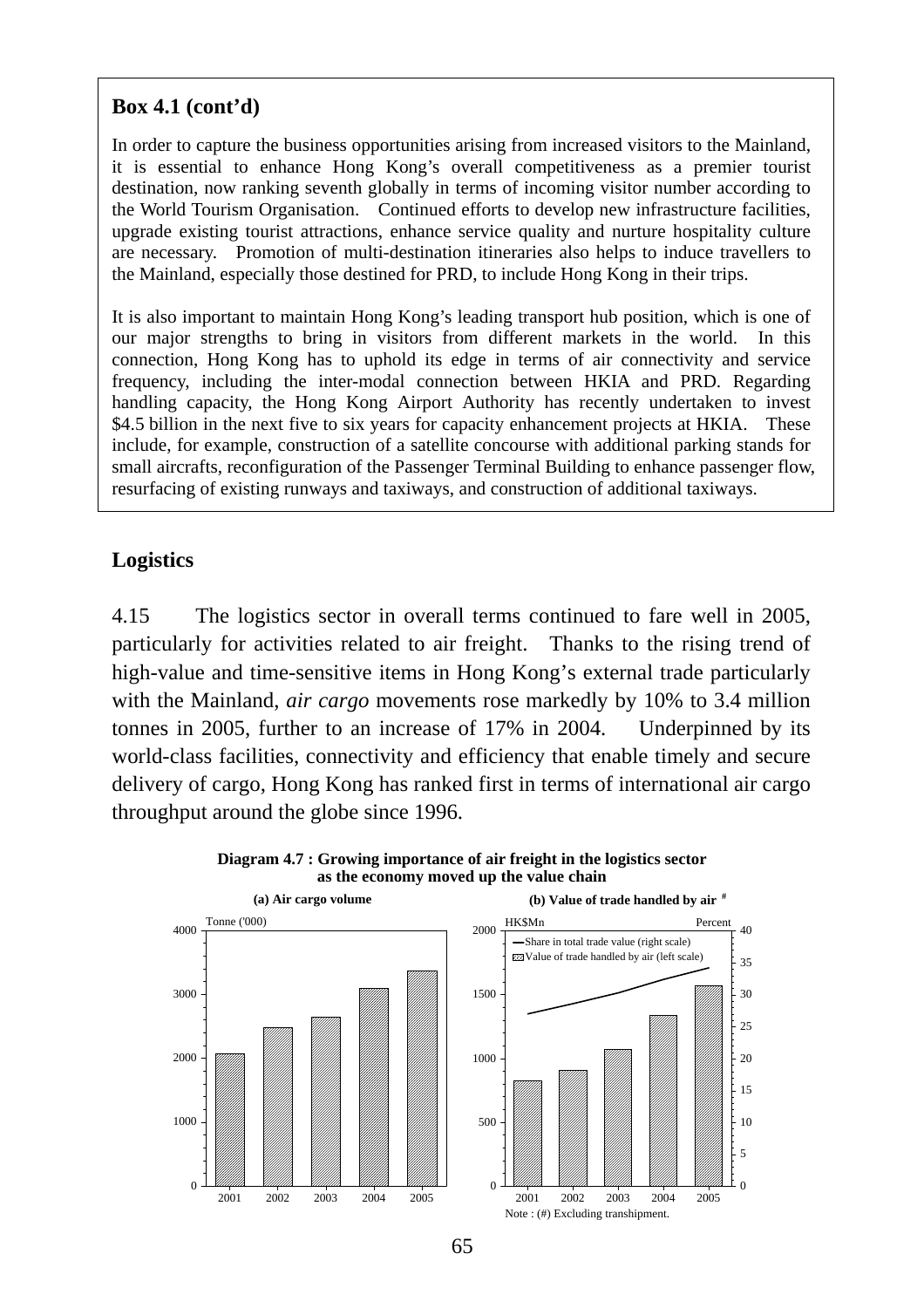4.16 On port cargo movement, *container traffic* experienced moderated growth amidst the on-going shift from re-export trade to offshore trade via the Mainland ports. According to the estimate by Port Development Council, total container throughput handled by Hong Kong Port rose modestly by 2% to 22.4 million Twenty-foot Equivalent Units (TEUs) in 2005. Major growth impetus came from transhipment cargo movements which rose visibly by 7% in the first 11 months of 2005, benefiting from increased transhipment activities with Pearl River Delta (PRD) handled by river vessels. This outweighed the concurrent decline of 2% in direct shipment cargo movements, and reinforced the strong foothold of Hong Kong as a regional transhipment hub.



(#) Including laden and empty containers.

4.17 As a considerable portion of air and port cargoes handled by Hong Kong is forwarded to or from the PRD through road transport, an efficient cross-boundary highway network is vital to the long-term development of the logistics services to mutual benefit. In this connection, the Hong Kong-Shenzhen Western Corridor linking Yuen Long with Shekou is under construction for target completion by end-2006. Besides, the governments of Guangdong Province, Macao and Hong Kong are actively pursuing advance work on the Hong Kong-Zhuhai-Macao Bridge linking the west side of PRD. On-going efforts have also been devoted to strengthen Hong Kong's connectivity with the Mainland for the sake of enhancing cross-boundary freight flow and Hong Kong's port competitiveness<sup>(6)</sup>.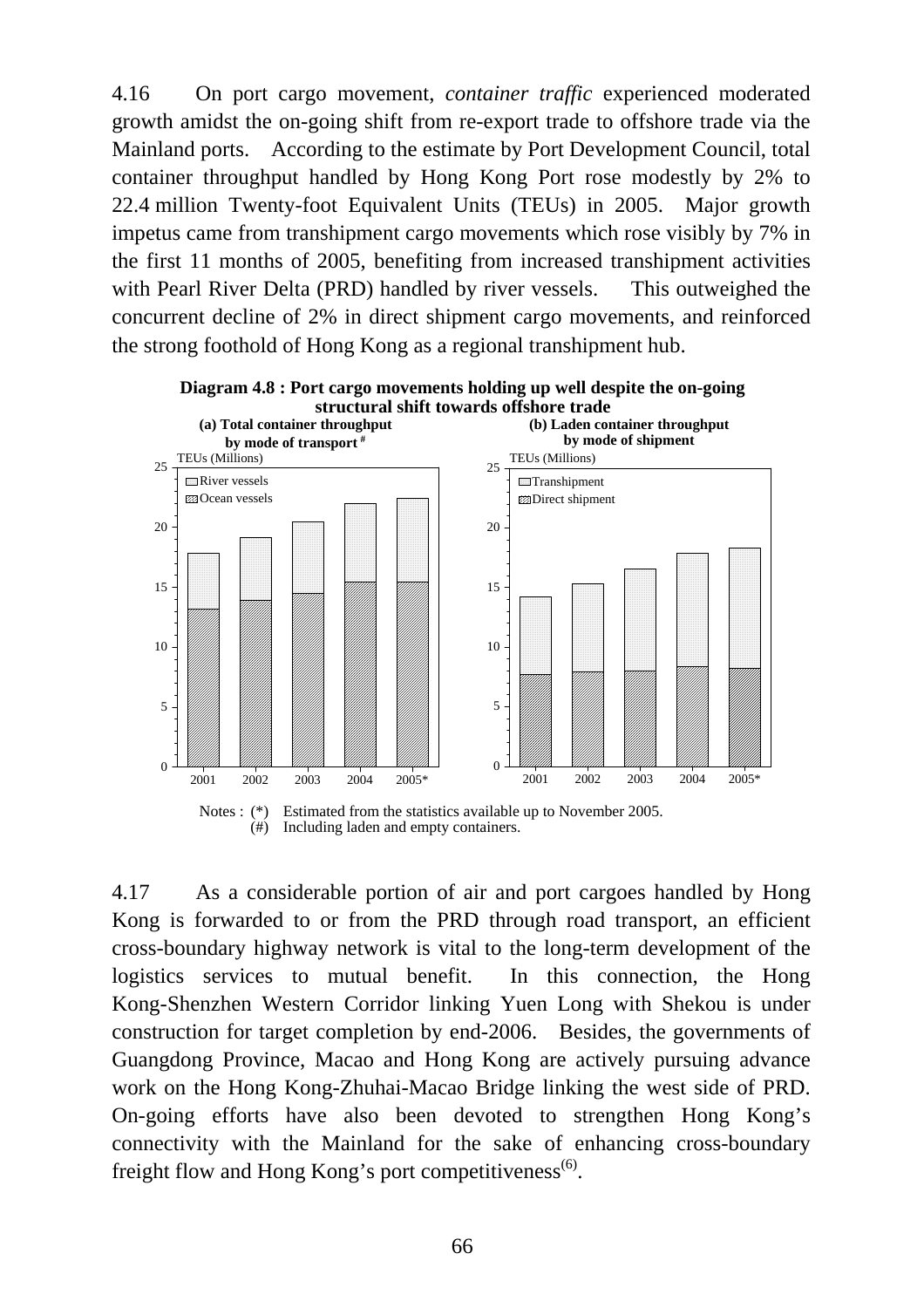4.18 Although the rapid advancement of port and airport facilities in the Mainland has caused diversion pressure for our cargo traffic, many trading and logistics companies maintain their operating bases in Hong Kong to develop higher value-added services such as merchanting, marketing and supply chain management. Apart from the favourable business environment, they are also attracted by the well-established external transport network that provides flexibility in scheduling cargo delivery and convenience in consolidating cargoes from different sources in the supply chain. This restructuring process has fostered the development of our trading and logistics services, with their combined share in GDP reaching about 28% according to latest indications.

# **Creativity and innovation**

4.19 To assess in a holistic way our environment in which creativity can flourish, the Government has commissioned a Study on Creativity Index for Hong Kong that covers not only the economic factors but also other factors underlying the level of creative and innovative activities, including the structural, institutional, social and cultural aspects. The findings published in November 2005 showed that Hong Kong enjoyed a favourable position in overall terms and that most of the major parameters exhibited a growth pattern during 1999 to 2004, especially for the contribution of creativity to economic activities(7).

4.20 Clustering of talents is amongst the key ingredients in fostering creative activities. The Government is considering introducing a new admission scheme for quality immigrants which will help to achieve, *inter alia*, the goal of attracting more creative talents around the globe. Under the scheme, a certain number of talented people from the Mainland and rest of the world who meet specific eligibility criteria will be allowed to stay in Hong Kong for a certain period of time, without the requirement of securing an offer of local employment beforehand<sup>(8)</sup>. The Government aims to introduce the scheme in the first half of 2006.

4.21 Regarding technology as another major driver of innovation activities, on-going efforts have been devoted by the Government to promote development and application of new technologies and innovative ideas. In addition to a comprehensive range of technological infrastructures already in place, works are progressing for target full operation of the five new R&D centres in selected technology focus areas and the Inno Centre under the DesignSmart Initiative in 2006. Meanwhile, financial support through various funding schemes to designated areas continued in 2005, with an increase in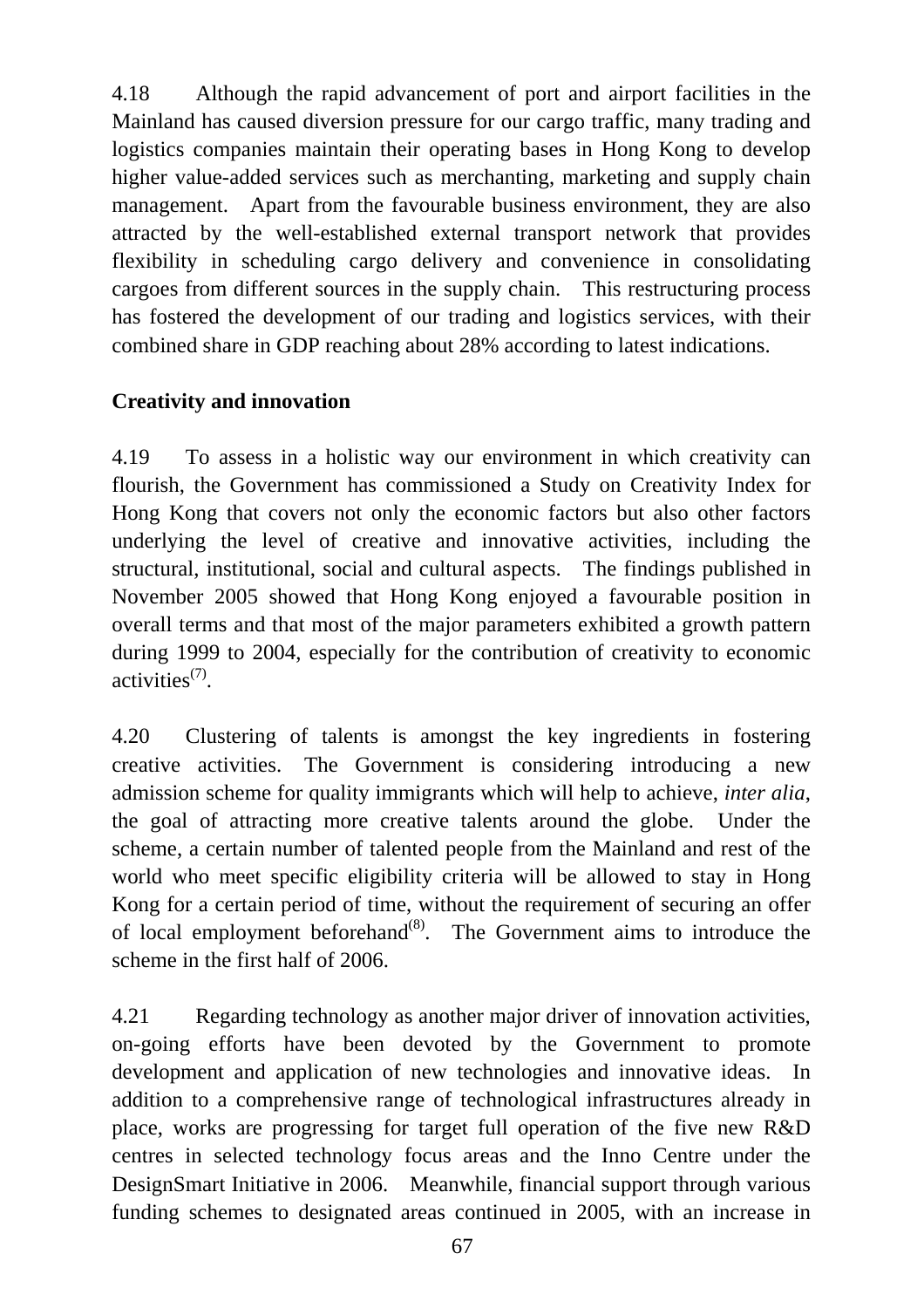designated amount for the Guangdong/Hong Kong Technology Cooperation Funding Scheme. Furthermore, events such as Innovation Festival 2005 and Hong Kong Young Design Talent Awards were organised to foster an innovation and technology culture in the community.

# **Box 4.2**

# **Major issues in fostering development of creative economy**

The concept of creative economy – whereby creativity provides an important means for adding economic value of goods and services – is increasingly popular around the globe in recent years. As creative mind is inherent in virtually all people and generation of new ideas is basically limitless, a good use of human creativity in economic activities can help significantly to foster long-term economic development. In the case of Hong Kong, the pursuit for greater role of creativity in production is also coherent with the ongoing structural shift towards knowledge-based and high value-added activities.

There are two fundamental issues in the development of creative economy viz. generation of creative ideas and their commercialisation. On generation of creative ideas, it depends on whether the creative potentials of people can be enhanced and effectively unleashed. Regarding commercialisation of creative ideas, there has to be an enabling environment that motivates businesses and individuals to turn creative ideas into valuable ends.

Below is a brief account of some major directions identified in addressing these two fundamental issues :

- (i) *Pool of creative talents* : This involves not only nurturing of local talents but also attraction of talents from abroad. The former requires a sophisticated education system that increases the desire and capability of people to engage in creative thinking, and a flexible labour force who are able to alter work norms to adapt to new skills and technologies. On attracting new talents from abroad, a liberal and cosmopolitan society open to differences and receptive to diversity in norms, cultures and values is desirable, apart from a favourable living, business and cultural environment. This environmental factor is also important in containing brain-drains of local talents.
- (ii) *Effective use of technology* : Technology helps to convert abstract ideas into concrete innovation activities for improving product design and features, production methods, and management techniques, etc. The other way round, technology is always advanced by human creativity. Attention should not only be confined to invention of new technologies, but should also be extended to absorption of advanced technologies from abroad followed by appropriate selection and adoption to fit into local condition.
- (iii) *Informative environment* : Freedom of speech and media facilitates flow of information and acquisition of new ideas and knowledge within and outside of the economy. Dissemination of information, ideas and knowledge can be further enhanced by established information and communications technology infrastructures, such as Internet and other telecommunications services.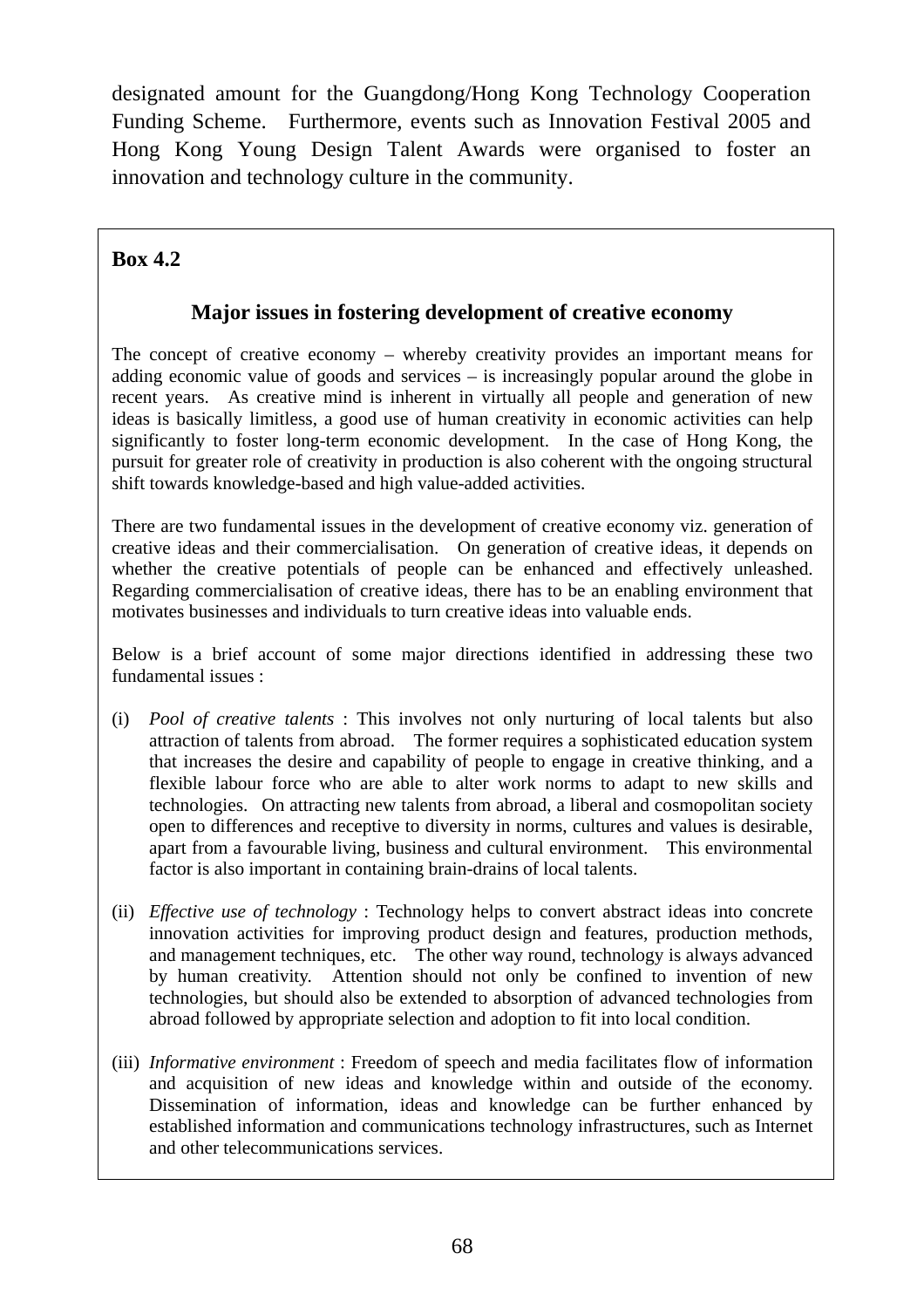# **Box 4.2 (cont'd)**

- (iv) *Appreciation of cultures and the arts* : Culture and creativity are closely related in the sense that knowledge and understanding of culture can inspire creativity while creative ideas can give cultural breakthrough. By virtue of the communal nature of culture and its diversities across different societies, good appreciation of cultures and the arts is often a key to success in originating and applying creative ideas into market deliverables that fit the taste and demand in different markets.
- (v) *Protection of intellectual property rights (IPR) :* Creative ideas, innovative products and technologies are all intellectual properties. Sufficient protection of IPR (including ownership rights and the rights to income from use and transfer of the properties) provides the necessary incentives for businesses and individuals to engage in creative and innovation activities, and encourage them to share their ideas and knowledge with the rest of the economy. However, the recent experiences of some developed economies reveal that with increasing cross-over of ideas and techniques, the IPR protection is sometimes subject to abuse by enterprises to block competitors' product development and business expansion by imposing litigation risk on infringement of rights. This has given rise to debates on the optimal level and scope of IPR protection in order to foster rather than retard creativity, and ensure that the IPR protection regime can move with times.
- (vi) *Facilitation of new businesses* : New enterprises are often keen players in experimentation of creative products and techniques in commercial settings away from established norms and practices on which they do not have competitive advantages. ensure an enabling environment that facilitates their start-ups, it is necessary to maintain a competitive market structure and do away with unnecessary entry barriers. An effective channel to obtain venture capital is also supportive by solving the funding problems faced by new firms. Another view with lesser consensus is to relax the bankruptcy rules so that the business risks for new start-ups can be reduced, but arguably the increased risks to lenders may translate into higher cost of financing.
- (vii) *Promotion of creative industries* : Although the contribution of creativity occurs in every corner of an economy and goes beyond the boundary of industries, there are some economic sectors where creativity serves as a more principal means of production. Promotion of these sectors helps to increase creative intensity of the economy directly and indirectly through sales of their goods and services to other sectors and households.

It is important to note that the seven directions identified above are general prescriptions and are by no means exhaustive. As there is no one-size-fit-all solution, the suitable formula for one place depends on its unique social, cultural and economic situation. Collaboration and communications among various stakeholders is thus necessary to work out the model that fits our economy the best.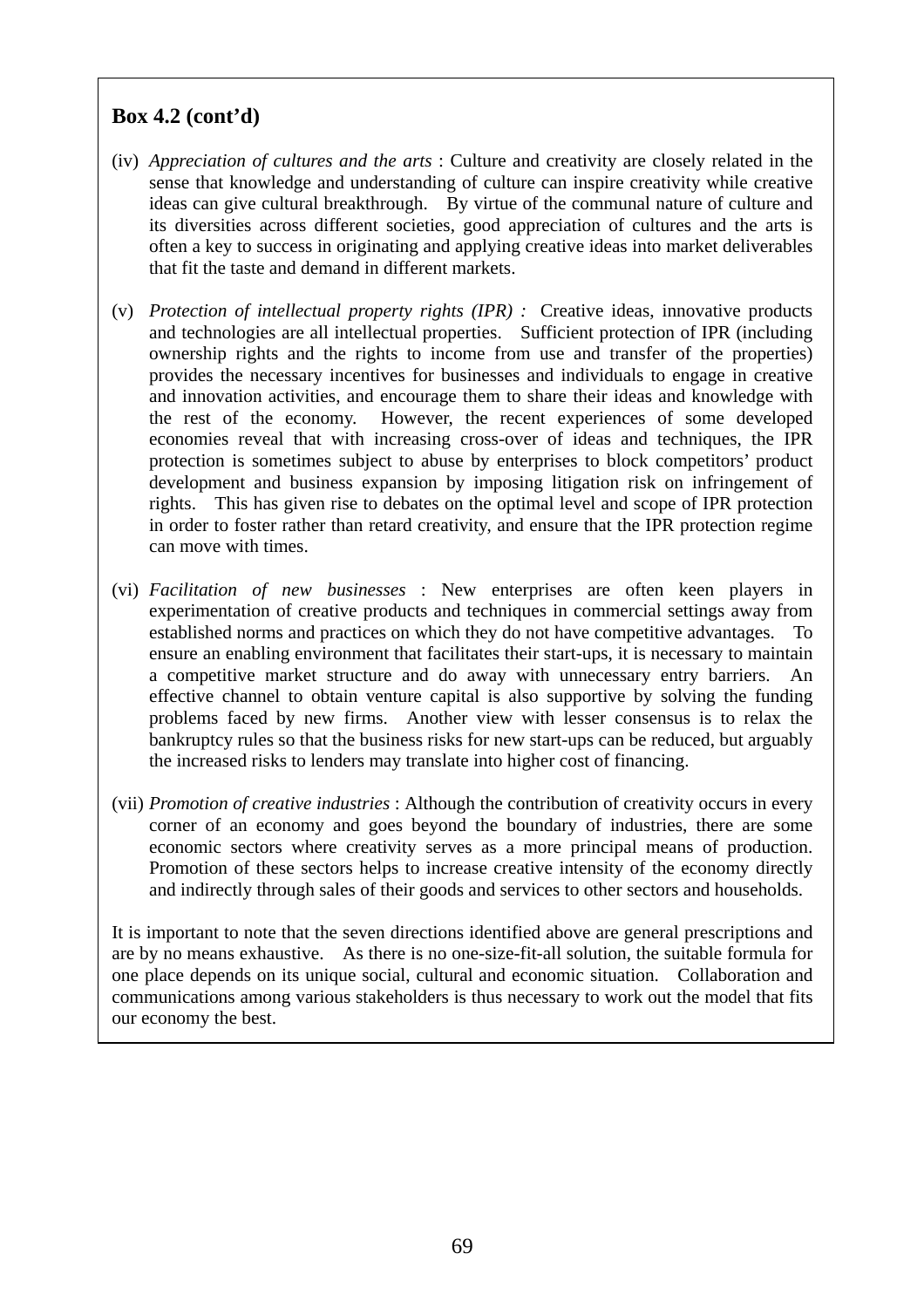#### **Notes :**

- (1) The Government announced its repositioned housing policy in November 2002 to address the overlapping between the subsidized housing market and the private residential property market, and to redress the imbalance between demand and supply in the private residential property market. One of the measures was to cease production and sale of HOS flats indefinitely from 2003. Unsold and returned HOS flats would be sold to Green Form applicants while HOS flats completed or under construction would be disposed of through market-friendly means. It was further announced in 2003 that no unsold and returned HOS flats would be offered for sale as subsidized housing units before the end of 2006.
- (2) It is proposed to apply different permitted rates of return on different assets invested by the power companies for the sake of reflecting the different investment risks involved and furthering environmental objectives. It is also proposed to lower the range of permitted return from 13.5 - 15% to 7 - 11%. For other details, see "Consultation on Future Development of the Electricity Market in Hong Kong – Stage II Consultation" issued by Economic Development and Labour Bureau on 30 December 2005.
- (3) The new franchised bus fare adjustment arrangement involves, *inter alia*, inclusion of a fare adjustment formula with new factors of change in price of the cost elements and productivity improvement of the franchised bus companies in the current approach of considering bus fare adjustment. In addition, the Government will also make reference to the median household income and the weighted average cost of capital for the franchised bus industry in gauging public affordability and the reasonable rate of return for franchised bus operators. The triggering point for activating the passenger reward arrangement will be lowered from the original 13% return on average net fixed asset to 9.7%. For other details, see the Legislative Council Brief on Review of the Basis for Considering Bus Fare Adjustments issued by Environment, Transport and Works Bureau on 10 January 2006.
- (4) As at end-2005, there were 76 destinations granted Approved Destination Status for outbound group tours by the Central People's Government, quadruple the corresponding figure of 19 at end-2002.
- (5) Beyond the Hong Kong Disneyland commencing operation as from 12 September 2005, major tourist infrastructures in the pipeline include, for example, Ngong Ping 360 (Tung Chung Cable Car System on Lantau Island) and Hong Kong Wetland Park targetted for completion in 2006, and redevelopment of the Ocean Park due for completion in phases by 2010. In December 2005, the Government invited expression of interest from the private sector in respect of development of new Cruise Terminal in Hong Kong and received 6 returns.
- (6) See Chapter 3 of "Third Quarter Economic Report 2005" for more details on the recent initiatives by the Government to facilitate cross-boundary road traffic and other measures to promote the logistics development generally.
- (7) For details, see the report entitled "A Study on Creativity Index" published by Home Affairs Bureau in November 2005.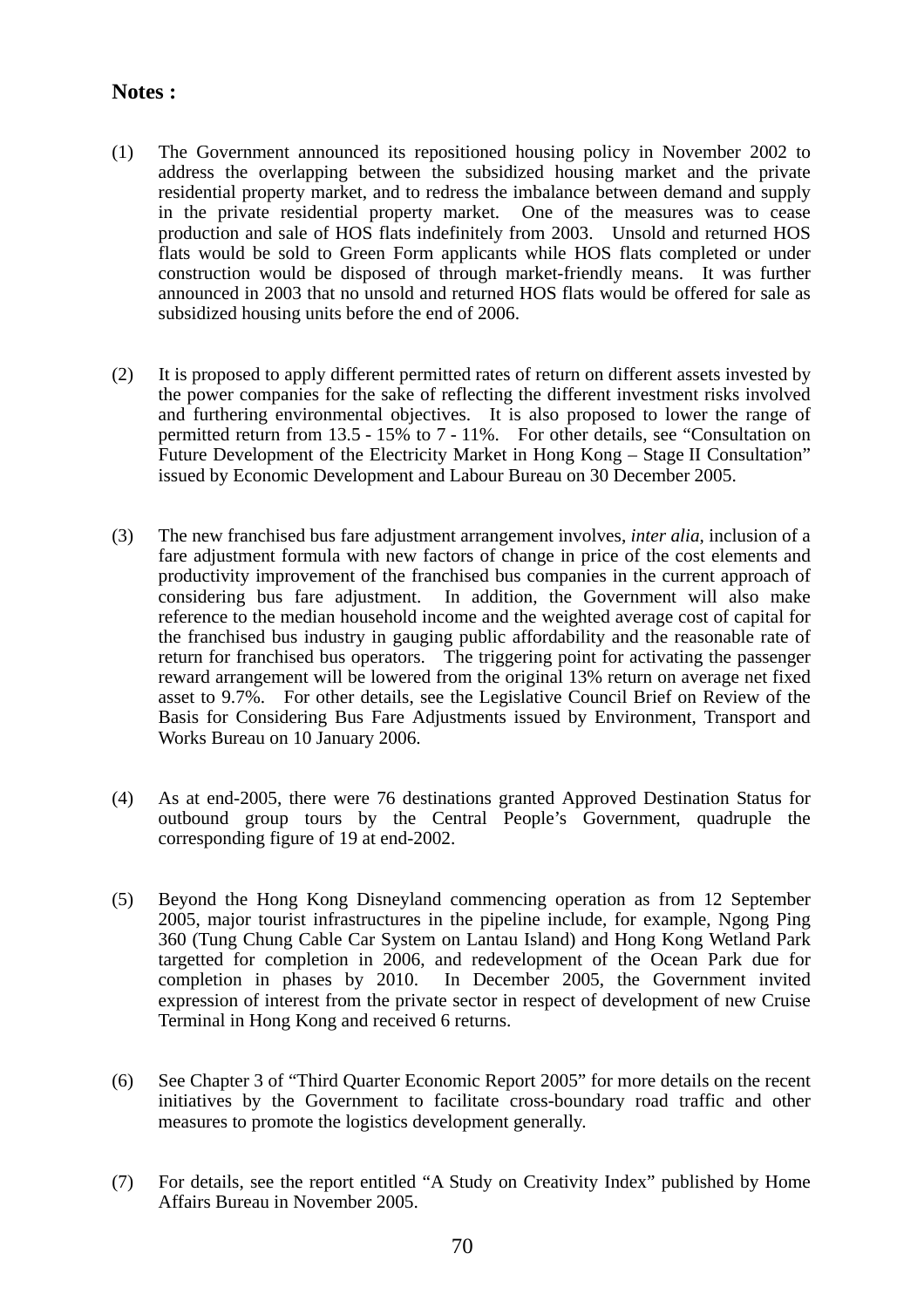(8) Hong Kong has a liberal policy towards entry for employment. Overseas professionals who possess special skills, knowledge or experience of value to and not readily available in Hong Kong, or who are in a position to make substantial contributions to the economy may apply to work here under the General Employment<br>Policy (GEP). Professionals from the Mainland may apply to enter Hong Kong for Professionals from the Mainland may apply to enter Hong Kong for employment under the Admission Scheme for Mainland Talents and Professionals which was introduced in July 2003 to replace earlier more restrictive schemes. The eligibility criteria are basically the same as those applicable under the GEP.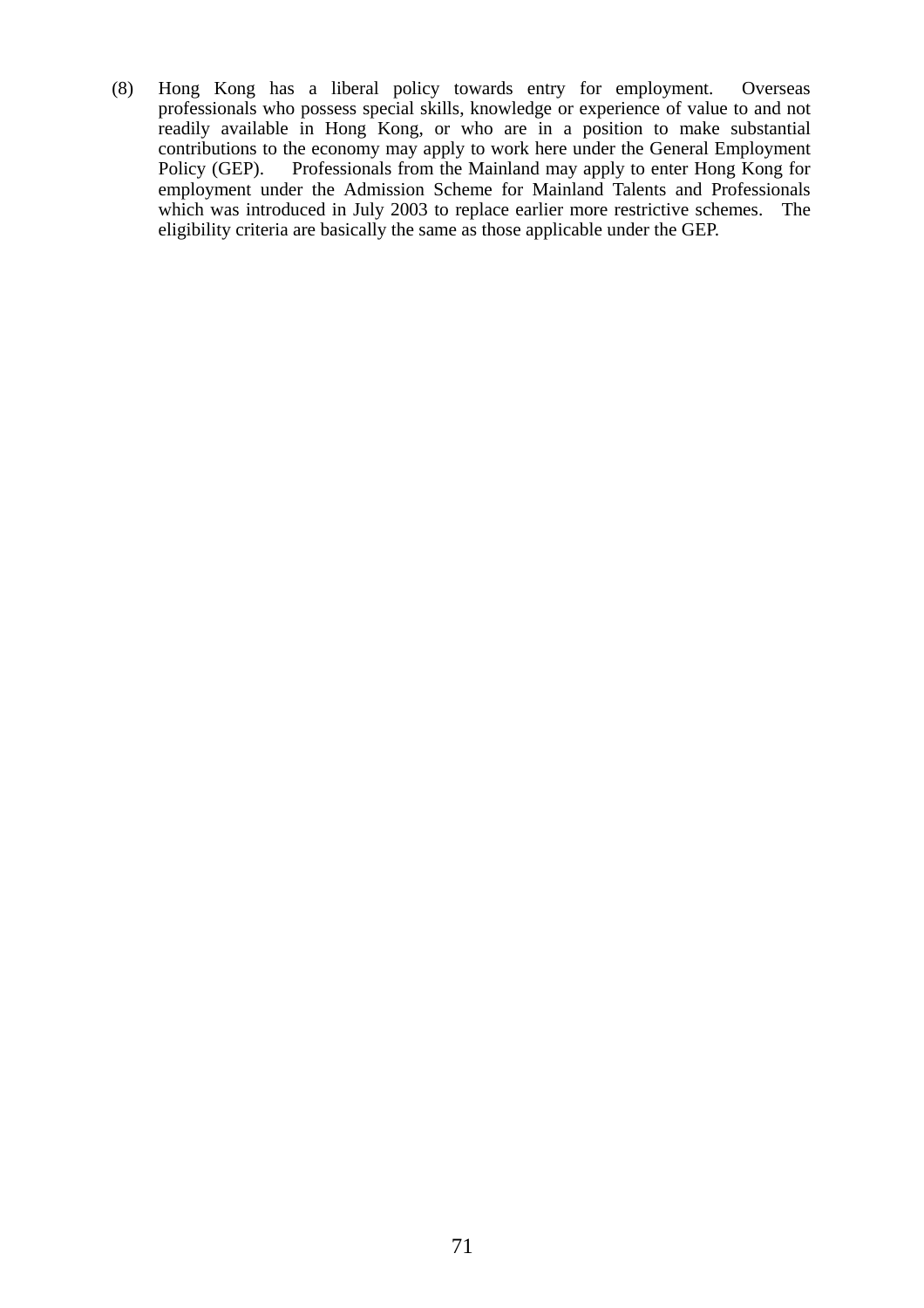# **CHAPTER 5 : THE FINANCIAL SECTOR#**

## *Summary*

- <sup>z</sup>*The financial sector, being one of the most competitive sectors of the Hong Kong economy, stayed vivid and vibrant in 2005 amidst the strong economic upturn. 2005 saw continued healthy developments in various segments of the financial sector, enhancing the role of Hong Kong as an international financial sector. Also, the Mainland dimension has become increasingly important to the developments in Hong Kong's financial markets.*
- <sup>z</sup>*The Hong Kong dollar exchange and money markets were broadly stable in 2005, particularly after the introduction of the refinements to the linked Exchange Rate System. Reflecting continuous fund inflows, the Hong Kong dollar strengthened against the US dollar to near the strong side of the Convertibility Undertaking towards end-2005.*
- *The Hong Kong dollar interest rates rose progressively along with the increases in US dollar interest rates, yet credit demand of individual sectors continued to hold firm. Meanwhile, benefited by the economic upturn, asset quality of the banking sector improved further.*
- *The stock market showed a robust performance during most part of 2005, backed by improved corporate earnings, generally buoyant overseas stock markets, ample liquidity and an optimistic economic outlook. Share prices remained resilient notwithstanding the successive interest rate hikes, and market turnover rose to a record high in 2005.*

**\_\_\_\_\_\_\_\_\_** 

**<sup>(#)</sup> This chapter is jointly prepared by the Hong Kong Monetary Authority (HKMA) and the Economic Analysis Division.**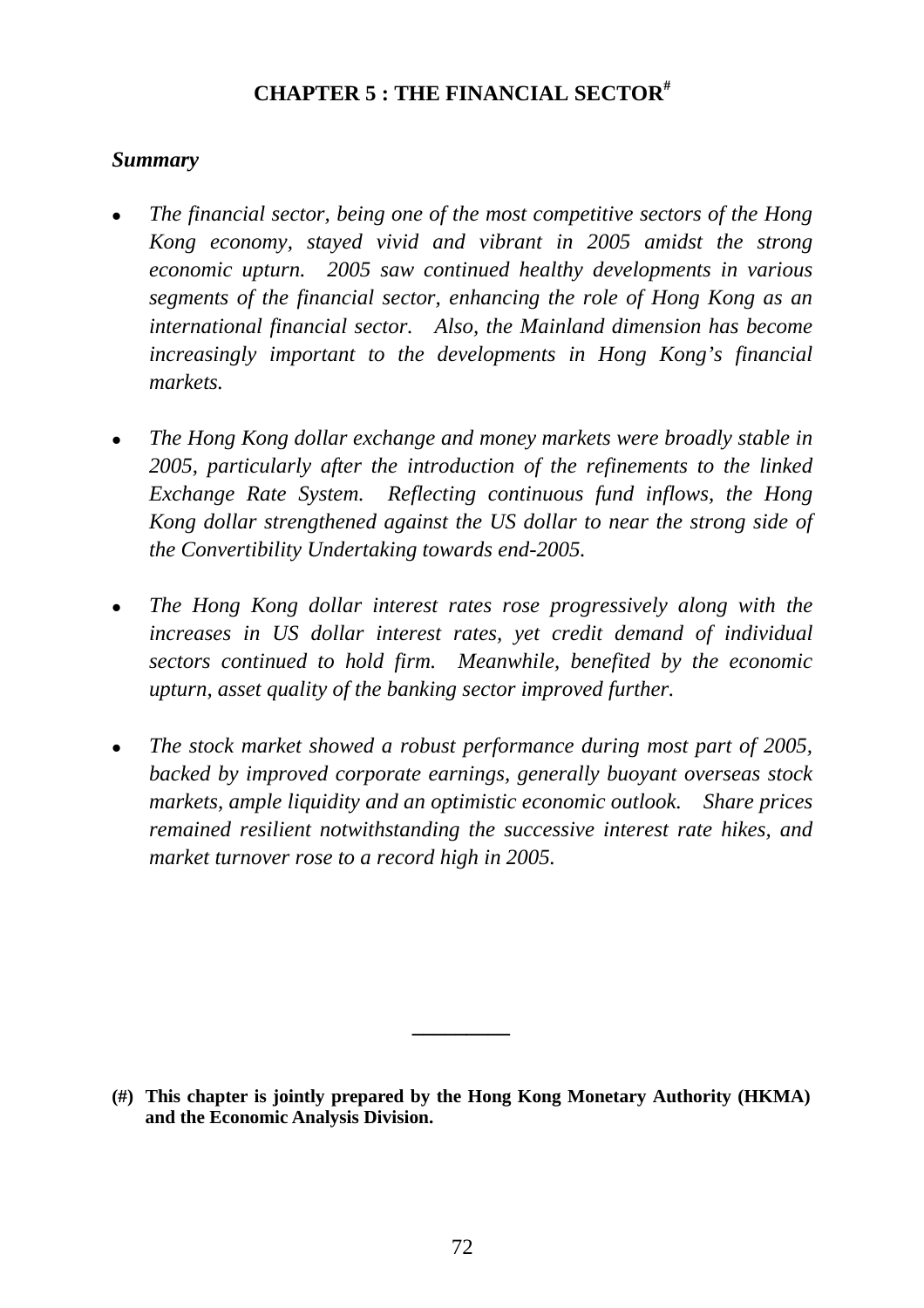# **Overall situation**

5.1 The financial market stayed vivid and vibrant in 2005 amidst the robust performance in the real sector of the economy. The Hong Kong dollar exchange and money markets were generally stable in 2005, particularly after the introduction of the refinements to the Linked Exchange Rate system by the HKMA in May  $2005^{(1)}$ . Local interest rates edged up progressively since March 2005, in tandem with the rise in US interest rates. Money supply grew steadily. Bank loans also recorded rather solid growth, reflecting the strengthened loan demand along with the strong economic expansion. Amidst the generally sanguine sentiment, there was notable increase in fund raising activities in the stock market. Funds raised in the debt market continued to expand, providing further impetus for developing Hong Kong into a regional bond centre. In addition, Hong Kong's niches as an asset management centre are also manifested in the notable growth in fund management business in Hong Kong.

5.2 In his Policy Address in October 2005, the Chief Executive indicated that the Government will continue to enhance the quality of the financial markets through enhancing the regulatory regime and promoting good corporate governance. The Government will continue to consolidate Hong Kong's leading position as an international financial centre in the Asia-Pacific region, by promoting the development of the bond market, fund management business, as well as the asset management industry in Hong Kong.

# **Interest rates, aggregate balance and exchange rates**

5.3 Hong Kong dollar interest rates drifted progressively higher during 2005, in line with the uptrend in the US dollar interest rates. The Base Rate under the Discount Window operated by the HKMA was adjusted upward eight times during 2005 by a cumulative total of 200 basis points to 5.75% at end-December 2005, in line with the increases in the US Fed Funds Target Rate<sup>(2)</sup>. Hong Kong dollar interbank interest rates moved up accordingly. Yet the three-month HIBOR held largely stable in the fourth quarter notwithstanding further US interest rate hikes, as liquidity in the local banking sector remained abundant. The discount of three-month HIBOR over the corresponding Euro-dollar deposit rate narrowed significantly from 227 basis points at end-December 2004 to 37 basis points at end-December 2005. Meanwhile, the Hong Kong dollar yield curve flattened distinctly during 2005, largely reflecting the successive increases in short-term interest rates.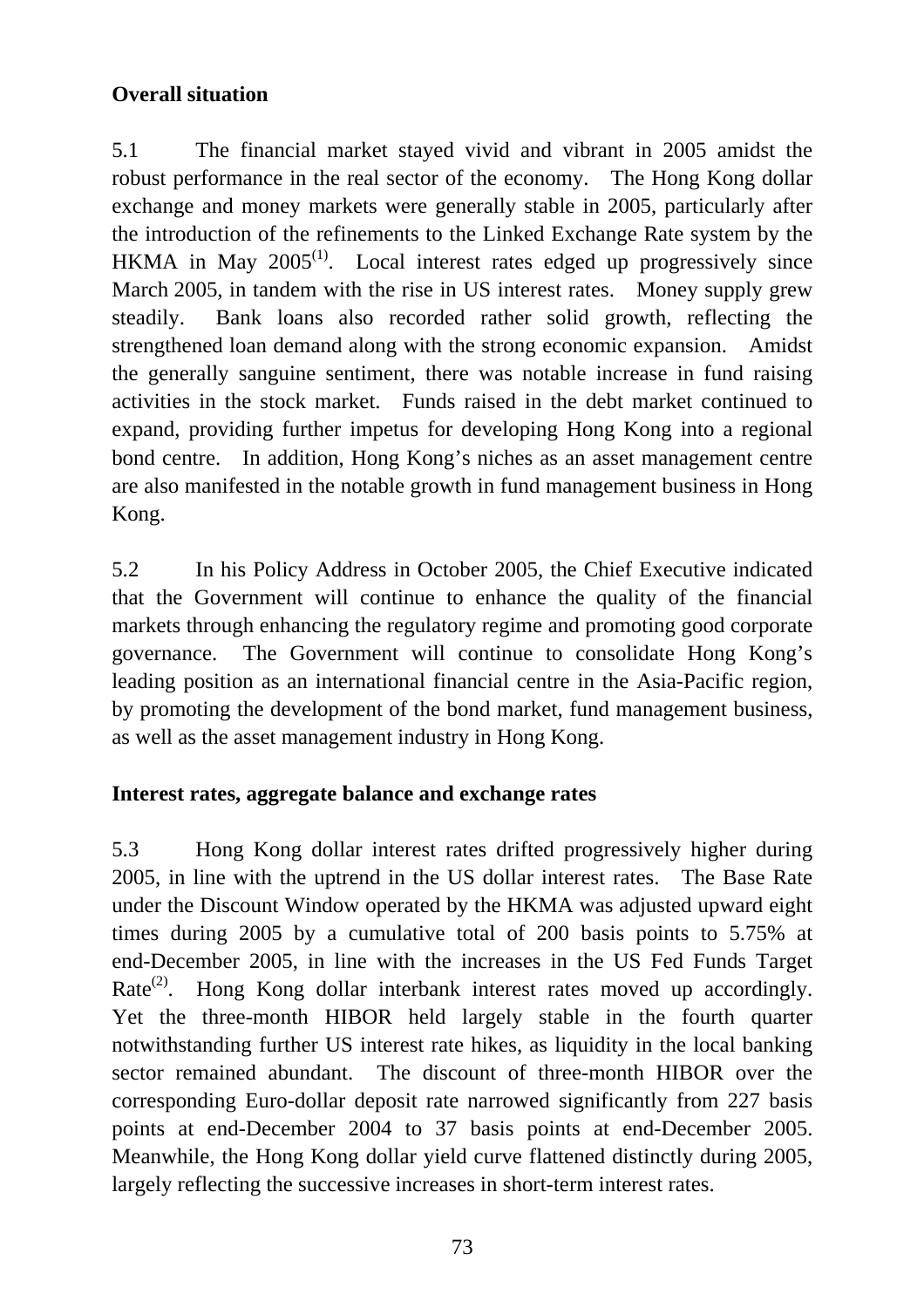5.4 While the deposit rates and the best lending rates also rose, the magnitude of increases varied among different banks, reflecting the different cost structure and funding costs of the banks. At end-December 2005, there were two best lending rates, at 7.75% and 8.0%. In December 2005, the HKMA published a new data series on composite interest rate, reflecting movements in various deposit rates, interbank and other interest rates to closely track the average cost of funds of banks<sup> $(3)$ </sup>. The published data enable the banks to keep track of changes in funding cost and thus help improve interest rate risk management in the banking sector. Meanwhile, notwithstanding that the Aggregate Balance declined from \$3.8 billion in mid-May to around \$1.3 billion towards end-2005 following the introduction of the refinements to the Linked Exchange Rate system by the HKMA in May, there was no lack of liquidity in the banking sector.

#### **Diagram 5.1 : Aggregate balance in the banking system held steady notwithstanding rising interest rates as liquidity remained adequate (end for the week)**

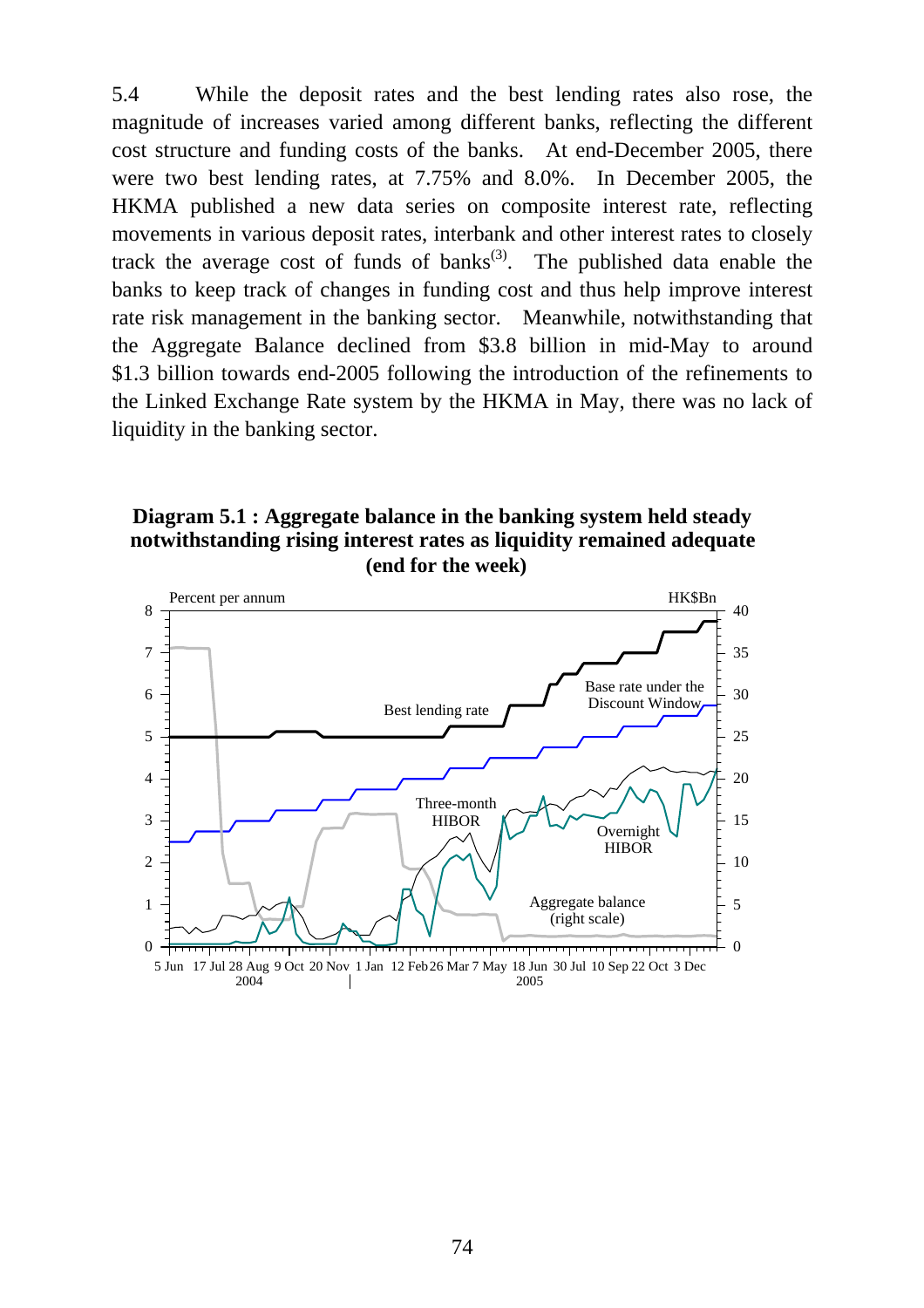#### **Diagram 5.2 : Hong Kong dollar yield curve flattened towards end-2005, and below its US counterpart**



5.5 The Hong Kong dollar strengthened slightly against the US dollar in the second half of 2005 following the People's Bank of China (PBOC)'s announcement of a major reform in the renminbi trading regime on 21 July<sup>(4)</sup>. The spot exchange rate of Hong Kong dollar against the US dollar hovered at only a touch below the strong side of the link during most of the fourth quarter, and closed at 7.7525 at end-2005, compared with 7.7735 at end-2004. During the past year, the discount of the twelve-month Hong Kong dollar forward rate over the spot rate narrowed markedly from 1 625 pips to 255 pips.

5.6 Under the Linked Exchange Rate System, movements in the exchange rate of the Hong Kong dollar against other currencies follow closely those in the US dollar. Having declined for about three years, the US dollar showed a moderate rebound during 2005, strengthening against major currencies including the Pound Sterling, the Euro and Yen. As a result, the trade-weighted Nominal and Real Effective Exchange Rate Indices<sup>(5)</sup> of the Hong Kong dollar rose moderately by 2.2% and 2.3% respectively over the year.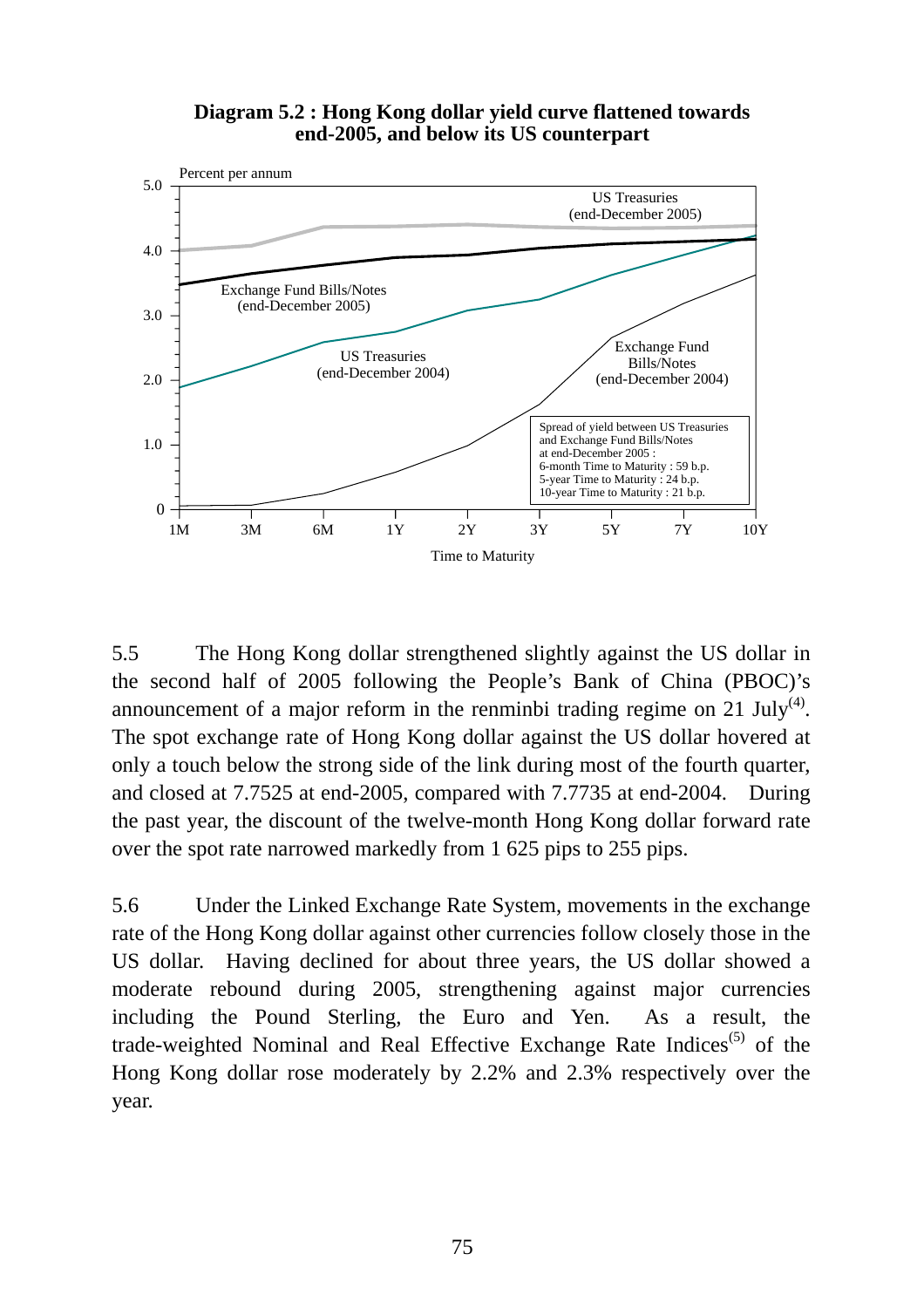

#### **Money supply and deposits**

5.7 The monetary conditions held generally stable in 2005. Yet the movements of narrow and broad money supply showed widening divergence since the second quarter of 2005, reflecting in part portfolio re-allocation from more liquid monetary assets to term deposits stemming from the higher interest rates over the course of 2005. The seasonally adjusted Hong Kong dollar narrow money supply  $(HK$M1)^{(6)}$  dropped by 15.1% at end-December 2005 over a year earlier, largely reflecting a higher opportunity cost of holding liquid deposits. On the other hand, Hong Kong dollar broad money supply (HK\$M3) continued to rise, by 5.7% during the same period, in line with the growth in fixed deposits but somewhat slower than that of the nominal GDP.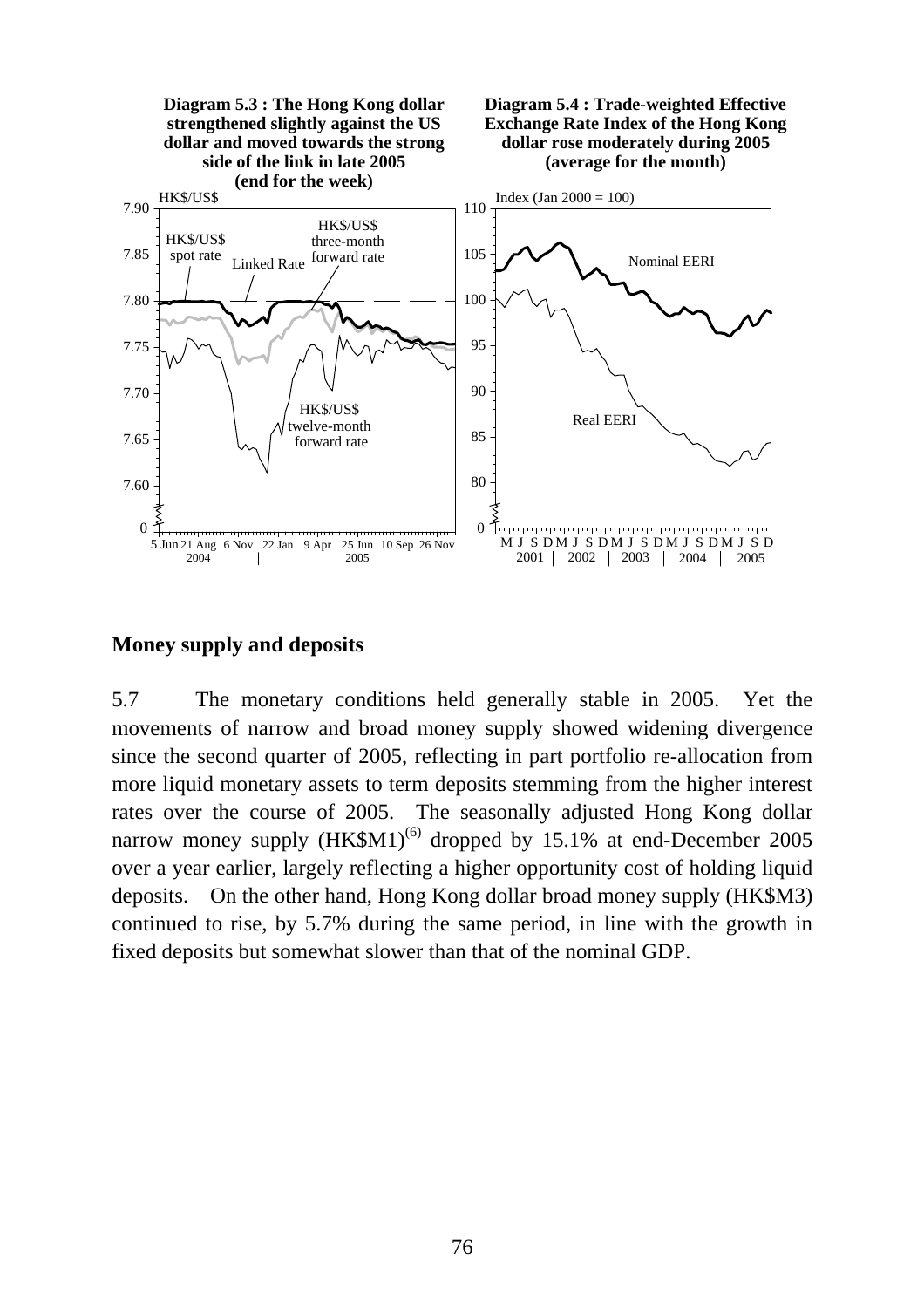

Notes: ( $\wedge$ ) Figures refer to the positions at end of quarter.

(#) Adjusted to include foreign currency swap deposits.

5.8 Total deposits with authorized institutions<sup> $(7)$ </sup> rose further by 5.2% to \$4,068 billion (comprising Hong Kong dollar deposits of \$2,132 billion and foreign currency deposits of \$1,936 billion) at end-December 2005 over a year earlier, as household and corporate incomes improved amidst the economic upturn. Increases were seen in both Hong Kong dollar deposits (adjusted to include foreign currency swap deposits)<sup>(8)</sup> and foreign currency deposits.

## **Loans and advances**

5.9 Total loans and advances increased by 7.3% to \$2,313 billion (comprising Hong Kong dollar loans of \$1,797 billion and foreign currency loans of \$515 billion) at end-December 2005 over a year earlier, driven mainly by the increase in loans for use in Hong Kong on the back of the brisk pace of economic expansion. Double-digit increases were recorded in loans to building, construction, property development and investment, and to manufacturing. On the other hand, the outstanding amount of loans for purchase of residential properties eased back towards end-2005, as trading activity in the property market turned quiet in the second half of 2005. As total loans and advances rose faster than total deposits during 2005, the loan-to-deposit ratio picked up from 82.6% at end-2004 to 84.3% at end-2005.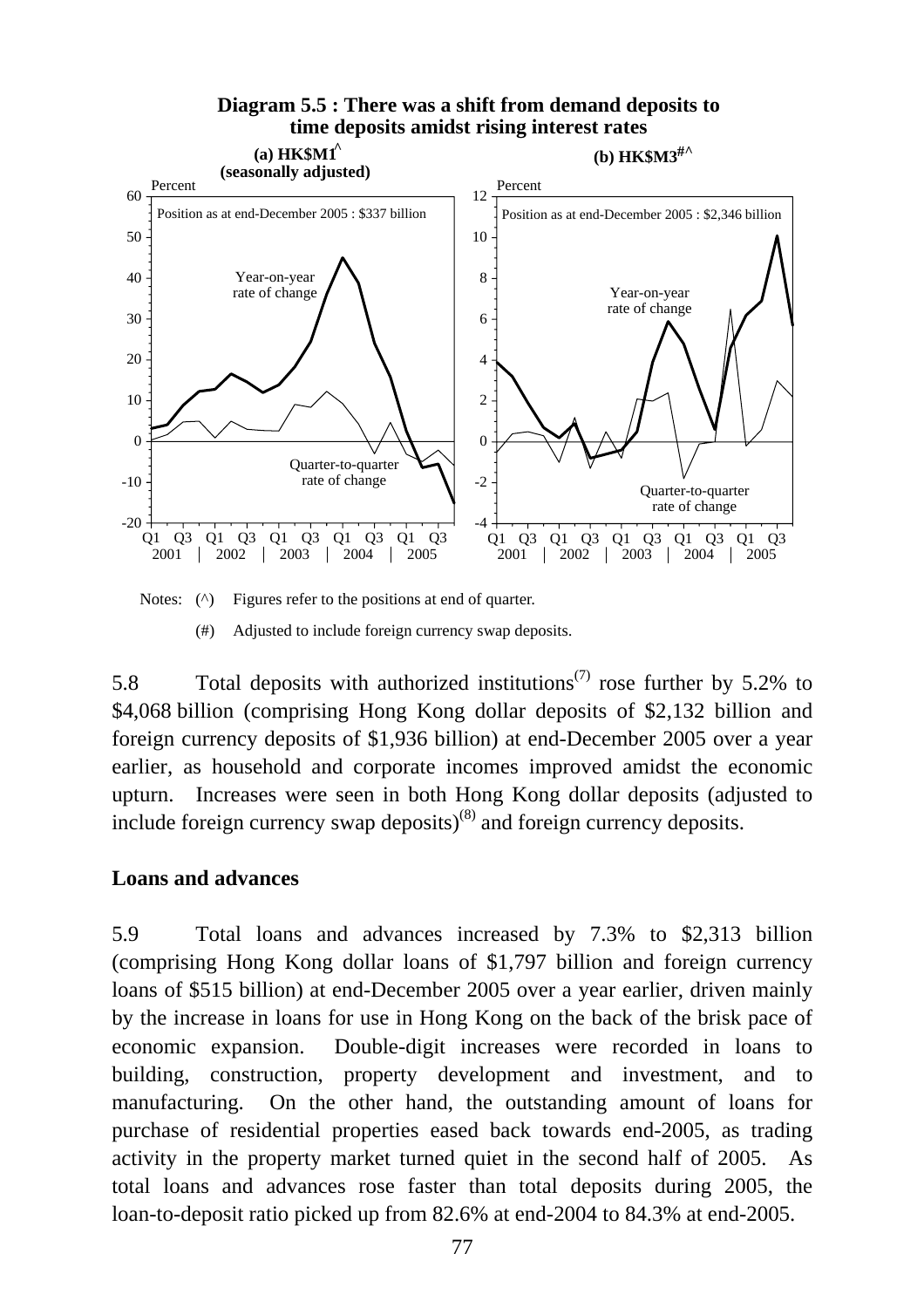|                         |                                                         |              |           |             | Building,               |                         |          |                |                                 |
|-------------------------|---------------------------------------------------------|--------------|-----------|-------------|-------------------------|-------------------------|----------|----------------|---------------------------------|
|                         |                                                         |              |           | Whole-      | construction,           |                         |          |                | <b>All loans</b>                |
| % change                |                                                         | Finance      | Manu-     | sale<br>and | property<br>development | Purchase<br>of          |          |                | and advances                    |
| during                  |                                                         | visible      | facturing | retail      | and                     | residential Financial   |          | Stock-         | for use in                      |
| the quarter             |                                                         | <b>Trade</b> | sector    | trade       | investment              | property <sup>(a)</sup> | concerns | brokers        | <b>Hong Kong</b> <sup>(b)</sup> |
| 2004                    | Q <sub>1</sub>                                          | 6.4          | 5.4       | 2.5         | $-1.5$                  | 0.1                     | 4.3      | 6.0            | 0.3                             |
|                         | Q <sub>2</sub>                                          | 14.7         | 8.7       | 0.2         | 1.5                     | $-0.7$                  | 2.1      | $-5.9$         | 1.9                             |
|                         | Q <sub>3</sub>                                          | 5.5          | 4.9       | 5.8         | $-0.3$                  | $-0.5$                  | 0.8      | $-8.8$         | 0.8                             |
|                         | Q4                                                      | 1.0          | 6.4       | 0.4         | 7.6                     | 0.2                     | 6.5      | 5.7            | 3.2                             |
| 2005                    | Q <sub>1</sub>                                          | 2.4          | 8.1       | $-0.6$      | 4.3                     | 0.6                     | $-0.8$   | 5.8            | 1.6                             |
|                         | Q <sub>2</sub>                                          | 12.2         | 10.1      | 6.7         | 2.7                     | 1.1                     | 3.4      | 10.9           | 4.2                             |
|                         | Q <sub>3</sub>                                          | $-1.4$       | $-2.1$    | $-2.3$      | 2.1                     | $-1.1$                  | 2.2      | $-7.8$         | $\ast$                          |
|                         | Q4                                                      | $-3.8$       | 3.5       | $-0.5$      | 7.1                     | $-1.3$                  | 1.9      | $-36.6$        | 1.8                             |
|                         | Total amount at the<br>end of December<br>2005 (HK\$Bn) | 142          | 119       | 101         | 450                     | 607                     | 179      | $\overline{7}$ | 2,072                           |
| % change<br>over a year |                                                         | 9.1          | 20.6      | 3.1         | 17.1                    | $-0.7$                  | 6.9      | $-31.4$        | 7.8                             |

### **Table 5.1 : Loans and advances for use in Hong Kong by major usage**

- Notes : (a) Figures also include loans for the purchase of flats under the Home Ownership Scheme, Private Sector Participation Scheme and Tenants Purchase Scheme, in addition to those for the purchase of private residential flats.
	- (b) Loans to individual sectors may not add up to all loans and advances for use in Hong Kong, as some sectors are not included in this table.
	- (\*) Change of less than 0.05%.

Loans to :





Note : (\*) Hong Kong dollar deposits have been adjusted to include foreign currency swap deposits.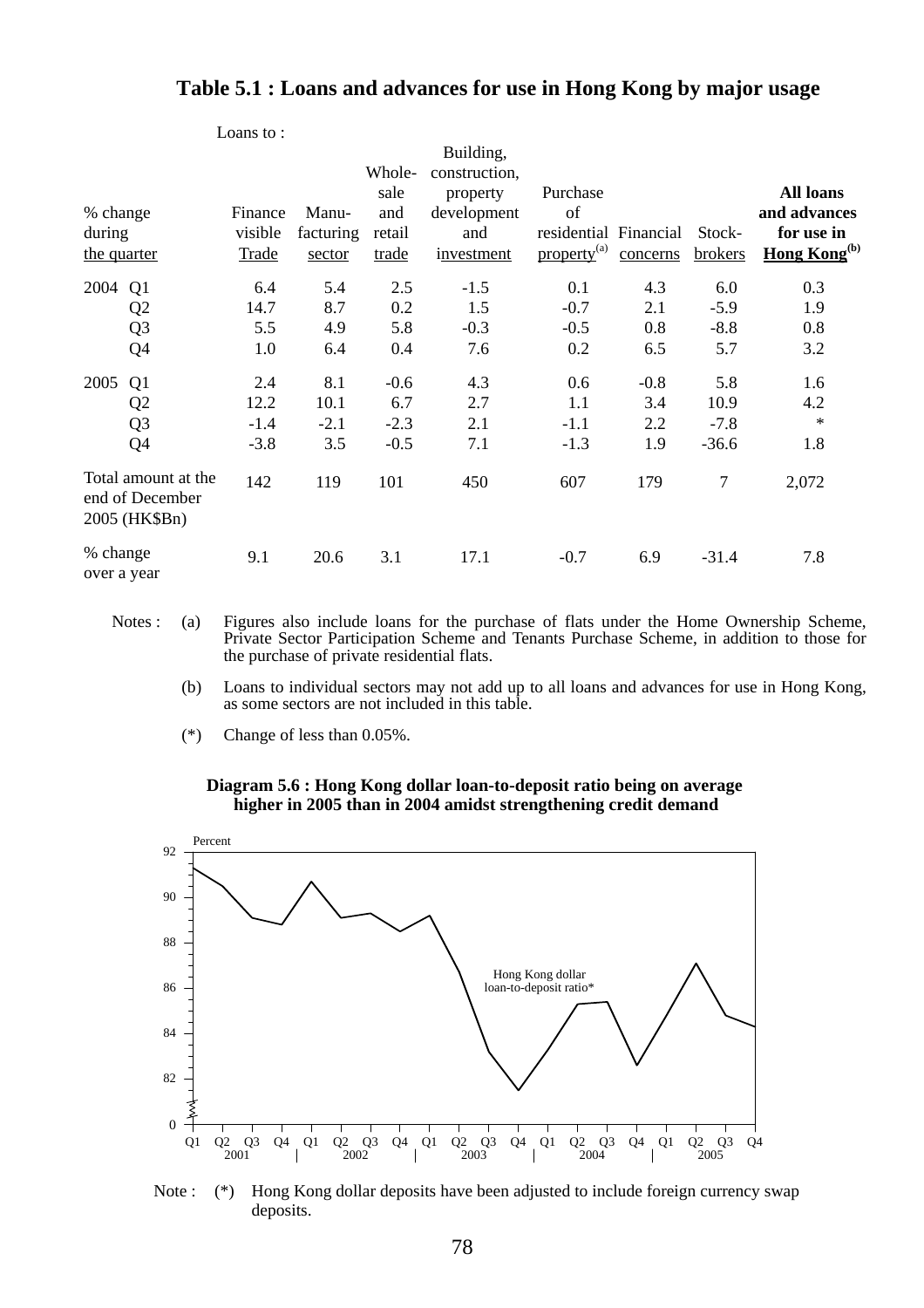# **Banking**

5.10 Along with the economic upturn, asset quality of the local banking sector improved noticeably over the course of 2005. The ratio of classified loans to total loans of retail banks dropped further from 2.25% at end-December 2004 to 1.49% at end-September 2005. Over the same period, the arrears for over three months in *credit card repayment* decreased to 0.39% from 0.44%. The revival of the property market also saw delinquency ratio for *residential mortgage loans* falling to 0.19% at end-December 2005 from 0.38% a year ago. The consolidated capital adequacy ratio for local banks averaged at 15.3% at end-September 2005, well above the minimum international standard of 8% set by the Bank for International Settlements.

5.11 In late December 2005, a fifth consultation package on implementation of the New Basel Capital Adequacy Standards ("Basel II") in Hong Kong was published by the Hong Kong Monetary Authority (HKMA)<sup>(9)</sup>. Basel II contains a revised international capital adequacy framework promulgated by the Basel Committee on Banking Supervision in June 2004, which is more risk-sensitive and covers a wider range of banking risks compared with the existing framework. Similar to the existing requirement under Basel I, the requirement of banks to maintain minimum capital adequacy ratio of 8% underscores the importance of abundant capital held by a bank to absorb losses and thus protects the depositors in the event of the bank being wound up. Implementation of Basel II in Hong Kong is scheduled to commence in phases starting on 1 January 2007. In this connection, the Banking (Amendment) Ordinance 2005 was enacted on 6 July 2005 to provide for the implementation of Basel II in Hong Kong through capital and disclosure rules to be issued by HKMA under the Ordinance. Adopting the highest international banking standards will help strengthen the position of Hong Kong as a leading international financial centre.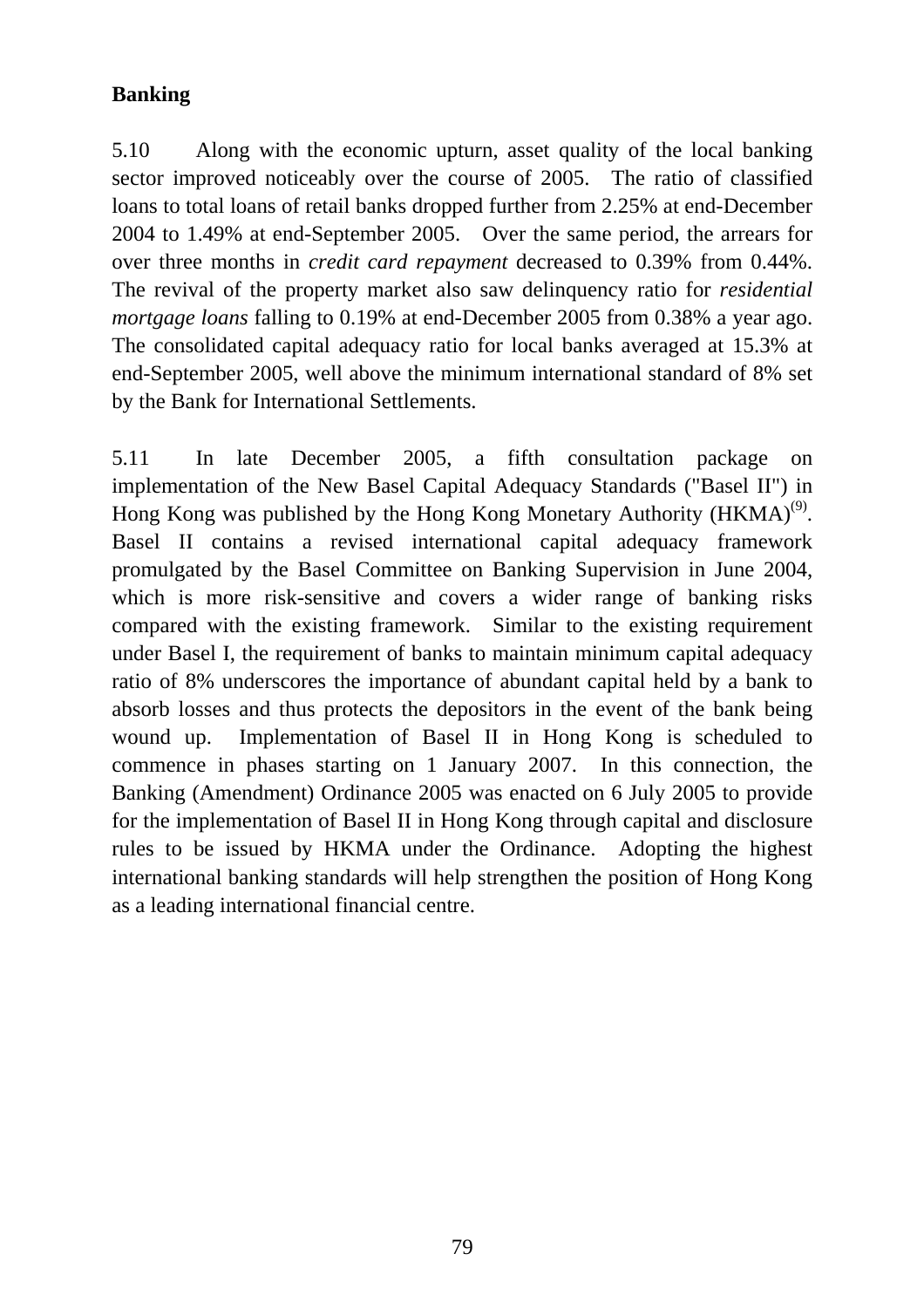|      | As at the end of | Pass loans | Special mention loans | Classified loans<br>(gross) |
|------|------------------|------------|-----------------------|-----------------------------|
| 2004 | Q1               | 90.07      | 6.26                  | 3.66                        |
|      | Q <sub>2</sub>   | 91.41      | 5.59                  | 3.00                        |
|      | Q <sub>3</sub>   | 92.35      | 4.98                  | 2.67                        |
|      | Q <sub>4</sub>   | 93.76      | 3.99                  | 2.25                        |
| 2005 | Q1               | 94.30      | 3.75                  | 1.95                        |
|      | Q <sub>2</sub>   | 95.05      | 3.21                  | 1.74                        |
|      | Q3               | 95.26      | 3.25                  | 1.49                        |

Table 5.2 : Asset quality of retail banks<sup>(a)</sup>

(as % of total loans)

Notes : (a) Period-end figures relate to Hong Kong offices and overseas branches. Loans and advances are classified into the following categories: Pass, Special Mention, Substandard, Doubtful and Loss. Loans in the substandard, doubtful and loss categories are collectively known as "classified loans".

Due to rounding, figures may not add up to 100.

5.12 Since February 2004, banks in Hong Kong have been offering renminbi deposit-taking, exchange and remittance services to customers. At end-December 2005, a total of 38 licensed banks were engaged in renminbi banking business in Hong Kong. Renminbi deposits with authorized institutions increased from RMB 12.1 billion at end-December 2004 to RMB 22.6 billion at end-December 2005. Notwithstanding the widening interest rate spreads between renminbi and other major foreign currencies in favour of the latter, the share of renminbi deposits in total foreign currency deposits with all authorized institutions still rose from 0.62% to 1.12% during the period.

5.13 In October 2005, the Chief Executive announced in the Policy Address that the Central People's Government had in principle agreed to expand the scope of renminbi business conducted by banks in Hong  $\text{Kong}^{(10)}$ . In late December 2005, the Chief Executive also put forth further measures to deepen renminbi business in Hong Kong which were pending approval by the central government. To cater for the expanded business, a new Renminbi Settlement System will be launched in March 2006, following which Hong Kong residents will be able to open renminbi current accounts and use renminbi cheques for consumer spending in the Guangdong Province. The increase in participation in renminbi business by banks in Hong Kong would help strengthen Hong Kong's position as an international financial centre.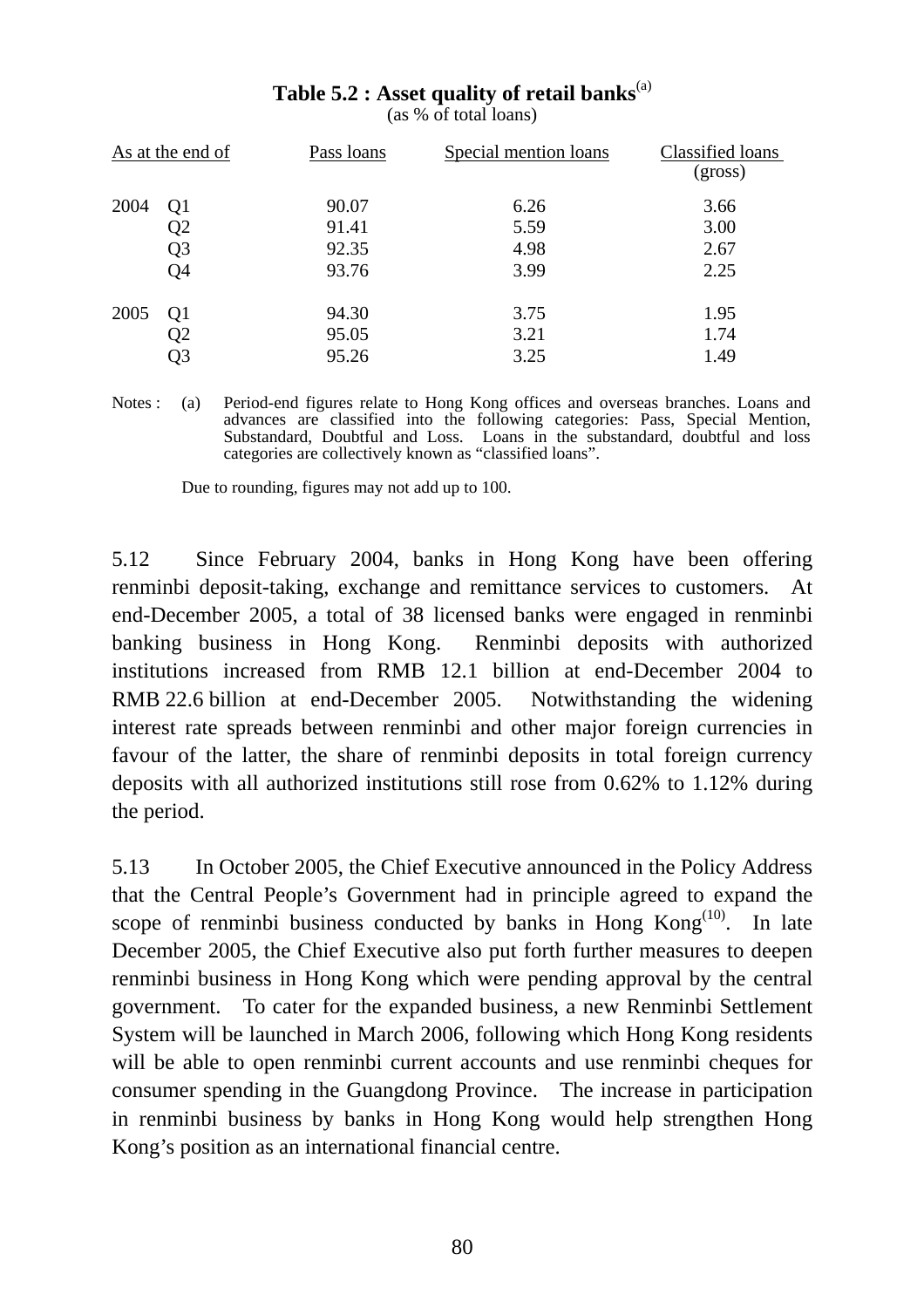|              |                |                                 |                              |                               | Interest rates on <sup>(a)</sup>          | Number of<br>licensed banks                           |                                             |
|--------------|----------------|---------------------------------|------------------------------|-------------------------------|-------------------------------------------|-------------------------------------------------------|---------------------------------------------|
| As at end of |                | Savings<br>deposits<br>(RMB Mn) | Time<br>deposits<br>(RMB Mn) | Total<br>deposits<br>(RMB Mn) | Saving<br>$\text{deposits}^{(b)}$<br>(% ) | Three-month<br>$time$ deposits <sup>(b)</sup><br>(% ) | engaged in<br>$RMB$ business <sup>(c)</sup> |
| 2004         | Q1             | 2,095                           | 2,298                        | 4,394                         | N.A.                                      | N.A.                                                  | 36                                          |
|              | Q <sub>2</sub> | 2,853                           | 3,950                        | 6,803                         | 0.50                                      | 0.58                                                  | 39                                          |
|              | Q <sub>3</sub> | 3,136                           | 4,533                        | 7,669                         | 0.48                                      | 0.60                                                  | 38                                          |
|              | Q4             | 5,417                           | 6,710                        | 12,127                        | 0.46                                      | 0.60                                                  | 38                                          |
| 2005         | Q1             | 6,440                           | 8,536                        | 14,976                        | 0.46                                      | 0.65                                                  | 38                                          |
|              | Q <sub>2</sub> | 9,358                           | 11,540                       | 20,898                        | 0.46                                      | 0.65                                                  | 39                                          |
|              | Q <sub>3</sub> | 10,219                          | 12,425                       | 22,643                        | 0.46                                      | 0.65                                                  | 38                                          |
|              | Q4             | 10,619                          | 11,966                       | 22,585                        | 0.46                                      | 0.65                                                  | 38                                          |
|              |                |                                 |                              |                               |                                           |                                                       |                                             |

# **Table 5.3 : Renminbi deposits in licensed banks**

Notes : (a) The interest rates are sourced from a survey conducted by the HKMA.

- (b) Period average figures.
- (c) Licensed banks started to offer RMB deposit taking, currency exchange and remittance services on 25 February 2004.
- N.A Not available.

### **The debt market**

5.14 To enhance Hong Kong's strength as an international financial centre, the Government has steadily pushed ahead the growth in Hong Kong's debt market both in size and in depth, by facilitating the introduction of new instruments and enhancing market liquidity. Over the past decade, the outstanding amount of the Hong Kong dollar debt market has increased significantly. In 2005, gross issuance of Hong Kong dollar debt has increased by \$25 billion over 2004 to \$402 billion. At end-December 2005, the total outstanding value of all Hong Kong dollar debt securities rose by 9% over a year earlier to  $$664$  billion<sup>(11)</sup>. This was equivalent to 28% of HK\$M3, or 22% of the Hong Kong dollar-denominated assets of the entire banking sector<sup>(12)</sup>. Around two-thirds of the outstanding debt were owed to the private sector and Multilateral Development Banks, while the remaining one-third, comprising mainly Exchange Fund papers, were owed by the Government and statutory organisations.

5.15 Over the medium to longer term, the Government targets to develop and strengthen Hong Kong's bond market into Asia's bond centre, with particular aim to attract Mainland enterprises to raise capital from Hong Kong and international investors through the Hong Kong bond market. As at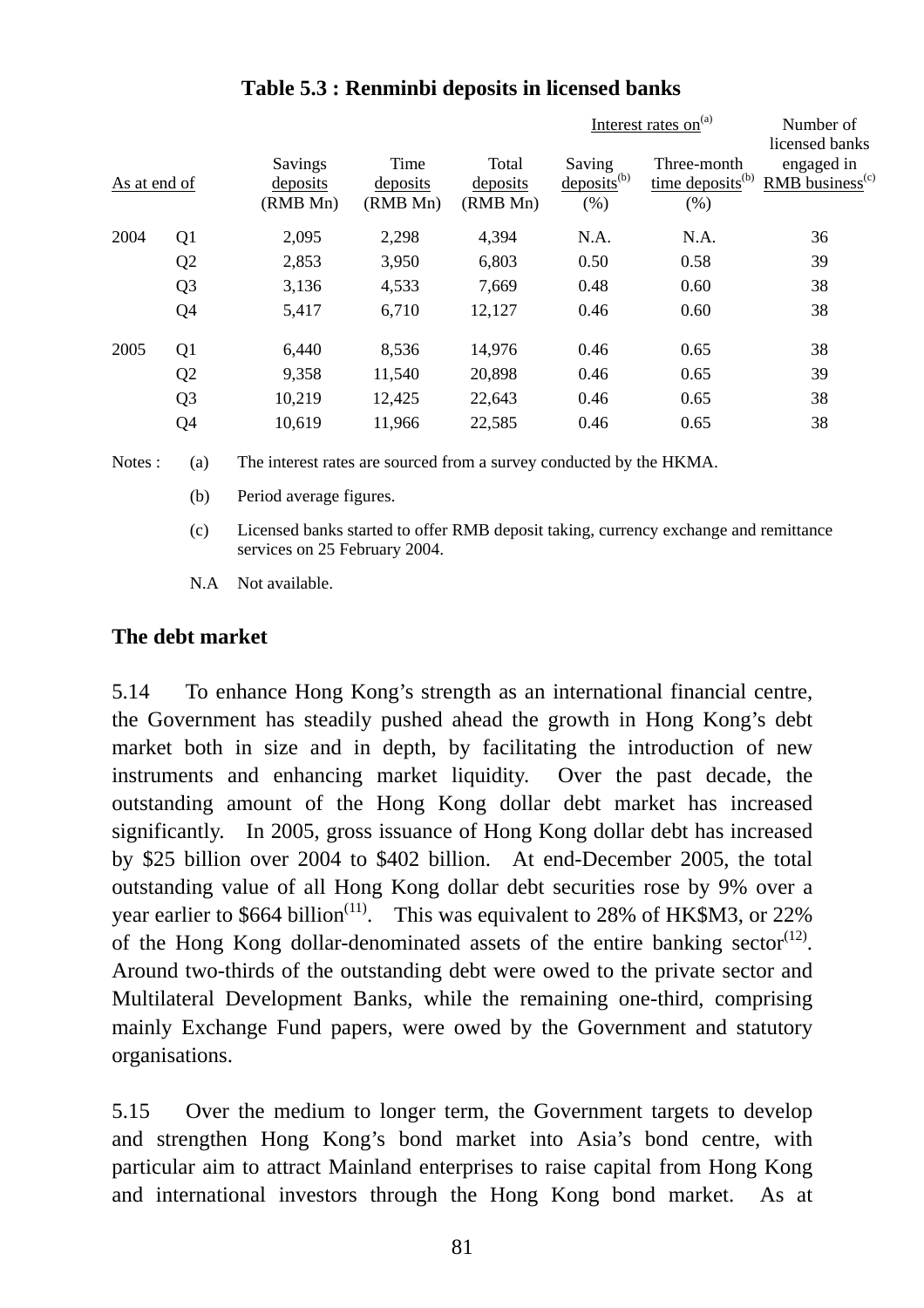end-December 2005, over 20 Mainland enterprises have issued and listed their bonds in Hong Kong, raising about US\$8.5 billion.

|                     |                |                                         | Statutory          |                          |        |             |            |                          |         |                          |              |
|---------------------|----------------|-----------------------------------------|--------------------|--------------------------|--------|-------------|------------|--------------------------|---------|--------------------------|--------------|
|                     |                |                                         | bodies/govern      |                          | Public |             |            | Non-MDBs                 | Private |                          |              |
|                     |                | Exchange                                | ment-owned Govern- |                          | sector |             | Local      | overseas                 | sector  |                          |              |
|                     |                | Fund paper                              | corporations       | ment                     | total  | $AIs^{(a)}$ | corporates | borrowers <sup>(b)</sup> | total   | $MDBs^{(b)}$             | <b>Total</b> |
| <b>New Issuance</b> |                |                                         |                    |                          |        |             |            |                          |         |                          |              |
|                     | 2004 Annual    | 206.0                                   | 17.8               | 10.3                     | 234.0  | 50.7        | 9.1        | 79.4                     | 139.3   | 3.5                      | 376.8        |
|                     | Q1             | 51.6                                    | 4.4                |                          | 56.0   | 8.9         | 3.1        | 24.9                     | 36.9    | 1.4                      | 94.3         |
|                     | Q2             | 52.1                                    | 10.1               |                          | 62.3   | 13.1        | 0.1        | 17.9                     | 31.2    | 2.0                      | 95.4         |
|                     | Q <sub>3</sub> | 51.2                                    | 0.8                | 10.3                     | 62.2   | 13.6        | 0.6        | 15.6                     | 29.8    | 0.1                      | 92.1         |
|                     | Q <sub>4</sub> | 51.1                                    | 2.5                |                          | 53.6   | 15.1        | 5.3        | 21.0                     | 41.4    | $\overline{\phantom{a}}$ | 95.0         |
| 2005                | Annual         | 213.6                                   | 8.5                | $\overline{\phantom{m}}$ | 222.1  | 62.6        | 9.9        | 105.4                    | 177.9   | 1.8                      | 401.8        |
|                     | Q <sub>1</sub> | 52.0                                    | 1.3                | $\overline{\phantom{a}}$ | 53.4   | 18.0        | 1.1        | 31.1                     | 50.3    | $\blacksquare$           | 103.7        |
|                     | Q2             | 53.1                                    | 2.3                | $\overline{\phantom{a}}$ | 55.4   | 20.1        | 2.4        | 36.3                     | 58.7    | 1.1                      | 115.3        |
|                     | Q <sub>3</sub> | 54.1                                    | 1.9                | $\overline{\phantom{a}}$ | 56.0   | 11.7        | 4.7        | 24.5                     | 40.0    | 0.7                      | 96.7         |
|                     | Q4             | 54.4                                    | 3.0                |                          | 57.4   | 12.8        | 1.7        | 13.5                     | 28.0    | $\blacksquare$           | 85.4         |
|                     |                | <b>Outstanding (period-end figures)</b> |                    |                          |        |             |            |                          |         |                          |              |
| 2004                | Q <sub>1</sub> | 120.6                                   | 53.8               | $\overline{\phantom{a}}$ | 174.4  | 137.9       | 35.7       | 196.0                    | 369.6   | 24.9                     | 568.9        |
|                     | Q2             | 121.2                                   | 60.3               | $\overline{\phantom{a}}$ | 181.5  | 139.2       | 32.7       | 203.4                    | 375.3   | 25.1                     | 582.0        |
|                     | Q <sub>3</sub> | 121.9                                   | 58.5               | 10.3                     | 190.7  | 141.4       | 31.0       | 207.8                    | 380.2   | 24.7                     | 595.6        |
|                     | Q4             | 122.6                                   | 60.1               | 10.3                     | 193.0  | 144.3       | 34.6       | 211.2                    | 390.2   | 24.7                     | 607.9        |
| 2005                | Q1             | 123.2                                   | 57.3               | 10.3                     | 190.8  | 145.9       | 32.0       | 228.7                    | 406.6   | 23.5                     | 620.9        |
|                     | Q <sub>2</sub> | 124.3                                   | 56.1               | 10.3                     | 190.7  | 148.4       | 33.3       | 248.1                    | 429.7   | 23.6                     | 644.1        |
|                     | Q <sub>3</sub> | 125.4                                   | 57.1               | 10.3                     | 192.8  | 154.1       | 36.4       | 257.1                    | 447.6   | 24.1                     | 664.5        |
|                     | Q4             | 126.7                                   | 57.7               | 10.3                     | 194.7  | 153.4       | 38.1       | 256.0                    | 447.5   | 21.5                     | 663.7        |

# **Table 5.4 : New issuance and outstanding value of HK dollar debt securities (HK\$Bn)**

Notes: Figures may not add up to the corresponding totals due to rounding.

(a) AIs : Authorized Institutions.

(b) MDBs : Multilateral Development Banks.

### **The stock and futures markets**

5.16 *The local stock market* showed a robust performance during most of 2005, backed by improved corporate earnings, generally buoyant stock markets in the US and other economies, ample liquidity brought about by capital inflows, as well as an optimistic outlook for the economy. This was notwithstanding the successive interest rate hikes during the year. The launch of a few large IPOs also helped boosted market sentiment. The Hang Seng Index surged to a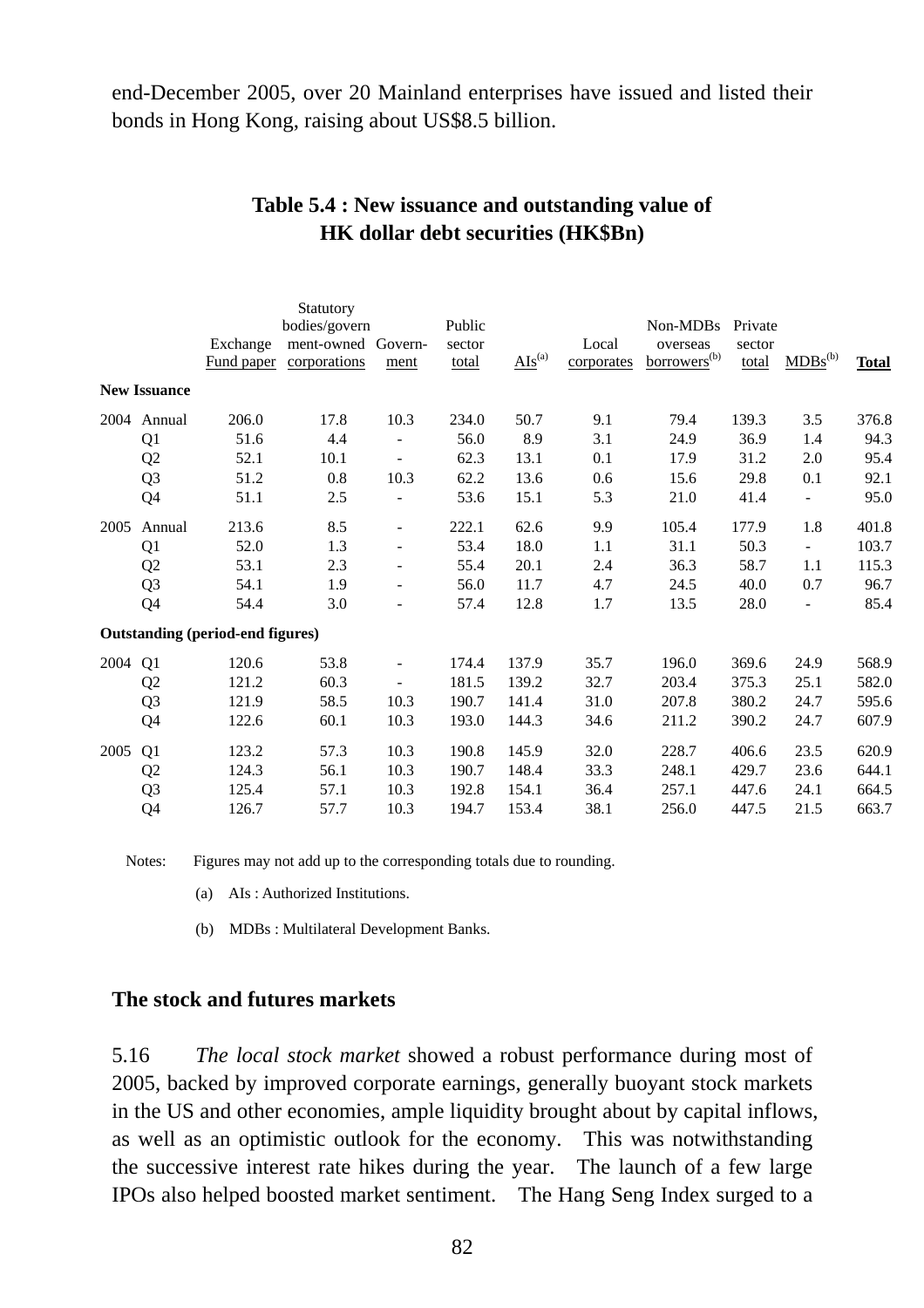near 4 1/2-year high of 15 466 on 15 August, and closed the year at 14 876, up by 4.5% over end-December 2004. Average daily turnover expanded markedly to a record high of \$18.3 billion, up by 14.7% from 2004.



**Diagram 5.7 : The stock market rose further during 2005 in tandem with the strong economic performance notwithstanding** 

Note: (\*) Period average figures.

5.17 Market capitalisation for the Main Board at end-December 2005, at \$8,113 billion, soared remarkably by 22.4% from the end-December 2004 position. In contrast, market capitalisation for the Growth Enterprise Market (GEM) contracted to \$66.6 billion at end-December 2005, representing a 0.2% fall from a year ago. According to the World Federation of Exchanges<sup> $(13)$ </sup>, at end-December 2005, the Hong Kong stock market was the eighth largest in the world and second largest in Asia in terms of market capitalisation. In 2005, the total amount of equity capital raised through new share flotations and post-listing in the Main Board and the GEM rose to  $$295.4$  billion<sup>(14)</sup>. This value ranked fourth internationally among major international stock exchanges.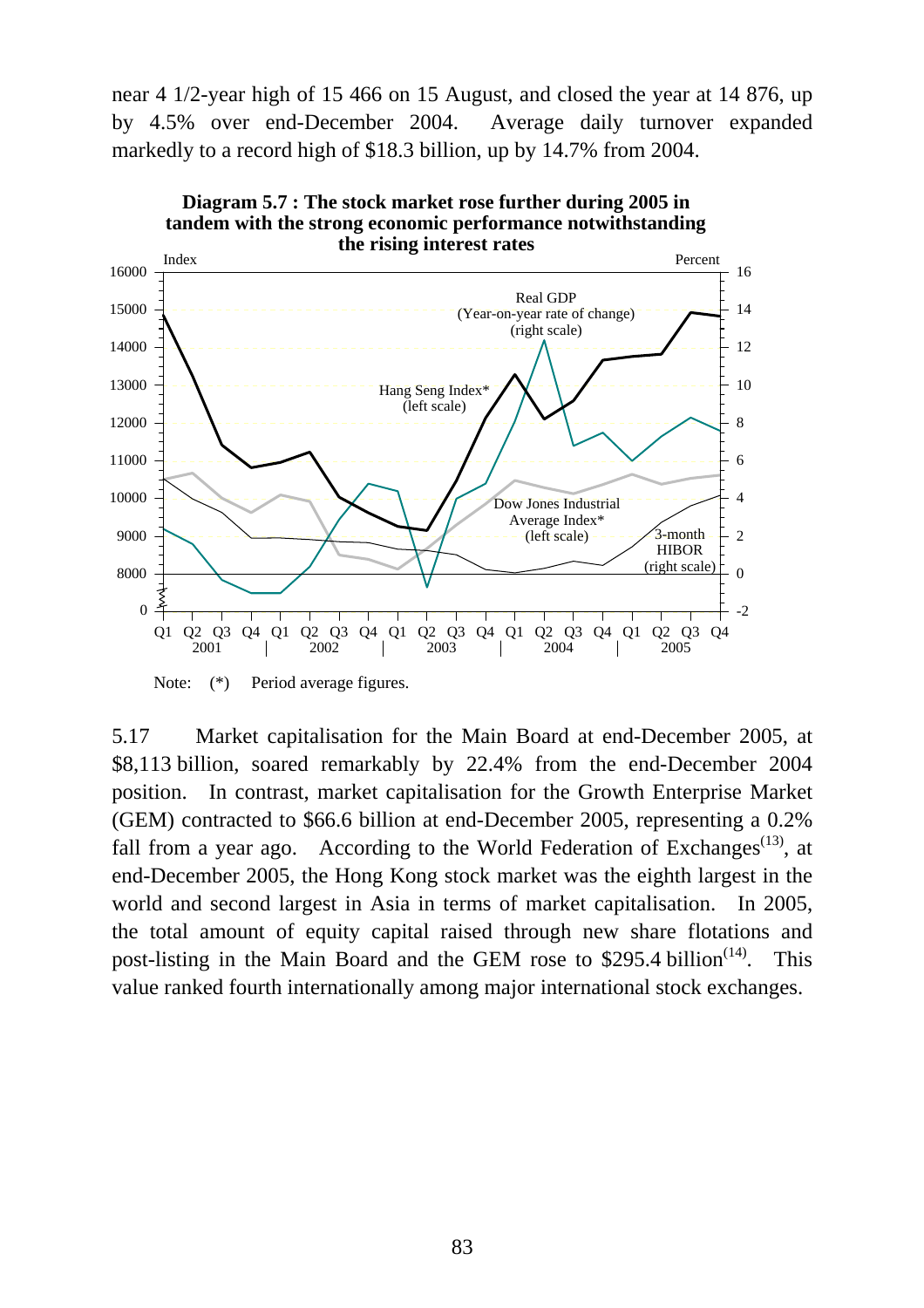



Note:  $(*)$  Position at end of quarter.

5.18 The growing importance of Hong Kong as a fund raising centre for the Mainland enterprises can be seen in the dominant presence of Mainland enterprises in the Hong Kong stock market. At end-December 2005, there are 335 Mainland enterprises (including 120 H-share companies, 89 "Red Chips" companies and 126 private enterprises) listed on the Hong Kong stock market, accounting for 30% of the total number of listed companies. The capital raised by these Mainland enterprises since January 1993 amounted to \$1,097 billion, accounting for 51% of the total funds raised in the stock market. As at end-December 2005, the market capitalisation of these Mainland enterprises stood at \$3.2 trillion, accounting for 39% of the total market capitalisation of the Hong Kong stock market. In 2005, 46% of the market turnover in the stock market was contributed by trading of the above Mainland-related stocks.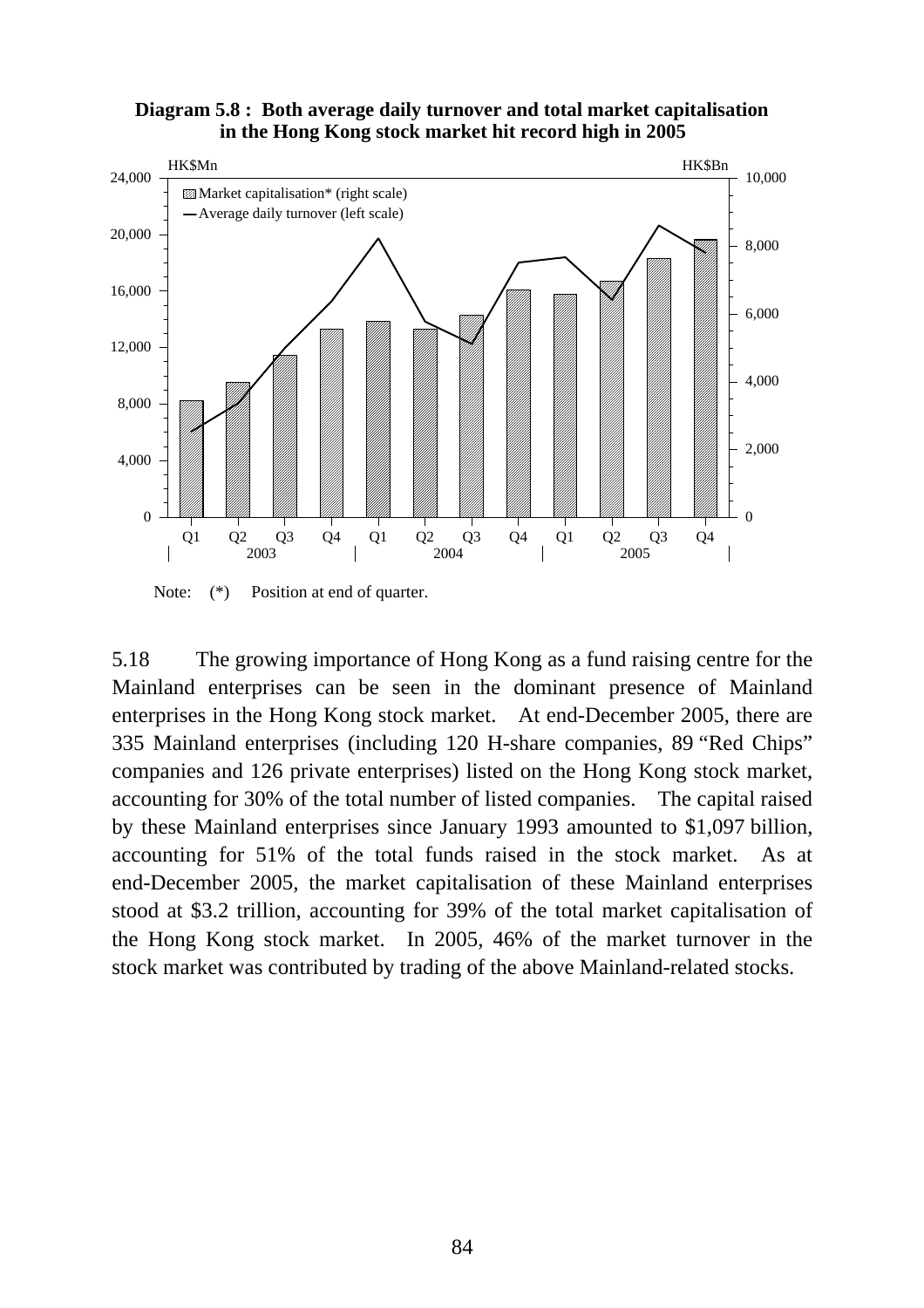

#### **Diagram 5.9 : The Hong Kong stock market is an increasingly important fund raising centre for Mainland enterprises**

5.19 Mirroring the buoyant trading in the spot market, *derivatives trading* was also brisk in 2005. The average daily turnover of the Hang Seng Index Futures contracts, the Hang Seng Index options contracts, H-shares Index Futures contracts and stock options all surged, by 20% - 76% over a year earlier<sup>(15)</sup>.

| Table 5.5 : Average daily turnover of derivatives contracts |  |
|-------------------------------------------------------------|--|
| of the Hong Kong stock market                               |  |

|                                        |                                                                                                        | Hang Seng<br><b>Index Futures</b>                                                          | Hang Seng<br><b>Index Options</b>                                                        | H-shares<br><b>Index Futures</b>                                                      | <b>Stock</b><br><b>Options</b>                                                              | <b>Stock</b><br><b>Futures</b>                     |
|----------------------------------------|--------------------------------------------------------------------------------------------------------|--------------------------------------------------------------------------------------------|------------------------------------------------------------------------------------------|---------------------------------------------------------------------------------------|---------------------------------------------------------------------------------------------|----------------------------------------------------|
| 2004                                   | Annual                                                                                                 | 34 824                                                                                     | 8 2 1 5                                                                                  | 7 0 6 0                                                                               | 22 7 20                                                                                     | 70                                                 |
| 2005                                   | Q1<br>Q2<br>Q <sub>3</sub><br>Q4<br>Annual<br>Q <sub>1</sub><br>Q2<br>Q <sub>3</sub><br>Q <sub>4</sub> | 33 4 68<br>36 649<br>34 38 6<br>34 852<br>40 20 5<br>38 872<br>36 39 6<br>42 122<br>43 294 | 8 0 3 0<br>10 053<br>7 1 4 3<br>7717<br>12 4 62<br>10 243<br>11 266<br>14 5 43<br>13 603 | 5 5 1 7<br>8 5 6 5<br>7 3 3 1<br>6856<br>8 0 27<br>7510<br>7492<br>8 8 0 9<br>8 2 4 2 | 25 7 23<br>21 002<br>20 9 95<br>23 170<br>35 385<br>26 5 8 3<br>23 907<br>49 7 84<br>40 304 | 81<br>65<br>52<br>82<br>53<br>45<br>34<br>71<br>61 |
| % change from<br>2004 Q4 to<br>2005 Q4 |                                                                                                        | 24.2                                                                                       | 76.3                                                                                     | 20.2                                                                                  | 73.9                                                                                        | $-25.6$                                            |
| average over<br>2004 average           | % change in 2005                                                                                       | 15.5                                                                                       | 51.7                                                                                     | 13.7                                                                                  | 55.7                                                                                        | $-24.3$                                            |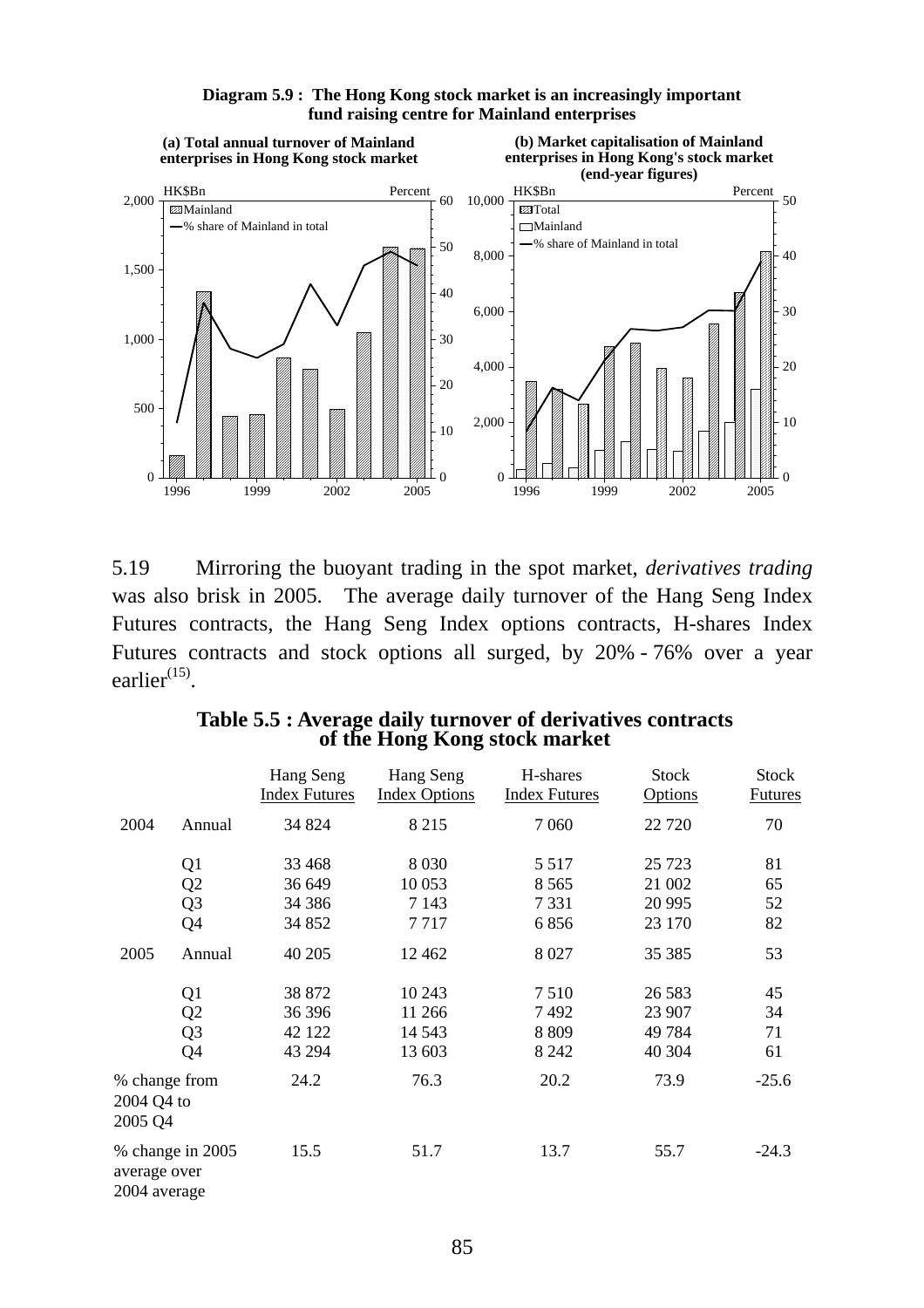# **The gold market**

5.20 The gold market in Hong Kong rejuvenated in 2005 amidst the distinct surge in gold price. Conceivably, the fear of renewed weakening of the US dollar and inflation concerns triggered by high oil prices stimulated strong demand for gold as a hedging instrument by investors. Price of gold surged above US\$500 per ounce for the first time in 18 years, and closed the year at US\$517.2 per ounce, compared with US\$438.1 per ounce at end-2004. Gold price at the Chinese Gold and Silver Exchange Society likewise went up distinctly, by 17.8% during 2005 to \$4,775 per tael at end-2005. Turnover on the Exchange expanded markedly to 3.9 million taels in 2005, from 3.0 million taels in 2004.

# **Fund management and investment funds**

5.21 Reflecting the prominent role of Hong Kong as an international financial centre, both the depth and breadth of investment funds managed in Hong Kong increased notably in the more recent years. This paves the way for Hong Kong to evolve as Asia's leading asset management centre in the years to come. In the first eleven months of 2005, gross sales and net sales (after deducting redemptions) of *unit trusts and mutual funds*<sup>(16)</sup> amounted to US\$12,976 million and US\$1,580 million respectively. Analysed by asset size, equity funds continued to take up a predominant portion, accounting for 61.2% of the total value of funds at end-November 2005. Funds managed under the *MPF schemes* continued to grow in 2005. The aggregate net asset value of the approved constituent funds rose to \$151.4 billion at end-December 2005, from \$120.2 billion at end-2004<sup>(17)</sup>. Apart from the above, there were three new Real Estate Investment Trusts (REIT) launched onto the market during 2005, with a total market capitalisation of US\$4,538 million at end-2005.

5.22 More recently, the number of hedge funds launched for sale to the public in Hong Kong also increased in line with the growing popularity of this type of funds among the investors. There were 13 retail hedge funds authorised by the Securities and Futures Commission (SFC) with net asset size of US\$1.04 billion as at end-2005, slightly down from US\$1.17 billion a year ago. Nevertheless, the 2005 net asset size was more than six times larger than that as at end-2002, the year when the hedge funds guidelines were first issued. Apart from authorised hedge funds, based on the information available as at January 2006, about 133 hedge funds were operating in Hong Kong with total assets under management (AUM) amounted to US\$14.8 billion. As the presence of hedge funds can contribute to or may adversely impact financial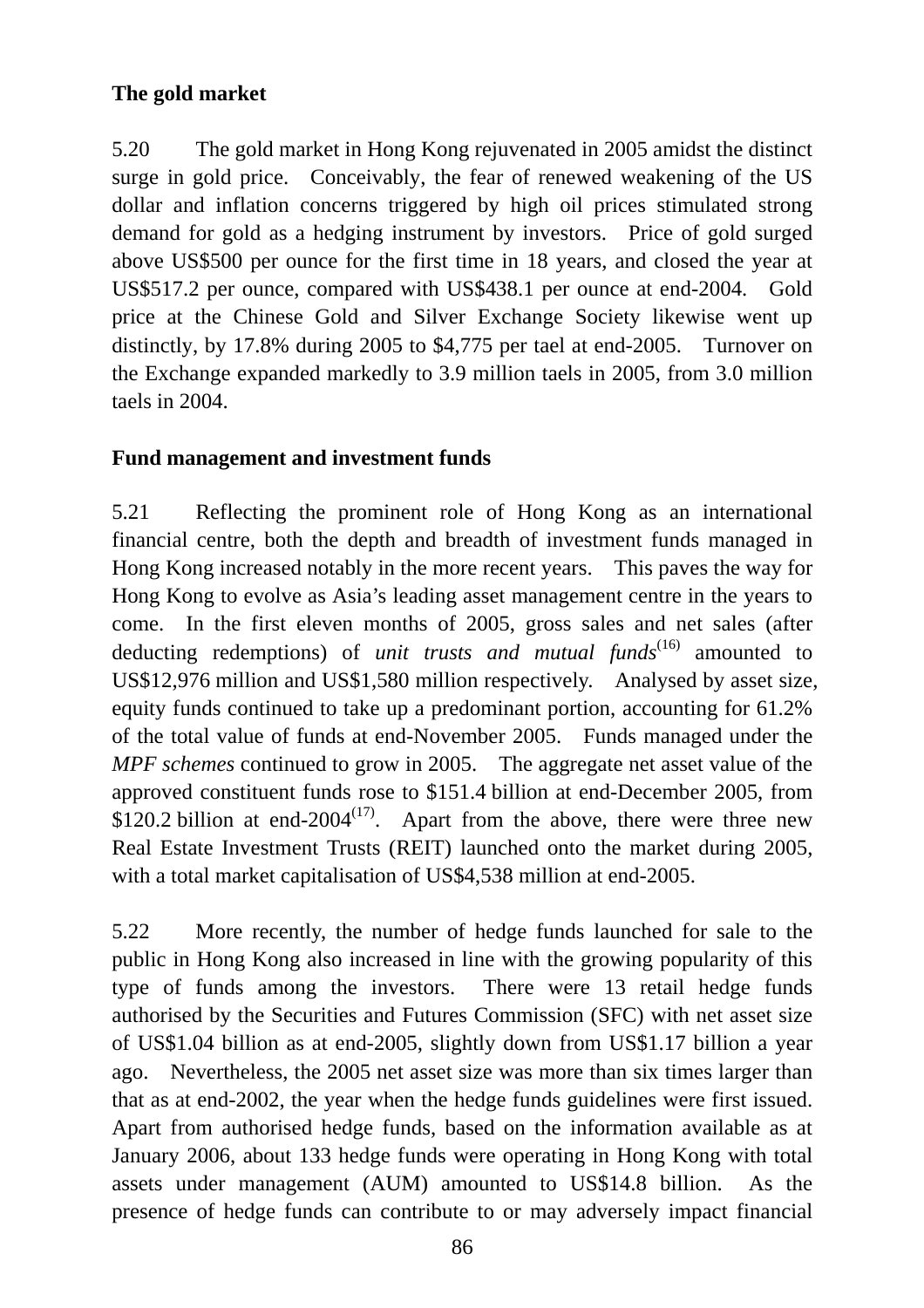stability, the SFC is building partnership with both other regulators, whether local or overseas, and the industry itself to build a fair and transparent regulatory framework with the primary objective to safeguard investor interests. Besides, the co-operation can also facilitate market and product development, maintain market confidence and promote high standards.

## **Insurance**

5.23 The insurance sector continued to flourish amidst the pick-up in economic activities. The total value of business receipts surged further by 17.7% in the third quarter of 2005 over a year earlier<sup>(18)</sup>. For the first three quarters of 2005 as a whole, there was an increase of 14.0%. Growth in individual life and annuity business continued to outpace notably that in non-life business, reflecting partly the increase in employment income and greater public awareness of the needs for retirement planning.

|                                        |                  | General business : |                        | Premium for long-term business*:                  |                                               |                                        |                                                      |                  |
|----------------------------------------|------------------|--------------------|------------------------|---------------------------------------------------|-----------------------------------------------|----------------------------------------|------------------------------------------------------|------------------|
|                                        | Gross<br>premium | Net<br>premium     | Underwriting<br>profit | Individual<br>life and<br>annuity<br>(non-linked) | Individual<br>life and<br>annuity<br>(linked) | Other<br>individual<br><b>business</b> | Non-retirement All long-<br>scheme group<br>business | term<br>business |
| 2004 Q1                                | 6,878            | 4,855              | 386                    | 5,663                                             | 3,802                                         | 49                                     | 58                                                   | 9,572            |
| Q <sub>2</sub>                         | 5,430            | 3,907              | 893                    | 5,137                                             | 4,946                                         | 47                                     | 38                                                   | 10,168           |
| Q <sub>3</sub>                         | 5,691            | 3,998              | 580                    | 3,939                                             | 3,788                                         | 47                                     | 41                                                   | 7,815            |
| Q <sub>4</sub>                         | 4,993            | 3,513              | 295                    | 4,983                                             | 5,979                                         | 52                                     | 26                                                   | 11,040           |
| 2005 Q1                                | 6,944            | 4,909              | 63                     | 4,814                                             | 4,209                                         | 45                                     | 41                                                   | 9,109            |
| Q <sub>2</sub>                         | 6,171            | 4,422              | 141                    | 6,099                                             | 5,376                                         | 41                                     | 48                                                   | 11,564           |
| Q <sub>3</sub>                         | 5,704            | 4,177              | 433                    | 5,749                                             | 5,281                                         | 43                                     | 39                                                   | 11,112           |
| % change from<br>2004 Q3 to<br>2005 Q3 | 0.2              | 4.5                | $-25.3$                | 46.0                                              | 39.4                                          | $-8.5$                                 | $-4.9$                                               | 42.2             |

## **Table 5.6 : Insurance business in Hong Kong (HK\$Mn)**

Note : (\*) Figures refer to new businesses only. Retirement scheme businesses are excluded.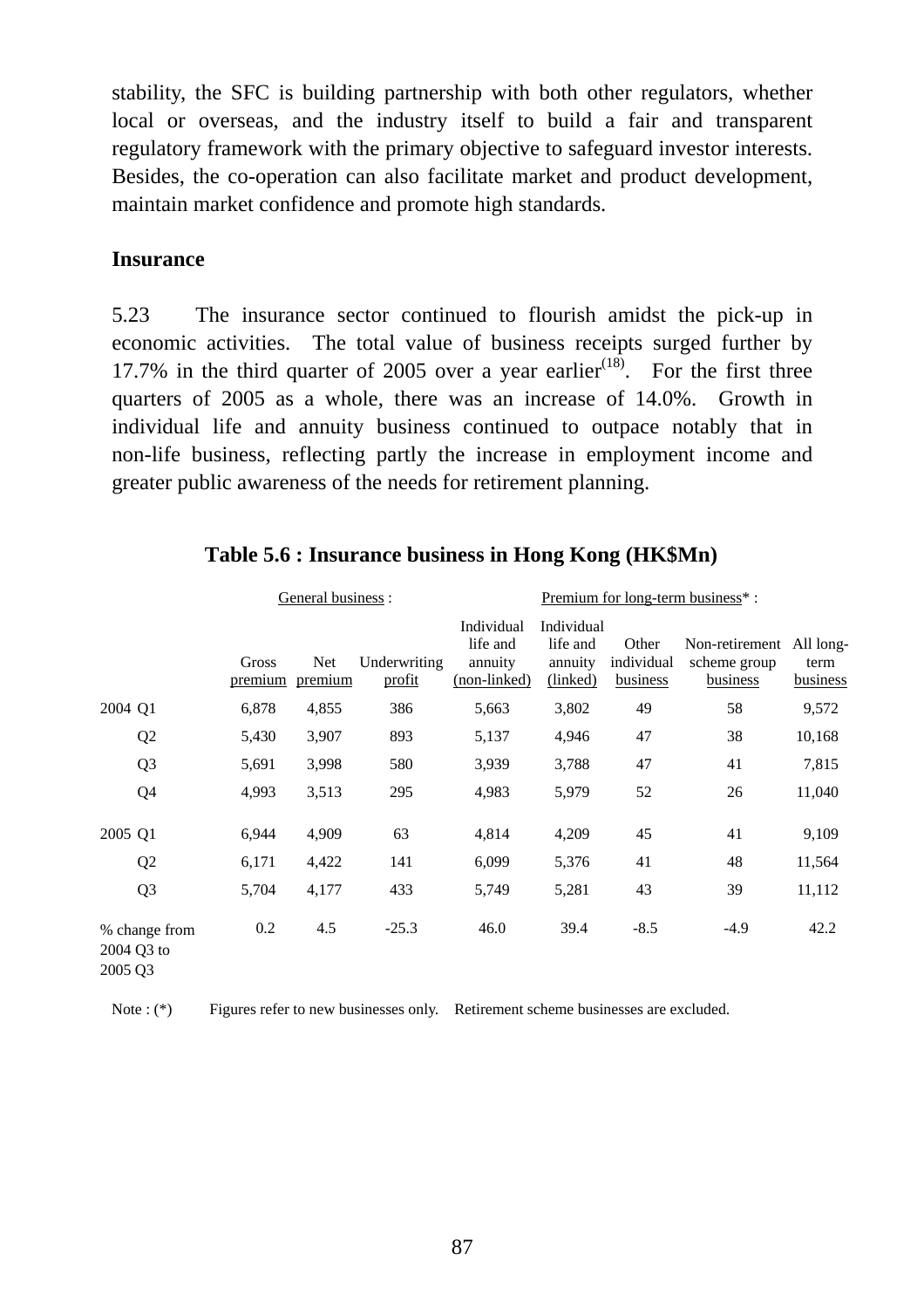### **Notes :**

- (1) To remove uncertainty about exchange rate expectations on the strong side under the Linked Exchange Rate System and promote smooth functioning of the money and foreign exchange markets in accordance with Currency Board arrangements, the HKMA announced three refinements to the operation of the Linked Exchange Rate system on 18 May 2005. These refinements include: introducing a strong-side Convertibility Undertaking (CU) at 7.75, shifting the weak-side CU to 7.85, and creating a Convertibility Zone defined by the levels of the Convertibility Undertakings, within which the HKMA may choose to conduct market operations consistent with Currency Board principles.
- (2) At present, the Base Rate is set at either 150 basis points above the prevailing US Fed Funds Target Rate or the average of the five-day moving averages of the overnight and one-month HIBORs, whichever is higher.
- (3) The composite interest rate rose from 0.3% at end-2004 to 2.33% at end-September 2005, mainly reflecting the successive increases in interest rates during the period.
- (4) The People's Bank of China reform in the renminbi (RMB) exchange rate regime includes, inter alia, an initial adjustment of the exchange of the US dollar against the RMB to 8.11 yuan per US dollar (equivalent to 2% revaluation) and a move of the exchange rate regime into a managed floating exchange rate regime based on market supply and demand with reference to a basket of currencies. In addition, the daily trading price of the US dollar against the RMB in the inter-bank foreign exchange market will continue to be allowed to float within a band of  $\pm 0.3$  percent around the central parity published by the People's Bank of China.
- (5) The trade-weighted Nominal Effective Exchange Rate Index (EERI) is an indicator of the overall exchange value of the Hong Kong dollar against a fixed basket of other currencies. Specifically, it is a weighted average of the exchange rates of the Hong Kong dollar against some 14 currencies of its major trading partners, with the weights adopted being the respective shares of these trading partners in the total value of merchandise trade for Hong Kong during 1999 and 2000.

 The Real EERI of the Hong Kong dollar is obtained by adjusting the Nominal EERI for relative movements in the seasonally adjusted consumer price indices of the respective trading partners.

(6) The various definitions of the money supply are as follows:

M1 : notes and coins with the public, plus customers' demand deposits with licensed banks.

M2 : M1 plus customers' savings and time deposits with licensed banks, plus negotiable certificates of deposit (NCDs) issued by licensed banks, held outside the monetary sector as well as short-term Exchange Fund placements of less than one month.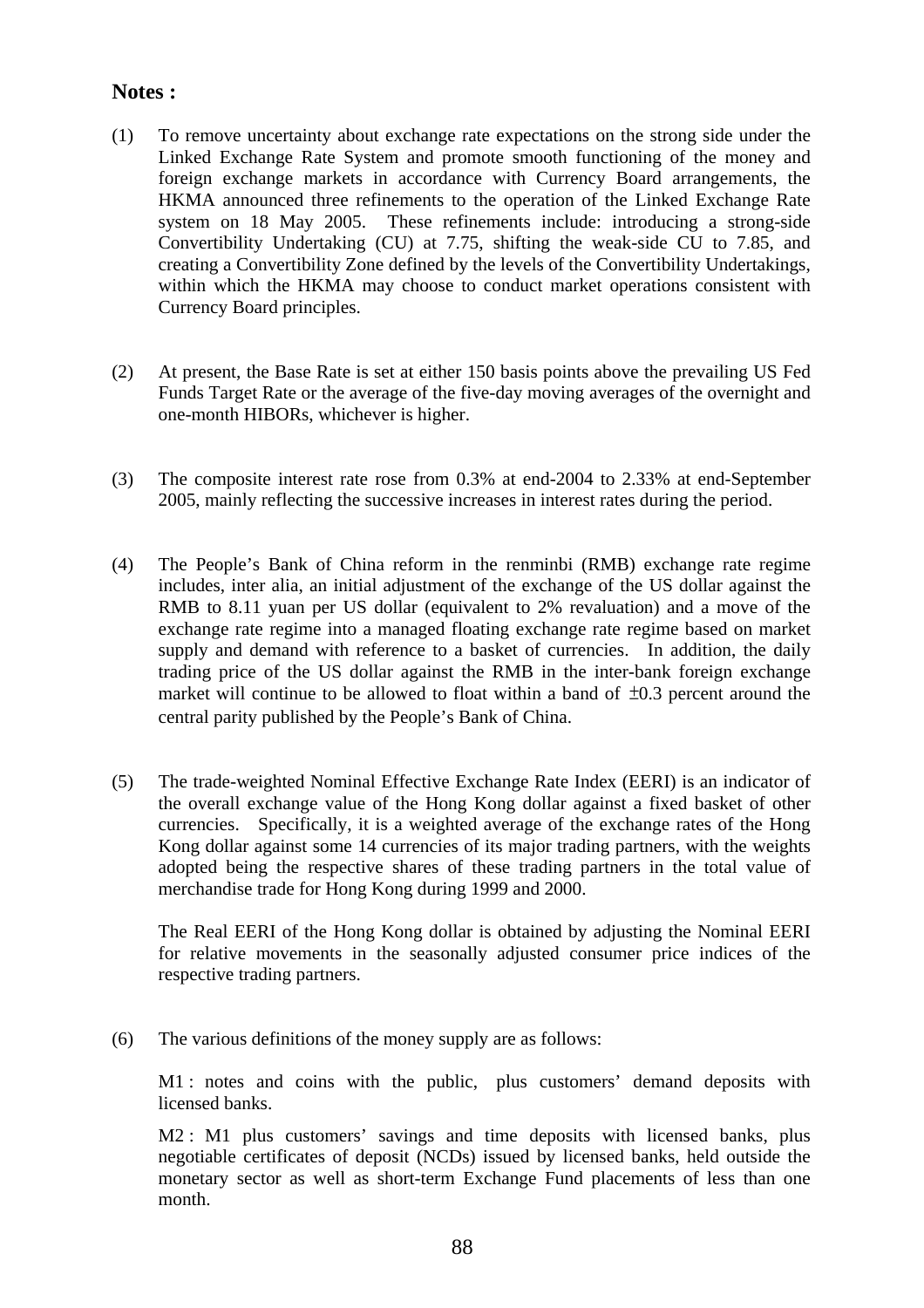M3 : M2 plus customers' deposits with restricted licence banks and deposit-taking companies, plus NCDs issued by such institutions and held outside the monetary sector.

 Among the various monetary aggregates, more apparent seasonal patterns are found in HK\$M1, currency held by the public, and demand deposits.

- (7) Authorized institutions include licensed banks, restricted licence banks and deposit-taking companies. At end-December 2005, there are 133 licensed banks, 33 restricted licence banks and 33 deposit-taking companies in Hong Kong. Altogether, 199 authorized institutions (excluding representative offices) from 31 countries and territories (including Hong Kong) had a presence in Hong Kong.
- (8) Foreign currency swap deposits are deposits involving customers buying foreign currencies in the spot market and placing them as deposits with authorized institutions, whilst at the same time entering into a contract to sell such foreign currencies (principal plus interest) forward in line with the maturity of such deposits. For most analytical purposes, they should be regarded as Hong Kong dollar deposits.
- (9) The consultation paper was related to the determination of capital base for calculation of the capital adequacy ratio (CAR).
- (10) The new measures are: First, designated merchants are to be allowed to open RMB deposit accounts and conduct one-way exchange of their RMB deposits into Hong Kong dollars, and the categories of merchants defined as designated merchants are to be expanded. Second, Hong Kong residents are to be allowed to open RMB current accounts and make payments for consumer spending in Guangdong Province by cheques within a daily limit, and the limits applicable to the exchange of RMB cash and RMB remittances are to be relaxed. Third, the cap on credit limits for RMB cards issued by participating banks is to be removed. These measures will be implemented in phases after the respective arrangements and technical preparatory work are completed.
- (11) The figures for private sector debt may not represent a full coverage of all the Hong Kong dollar debt paper issued.
- (12) Assets of the banking sector include notes and coins, amount due from authorized institutions in Hong Kong as well as from banks abroad, loans and advances to customers, negotiable certificates of deposits (NCDs) held, negotiable debt instruments other than NCDs held, and other assets. Certificates of indebtedness issued by Exchange Fund and the counterpart bank notes issued are nevertheless excluded.
- (13) The ranking is sourced from the World Federation of Exchanges, a global trade association for the stock exchange industry. Its membership comprises 54 stock exchanges, covering almost all globally recognised stock exchanges.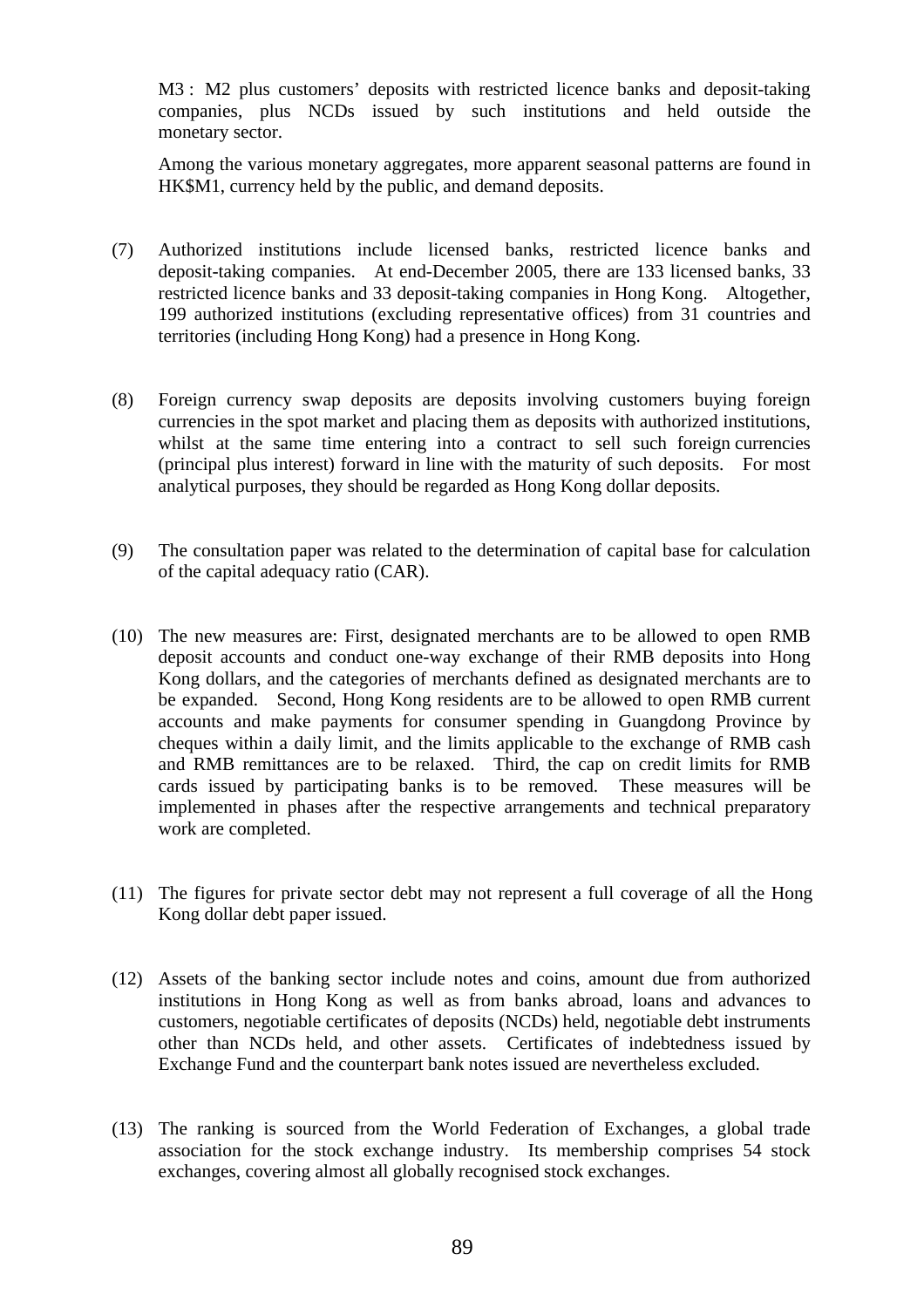- (14) At end-December 2005, there were 934 and 201 companies listed on the Main Board and GEM respectively.
- (15) At end-December 2005, there were 43 classes of stock options contracts and 42 classes of stock futures contracts.
- (16) These figures are sourced from the Sales and Redemptions Survey conducted by the Hong Kong Investment Funds Association on their members, and cover only the active authorized funds that have responded to the survey. To provide a more accurate picture of the retail fund market in Hong Kong, the survey has been revamped, with effect from 2005, such that it would cover only retail transactions (including switching) and exclude institutional transactions. At end-November 2005, there were a total of 1 004 authorized-funds covered by the Survey.
- (17) There were 19 approved trustees at end-December 2005. On MPF products, 42 master trust schemes, two industry schemes and two employer sponsored schemes, comprising altogether 332 constituent funds, were approved by the Mandatory Provident Fund Schemes Authority. Around 226 500 employers, 1.97 million employees and 288 000 self-employed persons have participated in MPF schemes.
- (18) As at end-December 2005, there were 175 authorized insurers in Hong Kong. Within this total, 46 were engaged in long-term insurance business, 110 in general insurance business, and 19 in composite insurance business. These authorized insurers come from 22 countries and territories (including Hong Kong).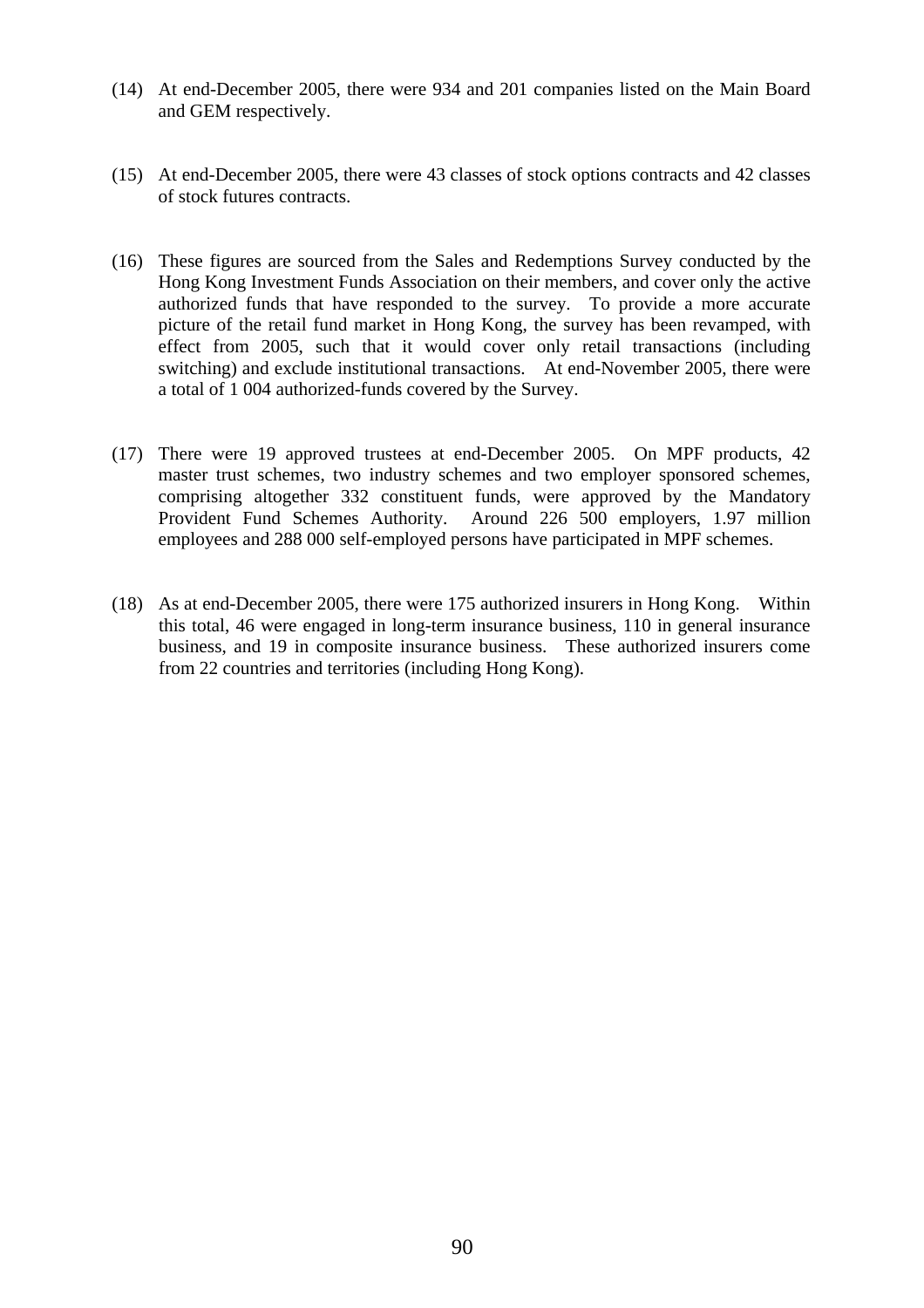# **CHAPTER 6 : THE LABOUR SECTOR**

# *Summary*

- *The labour market improved visibly for the second consecutive year in 2005, thanks to the continued upsurge in labour demand amid sustained economic growth and restructuring.*
- *Throughout the year total employment went up progressively, reaching a record high of 3.43 million in the fourth quarter, while the seasonally adjusted unemployment rate declined steadily to a four-year low of 5.3%.*
- *Overall labour wages and earnings staged a modest rebound during 2005, reversing the downtrend seen in the preceding three years.*

# **Overall labour market situation**

6.1 After a year of visible revival in 2004, the labour market continued to fare strongly in 2005, on the back of sustained recovery in overall economic activity. Total employment trended upward over the course of the year to a new high of 3 431 500 in the fourth quarter, whereas the *seasonally adjusted unemployment rate*<sup>(1)</sup> subsided to 5.3%, the lowest level since July-September 2001. For 2005 as a whole, the unemployment rate went down markedly by 1.2 percentage points to 5.6%. Unemployment fell not only on a broad front, but also in terms of intensity, as manifested by a reduction in its median duration from 97 days to 83 days as well as in the number of unemployed persons for six months or more from 83 100 to 61 100. Meanwhile, the underemployment<sup> $(2)$ </sup> situation also improved, albeit to a lesser extent. (The seasonally adjusted unemployment rate and the underemployment rate fell further to 5.2% and 2.4% respectively in November 2005 - January 2006.)



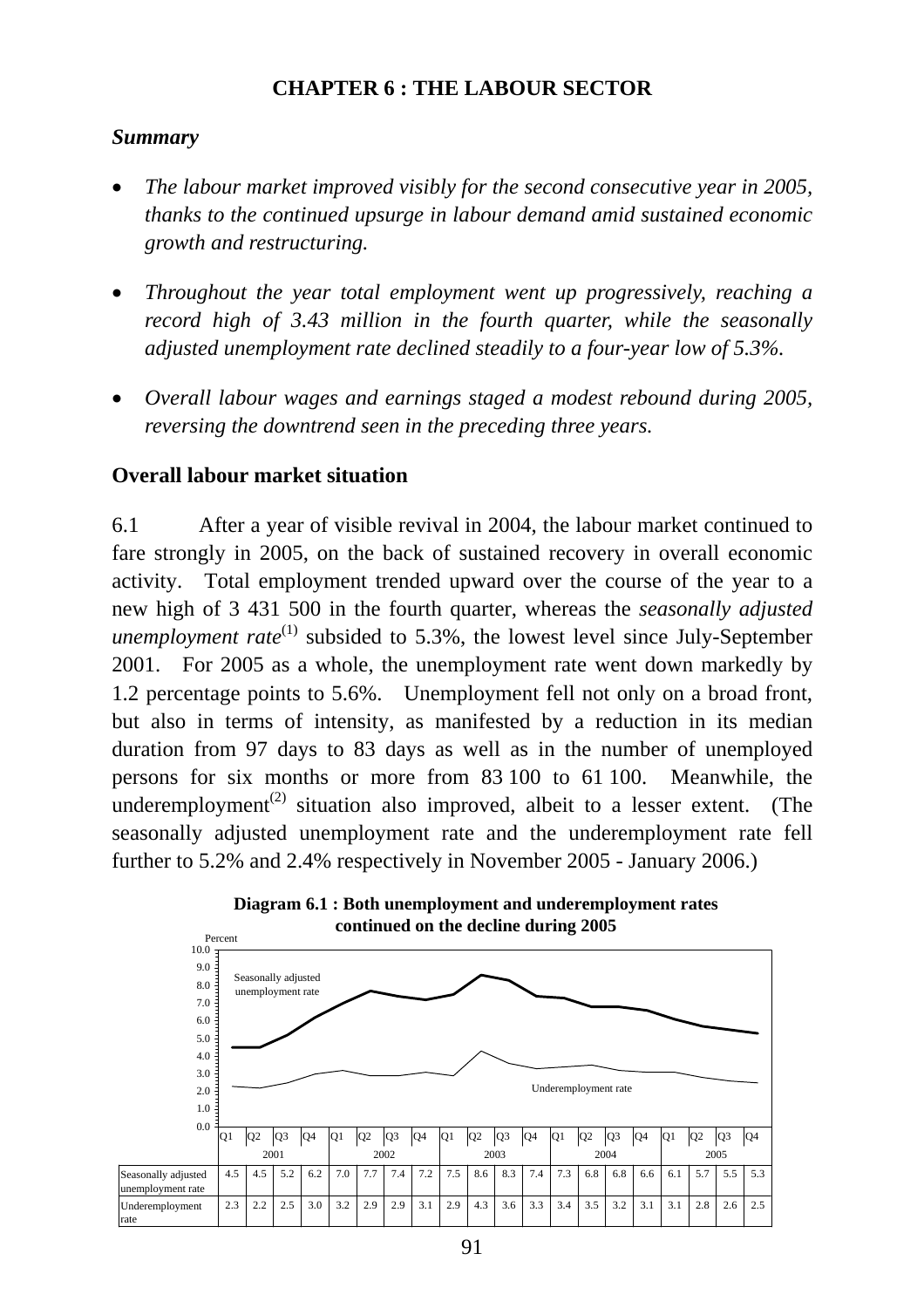### **Total employment and labour supply**

6.2 *Employment growth*(3) continued to distinctly outstrip the *labour supply growth*<sup>(4)</sup> for the second year in a row, with respective increases of 2.3% and 1.0% in 2005. For the year as a whole, the number of employed person averaged at 3.39 million, up by 77 000 from a year earlier. This employment gain was not much different from the average annual growth of 85 200 recorded during the strong economic up-cycle over 1992-97. Moreover, total employment stayed on an uptrend during the course of 2005, hitting a new high of 3.43 million by the year-end. When compared to the trough in mid-2003, there was a significant jump of 242 400, much outpacing the increase of 116 400 in the labour force over the same period. While employment gains were observed extensively in almost all the major economic sectors, occupations and educational categories, a relatively greater proportion of the new jobs were still found at the upper end of the market. This underlines the importance of skills upgrading of the local workforce in order to meet the growing demand for higher-skilled workers in the economy.

|      |                | Labour force  |       | Persons employed |       | $\mu$ unemployed <sup>(a)</sup> | underemployed |  |
|------|----------------|---------------|-------|------------------|-------|---------------------------------|---------------|--|
|      | 2004 Annual    | 3 551 000     | (1.6) | 3 308 600        | (2.8) | 242 500                         | 116 700       |  |
|      | Q <sub>1</sub> | 3 530 300     | (1.2) | 3 279 700        | (1.5) | 250 700                         | 119 100       |  |
|      | Q <sub>2</sub> | 3 543 800     | (1.4) | 3 302 900        | (3.3) | 240 900                         | 122 800       |  |
|      | Q <sub>3</sub> | 3 555 200     | (1.7) | 3 304 700        | (3.3) | 250 500                         | 113 500       |  |
|      | Q4             | 3 574 900     | (2.0) | 3 347 000        | (3.0) | 227 900                         | 111 300       |  |
| 2005 | Annual         | 3 586 300     | (1.0) | 3 3 8 5 5 0 0    | (2.3) | 200 700                         | 98 700        |  |
|      | Q <sub>1</sub> | 3 5 6 5 1 0 0 | (1.0) | 3 3 5 4 5 0 0    | (2.3) | 210 600                         | 109 800       |  |
|      | Q <sub>2</sub> | 3 569 200     | (0.7) | 3 3 64 7 00      | (1.9) | 204 500                         | 100 400       |  |
|      | Q <sub>3</sub> | 3 597 300     | (1.2) | 3 391 600        | (2.6) | 205 700                         | 95 000        |  |
|      | Q4             | 3 613 400     | (1.1) | 3 431 500        | (2.5) | 182 000                         | 89 500        |  |
|      |                |               | <0.4> |                  | <1.2> |                                 |               |  |

# **Table 6.1 : The labour force, and persons employed, unemployed and underemployed**

Persons

Persons

Notes : (a) These include first-time job-seekers and re-entrants into the labour force.

( ) % change over a year earlier.

 $\leq$  % change over the preceding quarter.

Source : General Household Survey, Census and Statistics Department.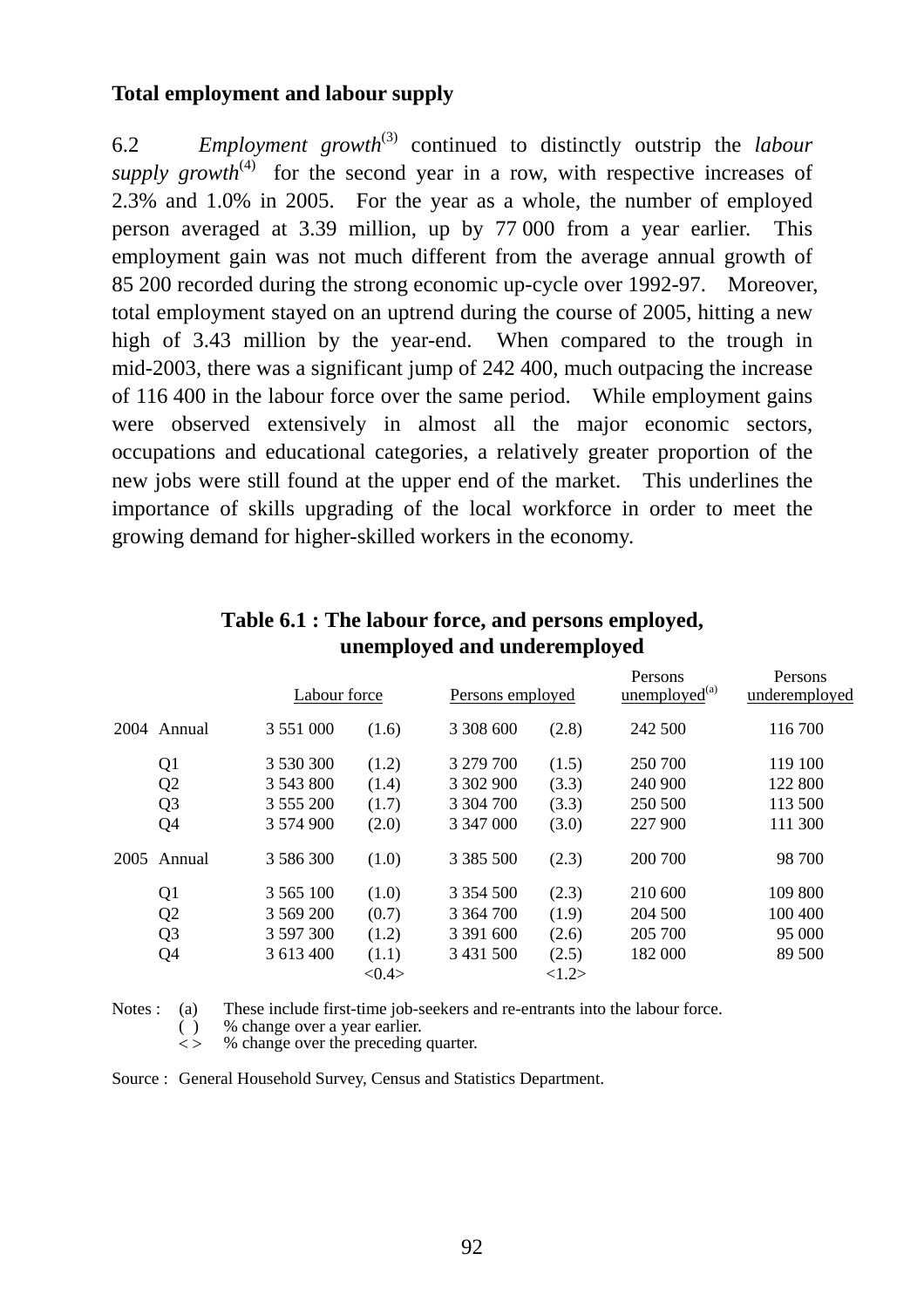

#### **Diagram 6.2 : Total employment maintained a faster growth than total labour force in 2005**

## **Profile of employment**

6.3 Within the corporate sector, employment likewise surged by 2.3% in September 2005 and by 2.7% in the first nine months of 2005 over a year earlier. The main impetus to growth continued to come from the service sectors, with respective increases of 3.1% and 3.6% in the two periods. These outweighed the decreases seen in the local manufacturing sector by 1.0% and 3.0%, as well as those at building and construction sites by  $12.4\%$  and  $10.4\%$ <sup>(5)</sup>. More specifically for the service sectors, whereas employment gains were seen virtually across-the-board, more notable increases were observed in recreational and other personal services, sanitary services, financing and insurance, real estate, and hotels and boarding houses.

6.4 As regards the *civil service*, employment was reduced further by 2.4% year-on-year in September 2005 and by 3.0% for the first nine months as a whole. Consequential to natural wastage and the series of measures implemented over the past several years including the general recruitment freeze and the two Voluntary Retirement Schemes, the size of civil service establishment will be reduced to around 161 900 by end-March 2007.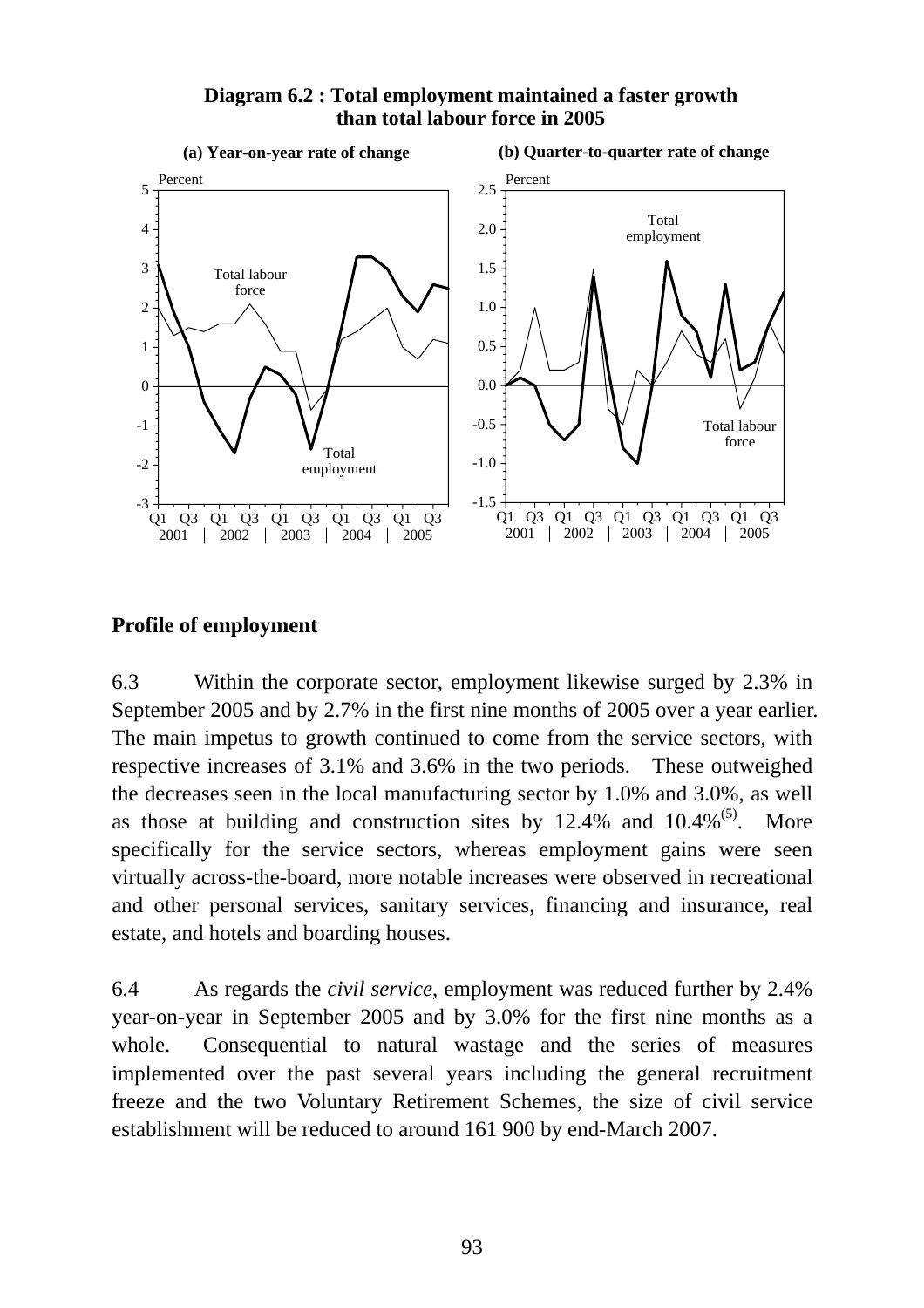#### **Table 6.2 : Employment by major economic sector**

|                                                                          |                     |                             | 2004                        | 2005                        |                                             |                             |                             |                                |
|--------------------------------------------------------------------------|---------------------|-----------------------------|-----------------------------|-----------------------------|---------------------------------------------|-----------------------------|-----------------------------|--------------------------------|
|                                                                          | Annual<br>average   | Mar                         | Jun                         | Sep                         | Dec                                         | Mar                         | Jun                         | <b>Sep</b>                     |
| Wholesale and<br>import/export<br>trades                                 | 567 700<br>(1.7)    | 556 600<br>$(-1.3)$         | 563 100<br>(0.9)            | 577 000<br>(3.8)            | 574 100<br>(3.4)                            | 583 100<br>(4.8)            | 579 100<br>(2.8)            | 585 300<br>(1.4)               |
| Retail trade                                                             | 217 300<br>(3.1)    | 214 600<br>(2.3)            | 216 500<br>(3.6)            | 219 400<br>(6.0)            | 218 400<br>(0.6)                            | 216 000<br>(0.7)            | 224 600<br>(3.7)            | 221 700<br>(1.0)               |
| Restaurants and<br>hotels                                                | 207 900<br>(6.0)    | 204 600<br>(3.2)            | 209 500<br>(9.7)            | 206 600<br>(6.6)            | 210 900<br>(4.7)                            | 210 700<br>(2.9)            | 214 500<br>(2.3)            | 214 300<br>(3.7)               |
| Water transport, air<br>transport and<br>services allied to<br>transport | 104 500<br>(6.6)    | 101 600<br>(1.4)            | 104 500<br>(8.7)            | 104 800<br>(8.5)            | 107 000<br>(8.1)                            | 107 900<br>(6.2)            | 110 900<br>(6.1)            | 110 100<br>(5.1)               |
| Storage and<br>communications                                            | 35 900<br>(2.2)     | 35 900<br>(8.0)             | 36 100<br>(2.2)             | 35 300<br>(0.1)             | 36 100<br>$(-1.0)$                          | 35 300<br>$(-1.7)$          | 36 400<br>(0.8)             | 35 300<br>(0.1)                |
| Financing, insurance,<br>real estate and<br>business services            | 437 000<br>(3.6)    | 428 600<br>(1.4)            | 434 200<br>(3.6)            | 437 800<br>(3.7)            | 447 400<br>(5.6)                            | 447 600<br>(4.4)            | 457 200<br>(5.3)            | 455 400<br>(4.0)               |
| Community, social<br>and personal<br>services                            | 420 200<br>(3.2)    | 412 000<br>(3.5)            | 418 100<br>(4.4)            | 415 700<br>(0.4)            | 435 200<br>(4.5)                            | 434 400<br>(5.4)            | 437 000<br>(4.5)            | 437 700<br>(5.3)               |
| Manufacturing                                                            | 168 000<br>$(-3.0)$ | 168 900<br>$(-5.6)$         | 169 600<br>$(-1.7)$         | 168 000<br>$(-2.8)$         | 165 300<br>$(-1.8)$                         | 163 100<br>$(-3.5)$         | 161 900<br>$(-4.5)$         | 166 300<br>$(-1.0)$            |
| Building and<br>construction sites                                       | 66 300<br>$(-5.7)$  | 69 100<br>$(-4.5)$          | 69 900<br>$(-0.1)$          | 64 900<br>$(-8.1)$          | 61 200<br>$(-10.3)$                         | 65 800<br>$(-4.8)$          | 60 000<br>$(-14.2)$         | 56 800<br>$(-12.4)$            |
| All establishments<br>surveyed in the<br>private sector $(a)$            | 2 271 400<br>(2.4)  | 2 239 000<br>(0.6)<br><0.6> | 2 268 400<br>(3.1)<br><1.0> | 2 276 000<br>(2.7)<br><0.2> | 2 302 100<br>(3.1)<br>$\langle l.l \rangle$ | 2 310 000<br>(3.2)<br><0.8> | 2 327 300<br>(2.6)<br><0.5> | 2 328 900<br>(2.3)<br>$< -0.1$ |
| Civil service <sup>(b)</sup>                                             | 160 800<br>$(-3.8)$ | 163 000<br>$(-3.6)$         | 161700<br>$(-3.9)$          | 160 100<br>$(-3.8)$         | 158 400<br>$(-3.8)$                         | 157300<br>$(-3.5)$          | 156 800<br>$(-3.0)$         | 156 200<br>$(-2.4)$            |

Notes : Employment figures enumerated from business establishments, as obtained from the Quarterly Survey of Employment and Vacancies, are somewhat different from those enumerated from households, as obtained from the General Household Survey. This is mainly due to difference in sectoral coverage: while the former survey covers selected major sectors, the latter survey covers all sectors in the economy.

 (a) The total figures on private sector employment cover also employment in mining and quarrying and in electricity and gas supply, besides employment in the major sectors indicated above.

 (b) These figures cover only those employed on civil service terms of appointment. Judicial officers, ICAC officers, locally engaged staff working in overseas Hong Kong Economic and Trade Offices, and other Government employees such as non-civil service contract staff are not included.

( ) % change over a year earlier.

< > Seasonally adjusted quarter-to-quarter % change.

Source : Quarterly Survey of Employment and Vacancies, Census and Statistics Department.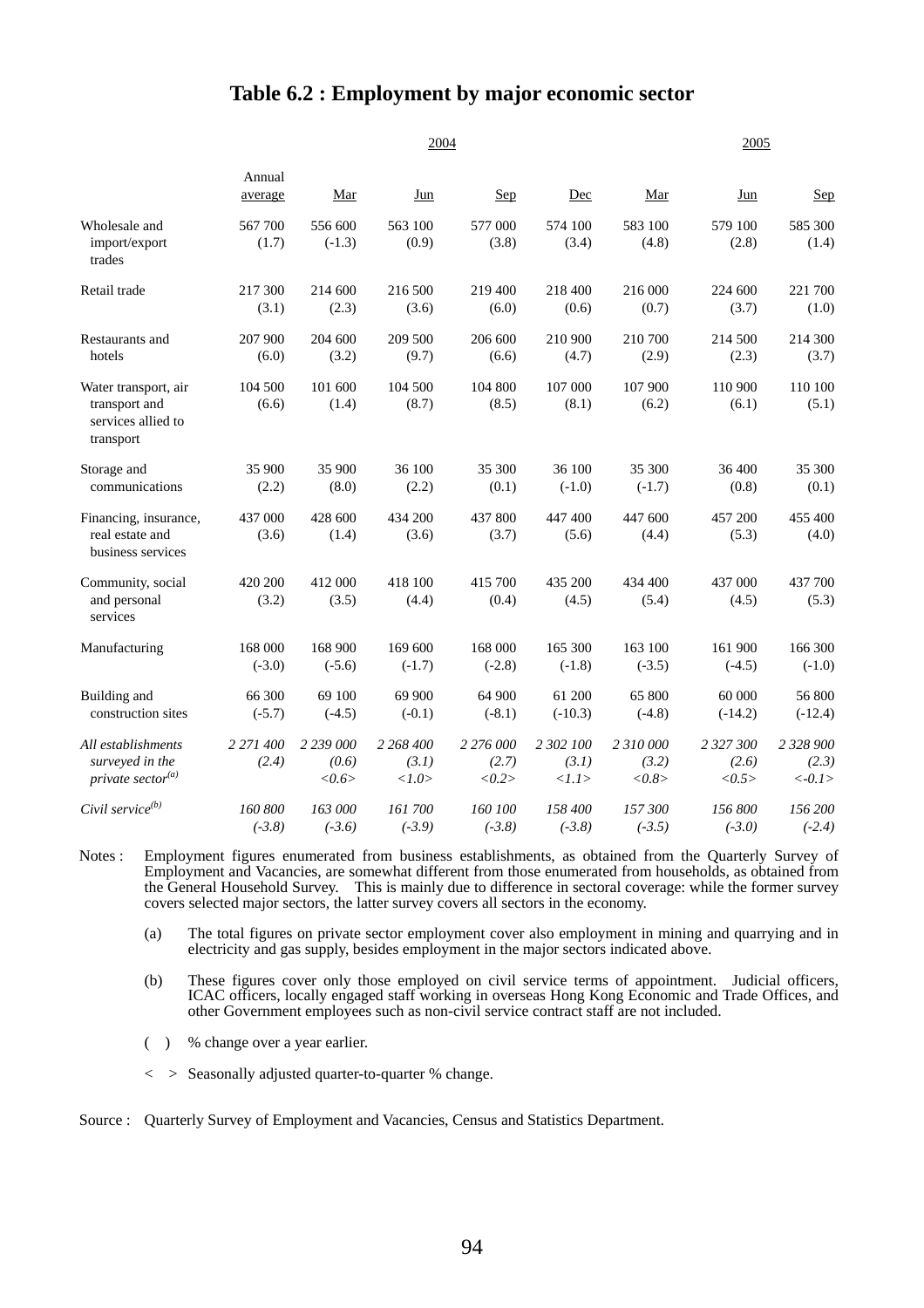# **Profile of unemployment**

6.5 The unemployment rate, whilst declining almost across-the-board, fell by different magnitudes in various economic sectors, occupations and educational categories, owing to variations in their labour demand/supply conditions. In 2005, the construction sector had the largest drop in unemployment rate, but this was attributable mainly to a contraction in labour force within the industry. Even so, its unemployment rate, at 12.9%, was still distinctly above the overall average (at 5.6%). Similarly, reduced labour supply was also the primary factor behind the fall in unemployment rate for the manufacturing sector to 6.3%. On the other hand, whilst the unemployment rate for the service sectors likewise decreased to 4.2%, it was rather due to a continued pick-up in labour demand in a wide range of service activities like the retail trade, real estate and sanitary services. More recently, increased labour demand has however become the most important factor affecting the unemployment situation in both the service and non-service sectors. Reflecting this, the unemployment rates for the manufacturing, and decoration and maintenance sectors, as well as for many of the service sectors such as transport and personal services, all went down considerably in the fourth quarter of 2005, consequential to notable employment gains.

6.6 Analysed by occupation category, the higher-skilled workers continued to face lower unemployment than the less-skilled workers, with their respective unemployment rates averaging at 2.4% and 6.4% for 2005 as a whole. This notwithstanding, in the fourth quarter of the year, it was the plant and machine operators and assemblers, and workers in elementary occupations, who faced a more visible decline in unemployment.

6.7 Analysed by educational attainment, workers with higher educational levels generally had a lower unemployment rate than the less educated ones. In 2005, the unemployment rate for persons with tertiary education was just 3.2% and for those with upper secondary or matriculated education was 5.0%, distinctly below the 8.5% for workers with lower secondary education or below. In the fourth quarter of 2005, persons with tertiary education witnessed a further drop in unemployment, as more of the fresh graduates were absorbed into employment. Meanwhile, the unemployment rate for the less educated workers also fell, albeit to a smaller extent.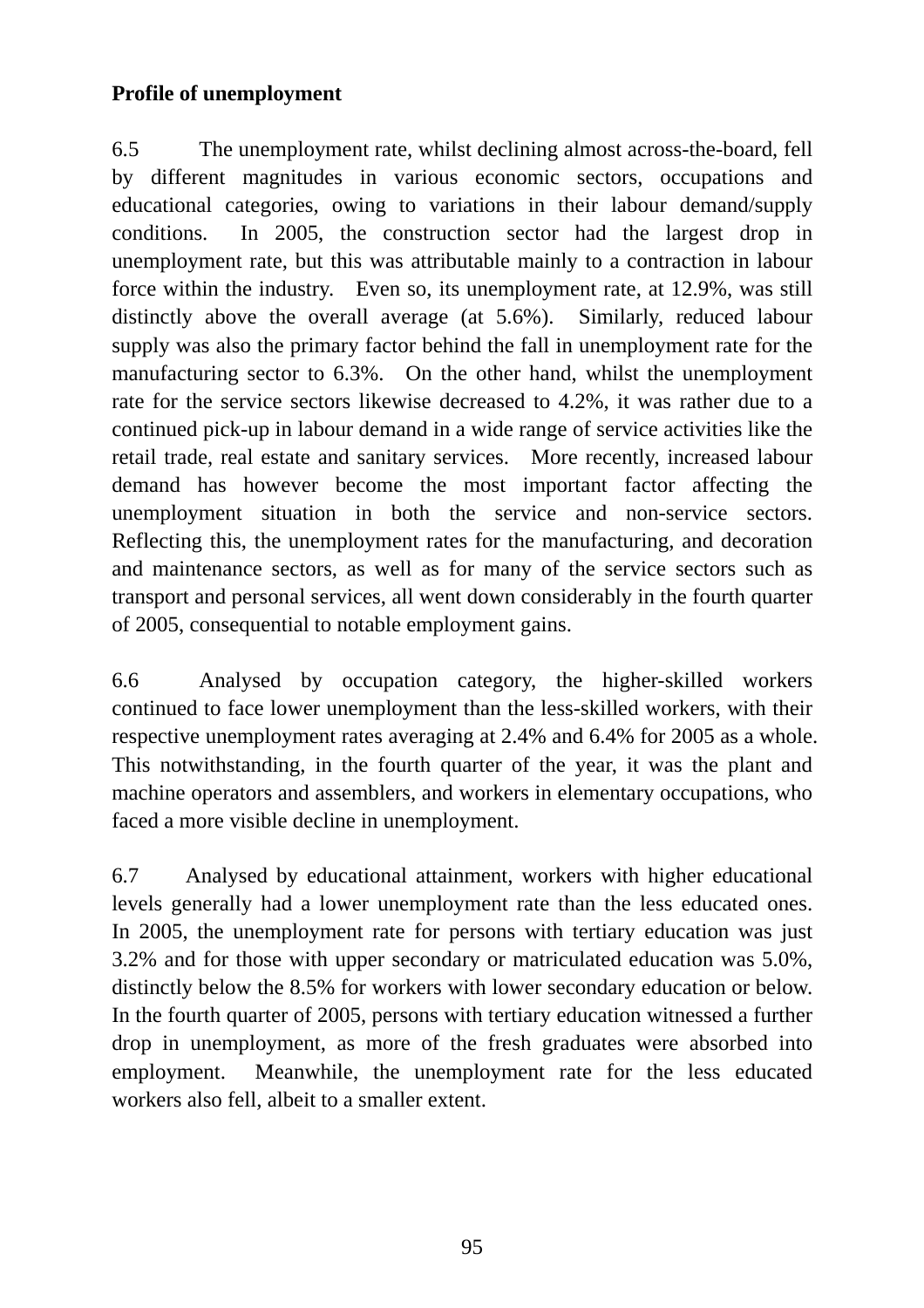#### **Diagram 6.3 : Unemployment rate\* fell across almost all the major sectors in 2005**



(#) Including both site and non-site workers.

#### **Diagram 6.4 : Unemployment rate\* still generally higher among the less skilled workers**





(#) Including technicians and supervisors.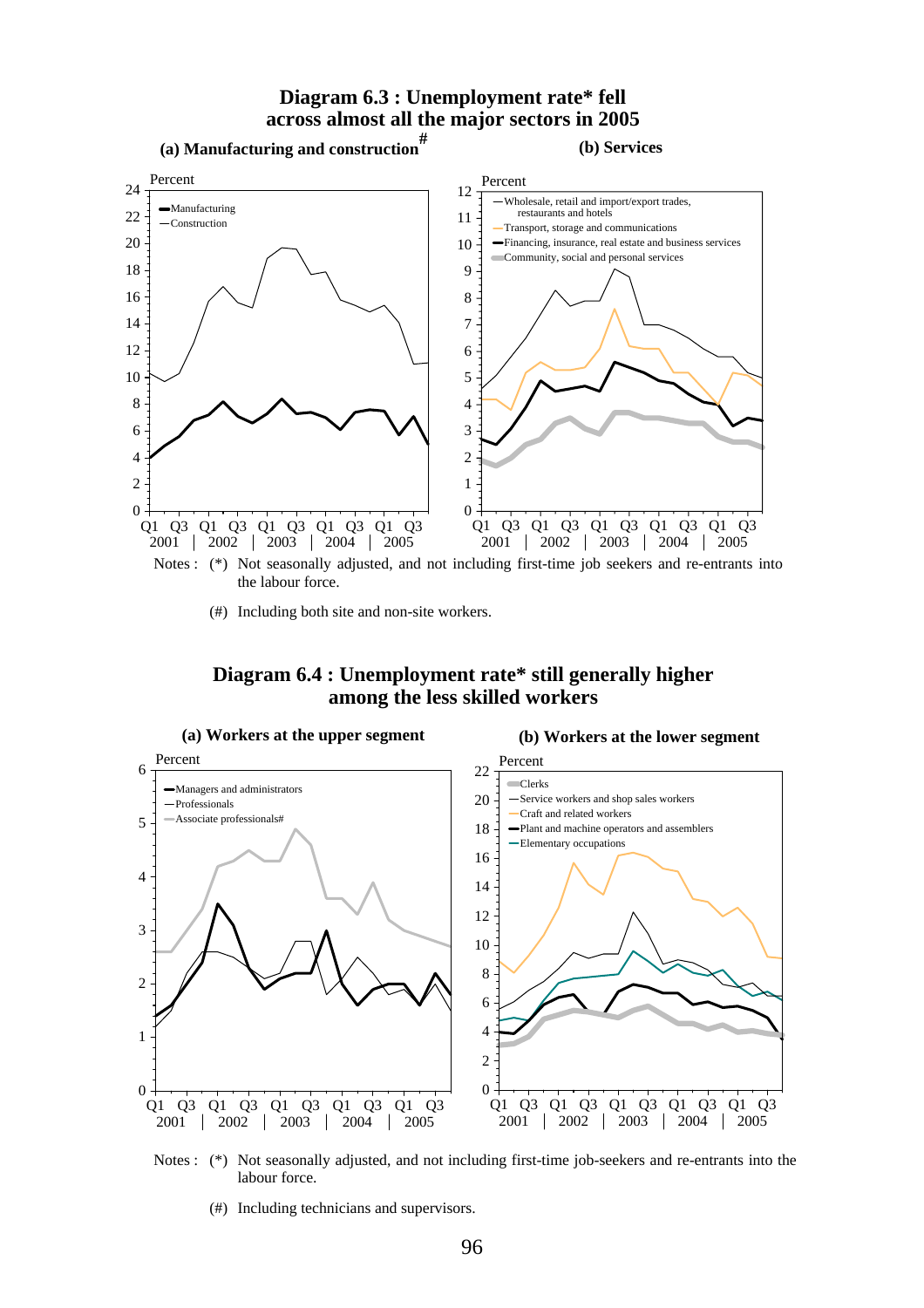

#### **Diagram 6.5 : Workers with higher educational levels had lower unemployment rate\***

Notes : (\*) Not seasonally adjusted, but including first-time job seekers and re-entrants into the labour force.

(#) Including craft courses.

## **Profile of underemployment**

6.8 In 2005, the underemployment rate averaged at 2.8%, down from 3.3% in 2004. Analysed by economic sector, decreases were concentrated in decoration and maintenance, the retail trade, welfare services, and amusement and recreational services. Within the local workforce, the less educated and lower-skilled workers, especially craft and related workers, plant and machine operators and assemblers, and workers in elementary occupations, were the ones most affected by underemployment, although the situation also showed some improvement over the course of the year.

6.9 More recently, while the underemployment rate kept edging lower to 2.5% in the fourth quarter of 2005, more visible decreases were seen mainly among service workers and shop sales workers, and workers in elementary occupations, among persons with lower secondary education or below, or among those engaged in foundation and superstructure construction, restaurants, sanitary services and miscellaneous personal services.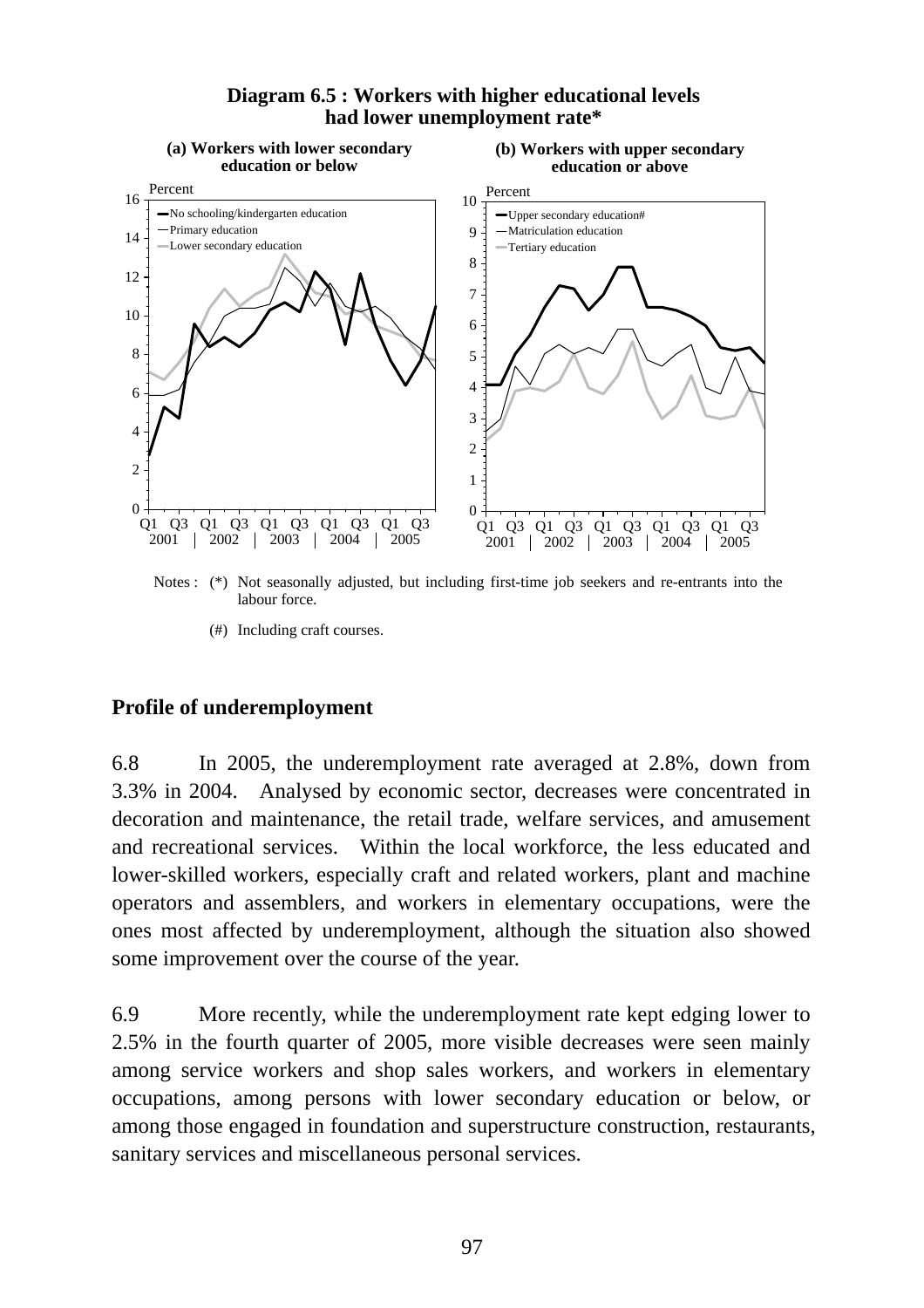#### **Box 6.1**

#### **An analysis of employment and income growth**

Over the past decade, the total number of employed persons<sup>(1)</sup> grew by an average of  $1.3\%$ per annum, reaching 3.19 million in Q3 2005. The increase was most apparent among higher-skilled workers, including managers and administrators, professionals and associate professionals, with an average growth at 4.1% per annum, followed by service workers and shop sales workers, at 2.6% per annum. Meanwhile, workers in the other occupations registered relatively minor changes.

At 37% in Q3 2005, the share of higher-skilled workers in total employment was distinctly higher than that of 28% in Q3 1995. During the decade, the ratio of lower-skilled workers to higher-skilled workers decreased considerably from 2.6 : 1 to 1.7 : 1, amid the increasing transformation of the economy towards higher value-added and knowledge-based activities, as well as the on-going trend of office automation and relocation of back-office jobs to the Mainland. Concurrent with this shift in employment composition, there was a continuous improvement in the educational attainment of the local workforce, as manifested by the increase in the proportion of workers with tertiary education from 18.9% in Q3 1995 to 29.2% in Q3 2005.



Notes : Figures in brackets represent the number of employed persons (excluding foreign domestic helpers) in Q3 2005, and the percentage figures refer to the proportion of employed persons in the respective occupations. (\*) Semi-skilled workers include craft and related workers, and plant and machine operators and assemblers.

With proportionately more people moving up the occupational hierarchy, employment earnings for employees<sup>(2)</sup> as a whole improved over the past decade. Reflecting this, the average monthly employment earnings of employees rose from \$11,800 in Q3 1995 to \$14,800 in Q3 2005<sup>(3)</sup>, representing a cumulative gain of 25% over the period. Improvement

- (1) Foreign domestic helpers are excluded throughout the analysis.
- (2) Employees accounted for an overwhelming proportion of 87% of total employment in Q3 2005. Self-employed persons and employers are excluded in the analysis and they had smaller shares of 7% and 5% respectively.
- (3) The price levels for 1995 Q3 and 2005 Q3 were broadly similar, as the deflation prevailing during late 1998 to mid-2004 was virtually offset by the inflation in the remaining periods.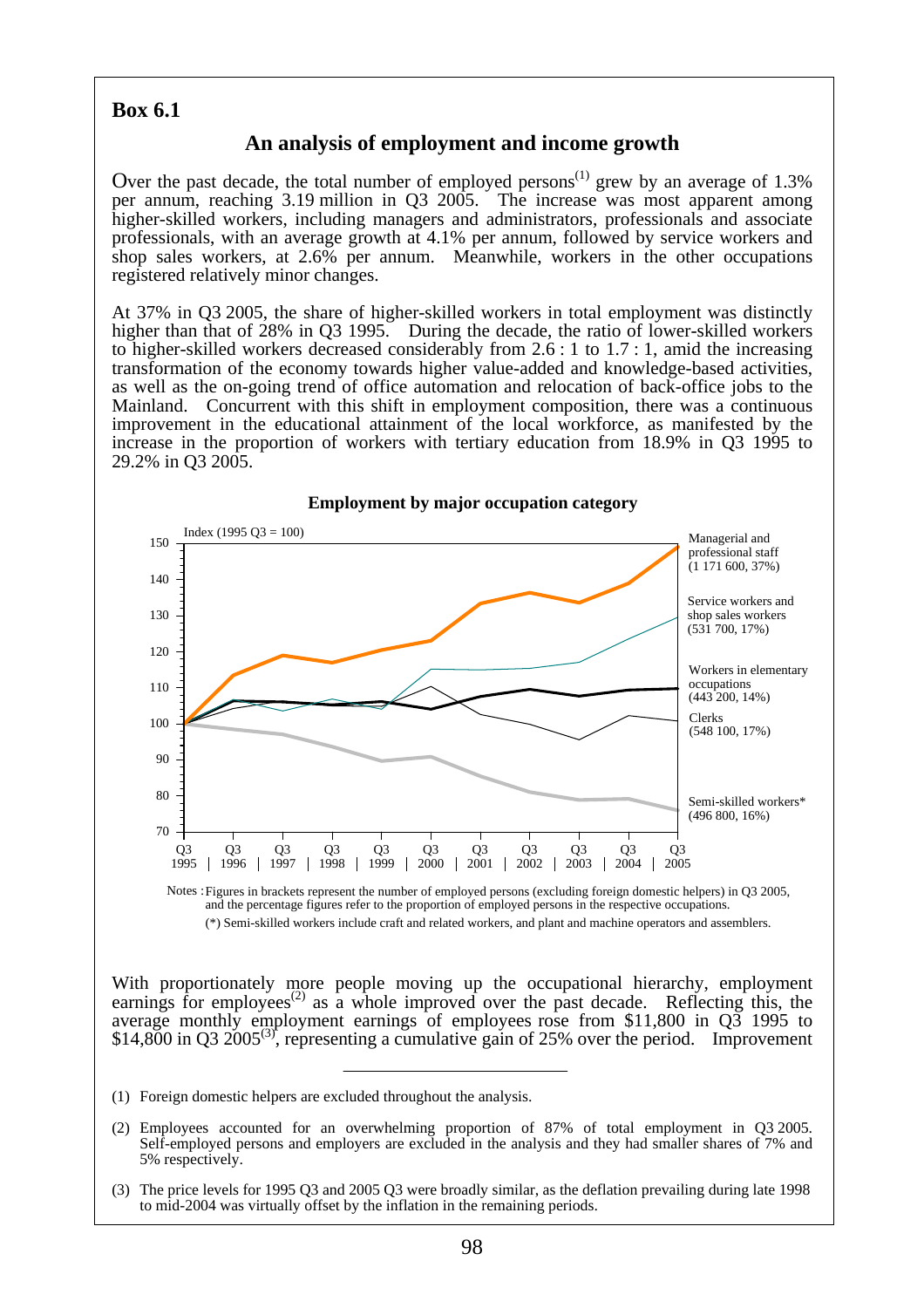### **Box 6.1 (cont'd)**

in workers' earnings was also reflected by the decline in the number and proportion of full-time employees with monthly employment earnings less than \$5,000 between Q3 1995 and Q3 2005. During this period, whereas the number of low-income employees went up in overall terms, it was attributable primarily to an increase in the number of part-time employees working voluntarily for less than 35 hours a week, from 44 000 to 77 400. At the same time, the number of underemployed low-income employees also increased, but to a lesser extent.

#### **Employees with monthly employment earnings below \$5,000**

|         | Part-time, of whom: |                                 |           |         |  |  |  |  |  |
|---------|---------------------|---------------------------------|-----------|---------|--|--|--|--|--|
|         | Full-time           | Involuntary or<br>underemployed | Voluntary | Overall |  |  |  |  |  |
| 1995 Q3 | 149 000             | 32 700                          | 44 000    | 225 700 |  |  |  |  |  |
|         | (6.0)               | (1.3)                           | (1.8)     | (9.1)   |  |  |  |  |  |
| 2005 Q3 | 140 100             | 49 800                          | 77400     | 267 300 |  |  |  |  |  |
|         | (5.0)               | (1.8)                           | (2.8)     | (9.6)   |  |  |  |  |  |

Note : () Figures in brackets represent percentage shares in all employees.

More specifically on employment earnings of full-time employees, there was a distinct surge in those employees in the upper strata earning \$15,000 or more per month, from one-fifth of the total in  $\overline{Q}3$  1995 to around one-third in  $\overline{Q}3$  2005. This offset the concurrent decline in the proportion of full-time employees earning \$5,000 - 8,999 per month. Meanwhile, the proportion of middle-income employees earning \$9,000 - 14,999 per month held broadly stable.



#### **Share of full-time employees\* by monthly employment earnings**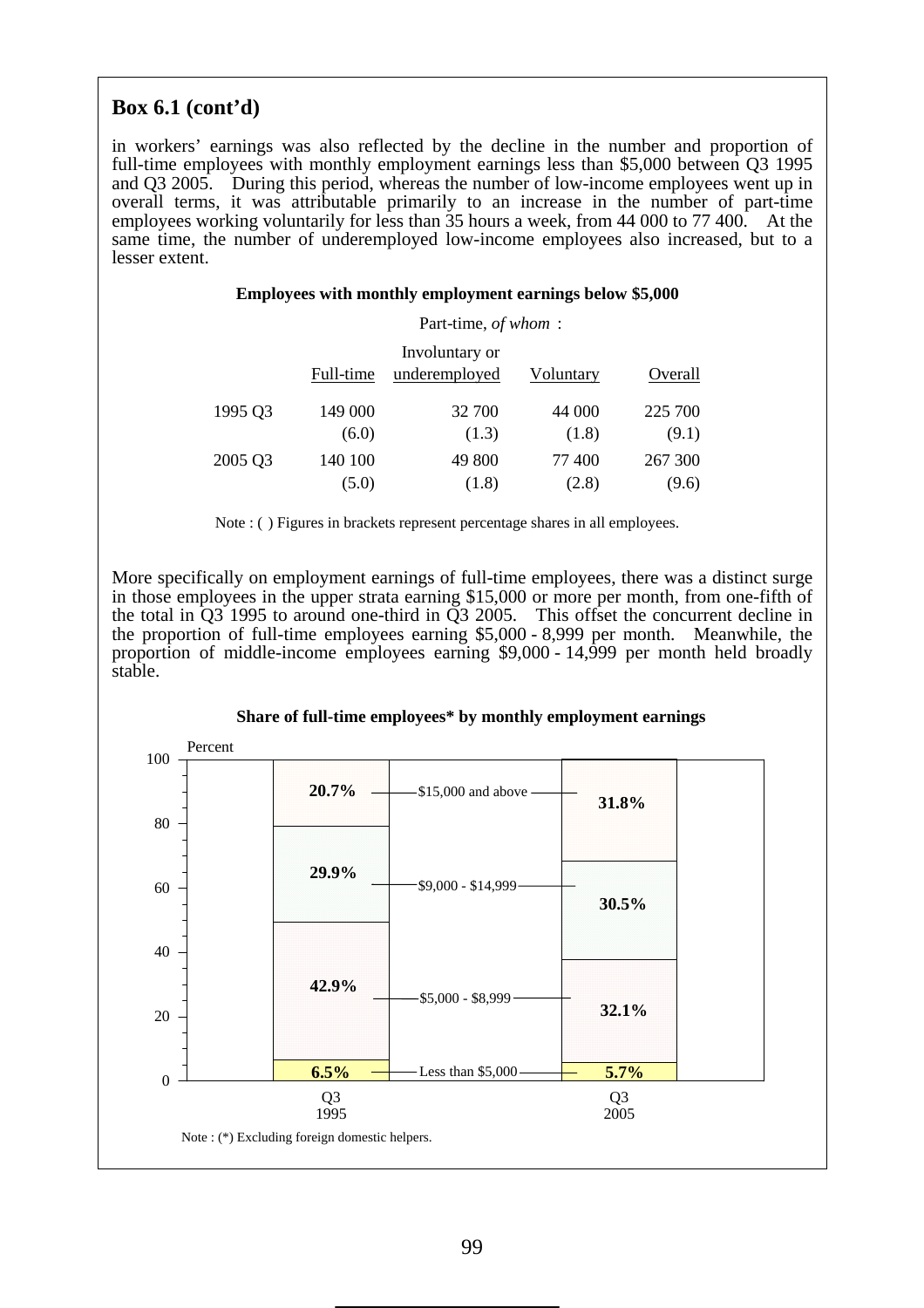# **Vacancies**

6.10 Job vacancies in the *private sector establishments* maintained double-digit growth of 32.7% over a year earlier to 43 600 in September 2005. This was almost back to the end-1997 level, just before the Asian financial crisis. Also worth noting was that over the past year, there was a much larger increase in vacancies for the lower-skilled workers than for the higher-skilled ones, by 47.1% as against 15.1%. Consequently, more than three-fifths of the vacancies were created at the lower segment of the labour market, mainly in such sectors as the retail, import/export trades, restaurants and business services. For the first nine months of 2005 as a whole, vacancies in the private sector surged by 26.9% over a year earlier. As to openings in the *civil service*, the number remained small at only 700 in September 2005, with most of them involving posts from the disciplinary services exempt from the general recruitment freeze.

6.11 More recent data on job vacancies in selected industries can be available from the Employment Services of the Labour Department. The figures indicated that the number of vacancies in the private sector registered a further robust growth of 32.2% year-on-year in the fourth quarter of 2005. On average, 1 600 vacancies were received on each working day. Meanwhile, the number of placements attained by the Department also increased markedly by 28.9%.

6.12 In addition to its regular employment services provided through the network of job centres, a telephone employment service centre, a job vacancy processing centre and an interactive employment service website, the Labour Department has also organised a number of general or theme-specific job fairs. These provide an efficient channel for job seekers to look for suitable jobs, and for employers to do recruitment. In 2005, 12 large-scale and 46 district-based job fairs had been held, reaching out to such remote districts as Sheung Shui, Tin Shui Wai, Yuen Long and Tuen Mun.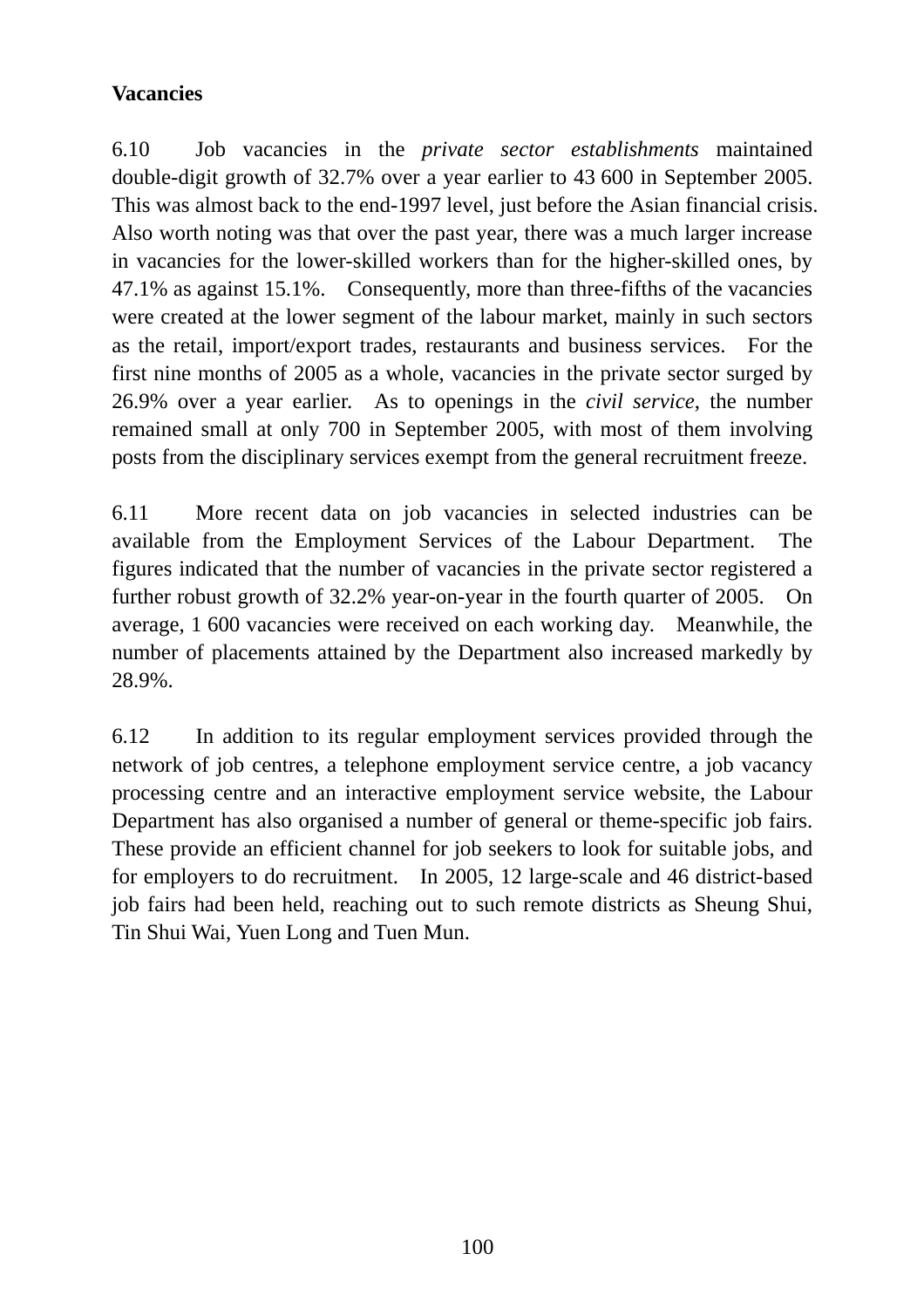#### **Table 6.3 : Vacancies by major economic sector**

No. of vacancies

|                                                                        |                         | 2004                       |                           |                           |                           |                           | 2005                      |                            |                                     |  |  |
|------------------------------------------------------------------------|-------------------------|----------------------------|---------------------------|---------------------------|---------------------------|---------------------------|---------------------------|----------------------------|-------------------------------------|--|--|
|                                                                        | Annual<br>average       | Mar                        | Jun                       | <u>Sep</u>                | Dec                       | Mar                       | Jun                       | Sep                        | Vacancy rate<br>in Sep 2005<br>(% ) |  |  |
| Wholesale and<br>import/export trades                                  | 7600<br>(56.5)          | 7 200<br>(64.7)            | 8700<br>(77.5)            | 8 0 0 0<br>(51.7)         | 6400<br>(33.0)            | 10 300<br>(42.4)          | 9 300<br>(7.2)            | 9 100<br>(13.4)            | 1.5                                 |  |  |
| Retail trade                                                           | 2 600<br>(58.7)         | 2 300<br>(108.2)           | 2 400<br>(55.2)           | 3 3 0 0<br>(97.3)         | 2 600<br>(11.0)           | 3 0 0 0<br>(33.7)         | 3 300<br>(35.7)           | 4 800<br>(46.8)            | 2.1                                 |  |  |
| Restaurants and hotels                                                 | 2 100<br>(63.2)         | 1800<br>(113.1)            | 2 2 0 0<br>(100.6)        | 2 500<br>(50.1)           | 2 100<br>(27.1)           | 2 400<br>(39.3)           | 2 700<br>(24.3)           | 4 300<br>(70.8)            | 2.0                                 |  |  |
| Water transport, air<br>transport and services<br>allied to transport  | 1 100<br>(129.0)        | 900<br>(102.3)             | 1 300<br>(161.0)          | 1 300<br>(192.8)          | 800<br>(60.6)             | 1 400<br>(57.9)           | 1 500<br>(19.0)           | 1800<br>(37.4)             | 1.6                                 |  |  |
| Storage and<br>communications                                          | 600<br>(55.7)           | 600<br>(83.8)              | 400<br>$(-3.3)$           | 800<br>(83.7)             | 400<br>(73.7)             | 400<br>$(-27.4)$          | 600<br>(38.8)             | 1 200<br>(46.3)            | 3.3                                 |  |  |
| Financing, insurance,<br>real estate and<br>business services          | 9 0 0 0<br>(59.6)       | 8 600<br>(106.0)           | 9 0 0 0<br>(45.4)         | 9 300<br>(62.2)           | 8 9 0 0<br>(40.4)         | 10 500<br>(21.5)          | 11 200<br>(23.8)          | 12 000<br>(28.8)           | 2.6                                 |  |  |
| Community, social and<br>personal services                             | 5 900<br>(40.7)         | 5 200<br>(56.5)            | 6 200<br>(34.2)           | 5 800<br>(20.7)           | 6 200<br>(59.2)           | 6 800<br>(30.1)           | 7 200<br>(15.2)           | 8 000<br>(39.3)            | 1.8                                 |  |  |
| Manufacturing                                                          | 1500<br>(46.9)          | 1500<br>(37.5)             | 1 600<br>(30.2)           | 1500<br>(67.0)            | 1 400<br>(61.7)           | 2 000<br>(33.1)           | 1 900<br>(16.2)           | 2 000<br>(28.8)            | 1.2                                 |  |  |
| Building and<br>construction sites                                     | $^{\#}$<br>(53.9)       | $^{\#}$<br>(57.7)          | 100<br>(118.5)            | #<br>(69.2)               | #<br>$(-8.3)$             | #<br>$(-92.7)$            | $\#$<br>$(-84.7)$         | #<br>$(-77.3)$             | $\ast$                              |  |  |
| All establishments<br>surveyed in the<br>private sector <sup>(a)</sup> | <i>30 700</i><br>(55.8) | 28 400<br>(78.7)<br><12.9> | 32 200<br>(55.0)<br><9.9> | 32 800<br>(55.3)<br><7.9> | 29 200<br>(39.8)<br><4.8> | 37 100<br>(30.4)<br><4.7> | 38 000<br>(17.9)<br><0.2> | 43 600<br>(32.7)<br><19.7> | 1.8                                 |  |  |
| Civil service $^{(b)}$                                                 | 600<br>$(-59.8)$        | 400<br>$(-72.3)$           | 300<br>$(-82.6)$          | 100<br>$(-94.2)$          | 1600<br>(36.8)            | 1500<br>(231.5)           | 1 100<br>(270.4)          | 700<br>(672.5)             | 0.4                                 |  |  |

Notes : Vacancy rate refers to the ratio of vacancies to total employment opportunities (actual employment plus vacancies).

(a) The total figures on private sector vacancies cover also vacancies in mining and quarrying and in electricity and gas supply, besides vacancies in the major sectors indicated above.

(b) These figures cover only vacancies for those staff to be employed on civil service terms of appointment. They have been adjusted by deducting the vacant posts emerging from the Voluntary Retirement Schemes. A general recruitment freeze to the civil service has been imposed with effect from 1 April 2003. The civil service vacancies during the general recruitment freeze period refer only to the number of vacant posts for which exemptions from recruitment freeze have been granted.

( ) % change over a year earlier.

< > Seasonally adjusted quarter-to-quarter % change.

- $(\#)$  Less than 50.
- $(*)$  Less than 0.05%.

Source : Quarterly Survey of Employment and Vacancies, Census and Statistics Department.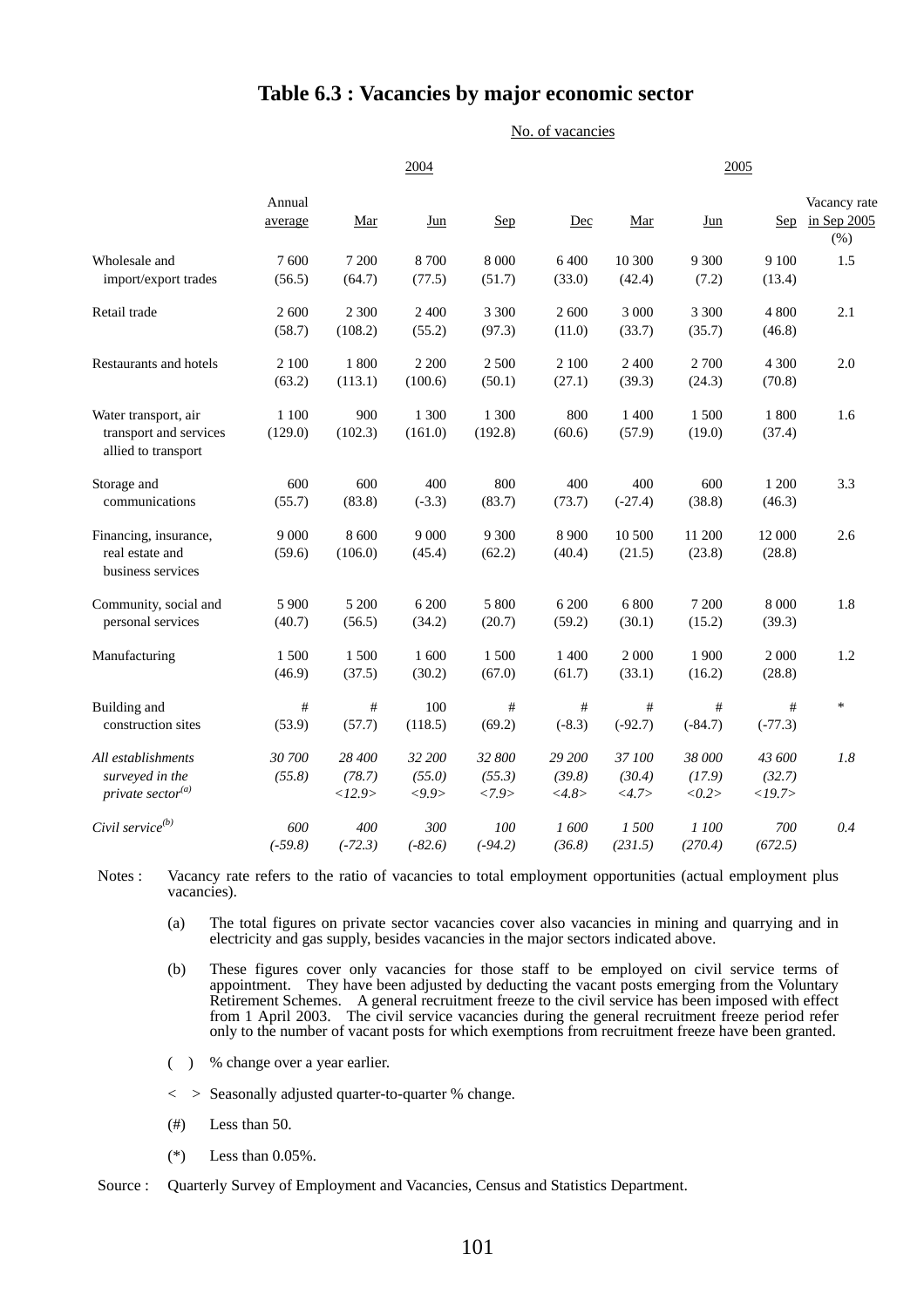#### **Diagram 6.6 : Vacancies in the private sector rose back to the end-1997 level**



### **Earnings and wages**

6.13 Labour earnings reverted to increase since the beginning of 2005, along with progressive tightening of the labour market conditions, thereby reversing the downtrend in the preceding three years. *Labour earnings*<sup>(6)</sup>, as measured by payroll per person engaged in private sector, moved up by 3.5% in money terms or 2.6% in real terms<sup>(7)</sup> in the first three quarters of 2005 over a year earlier.

6.14 In the third quarter of 2005, labour earnings rose by 3.2% in money terms or 1.8% in real terms. There was a widespread increase in earnings among workers in the service sectors, save for those engaged in community, social and personal services which were still subject to the spill-over effect arising from the pay cut of civil servants since January 2005. Meanwhile, earnings for manufacturing workers, whilst also up modestly in money terms, registered a slight decrease in real terms. Based on the latest indications from the General Household Survey, the median monthly employment earnings of the entire workforce showed a further increase of 3.2% in money terms or 1.4% in real terms in the fourth quarter over a year earlier.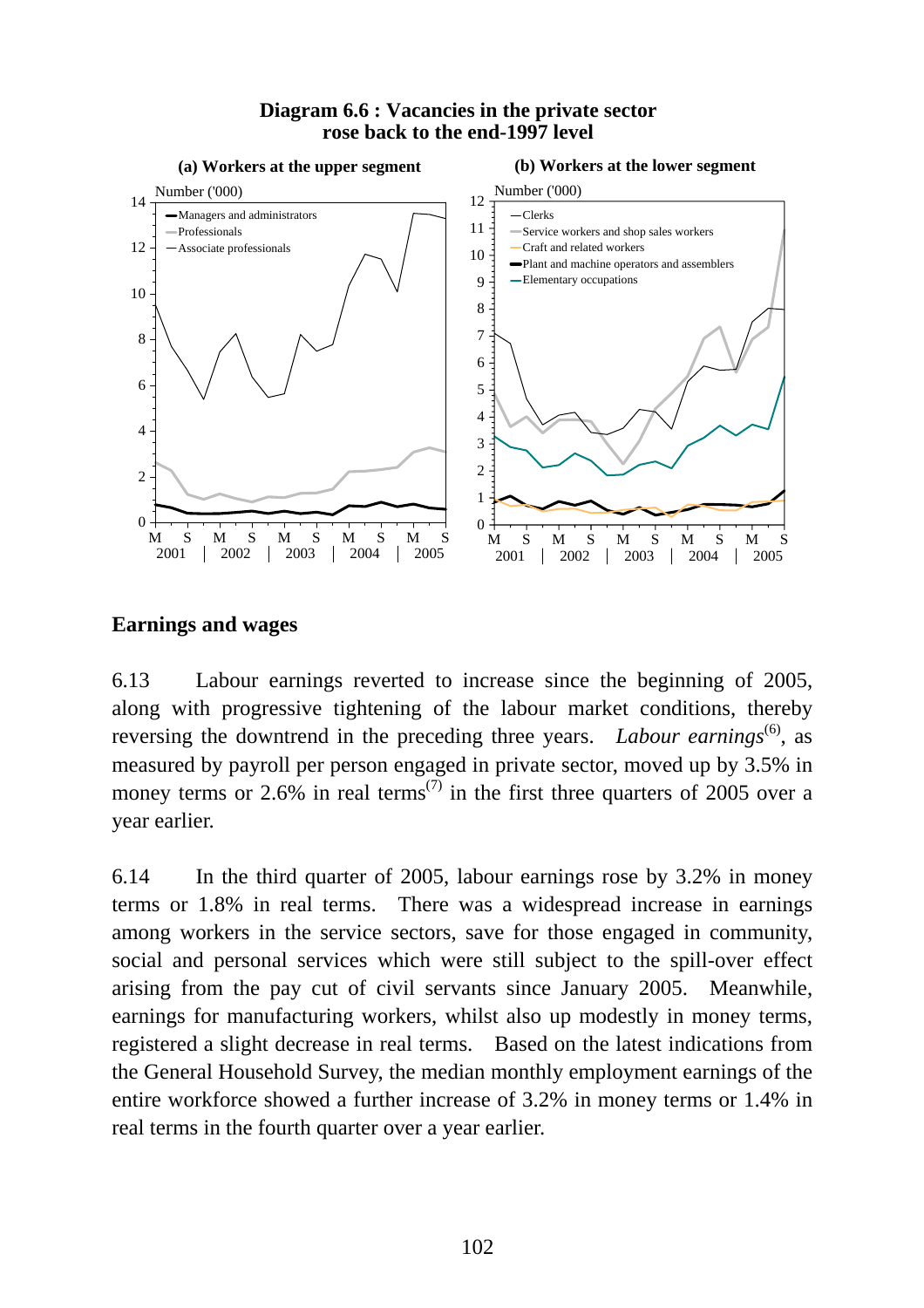

**Diagram 6.7 : Labour earnings bounced up since the beginning of 2005**

6.15 As for *labour wages,* there had been a similar upturn since early 2005. Comparing the first nine months of 2005 with a year earlier, labour wages edged up by 0.6% in money terms. This smaller gain as compared to labour earnings reflects the difference in coverage of the two sets of earning data, with wages covering only the regular earnings of workers up to the supervisory level. Yet in times of economic upturn, business establishments tend to rely more on the variable or discretionary pay (and thus less on basic wages) in rewarding employees in order to maintain greater flexibility in labour cost. Discounting the increase in consumer prices, labour wages were slightly down by 0.7% in real terms over the same period.

6.16 In September 2005 alone, labour wages had a 0.8% rise in money terms or a 0.7% decrease in real terms on a year-on-year comparison. Wages went up mildly in money terms in the manufacturing, transport, and financing, insurance, real estate and business services sectors. Concurrently, a larger increase was seen in the distributive and catering trades, due to stronger labour demand amid the buoyant external trade and solid growth in consumer spending and inbound tourism. On the other hand, some reduction in wages was observed in personal services.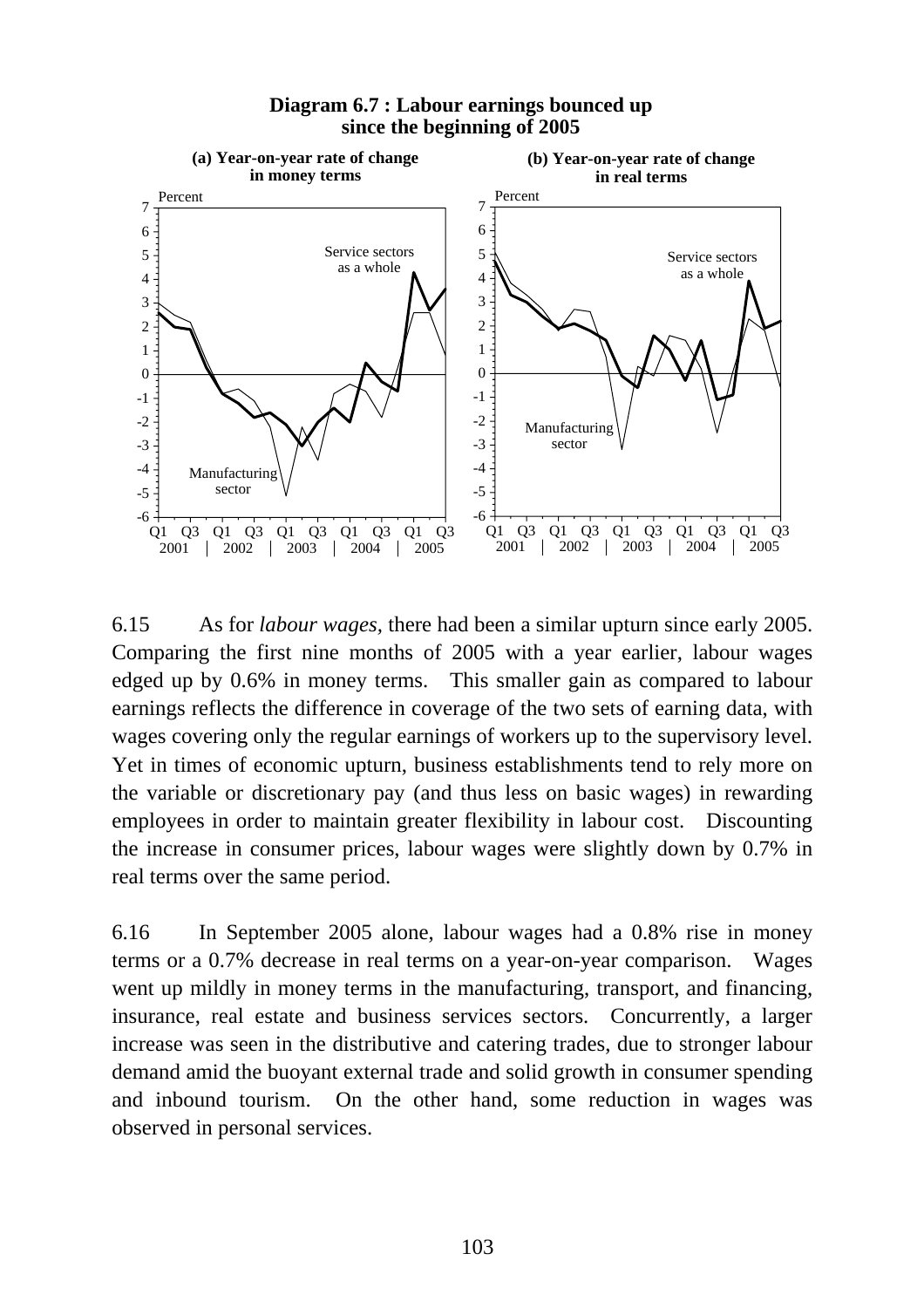# **Box 6.2**

## **An analysis of the low-income employees**

In the current phase of economic recovery between Q3 2003 and Q3 2005, the total number of employees<sup>(1)</sup> has gone up by about 200 000 or 8%. This increase occurred entirely among employees with monthly income of \$5,000 or above<sup>(2)</sup>. Meanwhile, the number of employees earning less than  $$5,000$  per month<sup>(3)</sup> fell amid the economic upturn. Conceivably, some of the low-income employees (i.e. with monthly employment earnings below \$5,000) might have moved up the income ladder and a certain proportion of the previously unemployed persons might have taken up jobs with income of \$5,000 or more, whereas some others found jobs with lower earnings.

#### **Employees by monthly employment earnings**

| <b>Total</b>         | 2 577 800 | 2776400   | 198 600    |
|----------------------|-----------|-----------|------------|
| \$13,000 or above    | 974 100   | 1 010 000 | 35 900     |
| $$10,000 - $12,999$  | 390 400   | 454 300   | 63 800     |
| \$8,000 - \$9,999    | 380 400   | 422 100   | 41 600     |
| $$5,000 - $7,999$    | 558 100   | 622 800   | 64 700     |
| <b>Below \$5,000</b> | 274 700   | 267 300   | $-7400$    |
|                      | Q3 2003   | Q3 2005   | Difference |

Among the 267 300 low-income employees in Q3 2005, 29% were part-time workers (working voluntarily less than 35 hours per week) and 19% underemployed employees (working involuntarily less than 35 hours per week). The remaining 52% or 140 100 comprised full-time workers. Over the period Q3 2003 to Q3 2005, the size of low-income employees working on a full-time or underemployed basis decreased in both absolute and proportionate terms. Concurrently, those employees working voluntarily on a part-time basis, including homemakers, students, etc, showed a considerable increase, along with the pick-up in economic activity and new job opportunities.

#### **Employees with monthly employment earnings below \$5,000**

|         | Full-time | Part-time, of whom:<br>Involuntary or<br>underemployed | Voluntary | Overall |
|---------|-----------|--------------------------------------------------------|-----------|---------|
| 2003 Q3 | 150 400   | 62 300                                                 | 62 100    | 274 700 |
|         | (5.8)     | (2.4)                                                  | (2.4)     | (10.7)  |
| 2005 Q3 | 140 100   | 49 800                                                 | 77400     | 267 300 |
|         | (5.0)     | (1.8)                                                  | (2.8)     | (9.6)   |

Note : ( ) Figures in brackets represent percentage shares in all employees.

- (1) Defined here to exclude foreign domestic helpers. In Q3 2005, employees accounted for 87% of total employment, while self-employed persons and employers accounted for 7% and 5% respectively.
- (2) The price levels in Q3 2003 and in Q3 2005 were broadly similar, as the rebound in prices after mid-2004 had been mild.
- (3) The overall median monthly employment earnings (excluding FDHs) stood at \$10,000 in Q3 2005. Hence employees earning less than \$5,000 per month had income less than half of the overall median.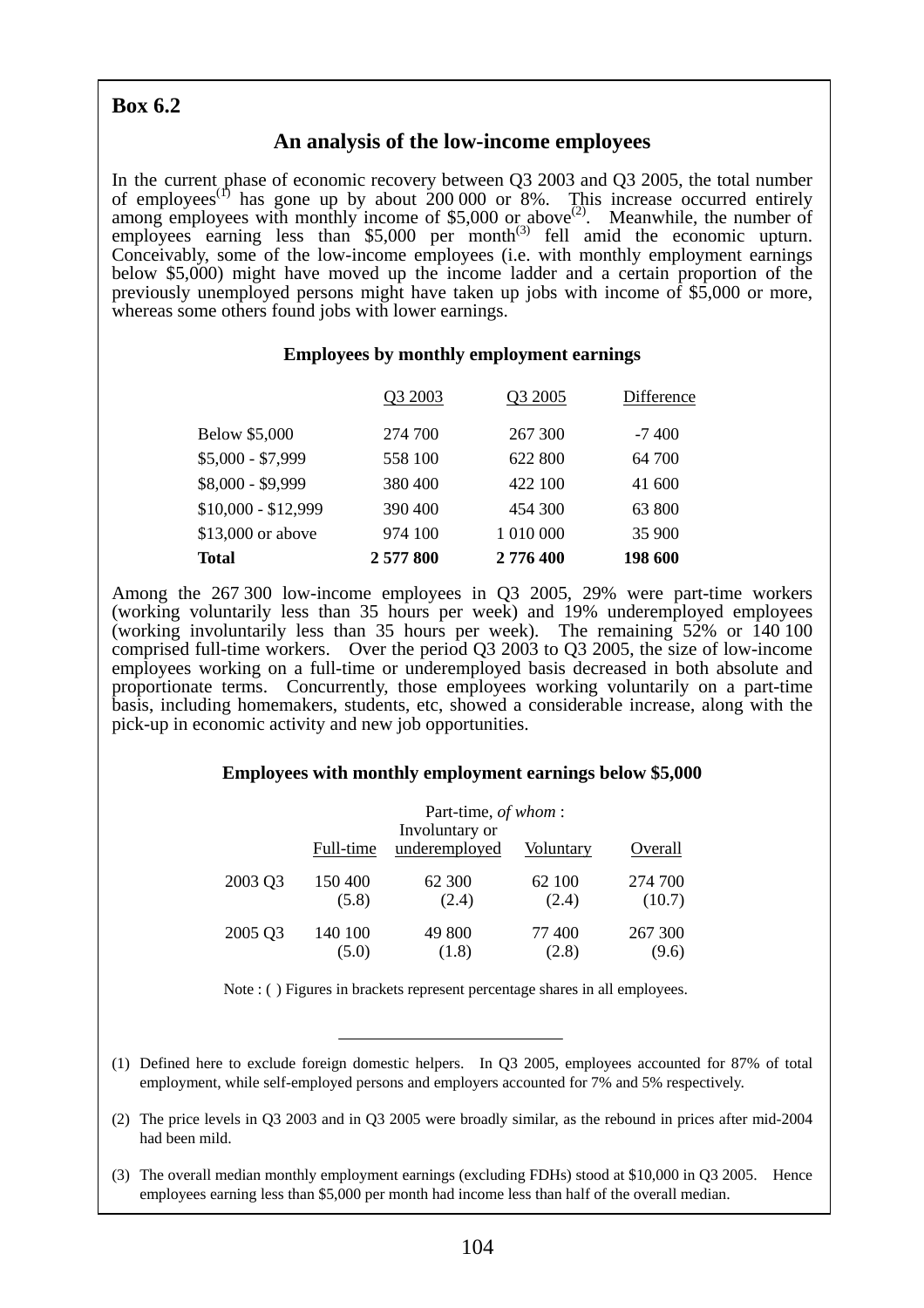## **Box 6.2 (cont'd)**

A more detailed analysis indicated that among the 140 100 full-time low-income employees in Q3 2005, about two-thirds were female workers, whereas about half were aged 40-59. Analysed by educational attainment, persons with primary education or below accounted for over one-third of the total, while those with lower or upper secondary education accounted for around one-quarter each. Furthermore, around half of the people in this particular group were workers in elementary occupations, and another one-quarter service workers and shop sales workers, as the wholesale, retail and import/export trades, restaurants and hotels, and community, social and personal services were the economic sectors where an overwhelming majority (71%) of the full-time low-income employees were found. As to the 49 800 underemployed low-income workers, their socio-economic characteristics were broadly similar, except that there were comparatively larger proportions of male workers as well as craft and related workers, many of whom were engaged in the construction sector.

A further analysis of employment earnings by decile group showed that for low-income employees in the bottom three decile groups, their average monthly employment earnings, having mostly followed a downtrend during 2003 and 2004, began to bounce up in the early part of 2005. Comparing Q3 2005 with a year earlier, such employment earnings rose by 2-4%. This was the combined result of a rise in the number of full-time employees within those decile groups, as well as a broad-based improvement in the average employment earnings among all the full-time, underemployed and part-time employees concerned.



**Average monthly employment earnings of employees at the lowest three decile groups**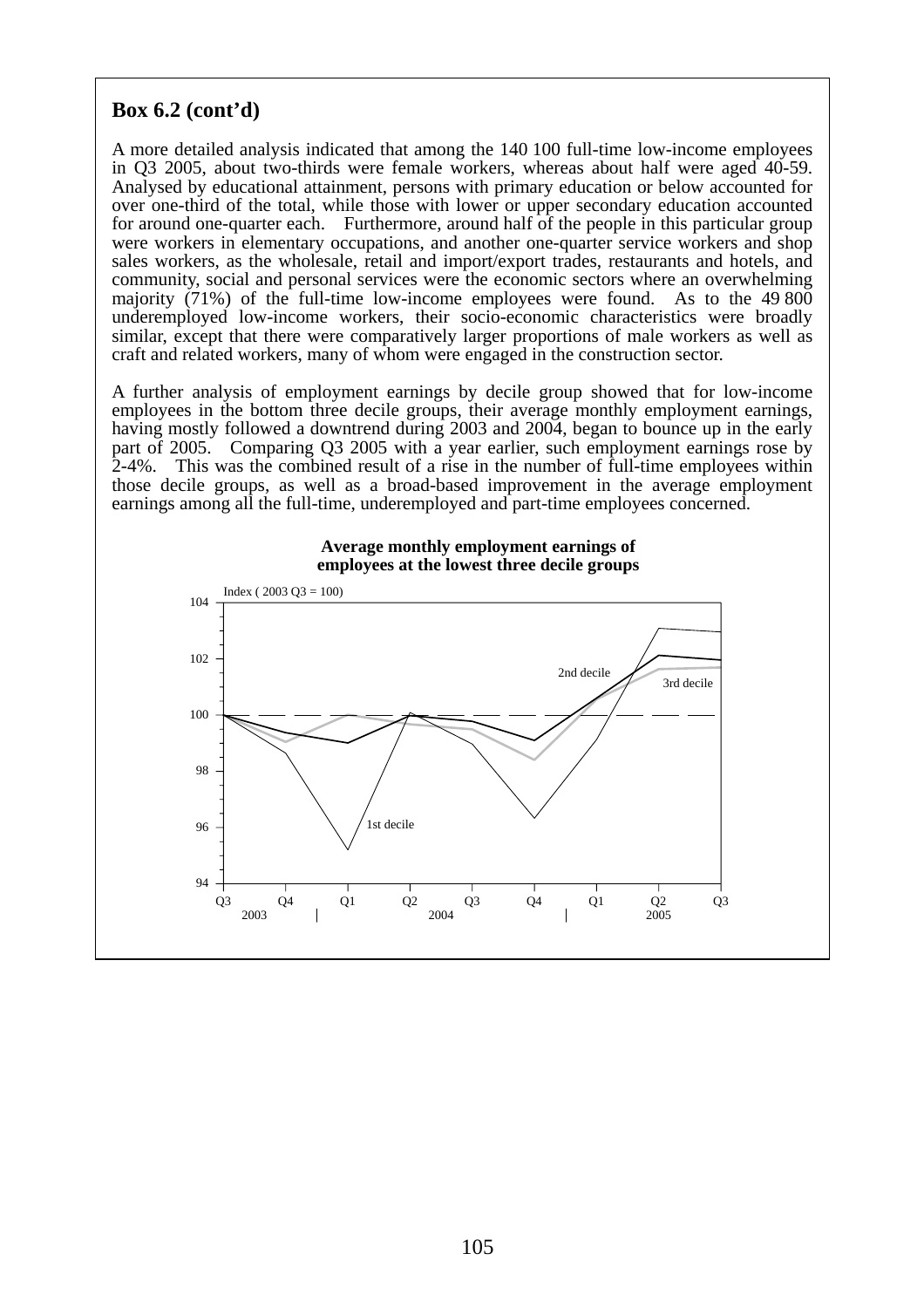6.17 Pursuant to the Public Officers Pay Adjustments (2004/2005) Ordinance, civil service pay was reduced by 3% on 1 January 2004 and a further 3% on 1 January 2005. All civil service pay points, expressed in dollar terms, have henceforth been brought back to their levels at 30 June 1997. In 2005, the government embarked on a pay level survey for the civil service to ascertain whether civil service pay is broadly comparable with the private sector counterpart. The survey field work is currently underway. The government will consider the next civil service pay adjustment in 2006 when the findings of the pay level survey are available.

### **Notes :**

(1) For a person aged 15 or above to be classified as unemployed, he or she should: (a) not have a job and not be performing any work for pay or profit during the reference period (i.e. seven days before enumeration); and (b) be available for work during the reference period; and (c) be seeking work during the 30 days before enumeration.

 Notwithstanding the above, the following types of persons are also considered unemployed: (a) persons without a job, having sought work but not available for work because of temporary sickness; (b) persons without a job, available for work but not having sought work because they will take up new jobs or start business at a subsequent date, or expect to return to their original jobs; and (c) discouraged workers not having sought work because they believe work is not available to them.

 Even at full employment, some frictional unemployment is bound to exist as workers move between jobs in order to obtain better terms of employment. The precise level of unemployment which can be described as purely frictional varies amongst economies, depending on the structure and characteristics of their labour markets.

 In April 2001, the Census and Statistics Department put out a revised series of seasonally adjusted unemployment rate compiled by reference to the X-11 ARIMA method, which adjusts for all seasonal variations in employment and unemployment (i.e. the changes due to holiday effects, seasonally ups and downs in economic activity, seasonal variations in first-time job-seekers, etc). This replaces the former series which adjusts only for seasonal variations in the proportion of first-time job-seekers in the labour force. For more details, see Note (3) at the end of Chapter 5 of the Half-yearly Economic Report 2001.

(2) The main criteria for an employed person aged 15 or above to be classified as underemployed are: involuntarily working less than 35 hours during the reference period (i.e. seven days before enumeration), and either available for additional work during the reference period or seeking additional work during the 30 days before enumeration.

 Following these criteria, employed persons taking no-pay leave due to slack work during the reference period are also classified as underemployed if they had worked less than 35 hours or were on leave for the entire reference period.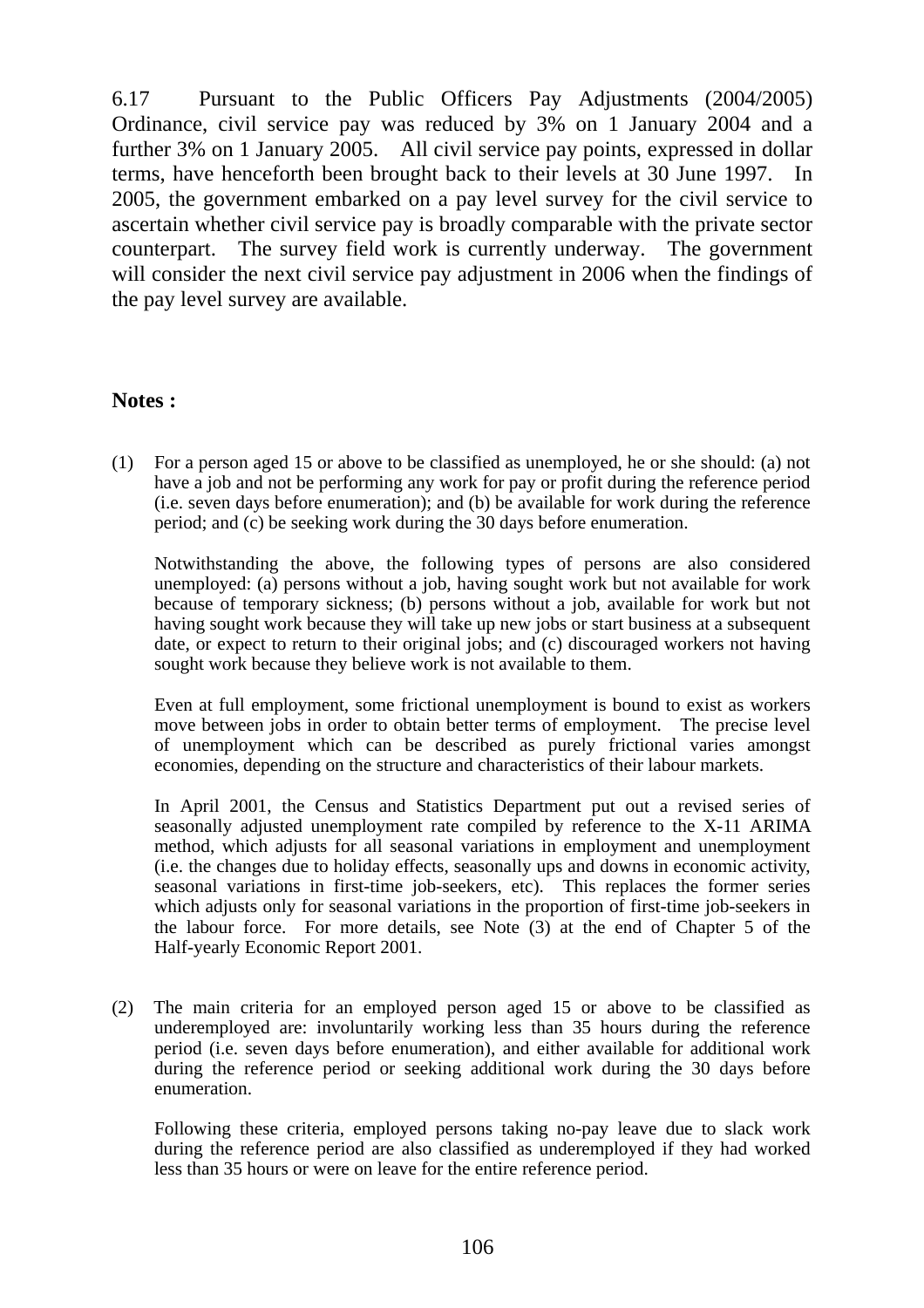- (3) The employed population refers to those persons aged 15 or above who performed work for pay or profit or had a formal job attachment during the reference period (i.e. seven days before enumeration).
- (4) The labour force, or the economically active population, is defined to include all persons aged 15 or above who either were engaged in productive work during the reference period (i.e. seven days before enumeration) or would otherwise have been engaged in productive work but were unemployed.
- (5) Taking into account off-site workers and related professional and support staff, employment in the entire building and construction sector increased, by 0.7% in 2005 over a year earlier.

 Employment for the construction sector as a whole is enumerated from the General Household Survey carried out by the Census and Statistics Department. Apart from site workers, it also includes non-site workers engaged in minor alteration and addition, repair, maintenance and interior decoration work on existing buildings. In addition, it includes professional, administrative and other support personnel engaged in that sector, such as engineers, architects, surveyors and contract managers, as well as general clerical staff.

- (6) In addition to wages, which include all regular payments like basic pay and stipulated bonuses and allowances, earnings also cover overtime pay and other non-guaranteed or irregular bonuses and allowances, except severance pay and long service payment. Because of this difference, as well as the difference in sectoral and occupational coverage, the movements in average earnings, as measured by payroll per person engaged, do not necessarily match closely with those in wage rates.
- (7) Different consumer price indices are used for compiling the real indices of labour earnings and wages, taking into account their relevance to the respective occupation coverage. Specifically, the Composite CPI, being an indicator of overall consumer prices, is taken as the price deflator for earnings received by employees at all levels of the occupational hierarchy. The CPI(A), being an indicator of consumer prices for the middle to lower income groups, is taken as the price deflator for wages in respect of workers on occupations up to the supervisory level, and also in respect of manual workers engaged in the construction sector.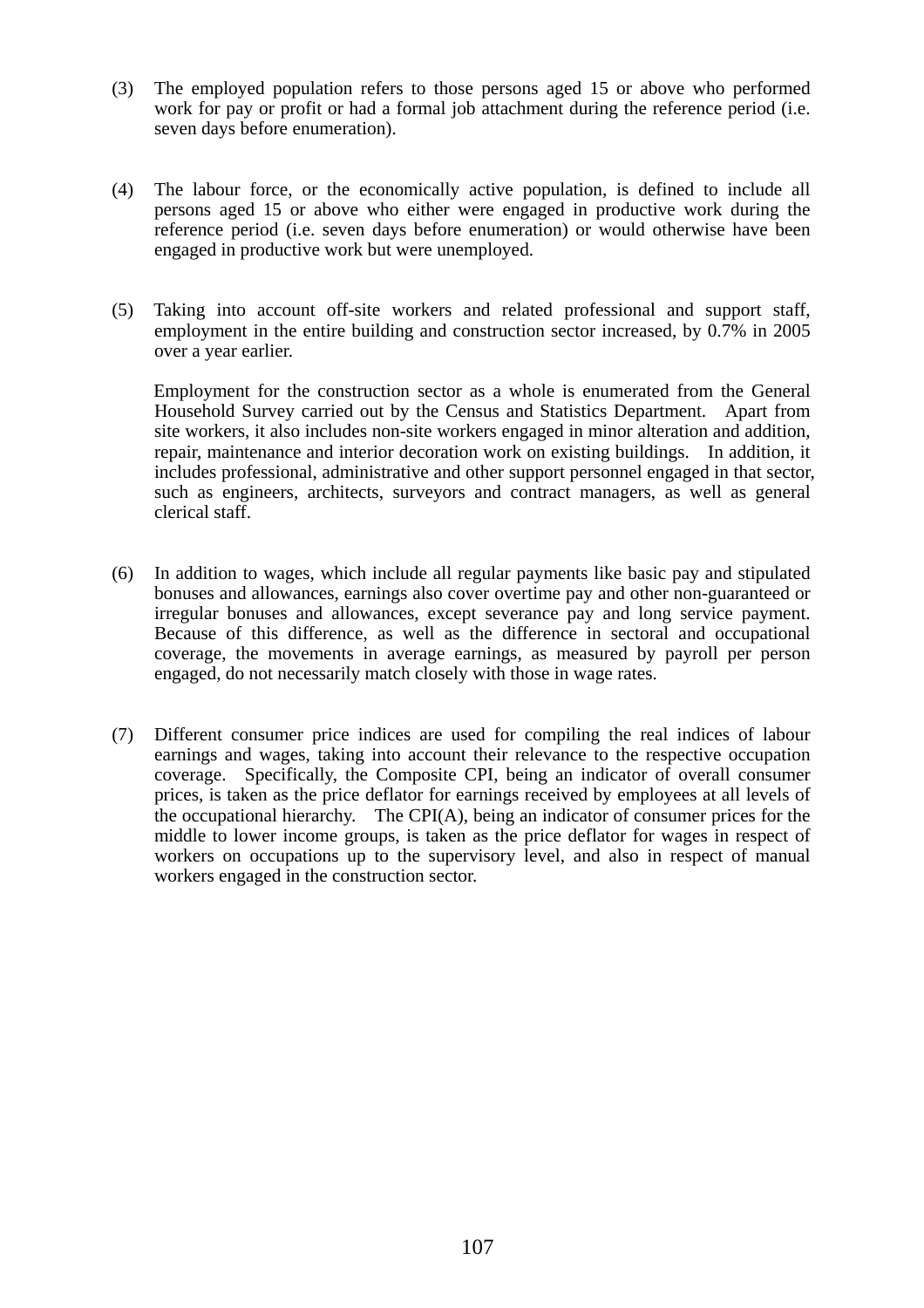# **CHAPTER 7 : PRICES**

## *Summary*

- *The CCPI inflation climbed up progressively over the course of 2005, reaching 1.8% in December yet averaging at a modest 1.1% for the year as a whole. This essentially is a continuation of the re-inflation process that began in late 2004, as local costs resumed increases after a prolonged period of decline, now that the economy has finally embarked on a full-fledged upswing.*
- *While the economy grew briskly throughout 2005, the pressure on aggregate supply, though with some build-up over the year, was not particularly heavy as to drive up inflation to a significant extent. Domestic cost pressures actually stayed modest through to the year-end, being mitigated by substantial expansion in production capacity afforded by rapid productivity growth. Unit labour costs were flat through the year, while unit rental costs in overall terms showed only a moderate increase.*
- *The decline in the GDP deflator tapered in the first half of 2005, turned positive by the third quarter and edged up further in the fourth quarter, mainly due to the faster increase in domestic prices and the continued fading out of the terms of trade drag amidst a stronger US dollar.*
- *2006 is likely to see some further creeping up in consumer price inflation, when the impact of higher rentals shows up more and as an improving labour market gives rise to higher wages and earnings. But with aggregate demand expected to grow at a pace broadly in line with aggregate supply, inflation is likely to remain at a rather healthy level for the year as a whole.*

## **Consumer prices**

7.1 After the return to positive inflation in late 2004, consumer price inflation continued to climb up over the course of 2005, in tandem with the rise-back in wages and rentals along the concurrent economic upswing. Domestic cost pressures, though naturally with some building up over the course of 2005, were actually quite well contained through to the year-end, especially when seen in conjunction with the very strong economic growth over the past two years. The imminent pressure on resources have been mitigated by solid expansion in production capacity – thanks to continued surge in labour productivity and also heavy investment in machinery and equipment, but a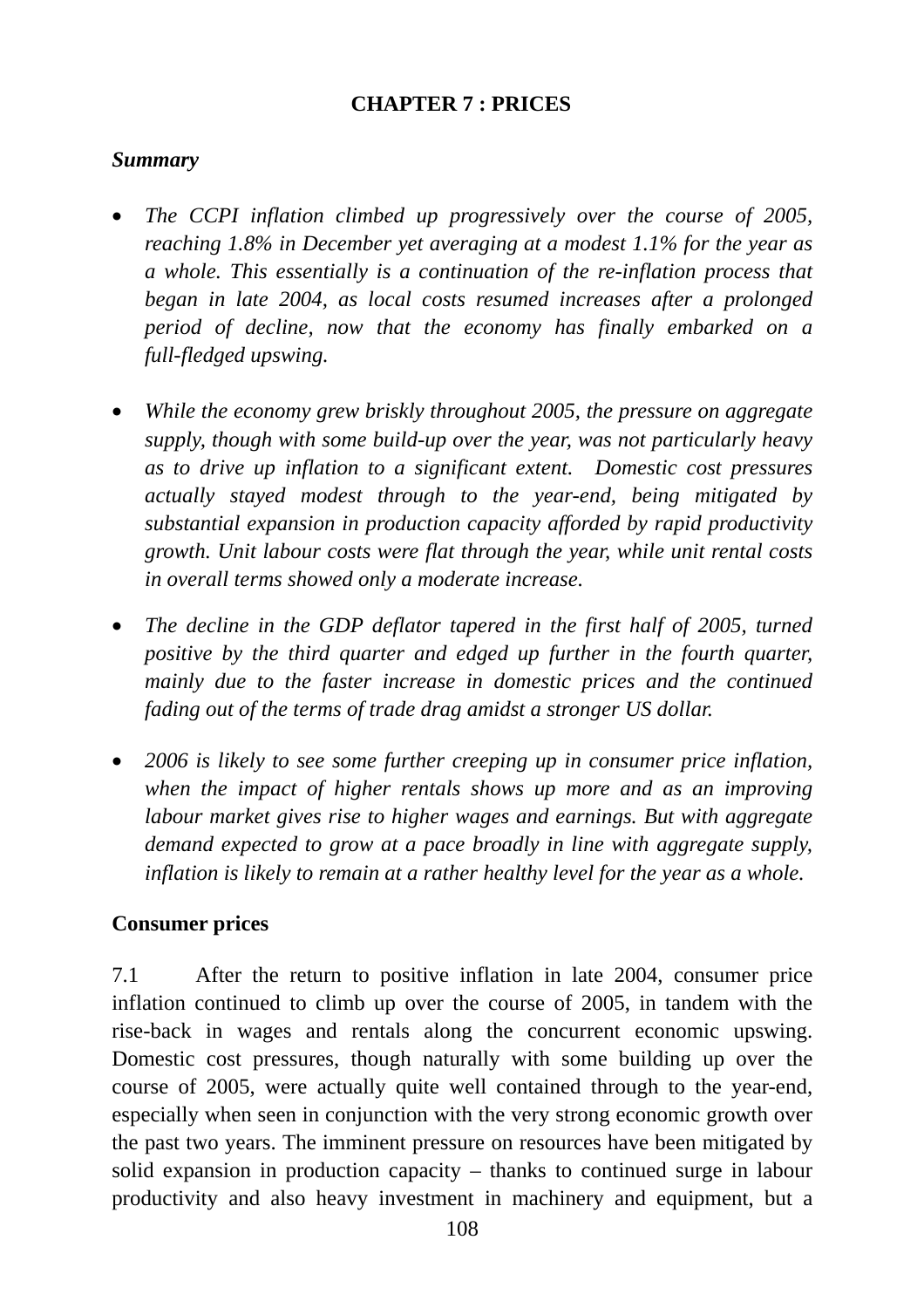rather slow pass-through of the earlier rental cost increase had also helped maintain the pace of CPI upturn at a modest pace. Although there was some feed-through from soaring oil prices, the upward price pressure from the external front in overall terms was not strong and actually easing in the year, owing to the modest appreciation of the Hong Kong dollar after the first quarter, and also some easing back in oil prices in late 2005.

7.2 Reflecting these underlying developments, consumer price inflation in terms of the *Composite Consumer Price Index (CPI)*<sup>(1)</sup> climbed modestly from 0.4% in the first quarter to 0.8% in the second quarter, then rose further to 1.4% in the third quarter and 1.8% in the fourth quarter. For the year as a whole, Composite CPI inflation was only a modest 1.1%, the first year of inflation since 1999. Looking ahead, consumer price inflation is expected to creep up further in 2006, when the more recent increase in rentals  $^{(2)}$  and higher wages from a tighter labour market are transmitted to the retail price level (*Paragraphs 2.19-2.20*).



**Diagram 7.1 : Consumer price inflation, though edging up, remained benign through to end-2005**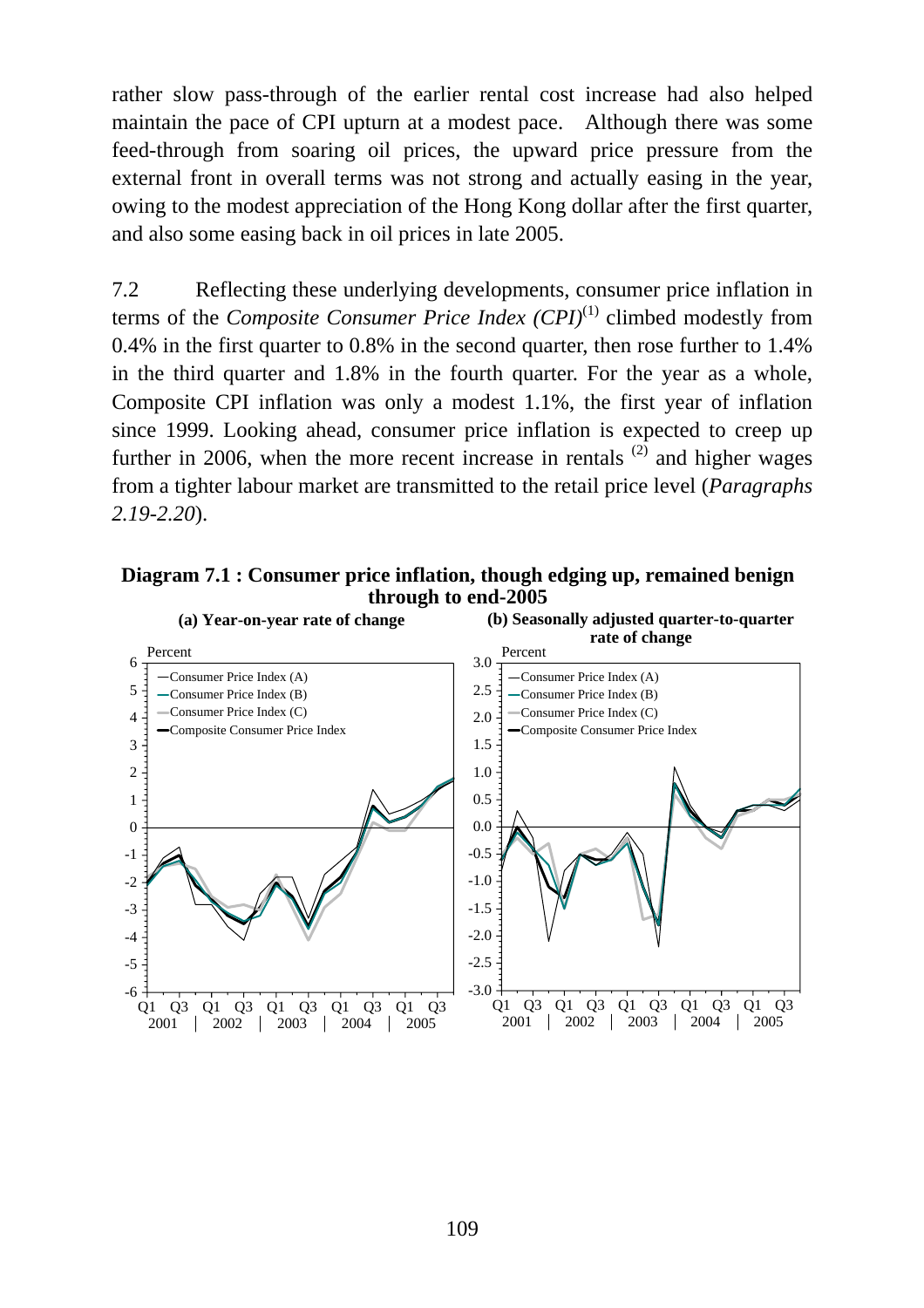



#### **Table 7.1 : Consumer Price Indices (year-on-year rate of change (%))**

|      |                |        | Composite CPI |        | CPI(A)   |        | CPI(B)   |        | CPI(C)   |
|------|----------------|--------|---------------|--------|----------|--------|----------|--------|----------|
| 2004 | Annual         | $-0.4$ |               | $\ast$ |          | $-0.5$ |          | $-0.9$ |          |
|      | H1             | $-1.3$ |               | $-1.0$ |          | $-1.4$ |          | $-1.8$ |          |
|      | H2             | 0.5    |               | 0.9    |          | 0.4    |          | 0.1    |          |
|      | Q <sub>1</sub> | $-1.8$ | (0.3)         | $-1.2$ | (0.4)    | $-2.0$ | (0.2)    | $-2.4$ | (0.2)    |
|      | Q2             | $-0.9$ | $(*)$         | $-0.7$ | $(*)$    | $-0.9$ | $(*)$    | $-1.1$ | $(-0.2)$ |
|      | Q <sub>3</sub> | 0.8    | $(-0.2)$      | 1.4    | $(-0.1)$ | 0.7    | $(-0.2)$ | 0.2    | $(-0.4)$ |
|      | Q <sub>4</sub> | 0.2    | (0.3)         | 0.5    | (0.3)    | 0.2    | (0.3)    | $-0.1$ | (0.2)    |
| 2005 | Annual         | 1.1    |               | 1.2    |          | 1.1    |          | 1.0    |          |
|      | H1             | 0.6    |               | 0.8    |          | 0.6    |          | 0.3    |          |
|      | H2             | 1.6    |               | 1.5    |          | 1.7    |          | 1.7    |          |
|      | Q <sub>1</sub> | 0.4    | (0.3)         | 0.7    | (0.4)    | 0.4    | (0.4)    | $-0.1$ | (0.3)    |
|      | Q2             | 0.8    | (0.5)         | 1.0    | (0.4)    | 0.8    | (0.4)    | 0.7    | (0.5)    |
|      | Q <sub>3</sub> | 1.4    | (0.4)         | 1.4    | (0.3)    | 1.5    | (0.4)    | 1.5    | (0.5)    |
|      | Q4             | 1.8    | (0.6)         | 1.7    | (0.5)    | 1.8    | (0.7)    | 1.8    | (0.6)    |

Notes : ( ) Figures in parentheses denote seasonally adjusted quarter-to-quarter rates of change.

(\*) Change of less than 0.05%.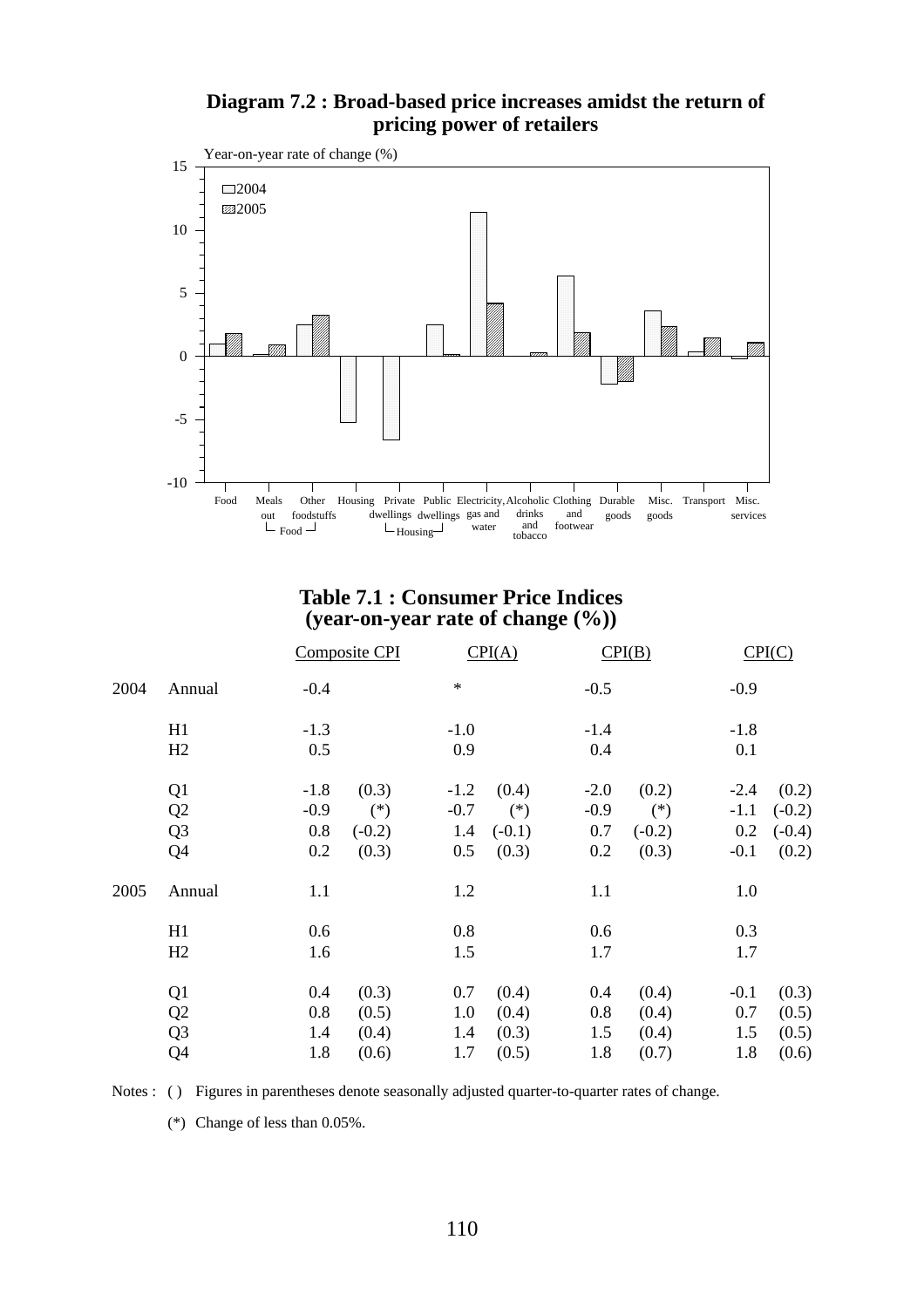|                                 |           |        |        |          |        | 2005           |        |
|---------------------------------|-----------|--------|--------|----------|--------|----------------|--------|
| Expenditure component           | Weighting | 2004   | 2005   | $\Omega$ | Q2     | Q <sub>3</sub> | $Q_4$  |
| Food                            | 26.67     | 1.0    | 1.8    | 1.9      | 1.9    | 1.9            | 1.5    |
| Meals bought<br>away from home  | 16.39     | 0.2    | 0.9    | 0.6      | 0.8    | 1.1            | 1.1    |
| Other foodstuffs                | 10.28     | 2.5    | 3.3    | 3.9      | 3.6    | 3.3            | 2.3    |
| Housing <sup>(a)</sup>          | 29.91     | $-5.2$ | $\ast$ | $-2.6$   | $-0.9$ | 1.0            | 2.7    |
| Private dwellings               | 24.59     | $-6.6$ | $\ast$ | $-3.4$   | $-1.3$ | 1.3            | 3.3    |
| Public dwellings                | 2.07      | 2.5    | 0.2    | 0.1      | 0.2    | 0.2            | 0.1    |
| Electricity, gas and water      | 2.98      | 11.4   | 4.2    | 4.1      | 5.1    | 3.2            | 4.3    |
| Alcoholic drinks and<br>tobacco | 0.94      | $\ast$ | 0.3    | 0.1      | 0.4    | 0.6            | 0.2    |
| Clothing and footwear           | 4.13      | 6.4    | 1.9    | 3.4      | 2.2    | 2.2            | 0.1    |
| Durable goods                   | 6.24      | $-2.2$ | $-2.0$ | $-2.2$   | $-1.9$ | $-1.7$         | $-2.1$ |
| Miscellaneous goods             | 5.70      | 3.6    | 2.4    | 1.5      | 2.1    | 2.7            | 3.2    |
| Transport                       | 9.01      | 0.4    | 1.5    | 0.7      | 1.2    | 2.1            | 2.0    |
| Miscellaneous services          | 14.42     | $-0.2$ | 1.1    | 1.4      | 0.7    | 0.8            | 1.4    |
| All items                       | 100.00    | $-0.4$ | 1.1    | 0.4      | 0.8    | 1.4            | 1.8    |

# **Table 7.2 : Composite Consumer Price Index by component (year-on-year rate of change (%))**

Notes : (a) The housing component covers rents, rates, Government rent, maintenance costs and other housing charges. Its sub-components on private and public dwellings as presented here, however, cover rents, rates and Government rent only. Hence, the combined weighting of private and public dwellings is slightly less than the weighting of the entire housing component.

(\*) Change of less than 0.05%.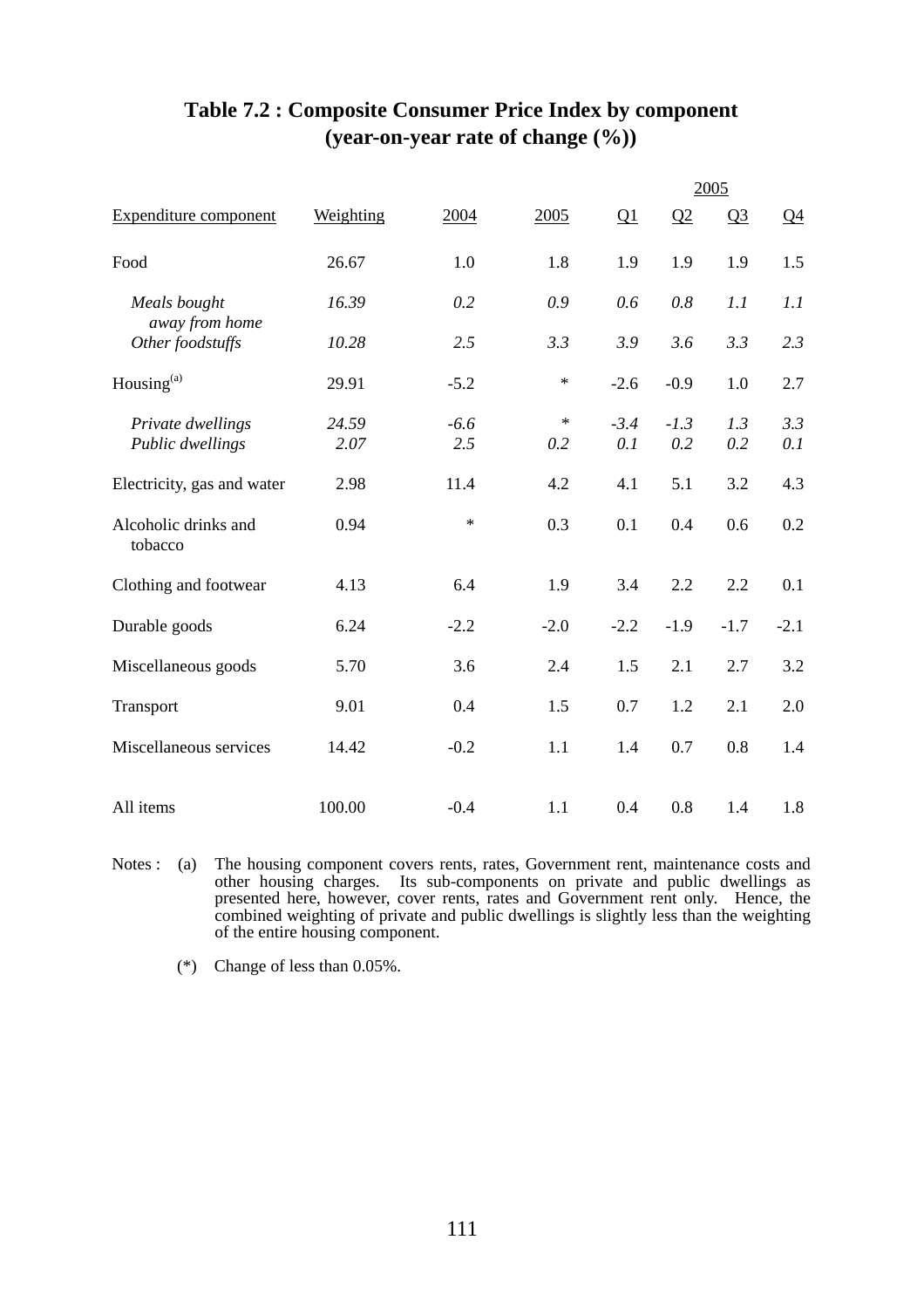## **Costs of factor inputs**

7.3 The fact that inflation had not experienced a sharper rise over the year despite the very strong economic growth owed much to the still modest cost pressure stemming from factor inputs, as much of the pressure was mitigated by matching expansion in production capacity and productivity upgrading. On a per unit cost basis, labour cost was still broadly stable. Although business-related rentals on new leases had risen quite distinctly over the past year, particularly those for office space and retail premises, they seemed to have been mostly supported by vibrant business – thanks to the robust economic expansion. Thus again, on a unit cost basis, the increase in unit rental cost was also modest in overall terms (*Box 7.1*).

7.4 The cost pressures from the external front were likewise modest and actually moderating through the year. This can be seen from slower increase in the prices of imports of both *capital goods and raw materials,* due mainly to a stronger Hong Kong dollar after March. Nevertheless, for some sectors which are oil-intensive users, such as transport, restaurants and construction, there were more cost pressures due to the surge in fuel costs. Yet for the economy as a whole, the price pressures from soaring oil price had so far been rather contained.



### **Diagram 7.3 : Costs of factor inputs**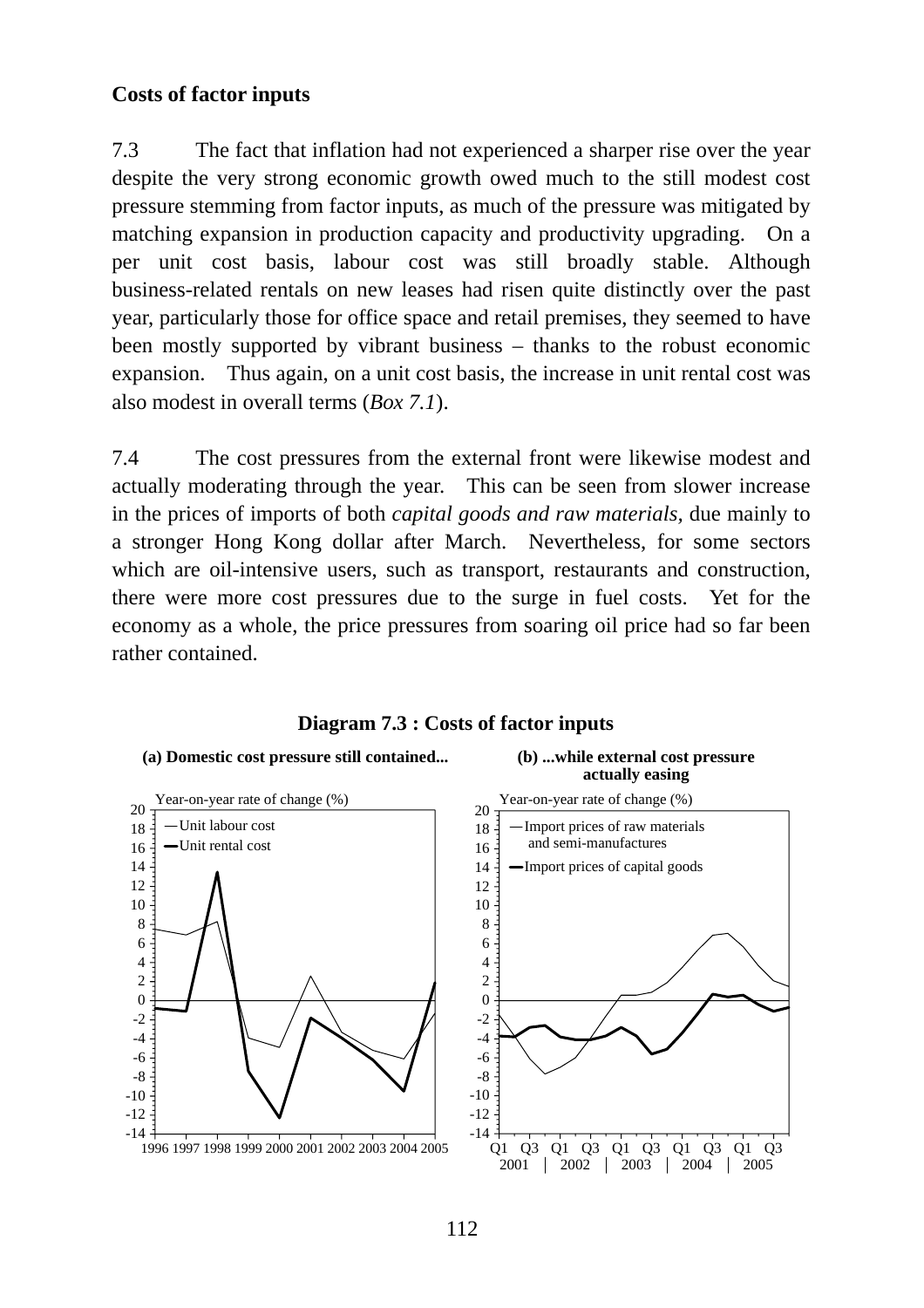# **Box 7.1**

# **Unit cost analysis and consumer price inflation**

Over the past year or so, there have been increasing concerns about the resurgence of cost-push inflation stemming from the surge in rentals for newly leased retail premises and office space. Now that the Hong Kong economy has completely shrugged off its earlier sluggishness and is now on a full-fledged upswing, it is generally believed that local producers and retailers will be more inclined to pass any cost increases onto the retail price level alongside the broader return of pricing power, thereby pushing up overall consumer prices.

Nevertheless, despite two consecutive years of very robust economic growth, consumer price inflation, though creeping up, has remained modest and well contained, which appears to be quite contradictory to the above argument. This suggests that some important elements in business operations might have been overlooked. Indeed, what matters more to business operators should be unit operating cost, i.e. operating costs per unit of real output or real sales revenue, instead of merely total operating costs, the former being the key determinant of profitability. In other words, productivity of factor inputs such as labour and land (retail premises/office space) also features prominently in the business cost formula. Since the distinct rise in business costs over the past two years has been well underpinned by the concurrent pick-up in overall economic activity and business turnover, the increase in business costs, if reckoned on a per unit cost basis, is actually not that considerable as to push up inflation significantly.

With reference to international statistical practices, the two most prominent components of business cost for the economy as a whole, viz. unit rental cost and unit labour cost (URC and ULC) can be proxied as follow:

#### *URC* = (Area of occupied retail premises<sup>#</sup>  $\times$  8-quarter moving average rental index *for retail premises)* ÷ *Real consumption expenditure in the domestic market*

#### $ULC = (Nominal index of pavroll per person engaged × Total employment)$ <sup>÷</sup> *Real GDP*

As shown in part (a) of Diagram 7.3, both URC and ULC actually rose markedly in 1998, largely attributable to the sharp contraction in economic activity and business turnover during the Asian financial turmoil. Such surge in unit business costs could rather be interpreted as a signal of the need for downward cost adjustment to restore competitiveness, through a combination of reduction in operating scale (e.g. retrenchment of employees and scale-down of unprofitable retail premises), wage cut, and a decline in rentals. That both URC and ULC eased back in the ensuing years actually reflected the speedy adjustment process undergone by the Hong Kong economy in the aftermath of the Asian financial turmoil, being a manifestation of our flexibility and resilience to adverse shocks.

Note: (#) Derived from end-year stock and vacancy data for retail premises published by the Rating & Valuation Department (RVD).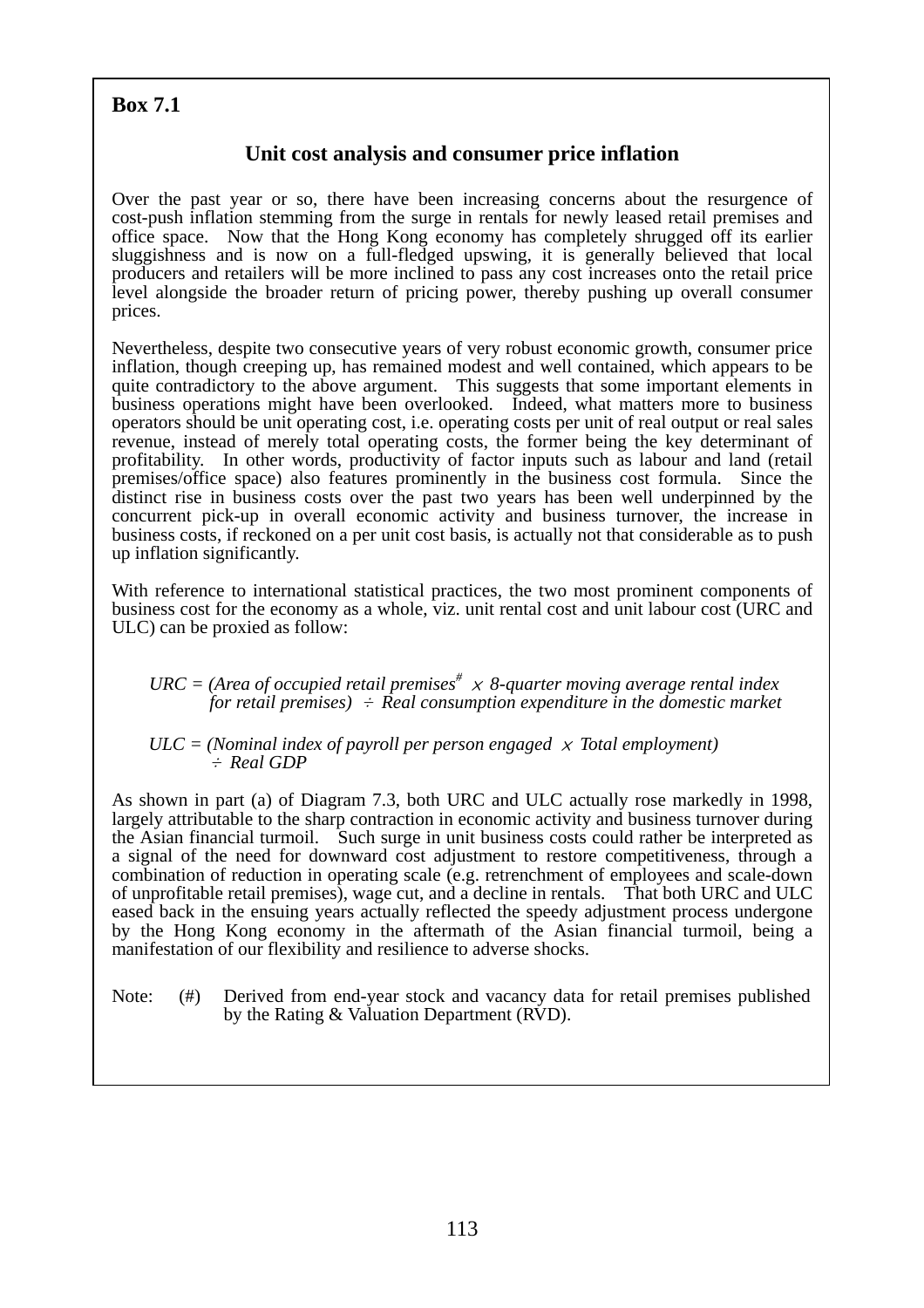|      |                |            | Consumer | Raw       |              | Capital |                            |
|------|----------------|------------|----------|-----------|--------------|---------|----------------------------|
|      |                | Foodstuffs | goods    | materials | <b>Fuels</b> | goods   | $\underline{\mathrm{All}}$ |
| 2004 | Annual         | 3.7        | 1.2      | 5.7       | 27.0         | $-0.8$  | 2.9                        |
|      | H1             | 3.8        | 0.5      | 4.5       | 14.4         | $-2.4$  | 1.5                        |
|      | H2             | 3.7        | 1.8      | 7.0       | 39.7         | 0.6     | 4.1                        |
|      | Q1             | 3.9        | 0.5      | 3.5       | 5.0          | $-3.4$  | 0.7                        |
|      | Q <sub>2</sub> | 3.6        | 0.6      | 5.3       | 24.8         | $-1.4$  | 2.3                        |
|      | Q <sub>3</sub> | 4.1        | 1.6      | 6.9       | 37.1         | 0.7     | 4.0                        |
|      | Q4             | 3.5        | 1.9      | 7.1       | 42.4         | 0.4     | 4.3                        |
| 2005 | Annual         | 0.9        | 2.8      | 3.1       | 32.9         | $-0.5$  | 2.7                        |
|      | H1             | 2.1        | 3.4      | 4.6       | 33.3         | 0.1     | 3.6                        |
|      | H2             | $-0.4$     | 2.3      | 1.8       | 32.4         | $-0.9$  | 1.9                        |
|      | Q1             | 2.8        | 3.2      | 5.7       | 27.1         | 0.6     | 4.0                        |
|      | Q <sub>2</sub> | 1.5        | 3.6      | 3.7       | 39.9         | $-0.4$  | 3.3                        |
|      | Q <sub>3</sub> | $-0.3$     | 2.9      | 2.1       | 38.3         | $-1.1$  | 2.3                        |
|      | Q4             | $-0.4$     | 1.8      | 1.5       | 26.7         | $-0.7$  | 1.6                        |

#### **Table 7.3 : Prices of imports by end-use category (year-on-year rate of change (%))**

#### **Diagram 7.4 : Imported inflation eased as US dollar strengthened**



Note : An increase in nominal EERI indicates weakening of the Hong Kong dollar.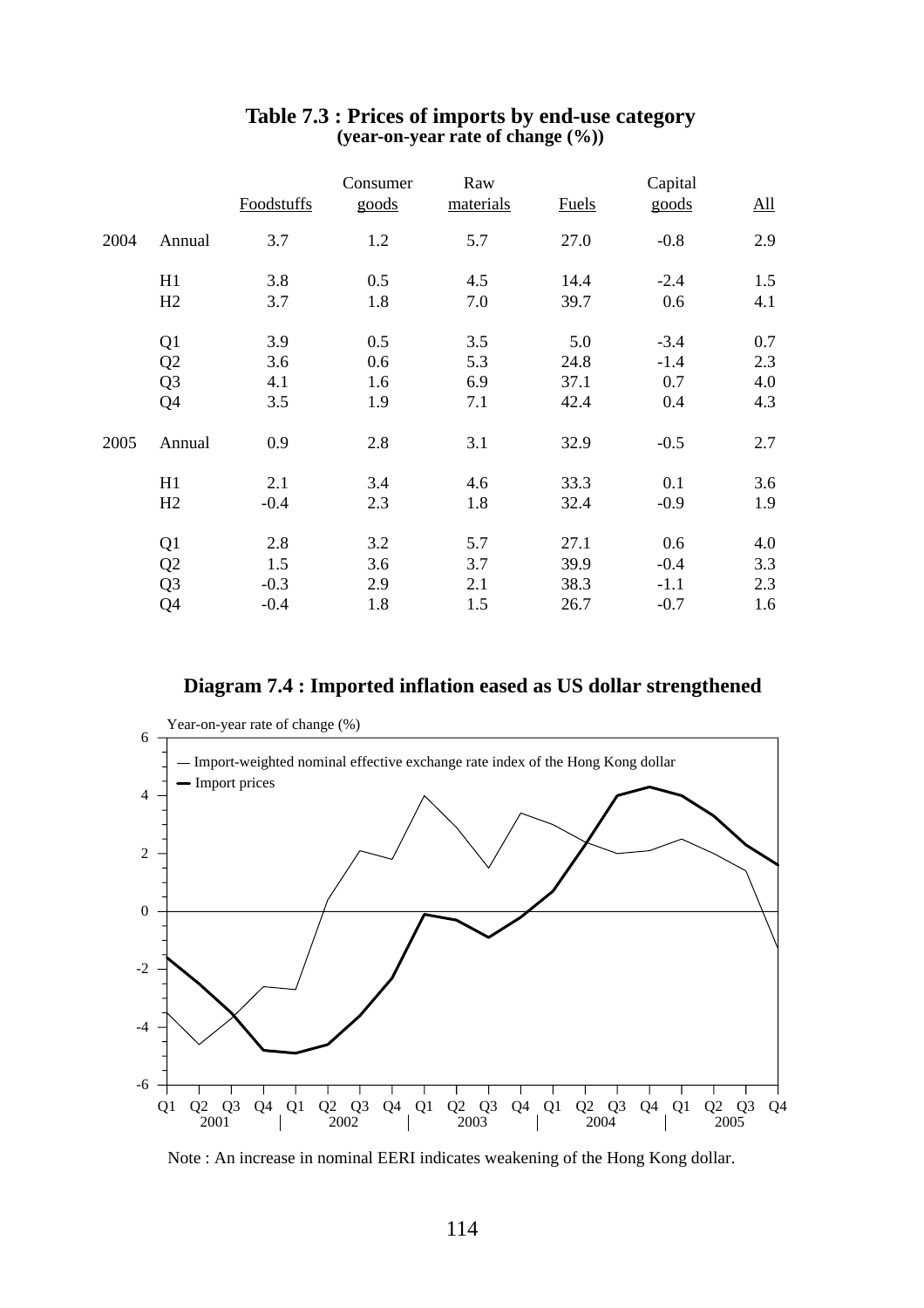#### **Diagram 7.5 : The increase in import prices of most commodities, with the exception of fuel, slowed during the year**

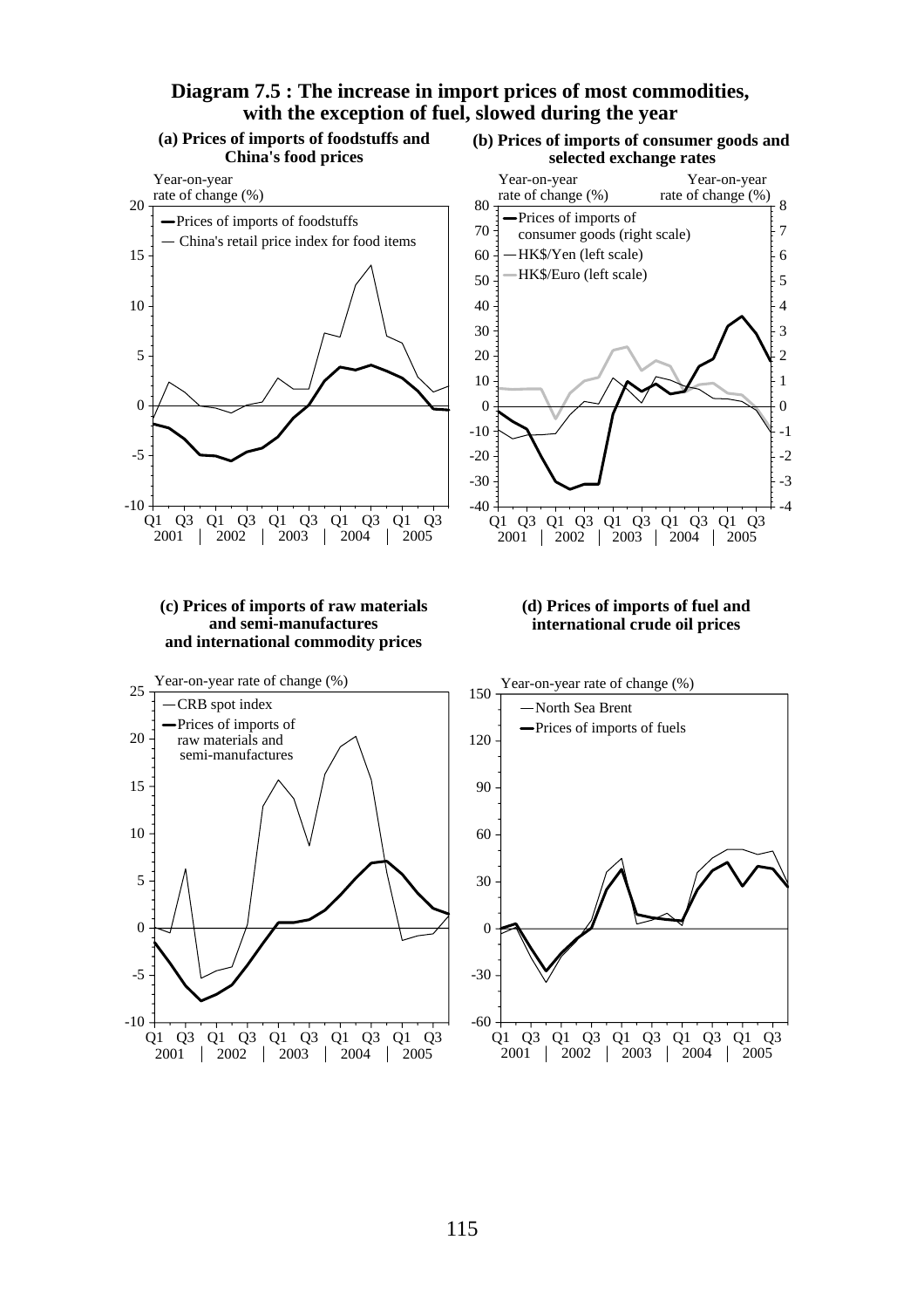# **Output prices**

7.5 Owing to muted cost pressures stemming from both the domestic and external fronts as well as the presence of competitive pressure in the markets, the rise in domestic output prices remained small. The increase in the *prices of local manufacturing output*, as measured by the Producer Price Index<sup>(3)</sup>, though registered an increasing trend as the year unfolded, was actually slower than that in the previous year. As for the *prices of output in selected service sectors*, there were continued modest increases in many of them, with the exception of a relatively sharp increase in the output prices of the hotel sector, thanks to the still vibrant inbound tourism. Another exception was a consistent decline in the output prices of the telecommunications sector, due to keen competition and continued technological advancement within the sector.

# **Table 7.4 : Producer Price Indices for the local manufacturing sector and selected service sectors**

**(year-on-year rate of change (%))** 

|                                             |         |          | 2004   |         |        |          | 2005   |         |
|---------------------------------------------|---------|----------|--------|---------|--------|----------|--------|---------|
| Industry group                              | Annual  | $\Omega$ | Q2     | $Q_3$   | $Q_4$  | $\Omega$ | Q2     | $Q_2^2$ |
| Manufacturing                               | 2.2     | 2.8      | 2.7    | 2.0     | 1.4    | 0.5      | 0.7    | 0.8     |
| Selected services sector <sup>(#)</sup>     |         |          |        |         |        |          |        |         |
| Hotels and boarding<br>houses               | 10.6    | 2.9      | 17.7   | 12.4    | 10.4   | 14.0     | 11.8   | 11.4    |
| Land transport                              | $-0.1$  | $-1.9$   | 0.4    | 1.2     | $\ast$ | 0.9      | 0.4    | 1.3     |
| Maritime transport                          | 1.3     | 2.7      | 0.8    | 1.2     | 0.6    | 1.6      | 0.2    | 0.8     |
| Air transport                               | 2.3     | 1.2      | 4.9    | 3.5     | $-0.2$ | 1.6      | 2.9    | 2.9     |
| Telecommunications                          | $-10.1$ | $-13.6$  | $-7.9$ | $-10.2$ | $-8.3$ | $-8.2$   | $-7.6$ | $-7.9$  |
| Miscellaneous<br>communications<br>services | 2.4     | 2.9      | 2.8    | 2.0     | 1.8    | $-0.3$   | 0.1    | 0.1     |

- Notes : (#) Producer Price Indices for the other service sectors are not available, due to the difficulties involved in defining and delineating the various types of services and hence in measuring their respective price changes. This is particularly so for such sectors as banking and insurance, where the producers often do not charge their customers explicitly.
	- (\*) Change of less than 0.05%.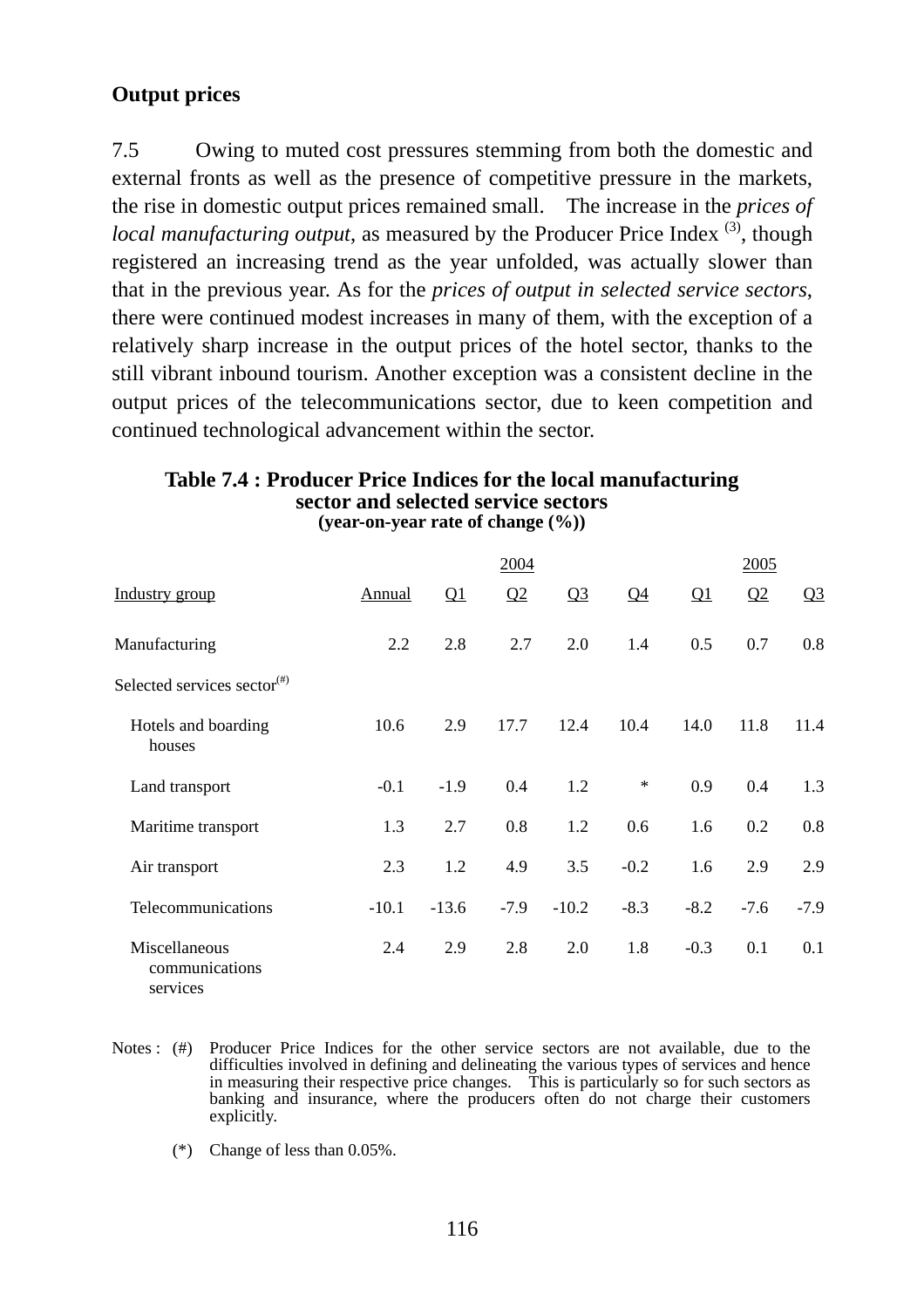## **GDP deflator**

7.6 The decline in the *GDP deflator*<sup>(4)</sup>, a broad measure of overall changes in prices of the economy, tapered in the first half of 2005, turned positive by the third quarter and then picked up slightly further in the fourth quarter. The reversion to an increase in the second half of 2005 symbolised the end of a persistent decline that began in the third quarter of 1998. Apart from the firming up in domestic prices, the turnaround was also helped by fading drag from a declining terms of trade<sup> $(5)$ </sup>, again due to the US dollar strengthening in the year. Excluding the effect from terms of trade, the *domestic demand deflator* picked up in the year, indicating slight build-up though still modest pressure on production capacity.

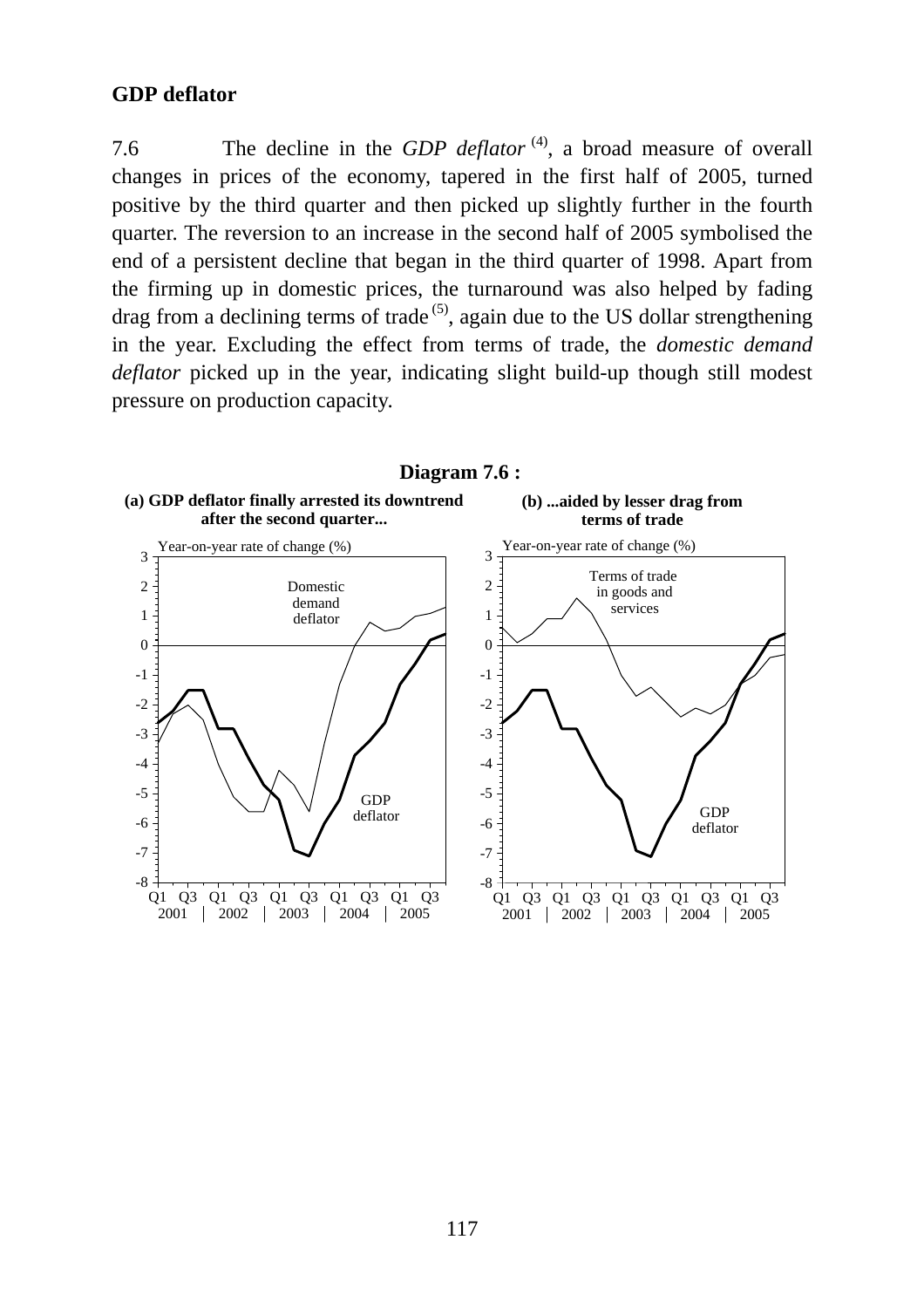|                                           | 2004                |            |            | 2005                                                                                        |           |                     |                 |            |        |                                           |
|-------------------------------------------|---------------------|------------|------------|---------------------------------------------------------------------------------------------|-----------|---------------------|-----------------|------------|--------|-------------------------------------------|
|                                           | Annual <sup>#</sup> | $\Omega^*$ | $\Omega^*$ | $\Omega^*$                                                                                  | $Q4^{\#}$ | Annual <sup>+</sup> | $\Omega^{1}$    | $\Omega^*$ | $Q3^*$ | $Q4$ <sup>+</sup>                         |
| Private consumption<br>expenditure        | $-0.5$              | $-2.6$     | $-0.5$     | 1.0                                                                                         | 0.1       | 1.6                 | 0.7             | 1.6        | 1.5    | 2.8                                       |
| Government<br>consumption<br>expenditure  | $-2.9$              | $-3.3$     | $-3.1$     | $-2.6$                                                                                      | $-2.6$    | $-1.7$              | $-1.8$          | $-1.6$     | $-1.7$ | $-1.6$                                    |
| Gross domestic fixed<br>capital formation | 2.1                 | 1.6        | 2.6        | 1.7                                                                                         | 2.2       | 0.8                 | 2.3             | 1.8        | 1.3    | $-2.2$                                    |
| Total exports of goods                    | 0.5                 | $-1.5$     | 0.1        | 1.3                                                                                         | 1.6       | $-0.1$              | 1.3             | 0.4        | $-0.2$ | $-1.3$                                    |
| Imports of goods                          | 2.5                 | 0.5        | 2.2        | 3.7                                                                                         | 3.5       | 1.3                 | 2.9             | 1.8        | 0.8    | $\ast$                                    |
| Exports of services                       | 0.4                 | $-1.6$     | 1.8        | 1.2                                                                                         | 0.9       | 3.1                 | 2.6             | 3.0        | 3.3    | 3.2                                       |
| Imports of services                       | 4.0                 | 3.9        | 3.6        | 4.8                                                                                         | 3.8       | 1.3                 | 2.6             | 2.4        | 0.9    | $-0.6$                                    |
| <b>Gross Domestic</b>                     | $-3.6$              | $-5.2$     | $-3.7$     | $-3.2$                                                                                      | $-2.6$    | $-0.2$              | $-1.3$          | $-0.6$     | 0.2    | 0.4                                       |
| <b>Product</b>                            |                     |            |            | $\langle -0.9 \rangle$ $\langle -0.7 \rangle$ $\langle -0.8 \rangle$ $\langle -0.1 \rangle$ |           |                     | $<\!\!0.2\!\!>$ | <0.1>      |        | $\langle * \rangle$ $\langle 0.1 \rangle$ |
| Total final demand                        | 0.4                 | $-1.4$     | 0.2        | 1.3                                                                                         | 1.3       | 0.8                 | 1.3             | 1.0        | 0.7    | 0.1                                       |
| Domestic demand                           | $\ast$              | $-1.3$     | $\ast$     | 0.8                                                                                         | 0.5       | 1.0                 | 0.6             | 1.0        | 1.1    | 1.3                                       |

## **Table 7.5 : GDP deflator and the main expenditure component deflators@ (year-on-year rate of change (%))**

Notes : (#) Revised figures.

(+) Preliminary figures.

< > Seasonally adjusted quarter-to-quarter % change.

(\*) Change of less than 0.05%.

 (@) The entire series of GDP deflator has been revised following the completion of an exercise by the Census and Statistics Department to implement the latest international guidelines on the compilation of financial intermediation services produced by banks in the estimation of national accounts statistics of Hong Kong in mid-August 2005.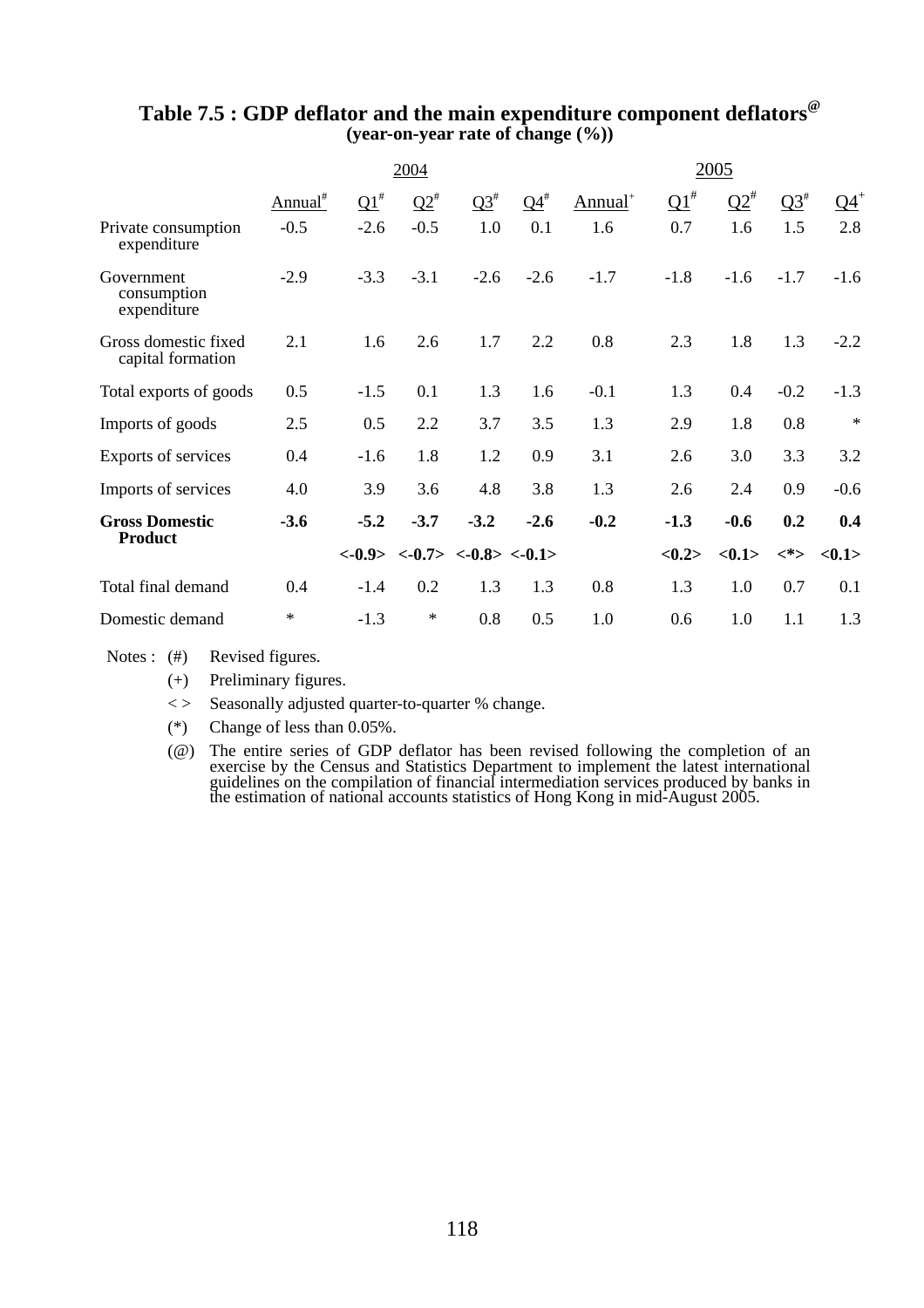#### **Notes :**

(1) The Consumer Price Indices (A), (B) and (C) are compiled by reference to the average expenditure patterns for different groups of households as enumerated from the Household Expenditure Survey. Then, by aggregating the expenditure patterns of all the households covered by these three indices, a Composite CPI is compiled.

 The expenditure ranges of the households covered in the 1999/2000-based CPIs are shown below:

|        | Approximate proportion of<br>households covered | Monthly expenditure range<br>(at 1999/2000 prices) |
|--------|-------------------------------------------------|----------------------------------------------------|
|        | $(\%)$                                          |                                                    |
| CPI(A) | 50                                              | 4,500 to 18,499                                    |
| CPI(B) | 30                                              | 18,500 to 32,499                                   |
| CPI(C) | 10                                              | 32,500 to 65,999                                   |

The weightings of the various components in the 1999/2000-based CPIs are as follows:

| Expenditure          |               |                               |        |        |
|----------------------|---------------|-------------------------------|--------|--------|
| <u>Component</u>     | Composite CPI | $\mathrm{CPI}(\underline{A})$ | CPI(B) | CPI(C) |
|                      | $(\%)$        | (% )                          | (%)    | (% )   |
| Food                 | 26.67         | 31.88                         | 25.94  | 21.38  |
| Meals bought         | 16.39         | 17.94                         | 17.20  | 13.28  |
| away from home       |               |                               |        |        |
| Other foodstuffs     | 10.28         | 13.94                         | 8.74   | 8.10   |
| Housing              | 29.91         | 29.13                         | 29.68  | 31.22  |
| Private dwellings    | 24.59         | 21.76                         | 25.48  | 26.67  |
| Public dwellings     | 2.07          | 5.08                          | 1.03   |        |
| Maintenance costs    | 3.25          | 2.29                          | 3.17   | 4.55   |
| and other            |               |                               |        |        |
| housing charges      |               |                               |        |        |
| Electricity, gas and | 2.98          | 3.99                          | 2.81   | 2.02   |
| water                |               |                               |        |        |
| Alcoholic drinks and | 0.94          | 1.50                          | 0.86   | 0.39   |
| tobacco              |               |                               |        |        |
| Clothing and         | 4.13          | 3.36                          | 4.47   | 4.55   |
| footwear             |               |                               |        |        |
| Durable goods        | 6.24          | 4.96                          | 6.93   | 6.73   |
| Miscellaneous goods  | 5.70          | 5.25                          | 5.58   | 6.43   |
| <b>Transport</b>     | 9.01          | 8.23                          | 9.05   | 9.94   |
| Miscellaneous        | 14.42         | 11.70                         | 14.68  | 17.34  |
| services             |               |                               |        |        |
| All items            | 100.00        | 100.00                        | 100.00 | 100.00 |
|                      |               |                               |        |        |

(2) It should be noted that, in any particular period, only a small proportion of the tenancies of private dwellings are new lettings for which rentals are freshly determined, and lease renewals upon which rentals are revised. The majority of the tenancies are existing leases with rentals fixed until their expiry. Upon aggregation, the movements in private housing cost thus tend to be less responsive than the corresponding movements in market rentals, as reflected in the rental index for private residential flats compiled by the Rating and Valuation Department (RVD). According to RVD, rentals for new lettings rose further by an average of 11.4% in the year 2005, a significant jump, after a 5.8% increase in the year 2004.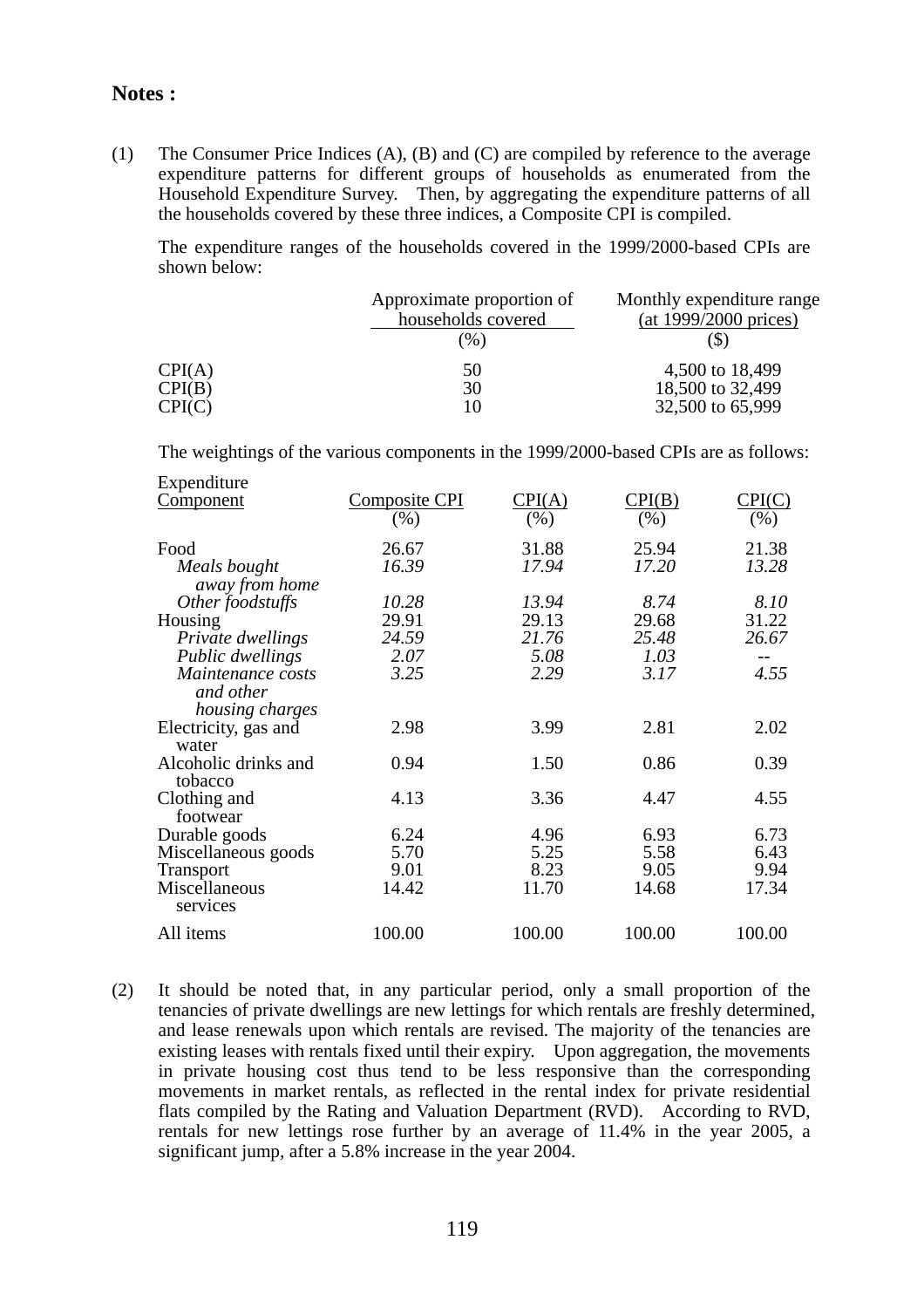- (3) The Producer Price Index is designed to reflect changes in the prices of goods and services received by local producers. Producer prices refer to the transacted prices, net of any discounts or rebates allowed to the buyers. Transportation and other incidental charges are not included.
- (4) The implicit price deflators of GDP and its main expenditure components are derived by dividing GDP at current prices by the corresponding constant price figures. The rate of change in the GDP deflator may differ substantially from that in the Composite CPI over the same time span. The Composite CPI covers consumer price inflation in particular. Yet the GDP deflator is a much broader measure of inflation for the entire economy, and takes into account all the price changes related to consumption, investment, exports and imports. Also, the rate of change in the GDP deflator may differ appreciably from that in the total final demand deflator, depending on the movement in the prices of final demand and imports. Likewise, the rate of change in the GDP deflator may differ appreciably from that in the domestic demand deflator, depending on the movement in the prices of imports and exports.
- (5) The terms of trade is defined as the ratio of the prices of total exports to the prices of total imports.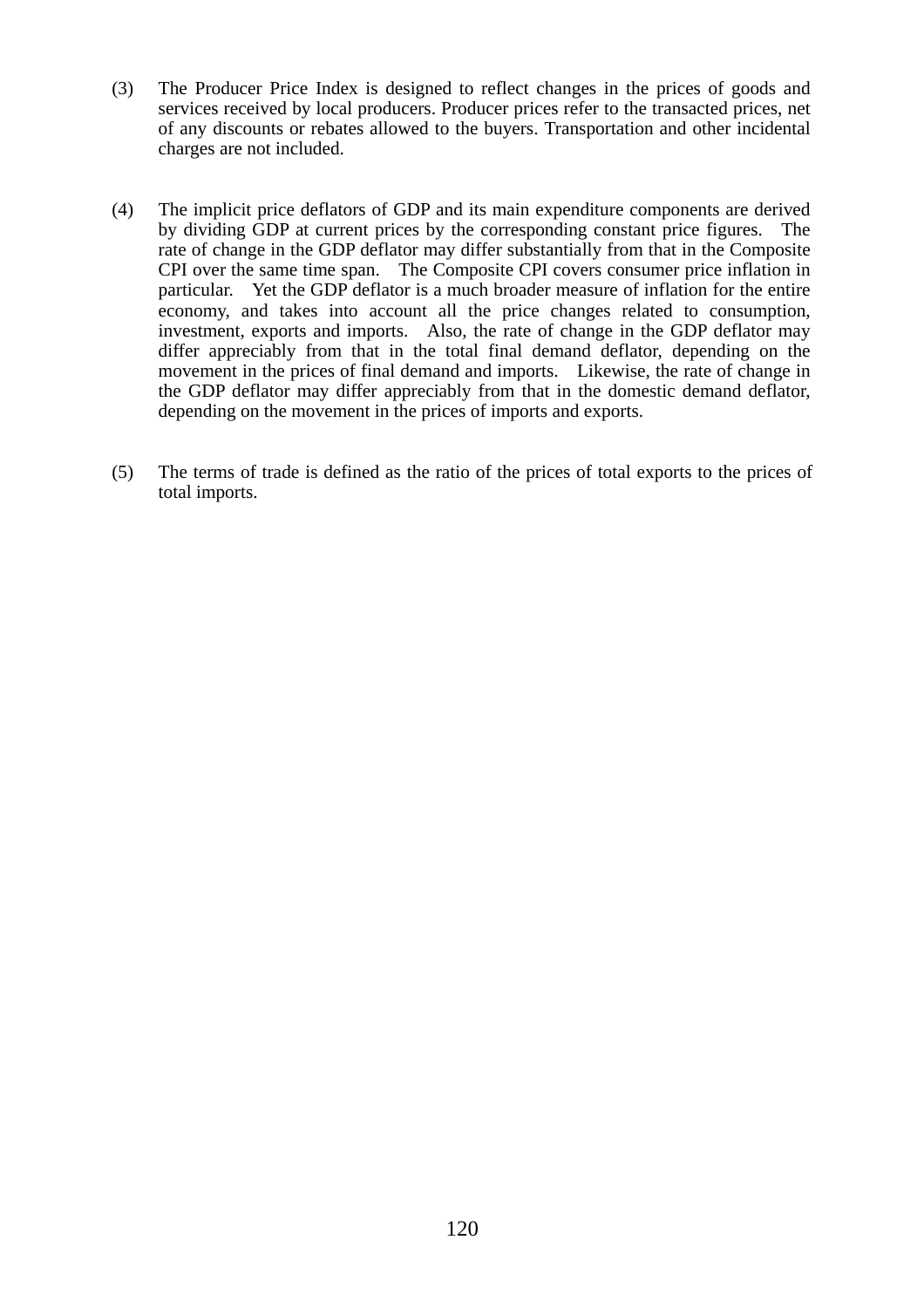## **Calendar of Events of Significance for the Hong Kong Economy in 2005**

1Jan The second phase of Closer Economic Partnership Arrangement (CEPA) between the Mainland and Hong Kong came into effect. CEPA II allowed Hong Kong products in 1 108 Mainland 2005 tariff codes meeting the CEPA origin rules to enter the Mainland tariff free, and provided Hong Kong service suppliers with preferential access to the Mainland market in 27 service areas.

> The Mainland continued to reduce its import tariffs in line with her commitments to the World Trade Organisation (WTO). The import tariff rates were lowered from an average of 10.4% in 2004 to 9.9% in 2005.

> In accordance with WTO Agreement on Textiles and Clothing, all quota restrictions on textiles exports were eliminated with effect from 1 January 2005. Since then, Hong Kong's textiles and clothing (T&C) exports have been enjoying quota-free access to the world market. With the elimination of textiles quotas, Hong Kong's textiles import and export arrangements have been suitably streamlined to bring greater facilitation to the trade, whilst maintaining the integrity and credibility of Hong Kong's origin control system.

> The "four-up-four-down" rule for cross boundary freight vehicles was relaxed such that the tractor, trailer and container would no longer need to be "tied together" for crossing the boundary. This would allow for better deployment of tractors, trailers and containers to increase trip frequency, enhance efficiency and reduce cost.

> The second phase of adjustments to civil service pay as specified in the Public Officers Pay Adjustments (2004/2005) Ordinance came into effect. The pay pertaining to each pay point on the civil service pay scales was restored to the level it was at, in dollar terms, on 30 June 1997.

> The Code on Corporate Governance Practices and related Listing Rules amendments promulgated by the Stock Exchange of Hong Kong came into effect. The Code set out provisions and practices which were on a par with the prevailing international standards in respect of board practices.

> Listing Rules amendments to impose more stringent due diligence requirements on sponsors and independent financial advisers came into effect. The new requirements helped enhance the overall standard of sponsors and independent financial advisers in Hong Kong and uphold standards of disclosure and integrity of the listing regime.

- 4 Jan The Heritage Foundation and the Wall Street Journal released the 2005 Index of Economic Freedom. Hong Kong was rated the freest economy in the world for the eleventh consecutive year, followed by Singapore and Luxembourg.
- 7 Jan The Financial Services and the Treasury Bureau (FSTB) issued a Consultation Paper on Proposed Amendments to the Securities and Futures Ordinance (SFO) to Give Statutory Backing to Major Listing Requirements, which were to give effect to the recommendations announced in March 2004 to enhance the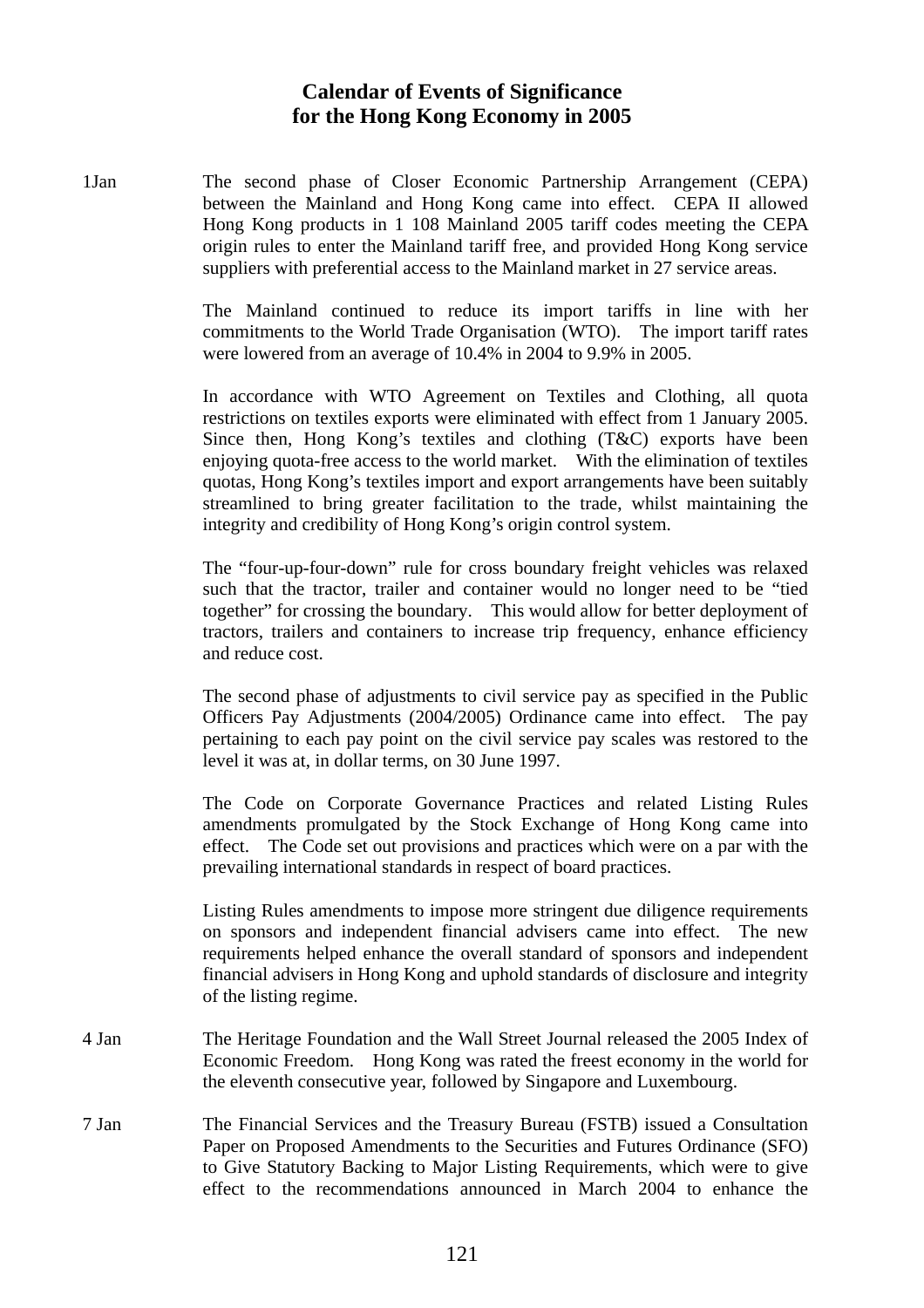regulation of listing. The proposed legislative amendments were to, amongst others, extend the market misconduct regime to cover breaches of statutory listing rules to be made by the Securities and Futures Commission (SFC).

- 12 Jan Mr Tung Chee Hwa, the Chief Executive (CE) of the Hong Kong Special Administrative Region (HKSAR), delivered his eighth Policy Address.
- 13 Jan The Office of the Telecommunications Authority (OFTA) issued a statement on lifting the prior approval requirement on prices of PCCW-HKT Telephone Limited through issuing it with a new fixed carrier licence. The adoption of the *ex post* regulation was to take care of updated development in the market where competition had become more firmly established.
- 14 Jan The Housing Authority (HA) decided not to pursue rent allowance in lieu of public rental housing as a means to help families in need of housing assistance. Having regard to the number of live applicants, the projected production of Public Rental Housing (PRH) units in the coming years and the overall average waiting time for PRH currently standing at 1.8 years, it was envisaged that the HA could continue to meet the Government's pledge of keeping the overall average waiting time at around three years.
- 17 Jan The Hong Kong Mortgage Corporation Limited (HKMC) expanded the eligibility criteria under its Mortgage Insurance Programme (MIP) in relation to self-employed borrowers and debt-to-income ratio. Such modifications were introduced in response to the suggestions from banks to cover a wider group of homebuyers.
- 18 Jan The Hong Kong Monetary Authority (HKMA) modified the Supervisory Policy Manual module on the sharing and use of consumer credit data through a credit reference agency. The Manual specified the minimum standards that authorised institutions should observe in relation to the sharing and use of consumer credit data through a credit reference agency.
- 19 Jan The new boundary bridges between Lok Ma Chau and Huanggang and between Sha Tau Kok and Shatoujiao, both joint projects of Hong Kong and Shenzhen, were open to traffic.
- 20 Jan HKMA announced the investment performance of the Exchange Fund for 2004. The Exchange Fund recorded an investment income of HK\$56.7 billion in 2004. Of this investment income, the Fiscal Reserves' share amounted to HK\$14.5 billion, which exceeded the amount budgeted (HK\$12.3 billion) in the fiscal year 2004-05. At the end of 2004 the Accumulated Surplus stood at HK\$423.4 billion.
- 27 Jan The Financial Secretary (FS) appointed 18 non-official members to the Commission on Poverty, for a term of two years. The Commission, chaired by FS, would focus on inter-departmental and inter-disciplinary issues with a view of enhancing policy coordination and integration.
- 29 Jan 20 Feb Non-stop charter flights were made between the Mainland and Taiwan around the Chinese New Year period, the first time ever since 1949. There was a total of 48 charter flights, all of which were required to fly through Hong Kong or Macao air space.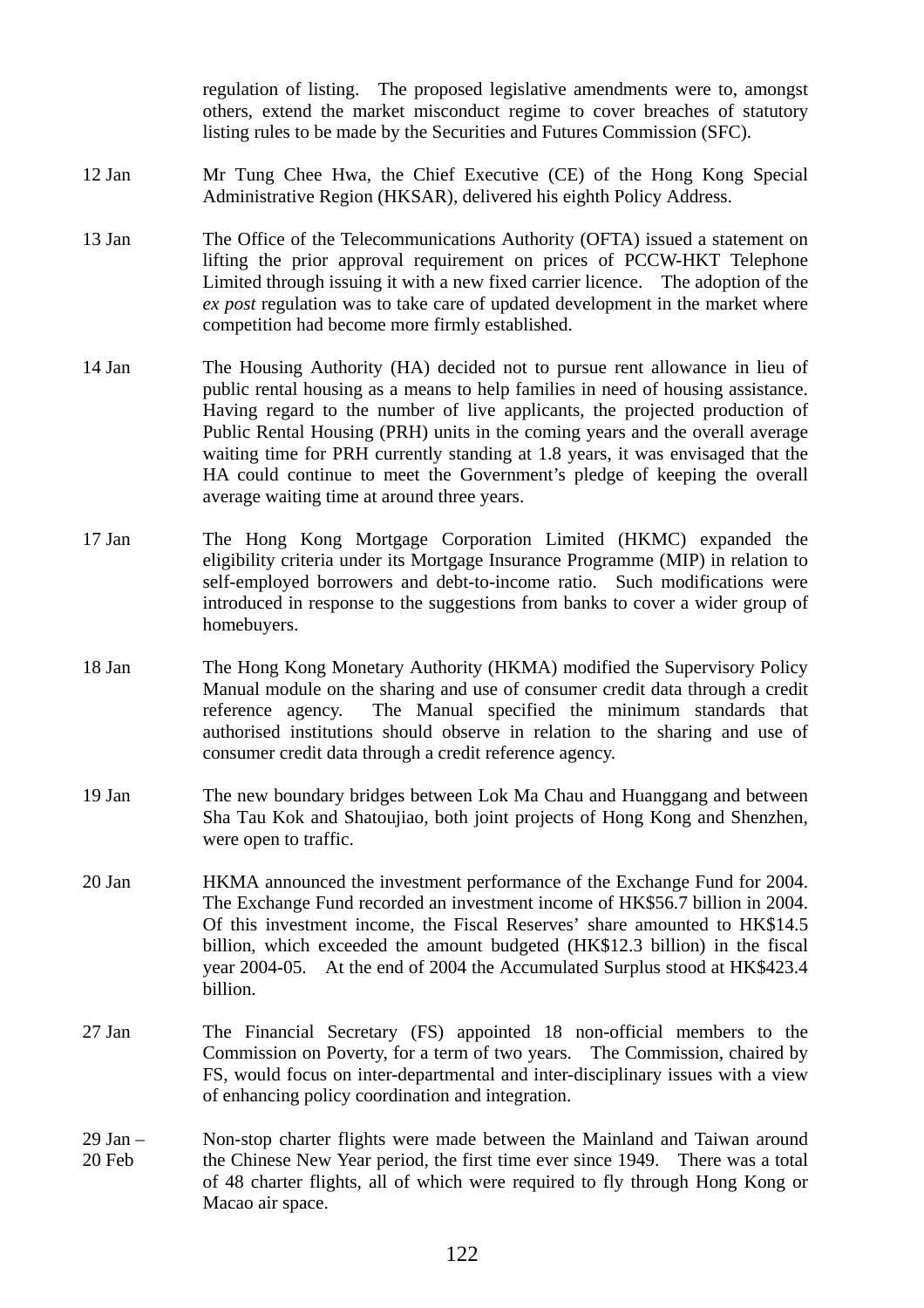31 Jan The existing Scheme of Control Agreements between the Government and the two power companies would expire in 2008. The Economic Development and Labour Bureau launched Stage I of a two-stage consultation exercise to seek the views of the public on possible options and various issues relating to the future development of the electricity market after 2008. This public consultation ended on 30 April 2005 with over 900 submissions.

> Both medical and health care industry and clock, watch and jewellery industry were admitted to the Skills Upgrading Scheme to provide training for their in-service workers.

- 1 Feb The "Measures for the Administration of Commercial Franchises" promulgated by the Ministry of Commerce of the People's Republic of China (PRC) entered into force. The Measures governed the administration of all franchising operations in the Mainland, including franchising businesses operated by Hong Kong and foreign investors.
- 1 2 Feb "Europe-Asia Heads of Intellectual Property Offices Conference" was held in Hong Kong. The event brought together heads of intellectual property offices from the European Patent Office, the World Intellectual Property Organization, the United States (US), the Mainland, Hong Kong and other Asian regions to enhance cooperation and experience sharing in intellectual property protection.
- 3 Feb The Base Rate under the Discount Window operated by HKMA was raised by 25 basis points to 4%, following an increase of the US Fed Funds target rate by the same magnitude to 2.5% after the US Federal Open Market Committee (FOMC) meeting on 2 February.
- 5 Feb The China Ferry Terminal extended its operating hours from 10 p.m. to 2 a.m. on weekends and public holidays to enable cross-boundary ferry operators to provide additional services.
- 6 Feb The Inland Revenue Department introduced via the Electronic Service Delivery Scheme the online delivery of electronic extract of information on the Business Register.
- 12 Feb The Land Registry launched the Integrated Registration Information System which allowed the public to search land registers conveniently and less costly through the Internet.
- 17 Feb A detailed feasibility study to establish the planning and technical feasibility of the Lantau Logistics Park commenced. The Park would be a designated facility for the provision of one-stop integrated logistics services to enhance Hong Kong's status as Asia's premier logistics hub.
- 22 Feb The International Monetary Fund projected that sustained economic growth and concerted efforts at government expenditure restraint in the HKSAR would result in the achievement of budget balance ahead of schedule.

 A site for non-residential use with a total area of 4 715 square metres was sold for \$1.82 billion at a government land auction.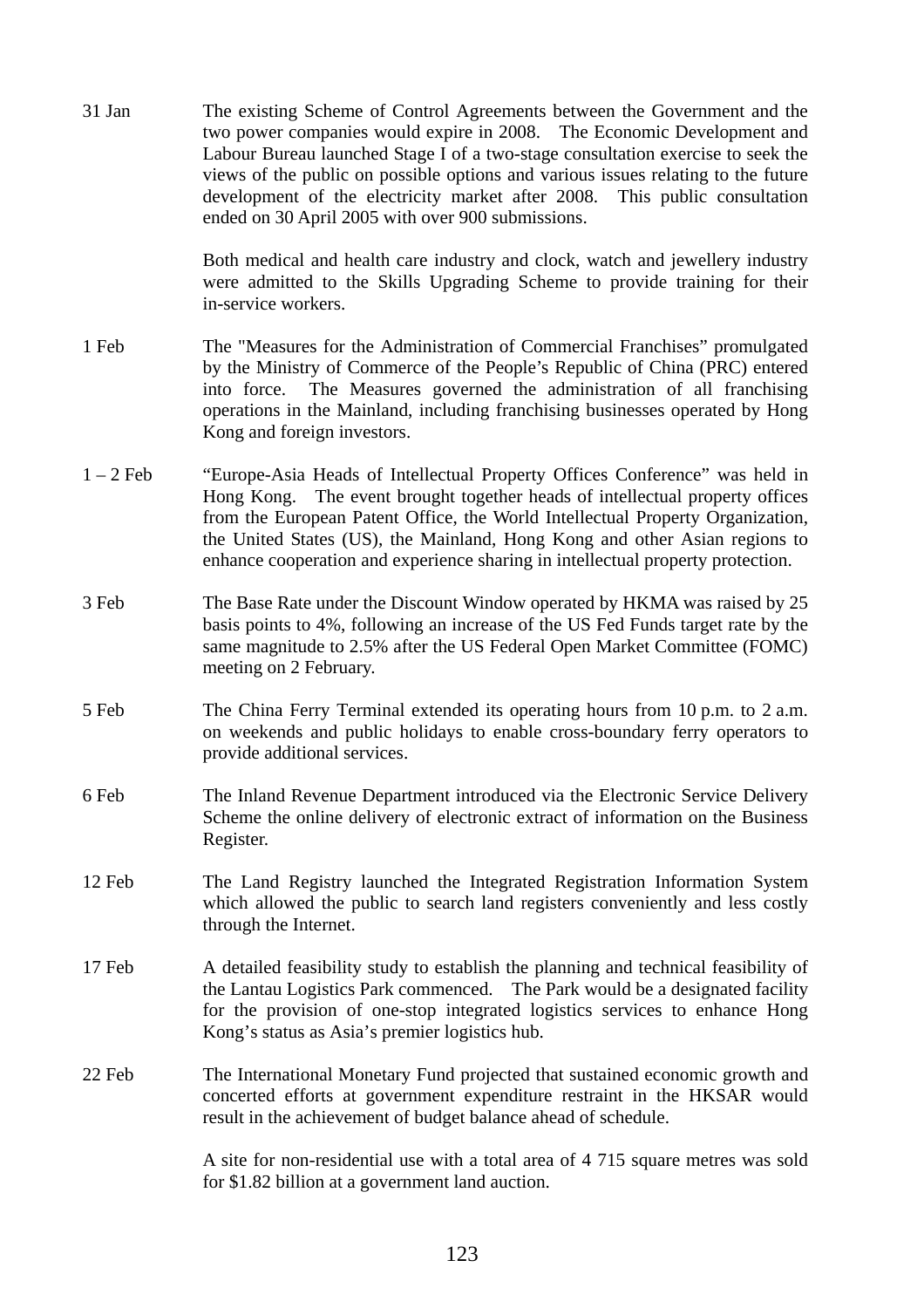- 24 Feb The Government launched a package of anti-spam measures under the "STEPS" campaign to tackle the problem of unsolicited electronic messages. "STEPS", standing for strengthening existing regulatory measures, technical solutions, education, partnerships and statutory measures, included a new anti-spam legislation.
- 28 Feb The Companies Registry launched the Phase I of the Integrated Companies Registry Information System. The new electronic search services enabled the public to obtain information on companies registered with the Registrar of Companies less costly through the Internet.

 The Commerce, Industry and Technology Bureau of the Hong Kong SAR Government and the Ministry of Transport and Communications of the Republic of Finland signed the second Memorandum of Understanding (MOU) on co-operation in information and communications technology (ICT) in Hong Kong.

1 Mar The Mainland implemented the Automatic Export Licence requirement for T&C products of 216 tariff codes for export to all places, including Hong Kong, to further self-regulate its T&C exports amid threats of safeguard restrictions from the US and European Union (EU).

> The Individual Visit Scheme (IVS) was extended to cover two more Mainland cities, including Tianjin and Chongqing, bringing the total number of IVS cities to 34.

4 Mar The Government announced the new annual Application List for the sale of Government land. A total of 35 sites (29 residential and 6 commercial/business) of different sizes and various locations were included in the List. At the same time, measures to enhance the operation of the Application List System were also introduced.

> The Film Guarantee Fund was extended with a commitment of \$30 million to assist local film production companies in obtaining loans for film production and to help create an environment conducive to the development of a film financing infrastructure in Hong Kong. The Film Development Fund was revived with a commitment of \$20 million to finance projects conducive to the long-term development of the film industry.

> The Finance Committee of the Legislative Council (LegCo) approved to extend some 11 600 temporary jobs in the public sector, to meet operational needs of concerned government departments/agencies. Many of these job were suitable for job seekers with lesser education, lower skills and limited job experience.

- 8 Mar The first-ever Hong Kong-Shanghai joint investment promotion seminar was successfully held in Tokyo. The seminar was designed to promote the business opportunities and market potential for Japanese companies in the Mainland – particularly in the leading commercial regions, the Greater Pearl River Delta (PRD) and Yangtze River Delta.
- 10 Mar Mr Tung Chee Hwa tendered his resignation as the CE of the HKSAR to the Central People's Government. His resignation was approved by the Central People's Government on 12 March.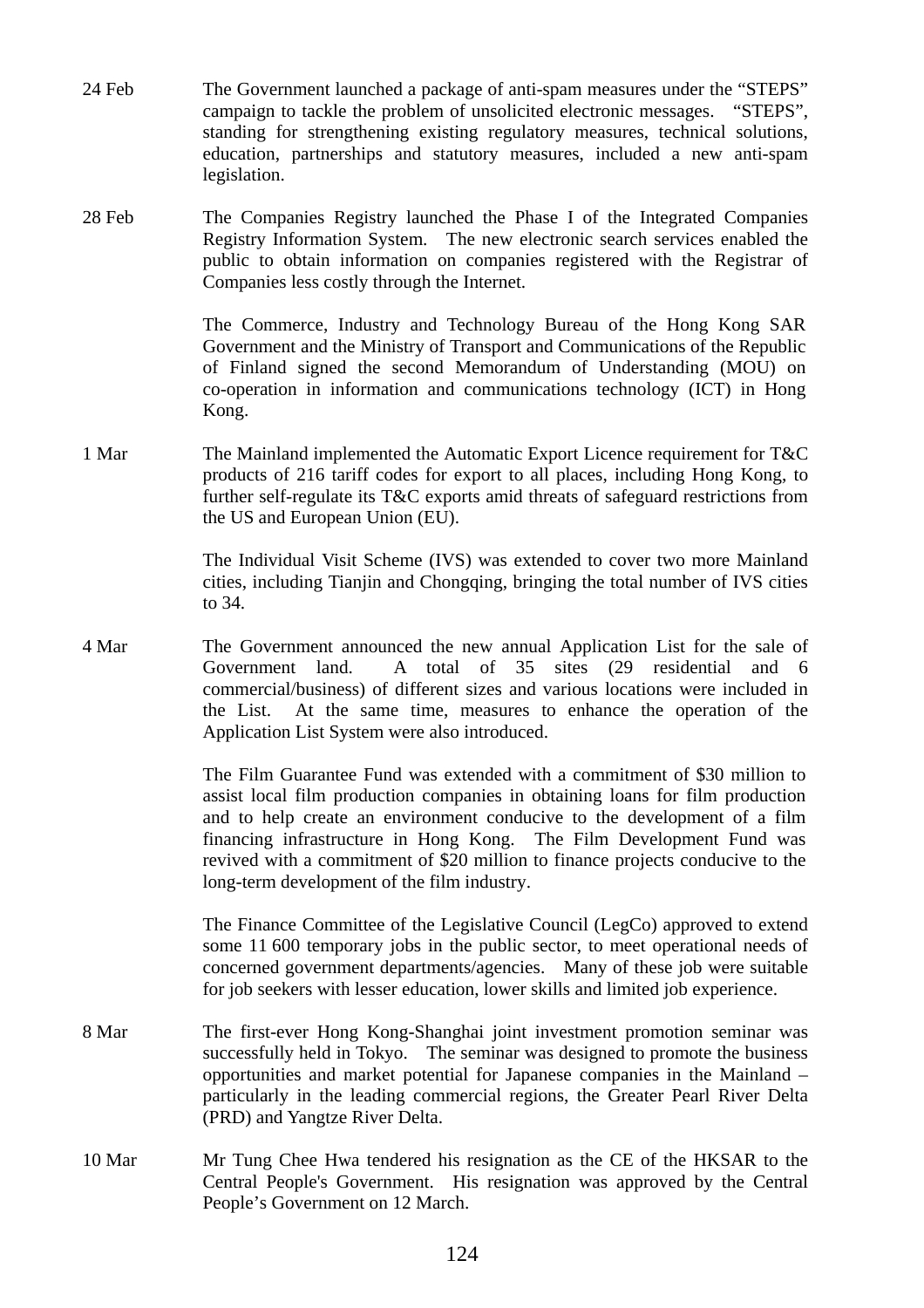- 11 12 Mar The Hong Kong Accreditation Service organised a workshop on accreditation of reference material producer on behalf of the Asia-Pacific Laboratory Accreditation Cooperation. This workshop was the first of its kind in the world.
- 14 Mar The income limits for Waiting List applicants were adjusted upward by an average of 1.8% for 2005/06, the first increase in six years. The asset limits for elderly households were also set at two times the asset limits for non-elderly applicants.
- 16 Mar FS presented the Budget for the financial year 2005/06 to the LegCo.

FS proposed, among others, to increase the child allowance under salaries tax from \$30,000 per child to \$40,000; to introduce new allowances for salaries taxpayers taking care of dependent parents or grandparents aged between 55 and 59 in addition to the existing allowances in respect of those aged 60 or above; and the abolition of estate duty.

FS announced that an internal committee set up by the Government had carried out a GST study and the next step would be to conduct a public consultation on this subject.

 The 2004 Economic Background and 2005 Economic Prospects were published along with the 2005-06 Budget. On Hong Kong's economic outlook for 2005, the Gross Domestic Product (GDP) growth was forecast at 4.5% to 5.5% in real terms, while the Composite Consumer Price Index (CPI) was forecast to increase by 1.5%.

- 17 Mar The Task Force on Facilitating the Adoption of Wireless and Mobile Services and Technology, comprising members from the Government, industry and academia, was established to facilitate the wider adoption of wireless and mobile services and technology in Hong Kong.
- 18 Mar HKMC expanded the eligibility criteria under the MIP for a maximum loan size of up to HK\$20 million on a case-by-case basis, and a combined age of property and loan tenor of up to 75 years.
- 22 Mar 6 Apr The Entertainment Expo Hong Kong 2005 was held. The event combined Hong Kong's leading entertainment events under one roof, and attracted the attendance of the very best of international film talents and industry professionals.
- 22 Mar The Government decided that a pay level survey should be conducted for the civil service to compare the levels of civil service pay with those of private sector pay.
- 23 Mar The second Digital Entertainment Leadership Forum was held, where overseas experts in digital entertainment shared their vision and experience with the local practitioners.

 The Government and the State Ministry of Railway convened the fourth meeting of the Guangzhou-Shenzhen-Hong Kong Express Rail Link (ERL) Joint Expert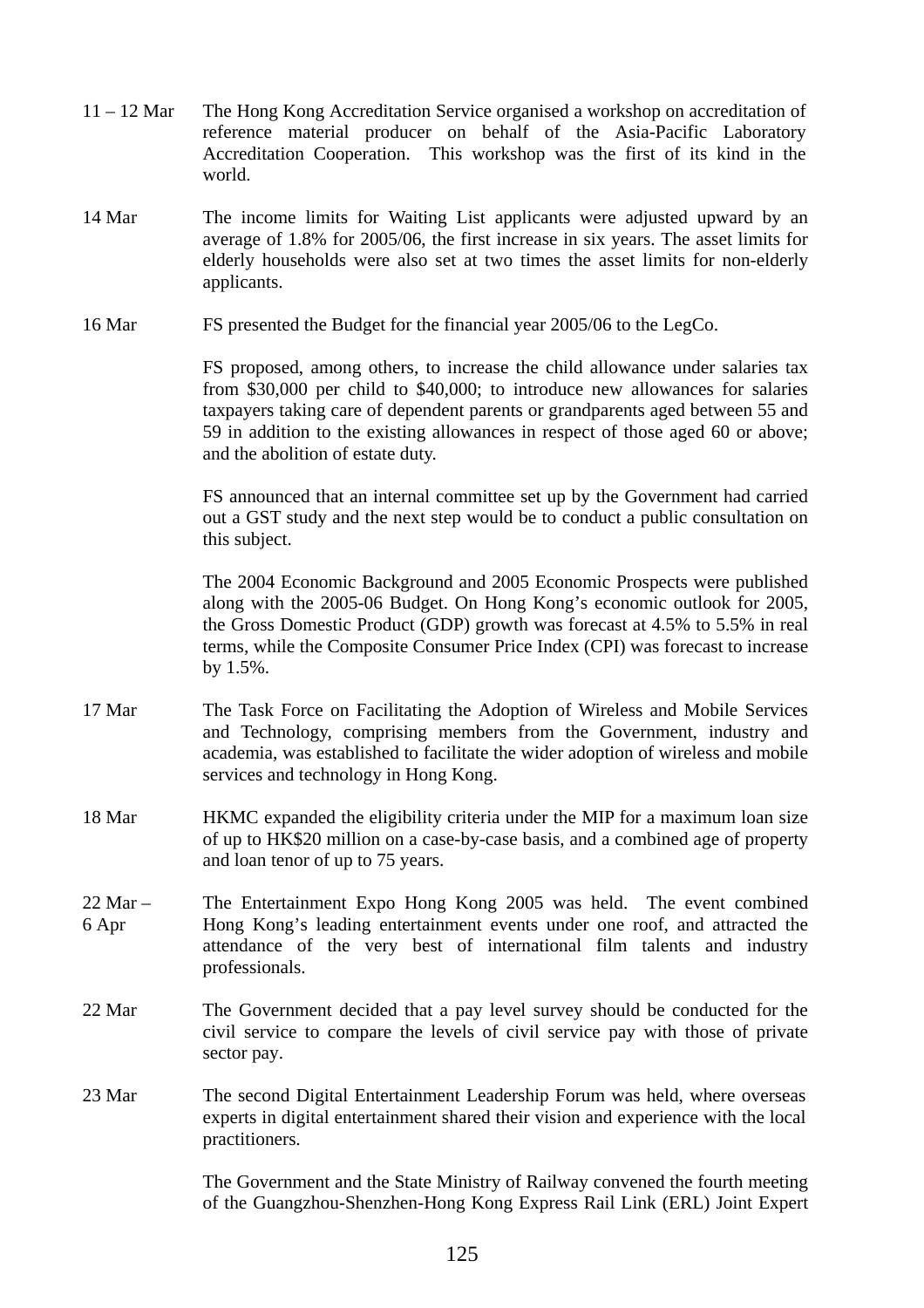Group in Guangzhou. It was agreed that the Mainland section of the ERL would start from Shibi in Guangzhou, pass through Humen in Dongguan and Longhua in Shenzhen, and then cross the boundary at Huanggang into Hong Kong.

 The Base Rate under the Discount Window operated by HKMA was raised by 25 basis points to 4.25%, following an increase of the US Fed Funds target rate by the same magnitude to 2.75% after the FOMC meeting on 22 March.

- 24 Mar The third Hong Kong Digital Entertainment Excellence Awards Presentation Ceremony was held. The awards aimed to recognize and honour the best works produced in Hong Kong in digital entertainment and to promote excellence in the field.
- 30 Mar The Office of the US Trade Representative released the 2005 National Trade Estimate Report on Foreign Trade Barriers. The report gave recognition to Hong Kong's continued efforts in protecting intellectual property rights and highlighted Hong Kong's efforts in removing service barriers and opening up markets.
- 1 Apr The US State Department published its eighth report on Hong Kong after Hong Kong's reunification with the Mainland. The report gave an overall positive assessment of the developments in Hong Kong in the 12-month period ending March 2005. It recognized that Hong Kong remained an international city and one of the world's freest and most open economies. It affirmed Hong Kong's autonomy, rule of law, respect for freedom and civil liberties, as well as praised Hong Kong's contribution to issues of interests to the US. It also gave recognition to Hong Kong's strong support for global anti-terrorism efforts.
- 1 2 Apr The three governments of Hong Kong, Guangdong and Macao reached agreement on the alignment and landing points of the Hong Kong-Zhuhai-Macao Bridge. The alignment adopted, known as the northern bridge-cum-tunnel alignment, would land in Northwest Lantau near San Shek Wan headland on the east, and in Gongbei of Zhuhai and A Pérola of Macao on the west.
- 12 Apr The US State Department published the US-Hong Kong Policy Act Report 2005. The report pointed out that Hong Kong's autonomy as an international economic actor remained intact and continued to play an important role as an international financial centre. Hong Kong also remained one of the world's most open economies and was found to be attractive as a headquarters location for China and the wider Asia region.

 HKMC announced its financial results for 2004. The profit after tax amounted to HK\$664.0 million, 75.2% higher than that of 2003. The total assets of HKMC increased by 10% to HK\$44.9 billion in 2004.

- 13 Apr Hong Kong International Airport (HKIA) was voted, for the fifth consecutive year, the "World's Best Airport 2005" in a large scale annual survey undertaken by Skytrax Research in the United Kingdom involving over 5.5 million nominations of over 90 nationalities.
- 14 17 Apr The International Wireless Forum was held. The forum aimed to accelerate the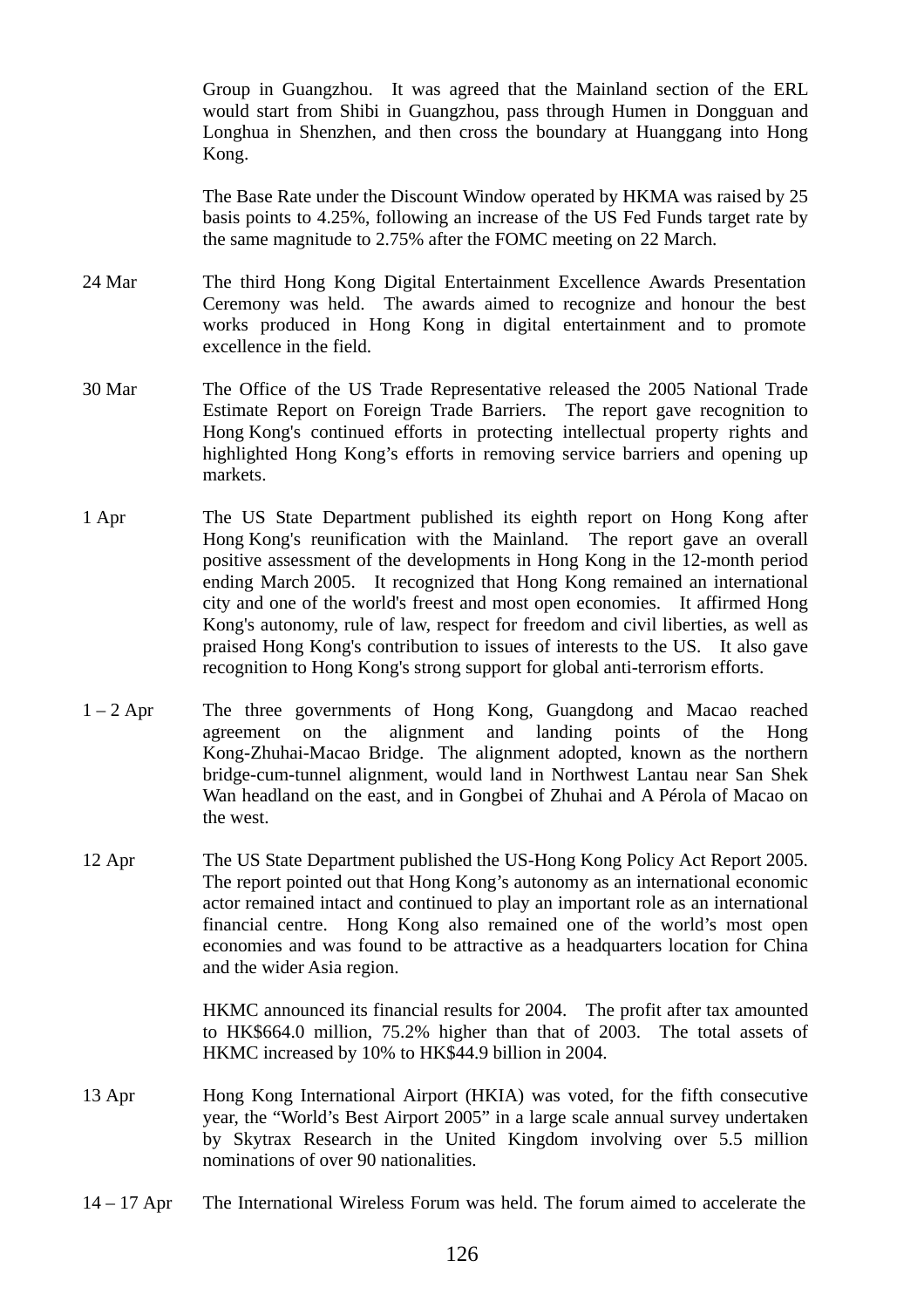development of wireless technology and application in Hong Kong.

 The International ICT Expo 2005, co-organised by the Office of the Government Chief Information Officer (OGCIO) and the Trade Development Council (TDC), was held to provide a platform for the industry to promote their ICT products and services, as well as to explore business collaboration opportunities, especially with the China market.

- 15 Apr The Airport Authority (AA) entered into an agreement to acquire 35% share in Hangzhou Xiaoshan International Airport at a cost of about \$1.89 billion.
- 21 Apr The Immigration Department introduced two automated vehicle clearance channels (e-channels) at the Lok Ma Chau Control Point. Cross-boundary drivers holding Hong Kong permanent resident smart identity cards could use the e-channels.
- 26 Apr 3 May Taiwan's Kuomintang Chairman Lien Chan embarked on a landmark visit to the Mainland, the first time since 1949.
- 28 Apr 1 May The Hong Kong Gifts and Premium Fair, being the largest event of its kind in Asia and the second largest gifts fair in the world, was held. The event served as an important trading platform for over 3 500 exhibitors and 54 000 buyers from around the globe.
- 29 Apr China Securities Regulatory Commission launched a pilot scheme to gradually float non-tradable shares of state-owned enterprises held by the Mainland government in the stock market, subject to a number of conditions including qualified consent from shareholders of existing tradable shares.
- 3 May HKMA announced the issue of up to HK\$300 million of two-year Exchange Fund Notes for retail investors, the first under a refined Retail Exchange Fund Notes Programme.
- 5 13 May A delegation of Taiwan's People First Party, led by its Chairman James Soong Chu-yu, visited the Mainland.
- 4 May The Base Rate under the Discount Window operated by HKMA was raised by 25 basis points to 4.5%, following an increase of the US Fed Funds target rate by the same magnitude to 3% after the FOMC meeting on 3 May.
- 6 May The LegCo Finance Committee agreed to provide additional funding to extend the operation of the Small and Medium Enterprise (SME) Loan Guarantee Scheme, the SME Export Marketing Fund and the SME Development Fund. The Government's total commitment to these SME funding schemes (including the SME Training Fund which ceased to accept new applications starting from 1 July 2005) was increased from \$7.5 billion to \$12 billion.
- 11 May A Digital Entertainment Industry Support Centre was opened in Cyberport to provide one-stop support services to help local SMEs source and make use of resources available from the Government, industry organizations and academic institutions.
- 12 May Hong Kong was ranked the second most competitive economy in the world in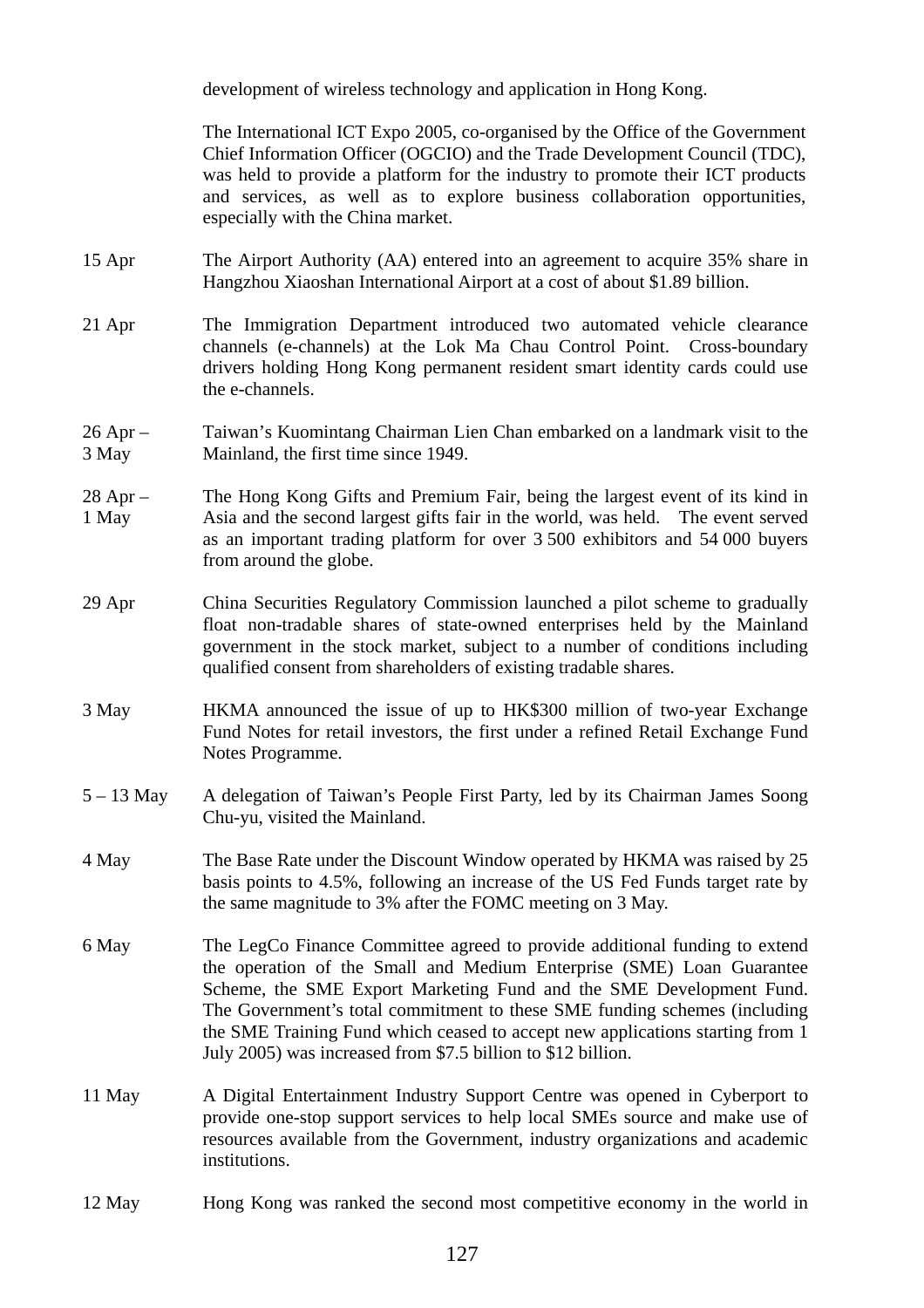2005 (and the most competitive amongst the small economies), according to the ranking results of the International Institute for Management Development.

- 18 May HKMA introduced three refinements to the operation of the Linked Exchange Rate system. The refinements were aimed at removing uncertainty about the extent to which the exchange rate may strengthen under the Linked Exchange Rate system and promoting the smooth functioning of the money and foreign exchange markets in accordance with Currency Board arrangements.
- 20 May The Wisdom Path, an outdoor wood inscription art work featuring the calligraphy of the "Prajna Paramita Hrdaya Sutra" (Heart Sutra) by Professor Jao Tsung-I was opened in Ngong Ping, Lantau. This added to the wide range of tourist attractions in Hong Kong.
- 24 May The Hong Kong Institute of Planners and the Hong Kong Institute of Surveyors signed agreements with their Mainland counterparts on the mutual recognition of professional qualifications for planners and quantity surveyors respectively.
- 26 May HA decided to allow Home Ownership Scheme and Tenants Purchase Scheme (TPS) flat owners to pay premium after the lapse of the first two-year alienation restriction period. The new arrangement would provide greater flexibility for the property market.
- 27 May The Government published the First Quarter Economic Report 2005. The report pointed out that notable growth momentum of the Hong Kong economy continued in the first quarter of 2005, with GDP growing solidly further by 6.0% in real terms over a year earlier. The robust growth momentum was underpinned by the growth in exports of both goods and services amidst Mainland's strong trade flows and vibrant inbound tourism. Locally, consumer spending held firm along with the more entrenched economic recovery, improving labour market conditions and a strong property market. Investment expenditure recovered after a temporary relapse in the fourth quarter of 2004, underscored by a promising business outlook.

In the May update of the economic forecast for 2005, the forecast growth rate in real terms of GDP was kept at 4.5% to 5.5%, same as the forecast first released in the Budget. Likewise, the forecast rate of increase in the Composite CPI was maintained at 1.5%.

- 30 May HKMA, the Hong Kong Association of Banks and the Hong Kong Police Force jointly announced the launch of two-factor authentication for Internet banking by the banking industry.
- 31 May SFC released Consultation Conclusions on the Review of the Disclosure of Interests Regime under Part XV of the SFO. Most proposals which aimed at making the disclosure regime more user-friendly received general support.

 The public consultation on partial privatization of the AA ended with a total of 69 written submissions received. Public views on privatization were divided. The Government undertook to continue to discuss with the stakeholders with a view to addressing their concerns.

1 Jun The Central People's Government levied a 5% business tax on the full earnings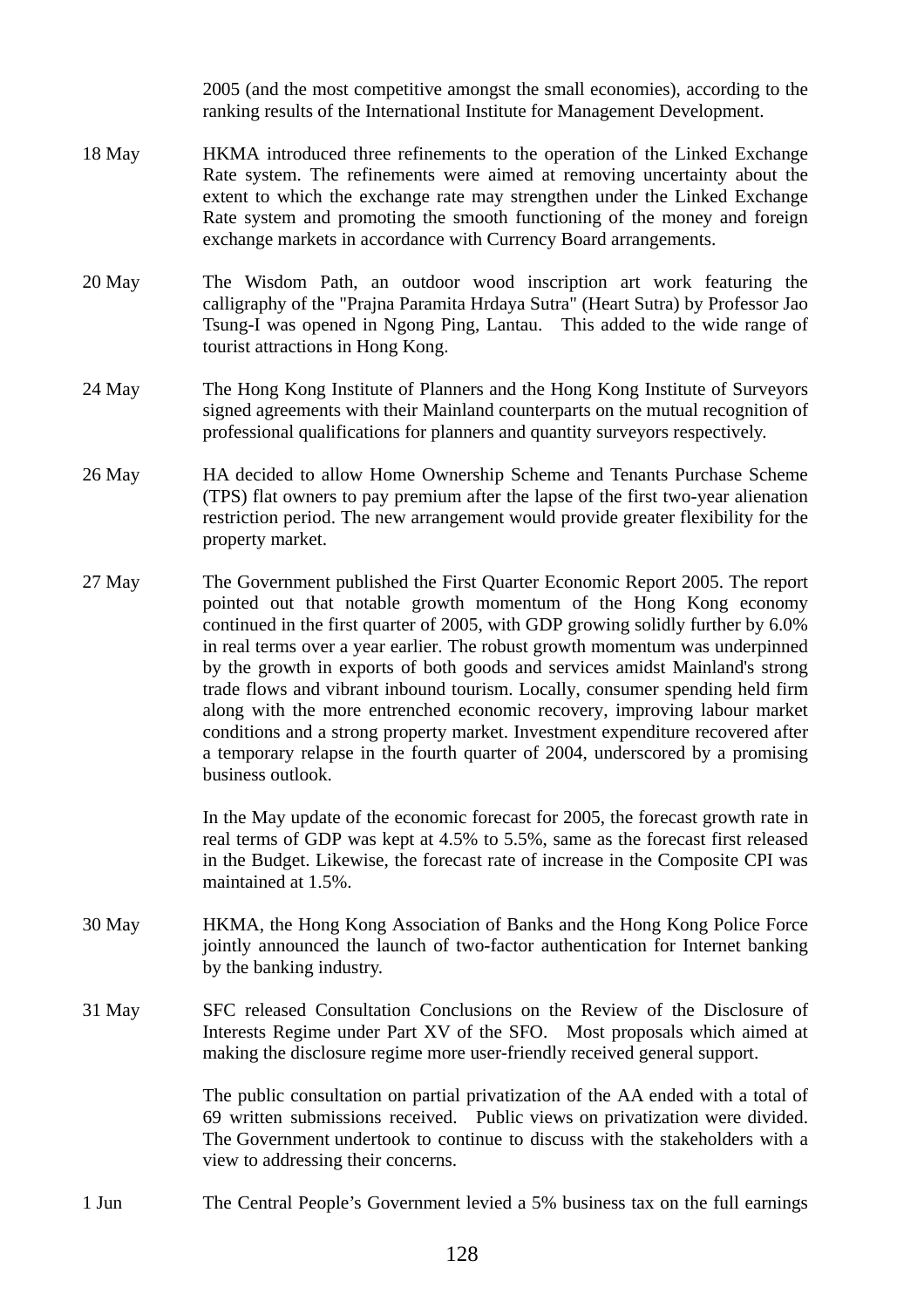of home sales, when owners sold them within two years of purchase. This was a move to curb housing speculation and stabilise property prices in the Mainland.

 The Mainland removed the export duty on T&C products covered by 81 tariff codes and exempted the export duty of Hong Kong-origin T&C products that underwent outward processing on the Mainland.

 The Competition Policy Review Committee, comprising mostly non-official members, was appointed by the Government to conduct a comprehensive review of the existing competition policy as well as the role and functions of the existing Competition Policy Advisory Group to ensure that Hong Kong continues to maintain its competitive edge.

- 2 Jun Cathay Pacific Airways Limited (CPA) was voted "Airline of the Year 2005" and Dragonair "Best Airline – China" in a large scale annual survey undertaken by Skytrax Research in the United Kingdom involving over 12.3 million eligible nominations of over 90 nationalities from June 2004 to May 2005.
- 10 Jun The Town Planning (Amendment) Ordinance 2004 came into operation, with a view to enhancing the transparency of the planning system, streamlining the town planning process and strengthening planning enforcement control against unauthorised developments in the rural areas.

 The Mainland and the EU reached an agreement, in the form of an MOU, on limiting the quantity of 10 categories of Mainland's T&C imports into the EU till the end of 2007.

- $11 14$  Jun Hong Kong hosted the  $38<sup>th</sup>$  International General Meeting of Pacific Basin Economic Council. Prestigious guests including China's Vice Premier, Wu Yi, Prime Minister of Malaysia, Dato' Seri Adbullah Haji Ahmad Badawi, and former US Secretary of State, Colin Powell, spoke at the meeting.
- 13 Jun The "2005 Guangdong-Hong Kong Technology Cooperation Funding Scheme" invited applications. Jointly launched by the Innovation and Technology Commission of the HKSARG (ITC) and the Guangdong Provincial Department of Science and Technology since 2004, the scheme aimed to enhance collaborations among research institutions and technology enterprises in Hong Kong and Guangdong. In 2005, the two sides each earmarked \$260 million to support applied research and development projects that would facilitate industry upgrading.
- 16 Jun Mr Donald Tsang was elected uncontested as the CE of the HKSAR.
- 17 Jun The Government announced a package of preliminary proposals on various copyright-related issues formulated after a public consultation exercise earlier in the year on the review of certain provisions of the Copyright Ordinance (Cap. 528). Major proposals related to the scope of business end-user liability for copyright infringements, copyright exemption, parallel importation, protection of technological measures for copyright protection and rental rights for films and comic books.
- 17 18 Jun The Fourth Pan-PRD Regional Cooperation Information Technology (IT)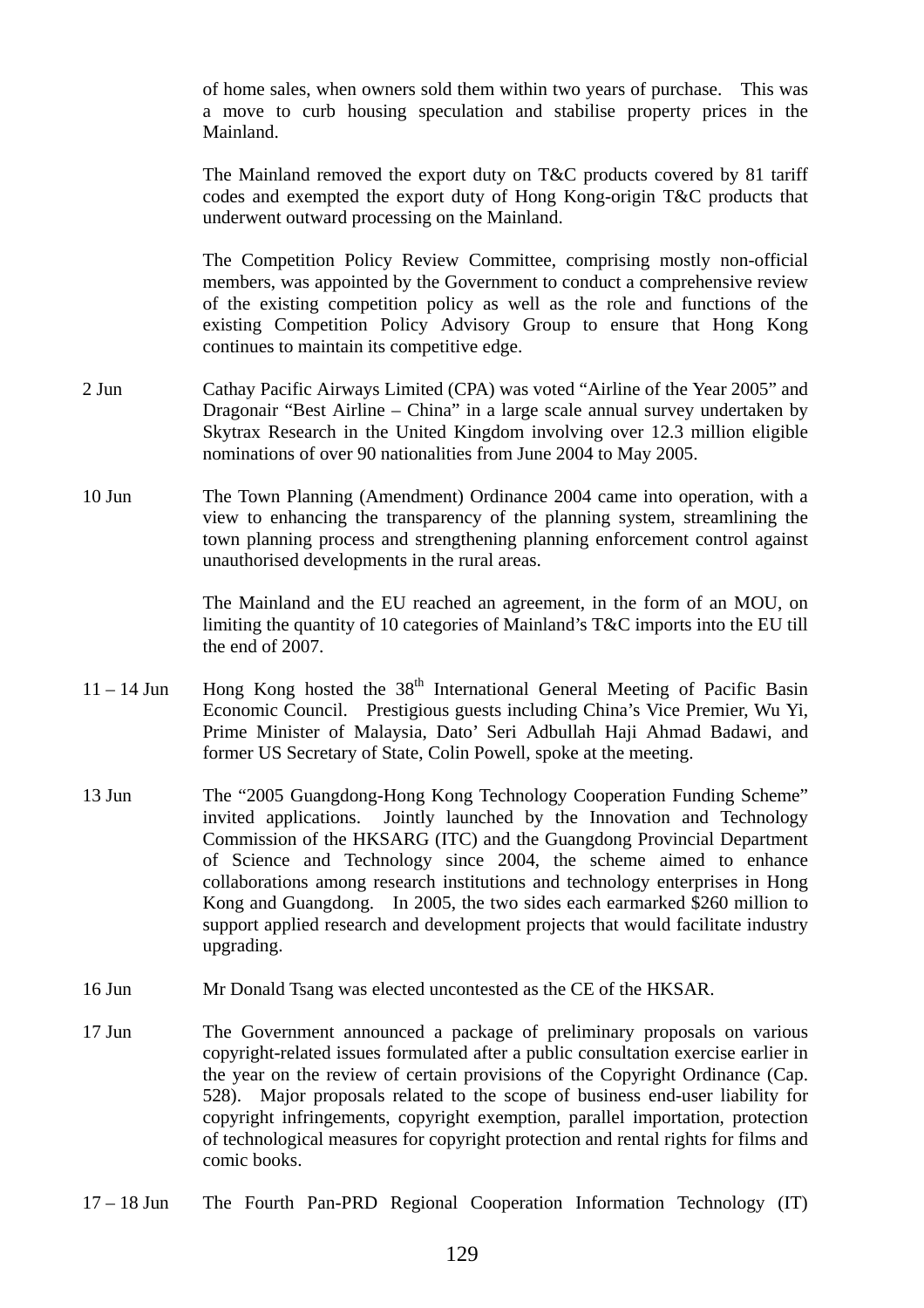Department Directors Joint Conference was held in Jiangxi. The "MOU on Cooperation in Information Sharing between Software Enterprises of Jiangxi, Guangzhou and Hong Kong" was signed between industry representatives of Hong Kong, Guangzhou and Jiangxi.

- 20 Jun OFTA announced his decision to introduce a two-class licensing framework to regulate the provision of Internet Protocol (IP) telephony services, which would facilitate the deployment of innovative, IP telephony services and ensure adequate protection to consumers at the same time.
- 21 Jun The Asian Bond Fund (ABF) Hong Kong Bond Index Fund, the first bond fund under ABF2, was listed on the Stock Exchange of Hong Kong. The Fund was the first bond exchange-traded fund listed in Hong Kong. The ABF2 aimed at broadening and deepening the domestic and regional bond markets in Asia, and represented a historic milestone in central banking cooperation in Asia.

 An additional measure was introduced to smooth the operation of the Application List System for Government land sales. This measure was an enhancement of the triggering mechanism whereby a bid equivalent to at least 80% of the assessed open market value would be accepted as a trigger to initiate an auction or tender.

- 23 Jun Bank of Communications was listed in Hong Kong raising equity fund of HK\$16.8 billion. This marked the first overseas sale of shares by a Mainland-based bank.
- 24 Jun The Finance Committee of the LegCo approved a funding of \$358.7 million to support the establishment of Research and Development Centres in four technology areas, namely automotive parts and accessory systems, logistics and supply chain management enabling technologies, nanotechnology and advanced materials, and textile and clothing. Also, funding was allocated to the setting up of an incubation-cum-training centre for digital entertainment in the Cyberport and the development of mechanical watch movements technology.
- $27$  Jun  $-$ 1 Jul The 88th Lions Clubs International Convention was staged in Hong Kong for the second time, following its previous Convention in 1992. The event attracted some 20,000 Lions Clubs Members from around the world.
- 30 Jun Public consultation for the development of the West Kowloon Cultural District was completed.

 The Government invited the MTR Corporation Limited to proceed with the preliminary planning and design of the West Island Line.

- 1 Jul As part of its effort in facilitating business operations in Hong Kong, the Government had, since July 2005, started to implement measures to streamline the licensing of food business including simplifying the procedures to reduce the processing time for various food business licences and liquor licence and relaxing certain licensing requirements.
- 2 Jul The Base Rate under the Discount Window operated by HKMA was raised by 25 basis points to 4.75%, following an increase of the US Fed Funds target rate by the same magnitude to 3.25% after the FOMC meeting on 30 June.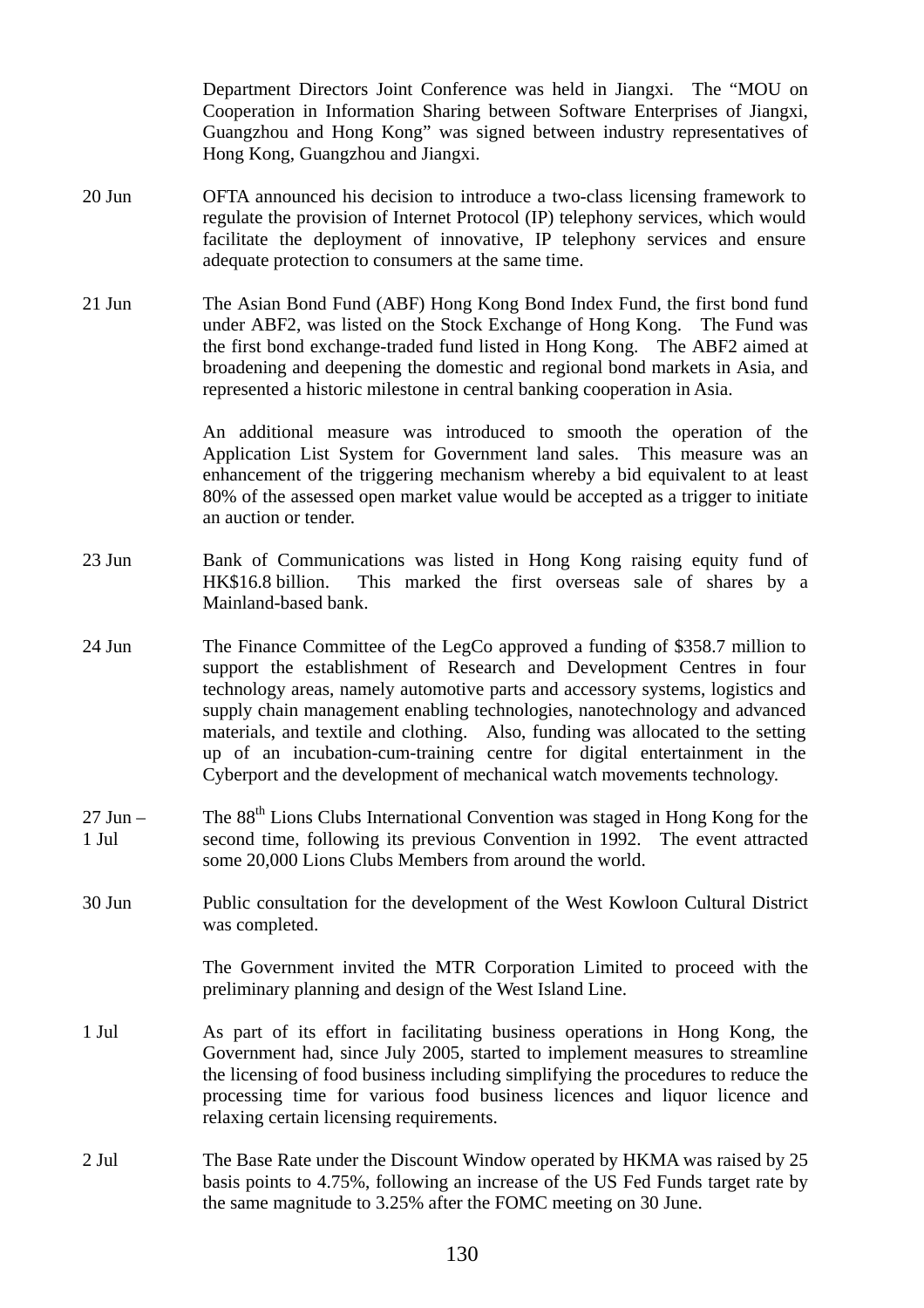- 6 Jul The LegCo passed the Banking (Amendment) Ordinance 2005, which was to put in place a legislative framework for the implementation in Hong Kong of the Basel Committee on Banking Supervision's revised capital adequacy standards for banks, commonly known as "Basel II".
- 7 Jul The ABF Pan Asia Bond Index Fund (PAIF) under ABF2 was listed on the Stock Exchange of Hong Kong. The PAIF was the first listed bond fund investing in sovereign and quasi-sovereign local currency-denominated bonds issued in the eight markets of Executives Meeting of East Asia and Pacific Central Banks, and also the first foreign institutional investor granted access to Mainland China's interbank bond market.

 The terrorist bomb attacks in London led to some mild fluctuations in the international financial and exchange rate markets.

8 Jul The European Commission published its seventh report on the HKSAR. The report commented, among others, that Hong Kong's economy achieved a remarkable recovery in 2004. The report also highlighted the good trade relations between the EU and Hong Kong.

> The LegCo Finance Committee approved an allocation of \$1 billion to launch a Second Matching Grant Scheme. The Scheme was opened for application by the eight University Grants Committee-funded institutions from 1 August 2005 to 28 February 2006 to match their private donations. The response was most encouraging. Private donations of over \$1.6 billion was secured within four months, indicating that the initiative was successful in attracting community investment in education.

- 9 Jul The "Innovation Festival 05" was officially kicked-off. Organized by ITC, the Festival was the first event of its kind in Hong Kong and was supported by over 50 organizations, including universities, technology support organizations, industry and trade organizations, youth groups and government departments. With the theme "Take Wings, City of Innovation", the Festival aimed to foster an innovation and technology culture in the community.
- 19 Jul The Health and Medical Development Advisory Committee issued the Discussion Paper entitled "Building a Healthy Tomorrow", which put forth a host of recommendations for the future service delivery model for Hong Kong's healthcare system for public consultation.
- 20 Jul The Court of Final Appeal unanimously ruled that the sale of the retail and car park facilities by HA to The Link Real Estate Investment Trust (The Link REIT) was within the capacity of HA.
- 21 Jul The People's Bank of China (PBOC) introduced a major reform to the renminbi exchange rate regime. A managed floating exchange rate regime with reference to a basket of currencies was adopted, and at the same time a 2.1% revaluation of renminbi was effected.
- 25 Jul The website of "Pan-PRD Cooperation" (www.pprd.org.cn) was formally launched. It was a dedicated official portal to disseminate comprehensive information of cooperation and development in the Pan PRD region.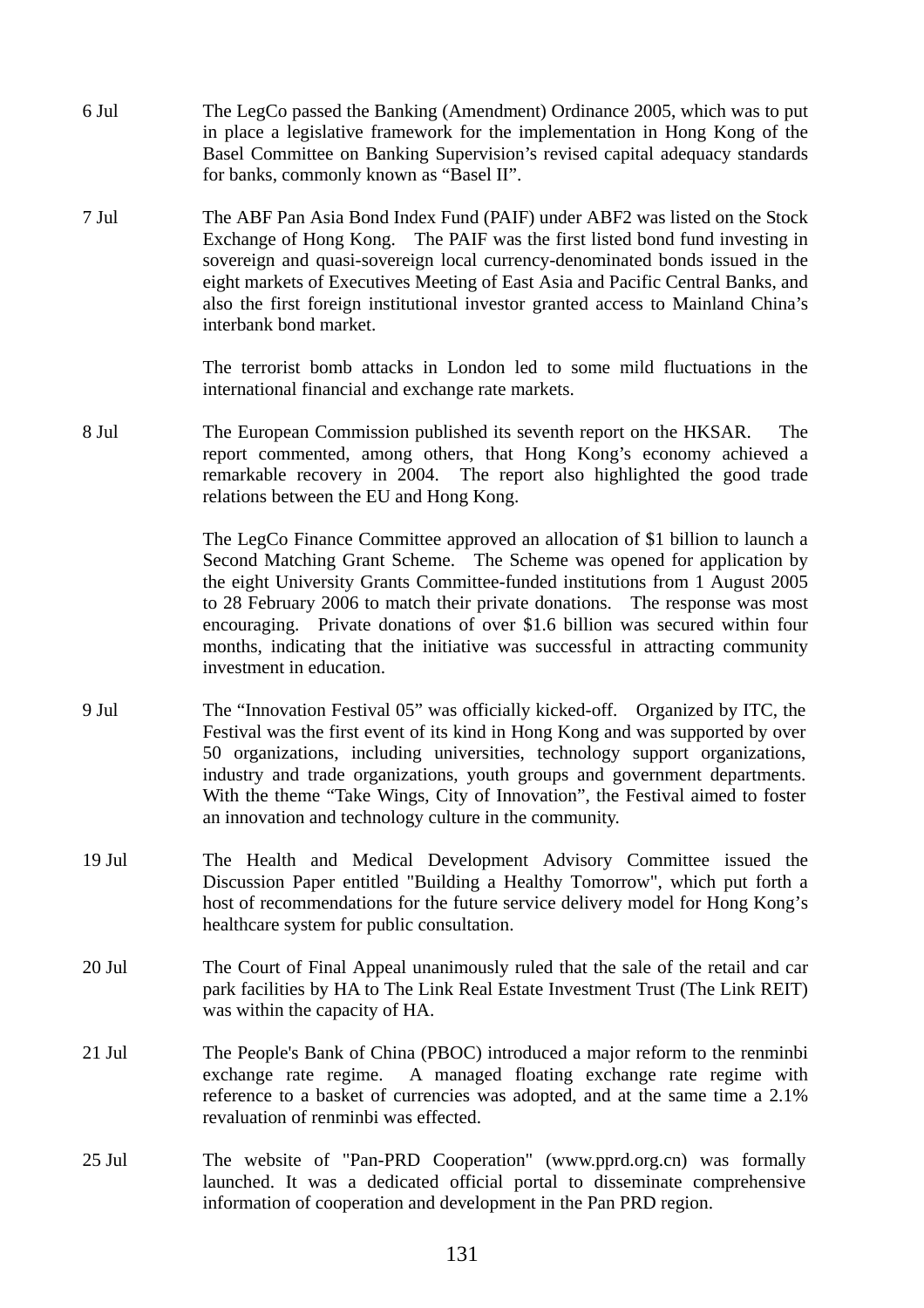A series of measures to enhance the competitiveness of Hong Kong port and the maritime industry received support from the LegCo Panel on Economic Services. These included introduction of a multiple entry permit to streamline port formality procedures, reduced port fees and charges, provision of more anchorages to increase mid-stream cargo handling capacity, and a 6-month annual tonnage fee reduction for Hong Kong registered vessels. They would be implemented in early 2006 on completion of the necessary legislative procedures.

 Hongkong Post established alliance with Australia Post, China Post, Japan Post, Korea Post and the US Postal Service to provide enhanced date-certain Speedpost delivery service in Asia Pacific Rim markets.

- 25 28 Jul A HKSAR delegation led by the CE attended the Second Pan-PRD Regional Cooperation and Development Forum and the Second Pan-PRD Trade Fair in Chengdu, Sichuan. The delegation met '9+2' officials and experts and held fruitful discussions with them on ways forward of Pan-PRD cooperation.
- 26 Jul The Hong Kong SAR Government signed the "Pan-PRD Intellectual Property Cooperation Agreement" with nine Pan-PRD provinces. The Agreement aimed to promote collaboration on intellectual property protection, and enhance the overall strength and competitiveness of the Pan-PRD region.
- 1 Aug The first set of emission caps in Hong Kong was imposed on the Castle Peak Power Station of China Light & Power as conditions of the Specified Process Licence (SPL) renewal under the Air Pollution Control Ordinance. The Environmental Protection Department would continue to impose emission caps to other power plants upon expiry of their SPLs and would progressively tighten up the emission caps to ensure that the emission reduction targets agreed between Hong Kong and Guangdong would be achieved by 2010, for improving the air quality of the region.

 The Mainland further removed the export duty on T&C products covered by 17 tariff codes.

 MTR Corporation Limited's Disneyland Resort Line commenced operation, a 3.5km new line comprising two stations, i.e. Sunny Bay and Disney Resort, providing a rail shuttle to and from the Hong Kong Disneyland.

 Construction works of the Kowloon-Canton Railway Corporation's Kowloon Southern Link commenced. The 3.8km long strategic passenger railway would link the West Rail to the East Rail.

- 3 Aug Hong Kong Aircraft Engineering Company Limited announced the investment of \$320 million to construct a second hangar at HKIA.
- 10 Aug PBOC allowed qualified participants of the Mainland's inter-bank market to conduct forward foreign exchange transactions.

 The Base Rate under the Discount Window operated by HKMA was raised by 25 basis points to 5%, following an increase of the US Fed Funds target rate by the same magnitude to 3.5% after the FOMC meeting on 9 August.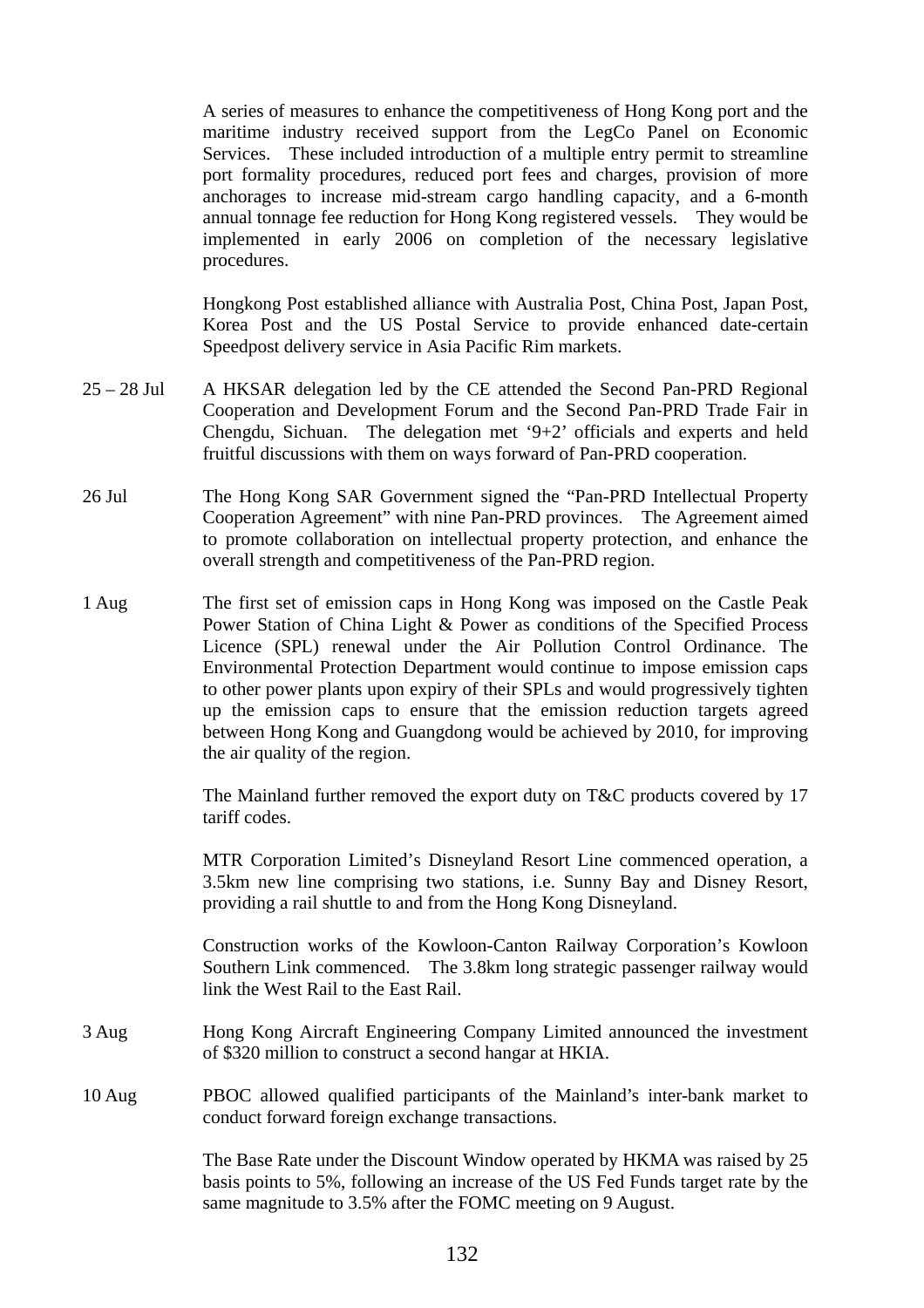- 22 Aug OFTA issued a consultation paper on the licensing conditions and licence fee structure for the creation of a new Services-Based Operator Licence for the provision of IP Telephony services. The proposal would enable services-based operators to enter the IP Telephony services market, thereby further enhancing market competition.
- 26 Aug The Government published the Half-yearly Economic Report 2005. The report pointed out that the Hong Kong economy continued to expand at a brisk pace in the second quarter of 2005, with GDP leaping by 6.8% in real terms over a year earlier. Externally, both exports of goods and services grew noticeably further amidst the sustained expansion of the global economy as well as continued soaring of inbound tourism. Locally, domestic demand also grew further on the back of improving labour market conditions and positive wealth effect stemming from the cumulative increase in asset prices.

In the August update of the economic forecast for 2005, the forecast growth rate in real terms of GDP was kept at 4.5% to 5.5%, same as the forecast in May round. Likewise, the forecast rate of increase in the Composite CPI was maintained at 1.5%.

30 Aug The prices of crude oil futures surged to a historic high of US\$70.85 per barrel in New York, as US oil production was severely curtailed following the destructions to US oil refineries by Hurricane Katrina.

> The Sector-specific Programme for the Travel Industry was completed. This programme aimed to promote the use of IT and e-commerce in the industry for better efficiency and effectiveness in the Travel Industry*.*

> Sale of the last phase of the TPS, Phase 6B, was launched, including a total of 23 290 flats in five public rental housing estates.

- 31 Aug OFTA issued a second consultation paper on the licensing framework for provision of broadband wireless access services, which might be deployed as a substitute for Type-II interconnection links in the fixed telecommunications services network.
- 1 Sep The Aviation Development Advisory Committee (ADAC), a non-statutory advisory body, was set up to advise the Government on strategic issues that would help foster the long term development of Hong Kong's local aviation industry and its position as an aviation hub. The ADAC replaced the Aviation Advisory Board.
- 5 Sep The Chief Secretary for Administration and the Mayor of Shenzhen co-chaired a Hong Kong/Shenzhen cooperation meeting. The meeting reviewed the progress of work since the signing of an overarching memorandum on enhancing co-operation between the two places and eight co-operation agreements on individual subjects in June 2004. It also exchanged views on further strengthening co-operation in a number of areas, including control points, infrastructure, town planning, implementation of the CEPA, science and technology, environmental protection, food safety and education.
- 6 Sep HA decided to relaunch the global offering of units in The Link REIT in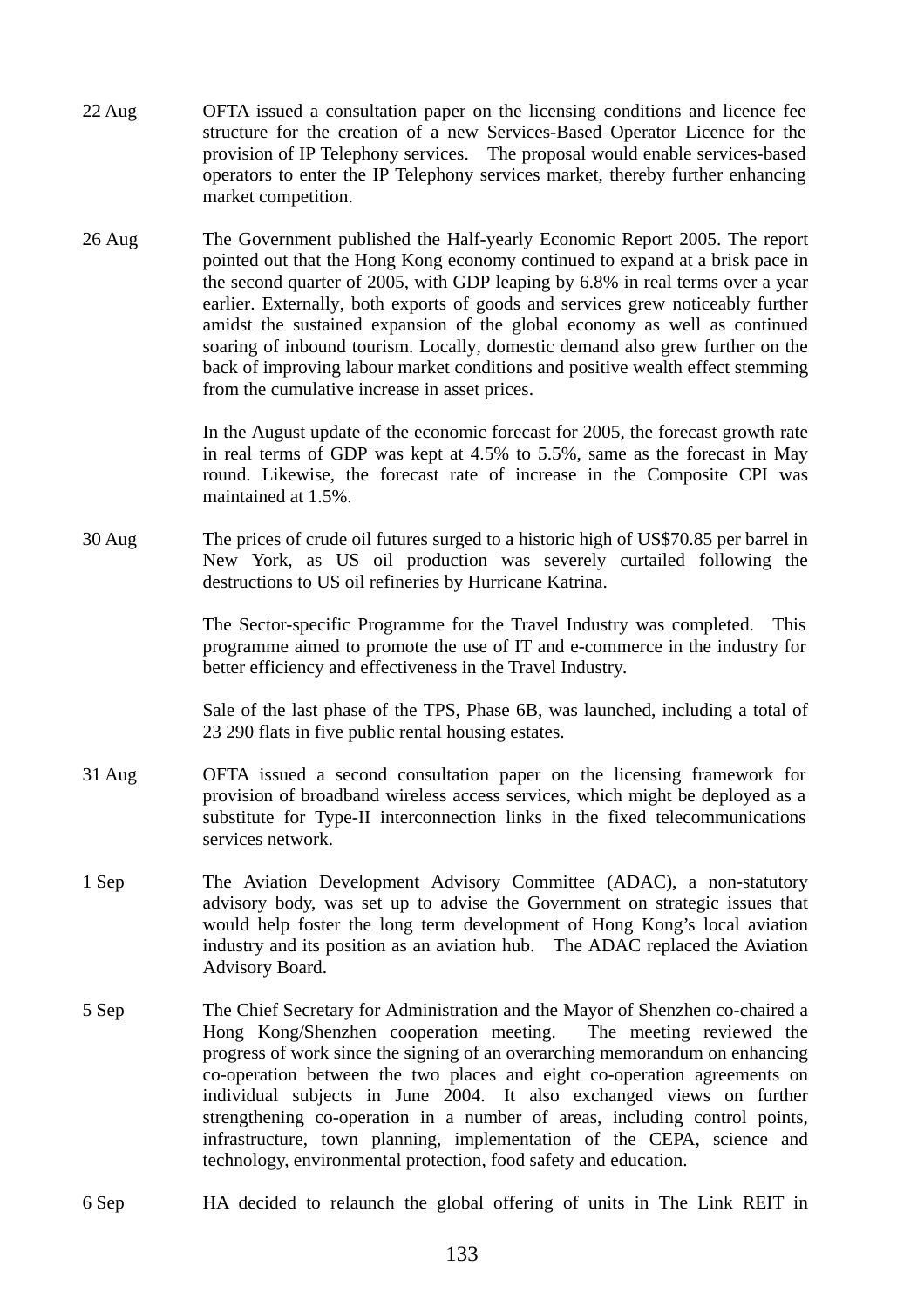|               | November 2005 for the divestment of 180 of its retail and car park facilities.                                                                                                                                                                                                                                                                                             |
|---------------|----------------------------------------------------------------------------------------------------------------------------------------------------------------------------------------------------------------------------------------------------------------------------------------------------------------------------------------------------------------------------|
| 7 Sep         | A comprehensive agreement for avoidance of double taxation was signed<br>between the governments of the HKSAR and Thailand.                                                                                                                                                                                                                                                |
| 8 Sep         | Hong Kong remained the freest economy in the world, according to the 2005<br>Annual Report on the Economic Freedom of the World jointly released by the<br>Fraser Institute of Canada, CATO Institute of the US and 67 other research<br>institutes around the world.                                                                                                      |
|               | Hong Kong Express Airways Limited, the fourth Hong Kong-based passenger<br>carrier, launched its first scheduled passenger service on the route between Hong<br>Kong and Guangzhou.                                                                                                                                                                                        |
|               | The Hong Kong Maritime Museum was opened to give Hong Kong people and<br>tourists an insight into the heritage of Hong Kong port and to enhance public<br>awareness and understanding of the maritime history.                                                                                                                                                             |
| 12 Sep        | Grand Opening of Hong Kong Disneyland was held. Vice President Zeng<br>Qinghong, the CE Donald Tsang, Mr Michael Eisner and Mr Bob Iger of The<br>Walt Disney Company officiated at the opening ceremony.                                                                                                                                                                  |
| 13 Sep        | Hong Kong's regulations were ranked the seventh most business-friendly in the<br>world (and the second most business-friendly in Asia), according to the World<br>Bank's report on Doing Business in 2006.                                                                                                                                                                 |
| $20 - 27$ Sep | FS participated in the International Monetary Fund/World Bank Annual Meeting<br>held on 24 September in Washington DC, and also took this opportunity to meet<br>with major credit rating agencies to update them on Hong Kong's latest<br>economic outlook and fiscal position.                                                                                           |
| 21 Sep        | OFTA issued a consultation paper to solicit public views on the creation of a<br>unified carrier licence for fixed and mobile services, to pave the way for<br>fixed-mobile convergence.                                                                                                                                                                                   |
|               | The automobile industry was admitted to the Skills Upgrading Scheme, which<br>aimed at providing skills upgrading courses for more than 3 600 in-service<br>workers in 2006.                                                                                                                                                                                               |
|               | The Base Rate under the Discount Window operated by HKMA was raised by 25<br>basis points to 5.25%, following an increase of the US Fed Funds target rate by<br>the same magnitude to 3.75% after the FOMC meeting on 20 September.                                                                                                                                        |
| 23 Sep        | PBOC widened the renminbi's trading band against non-US dollar currencies,<br>from $\pm 1.5\%$ to $\pm 3\%$ , while keeping the band against the US dollar unchanged at<br>$\pm 0.3\%$ .                                                                                                                                                                                   |
| 26 Sep        | Results of the Annual Survey of Regional Offices Representing Overseas<br>Companies in Hong Kong conducted by Census and Statistics Department<br>showed that Hong Kong remained a magnet for international companies to<br>oversee their regional operations. Both the number of regional headquarters<br>and regional offices in Hong Kong again reached all-time highs. |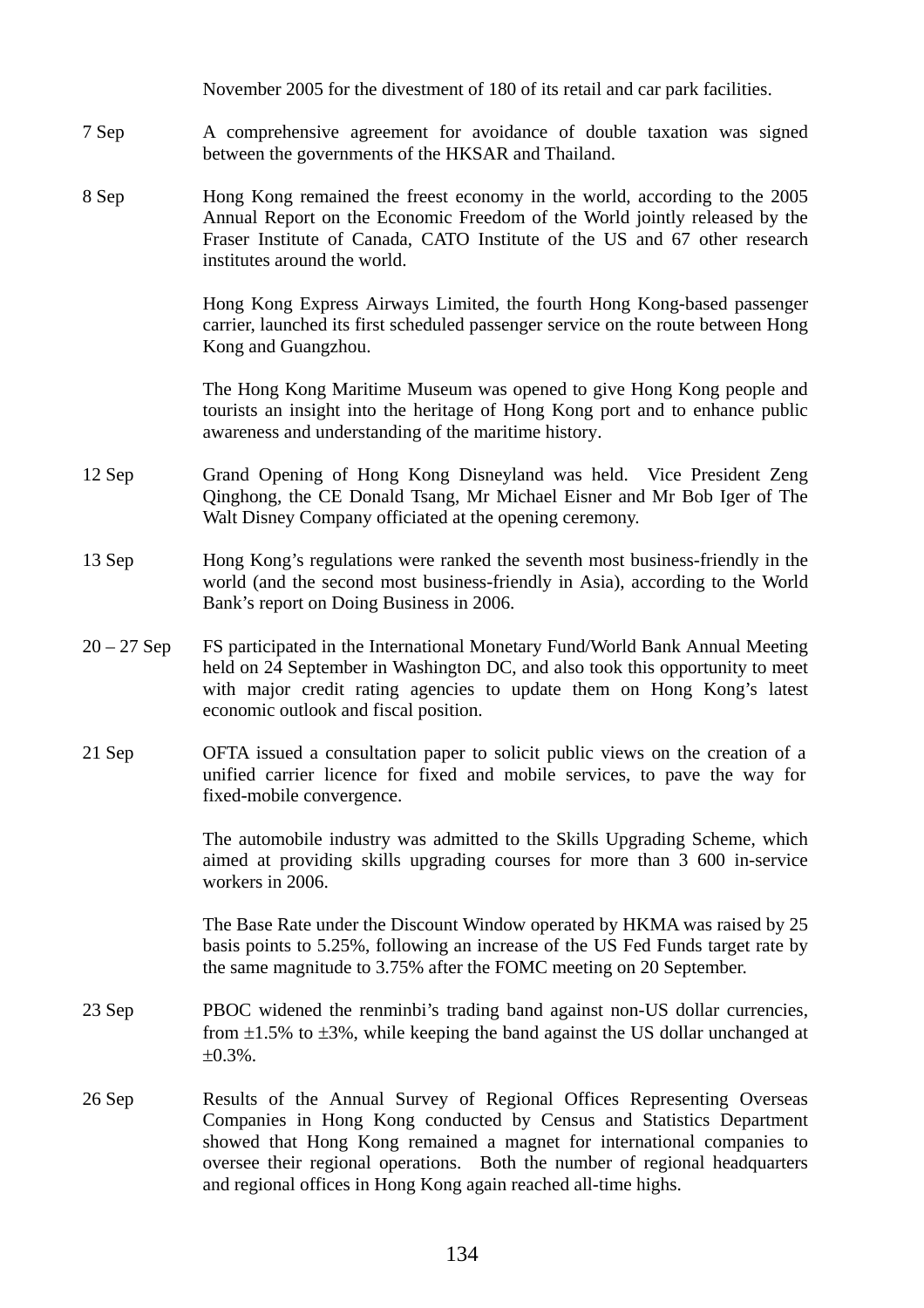- 27 Sep Three residential sites with a total area of 28 035 square metres were sold for \$10.15 billion at a government land auction.
- 28 Sep Hong Kong was ranked the 28th most competitive economy in the world, according to the World Economic Forum's Global Competitiveness Report 2005-2006.

 The Eighth Plenary meeting of the Hong Kong Guangdong Cooperation Joint Conference was held under the co-chairmanship of the CE of the HKSAR and the Governor of Guangdong. The two governments reached agreement on a number of issues, including stepping up cooperation in food safety, relaxing the "one-truck one-driver" requirement for cross-boundary freight vehicle to enhance the efficiency of land-based cross-boundary cargo flow, releasing daily the PRD Regional Air Quality Index, and strengthening cooperation in areas including Pan-PRD cooperation, infrastructure, supporting development of enterprises, tourism, innovation and technology, education and culture. The meeting also agreed to set up a new expert group on informatisation, thus increasing the number of expert groups to 18 in total.

- 29 Sep 2 Oct Innovation Expo 05, the finale event of the Innovation Festival, was held at the HKCEC. The Expo showcased Hong Kong's latest technological achievements, inventions and research and development results.
- 30 Sep Hong Kong retained its position as Asia's second largest destination for foreign direct investment (FDI), according to the "World Investment Report 2005", released by the United Nations Conference on Trade and Development. FDI flows to Hong Kong in 2004 reached US\$34.0 billion. On a global scale, Hong Kong ranked seventh in FDI inflows in 2004.

 The Fourth Meeting of the PRD Joint Conference on Regional Cooperation in Science and Technology was held in Hong Kong. The meeting endorsed the report on the Planning Study on Pan PRD Cooperation in Science and Technology for 2006 – 2010 and agreed to take forward proposals in the report to enhance technology collaborations in the region and promote better use of resources.

 The Cyberport Digital Entertainment Incubation-cum-Training Centre was opened. The Centre aimed at incubating 30-45 digital entertainment start-up companies and providing professional training for the industry.

- 3 Oct Maritime Industry Council launched Phase I of the Hong Kong Maritime Net to link the websites of various stakeholders of the maritime industry into an integrated and user-friendly website.
- 6 Oct DHL signed an agreement with AA to invest \$858 million to expand its express cargo facility at HKIA.
- 7 Oct Taking into account public views, the Government announced its proposal for introducing additional development parameters and conditions for the West Kowloon Cultural District.
- $8 11$  Oct The 5<sup>th</sup> Plenary Session of the 16<sup>th</sup> Central Committee of the Communist Party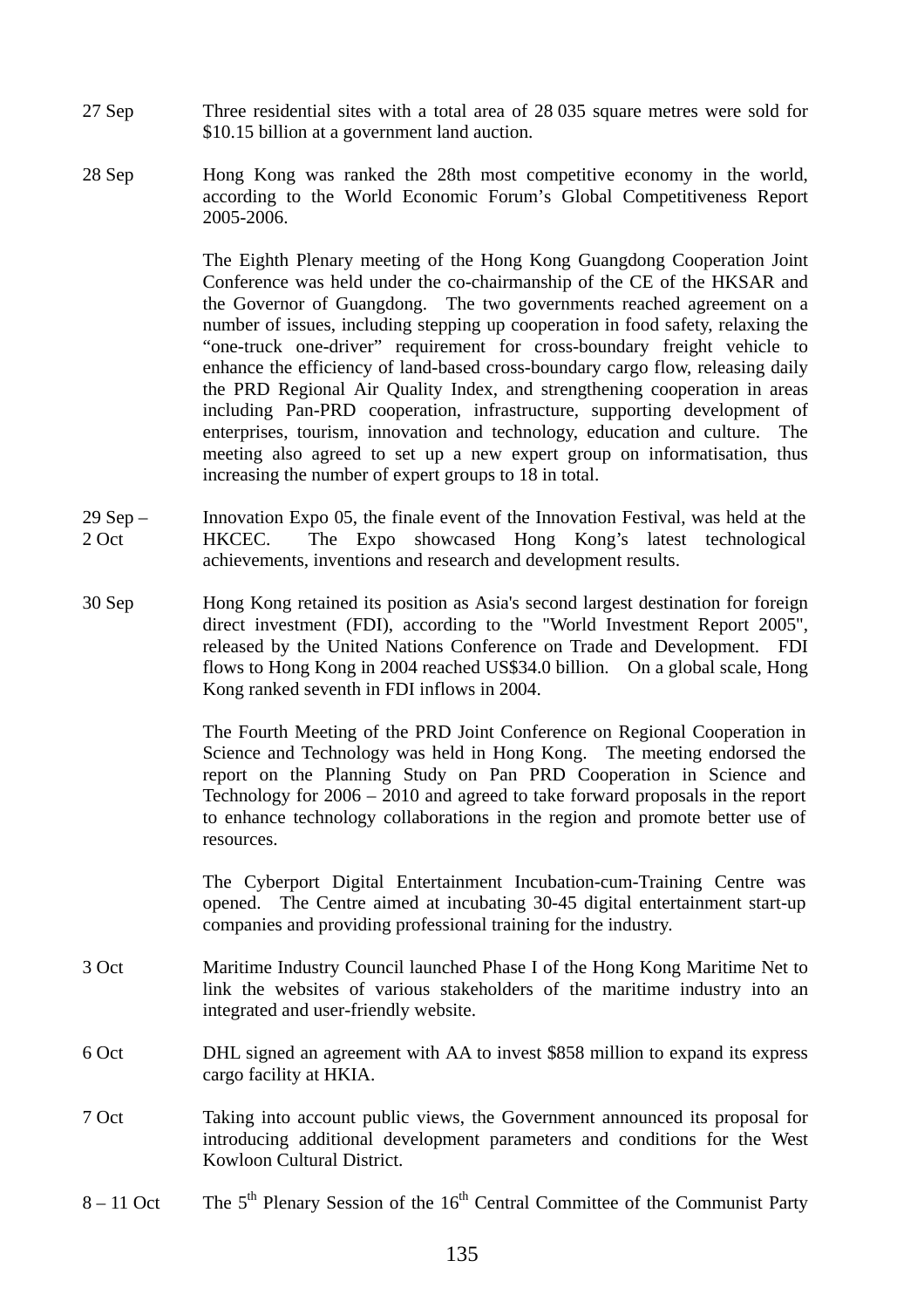of China (CPC) was held in Beijing. It examined and passed the "Proposal by the CPC Central Committee Concerning the  $11<sup>th</sup>$  Five-Year Plan for National Economy and Social Development", which stressed the need to switch to a more balanced, resource saving, and sustainable mode of socio-economic development. The Proposal mentioned Hong Kong for the first time, stating that it supported HKSAR to develop service industries like finance, shipping, tourism and information technology, and to maintain its role as an international financial, trading and shipping centre.

12 Oct Mr Donald Tsang, CE of the HKSAR, delivered his Policy Address.

 CE announced in the Policy Address the reactivation of the Tamar Development Project.

- 14 Oct A large-scale joint investment promotion event, "Hong Kong Guangdong Business Conference USA 2005" was held in San Francisco by Hong Kong and Guangdong governments to promote business opportunities in the Greater PRD, Hong Kong and Guangdong for companies in US. FS and the Governor of the People's Government of Guangdong Province, Huang Huahua, led high-level delegations to join this event.
- 18 Oct The Government of the HKSAR and the Central People's Government reached agreement on further trade liberalization measures under the third phase of CEPA, which would be implemented on 1 January 2006. The agreement provided for tariff free treatment to exports of all products of Hong Kong origin to the Mainland, upon application by local manufacturers and upon the CEPA origin rules being agreed and met. There were also 23 liberalization measures in 10 service areas, providing Hong Kong service suppliers with preferential access to the Mainland market. In addition, rules of origins for watches of Hong Kong brand names would be relaxed.

 In respect of Trade and Investment Facilitation under the CEPA III agreement, T&C products under Hong Kong's Outward Processing Arrangement would be exempted from the Mainland's export duty when being re-imported to Hong Kong.

- 19 Oct The seventh IT Excellence Awards Presentation Ceremony was held. The award aimed to encourage the use of IT, stimulate innovation and competitiveness in the IT industry and raise public awareness of IT application development.
- 21 Oct The Mainland Ministry of Health signed a "Cooperation Agreement on Response Mechanism for Public Health Emergencies" with Hong Kong and Macao to establish a mutual co-ordination and support mechanism in terms of manpower, technical expertise and resources in case of serious public health emergencies.
- 24 Oct US President George Bush nominated Ben Bernanke to succeed Alan Greenspan upon the latter's retirement from his 18 years of Chairmanship of the Federal Reserve Board on 31 January 2006.

 A major joint investment promotion event, "Hong Kong – Guangdong Business Forum in Canada 2005", was held in Vancouver by Hong Kong and Guangdong governments to promote business opportunities in Greater PRD, Hong Kong and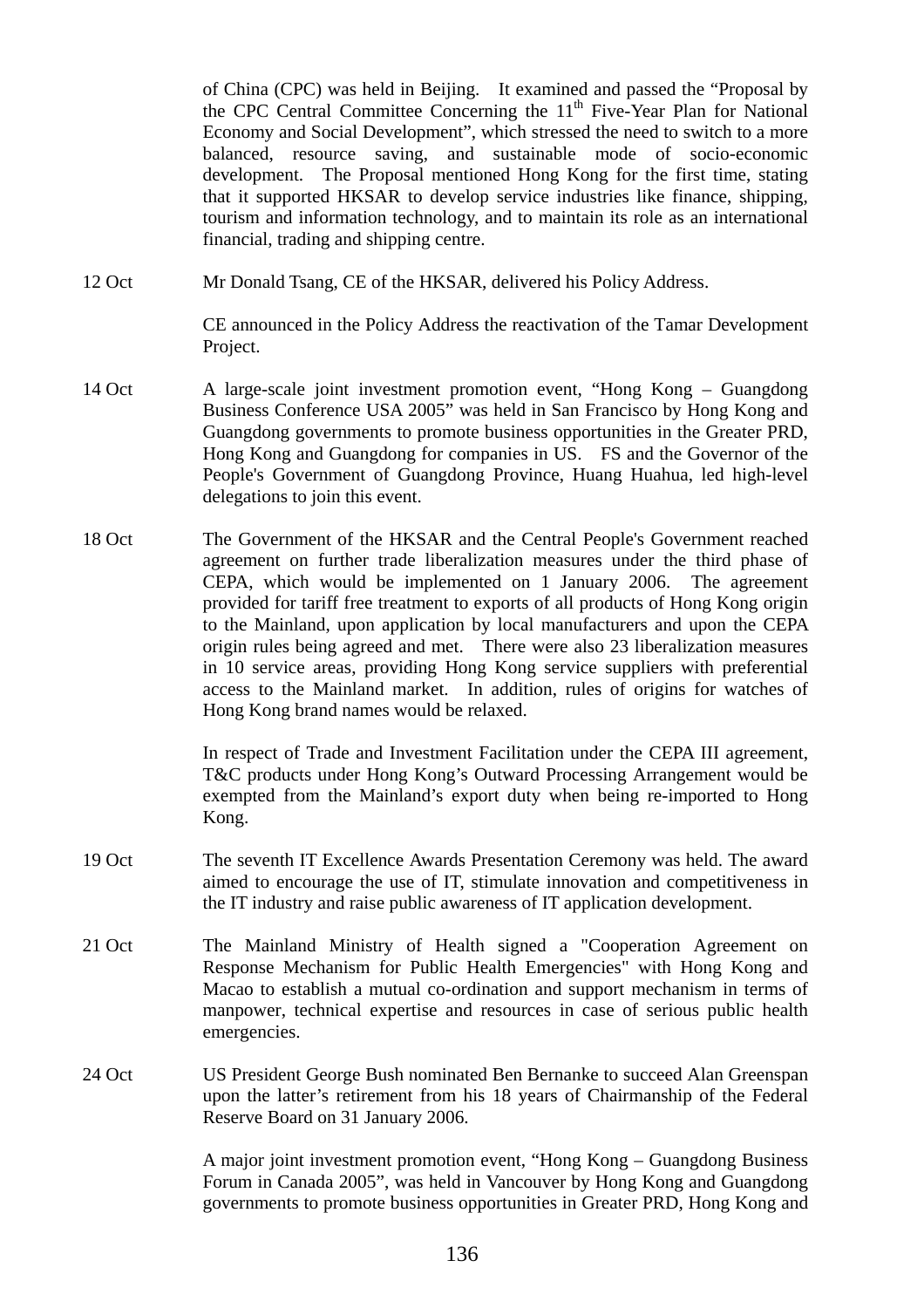Guangdong for companies in Canada. CE and the Governor of Guangdong Province, Huang Huahua, led the delegations.

- 25 Oct The Executive Council endorsed the Redevelopment Plans for Ocean Park, which would turn the 28 year-old Ocean Park into a world-class marine themed attraction.
- 25 28 Oct The Cable and Satellite Broadcasting Association of Asia Conference 2005 took place in Hong Kong. Over 800 senior executives from the broadcasting and telecommunications industries gathered in Hong Kong for Asia's premier broadcasting event.
- 27 Oct China Construction Bank, one of the four largest state-owned commercial banks in the Mainland, was listed in Hong Kong, raising equity fund of HK\$71.6 billion through initial public offering (IPO). This was the largest IPO worldwide in four years, and also the largest IPO ever launched in Hong Kong.

 Subsequent to its passage of the national law providing for immunity of property of foreign central banks from judicial enforcement measures ("the National Law") on 25 October, the Standing Committee of the National People's Congress decided to add the National Law to Annex III to the Basic Law. The Government would implement the National Law in Hong Kong by way of local legislation. This would be beneficial to maintaining Hong Kong's status as an international financial centre.

- 28 Oct The Securities and Futures (Investor Compensation Levy) (Amendment) Rules 2005 ("Amendment Rules") took effect on 28 October 2005. Under the Amendment Rules, the investor compensation levies would be suspended when the net asset value of the Investor Compensation Fund (ICF) exceeding HK\$1.4 billion, and reinstated when the net asset value of the ICF falling below HK\$1 billion.
- 1 Nov The Customs and Excise Department implemented a Red and Green System at all entry points. The System, providing a new mode of clearance service to arrival passengers, aimed to facilitate passenger clearance, enhance revenue protection and align Hong Kong's clearance system with international practices.

 The Film Development Committee was established on 1 November 2005. The Committee would advise the Government on all matters relating to the development of the film industry in Hong Kong and to promote Hong Kong films on the Mainland and overseas.

 The IVS was further extended to cover four more Mainland cities, including Chengdu, Jinan, Dalian and Shenyang, bringing the total number of IVS cities to 38.

 HKMA announced the details of the expansion of renminbi business in Hong Kong. The expansion covered four broad areas: opening of renminbi accounts by designated merchants; use of renminbi cheques in Guangdong Province by Hong Kong residents; exchange and remittance of renminbi by Hong Kong personal depositors; credit limits for renminbi cards issued by participating banks.

2 Nov The Revenue (Abolition of Estate Duty) Bill 2005, which sought to implement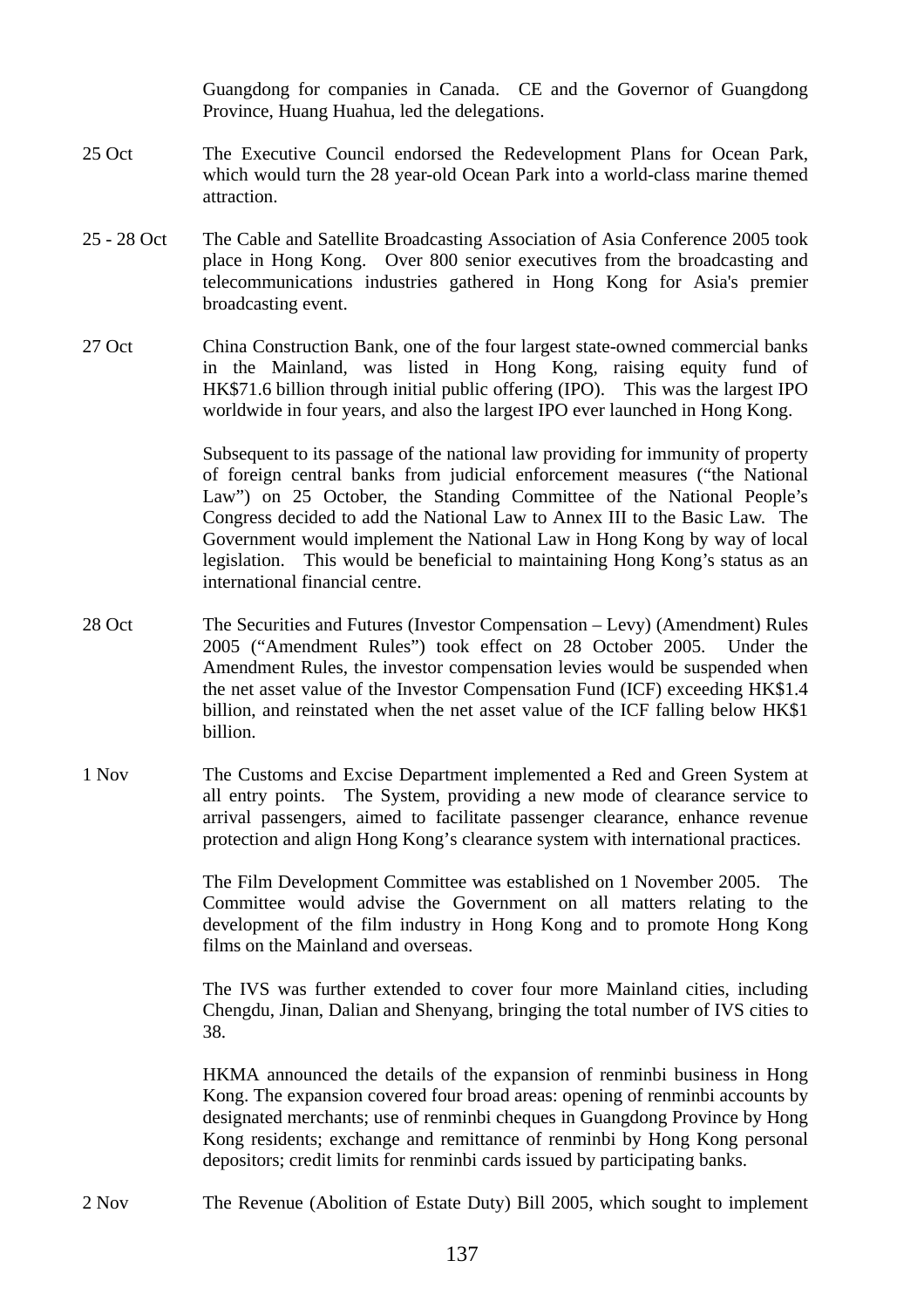the proposal to abolish estate duty announced in the 2005-06 Budget, was passed by LegCo.

 The Base Rate under the Discount Window operated by HKMA was raised by 25 basis points to 5.5%, following an increase of the US Fed Funds target rate by the same magnitude to 4% after the FOMC meeting on 1 November.

3 Nov HKMC launched a special scheme under the Fixed Adjustable Rate Mortgage Programme for fixed rate mortgage of 1, 2, 3, 5, 7 and 10 years with up to 95% loan-to-value ratio. This was the first time that a fixed rate product of over 5 years was launched in the local market, generating much publicity and interest.

> The Government invited interested parties to submit Expressions of Interest by 31 December 2005 for the development of a new cruise terminal, in order to ascertain whether feasible locations other than Kai Tak would be available for development of new cruise terminal facilities before 2011.

- 7 10 Nov TDC organised the largest-ever expo of Hong Kong's stylish products in the Middle East, "Hong Kong in Style", with 230 Hong Kong companies to expand their reach further into this emerging market.
- 7 11 Nov The three-day Competitiveness Institute's 8th Annual Global Conference was held in Hong Kong. Over 170 business executives, academics and government officers from 43 countries participated and discussed the competitiveness of the Mainland, especially the PRD region, and Hong Kong.
- 8 Nov The US and the Mainland signed a MOU concerning trade in T&C products which set out the arrangements and limits for the imports into the US of 21 product groups involving 34 categories of Mainland-origin T&C products from 2006 to 2008.

 The International Monetary Fund Staff Mission to Hong Kong completed its Article IV Consultation, stating that it was supportive of the Government's fiscal policy and its commitment to the Linked Exchange Rate system.

9 Nov The Stage 2 Public Participation Programme for the Kai Tak Planning Review was launched with three different Outline Concept Plans prepared for public consultation.

> The LegCo passed the Carriage by Air (Amendment) Bill 2005, which sought to apply to Hong Kong the Convention for the Unification of Certain Rules for International Carriage by Air signed at Montreal on 28 May 1999 to further enhance the legal protection to passengers and shippers.

- 10 Nov After considering the feedbacks received from concerned stakeholder groups, the Government announced some refinements to the preliminary proposals on various copyright-related issues put forward in June 2005.
- 13 Nov HA and The Link Management Limited announced details of the global offering of units in The Link REIT. The Link REIT was Hong Kong's first REIT. Its IPO was the world's largest IPO of a real estate investment trust, and Hong Kong's biggest privitisation of its kind. The Link REIT was listed on the Stock Exchange of Hong Kong on 25 November.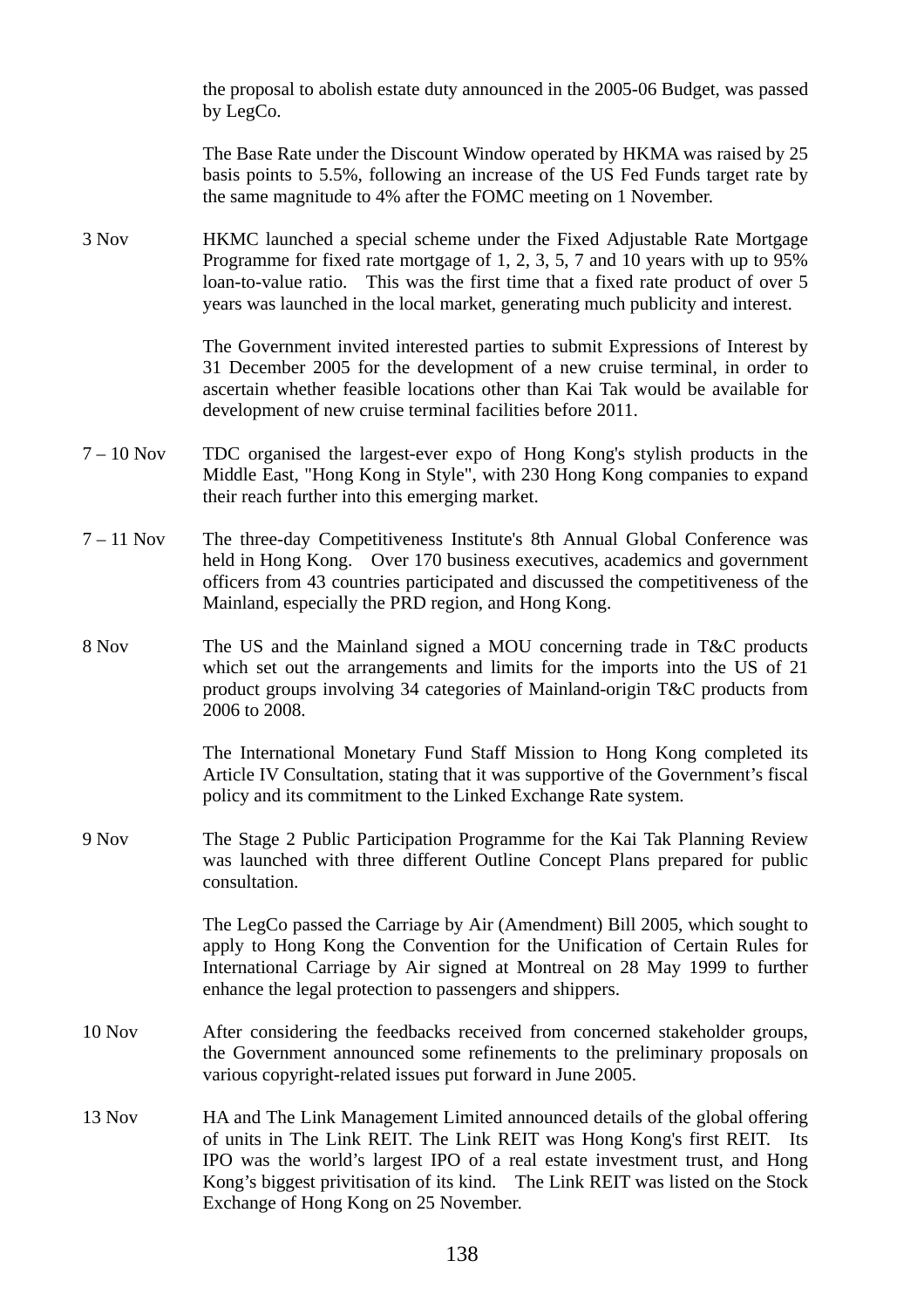- 14 18 Nov The Institute for International Research organised the 3G World Congress & Exhibition in Hong Kong. The event, which attracted over 1 000 delegates from around the world, promoted the adoption and growth of 3G worldwide.
- 15 Nov HKMC launched a new series of Mortgage-Backed Securities issued under its Bauhinia US\$3 Billion Mortgage-Backed Securitisation Programme.

The Treasury Markets Association was incorporated to further promote the development of the treasury markets in Hong Kong.

 The Organizing Committee of the first Hong Kong ICT Awards was established as a collaborative effort among the industry support organizations, ICT professional bodies, academia and the Government to build a large scale and internationally recognized branding of ICT awards of Hong Kong. The Awards scheme would start in 2006.

- 16 Nov AA joined hands with Shenzhen's Shekou port to launch the world's first cross boundary check-in service, whereby travellers would obtain their boarding passes and check in luggage at Shekou port and enjoy a hassle-free ferry journey from Shekou to HKIA for onward international flights.
- 18 Nov China and Chile signed a bilateral Free Trade Agreement (FTA). The FTA covered typical areas of trade in goods, as well as cooperation in such fields as research, science and technology, social security and environment, intellectual property rights and promotion of investment.
- $18 19$  Nov The  $13<sup>th</sup>$  Asia-Pacific Economic Cooperation (APEC) Economic Leaders' Meeting was held in Busan. The 21 leaders agreed in their joint statement to push for wider market access and full-fledged global trade talks. The APEC leaders also agreed on a series of joint measures to shield their economies from threats of avian influenza and terrorism.
- 19 Nov The Government of the HKSAR and the Government of the Kingdom of Thailand signed an Agreement for the Promotion and Protection of Investments in the margin of the Economic Leaders' Meeting of the APEC in Busan, Korea. Under the Agreement, the two governments would provide for equal treatment of investors, compensation if investments were expropriated, free transfer abroad of investments and returns, and settlement of investment disputes under internationally accepted rules.
- 20 Nov An Air Services Agreement was signed between Hong Kong and Saudi Arabia.
- 21 Nov The inauguration of the Hong Kong/ France Business Partnership was held. It was a bilateral committee to foster closer understanding and cooperation between Hong Kong and French businesses.

 "A Symphony of Lights" was awarded the world's "Largest Permanent Light and Sound Show" by Guinness World Records.

21 – 23 Nov TDC organised the World SME Expo and Innovation & Design Expo to foster a strong business network among thousands of local, Mainland and overseas SMEs.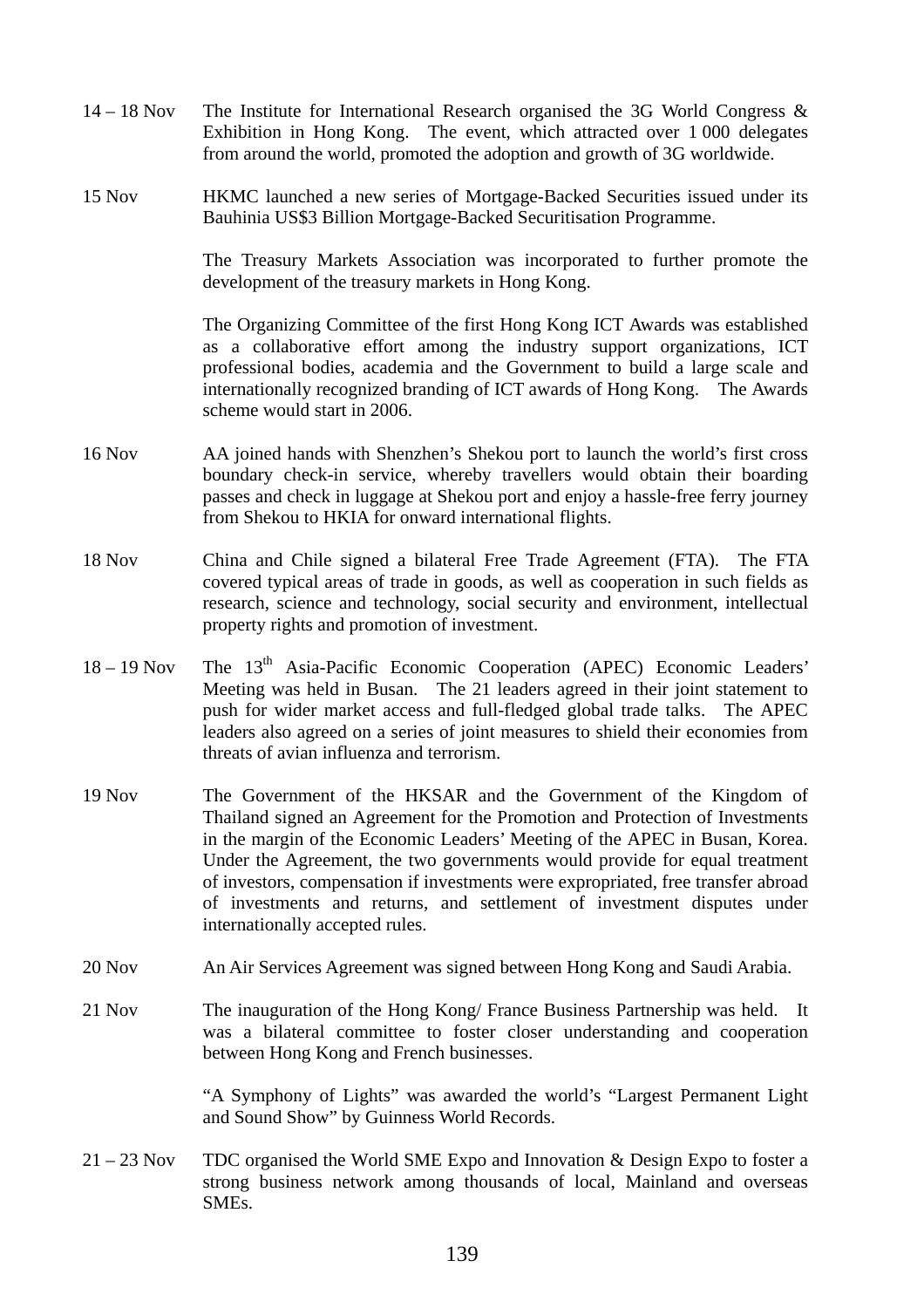- 22 Nov The Lantau Development Task Force released the Public Consultation Report on the Concept Plan for Lantau. There was general public support for the planning vision of Lantau to promote sustainable development by balancing development and conservation needs. The Task Force would review and revise the Concept Plan in the light of the public comments received.
- 23 Nov A coordination group under the Guangzhou-Hong Kong CEPA Market Entry Facilitation Mechanism was set up. The group was tasked to facilitate Hong Kong business to better capitalise on the CEPA advantages to explore the Guangzhou market, through solving their problems in applications for business approvals and for setting up individually owned businesses.

 The Logistics Awards Hong Kong 2005, co-organised by LOGSCOUNCIL, were presented in recognition of the achievements of outstanding enterprises and practitioners in Hong Kong's logistics industry.

25 Nov SFC released a Report on the Derivative Warrants Market in Hong Kong, which addressed the concerns of the market, investors and the Government about the current market practices and regulatory regime of the derivative warrants market. SFC proposed in the report a Six-Point Plan with measures aimed at facilitating the healthy growth of the derivative warrants market. Public comments on the plan were invited.

> The Government published the Third Quarter Economic Report 2005. The report pointed out that the Hong Kong economy turned out a spectacular performance in the third quarter of 2005, with GDP leaping by 8.2% in real terms over a year earlier. Externally, both exports of goods and services continued to surge amidst the fairly strong performance of the overseas markets as well as further growth in inbound tourism. Locally, domestic demand re-accelerated to a solid growth supported by improving employment incomes and a generally upbeat sentiment.

> In the November update of the economic forecast for 2005, the forecast growth rate in real terms of GDP was revised upwards to 7%, from 4.5% to 5.5% in August round. Meanwhile, the forecast rate of increase in the Composite CPI was lowered to 1.2%, from 1.5% in August round.

- 28 Nov The Intellectual Property Department launched Phase I of their interactive electronic services for real-time renewal of registered trademarks and patents, and up-dating of the data of patent applications.
- 29 Nov 1 Dec The Central Economic Work Conference of the Central Committee of the Communist Party of China and the State Council was held. The meeting set guidelines and major tasks for the Mainland economy in 2006, stating that the country would continue to aim at achieving fast and stable growth and at the same time intensifying efforts to raise farmers' income, save resources and protect the environment.
- 30 Nov The Pearl River Delta Regional Air Quality Monitoring Network jointly established by Hong Kong and Guangdong came into full operation, and the daily reporting of a Regional Air Quality Index started.

The Merchant Shipping (Local Vessels and Miscellaneous Amendments)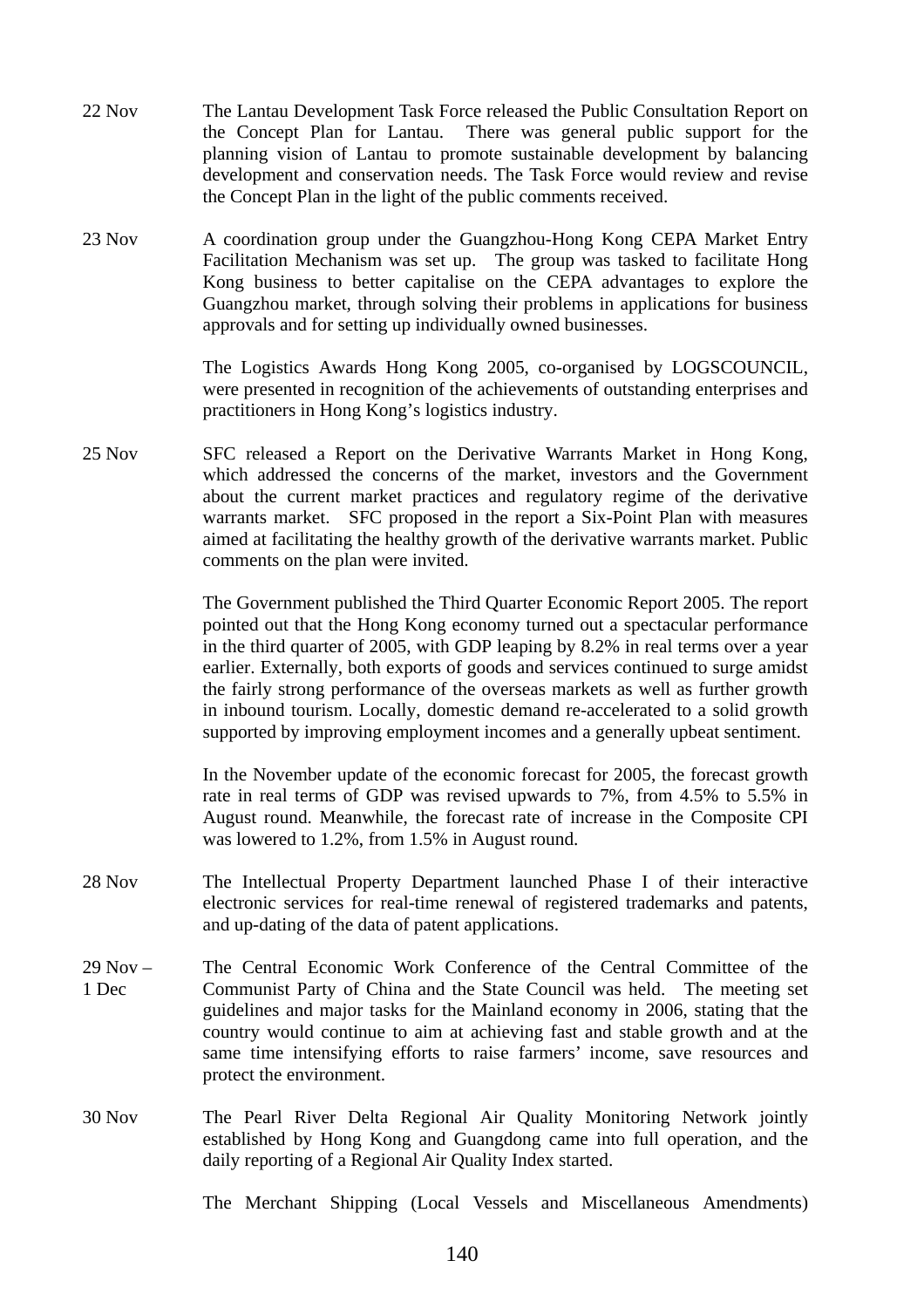Ordinance was passed by the LegCo. The Bill amended the Merchant Shipping (Local Vessels) Ordinance ("LVO") and its subsidiary legislation to provide for the effective operation of LVO and better control of vessels.

1 Dec The Construction Waste Disposal Charging Scheme came into operation, with the levy of disposal charges to be commenced on 20 January 2006. The scheme provided financial incentives to construction waste producers to reduce waste through sorting, reuse and recycling so that they could minimise their disposal cost as well as help preserve the valuable landfill space at the same time.

> The total net asset value of all Mandatory Provident Fund (MPF) schemes reached HK\$146.3 billion, five years after the launch of the MPF System on 1 December 2000.

- 3 Dec The Hong Kong Shipping Register celebrated its 15th Anniversary with a new record of 29.6 million gross tonnes, an increase of over 380% since its establishment in 1990.
- 5 Dec The Mainland authorities permitted foreign-funded financial institutions to conduct renminbi businesses in seven more cities ahead of its WTO schedule, bringing the total number of opened cities to 25. The operating capital requirements for engaging in renminbi businesses in the Mainland were also lowered.
- 6 Dec The European Central Bank raised its refinancing rate by 25 basis points to 2.25%, the first increase since October 2000.

 Dragonair was named "the Cargo Airlines of the Year" in the Centre for Asia Pacific Aviation's Awards for Excellence 2005.

8 Dec HKMA and Bank Negara Malaysia announced the signing of a MOU for the establishment of a large-value payment-system link between Malaysia and Hong Kong. The two central banks would establish a link between the Ringgit real time gross settlement system in Malaysia (the RENTAS system) and the US dollar real time gross settlement system in Hong Kong (USD RTGS system). This link, scheduled to be completed in 2006, would be the first cross-border payment-versus-payment link between two real time gross settlement systems for two different currencies in this region.

> HKMA released a new data series on the composite interest rate, which was to help improve interest rate risk management in the banking sector.

- 8 9 Dec OGCIO co-organised the 2005 Pan-PRD Software World, which aimed to promote cooperation between the software industries in the Pan-PRD region and was held in Zhuhai. Hundreds of government officials and software industry representatives from the Mainland, Hong Kong and Macao participated in the event.
- 13 18 Dec The Sixth Ministerial Conference of the WTO was successfully held in Hong Kong. The Conference, chaired by the Secretary for Commerce, Industry and Technology, adopted the Hong Kong Ministerial Declaration. The Declaration set out a series of agreements in the major negotiating areas and a timetable for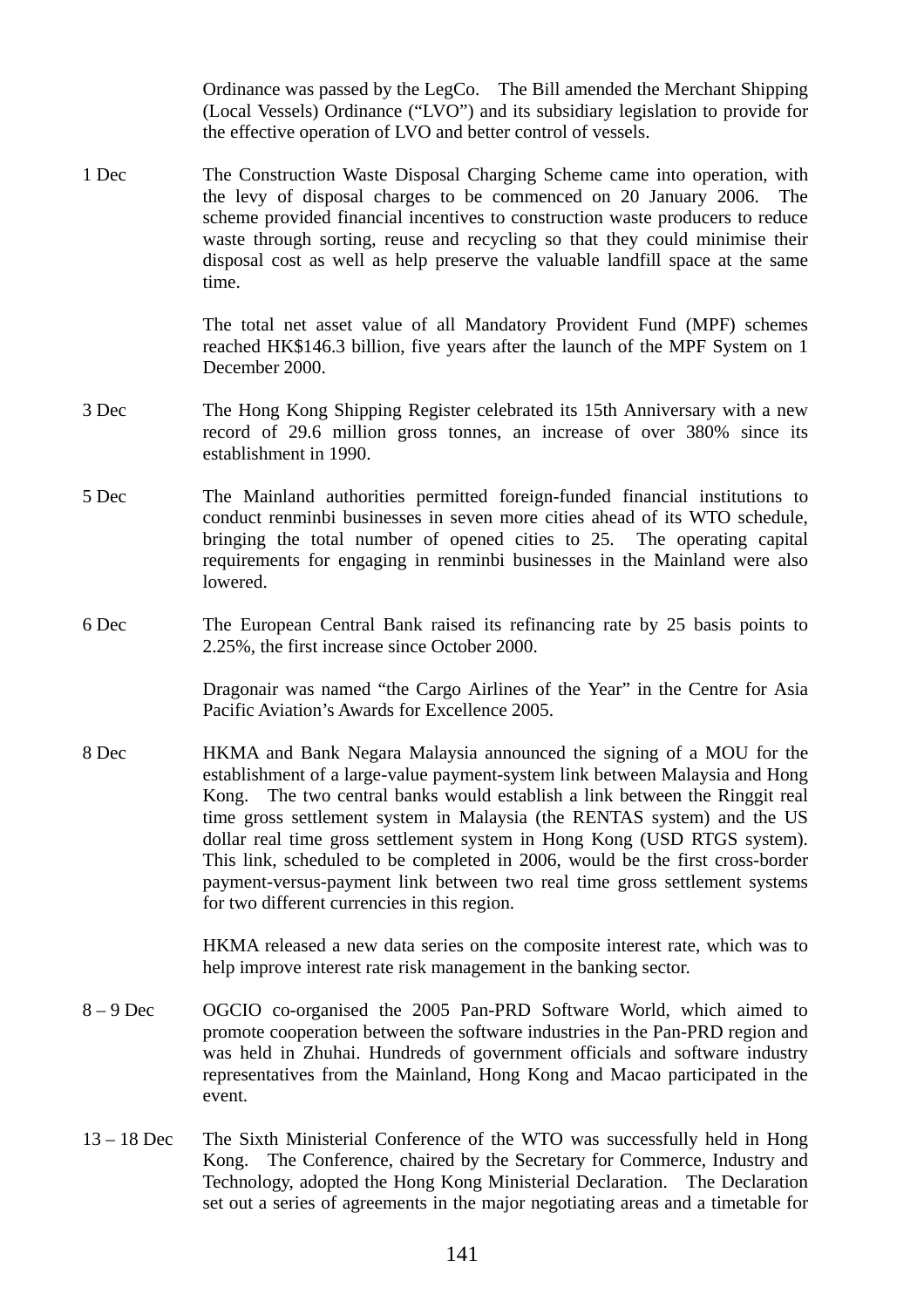the next and final phase of the negotiations under the Doha Development Agenda.

- 14 Dec The Base Rate under the Discount Window operated by HKMA was raised by 25 basis points to 5.75%, following an increase of the US Fed Funds target rate by the same magnitude to 4.25% after the FOMC meeting on 13 December.
- 15 Dec The Environmental Protection Department published "A Policy Framework for the Management of Municipal Solid Waste (MSW) (2005-2014)", which set out a comprehensive strategy for MSW management in Hong Kong for the ten years from 2005 to 2014. It proposed simple and effective economic tools, based on the "polluter-pays" principle, to create incentives for the community to recycle more and discard less.
- 17 Dec The Broadcasting Authority approved the investment plans of Asia Television Limited and Television Broadcasts Limited for digital terrestrial television services. Their digital services would include free-to-air high-definition TV programmes and multi-channel broadcasts.
- 20 Dec Following the Mainland's first nationwide economic census, the Mainland's GDP for 2004 was revised up by RMB2,300 billion, equivalent to 16.8% of that year's pre-revision GDP level. The new figures showed a larger share of the services sector in the Mainland economy.

 The sixth meeting of the Hong Kong-Guangdong Joint Working Group on Sustainable Development and Environmental Protection was held in Guangzhou to examine the implementation of various co-operation initiatives and discuss the progress of implementing the Pearl River Delta Regional Air Quality Management Plan and the work plan for 2006.

 The Office of the Commissioner of Insurance and SFC concluded a MOU to promote mutual assistance and the exchange of information between the two regulators, including the fostering of a closer cooperation of regulatory effort in the regulation of insurance-related investment products.

- 21 Dec AsiaWorld-Expo, Hong Kong's largest exhibition and events complex located at the HKIA, was opened. The HK\$2.35 billion state-of-the-art facility, one of the largest in the region, would further enhance Hong Kong's position as a leading exhibition and events hub, and give Hong Kong the opportunity to host world-class entertainment and special events with a regional reach. AsiaWorld-Expo, a public-private partnership, received its funding from the Government and a private sector consortium, with AA contributing the land. In parallel, MTR Corporation Limited's Airport Express service was extended to the new terminus AsiaWorld-Expo Station on 20 December.
- 23 Dec "A Symphony of Lights" achieved a new world record when its Phase II was launched and extended to Kowloon covering 33 buildings on both sides of the Victoria Harbour.
- 28 Dec The Digital Trade and Transportation Network System was launched to provide a neutral and open e-platform for logistics players to exchange information and data in an efficient, reliable and low-cost manner.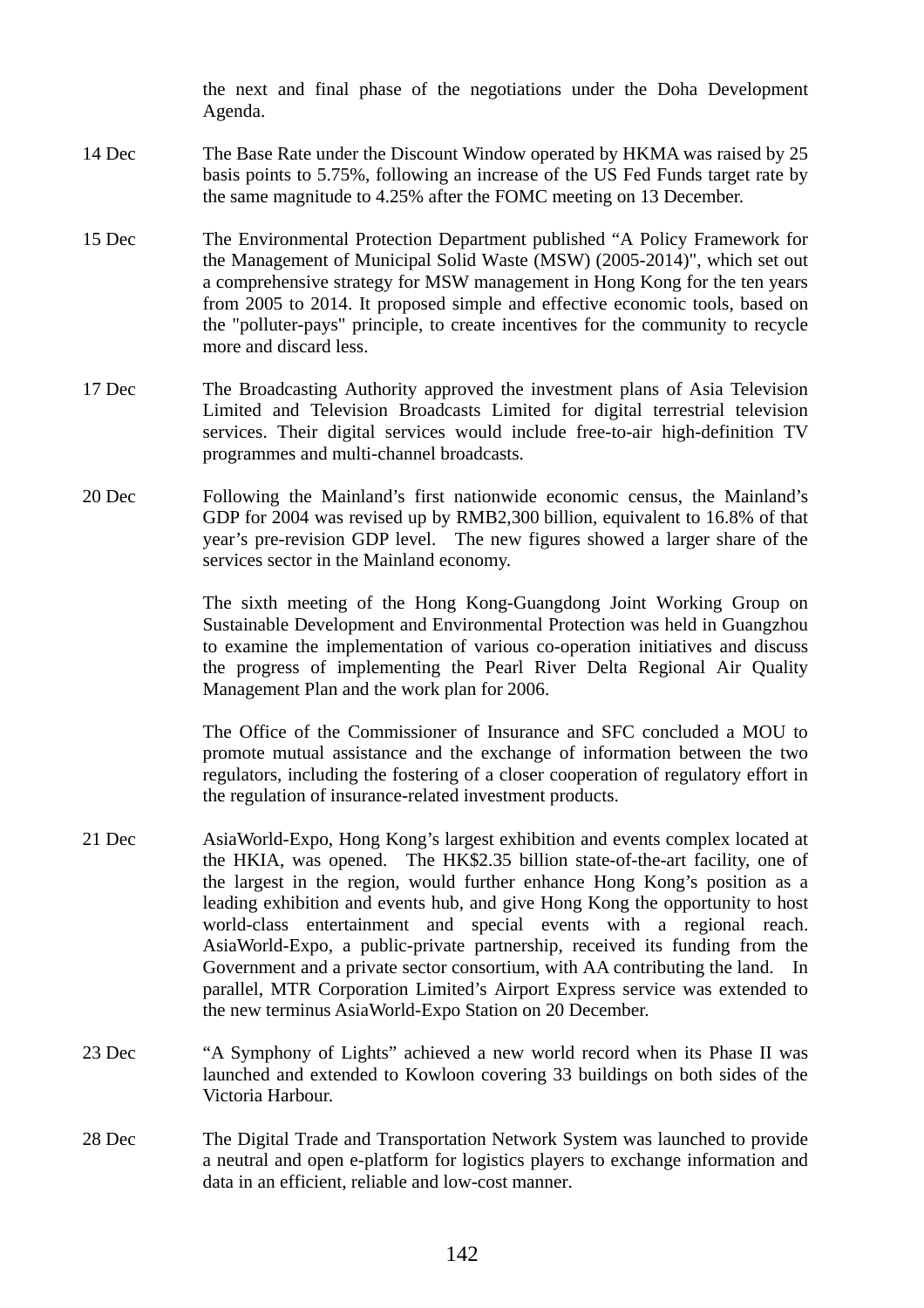- 29 Dec OFTA published the second report arising from an independent consultancy study on the effectiveness of competition in Hong Kong's telecommunications market, as benchmarked against seven major overseas markets. The report showed that Hong Kong was able to maintains its position as a leading market with effective competition in telecommunications, and that Hong Kong had the highest outgoing International Direct Dialing traffic among the benchmarked economies.
- 30 Dec The Economic Development and Labour Bureau launched Stage II of the two-stage consultation exercise, scheduled to end on 31 March 2006, to seek the views of the public on the proposals pertaining to the future regulatory arrangements and other matters related to the development of the electricity market after 2008.
- 31 Dec Hong Kong's container throughput rose by 2.0% over 2004 to about 22.4 million twenty-foot equivalent units (TEU) in 2005, making Hong Kong the second busiest port in the world in terms of containers handled.

 The construction of the Hong Kong Section of the Hong Kong-Shenzhen Western Corridor (HK-SWC) was substantially completed for commissioning by end-2006 to tie in with the completion of the new boundary control facilities at Shekou. The HK-SWC would be the fourth vehicular boundary crossing between Hong Kong and the Mainland, and would serve to relieve the traffic at the three existing boundary crossings (Lok Ma Chau, Man Kam To and Sha Tau Kok) and meet the increasing cross-boundary traffic needs.

 The Hong Kong stock market staged a robust performance in 2005, with market turnover, IPO equity funds raised and total market capitalisation all hitting record highs. The total market capitalisation amounted to HK\$8,180 billion in end-2005, up some 20% from end-2004.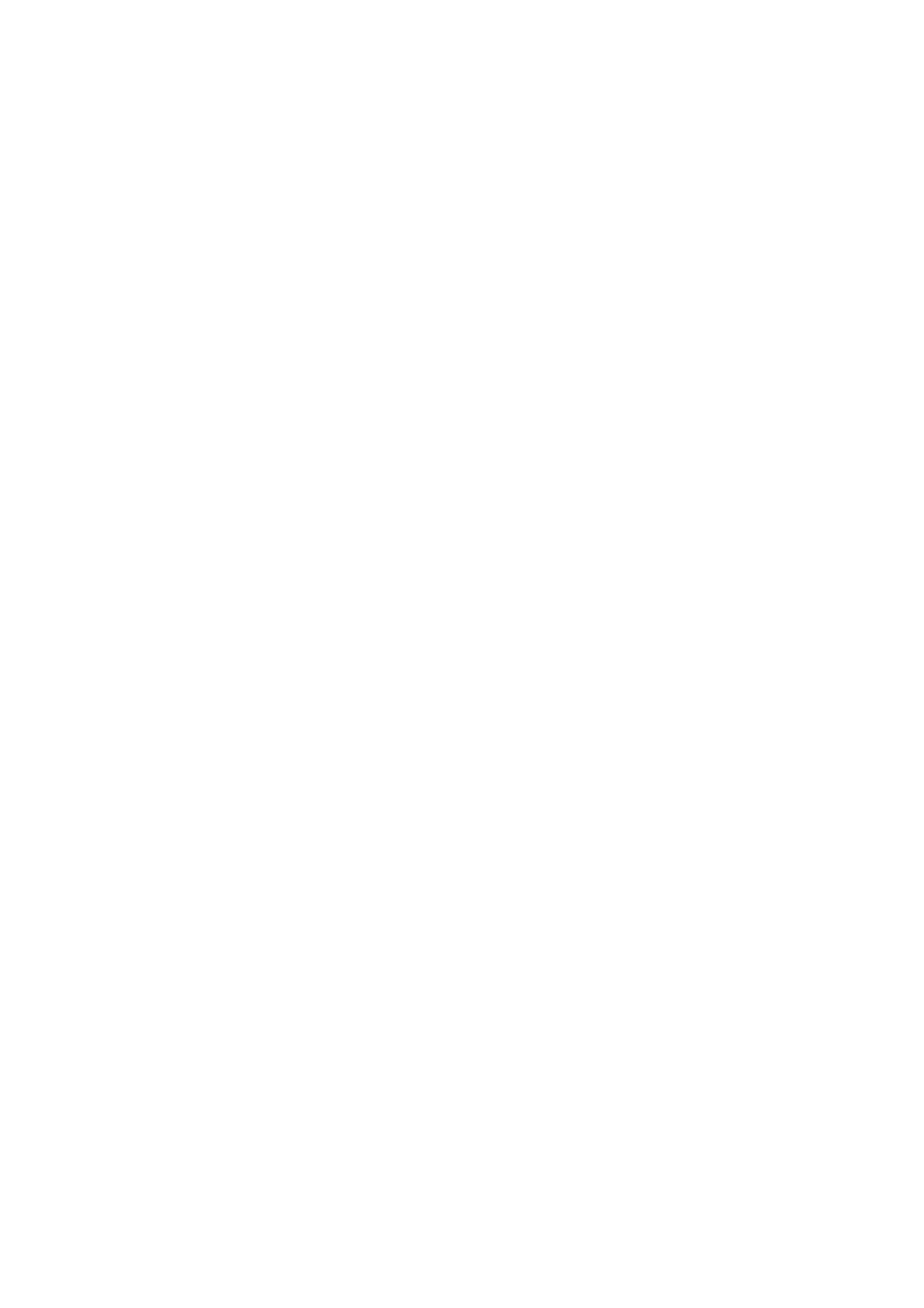# **Statistical Appendix**

|     | <b>Table</b>                                                                              | Page    |
|-----|-------------------------------------------------------------------------------------------|---------|
| 1.  | Gross Domestic Product by expenditure component (at current market prices)                | 146-147 |
| 2.  | Rates of change in Gross Domestic Product by expenditure component (in real terms)        | 148-149 |
| 3.  | Gross Domestic Product by economic activity (at current prices)                           | 150     |
| 4.  | Rates of change in Gross Domestic Product by economic activity (in real terms)            | 151     |
| 5.  | Balance of payments account by major component (at current prices)                        | 152     |
| 6.  | Visible and invisible trade (at current market prices)                                    | 153     |
| 7.  | Total exports of goods by market (in value terms)                                         | 154     |
| 8.  | Imports of goods by source (in value terms)                                               | 155     |
| 9.  | Retained imports of goods by end-use category (in value terms)                            | 155     |
| 10. | Exports and imports of services by component (at current market prices)                   | 156     |
| 11. | Incoming visitors by source                                                               | 157     |
|     | 12. Property market                                                                       | 158-159 |
| 13. | Property prices and rentals                                                               | 160-161 |
|     | 14. Monetary aggregates                                                                   | 162-163 |
| 15. | Rates of change in business receipts indices for service industries/domains               | 164     |
|     | 16. Labour force characteristics                                                          | 165     |
|     | 17. Employment in selected major economic sectors                                         | 166     |
|     | 18. Number of workers engaged at building and construction sites                          | 167     |
| 19. | Average labour earnings by major economic sector                                          | 168     |
| 20. | Rates of change in wage indices by selected major economic sector                         | 169     |
| 21. | Rates of change in prices                                                                 | 170-171 |
| 22. | Rates of change in Composite Consumer Price Index                                         | 172-173 |
| 23  | Rates of change in implicit price deflators of GDP and<br>its main expenditure components | 174-175 |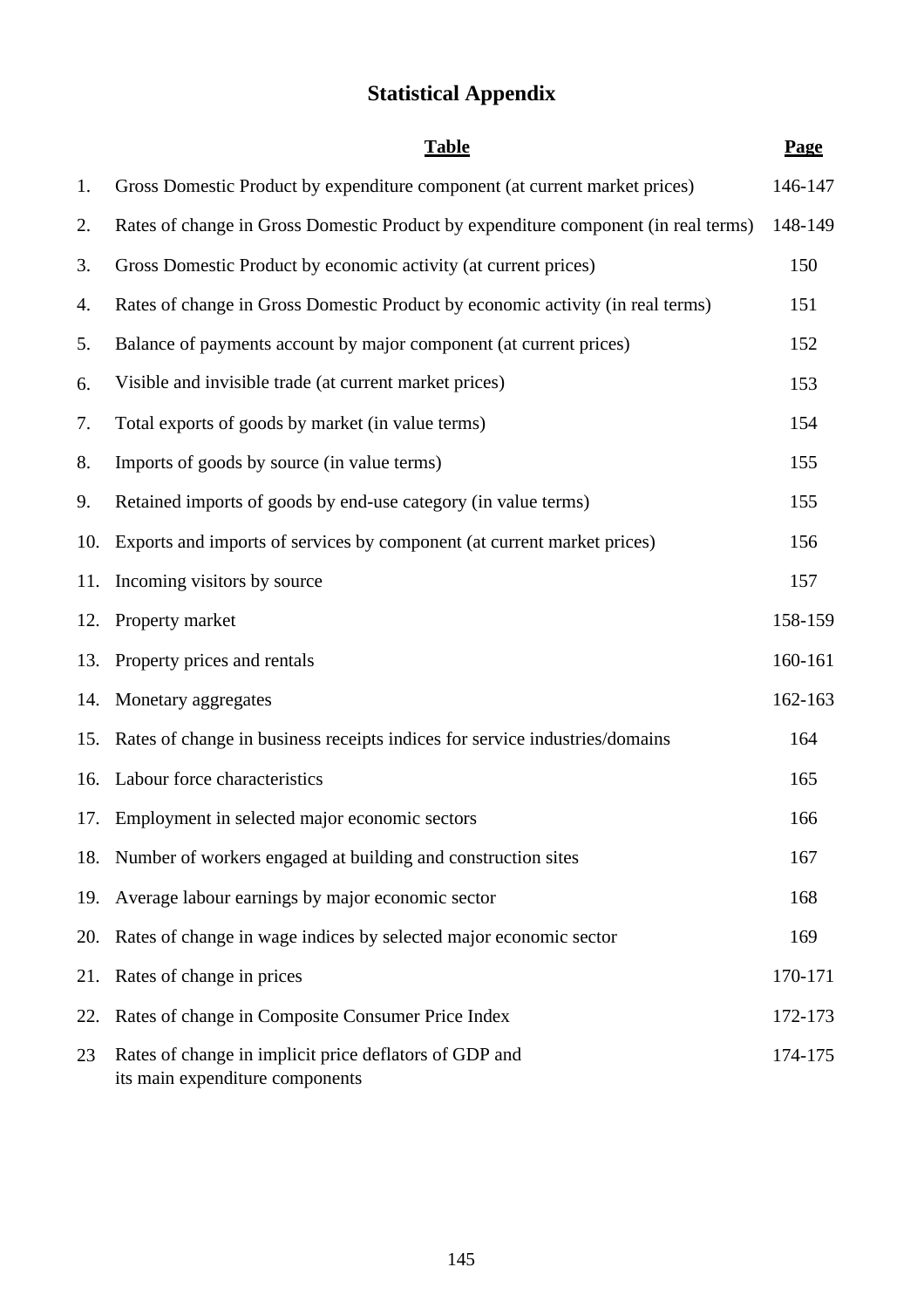|                                                                            |                                   |                                   |                                   |                                   | \$Mn)                             |
|----------------------------------------------------------------------------|-----------------------------------|-----------------------------------|-----------------------------------|-----------------------------------|-----------------------------------|
|                                                                            | 1996                              | 1997                              | 1998                              | 1999                              | 2000                              |
| Private consumption<br>expenditure                                         | 755,508                           | 833,825                           | 795,948                           | 765,282                           | 774,280                           |
| Government consumption<br>expenditure                                      | 103,541                           | 112,751                           | 116,550                           | 119,993                           | 120,172                           |
| Gross domestic fixed<br>capital formation                                  | 378,486                           | 451,891                           | 388,731                           | 325,328                           | 347,375                           |
| of which:                                                                  |                                   |                                   |                                   |                                   |                                   |
| Building and construction<br>Machinery, equipment and<br>computer software | 185,648<br>170,652                | 223,264<br>190,760                | 208,235<br>165,177                | 171,930<br>141,349                | 155,441<br>180,204                |
| Changes in inventories                                                     | 9,762                             | 12,313                            | $-15,651$                         | $-10,612$                         | 14,399                            |
| Total exports of goods                                                     | 1,397,917                         | 1,455,949                         | 1,347,649                         | 1,349,000                         | 1,572,689                         |
| Domestic exports<br>Re-exports                                             | 212,160<br>1,185,758              | 211,410<br>1,244,539              | 188,454<br>1,159,195              | 170,600<br>1,178,400              | 180,967<br>1,391,722              |
| Imports of goods                                                           | 1,511,365                         | 1,589,876                         | 1,408,317                         | 1,373,500                         | 1,636,711                         |
| Exports of services                                                        | 285,385                           | 286,595                           | 262,099                           | 276,385                           | 315,012                           |
| Imports of services                                                        | 189,753                           | 198,424                           | 194,245                           | 185,174                           | 192,427                           |
| <b>GDP</b>                                                                 | 1,229,481                         | 1,365,024                         | 1,292,764                         | 1,266,702                         | 1,314,789                         |
| Per capita GDP (\$)                                                        | 191,047                           | 210,350                           | 197,559                           | 191,736                           | 197,268                           |
| <b>GNP</b>                                                                 | 1,218,405                         | 1,363,409                         | 1,317,362                         | 1,291,470                         | 1,323,543                         |
| Per capita GNP (\$)                                                        | 189,326                           | 210,101                           | 201,318                           | 195,485                           | 198,581                           |
| Total final demand                                                         | 2,930,599                         | 3,153,324                         | 2,895,326                         | 2,825,376                         | 3,143,927                         |
| Total final demand<br>excluding re-exports <sup>(a)</sup>                  | 1,949,977                         | 2,130,313                         | 1,952,900                         | 1,886,191                         | 2,045,858                         |
| Domestic demand<br>Private<br>Public                                       | 1,247,297<br>1,078,661<br>168,636 | 1,410,780<br>1,233,803<br>176,977 | 1,285,578<br>1,107,816<br>177,762 | 1,199,991<br>1,014,347<br>185,644 | 1,256,226<br>1,075,654<br>180,572 |
| External demand                                                            | 1,683,302                         | 1,742,544                         | 1,609,748                         | 1,625,385                         | 1,887,701                         |

### **Table 1 : Gross Domestic Product by expenditure component@ (at current market prices)**

Definitions of Terms : = private consumption expenditure + government consumption expenditure + gross = = government consumption expenditure + gross domestic fixed capital formation by the Domestic demand External demand  $=$  total exports of goods + exports of services Total final demand Private sector domestic demand Public sector domestic demand domestic fixed capital formation + changes in inventories + total exports of goods + exports of services private consumption expenditure + gross domestic fixed capital formation by the private sector + changes in inventories public sector  $=$  private sector domestic demand + public sector domestic demand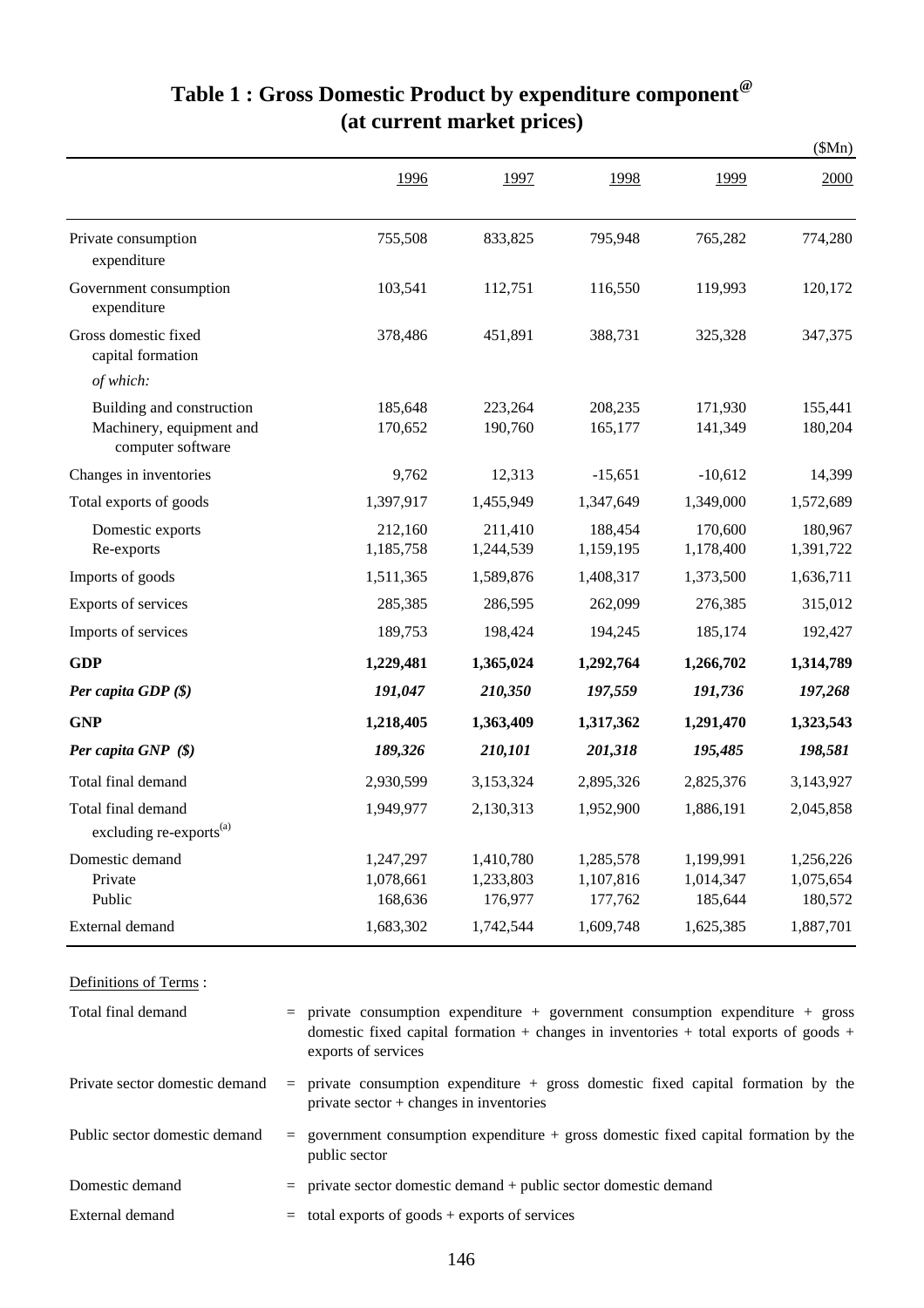|                                                                            |                                   |                                 |                                 |                                   | \$Mn)                             |
|----------------------------------------------------------------------------|-----------------------------------|---------------------------------|---------------------------------|-----------------------------------|-----------------------------------|
|                                                                            | 2001                              | 2002                            | $2003$ <sup>#</sup>             | $2004$ <sup>#</sup>               | $2005^+$                          |
| Private consumption<br>expenditure                                         | 782,587                           | 747,850                         | 719,304                         | 767,769                           | 809,244                           |
| Government consumption<br>expenditure                                      | 128,866                           | 131,291                         | 130,151                         | 127,309                           | 121,419                           |
| Gross domestic fixed<br>capital formation                                  | 333,036                           | 286,020                         | 261,367                         | 274,872                           | 287,862                           |
| of which:                                                                  |                                   |                                 |                                 |                                   |                                   |
| Building and construction<br>Machinery, equipment and<br>computer software | 142,651<br>180,011                | 131,752<br>144,832              | 116,419<br>136,537              | 107,532<br>150,543                | 104,757<br>163,215                |
| Changes in inventories                                                     | $-4,060$                          | 5,660                           | 9,111                           | 7,076                             | $-4,106$                          |
| Total exports of goods                                                     | 1,480,987                         | 1,562,121                       | 1,749,089                       | 2,027,031                         | 2,251,744                         |
| Domestic exports<br>Re-exports                                             | 153,520<br>1,327,467              | 131,079<br>1,431,041            | 122,126<br>1,626,964            | 126,386<br>1,900,645              | 136,324<br>2,115,419              |
| Imports of goods                                                           | 1,549,222                         | 1,601,527                       | 1,794,059                       | 2,099,545                         | 2,311,091                         |
| Exports of services                                                        | 320,799                           | 347,836                         | 362,420                         | 429,563                           | 479,510                           |
| Imports of services                                                        | 194,180                           | 202,494                         | 203,400                         | 242,507                           | 252,379                           |
| <b>GDP</b>                                                                 | 1,298,813                         | 1,276,757                       | 1,233,983                       | 1,291,568                         | 1,382,203                         |
| Per capita GDP $(\$)$                                                      | 193,135                           | 188,118                         | 181,385                         | 187,657                           | 199,282                           |
| <b>GNP</b>                                                                 | 1,327,356                         | 1,282,409                       | 1,262,474                       | 1,314,978                         | N.A.                              |
| Per capita GNP (\$)                                                        | 197,379                           | 188,951                         | 185,573                         | 191,058                           | N.A.                              |
| Total final demand                                                         | 3,042,215                         | 3,080,778                       | 3,231,442                       | 3,633,620                         | 3,945,673                         |
| Total final demand<br>excluding re-exports <sup>(a)</sup>                  | 1,982,896                         | 1,923,066                       | 1,895,705                       | 2,061,787                         | 2,196,221                         |
| Domestic demand<br>Private<br>Public                                       | 1,240,429<br>1,053,568<br>186,861 | 1,170,821<br>985,985<br>184,836 | 1,199,933<br>938,326<br>181,607 | 1,177,026<br>1,001,274<br>175,752 | 1,214,419<br>1,051,687<br>162,732 |
| External demand                                                            | 1,801,786                         | 1,909,957                       | 2,111,509                       | 2,456,594                         | 2,731,254                         |

# **Table 1 : Gross Domestic Product by expenditure component@ (at current market prices) (cont'd)**

Notes : (@) The Census and Statistics Department completed an exercise to implement the latest international guidelines on dealing with financial intermediation services provided by banks in the estimation of national accounts statistics of Hong Kong in mid-August 2005. As a result of this statistical development, GDP, GNP and BoP statistics presented in this Appendix were revised.

- (a) Re-export margin is nevertheless retained in the total final demand.
- (#) Revised figures.
- (+) Preliminary figures.
- N.A. Not available.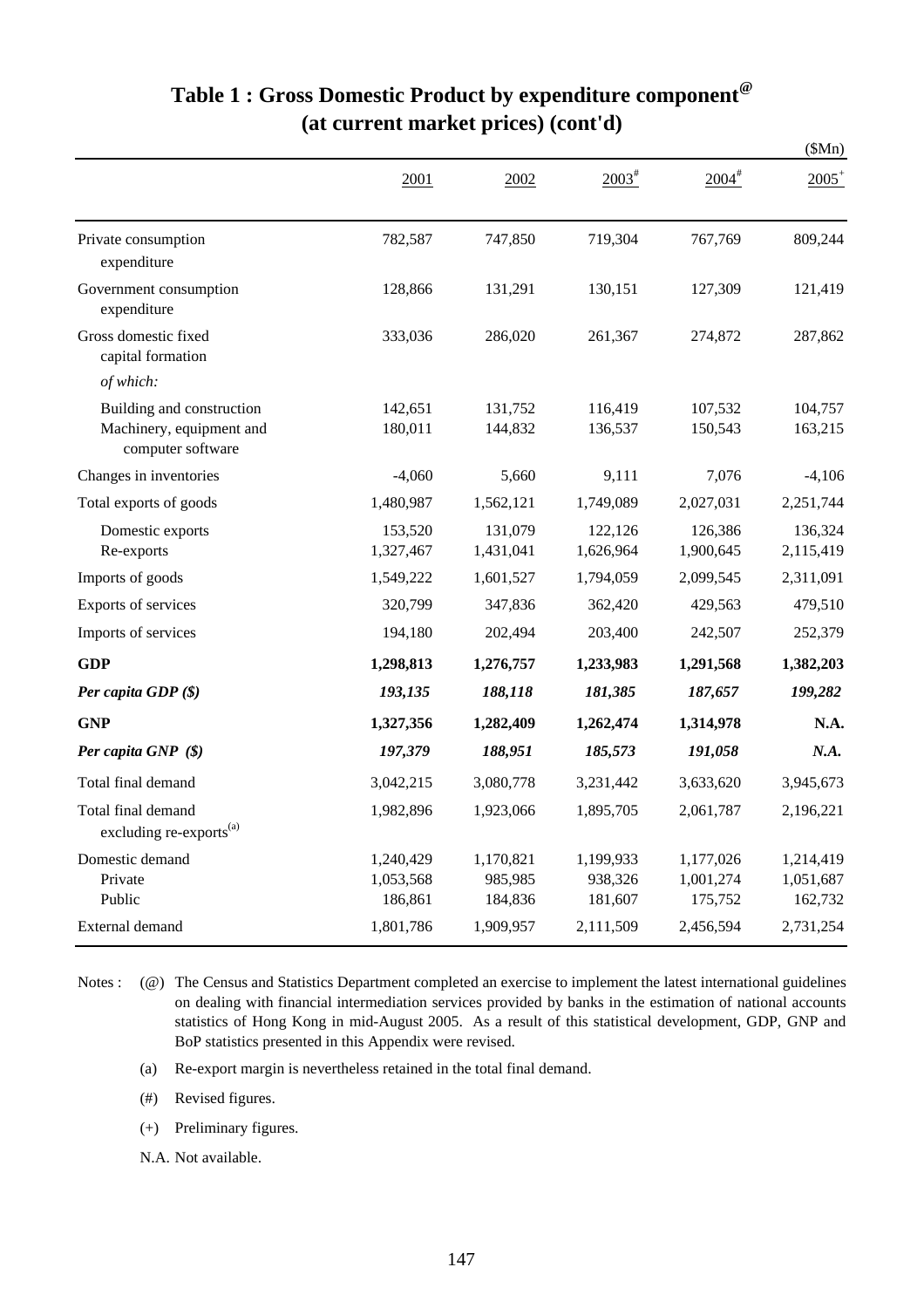|                                                           | 1996    | 1997   | 1998   | 1999    | 2000   | 2001    |
|-----------------------------------------------------------|---------|--------|--------|---------|--------|---------|
|                                                           |         |        |        |         |        |         |
| Private consumption expenditure                           | 3.9     | 6.2    | $-6.6$ | 1.4     | 6.0    | 2.1     |
| Government consumption<br>expenditure                     | 3.8     | 2.4    | 0.7    | 3.1     | 2.1    | $6.0\,$ |
| Gross domestic fixed<br>capital formation                 | 10.9    | 12.6   | $-7.3$ | $-16.6$ | 11.0   | 2.6     |
| of which:                                                 |         |        |        |         |        |         |
| Building and construction                                 | 7.0     | 10.5   | $-2.4$ | $-15.5$ | $-7.6$ | $-1.1$  |
| Machinery, equipment and<br>computer software             | 12.0    | 13.1   | $-7.9$ | $-18.2$ | 27.0   | 6.2     |
| Total exports of goods                                    | 4.8     | 6.1    | $-4.3$ | 3.7     | 17.1   | $-3.3$  |
| Domestic exports                                          | $-8.4$  | 2.1    | $-7.9$ | $-7.2$  | 7.5    | $-10.2$ |
| Re-exports                                                | 7.5     | 6.8    | $-3.7$ | 5.4     | 18.5   | $-2.4$  |
| Imports of goods                                          | 4.3     | 7.3    | $-7.3$ | $\ast$  | 18.2   | $-1.9$  |
| Exports of services                                       | 10.2    | $-0.4$ | $-3.5$ | 8.8     | 12.1   | 6.4     |
| Imports of services                                       | 5.1     | 3.9    | 1.6    | $-4.4$  | 4.2    | 2.0     |
| <b>GDP</b>                                                | 4.2     | 5.1    | $-5.5$ | 4.0     | 10.0   | 0.6     |
| Per capita $GDP$ $(\$)$                                   | $-0.3$  | 4.2    | $-6.2$ | 3.0     | 9.0    | $-0.3$  |
| <b>GNP</b>                                                | 2.4     | 6.0    | $-3.5$ | 4.0     | 8.6    | 2.2     |
| Per capita GNP (\$)                                       | $-2.1$  | 5.1    | $-4.3$ | 3.0     | 7.6    | 1.3     |
| Total final demand                                        | 4.3     | 6.2    | $-6.0$ | 1.3     | 14.4   | $-0.6$  |
| Total final demand<br>excluding re-exports <sup>(a)</sup> | $2.2\,$ | 5.8    | $-7.6$ | $-1.7$  | 11.3   | 0.4     |
| Domestic demand                                           | 2.1     | 8.2    | $-9.2$ | $-4.4$  | 10.3   | 1.0     |
| Private                                                   | $1.2\,$ | 9.5    | $-9.9$ | $-5.4$  | 12.3   | 0.7     |
| Public                                                    | 9.2     | $-1.0$ | $-3.8$ | 2.1     | $-2.8$ | 3.3     |
| External demand                                           | 5.4     | 5.3    | $-4.3$ | 4.4     | 16.4   | $-1.7$  |

## **Table 2 : Rates of change in Gross Domestic Product by expenditure component (in real terms)**

 $(%)$ 

(a) Re-export margin is nevertheless retained in the total final demand. Notes :

> (#) Revised figures.

(+) Preliminary figures.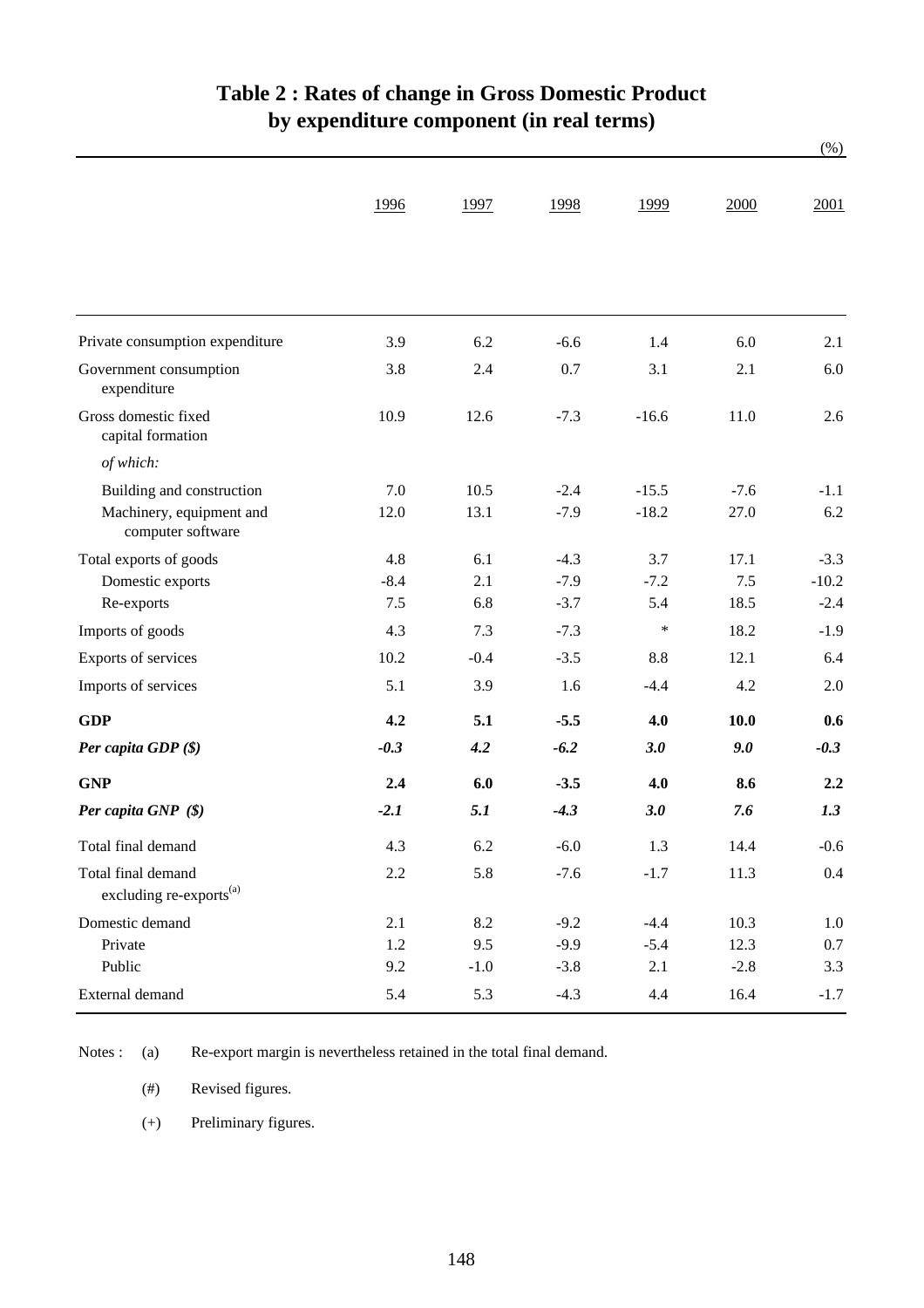### **Table 2 : Rates of change in Gross Domestic Product by expenditure component (in real terms) (cont'd)**

|                                                           |                                                                                                                                                                             |                     |                     |          |                                   | $(\% )$                          |
|-----------------------------------------------------------|-----------------------------------------------------------------------------------------------------------------------------------------------------------------------------|---------------------|---------------------|----------|-----------------------------------|----------------------------------|
|                                                           | 2002<br>$-1.0$<br>2.5<br>$-4.5$<br>$-1.1$<br>$-7.6$<br>8.7<br>$-11.2$<br>11.0<br>7.9<br>10.9<br>3.9<br>1.8<br>0.9<br>0.1<br>$-0.8$<br>5.1<br>2.0<br>$-0.7$<br>$-1.0$<br>1.2 | $2003$ <sup>#</sup> | $2004$ <sup>#</sup> | $2005^+$ | Average annual<br>rate of change: |                                  |
|                                                           |                                                                                                                                                                             |                     |                     |          | 10 years<br>1995 to<br>$2005^+$   | 5 years<br>$2000$ to<br>$2005^+$ |
| Private consumption expenditure                           |                                                                                                                                                                             | $-0.9$              | 7.3                 | 3.7      | 2.1                               | 2.2                              |
| Government consumption<br>expenditure                     |                                                                                                                                                                             | 1.9                 | 0.7                 | $-3.0$   | 2.0                               | 1.6                              |
| Gross domestic fixed<br>capital formation                 |                                                                                                                                                                             | 0.9                 | 3.0                 | 3.9      | 1.3                               | 1.1                              |
| of which:                                                 |                                                                                                                                                                             |                     |                     |          |                                   |                                  |
| Building and construction                                 |                                                                                                                                                                             | $-5.6$              | $-11.7$             | $-6.8$   | $-3.7$                            | $-5.3$                           |
| Machinery, equipment and<br>computer software             |                                                                                                                                                                             | 6.7                 | 11.0                | 10.7     | 4.5                               | 5.2                              |
| Total exports of goods                                    |                                                                                                                                                                             | 14.2                | 15.3                | 11.2     | 7.1                               | 9.0                              |
| Domestic exports                                          |                                                                                                                                                                             | $-7.3$              | 2.4                 | 7.6      | $-3.5$                            | $-4.0$                           |
| Re-exports                                                |                                                                                                                                                                             | 16.3                | 16.3                | 11.4     | 8.5                               | 10.3                             |
| Imports of goods                                          |                                                                                                                                                                             | 13.1                | 14.1                | 8.6      | 6.2                               | 8.2                              |
| Exports of services                                       |                                                                                                                                                                             | 7.9                 | 17.9                | 8.4      | 7.7                               | 10.2                             |
| Imports of services                                       |                                                                                                                                                                             | $-2.1$              | 14.6                | 2.8      | 3.1                               | 4.1                              |
| <b>GDP</b>                                                |                                                                                                                                                                             | 3.2                 | 8.6                 | 7.3      | 3.9                               | 4.3                              |
| Per capita GDP (\$)                                       |                                                                                                                                                                             | 3.0                 | 7.3                 | 6.5      | 2.6                               | 3.4                              |
| <b>GNP</b>                                                |                                                                                                                                                                             | 5.1                 | 8.0                 | N.A.     | $3.7^{\circ}$                     | $4.7 \sim$                       |
| Per capita GNP (\$)                                       |                                                                                                                                                                             | 4.8                 | 6.8                 | N.A.     | 2.3<br>$\Lambda$                  | $3.9 -$                          |
| Total final demand                                        |                                                                                                                                                                             | 8.1                 | 12.0                | 7.8      | 5.1                               | 6.4                              |
| Total final demand<br>excluding re-exports <sup>(a)</sup> |                                                                                                                                                                             | 3.5                 | 9.2                 | 5.4      | 2.9                               | 4.1                              |
| Domestic demand                                           |                                                                                                                                                                             | 0.1                 | 5.1                 | 2.1      | 1.3                               | 1.5                              |
| Private                                                   |                                                                                                                                                                             | $-0.2$              | 6.4                 | 3.6      | 1.5                               | 1.9                              |
| Public                                                    |                                                                                                                                                                             | 1.7                 | $-1.6$              | $-6.8$   | 0.1                               | $-0.5$                           |
| External demand                                           | 9.1                                                                                                                                                                         | 13.1                | 15.8                | $10.7\,$ | $7.2\,$                           | 9.2                              |

Notes (cont'd) :

(^) Average annual rate of change for the 10-year period 1994 to 2004.

(~) Average annual rate of change for the 5-year period 1999 to 2004.

(\*) Change of less than 0.05%.

N.A. Not available.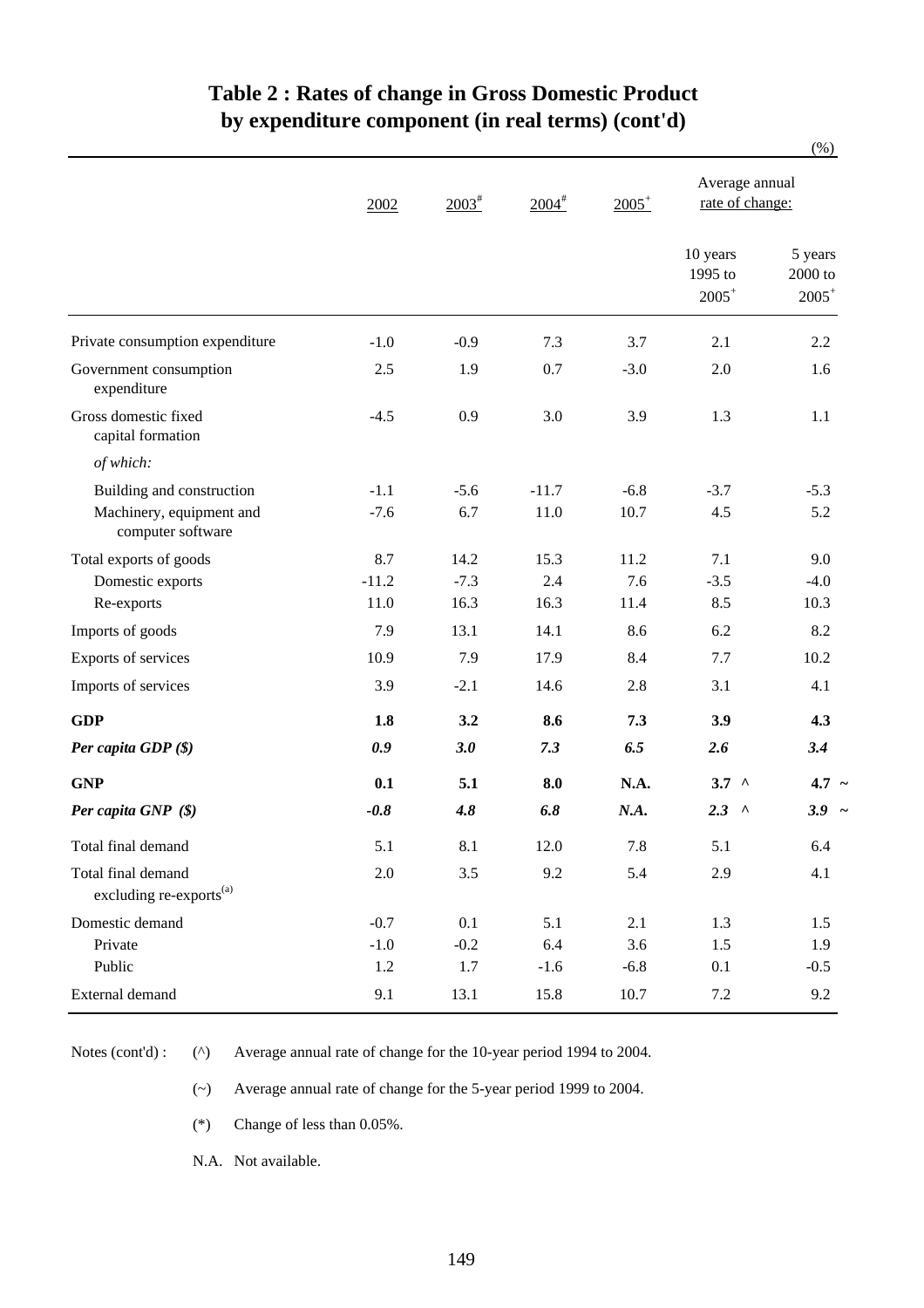|                                                                          | 2000      |               | 2001      |               | 2002      |               | $2003^*$        |                        | $2004$ <sup>#</sup> |                        |
|--------------------------------------------------------------------------|-----------|---------------|-----------|---------------|-----------|---------------|-----------------|------------------------|---------------------|------------------------|
|                                                                          | \$Mn      | $\%$<br>share | \$Mn      | $\%$<br>share | \$Mn      | $\%$<br>share | \$Mn            | $\frac{0}{0}$<br>share | \$Mn                | $\frac{0}{0}$<br>share |
| Agriculture and fishing                                                  | 920       | 0.1           | 1,003     | 0.1           | 1,002     | 0.1           | 824             | 0.1                    | 886                 | 0.1                    |
| Mining and quarrying                                                     | 241       | $\ast$        | 174       | $\ast$        | 136       | $\ast$        | 116             | $\ast$                 | 72                  | $\ast$                 |
| Manufacturing                                                            | 67,646    | 5.4           | 59,760    | 4.8           | 51,396    | 4.2           | 44,403          | 3.7                    | 44,455              | 3.5                    |
| Electricity, gas and water                                               | 36,917    | 2.9           | 37,957    | 3.1           | 39,609    | 3.2           | 38,839          | 3.2                    | 39,726              | 3.2                    |
| Construction                                                             | 62,054    | 4.9           | 57,167    | 4.6           | 51,534    | 4.2           | 44,910          | 3.7                    | 40,376              | 3.2                    |
| <b>Services</b>                                                          | 1,087,570 | 86.6          | 1,088,211 | 87.5          | 1,091,272 | 88.4          | 1,073,941       | 89.3                   | 1,128,939           | 90.0                   |
| Wholesale, retail and<br>import/export trades,<br>restaurants and hotels | 308,600   | 24.6          | 309,926   | 24.9          | 310,500   | 25.1          | 308,872         | 25.7                   | 345,092             | 27.5                   |
| Transport,<br>storage and<br>communications                              | 118,974   | 9.5           | 117,526   | 9.4           | 121,766   | 9.9           | 117,420         | 9.8                    | 126,820             | 10.1                   |
| Financing, insurance,<br>real estate and<br>business services            | 268,399   | 21.4          | 251,495   | 20.2          | 247,045   | 20.0          | 251,085         | 20.9                   | 266,834             | 21.3                   |
| Community,<br>social and personal<br>services                            | 249,997   | 19.9          | 262,960   | 21.1          | 265,746   | 21.5          | 261,917         | 21.8                   | 262,403             | 20.9                   |
| Ownership of premises                                                    | 141,600   | 11.3          | 146,304   | 11.8          | 146,214   | 11.8          | 134,648         | 11.2                   | 127,790             | 10.2                   |
| <b>GDP</b> at factor cost                                                | 1,255,348 | 100.0         | 1,244,271 | 100.0         | 1,234,949 |               | 100.0 1,203,034 |                        | 100.0 1,254,453     | 100.0                  |
| Taxes on production and<br>imports                                       | 57,908    |               | 53,917    |               | 43,325    |               | 48,057          |                        | 58,729              |                        |
| Statistical discrepancy (%)                                              | 0.1       |               | $\ast$    |               | $-0.1$    |               | $-1.4$          |                        | $-1.7$              |                        |
| <b>GDP</b> at current<br>market prices                                   | 1,314,789 |               | 1,298,813 |               | 1,276,757 |               | 1,233,983       |                        | 1,291,568           |                        |

# **Table 3 : Gross Domestic Product by economic activity (at current prices)**

Notes : Figures may not add up exactly to the total due to rounding.

(#) Revised figures.

(\*) Less than 0.05%.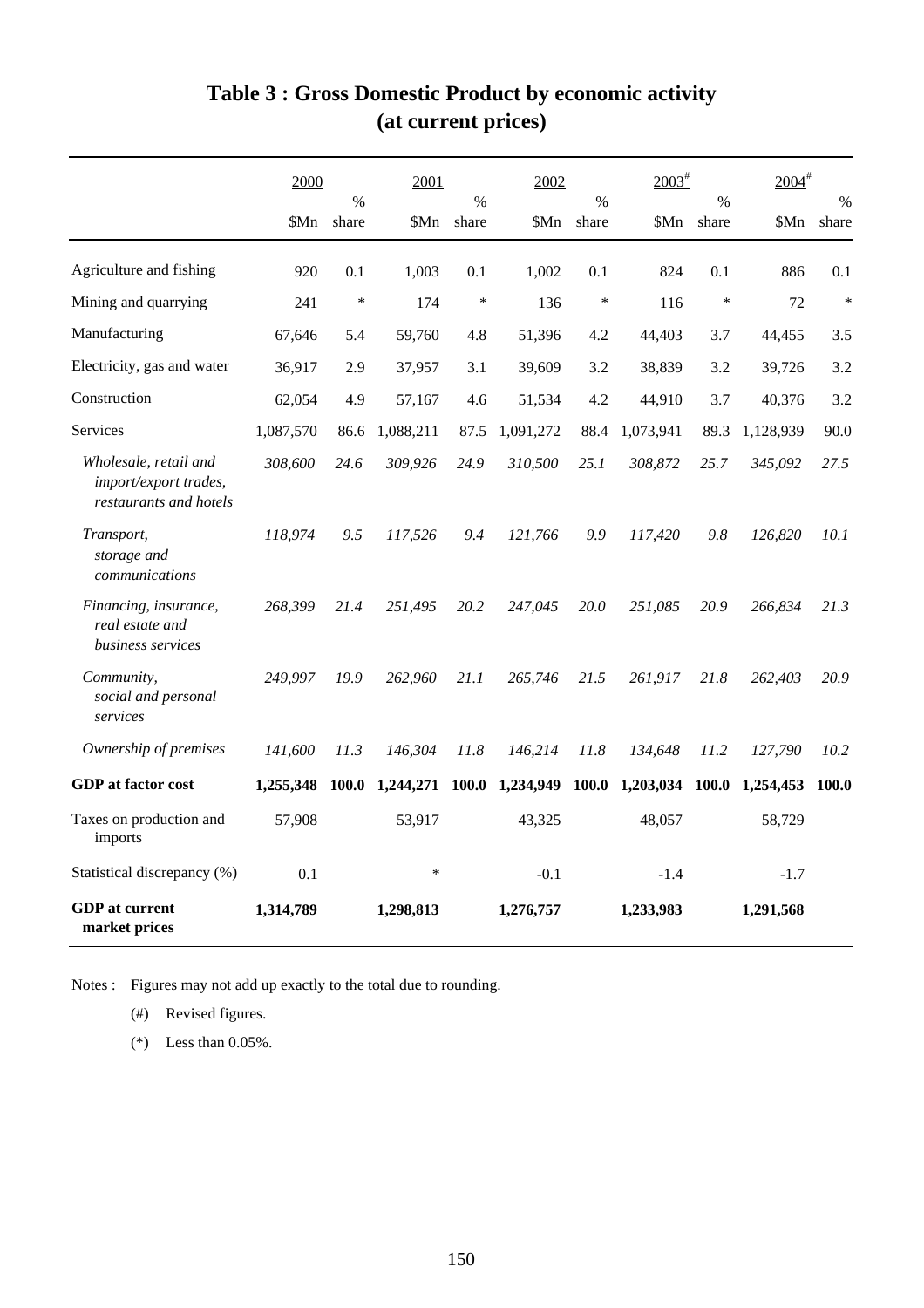|                                                                          |         |         |                   |                     |        |                   | $(\%)$         |
|--------------------------------------------------------------------------|---------|---------|-------------------|---------------------|--------|-------------------|----------------|
|                                                                          | 2001    | 2002    | $2003^{\text{*}}$ | $2004$ <sup>#</sup> |        | $2005^{\text{*}}$ |                |
|                                                                          |         |         |                   |                     | Q1     | Q2                | Q <sub>3</sub> |
| Agriculture and fishing                                                  | 4.1     | $-0.7$  | $-5.6$            | 2.8                 | $-3.0$ | 7.4               | 5.4            |
| Mining and quarrying                                                     | $-14.1$ | $-11.1$ | 2.2               | $-17.0$             | $\ast$ | 12.8              | 18.9           |
| Manufacturing                                                            | $-9.1$  | $-10.0$ | $-10.3$           | 1.7                 | $-2.3$ | $-0.1$            | 4.1            |
| Electricity, gas and water                                               | 1.7     | 3.8     | 1.8               | 2.0                 | 5.0    | 4.8               | 0.5            |
| Construction                                                             | $-2.2$  | $-1.5$  | $-4.9$            | $-9.8$              | 0.5    | $-8.4$            | $-5.5$         |
| <b>Services</b>                                                          | 1.8     | 2.8     | 4.5               | 9.9                 | 7.0    | 8.6               | 8.6            |
| Wholesale, retail and<br>import/export trades,<br>restaurants and hotels | 0.3     | 4.5     | 9.1               | 15.1                | 10.5   | 12.1              | 11.0           |
| Transport, storage and<br>communications                                 | 1.9     | 6.5     | 0.7               | 13.9                | 12.7   | 12.3              | 15.3           |
| Financing, insurance,<br>real estate and business<br>services            | 0.5     | 2.7     | 5.7               | 13.1                | 6.5    | 11.4              | 9.9            |
| Community, social and<br>personal services                               | 4.0     | $-0.6$  | 0.6               | 2.6                 | 1.0    | 0.1               | 1.1            |
| Ownership of premises                                                    | 3.4     | 2.0     | 2.7               | 0.8                 | 4.6    | 5.3               | 5.7            |
| Taxes on production and<br>imports                                       | $-1.1$  | $-0.1$  | 3.4               | 13.0                | $-1.3$ | 2.1               | 10.0           |
| GDP at constant (2000)<br>market prices                                  | 0.6     | 1.8     | 3.2               | 8.6                 | 6.0    | 7.3               | 8.3            |

## **(in real terms) Table 4 : Rates of change of Gross Domestic Product by economic activity**

(#) Revised figures. Notes :

(\*) Change of less than 0.05%.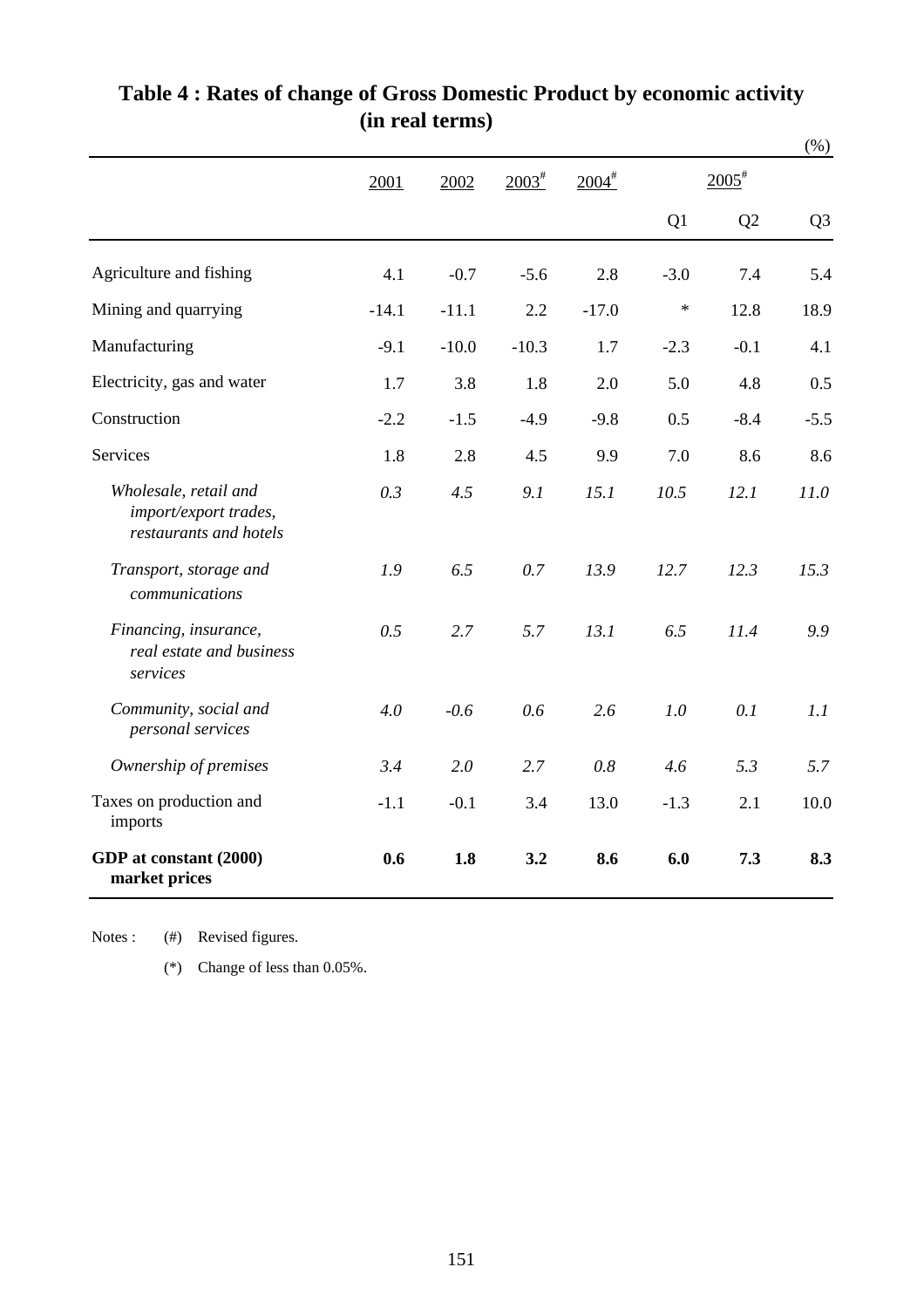|                                                             |            |            |            |                     |                     |           |                | \$Mn)          |
|-------------------------------------------------------------|------------|------------|------------|---------------------|---------------------|-----------|----------------|----------------|
|                                                             | 2001       | 2002       | 2003       | $2004$ <sup>#</sup> | $2005$ <sup>#</sup> |           | $2005^*$       |                |
|                                                             |            |            |            |                     | $Q1-Q3$             | Q1        | Q <sub>2</sub> | Q <sub>3</sub> |
| Current account                                             | 76,315     | 96,800     | 128,240    | 122,491             | 106,589             | 32,487    | 31,198         | 42,905         |
| Goods                                                       | $-64,970$  | $-39,406$  | $-44,970$  | $-72,514$           | $-46,264$           | $-19,677$ | $-19,646$      | $-6,941$       |
| Services                                                    | 126,620    | 145,341    | 159,020    | 187,056             | 159,846             | 49,645    | 50,002         | 60,199         |
| Income                                                      | 28,543     | 5,652      | 28,491     | 23,410              | 5,677               | 6,999     | 4,763          | $-6,085$       |
| Current transfers                                           | $-13,878$  | $-14,787$  | $-14,301$  | $-15,461$           | $-12,669$           | $-4,481$  | $-3,921$       | $-4,268$       |
| Capital and financial account                               | $-97,359$  | $-151,179$ | $-179,086$ | $-184,640$          | $-110,482$          | $-54,444$ | $-7,427$       | $-48,610$      |
| Capital and financial<br>non-reserve assets<br>(net change) | $-60,829$  | $-169,720$ | $-171,497$ | $-159, 155$         | $-110,456$          | $-51,890$ | $-12,926$      | $-45,639$      |
| Capital transfers                                           | $-9,155$   | $-15,686$  | $-8,292$   | $-2,561$            | $-4,847$            | $-2,653$  | $-1,511$       | $-683$         |
| Financial non-reserve<br>assets (net change)                | $-51,674$  | $-154,033$ | $-163,205$ | $-156,594$          | $-105,609$          | $-49,238$ | $-11,415$      | $-44,956$      |
| Direct investment                                           | 96,948     | $-60,685$  | 63,372     | $-91,038$           | $-25,709$           | 970       | 3,928          | $-30,607$      |
| Portfolio investment                                        | $-322,045$ | $-302,484$ | $-264,619$ | $-306,368$          | $-181,164$          | $-70,770$ | $-91,131$      | $-19,263$      |
| Financial derivatives                                       | 39,640     | 51,563     | 78,288     | 44,319              | 10,907              | 4,206     | 5,749          | 952            |
| Other investment                                            | 133,783    | 157,573    | $-40,247$  | 196,492             | 90,357              | 16,357    | 70,038         | 3,961          |
| Reserve assets (net change) <sup>(a)</sup>                  | $-36,530$  | 18,541     | $-7,589$   | $-25,486$           | $-25$               | $-2,554$  | 5,500          | $-2,971$       |
| Net errors and omissions                                    | 21,044     | 54,379     | 50,846     | 62,149              | 3,892               | 21,958    | $-23,771$      | 5,706          |
| Overall balance of<br>payments                              | 36,530     | $-18,541$  | 7,589      | 25,486              | 25                  | 2,554     | $-5,500$       | 2,971          |

### **Table 5 : Balance of payments account by major component (at current prices)**

Notes: Figures may not add up exactly to the total due to rounding.

(a) A negative value for net change in reserve assets represents a net increase, and a positive value represents a net decrease.

(#) Revised figures.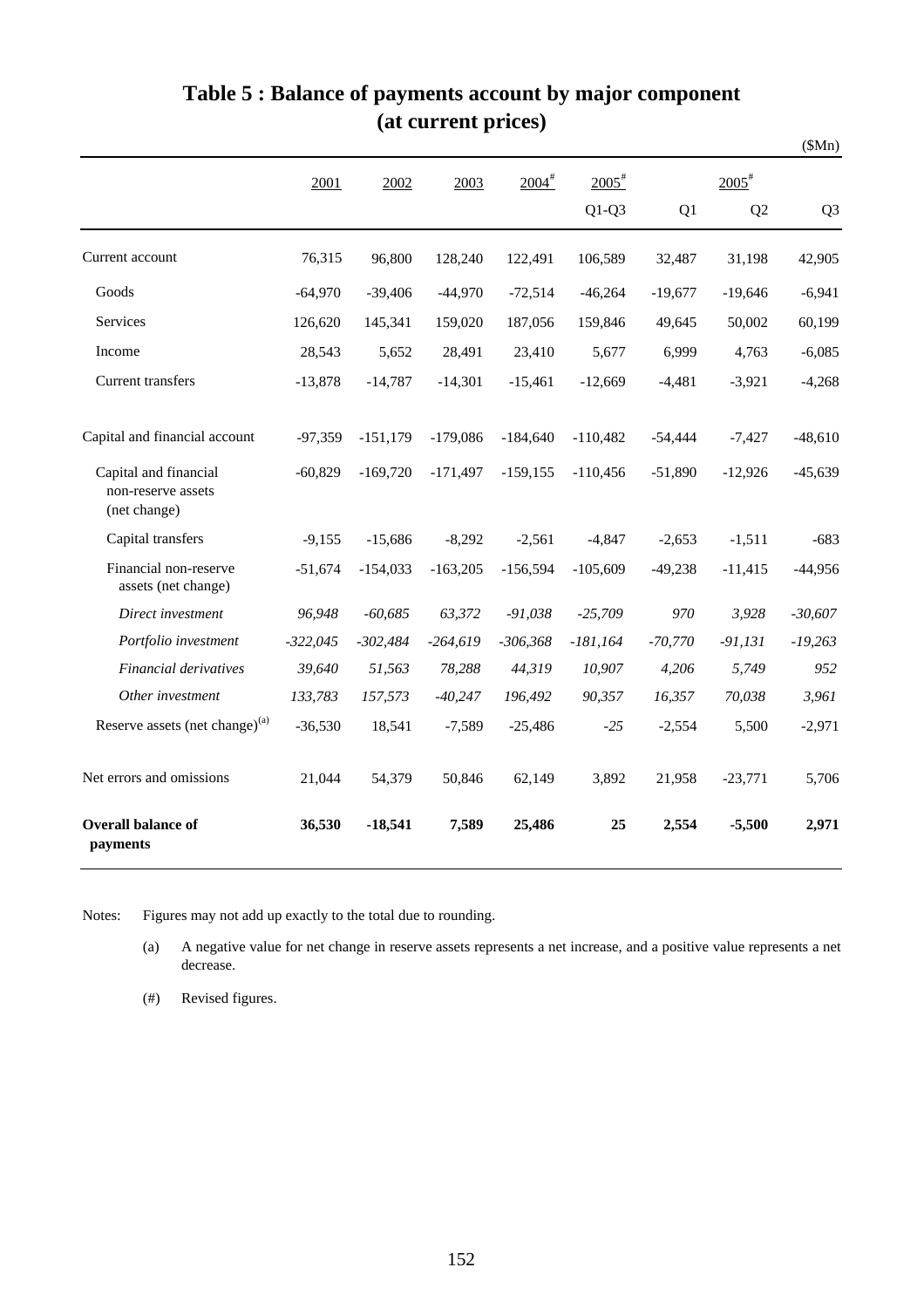|                                  |           |                     |                                                                                   |                                                               |           |           |           |                                         | \$Mn)           |
|----------------------------------|-----------|---------------------|-----------------------------------------------------------------------------------|---------------------------------------------------------------|-----------|-----------|-----------|-----------------------------------------|-----------------|
|                                  | 2001      | 2002                | $2003^{\frac{4}{3}}$                                                              | $2004$ <sup>#</sup>                                           | $2005^+$  |           |           | 2005                                    |                 |
|                                  |           |                     |                                                                                   |                                                               |           | $Q1^*$    | $Q2^{\#}$ | $Q3^{\#}$                               | $Q4^+$          |
| Total exports of goods           | 1.480.987 | 1,562,121           | 1,749,089 2,027,031 2,251,744 479,096 555,352 614,625 602,671                     |                                                               |           |           |           |                                         |                 |
| Imports of goods                 |           |                     | 1,549,222 1,601,527 1,794,059 2,099,545 2,311,091 498,773 574,998 621,566 615,754 |                                                               |           |           |           |                                         |                 |
| Visible trade balance            | $-68,235$ | $-39,406$           | $-44,970$                                                                         | $-72,514$                                                     | $-59,347$ | $-19,677$ | $-19,646$ | $-6,941$                                | $-13,083$       |
|                                  | $(-4.4)$  | $(-2.5)$            | $(-2.5)$                                                                          | $(-3.5)$                                                      | $(-2.6)$  | $(-3.9)$  | $(-3.4)$  | $(-1.1)$                                | $(-2.1)$        |
| Exports of services              | 320,799   | 347,836             | 362,420                                                                           | 429,563                                                       |           |           |           | 479,510 109,508 109,601 128,501 131,900 |                 |
| Imports of services              | 194,180   | 202,494             | 203,400                                                                           | 242,507                                                       | 252,379   | 59,863    | 59,599    | 68,302                                  | 64,615          |
| <b>Invisible trade balance</b>   | 126,619   | 145,342             | 159,020                                                                           | 187,056                                                       | 227,131   | 49,645    | 50,002    | 60,199                                  | 67,285          |
|                                  | (65.2)    | (71.8)              | (78.2)                                                                            | (77.1)                                                        | (90.0)    | (82.9)    | (83.9)    | (88.1)                                  | (104.1)         |
| Exports of goods and<br>services |           | 1,801,786 1,909,957 |                                                                                   | 2,111,509 2,456,594 2,731,254 588,604 664,953 743,126 734,571 |           |           |           |                                         |                 |
| Imports of goods and<br>services |           |                     | 1,743,402 1,804,021 1,997,459 2,342,052 2,563,470 558,636 634,597 689,868 680,369 |                                                               |           |           |           |                                         |                 |
| <b>Visible and invisible</b>     | 58,384    | 105,936             | 114,050                                                                           | 114,542                                                       | 167,784   | 29,968    | 30,356    | 53,258                                  | 54,202          |
| trade balance                    | <3.3>     | <5.9>               | < 5.7>                                                                            | <4.9>                                                         | <6.5>     | <5.4>     | <4.8>     | <7.7>                                   | $<\!\!8.0\!\!>$ |

### **Table 6 : Visible and invisible trade (at current market prices)**

Notes : Figures in this table are reckoned on a GDP basis.

- (#) Revised figures.
- (+) Preliminary figures.
- ( ) As a percentage of the total value of imports of goods/services.
- $\langle \rangle$  As a percentage of the total value of imports of goods and services.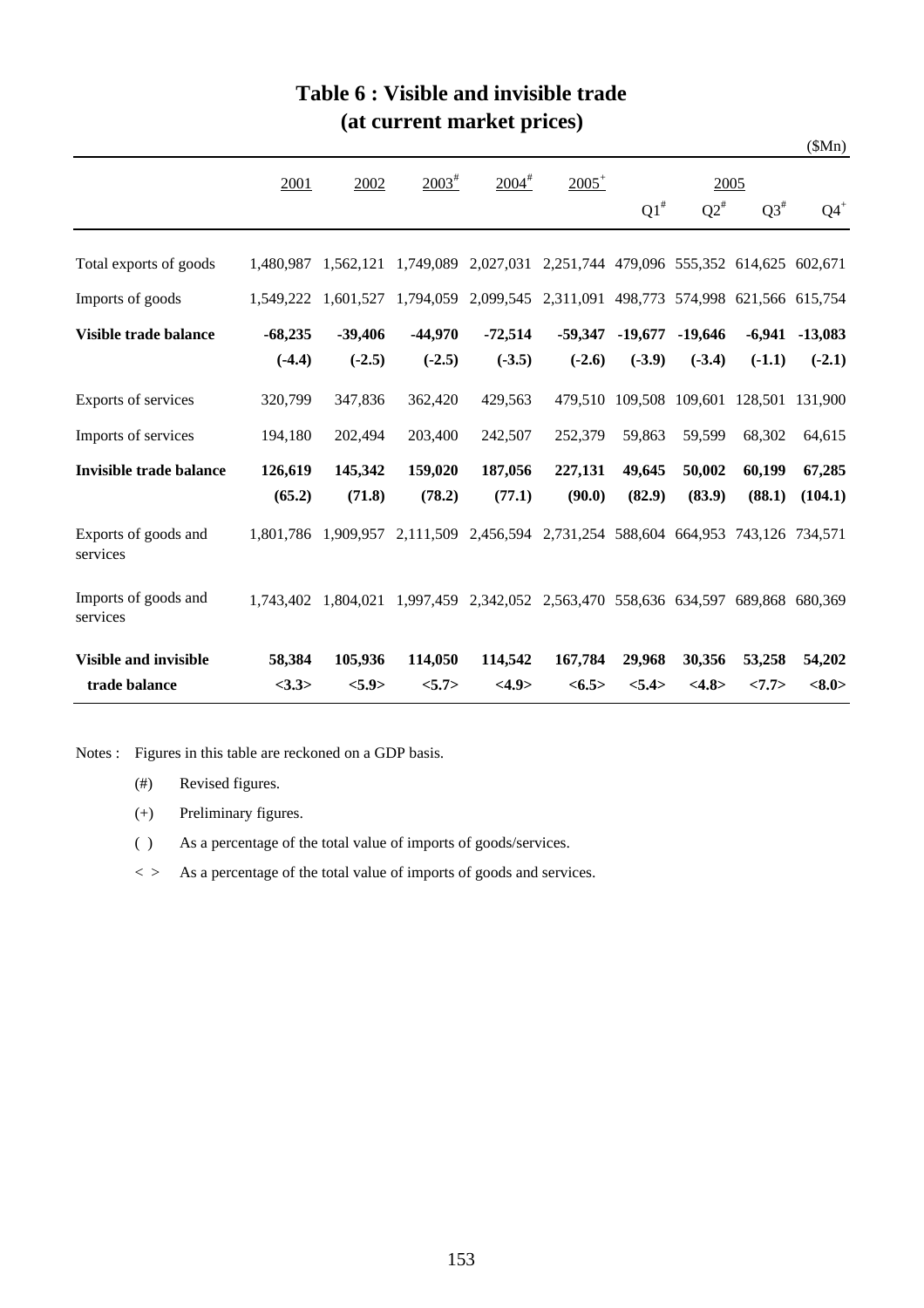|                       | 2001    | 2002    | 2003       | 2004 |      | <u>2005</u> |        | 2005 |                                |                |
|-----------------------|---------|---------|------------|------|------|-------------|--------|------|--------------------------------|----------------|
|                       |         |         |            |      |      |             |        | Q2   | Q <sub>3</sub>                 | Q <sub>4</sub> |
|                       |         |         | (% change) |      |      | \$Mn        |        |      | (% change over a year earlier) |                |
| <b>All markets</b>    | $-5.8$  | 5.4     | 11.7       | 15.9 | 11.4 | 2,250,174   | 10.6   | 12.5 | 12.5                           | 10.0           |
| Mainland of China     | 0.6     | 12.3    | 21.1       | 19.7 | 14.0 | 1,012,565   | 12.0   | 14.7 | 14.2                           | 14.5           |
| <b>United States</b>  | $-9.8$  | $1.0\,$ | $-2.6$     | 5.4  | 5.6  | 360,639     | 5.6    | 7.3  | 7.9                            | 1.7            |
| Japan                 | 0.5     | $-4.5$  | 12.3       | 14.4 | 10.3 | 118,578     | 11.9   | 11.6 | 12.5                           | 5.7            |
| Germany               | $-13.9$ | $-5.3$  | 15.1       | 11.9 | 15.6 | 72,720      | 18.1   | 15.7 | 14.5                           | 14.7           |
| <b>United Kingdom</b> | $-12.2$ | $-2.0$  | 5.8        | 14.8 | 5.2  | 69,247      | 10.5   | 9.8  | 2.8                            | 0.1            |
| Taiwan                | $-11.1$ | $-2.2$  | 22.2       | 16.2 | 2.7  | 50,427      | $-3.2$ | 4.3  | 6.5                            | 3.0            |
| Republic of Korea     | $-9.4$  | 17.2    | 16.9       | 24.0 | 9.5  | 48,241      | 5.0    | 4.9  | 11.0                           | 16.4           |
| Singapore             | $-19.5$ | 6.8     | 13.0       | 22.0 | 6.8  | 46,541      | 14.7   | 12.9 | $-2.0$                         | 3.4            |
| Rest of the world     | $-8.4$  | 3.5     | 7.1        | 17.3 | 13.3 | 471,215     | 12.1   | 13.9 | 16.7                           | 10.4           |

## **Table 7 : Total exports of goods by market (in value terms)**

Note : Figures may not add up exactly to the total due to rounding.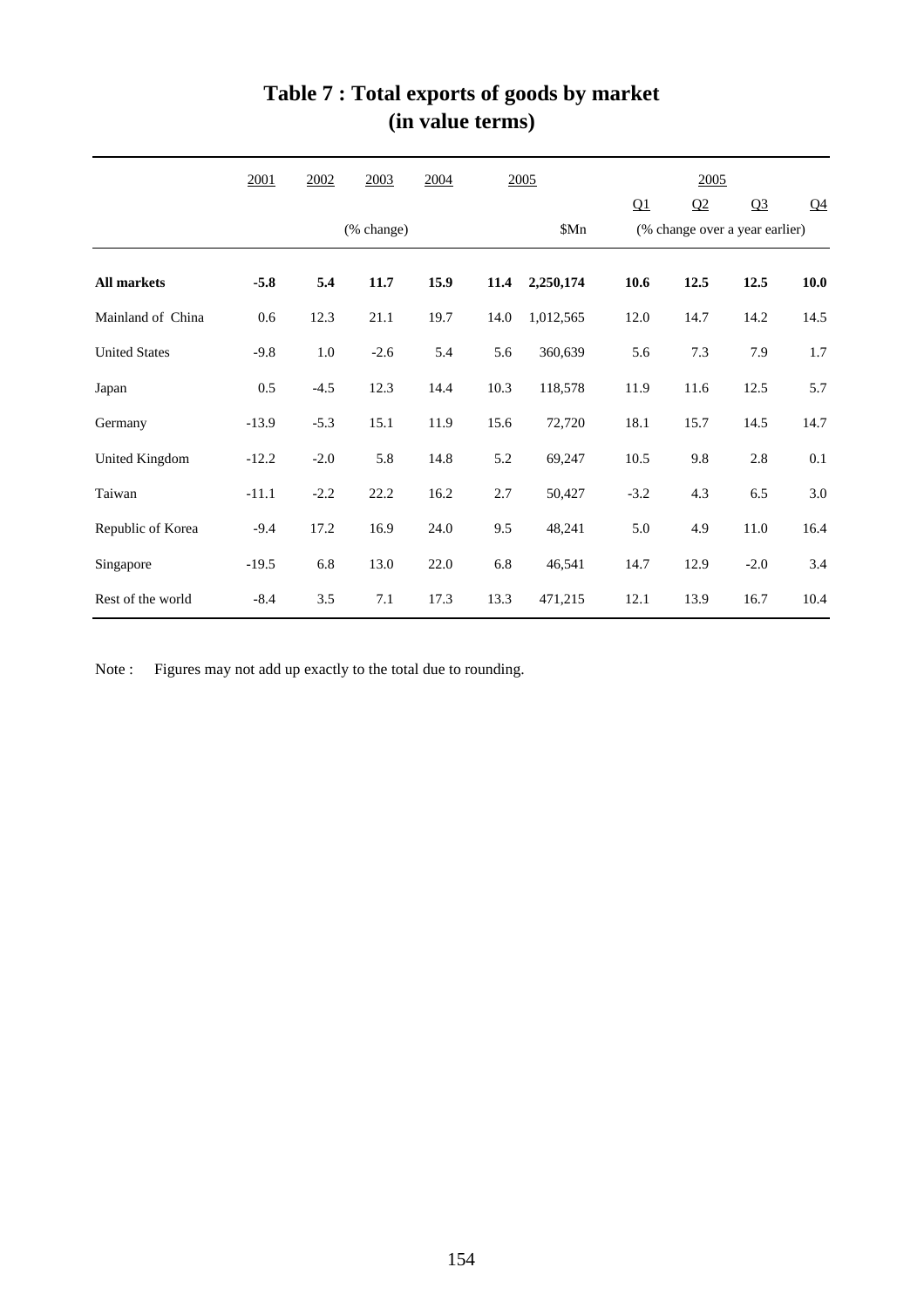|                      | 2001    | 2002       | 2003 | 2004 |      | 2005      |                                | 2005           |                |                |
|----------------------|---------|------------|------|------|------|-----------|--------------------------------|----------------|----------------|----------------|
|                      |         |            |      |      |      |           | Q1                             | Q <sub>2</sub> | Q <sub>3</sub> | Q <sub>4</sub> |
|                      |         | (% change) |      |      | \$Mn |           | (% change over a year earlier) |                |                |                |
| <b>All sources</b>   | $-5.4$  | 3.3        | 11.5 | 16.9 | 10.3 | 2,329,469 | 8.1                            | 10.1           | 11.5           | 11.3           |
| Mainland of China    | $-4.6$  | 5.1        | 9.6  | 16.9 | 14.3 | 1,049,335 | 13.9                           | 14.2           | 15.3           | 13.5           |
| Japan                | $-11.2$ | 3.4        | 17.2 | 19.7 | 0.1  | 256,501   | $-0.8$                         | 0.2            | $-0.4$         | 1.5            |
| Taiwan               | $-13.1$ | 7.4        | 8.0  | 22.8 | 9.4  | 168,227   | 3.1                            | 3.8            | 8.5            | 21.2           |
| Singapore            | $-2.8$  | 3.9        | 19.6 | 22.5 | 21.8 | 135,190   | 12.4                           | 14.2           | 26.9           | 32.6           |
| <b>United States</b> | $-7.0$  | $-12.8$    | 7.9  | 13.4 | 6.5  | 119,252   | 5.7                            | 13.8           | 9.6            | $-2.4$         |
| Republic of Korea    | $-12.2$ | 7.3        | 15.0 | 15.0 | 2.6  | 103,035   | $-9.0$                         | $-1.0$         | 4.5            | 15.4           |
| Rest of the world    | 0.5     | 2.2        | 12.1 | 13.6 | 8.4  | 497,928   | 7.5                            | 10.4           | 9.4            | 6.2            |

### **(in value terms) Table 8 : Imports of goods by source**

Note : Figures may not add up exactly to the total due to rounding.

## **(in value terms) Table 9 : Retained imports of goods by end-use category**

|                                        | 2001    | 2002    | 2003                        | 2004 | 2005 |         |        | 2005                           |                |                |
|----------------------------------------|---------|---------|-----------------------------|------|------|---------|--------|--------------------------------|----------------|----------------|
|                                        |         |         |                             |      |      |         | Q1     | Q2                             | Q <sub>3</sub> | Q <sub>4</sub> |
|                                        |         |         | $(% \mathbf{A})$ (% change) |      |      | \$Mn    |        | (% change over a year earlier) |                |                |
| Overall                                | $-9.1$  | $-9.0$  | 2.6                         | 14.8 | 6.5  | 581,072 | $-1.4$ | 0.4                            | 8.8            | 18.6           |
| Foodstuffs                             | $-2.6$  | 0.2     | 1.5                         | 8.6  | 3.3  | 50,834  | 3.6    | 1.1                            | 2.9            | 5.2            |
| Consumer goods                         | 3.9     | $-5.2$  | $-1.8$                      | 7.4  | 3.7  | 125,616 | 4.9    | $-11.9$                        | 6.3            | 17.5           |
| Fuels                                  | $-10.2$ | 3.9     | 12.9                        | 37.5 | 23.7 | 57,034  | 25.0   | 21.4                           | 33.4           | 15.0           |
| Raw materials and<br>semi-manufactures | $-22.3$ | $-1.6$  | 10.7                        | 17.6 | 4.9  | 217,297 | $-7.3$ | 2.2                            | 10.5           | 14.7           |
| Capital goods                          | $-2.8$  | $-24.9$ | $-6.6$                      | 13.3 | 6.6  | 129,521 | $-6.9$ | 4.0                            | $-0.1$         | 31.2           |

Note : Figures may not add up exactly to the total due to rounding.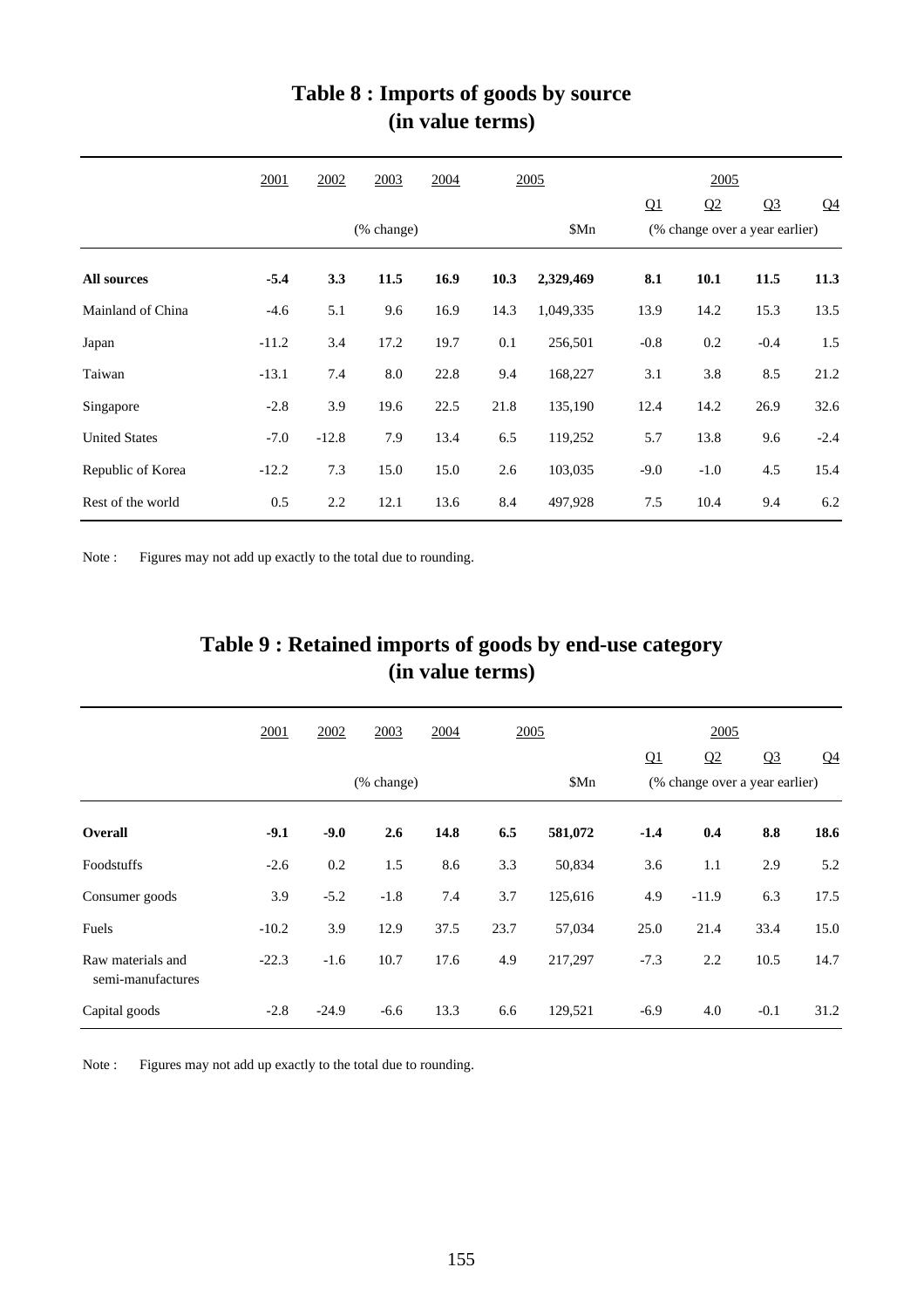|                            | 2001   | 2002    | $2003^{#}$ | $2004$ <sup>#</sup> |         | $2005^+$ |            | 2005       |                                |        |
|----------------------------|--------|---------|------------|---------------------|---------|----------|------------|------------|--------------------------------|--------|
|                            |        |         |            |                     |         |          | $\Omega^*$ | $\Omega^*$ | $\Omega^*$                     | $Q4^+$ |
|                            |        |         | (% change) |                     |         | \$Mn     |            |            | (% change over a year earlier) |        |
| <b>Exports of services</b> | 1.8    | 8.4     | 4.2        | 18.5                | 11.6    | 479,510  | 11.3       | 12.0       | 12.2                           | 11.0   |
| Transportation             | $-5.9$ | 10.8    | 3.8        | 25.5                | 12.2    | 151,721  | 13.1       | 13.3       | 12.0                           | 10.7   |
| Travel                     | 0.7    | 25.4    | $-4.4$     | 26.1                | 12.3    | 78,698   | 15.8       | 10.9       | 11.0                           | 11.6   |
| Trade-related              | 9.0    | 9.0     | 12.2       | 12.6                | 11.4    | 163,278  | 12.1       | 12.8       | 10.8                           | 10.6   |
| Other services             | 3.4    | $-5.9$  | $-1.4$     | 12.7                | 10.4    | 85,813   | 3.5        | 9.3        | 16.4                           | 12.1   |
| <b>Imports of services</b> | 0.9    | 4.3     | 0.4        | 19.2                | 4.1     | 252,379  | 8.3        | 2.7        | 4.8                            | 0.9    |
| Transportation             | 4.7    | $-4.7$  | 7.8        | 29.4                | 7.8     | 72,954   | 10.2       | 9.2        | 9.3                            | 3.0    |
| Travel                     | $-1.4$ | $0.8\,$ | $-8.0$     | 15.9                | $1.0\,$ | 104,425  | 8.9        | $-3.9$     | 1.2                            | $-1.3$ |
| Trade-related              | 5.7    | 24.2    | 9.2        | 3.2                 | 10.5    | 18,252   | 10.7       | 13.6       | 9.7                            | 9.0    |
| Other services             | 0.5    | 20.0    | 8.2        | 19.7                | 3.2     | 56,748   | 4.6        | 4.7        | 4.7                            | $-0.6$ |
| Net exports of services    | 3.3    | 14.8    | 9.4        | 17.6                | 21.4    | 227,131  | 15.1       | 25.6       | 21.9                           | 22.9   |

# **Table 10 : Exports and imports of services by component (at current market prices)**

Notes : Figures may not add up exactly to the total due to rounding.

- (#) Revised figures.
- (+) Preliminary figures.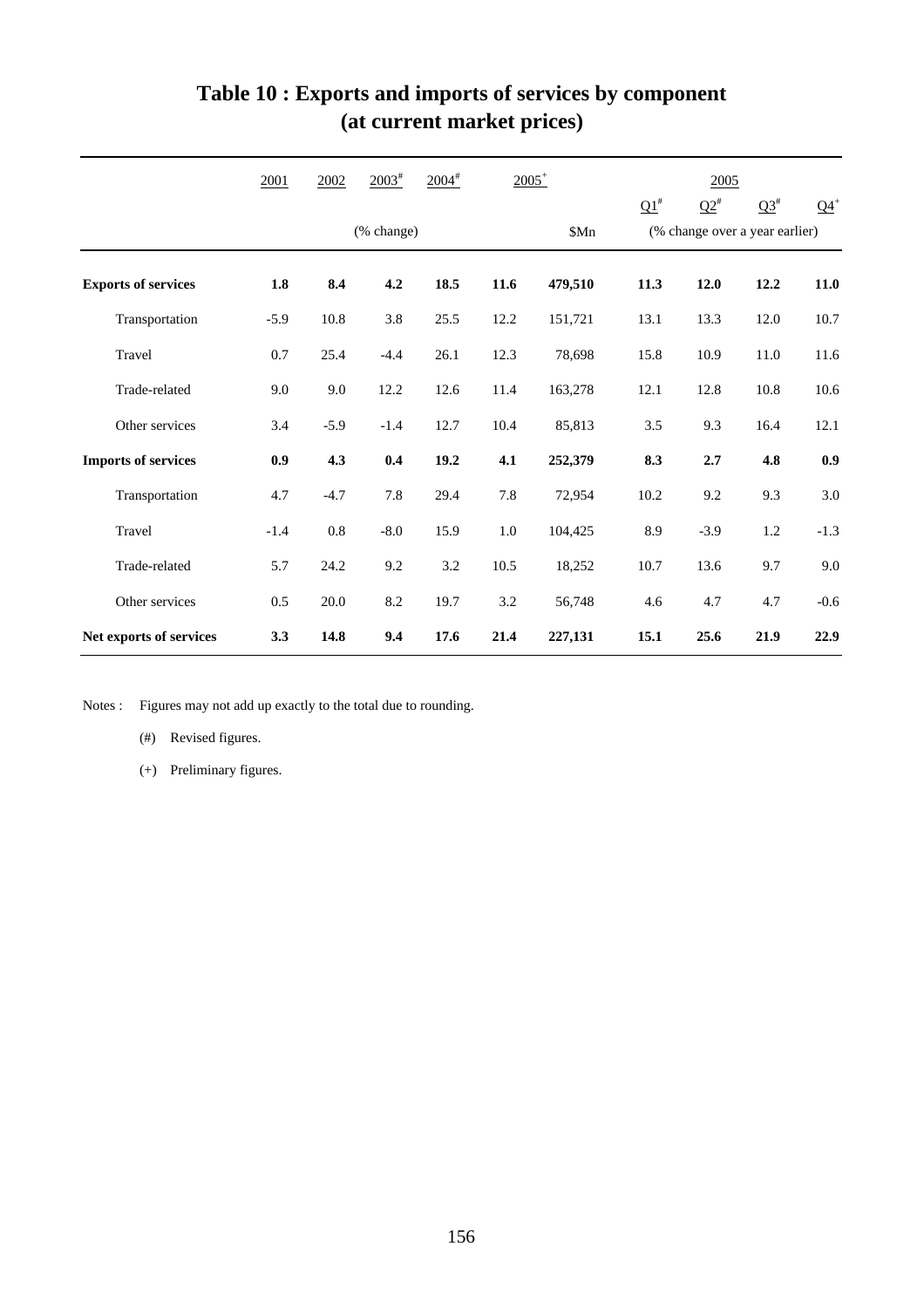|                                       | 2001        | 2002        | 2003        | 2004       | 2005       |          | 2005           |                |            |
|---------------------------------------|-------------|-------------|-------------|------------|------------|----------|----------------|----------------|------------|
|                                       |             |             |             |            |            | Q1       | Q <sub>2</sub> | Q <sub>3</sub> | Q4         |
| (000)                                 |             |             |             |            |            |          |                |                |            |
| <b>All sources</b>                    | 13725.3     | 16 566.4    | 15 536.8    | 21 810.6   | 23 359.4   | 5469.9   | 5 508.1        | 5975.6         | 6 4 0 5.8  |
| Mainland of China                     | 4 4 4 8 . 6 | 6 825.2     | 8 4 6 7.2   | 12 245.9   | 12 541.4   | 3 0 38.8 | 2 845.0        | 3 2 9 3 .7     | 3 3 6 4 .0 |
| South and Southeast Asia              | 1746.6      | 1 905.2     | 1 3 5 9 . 6 | 2 077.7    | 2413.0     | 499.2    | 617.4          | 544.5          | 751.9      |
| Taiwan                                | 2418.8      | 2 4 2 8 .8  | 1 852.4     | 2 0 74.8   | 2 130.6    | 502.0    | 513.8          | 573.5          | 541.3      |
| Europe                                | 1 0 1 9.9   | 1 0 8 3 . 9 | 780.8       | 1 1 4 2.7  | 1 3 9 8 .0 | 308.5    | 345.4          | 329.1          | 414.9      |
| Japan                                 | 1 3 3 6 .5  | 1 3 9 5 .0  | 867.2       | 1 1 2 6 .3 | 1 210.8    | 316.8    | 264.5          | 303.5          | 326.0      |
| <b>United States</b>                  | 935.7       | 1 000.8     | 683.8       | 1 0 5 1 .7 | 1 1 4 3 .1 | 260.8    | 293.6          | 274.9          | 313.8      |
| Others                                | 1819.2      | 1927.4      | 1 5 2 5 .8  | 2 0 9 1.7  | 2 5 2 2.6  | 543.8    | 628.5          | 656.4          | 693.9      |
|                                       |             |             |             |            |            |          |                |                |            |
| <u>(% change over a year earlier)</u> |             |             |             |            |            |          |                |                |            |
| <b>All sources</b>                    | 5.1         | 20.7        | $-6.2$      | 40.4       | 7.1        | 10.8     | 8.5            | 4.0            | 5.8        |
| Mainland of China                     | 17.5        | 53.4        | 24.1        | 44.6       | 2.4        | 4.1      | 3.5            | $-0.5$         | 3.0        |
| South and Southeast Asia              | $\ast$      | 9.1         | $-28.6$     | 52.8       | 16.1       | 32.6     | 15.8           | 8.8            | 12.7       |
| Taiwan                                | 1.4         | 0.4         | $-23.7$     | 12.0       | 2.7        | 4.2      | 2.6            | 2.0            | 2.2        |
| Europe                                | $-4.6$      | 6.3         | $-28.0$     | 46.3       | 22.3       | 17.8     | 29.2           | 26.2           | 17.6       |
| Japan                                 | $-3.3$      | 4.4         | $-37.8$     | 29.9       | $7.5$      | 44.0     | 3.0            | $-4.5$         | $-1.7$     |
| <b>United States</b>                  | $-3.1$      | 7.0         | $-31.7$     | 53.8       | 8.7        | 18.9     | 11.6           | 4.3            | 2.7        |
| Others                                | 5.6         | 5.9         | $-20.8$     | 37.1       | 20.6       | 19.1     | 24.0           | 24.1           | 15.8       |

# **Table 11 : Incoming visitors by source**

Notes : Figures may not add up exactly to the total due to rounding.

(\*) Change of less than 0.05%.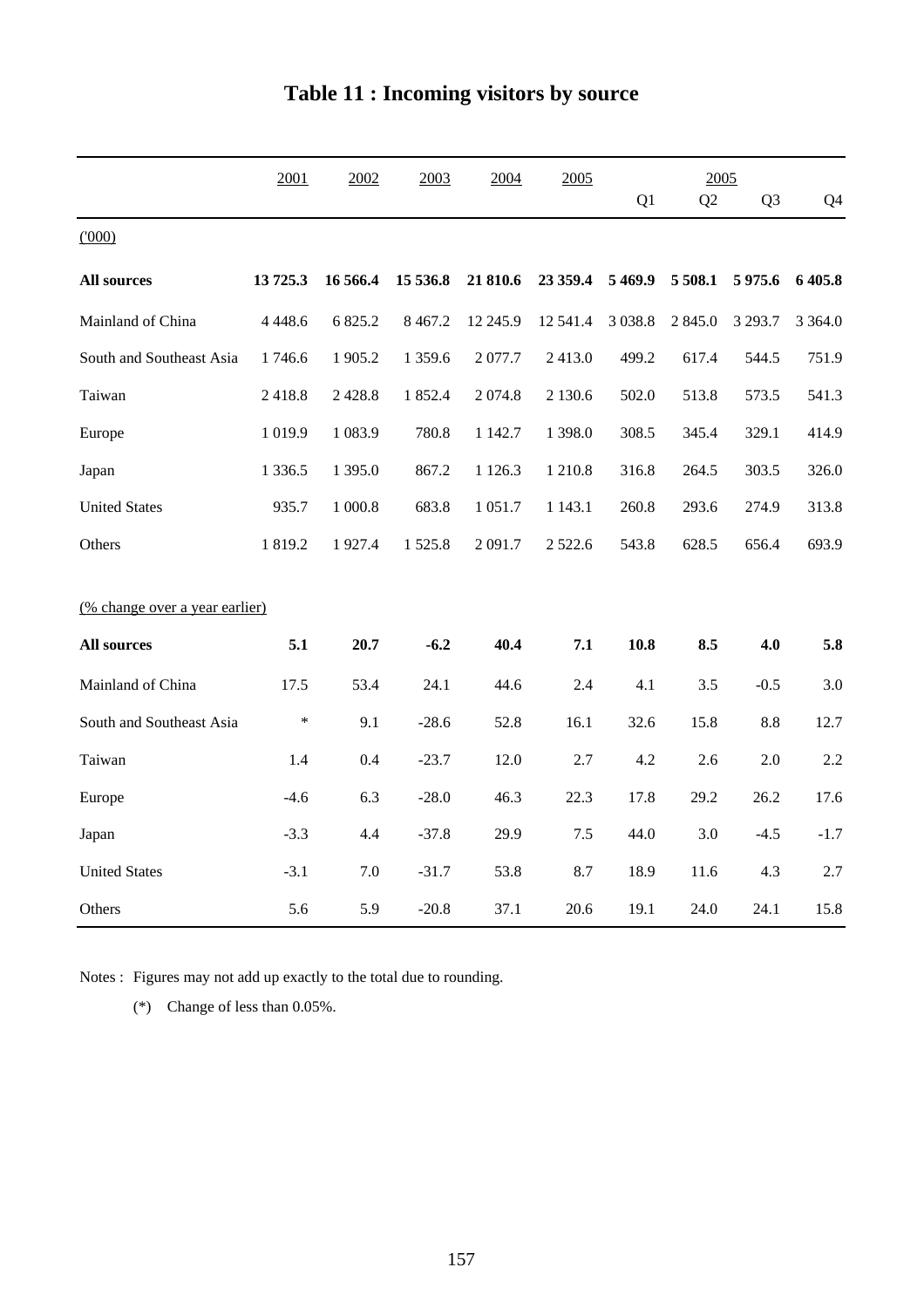|                                                    | 1996      | 1997    | 1998       | 1999           | 2000       | 2001      | 2002             |
|----------------------------------------------------|-----------|---------|------------|----------------|------------|-----------|------------------|
|                                                    |           |         |            |                |            |           |                  |
| Completion of new property by the private sector   |           |         |            |                |            |           |                  |
| $(000 \text{ m}^2 \text{ of internal floor area})$ |           |         |            |                |            |           |                  |
| Residential property <sup>(a)</sup> (in units)     | 19875     | 18 20 2 | 22 278     | 35 322         | 25 790     | 26 26 2   | 31 052           |
| Commercial property                                | 390       | 705     | 945        | 634            | 160        | 208       | 304              |
| of which:                                          |           |         |            |                |            |           |                  |
| Office space                                       | 269       | 456     | 737        | 428            | 96         | 76        | 166              |
| Other commercial premises <sup>(b)</sup>           | 121       | 249     | 208        | 206            | 64         | 132       | 138              |
| Industrial property <sup>(c)</sup>                 | 440       | 343     | 300        | 191            | 62         | 45        | 29               |
| of which:                                          |           |         |            |                |            |           |                  |
| Industrial-cum-office premises                     | 115       | 72      | 145        | 40             | 37         | 14        | $\boldsymbol{0}$ |
| Conventional flatted factory space                 | 242       | 181     | 31         | $\overline{4}$ | 19         | 30        | $\mathfrak{Z}$   |
| Storage premises <sup>(d)</sup>                    | 83        | 90      | 124        | 147            | 6          | $\theta$  | 27               |
| <b>Production of public housing</b>                |           |         |            |                |            |           |                  |
| (in units)                                         |           |         |            |                |            |           |                  |
| Rental housing flats <sup>(e)</sup>                | 18 3 5 8  | 16 04 6 | 14 267     | 26 7 33        | 40 944     | 47 590    | 20 154           |
| Subsidized sales flats <sup>(e)</sup>              | 10725     | 21 5 35 | 21 9 93    | 26 5 32        | 22 768     | 26 174    | 2 2 2 4          |
| Building plans with consent to                     |           |         |            |                |            |           |                  |
| commence work in the private sector                |           |         |            |                |            |           |                  |
| ('000 m <sup>2</sup> of usable floor area)         |           |         |            |                |            |           |                  |
| Residential property <sup>(f)</sup>                | 1 0 5 8.2 | 1 631.4 | 1472.0     | 1692.8         | 1 1 4 2 .7 | 1 0 0 2.5 | 790.0            |
| Commercial property                                | 1 0 0 5.7 | 599.0   | 395.7      | 287.5          | 337.5      | 265.0     | 365.3            |
| Industrial property <sup>(g)</sup>                 | 530.5     | 461.6   | 69.5       | 84.9           | 129.2      | 45.7      | 107.1            |
| Other properties                                   | 375.8     | 259.2   | 201.5      | 125.8          | 240.2      | 75.0      | 109.3            |
| Total                                              | 2970.2    | 2951.2  | 2 1 3 8 .7 | 2 190.9        | 1 849.5    | 1 3 8 8.1 | 1 371.8          |
| Agreements for sale and purchase of property       |           |         |            |                |            |           |                  |
| (Number)                                           |           |         |            |                |            |           |                  |
| Residential property <sup>(h)</sup>                | 129 484   | 172 711 | 85 616     | 77 087         | 65 340     | 69 667    | 72974            |
| Non-residential property                           | 17939     | 32 750  | 25 873     | 21 379         | 20 404     | 18 5 23   | 12 947           |
| Total                                              | 147 423   | 205 461 | 111 489    | 98 4 66        | 85 744     | 88 190    | 85 921           |
| Total value (\$Bn)                                 |           |         |            |                |            |           |                  |
| Residential property <sup>(h)</sup>                | 381.7     | 690.3   | 278.5      | 212.0          | 168.4      | 150.9     | 154.3            |
| Non-residential property                           | 92.9      | 177.7   | 62.4       | 44.6           | 54.1       | 41.9      | 31.1             |
| Total                                              | 474.7     | 868.0   | 340.9      | 256.6          | 222.5      | 192.8     | 185.4            |
|                                                    |           |         |            |                |            |           |                  |

#### **Table 12 : Property market**

Notes : (a) Figures before 2002 cover all completed residential premises to which either temporary or full Occupation Permits have been granted, as well as village type houses issued with Letters of Compliance. Property developments subject to a Consent Scheme need a Certificate of Compliance, Consent to Assign or Consent to Lease in addition to an Occupation Permit before the premises can be individually assigned. Village-type housing units are excluded as from 2002 and units issued with temporary Occupation Permits are also excluded as from 2004 onwards.

Residential premises here pertain to private residential units, excluding units built under the Private Sector Participation Scheme (PSPS), Home Ownership Scheme (HOS), Buy or Rent Option, Mortgage Subsidy Scheme, Sandwich Class Housing Scheme, Urban Improvement Scheme (UIS) and Flat-for-Sale Scheme. Figures from 2004 onwards also cover those private flats converted from subsidised flats.

- (b) These include retail premises and other premises designed or adapted for commercial use, with the exception of purposebuilt offices. Car-parking space and commercial premises built by the Hong Kong Housing Authority and the Hong Kong Housing Society are excluded.
- (c) These include industrial-cum-office premises, but exclude specialised factory buildings which are developed mainly for own use.

(d) These include storage premises at the container terminals and the airport.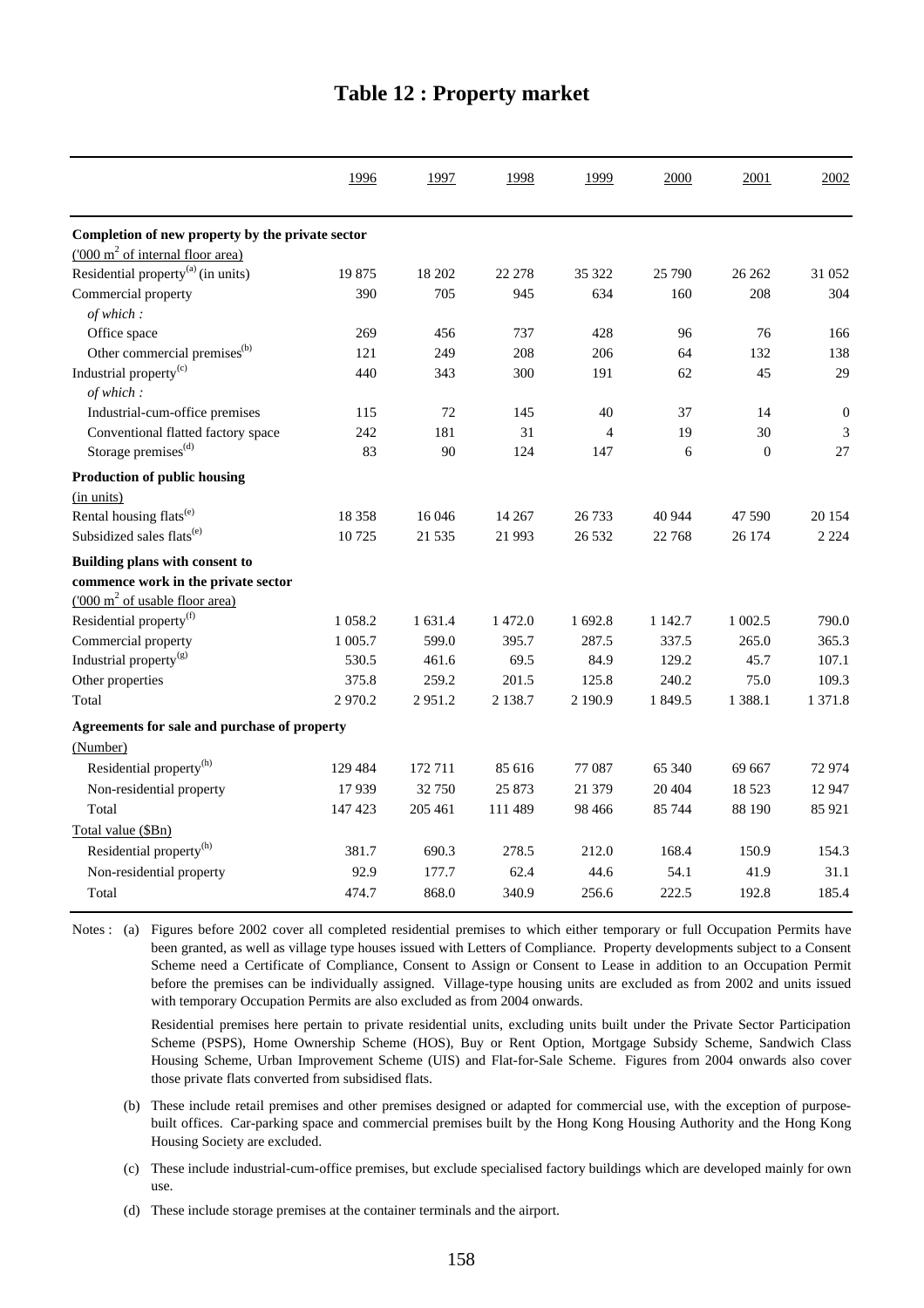|                                                    | 2003           | 2004             | 2005           |                  | 2005           |                  |                  |
|----------------------------------------------------|----------------|------------------|----------------|------------------|----------------|------------------|------------------|
|                                                    |                |                  |                | Q1               | Q2             | Q <sub>3</sub>   | Q4               |
| Completion of new property by the private sector   |                |                  |                |                  |                |                  |                  |
| $(000 \text{ m}^2 \text{ of internal floor area})$ |                |                  |                |                  |                |                  |                  |
| Residential property <sup>(a)</sup> (in units)     | 26 397         | 26 0 36          | 17 321         | 3 9 21           | 7 2 5 1        | 4 627            | 1522             |
| Commercial property<br>of which:                   | 417            | 371              | 145            | 18               | 40             | $\overline{4}$   | 83               |
| Office space                                       | 299            | 279              | 34             | $\theta$         | 32             | $\theta$         | $\overline{2}$   |
| Other commercial premises <sup>(b)</sup>           | 118            | 91               | 111            | 18               | 8              | 4                | 81               |
| Industrial property <sup>(c)</sup><br>of which:    | 15             | $\mathbf{1}$     | 17             | $\boldsymbol{0}$ | $\overline{4}$ | $\Omega$         | 13               |
| Industrial-cum-office premises                     | 15             | $\boldsymbol{0}$ | $\overline{4}$ | $\mathbf{0}$     | $\overline{4}$ | $\boldsymbol{0}$ | $\boldsymbol{0}$ |
| Conventional flatted factory space                 | $\theta$       | 1                | $\theta$       | $\mathbf{0}$     | $\mathbf{0}$   | $\theta$         | $\theta$         |
| Storage premises <sup>(d)</sup>                    | $\overline{0}$ | $\overline{0}$   | 13             | $\mathbf{0}$     | $\mathbf{0}$   | $\overline{0}$   | 13               |
| Production of public housing                       |                |                  |                |                  |                |                  |                  |
| (in units)                                         |                |                  |                |                  |                |                  |                  |
| Rental housing flats <sup>(e)</sup>                | 13 948         | 20 947           | 24 691         | 9571             | 5 8 6 4        | 5 5 3 4          | 3 7 2 2          |
| Subsidized sales flats <sup>(e)</sup>              | 320            | $\overline{0}$   | $\theta$       | $\theta$         | $\overline{0}$ | $\theta$         | $\mathbf{0}$     |
| Building plans with consent to                     |                |                  |                |                  |                |                  |                  |
| commence work in the private sector                |                |                  |                |                  |                |                  |                  |
| $(000 \text{ m}^2 \text{ of usable floor area})$   |                |                  |                |                  |                |                  |                  |
| Residential property <sup>(f)</sup>                | 1 0 38.4       | 530.0            | 550.7          | 104.6            | 40.8           | 151.6            | 253.8            |
| Commercial property                                | 200.0          | 161.3            | 481.9          | 46.2             | 164.4          | 43.4             | 228.0            |
| Industrial property <sup>(g)</sup>                 | 0.8            | 16.4             | 35.1           | 0.0              | 11.6           | 20.6             | 2.9              |
| Other properties                                   | 444.2          | 407.1            | 408.0          | 132.2            | 178.9          | 35.1             | 61.8             |
| Total                                              | 1683.3         | 1 1 1 4 .8       | 1475.8         | 283.0            | 395.7          | 250.6            | 546.5            |
| Agreements for sale and purchase of property       |                |                  |                |                  |                |                  |                  |
| (Number)                                           |                |                  |                |                  |                |                  |                  |
| Residential property <sup>(h)</sup>                | 71 576         | 100 630          | 103 362        | 24 842           | 37 337         | 21895            | 19 28 8          |
| Non-residential property                           | 15 7 33        | 22 850           | 20 3 35        | 5 1 6 5          | 6468           | 4615             | 4 0 8 7          |
| Total                                              | 87 309         | 123 480          | 123 697        | 30 007           | 43 805         | 26 510           | 23 37 5          |
| Total value (\$Bn)                                 |                |                  |                |                  |                |                  |                  |
| Residential property <sup>(h)</sup>                | 153.6          | 276.7            | 312.8          | 73.5             | 115.1          | 64.3             | 60.0             |
| Non-residential property                           | 35.8           | 75.1             | 82.7           | 20.0             | 24.9           | 19.1             | 18.8             |
| Total                                              | 189.4          | 351.8            | 395.5          | 93.4             | 140.0          | 83.4             | 78.7             |

#### **Table 12 : Property market (cont'd)**

Notes (cont'd) : (e) The Housing Authority's housing production figures have been revised as from 1998. The revision is to exhaustively cover all housing production and to count projects (including surplus HOS projects) which undergo transfer of usage at the time of disposal and according to their actual usage. Moreover, surplus HOS courts and blocks pending disposal are excluded from production statistics until they are disposed. Rental and sales flats projects of the Housing Society are included.

- (f) As from 1995, the classification of residential property has been revised to include developments under the UIS of the Housing Society, but to exclude developments under the HOS and the PSPS of the Housing Authority.
- (g) These include multi-purpose industrial premises designed also for office use.

(h) It should be noted that primary sales of units under the HOS and the Tenants Purchase Scheme are not covered in this table, as sale and purchase agreements are commonly not required for these transactions. Also, sale and purchase agreements for primary sales of units under the PSPS are not included in the row on residential property, yet they are included in the row on non-residential property, and thus also in the row for the total.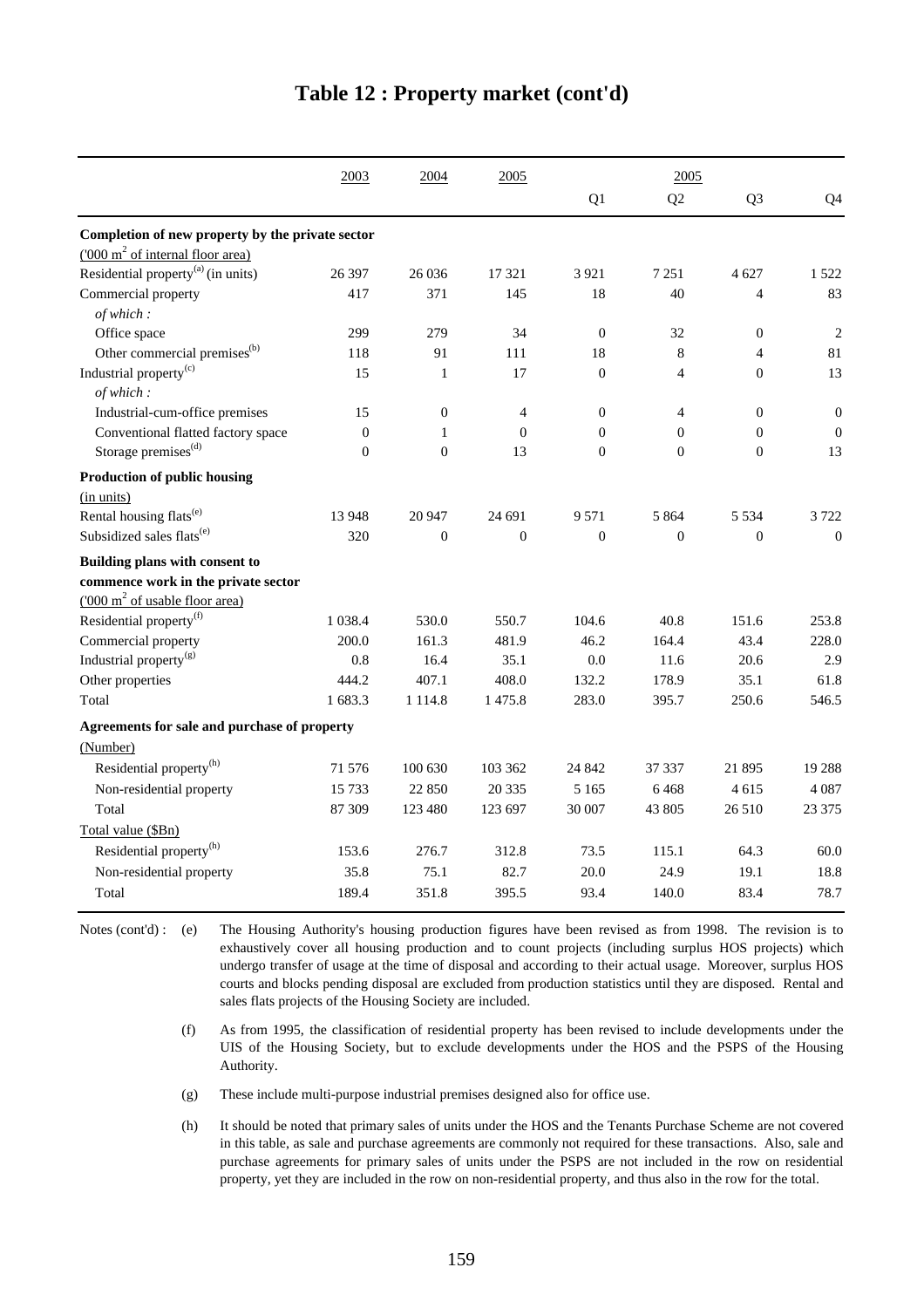|                                          | 1996    | 1997   | 1998    | 1999    | 2000    | 2001    | 2002    |
|------------------------------------------|---------|--------|---------|---------|---------|---------|---------|
| $(Index (1999=100))$                     |         |        |         |         |         |         |         |
| Property price indices :                 |         |        |         |         |         |         |         |
| Residential flats <sup>(a)</sup>         | 116.9   | 163.1  | 117.1   | 100.0   | 89.6    | 78.7    | 69.9    |
| Office space <sup>(b)</sup>              | 188.4   | 213.1  | 134.5   | 100.0   | 89.9    | 78.7    | 68.4    |
| Shopping space                           | 134.0   | 177.3  | 128.3   | 100.0   | 93.6    | 86.8    | 85.0    |
| Flatted factory space                    | 171.4   | 168.9  | 131.8   | 100.0   | 91.2    | 82.0    | 74.8    |
| Property rental indices <sup>(c)</sup> : |         |        |         |         |         |         |         |
| Residential flats                        | 119.0   | 134.5  | 112.6   | 100.0   | 98.1    | 95.4    | 83.4    |
| Office space <sup>(b)</sup>              | 152.3   | 156.8  | 135.9   | 100.0   | 98.5    | 101.0   | 85.4    |
| Shopping space                           | 117.8   | 123.5  | 111.2   | 100.0   | 101.3   | 99.4    | 92.9    |
| Flatted factory space                    | 132.4   | 132.5  | 118.1   | 100.0   | 95.4    | 90.3    | 82.7    |
| (% change)                               |         |        |         |         |         |         |         |
| Property price indices :                 |         |        |         |         |         |         |         |
| Residential flats <sup>(a)</sup>         | 8.9     | 39.5   | $-28.2$ | $-14.6$ | $-10.4$ | $-12.2$ | $-11.2$ |
| Office space <sup>(b)</sup>              | $-3.2$  | 13.1   | $-36.9$ | $-25.7$ | $-10.1$ | $-12.5$ | $-13.1$ |
| Shopping space                           | 3.3     | 32.3   | $-27.6$ | $-22.1$ | $-6.4$  | $-7.3$  | $-2.1$  |
| Flatted factory space                    | $-13.7$ | $-1.5$ | $-22.0$ | $-24.1$ | $-8.8$  | $-10.1$ | $-8.8$  |
| Property rental indices <sup>(c)</sup> : |         |        |         |         |         |         |         |
| Residential flats                        | $-1.4$  | 13.0   | $-16.3$ | $-11.2$ | $-1.9$  | $-2.8$  | $-12.6$ |
| Office space <sup>(b)</sup>              | $-14.7$ | 3.0    | $-13.3$ | $-26.4$ | $-1.5$  | 2.5     | $-15.4$ |
| Shopping space                           | $\ast$  | 4.8    | $-10.0$ | $-10.1$ | 1.3     | $-1.9$  | $-6.5$  |
| Flatted factory space                    | $-9.9$  | 0.1    | $-10.9$ | $-15.3$ | $-4.6$  | $-5.3$  | $-8.4$  |

#### **Table 13 : Property prices and rentals**

(a) Notes : (a) Figures pertain to prices of existing flats traded in the secondary market, but not new flats sold in the primary market.

(b) Since 2000, price and rental indices for office space in the private sector have been recompiled according to the revised grading criteria for office space. Hence, the figures from 2000 onwards are not strictly comparable to those in the earlier years.

(c) All rental indices shown in this table have been adjusted for concessionary leasing terms such as provision of refurbishment, granting of rent-free periods, and waiver of miscellaneous charges, if known.

For residential property, changes in rentals cover only new tenancies for which rentals are freshly determined. For non-residential property, changes in rentals cover also lease renewals upon which rentals may be revised.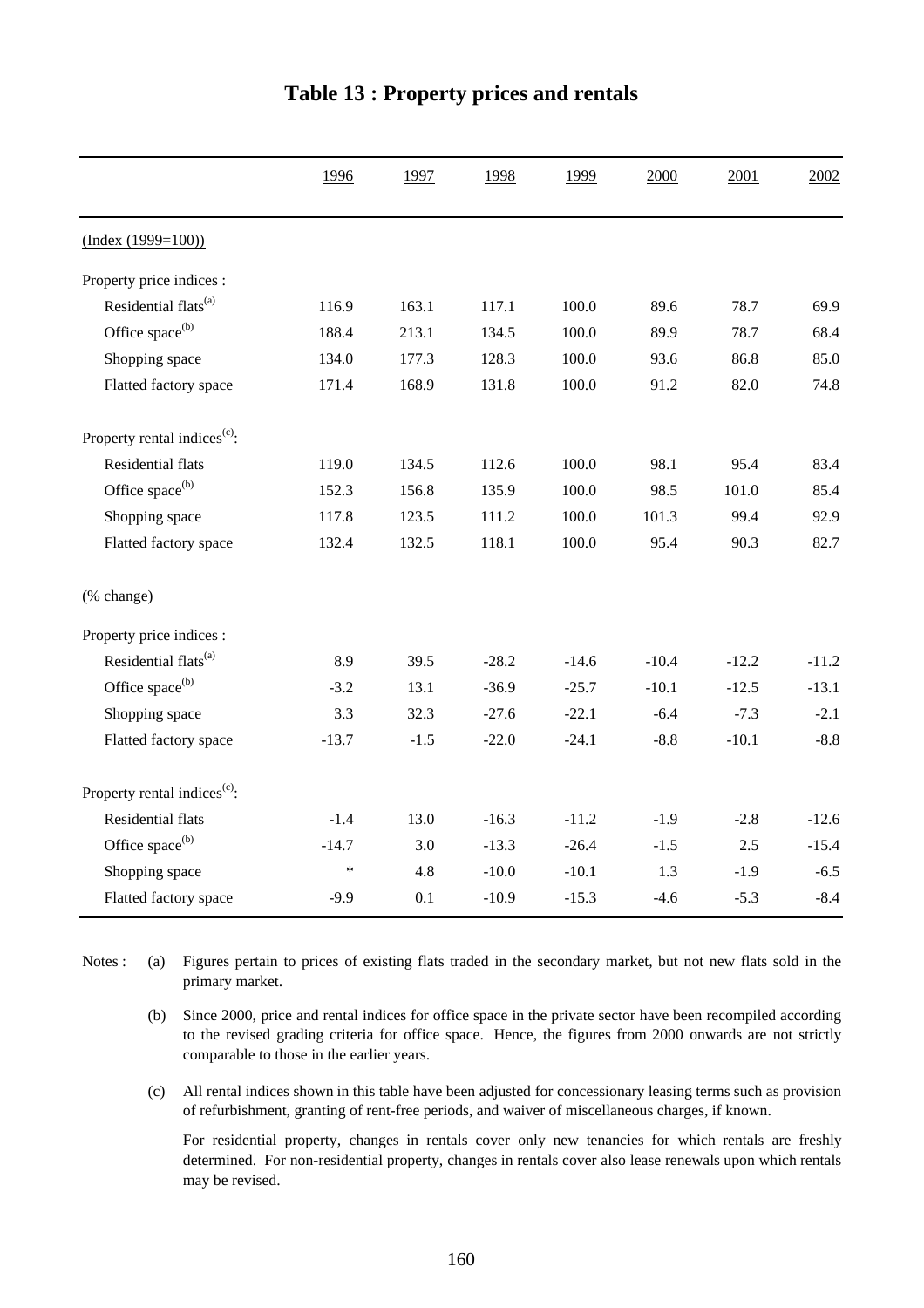|                                                                      | 2003    | 2004    | $2005^+$ |         | 2005  |        |             |
|----------------------------------------------------------------------|---------|---------|----------|---------|-------|--------|-------------|
|                                                                      |         |         |          | Q1      | Q2    | $Q3^*$ | $Q4^+$      |
| $(Index (1999=100))$                                                 |         |         |          |         |       |        |             |
| Property price indices :                                             |         |         |          |         |       |        |             |
| Residential flats <sup>(a)</sup>                                     | 61.6    | 78.0    | 91.8     | 89.9    | 94.5  | 93.6   | 89.1        |
| Office space <sup>(b)</sup>                                          | 62.5    | 99.3    | 132.8    | 123.2   | 135.6 | 137.7  | 134.8       |
| Shopping space                                                       | 85.5    | 119.3   | 147.1    | 144.3   | 153.0 | 148.6  | 142.3       |
| Flatted factory space                                                | 71.7    | 88.6    | 124.0    | 108.6   | 122.5 | 130.7  | 134.1       |
| Property rental indices <sup>(c)</sup> :                             |         |         |          |         |       |        |             |
| Residential flats                                                    | 73.6    | 77.7    | 86.6     | 82.5    | 85.5  | 88.3   | 90.1        |
| Office space <sup>(b)</sup>                                          | 74.6    | 78.1    | 96.2     | 87.7    | 92.8  | 99.6   | 104.9       |
| Shopping space                                                       | 86.4    | 92.8    | 100.4    | 96.8    | 99.0  | 102.1  | 103.6       |
| Flatted factory space                                                | 74.9    | 77.3    | 82.4     | 81.0    | 82.4  | 82.3   | 83.8        |
| (% change over a year earlier)                                       |         |         |          |         |       |        |             |
| Property price indices :                                             |         |         |          |         |       |        |             |
| Residential flats <sup>(a)</sup>                                     | $-11.9$ | 26.6    | 17.7     | 22.1    | 22.4  | 20.3   | 6.8         |
|                                                                      |         |         |          |         |       |        | $<$ 50.3>   |
|                                                                      |         |         |          |         |       |        | $\{-47.4\}$ |
| Office space <sup>(b)</sup>                                          | $-8.6$  | 58.9    | 33.7     | 39.1    | 39.5  | 38.5   | 20.4        |
|                                                                      |         |         |          |         |       |        | <128.5>     |
|                                                                      |         |         |          |         |       |        | $\{-40.1\}$ |
| Shopping space                                                       | 0.6     | 39.5    | 23.3     | 32.0    | 32.8  | 25.3   | 6.0         |
|                                                                      |         |         |          |         |       |        | <75.7>      |
|                                                                      |         |         |          |         |       |        | $\{-26.4\}$ |
| Flatted factory space                                                | $-4.1$  | 23.6    | 40.0     | 35.1    | 46.7  | 44.1   | 34.5        |
|                                                                      |         |         |          |         |       |        | $<$ 91.6>   |
|                                                                      |         |         |          |         |       |        | $\{-22.7\}$ |
|                                                                      |         |         |          |         |       |        |             |
| Property rental indices <sup>(c)</sup> :<br><b>Residential flats</b> |         |         |          |         |       |        |             |
|                                                                      | $-11.8$ | 5.6     | 11.5     | 10.3    | 10.5  | 12.3   | 12.3        |
|                                                                      |         |         |          |         |       |        | <25.3>      |
|                                                                      |         |         |          |         |       |        | $\{-35.1\}$ |
| Office space <sup>(b)</sup>                                          | $-12.6$ | 4.7     | 23.2     | 18.0    | 20.8  | 26.1   | 27.8        |
|                                                                      |         |         |          |         |       |        | $<$ 46.3>   |
|                                                                      |         |         |          |         |       |        | $\{-34.0\}$ |
| Shopping space                                                       | $-7.0$  | 7.4     | 8.2      | 8.9     | 7.6   | 8.2    | 7.9         |
|                                                                      |         |         |          |         |       |        | <23.2>      |
|                                                                      |         |         |          |         |       |        | ${-16.9}$   |
| Flatted factory space                                                | $-9.4$  | $3.2\,$ | 6.6      | $7.0\,$ | 7.3   | 6.2    | 5.7         |
|                                                                      |         |         |          |         |       |        | <16.1>      |
|                                                                      |         |         |          |         |       |        | $\{-37.3\}$ |
|                                                                      |         |         |          |         |       |        |             |

### **Table 13 : Property prices and rentals (cont'd)**

Notes (cont'd) : (#) Figures for non-residential property are provisional.

(+) Provisional figures.

(\*) Change of less than 0.05%.

 $\langle \rangle$  % change from the trough in 2003.

{ } % change from the peak in 1997.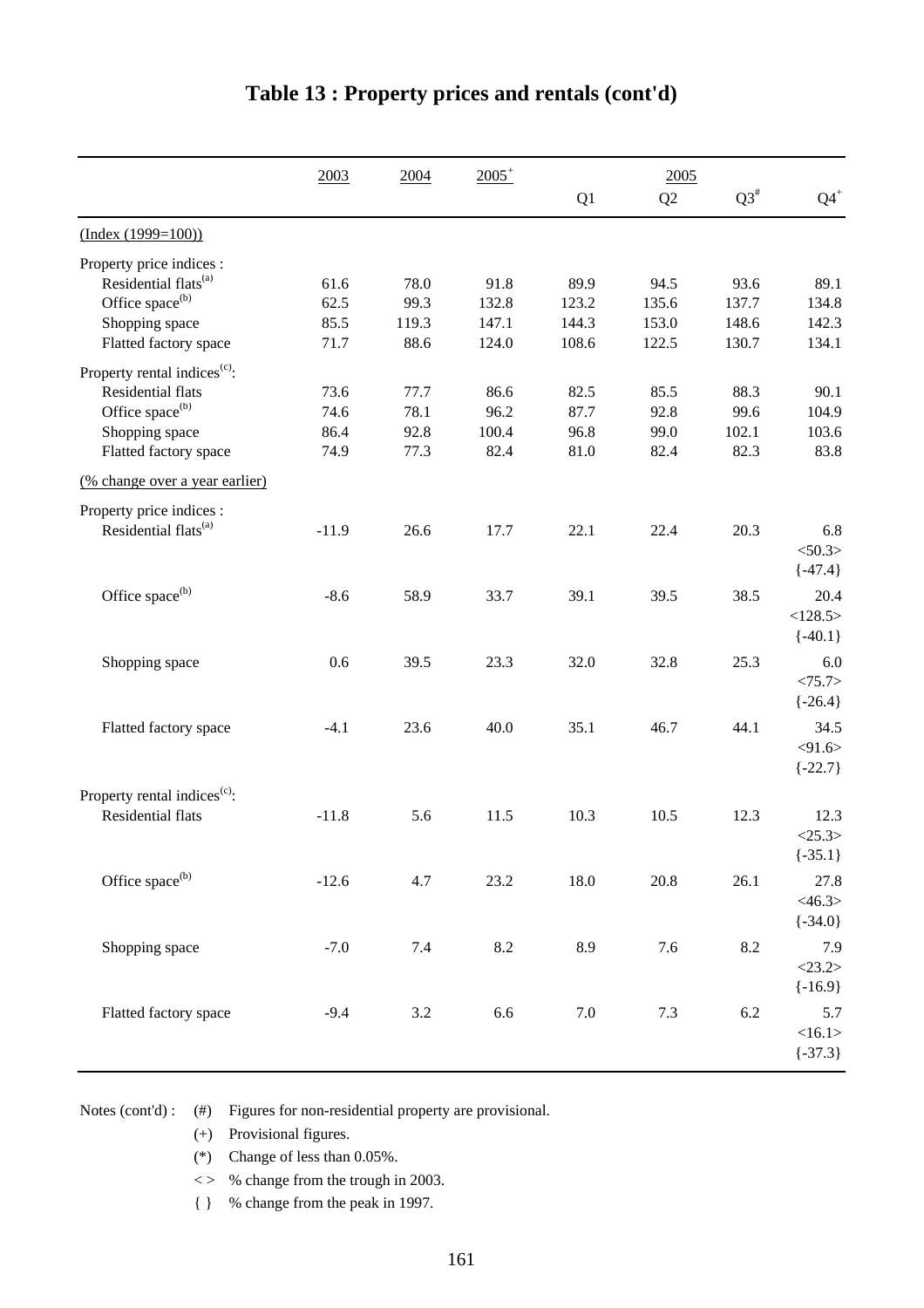|                                                              | 1996      | 1997                     | 1998      | 1999            | 2000      | 2001      | 2002      |
|--------------------------------------------------------------|-----------|--------------------------|-----------|-----------------|-----------|-----------|-----------|
| (as at end of period)                                        |           |                          |           |                 |           |           |           |
| Hong Kong dollar money supply (\$Mn):                        |           |                          |           |                 |           |           |           |
| M1                                                           | 198,311   | 188,135                  | 178,260   | 205,339         | 203,966   | 229,841   | 259,411   |
| $M2^{(a)}$                                                   | 1,503,603 | 1,666,419                | 1,828,691 | 1,923,481       | 1,987,963 | 1,998,774 | 1,984,049 |
| $M3^{(a)}$                                                   | 1,520,461 | 1,684,325                | 1,840,824 | 1,935,471       | 2,002,358 | 2,016,635 | 2,004,225 |
| Total money supply (\$Mn)                                    |           |                          |           |                 |           |           |           |
| M1                                                           | 217,460   | 208,093                  | 197,666   | 225,156         | 243,847   | 258,056   | 295,650   |
| M <sub>2</sub>                                               | 2,532,236 | 2,788,808                | 3,111,942 | 3,386,196       | 3,649,492 | 3,550,060 | 3,518,326 |
| M <sub>3</sub>                                               | 2,611,636 | 2,871,425                | 3,168,199 | 3,434,467       | 3,692,753 | 3,594,130 | 3,561,852 |
| Deposit <sup>(b)</sup> (\$Mn)                                |           |                          |           |                 |           |           |           |
| HK\$                                                         | 1,400,077 | 1,551,555                | 1,699,726 | 1,773,169       | 1,851,177 | 1,854,651 | 1,824,911 |
| Foreign currency                                             | 1,058,180 | 1,158,728                | 1,300,302 | 1,477,448       | 1,676,670 | 1,551,852 | 1,492,631 |
| Total                                                        | 2,458,256 | 2,710,282                | 3,000,027 | 3,250,617       | 3,527,847 | 3,406,502 | 3,317,542 |
| Loans and advances (\$Mn)                                    |           |                          |           |                 |           |           |           |
| HK\$                                                         | 1,447,844 | 1,742,481                | 1,695,027 | 1,607,126       | 1,652,191 | 1,647,684 | 1,615,667 |
| Foreign currency                                             | 2,467,045 | 2,379,189                | 1,609,400 | 1,205,784       | 809,259   | 537,301   | 460,659   |
| Total                                                        | 3,914,890 | 4,121,670                | 3,304,427 | 2,812,910       | 2,461,450 | 2,184,986 | 2,076,325 |
| Nominal Effective Exchange Rate Indices                      |           |                          |           |                 |           |           |           |
| $\left(\text{Jan } 2000 = 100\right)^{(c)(d)}$               |           |                          |           |                 |           |           |           |
| Trade-weighted                                               | 94.0      | 98.0                     | 103.4     | 100.9           | 101.7     | 104.7     | 104.0     |
| Import-weighted                                              | 93.0      | 97.9                     | 105.5     | 101.4           | 101.5     | 105.1     | 104.7     |
| Export-weighted                                              | 95.1      | 98.1                     | 101.3     | 100.4           | 101.9     | 104.3     | 103.3     |
| (% change)                                                   |           |                          |           |                 |           |           |           |
| Hong Kong dollar money supply:                               |           |                          |           |                 |           |           |           |
| M1                                                           | 15.5      | $-5.1$                   | $-5.2$    | 15.2            | $-0.7$    | 12.7      | 12.9      |
| $M2^{(a)}$                                                   | 19.3      | $\overline{\phantom{a}}$ | 9.7       | 5.2             | 3.4       | 0.5       | $-0.7$    |
| $M3^{(a)}$                                                   | 18.9      | $\overline{a}$           | 9.3       | 5.1             | 3.5       | 0.7       | $-0.6$    |
| Total money supply:                                          |           |                          |           |                 |           |           |           |
| M1                                                           | 14.2      | $-4.3$                   | $-5.0$    | 13.9            | 8.3       | 5.8       | 14.6      |
| M2                                                           | 10.9      | $\overline{\phantom{a}}$ | 11.6      | $\!\!\!\!\!8.8$ | 7.8       | $-2.7$    | $-0.9$    |
| M <sub>3</sub>                                               | 10.5      | $\overline{\phantom{a}}$ | 10.3      | 8.4             | $7.5$     | $-2.7$    | $-0.9$    |
| $Deposit^{(b)}$                                              |           |                          |           |                 |           |           |           |
| HK\$                                                         | 19.5      |                          | 9.5       | 4.3             | 4.4       | 0.2       | $-1.6$    |
| Foreign currency                                             | 0.3       | $-$                      | 12.2      | 13.6            | 13.5      | $-7.4$    | $-3.8$    |
| Total                                                        | 10.4      | $-\, -$                  | 10.7      | 8.4             | 8.5       | $-3.4$    | $-2.6$    |
| Loans and advances                                           |           |                          |           |                 |           |           |           |
| HK\$                                                         | 17.0      | 20.4                     | $-2.7$    | $-5.2$          | 2.8       | $-0.3$    | $-1.9$    |
| Foreign currency                                             | $-1.4$    | $-3.6$                   | $-32.4$   | $-25.1$         | $-32.9$   | $-33.6$   | $-14.3$   |
| Total                                                        | 4.7       | 5.3                      | $-19.8$   | $-14.9$         | $-12.5$   | $-11.2$   | $-5.0$    |
|                                                              |           |                          |           |                 |           |           |           |
| Nominal Effective Exchange Rate Indices ${}^{\text{(c)(d)}}$ |           |                          |           |                 |           |           |           |
| Trade-weighted                                               | 2.6       | 4.3                      | 5.5       | $-2.4$          | $\rm 0.8$ | 2.9       | $-0.7$    |
| Import-weighted                                              | 3.8       | 5.3                      | 7.8       | $-3.9$          | 0.1       | $3.5\,$   | $-0.4$    |
| Export-weighted                                              | 1.5       | $3.2\,$                  | 3.3       | $-0.9$          | 1.5       | $2.4\,$   | $-1.0$    |

#### **Table 14 : Monetary aggregates**

Definition of Terms :

The Hong Kong Dollar Money Supply is the Hong Kong dollar component of the respective monetary aggregate. Starting from April 1997, money supply definition has been revised to include short-term Exchange Fund placements of less than one month in the monetary aggregates. As such, figures after 1997 cannot be compared with those in the previous period.

Total Money Supply:

M1: Legal tender notes and coins with the public, plus customers' demand deposits with licensed banks.

M2: M1 plus customers' savings and time deposits with licensed banks, plus negotiable certificates of deposit issued by licensed banks and held outside the monetary sector.

M3: M2 plus customers' deposits with restricted licence banks and deposit-taking companies, plus negotiable certificates of deposit issued by such institutions and held outside the monetary sector.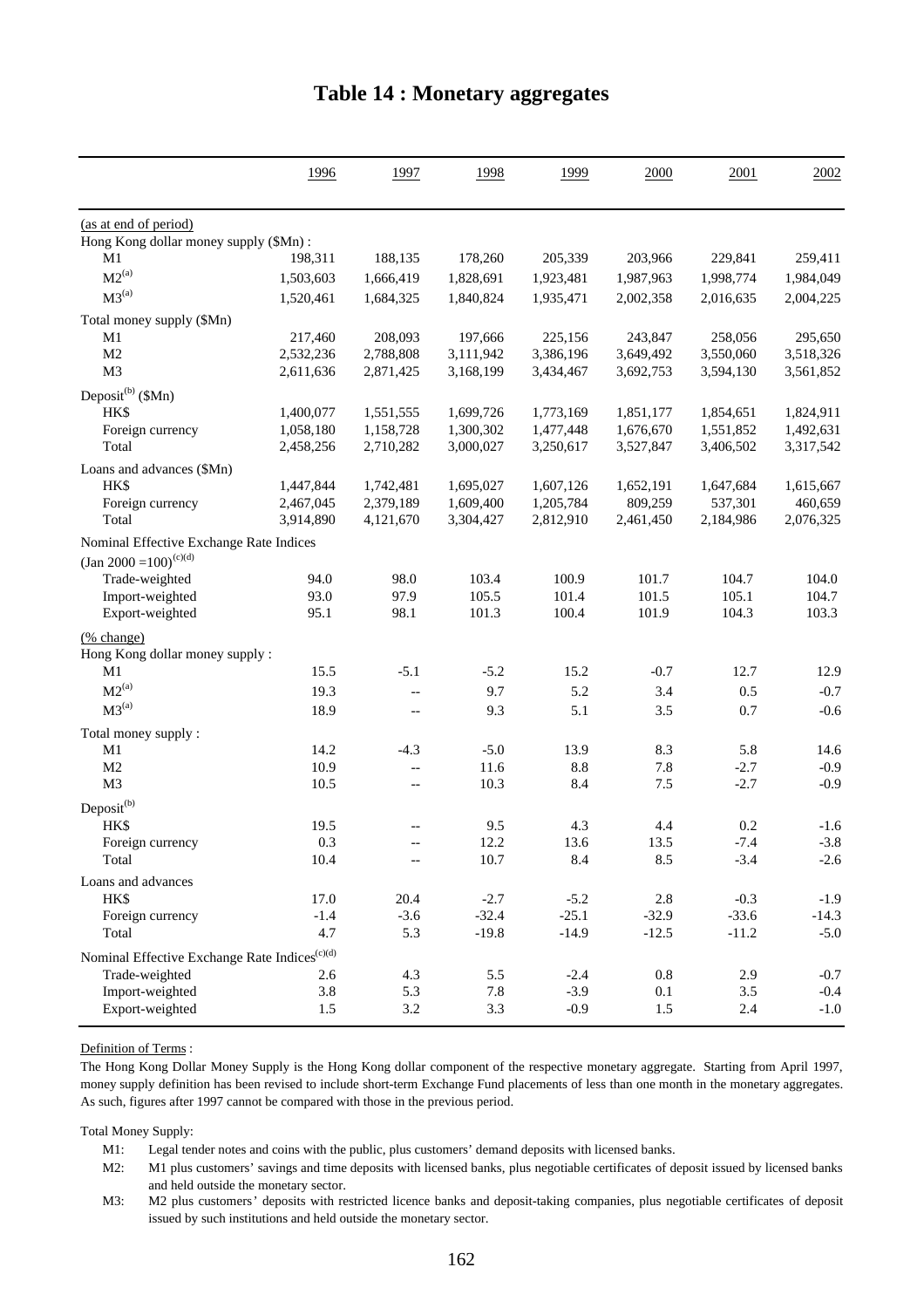|                                                           | 2003      | 2004      | 2005      |           | 2005       |                |                |
|-----------------------------------------------------------|-----------|-----------|-----------|-----------|------------|----------------|----------------|
|                                                           |           |           |           | Q1        | Q2         | Q <sub>3</sub> | Q <sub>4</sub> |
| (as at end of period)                                     |           |           |           |           |            |                |                |
| Hong Kong dollar money supply (\$Mn):                     |           |           |           |           |            |                |                |
| M1                                                        | 354,752   | 412,629   | 348,247   | 387,168   | 360,889    | 350,711        | 348,247        |
| $M2^{(a)}$                                                | 2,107,269 | 2,208,591 | 2,329,697 | 2,201,393 | 2,214,261  | 2,278,988      | 2,329,697      |
| $M3^{(a)}$                                                | 2,122,861 | 2,219,557 | 2,345,866 | 2,214,594 | 2,227,479  | 2,294,680      | 2,345,866      |
| Total money supply (\$Mn)                                 |           |           |           |           |            |                |                |
| M1                                                        | 413,423   | 484,494   | 434,684   | 464,340   | 438,286    | 431,190        | 434,684        |
| M2                                                        | 3,813,442 | 4,166,706 | 4,379,088 | 4,164,250 | 4,166,961  | 4,243,288      | 4,379,088      |
| M <sub>3</sub>                                            | 3,858,044 | 4,189,544 | 4,407,231 | 4,189,596 | 4,192,238  | 4,270,883      | 4,407,231      |
| Deposit <sup>(b)</sup> (\$Mn)                             |           |           |           |           |            |                |                |
| HK\$                                                      | 1,930,790 | 2,017,911 | 2,131,607 | 2,004,436 | 2,017,544  | 2,080,347      | 2,131,607      |
| Foreign currency                                          | 1,636,227 | 1,848,145 | 1,936,337 | 1,848,632 | 1,837,973  | 1,845,628      | 1,936,337      |
| Total                                                     | 3,567,018 | 3,866,056 | 4,067,944 | 3,853,068 | 3,855,517  | 3,925,974      | 4,067,944      |
| Loans and advances (\$Mn)                                 |           |           |           |           |            |                |                |
| HK\$                                                      | 1,573,079 | 1,666,740 | 1,797,270 | 1,699,027 | 1,757,390  | 1,763,803      | 1,797,270      |
| Foreign currency                                          | 462,000   | 488,964   | 515,326   | 482,728   | 499,281    | 505,312        | 515,326        |
| Total                                                     | 2,035,079 | 2,155,704 | 2,312,596 | 2,181,755 | 2,256,671  | 2,269,115      | 2,312,596      |
| Nominal Effective Exchange Rate Indices                   |           |           |           |           |            |                |                |
| $\left(\text{Jan } 2000 = 100\right)^{(c)(d)}$            |           |           |           |           |            |                |                |
| Trade-weighted                                            | 100.7     | 98.3      | 97.4      | 96.2      | 97.1       | 97.6           | 98.6           |
| Import-weighted                                           | 101.6     | 99.2      | 98.1      | 96.9      | 97.7       | 98.3           | 99.5           |
| Export-weighted                                           | 99.8      | 97.3      | 96.7      | 95.5      | 96.4       | 96.9           | 97.7           |
| (% change over a year earlier)                            |           |           |           |           |            |                |                |
| Hong Kong dollar money supply :                           |           |           |           |           |            |                |                |
| M1                                                        | 36.8      | 16.3      | $-15.6$   | 2.9       | $-6.3$     | $-5.5$         | $-15.6$        |
| $M2^{(a)}$                                                | 6.2       | 4.8       | 5.5       | 6.4       | 7.1        | 10.1           | 5.5            |
| $M3^{(a)}$                                                | 5.9       | 4.6       | 5.7       | 6.2       | 6.9        | 10.1           | 5.7            |
| Total money supply:                                       |           |           |           |           |            |                |                |
| M1                                                        | 39.8      | 17.2      | $-10.3$   | 6.4       | $-2.1$     | $-3.1$         | $-10.3$        |
| M <sub>2</sub>                                            | 8.4       | 9.3       | 5.1       | 9.2       | 8.9        | 8.6            | 5.1            |
| M <sub>3</sub>                                            | 8.3       | 8.6       | 5.2       | 8.6       | 8.2        | 8.2            | 5.2            |
| Deposit <sup>(b)</sup>                                    |           |           |           |           |            |                |                |
| HK\$                                                      | 5.8       | 4.5       | 5.6       | 6.2       | 7.1        | 10.6           | 5.6            |
| Foreign currency                                          | 9.6       | 13.0      | 4.8       | 10.8      | 9.0        | 5.4            | 4.8            |
| Total                                                     | 7.5       | 8.4       | 5.2       | 8.4       | $\ \, 8.0$ | $8.1\,$        | 5.2            |
| Loans and advances                                        |           |           |           |           |            |                |                |
| HK\$                                                      | $-2.6$    | $6.0\,$   | 7.8       | 8.1       | 9.4        | 9.8            | $7.8\,$        |
| Foreign currency                                          | 0.3       | 5.8       | 5.4       | 2.7       | 6.5        | 6.9            | 5.4            |
| Total                                                     | $-2.0$    | 5.9       | 7.3       | 6.9       | 8.7        | 9.2            | 7.3            |
| Nominal Effective Exchange Rate Indices <sup>(c)(d)</sup> |           |           |           |           |            |                |                |
| Trade-weighted                                            | $-3.2$    | $-2.4$    | $-0.9$    | $-2.2$    | $-1.7$     | $-1.1$         | 1.3            |
| Import-weighted                                           | $-3.0$    | $-2.4$    | $-1.1$    | $-2.5$    | $-2.0$     | $-1.4$         | 1.3            |
| Export-weighted                                           | $-3.4$    | $-2.5$    | $-0.6$    | $-2.0$    | $-1.5$     | $-0.8$         | 1.3            |
|                                                           |           |           |           |           |            |                |                |

#### **Table 14 : Monetary aggregates (cont'd)**

Notes : (a) Adjusted to include foreign currency swap deposits.

(b) Starting from April 1997, deposits include short-term Exchange Fund placements of less than one month. As such, figures after 1997 cannot be compared with those in the previous period.

(c) Period average.

(d) The Effective Exchange Rate Indices (EERIs) from January 2000 onwards are compiled on the basis of the average merchandise trade pattern from 1999 to 2000. The EERIs for the earlier periods are compiled on the basis of the average merchandise trade pattern in a much earlier period from 1991 to 1993, and have been re-scaled to the new base period for linking up with the new index series.

(--) Not applicable.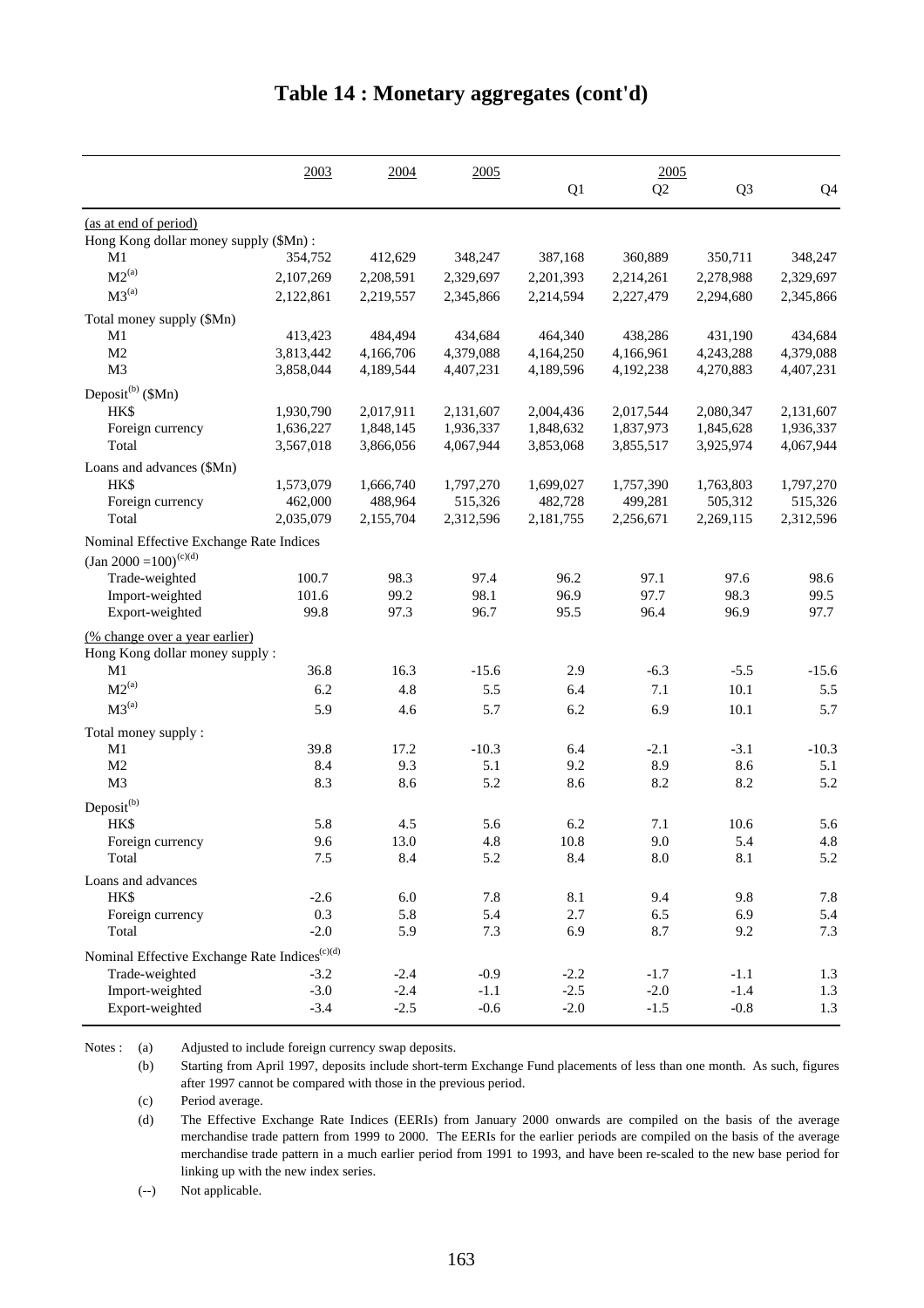|                                                             |         |         |         |      |                 |        |            | $(\%)$         |
|-------------------------------------------------------------|---------|---------|---------|------|-----------------|--------|------------|----------------|
|                                                             | 2001    | 2002    | 2003    | 2004 | 2005<br>$Q1-Q3$ | Q1     | 2005<br>Q2 | Q <sub>3</sub> |
| Wholesale trade                                             | $-12.0$ | $-10.7$ | $-5.0$  | 4.7  | 5.5             | 3.9    | 7.9        | 4.8            |
| Retail trade                                                | $-1.2$  | $-4.1$  | $-2.3$  | 10.8 | 7.3             | 8.5    | 7.3        | 6.1            |
| Import/export trade                                         | $-14.1$ | $-2.8$  | 6.5     | 12.4 | 10.5            | 13.5   | 10.0       | 8.7            |
| Restaurants                                                 | $-2.5$  | $-5.4$  | $-9.7$  | 10.1 | 5.7             | 6.1    | 4.5        | 6.3            |
| Hotels                                                      | $-7.6$  | $-2.3$  | $-19.7$ | 39.4 | 21.5            | 22.8   | 22.3       | 19.2           |
| $Transport^{(a)}$                                           | $-2.4$  | 2.3     | 0.5     | 22.8 | 18.7            | 19.1   | 15.5       | 21.2           |
| Storage                                                     | $-14.9$ | $-19.6$ | $-4.5$  | 17.0 | 9.6             | 5.2    | 10.5       | 12.9           |
| Communications                                              | $-13.2$ | $-2.6$  | $-2.4$  | 1.0  | 5.6             | 3.8    | 4.9        | 7.9            |
| Banking                                                     | 2.7     | $-0.8$  | $\ast$  | 4.4  | 11.6            | 5.9    | 11.6       | 17.5           |
| Financing (other than banking)                              | $-12.6$ | $-14.3$ | 17.3    | 33.2 | 12.6            | $-1.9$ | 11.8       | 30.0           |
| Insurance                                                   | 14.2    | 10.3    | 19.1    | 22.3 | 14.0            | 9.4    | 14.7       | 17.9           |
| Real estate                                                 | $-16.9$ | $-2.5$  | 6.2     | 13.5 | 23.0            | 17.8   | 42.2       | 12.1           |
| <b>Business services</b>                                    | $-9.6$  | $-5.8$  | 0.5     | 8.3  | 4.7             | 1.7    | 6.2        | 6.2            |
| Film entertainment                                          | 15.2    | $-9.1$  | 2.3     | 3.7  | 4.2             | 9.1    | 5.2        | $-1.3$         |
| Tourism, convention and exhibition<br>services <sup>+</sup> | $-3.8$  | 10.7    | $-7.3$  | 26.5 | 11.8            | 13.9   | 13.0       | 8.7            |
| Computer and information<br>services                        | $-11.6$ | 5.7     | 5.7     | 20.5 | 22.5            | 14.5   | 27.0       | 25.2           |

#### **Table 15 : Rates of change in business receipts indices for service industries/domains**

Notes : (a) Including business receipts from the Airport Authority Hong Kong.

(+) Figures for 2004 and 2005 are provisional figures.

(\*) Change of less than 0.05%.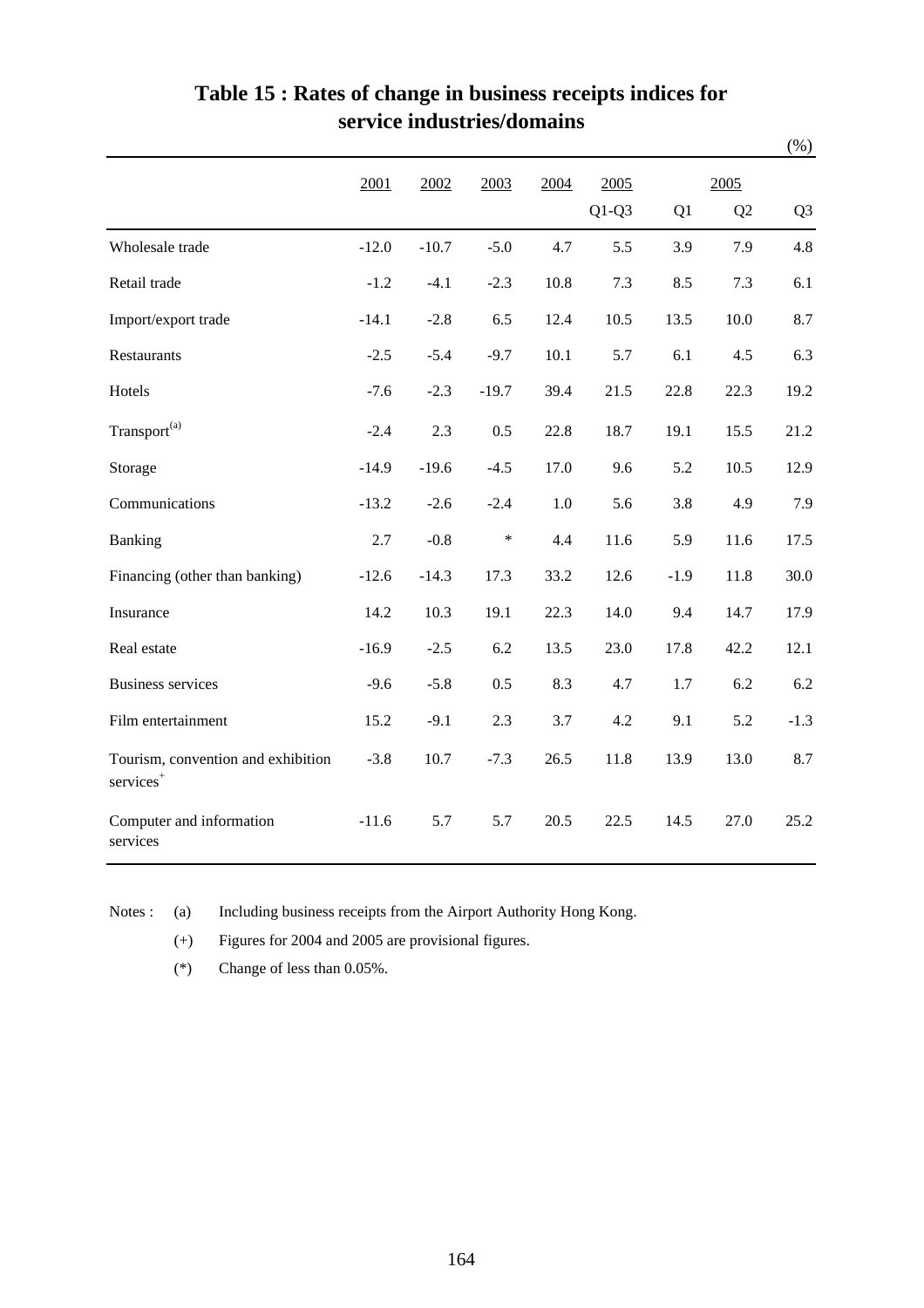|                                          | 2001        | 2002       | 2003        | 2004       | 2005        |             | 2005           |                |            |
|------------------------------------------|-------------|------------|-------------|------------|-------------|-------------|----------------|----------------|------------|
|                                          |             |            |             |            |             | Q1          | Q <sub>2</sub> | Q <sub>3</sub> | Q4         |
| (% )                                     |             |            |             |            |             |             |                |                |            |
| Labour force<br>participation rate       | 61.4        | 61.8       | 61.4        | 61.3       | 60.9        | 61.1        | 60.8           | 61.0           | 60.9       |
| Seasonally adjusted<br>unemployment rate | 5.1         | 7.3        | 7.9         | 6.8        | 5.6         | 6.1         | 5.7            | 5.5            | 5.3        |
| Underemployment rate                     | 2.5         | 3.0        | 3.5         | 3.3        | 2.8         | 3.1         | 2.8            | 2.6            | 2.5        |
| (000)                                    |             |            |             |            |             |             |                |                |            |
| Population of working age                | 5 5 7 9 . 2 | 5 642.8    | 5 694.0     | 5 796.0    | 5 8 8 4 . 4 | 5 837.7     | 5 866.5        | 5 899.5        | 5933.7     |
| Labour force                             | 3 4 2 7 .1  | 3 4 8 7 .1 | 3 4 9 6.2   | 3 5 5 1 .0 | 3 5 8 6 . 3 | 3 5 6 5 .1  | 3 5 6 9 . 2    | 3 597.3        | 3 613.4    |
| Persons employed                         | 3 2 5 2 . 3 | 3 2 3 1 .6 | 3 2 1 9 . 1 | 3 3 08.6   | 3 3 8 5 .5  | 3 3 5 4 . 5 | 3 3 6 4 .7     | 3 3 9 1.6      | 3 4 3 1 .5 |
| Persons unemployed                       | 174.8       | 255.5      | 277.2       | 242.5      | 200.7       | 210.6       | 204.5          | 205.7          | 182.0      |
| Persons underemployed                    | 85.5        | 105.2      | 123.3       | 116.7      | 98.7        | 109.8       | 100.4          | 95.0           | 89.5       |
| (% change over a year earlier)           |             |            |             |            |             |             |                |                |            |
| Population of working age                | 1.5         | 1.1        | 0.9         | 1.8        | 1.5         | 1.4         | 1.4            | 1.6            | 1.7        |
| Labour force                             | 1.6         | 1.8        | 0.3         | 1.6        | 1.0         | 1.0         | 0.7            | 1.2            | 1.1        |
| Persons employed                         | 1.4         | $-0.6$     | $-0.4$      | 2.8        | 2.3         | 2.3         | 1.9            | 2.6            | 2.5        |
| Persons unemployed                       | 4.7         | 46.2       | 8.5         | $-12.5$    | $-17.2$     | $-16.0$     | $-15.1$        | $-17.9$        | $-20.1$    |
| Persons underemployed                    | $-8.6$      | 23.0       | 17.3        | $-5.4$     | $-15.4$     | $-7.9$      | $-18.3$        | $-16.3$        | $-19.6$    |

# **Table 16 : Labour force characteristics**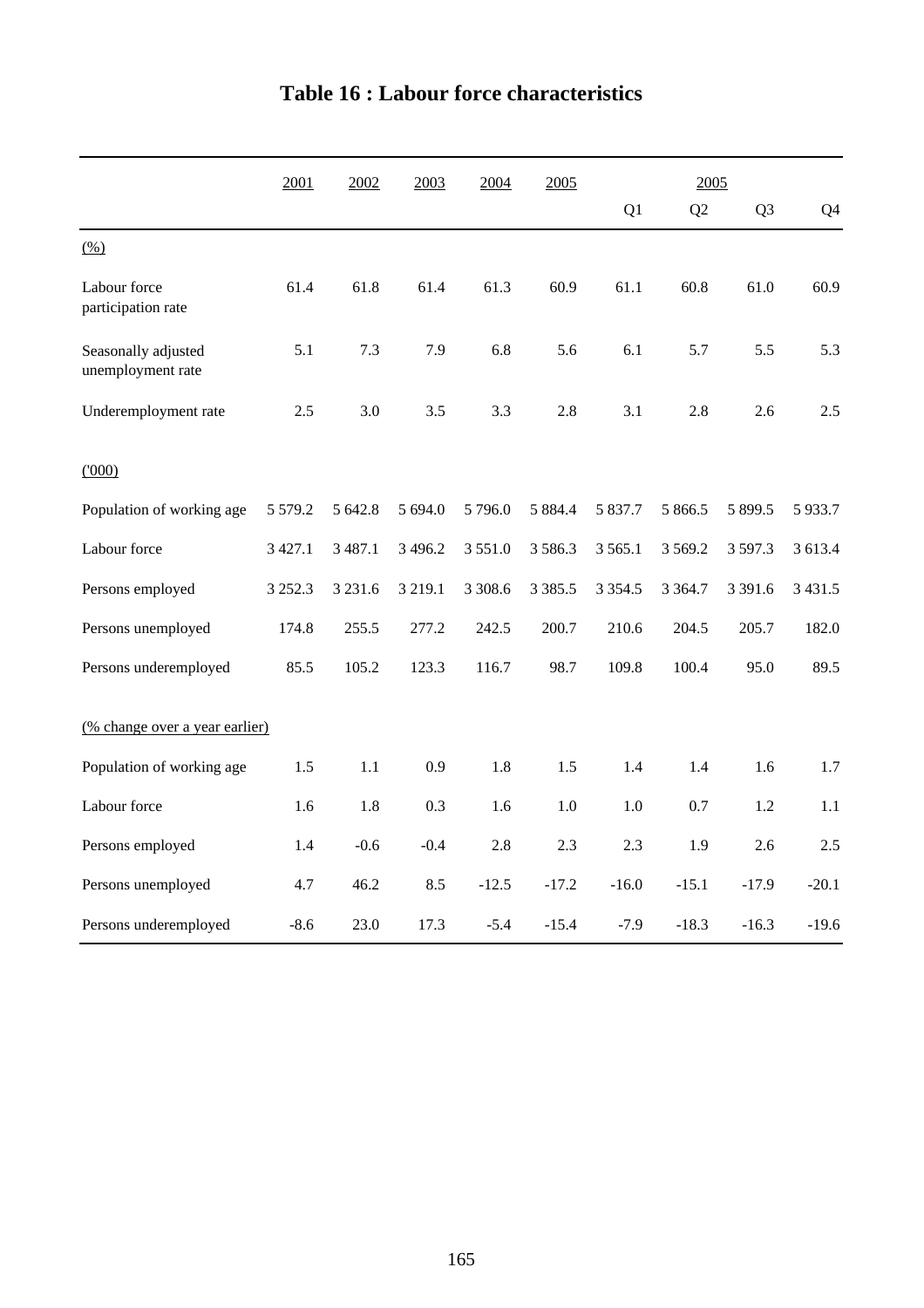|                                                                              | 2001    | 2002       | 2003    | 2004    |                                | 2005            |         |            |
|------------------------------------------------------------------------------|---------|------------|---------|---------|--------------------------------|-----------------|---------|------------|
|                                                                              |         |            |         |         | Mar                            | $_{\text{Jun}}$ |         | <b>Sep</b> |
| Major economic sector                                                        |         | (% change) |         |         | (% change over a year earlier) |                 |         | No.        |
| <b>Manufacturing</b>                                                         | $-8.6$  | $-9.0$     | $-10.3$ | $-3.0$  | $-3.5$                         | $-4.5$          | $-1.0$  | 166 300    |
| of which:                                                                    |         |            |         |         |                                |                 |         |            |
| Wearing apparel,                                                             | $-14.9$ | $-19.3$    | $-11.6$ | $-0.8$  | $-4.3$                         | $-9.9$          | $-1.7$  | 22 700     |
| except footwear                                                              |         |            |         |         |                                |                 |         |            |
| <b>Textiles</b>                                                              | $-8.7$  | $-1.1$     | $-16.8$ | $-11.1$ | $-3.8$                         | 1.5             | 3.8     | 20 400     |
| Electronics                                                                  | $-17.4$ | $-13.1$    | $-18.9$ | $-2.3$  | 1.1                            | $-7.3$          | $-4.3$  | 14 200     |
| Plastic products                                                             | $-16.4$ | $-17.0$    | $-19.1$ | $-16.8$ | $-11.0$                        | $-4.8$          | $-1.0$  | 3 100      |
| Fabricated metal                                                             | $-16.9$ | $-14.6$    | $-20.7$ | $-4.9$  | $-14.6$                        | $-7.0$          | $-12.8$ | 5 500      |
| products, except<br>machinery and                                            |         |            |         |         |                                |                 |         |            |
| equipment                                                                    |         |            |         |         |                                |                 |         |            |
| Wholesale, retail,<br>import/export trades,<br>restaurants and hotels        | $-1.2$  | $-2.3$     | $-3.0$  | 2.9     | 3.5                            | 2.9             | 1.8     | 1 021 400  |
| of which:                                                                    |         |            |         |         |                                |                 |         |            |
| Wholesale, retail and                                                        | $-1.9$  | $-1.6$     | $-1.9$  | 2.1     | 3.6                            | 3.1             | 1.3     | 807 100    |
| import/export trades                                                         |         |            |         |         |                                |                 |         |            |
| Restaurants and hotels                                                       | 1.2     | $-4.8$     | $-7.3$  | 6.0     | 2.9                            | 2.3             | 3.7     | 214 300    |
| Transport, storage and<br>communications                                     | 2.4     | $-1.8$     | $-4.4$  | 3.7     | 2.9                            | 3.4             | 2.8     | 183 100    |
| of which:                                                                    |         |            |         |         |                                |                 |         |            |
| Land transport                                                               | 2.6     | $-0.3$     | 0.5     | $-2.2$  | $-1.5$                         | $-1.7$          | $-1.1$  | 37 700     |
| Water transport                                                              | 3.3     | 1.0        | $-3.6$  | 0.1     | 1.3                            | 1.4             | 1.2     | 27 000     |
| Services allied to<br>transport                                              | $-0.8$  | 1.1        | $-3.7$  | 10.3    | 9.2                            | 8.6             | 6.3     | 61 300     |
| Financing, insurance,<br>real estate and<br>business services<br>of which:   | 1.6     | $-1.3$     | $-1.9$  | 3.6     | 4.4                            | 5.3             | 4.0     | 455 400    |
| Financial institutions                                                       | $-0.5$  | $-5.6$     | $-6.5$  | 1.1     | 3.7                            | 5.2             | 5.1     | 125 900    |
| Insurance                                                                    | 7.1     | 0.3        | 1.2     | 2.4     | 2.3                            | 13.1            | 7.6     | 29 300     |
| Real estate                                                                  | $-3.0$  | 5.2        | 0.7     | 2.2     | 5.8                            | 6.0             | 5.7     | 93 800     |
| Business services<br>except machinery<br>and equipment rental<br>and leasing | 4.5     | $-1.2$     | $-0.2$  | $6.0\,$ | 4.6                            | 3.9             | 2.2     | 205 600    |
| Community, social and                                                        | 7.2     | 5.9        | 2.9     | 3.2     | 5.4                            | 4.5             | 5.3     | 437 700    |
| personal services<br>of which:                                               |         |            |         |         |                                |                 |         |            |
| Sanitary and similar<br>services                                             | 5.1     | 13.8       | 6.0     | 1.5     | 1.6                            | 0.9             | 5.6     | 59 100     |
| <b>Education</b> services                                                    | 6.9     | $2.5\,$    | 2.9     | 1.8     | 1.4                            | 1.6             | 1.2     | 128 800    |
| Medical, dental and<br>other health services                                 | 5.5     | 3.2        | $-0.3$  | 2.5     | 1.3                            | 0.4             | 2.9     | 77 200     |
| Welfare institutions                                                         | 25.4    | 11.9       | 13.9    | 2.1     | 4.9                            | $-2.4$          | $-3.3$  | 52 500     |
| Civil Service <sup>(a)</sup>                                                 | $-3.5$  | $-3.7$     | $-2.4$  | $-3.8$  | $-3.5$                         | $-3.0$          | $-2.4$  | 156 200    |

# **Table 17 : Employment in selected major economic sectors**

Note : (a) These figures cover only those employed on Civil Service terms of appointment. Judicial officers, consultants, contract staff and temporary staff not appointed on Civil Service terms are not included.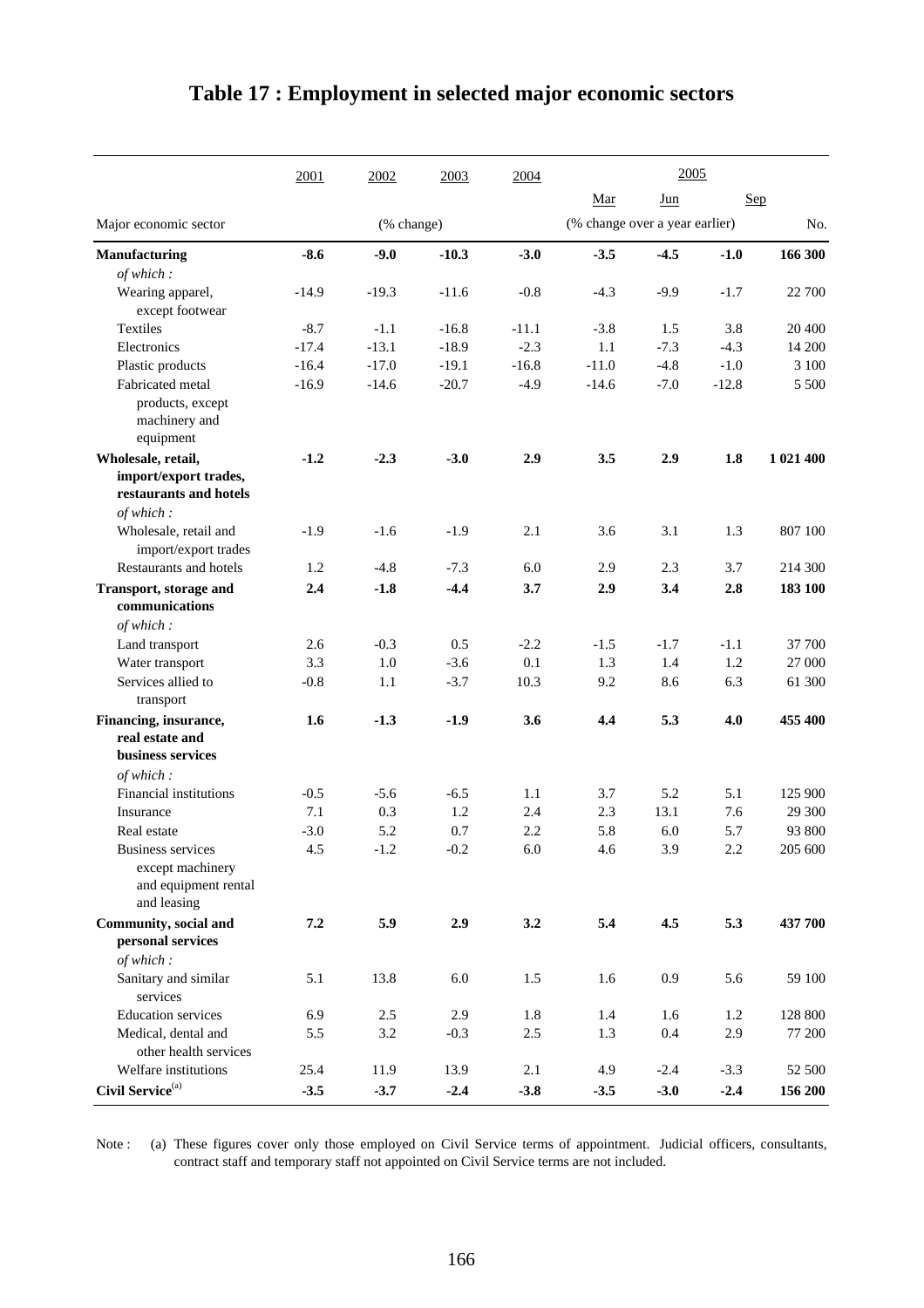|                                | 2001     | 2002    | 2003    | 2004    | 2005    |         | 2005    |         |
|--------------------------------|----------|---------|---------|---------|---------|---------|---------|---------|
|                                |          |         |         |         | Mar-Sep | Mar     | Jun     | Sep     |
| (number)                       |          |         |         |         |         |         |         |         |
| <b>Building</b> sites          |          |         |         |         |         |         |         |         |
| Private sector                 | 40 556   | 40 017  | 33 892  | 33 619  | 31 971  | 33 967  | 31 266  | 30 679  |
| Public sector <sup>(a)</sup>   | 17 183   | 11727   | 16 183  | 13 3 25 | 10 693  | 11 482  | 10 027  | 10 571  |
| Sub-total                      | 57 738   | 51 744  | 50 074  | 46 944  | 42 664  | 45 449  | 41 293  | 41 250  |
| Civil engineering sites        |          |         |         |         |         |         |         |         |
| Private sector                 | 2633     | 2869    | 2755    | 2 5 6 4 | 2411    | 3 0 9 0 | 2 2 8 1 | 1861    |
| Public sector <sup>(a)</sup>   | 19 9 31  | 18 611  | 17466   | 16772   | 15 795  | 17 222  | 16 427  | 13735   |
| Sub-total                      | 22 5 6 4 | 21 480  | 20 221  | 19 3 36 | 18 20 5 | 20 312  | 18708   | 15 5 96 |
| <b>Total</b>                   | 80 30 2  | 73 223  | 70 295  | 66 280  | 60 869  | 65 761  | 60 001  | 56 846  |
| (% change over a year earlier) |          |         |         |         |         |         |         |         |
| <b>Building</b> sites          |          |         |         |         |         |         |         |         |
| Private sector                 | 19.2     | $-1.3$  | $-15.3$ | $-0.8$  | $-7.7$  | $-2.1$  | $-13.3$ | $-7.4$  |
| Public sector <sup>(a)</sup>   | $-37.0$  | $-31.8$ | 38.0    | $-17.7$ | $-24.5$ | $-28.4$ | $-30.0$ | $-12.7$ |
| Sub-total                      | $-5.8$   | $-10.4$ | $-3.2$  | $-6.3$  | $-12.6$ | $-10.4$ | $-18.1$ | $-8.8$  |
| Civil engineering sites        |          |         |         |         |         |         |         |         |
| Private sector                 | 58.9     | 9.0     | $-4.0$  | $-6.9$  | $-2.3$  | 49.6    | $-14.4$ | $-30.4$ |
| Public sector <sup>(a)</sup>   | 19.6     | $-6.6$  | $-6.2$  | $-4.0$  | $-5.4$  | 5.7     | $-2.3$  | $-19.1$ |
| Sub-total                      | 23.1     | $-4.8$  | $-5.9$  | $-4.4$  | $-5.0$  | 10.7    | $-4.0$  | $-20.6$ |
| <b>Total</b>                   | 0.9      | $-8.8$  | $-4.0$  | $-5.7$  | $-10.4$ | $-4.8$  | $-14.2$ | $-12.4$ |

# **Table 18 : Number of workers engaged at building and construction sites**

Note : (a) Including the Mass Transit Railway Corporation Limited, the Kowloon-Canton Railway Corporation and the Airport Authority Hong Kong.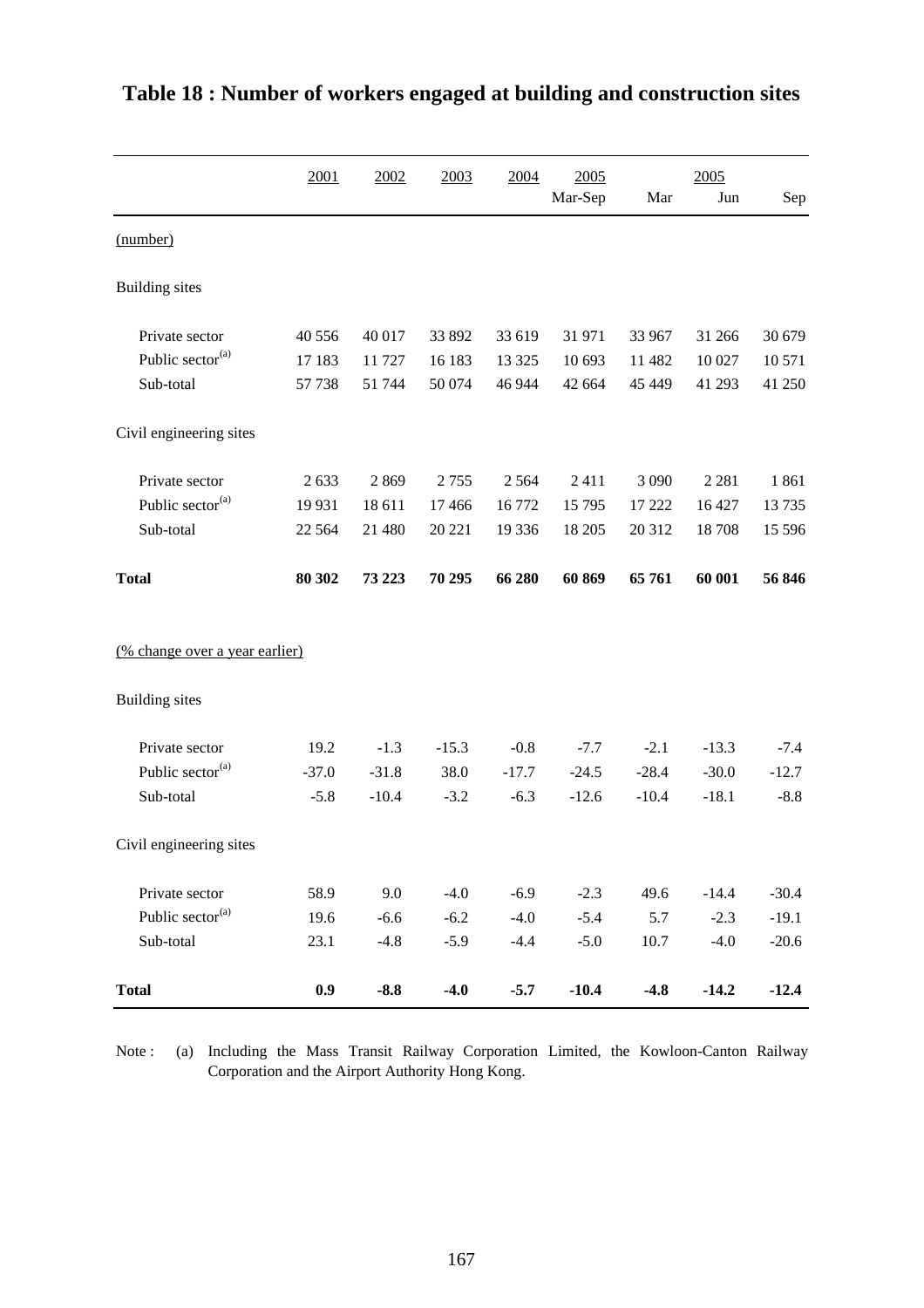|                        |        |          |           |            |           |                 |                | $(\$)$          |
|------------------------|--------|----------|-----------|------------|-----------|-----------------|----------------|-----------------|
|                        | 2001   | 2002     | 2003      | 2004       | 2005      |                 | 2005           |                 |
| Major economic sector  |        |          |           |            | $Q1-Q3$   | Q1              | Q <sub>2</sub> | Q <sub>3</sub>  |
| Wholesale, retail and  | 12,700 | 12,500   | 12,300    | 12,400     | 13,200    | 15,100          | 12,100         | 12,400          |
| import/export trades   | (2.0)  | $(-1.6)$ | $(-1.5)$  | (0.4)      | (6.7)     | (5.6)           | (5.2)          | (9.6)           |
|                        | <3.7>  | <1.4>    | <1.1>     | <0.9>      | 5.8>      | < 5.2 >         | <4.4>          | $<\!\!8.1\!\!>$ |
| Restaurants and hotels | 9,000  | 8,700    | 8,100     | 8,100      | 8,300     | 9,100           | 7,900          | 8,000           |
|                        | (0.1)  | $(-4.2)$ | $(-6.2)$  | $(-0.1)$   | (3.0)     | (6.4)           | (2.7)          | $(-0.4)$        |
|                        | <1.7>  | <1.1>    | $< -3.7>$ | <0.4>      | <2.1>     | $<\!\!6.0\!\!>$ | <1.9>          | $< -1.8>$       |
| Transport, storage and | 18,900 | 18,900   | 18,500    | 18,300     | 18,900    | 20,500          | 18,000         | 18,100          |
| communications         | (1.3)  | $(-0.2)$ | $(-1.7)$  | $(-1.3)$   | (5.7)     | (5.5)           | (4.3)          | (7.4)           |
|                        | <3.0>  | <2.9>    | <0.9>     | $< -0.9 >$ | <4.9>     | < 5.2 >         | <3.5>          | < 5.9>          |
| Financing, insurance,  | 19,200 | 18,800   | 18,600    | 18,500     | 18,800    | 21,000          | 18,100         | 17,200          |
| real estate and        | (0.4)  | $(-2.2)$ | $(-1.4)$  | $(-0.1)$   | (2.0)     | (3.1)           | (1.2)          | (1.5)           |
| business services      | <2.0>  | <0.8>    | <1.2>     | <0.4>      | <1.2>     | <2.8>           | <0.4>          | <0.1>           |
| Community, social and  | 20,000 | 19,800   | 18,900    | 18,400     | 17,900    | 17,800          | 17,800         | 18,100          |
| personal services      | (0.7)  | $(-1.3)$ | $(-4.7)$  | $(-2.6)$   | $(-2.6)$  | $(-2.7)$        | $(-0.3)$       | $(-4.5)$        |
|                        | <2.3>  | <1.9>    | $< -2.2>$ | $< -2.2>$  | $< -3.4>$ | $< -3.1>$       | <1.1>          | $< -5.8>$       |
| Manufacturing          | 11,900 | 11,800   | 11,400    | 11,300     | 11,500    | 12,700          | 11,200         | 10,600          |
|                        | (2.1)  | $(-1.2)$ | $(-3.0)$  | $(-0.6)$   | (2.0)     | (2.6)           | (2.6)          | (0.8)           |
|                        | <3.8>  | <1.9>    | $< -0.4>$ | $<-0.2>$   | <1.2>     | <2.3>           | <1.8>          | $< -0.6 >$      |
| All sectors surveyed   | 15,400 | 15,300   | 15,000    | 14,900     | 15,300    | 16,800          | 14,600         | 14,600          |
|                        | (1.8)  | $(-1.1)$ | $(-1.8)$  | $(-0.7)$   | (3.5)     | (4.4)           | (2.7)          | (3.2)           |
|                        | <3.5>  | <2.0>    | <0.8>     | $<-0.2>$   | <2.6>     | <4.0>           | <1.8>          | <1.8>           |

# **Table 19 : Average labour earnings by major economic sector**

Notes : ( ) % change over a year earlier in money terms.

< > % change over a year earlier in real terms.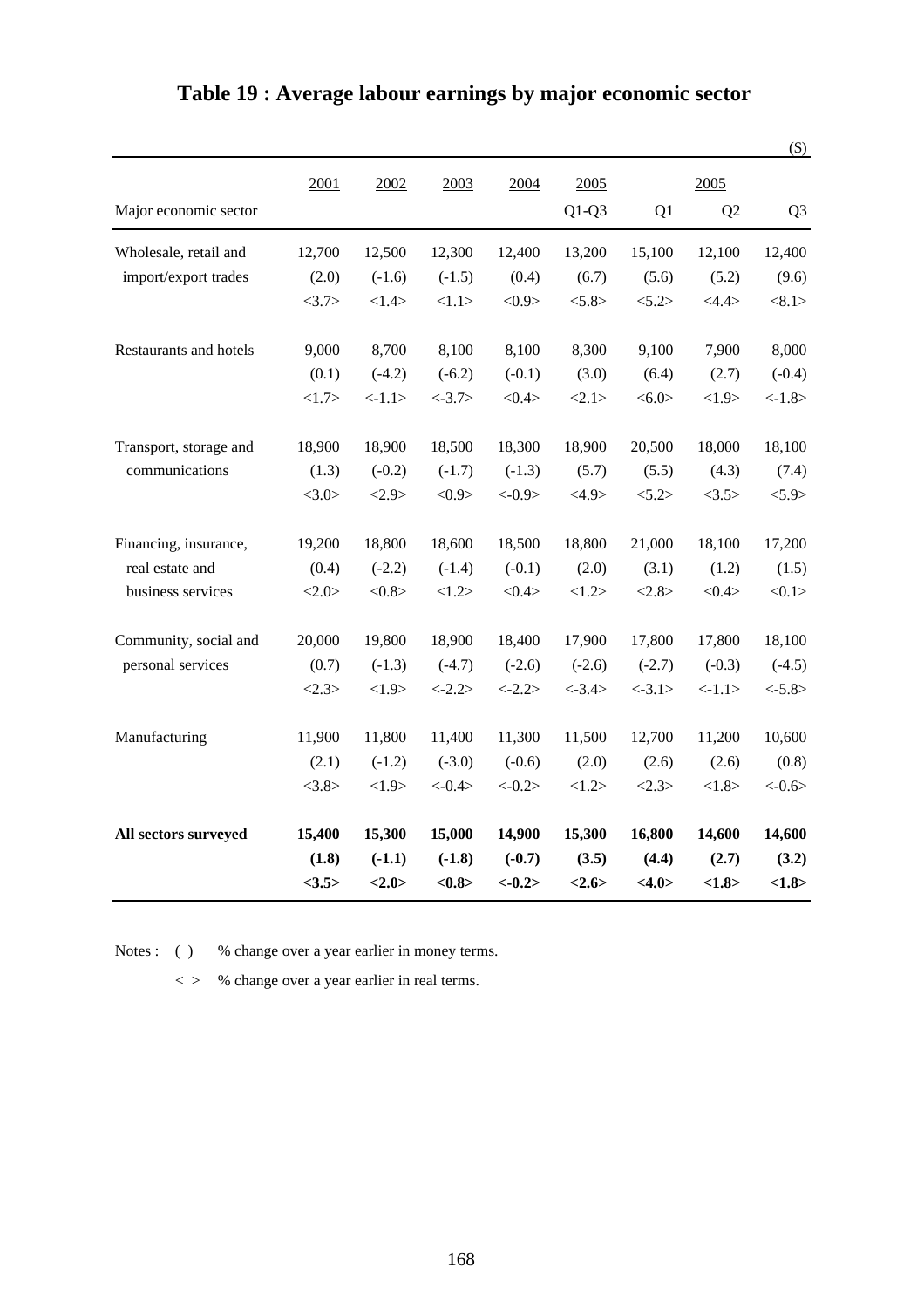|                                                               |        |         |        |        |         |        |        | $(\%)$ |
|---------------------------------------------------------------|--------|---------|--------|--------|---------|--------|--------|--------|
| Selected major                                                | 2001   | 2002    | 2003   | 2004   | 2005    |        | 2005   |        |
| economic sector                                               |        |         |        |        | Mar-Sep | Mar    | Jun    | Sep    |
| (in money terms)                                              |        |         |        |        |         |        |        |        |
| Wholesale, retail and<br>import/export trades                 | 1.4    | $-0.6$  | $-1.7$ | $-1.6$ | 1.5     | 1.9    | 0.9    | 1.9    |
| Restaurants and hotels                                        | 0.7    | $-2.6$  | $-4.1$ | $-2.2$ | $-0.3$  | $-0.1$ | $-1.0$ | 0.2    |
| Transport services                                            | 0.7    | 0.6     | $-1.9$ | $-1.0$ | 0.9     | 0.7    | 1.5    | 0.5    |
| Financing, insurance,<br>real estate and<br>business services | $-0.9$ | $-0.8$  | $-0.1$ | $-0.5$ | $-0.6$  | $-1.9$ | $-0.3$ | 0.5    |
| Personal services                                             | 0.7    | $-1.5$  | $-3.1$ | 1.3    | $-1.1$  | 2.1    | $-0.9$ | $-4.5$ |
| Manufacturing                                                 | 2.2    | $-1.4$  | $-2.7$ | $-1.3$ | 0.7     | 1.2    | 0.5    | 0.5    |
| All sectors surveyed                                          | 0.8    | $-1.0$  | $-1.9$ | $-1.1$ | 0.6     | 0.7    | 0.4    | 0.8    |
| (in real terms)                                               |        |         |        |        |         |        |        |        |
| Wholesale, retail and<br>import/export trades                 | 4.1    | 1.7     | 0.4    | $-1.7$ | 0.2     | 0.7    | $-0.4$ | 0.4    |
| Restaurants and hotels                                        | 3.3    | $-0.3$  | $-2.1$ | $-2.2$ | $-1.6$  | $-1.2$ | $-2.3$ | $-1.3$ |
| Transport services                                            | 3.4    | 2.9     | 0.1    | $-1.0$ | $-0.4$  | $-0.4$ | 0.2    | $-1.0$ |
| Financing, insurance,<br>real estate and<br>business services | 1.7    | 1.5     | 2.0    | $-0.5$ | $-1.8$  | $-3.0$ | $-1.5$ | $-1.0$ |
| Personal services                                             | 3.3    | $0.8\,$ | $-1.1$ | 1.3    | $-2.4$  | 0.9    | $-2.2$ | $-5.9$ |
| Manufacturing                                                 | 4.8    | $0.8\,$ | $-0.7$ | $-1.3$ | $-0.6$  | 0.1    | $-0.8$ | $-1.0$ |
| All sectors surveyed                                          | 3.4    | 1.3     | 0.2    | $-1.2$ | $-0.7$  | $-0.5$ | $-0.9$ | $-0.7$ |

# **Table 20 : Rates of change in wage indices by selected major economic sector**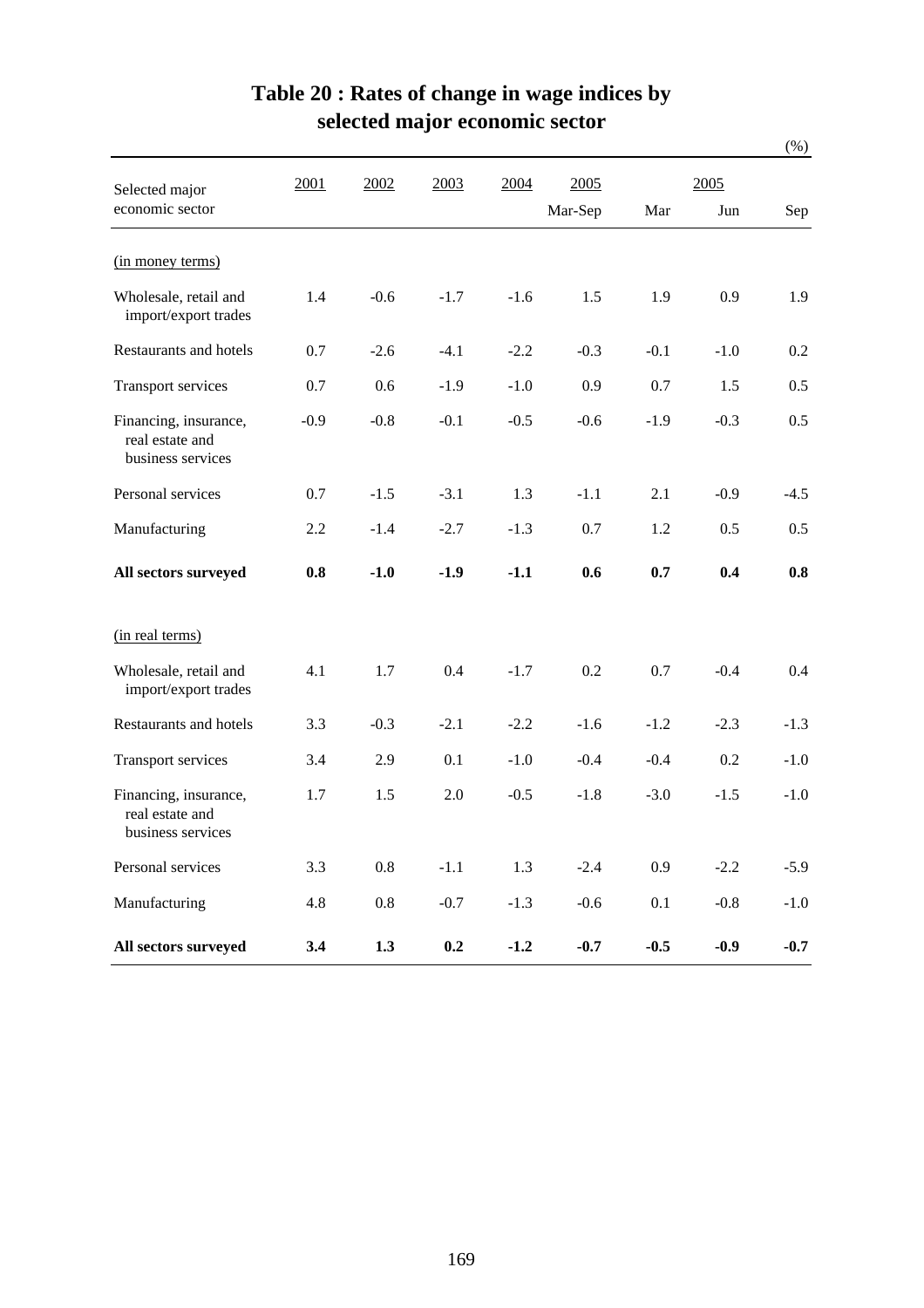|                                         |        |        |        |        |         |         | $(\%)$  |
|-----------------------------------------|--------|--------|--------|--------|---------|---------|---------|
|                                         | 1996   | 1997   | 1998   | 1999   | 2000    | 2001    | 2002    |
| GDP deflator                            | 5.8    | 5.6    | 0.2    | $-5.8$ | $-5.6$  | $-1.8$  | $-3.5$  |
| Domestic demand deflator                | 4.9    | 4.5    | 0.4    | $-2.3$ | $-5.0$  | $-2.3$  | $-4.9$  |
| Consumer Price Indices <sup>(a)</sup> : |        |        |        |        |         |         |         |
| Composite CPI                           | 6.3    | 5.8    | 2.8    | $-4.0$ | $-3.8$  | $-1.6$  | $-3.0$  |
| CPI(A)                                  | 6.0    | 5.7    | 2.6    | $-3.3$ | $-3.0$  | $-1.7$  | $-3.2$  |
| CPI(B)                                  | 6.4    | 5.8    | 2.8    | $-4.7$ | $-3.9$  | $-1.6$  | $-3.1$  |
| CPI(C)                                  | 6.6    | 6.1    | 3.2    | $-3.7$ | $-4.5$  | $-1.5$  | $-2.8$  |
| Unit Value Indices :                    |        |        |        |        |         |         |         |
| Domestic exports                        | 0.3    | $-2.4$ | $-2.8$ | $-2.4$ | $-1.0$  | $-4.7$  | $-3.3$  |
| Re-exports                              | $-0.5$ | $-1.5$ | $-3.9$ | $-2.8$ | $-0.1$  | $-2.0$  | $-2.7$  |
| Total exports of goods                  | $-0.3$ | $-1.6$ | $-3.8$ | $-2.7$ | $-0.2$  | $-2.3$  | $-2.7$  |
| Imports of goods                        | $-1.3$ | $-2.3$ | $-4.9$ | $-2.0$ | 0.8     | $-3.1$  | $-3.9$  |
| Terms of Trade Index                    | 1.0    | 0.7    | 1.2    | $-0.7$ | $-1.0$  | 0.9     | 1.2     |
| Producer Price Index                    | $-0.1$ | $-0.3$ | $-1.8$ | $-1.6$ | 0.2     | $-1.6$  | $-2.7$  |
| for all manufacturing industries        |        |        |        |        |         |         |         |
| <b>Construction Labour and</b>          | 6.8    | 9.3    | 7.5    | 1.4    | 1.8     | 0.3     | $-0.3$  |
| Material Cost Index                     |        |        |        |        |         |         |         |
| Tender Price Indices:                   |        |        |        |        |         |         |         |
| Public sector<br>building projects      | 14.4   | 17.6   | 9.1    | $-4.4$ | $-13.1$ | $-8.5$  | $-11.7$ |
| Public housing projects                 | 11.4   | 18.9   | 9.0    | $-3.3$ | $-11.9$ | $-15.1$ | $-9.6$  |

# **Table 21 : Rates of change in prices**

Notes :  $(a)$ As from October 2000 onwards, the year-on-year rates of change in the Consumer Price Indices are computed from the new 1999/2000-based CPI series. For the earlier periods, they are computed from the CPIs with old base period.

(#) Revised figures.

(+) Preliminary figures.

(\*) Change of less than 0.05%.

N.A. Not available.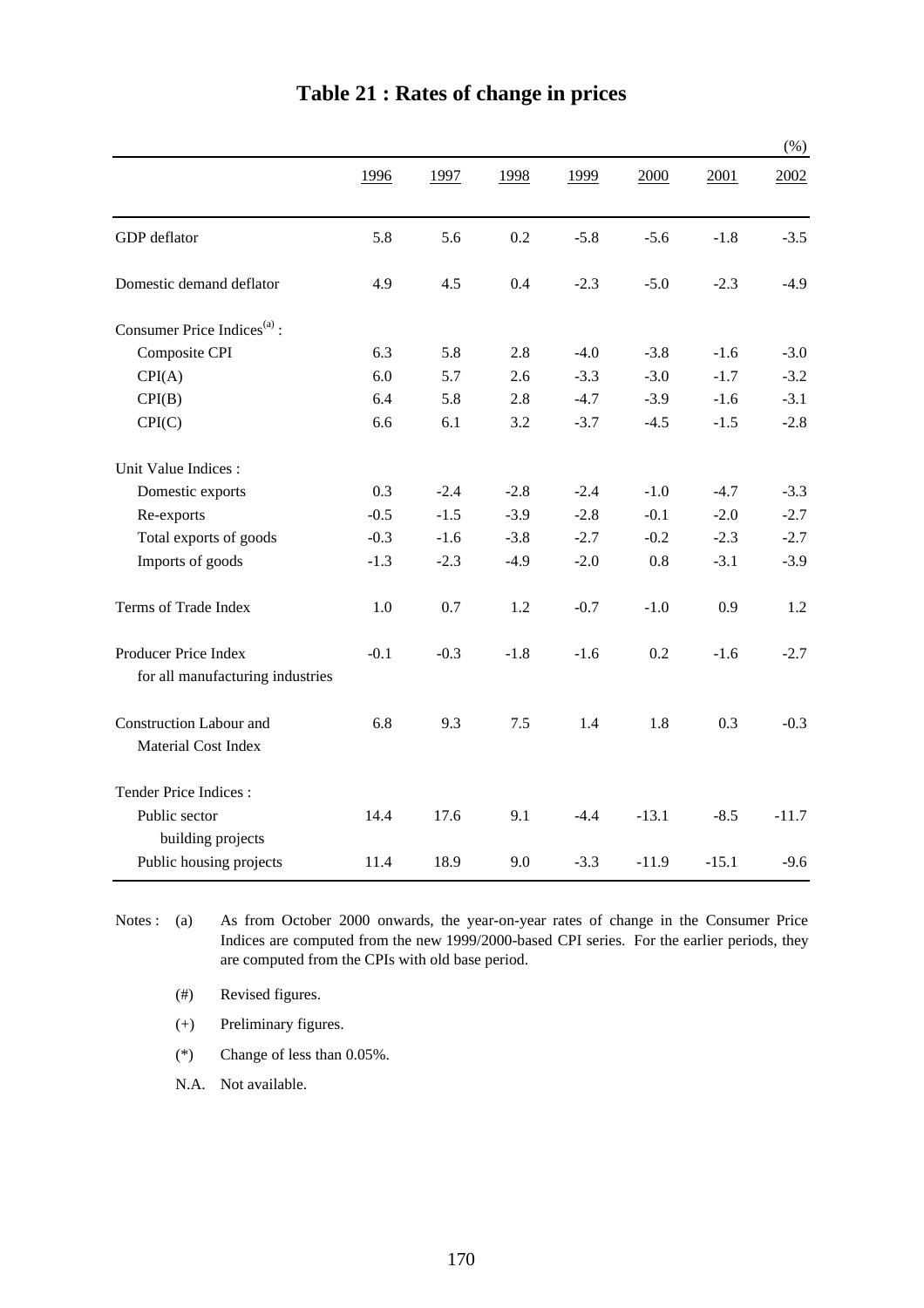|                                                |                     |                     |                     |                     |               |                    | (%)                |
|------------------------------------------------|---------------------|---------------------|---------------------|---------------------|---------------|--------------------|--------------------|
|                                                | 2003                | 2004                | 2005                |                     |               |                    |                    |
|                                                |                     |                     |                     | Q1                  | Q2            | Q <sub>3</sub>     | Q4                 |
| GDP deflator                                   | $-6.4$ <sup>#</sup> | $-3.6$ <sup>#</sup> | $-0.2$ <sup>+</sup> | $-1.3$ <sup>#</sup> | -0.6 $^\#$    | $0.2$ <sup>#</sup> | $0.4$ <sup>+</sup> |
| Domestic demand deflator                       | $-4.5$ <sup>#</sup> | $*$ #               | $1.0$ $^{\circ}$    | $0.6$ <sup>#</sup>  | $1.0$ $^{\#}$ | $1.1$ $^{\#}$      | $1.3$ <sup>+</sup> |
| Consumer Price Indices <sup>(a)</sup> :        |                     |                     |                     |                     |               |                    |                    |
| Composite CPI                                  | $-2.6$              | $-0.4$              | 1.1                 | 0.4                 | 0.8           | 1.4                | 1.8                |
| CPI(A)                                         | $-2.1$              | $\ast$              | 1.2                 | 0.7                 | 1.0           | 1.4                | 1.7                |
| CPI(B)                                         | $-2.7$              | $-0.5$              | 1.1                 | 0.4                 | 0.8           | 1.5                | 1.8                |
| CPI(C)                                         | $-2.9$              | $-0.9$              | 1.0                 | $-0.1$              | 0.7           | 1.5                | 1.8                |
| Unit Value Indices :                           |                     |                     |                     |                     |               |                    |                    |
| Domestic exports                               | 0.2                 | 1.5                 | 2.2                 | 4.8                 | 4.7           | 1.1                | $-0.5$             |
| Re-exports                                     | $-1.5$              | 1.1                 | 1.2                 | 2.0                 | 1.6           | 1.0                | 0.5                |
| Total exports of goods                         | $-1.4$              | 1.2                 | 1.3                 | 2.1                 | 1.8           | $1.0\,$            | 0.4                |
| Imports of goods                               | $-0.4$              | 2.9                 | 2.7                 | 4.0                 | 3.3           | 2.3                | 1.6                |
| Terms of Trade Index                           | $-1.0$              | $-1.7$              | $-1.4$              | $-1.8$              | $-1.4$        | $-1.3$             | $-1.2$             |
| Producer Price Index                           | $-0.3$              | 2.2                 | N.A.                | 0.5                 | 0.7           | 0.8                | N.A.               |
| for all manufacturing industries               |                     |                     |                     |                     |               |                    |                    |
| Construction Labour and<br>Material Cost Index | $-1.0$              | $-1.2$              | N.A.                | $-1.7$              | $-1.3$        | $-2.7$             | N.A.               |
| Tender Price Indices:                          |                     |                     |                     |                     |               |                    |                    |
| Public sector<br>building projects             | $-0.3$              | $-1.5$              | N.A.                | 3.8                 | 0.6           | 2.0                | N.A.               |
| Public housing projects                        | $-10.0$             | 3.5                 | $7.7\,$             | 8.5                 | 8.8           | 7.5                | 6.2                |

# **Table 21 : Rates of change in prices (cont'd)**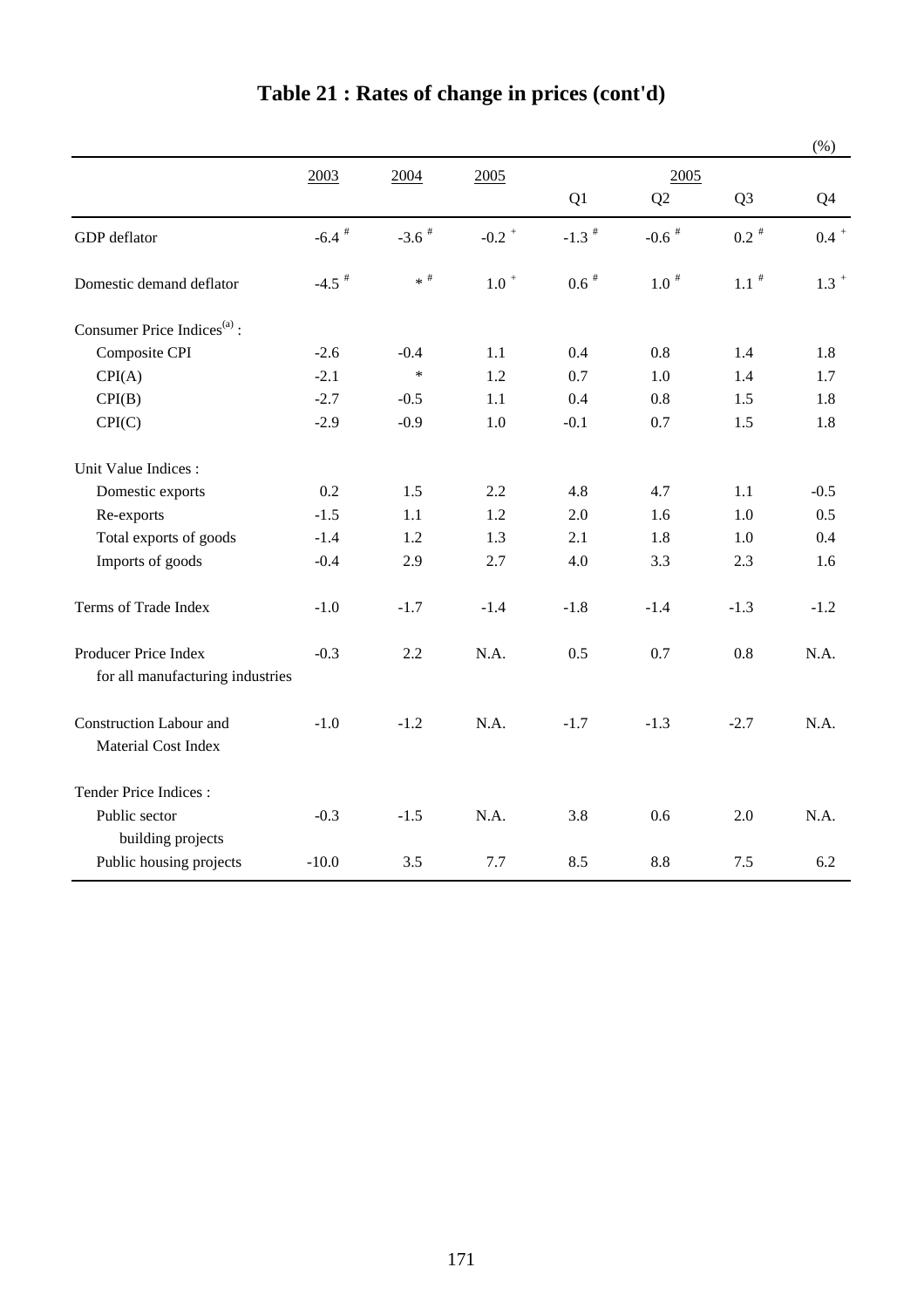|                                                |         |      |      |        |         |         |        | (% )   |
|------------------------------------------------|---------|------|------|--------|---------|---------|--------|--------|
|                                                | Weight  | 1996 | 1997 | 1998   | 1999    | 2000    | 2001   | 2002   |
| All items                                      | 100.0   | 6.3  | 5.8  | 2.8    | $-4.0$  | $-3.8$  | $-1.6$ | $-3.0$ |
| Food                                           | 26.67   | 3.9  | 3.6  | 1.9    | $-1.8$  | $-2.2$  | $-0.8$ | $-2.1$ |
| Meals bought away from home                    | (16.39) | 3.9  | 4.0  | 2.2    | $-1.2$  | $-0.9$  | $-0.3$ | $-1.5$ |
| Food, excluding meals bought<br>away from home | (10.28) | 3.9  | 3.0  | 1.5    | $-2.8$  | $-4.2$  | $-1.7$ | $-3.1$ |
| Housing <sup>(a)</sup>                         | 29.91   | 10.2 | 9.2  | 4.7    | $-5.1$  | $-8.2$  | $-3.1$ | $-5.7$ |
| Private housing rent                           | (24.59) | 10.7 | 9.1  | 5.5    | $-6.1$  | $-9.8$  | $-2.9$ | $-6.5$ |
| Public housing rent                            | (2.07)  | 8.3  | 13.5 | $-3.4$ | 1.4     | 1.1     | $-8.3$ | $-2.7$ |
| Electricity, gas and water                     | 2.98    | 5.0  | 5.0  | 1.4    | $-0.4$  | 3.6     | $-1.9$ | $-7.0$ |
| Alcoholic drinks and tobacco                   | 0.94    | 5.7  | 5.6  | 6.6    | 1.2     | $-0.9$  | 3.3    | 2.4    |
| Clothing and footwear                          | 4.13    | 8.3  | 8.4  | $-0.8$ | $-20.6$ | $-10.1$ | $-4.6$ | 0.7    |
| Durable goods                                  | 6.24    | 1.9  | 2.2  | 0.2    | $-6.3$  | $-4.6$  | $-7.1$ | $-6.3$ |
| Miscellaneous goods                            | 5.70    | 2.7  | 5.4  | 2.6    | $-0.7$  | 0.9     | 1.3    | 1.7    |
| Transport                                      | 9.01    | 6.2  | 4.0  | 3.9    | 0.5     | 1.0     | 0.4    | $-0.6$ |
| Miscellaneous services                         | 14.42   | 6.1  | 4.5  | 2.7    | $-1.3$  | $-0.2$  | 0.5    | $-2.3$ |

#### **Table 22 : Rates of change in Composite Consumer Price Index**

Notes : As from October 2000 onwards, the year-on-year rates of change are computed from the 1999/2000-based Consumer Price Indices series. For the earlier periods, the year-on-year rates of change are computed from the 1994/95-based CPI series.

- (a) Apart from "Private housing rent" and "Public housing rent", the "Housing" section also includes "Management fee and other housing charges" and "Tools and materials for housing maintenance".
- (\*) Change of less than 0.05%.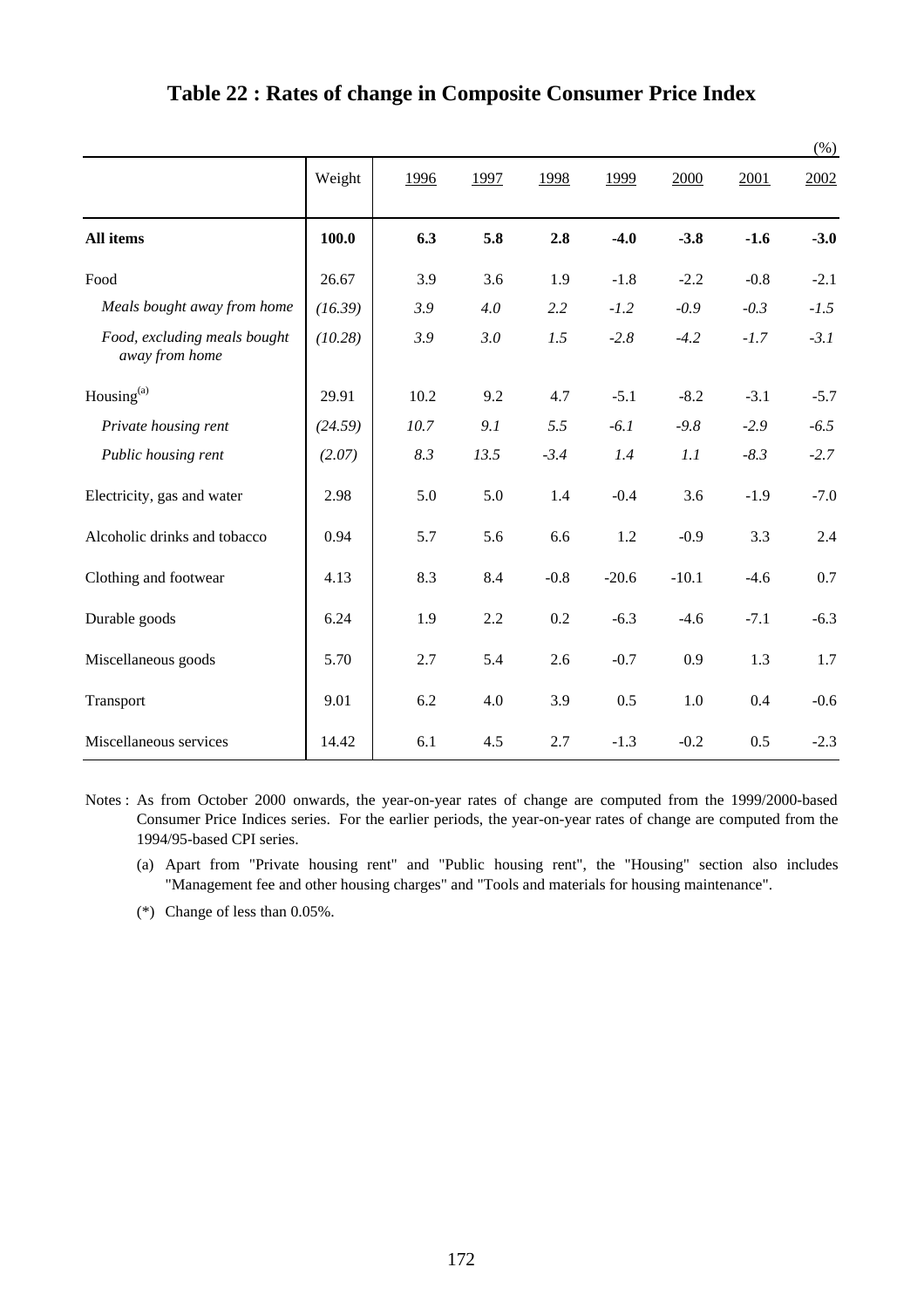|                                                |         |                      |        |        |        |                |                | $(\% )$ |
|------------------------------------------------|---------|----------------------|--------|--------|--------|----------------|----------------|---------|
|                                                | Weight  | 2003<br>2004<br>2005 |        |        | 2005   |                |                |         |
|                                                |         |                      |        |        | Q1     | Q <sub>2</sub> | Q <sub>3</sub> | Q4      |
| All items                                      | 100.0   | $-2.6$               | $-0.4$ | 1.1    | 0.4    | 0.8            | 1.4            | 1.8     |
| Food                                           | 26.67   | $-1.5$               | 1.0    | 1.8    | 1.9    | 1.9            | 1.9            | 1.5     |
| Meals bought away from home                    | (16.39) | $-1.5$               | 0.2    | 0.9    | 0.6    | 0.8            | 1.1            | 1.1     |
| Food, excluding meals bought<br>away from home | (10.28) | $-1.7$               | 2.5    | 3.3    | 3.9    | 3.6            | 3.3            | 2.3     |
| Housing <sup>(a)</sup>                         | 29.91   | $-4.8$               | $-5.2$ | $\ast$ | $-2.6$ | $-0.9$         | 1.0            | 2.7     |
| Private housing rent                           | (24.59) | $-6.3$               | $-6.6$ | $\ast$ | $-3.4$ | $-1.3$         | 1.3            | 3.3     |
| Public housing rent                            | (2.07)  | 9.1                  | 2.5    | 0.2    | 0.1    | 0.2            | 0.2            | 0.1     |
| Electricity, gas and water                     | 2.98    | 1.4                  | 11.4   | 4.2    | 4.1    | 5.1            | 3.2            | 4.3     |
| Alcoholic drinks and tobacco                   | 0.94    | 0.1                  | $\ast$ | 0.3    | 0.1    | 0.4            | 0.6            | 0.2     |
| Clothing and footwear                          | 4.13    | $-2.7$               | 6.4    | 1.9    | 3.4    | 2.2            | 2.2            | 0.1     |
| Durable goods                                  | 6.24    | $-6.4$               | $-2.2$ | $-2.0$ | $-2.2$ | $-1.9$         | $-1.7$         | $-2.1$  |
| Miscellaneous goods                            | 5.70    | 2.3                  | 3.6    | 2.4    | 1.5    | 2.1            | 2.7            | 3.2     |
| Transport                                      | 9.01    | $-0.4$               | 0.4    | 1.5    | 0.7    | 1.2            | 2.1            | 2.0     |
| Miscellaneous services                         | 14.42   | $-3.2$               | $-0.2$ | 1.1    | 1.4    | 0.7            | 0.8            | 1.4     |

# **Table 22 : Rates of change in Composite Consumer Price Index (cont'd)**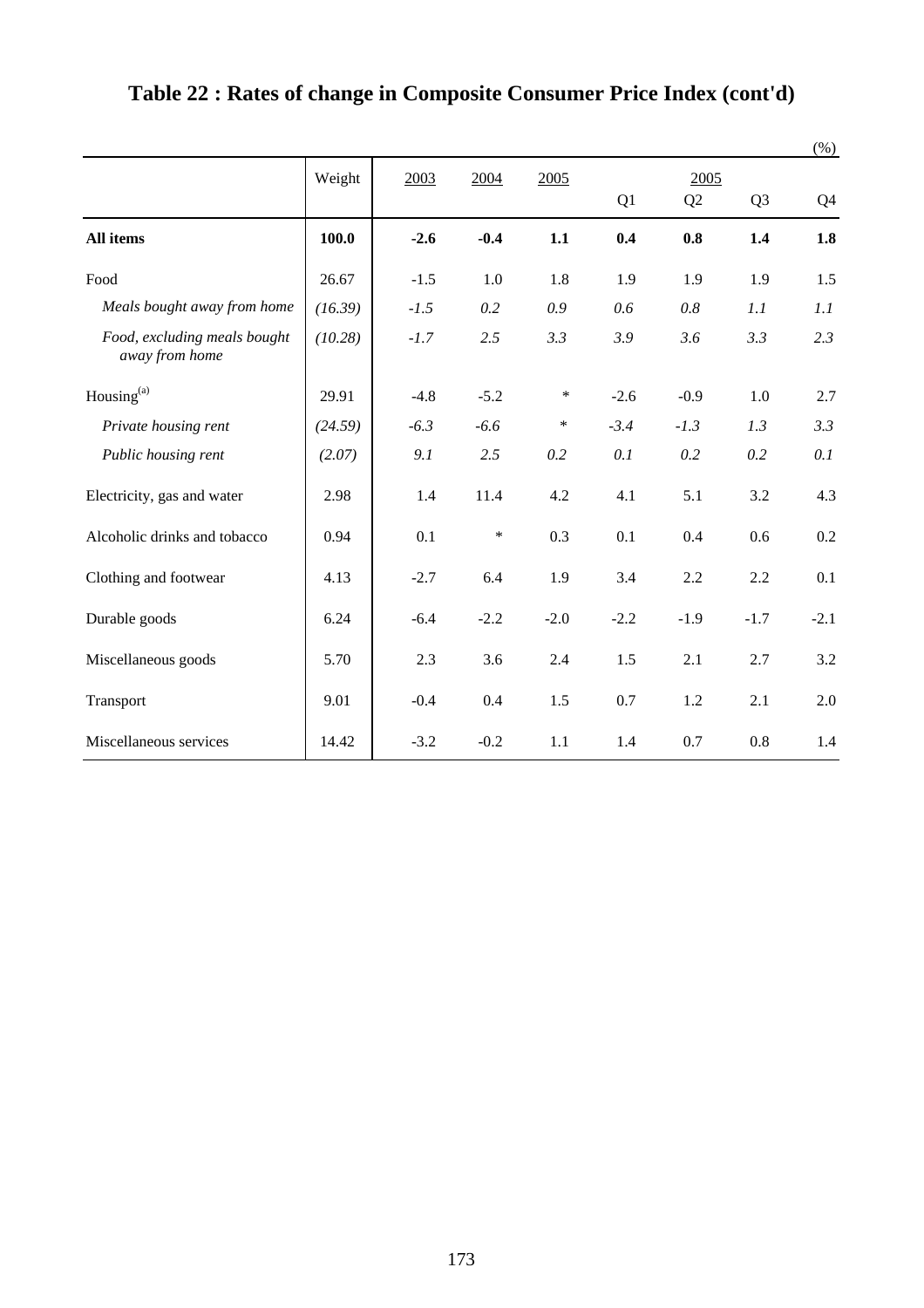|                                           |        |        |        |        |        |        | $(\%)$  |
|-------------------------------------------|--------|--------|--------|--------|--------|--------|---------|
|                                           | 1996   | 1997   | 1998   | 1999   | 2000   | 2001   | 2002    |
| Private consumption<br>expenditure        | 5.2    | 3.9    | 2.1    | $-5.2$ | $-4.5$ | $-1.0$ | $-3.4$  |
| Government consumption<br>expenditure     | 6.5    | 6.4    | 2.6    | $-0.1$ | $-1.9$ | 1.1    | $-0.6$  |
| Gross domestic fixed<br>capital formation | 2.0    | 6.0    | $-7.2$ | 0.4    | $-3.8$ | $-6.6$ | $-10.1$ |
| Total exports of goods                    | $-0.7$ | $-1.9$ | $-3.3$ | $-3.4$ | $-0.5$ | $-2.6$ | $-2.9$  |
| Imports of goods                          | $-1.2$ | $-1.9$ | $-4.4$ | $-2.6$ | 0.8    | $-3.5$ | $-4.2$  |
| Exports of services                       | 2.1    | 0.8    | $-5.1$ | $-3.1$ | 1.6    | $-4.3$ | $-2.2$  |
| Imports of services                       | $-0.1$ | 0.7    | $-3.6$ | $-0.3$ | $-0.3$ | $-1.1$ | 0.4     |
| <b>Gross Domestic Product</b>             | 5.8    | 5.6    | 0.2    | $-5.8$ | $-5.6$ | $-1.8$ | $-3.5$  |
| Total final demand                        | 1.7    | 1.3    | $-2.3$ | $-3.7$ | $-2.7$ | $-2.6$ | $-3.7$  |
| Domestic demand                           | 4.9    | 4.5    | 0.4    | $-2.3$ | $-5.0$ | $-2.3$ | $-4.9$  |

# **and its main expenditure components Table 23 : Rates of change in implicit price deflators of GDP**

Notes :  $(#)$ Revised figures.

(+) Preliminary figures.

(\*) Change of less than 0.05%.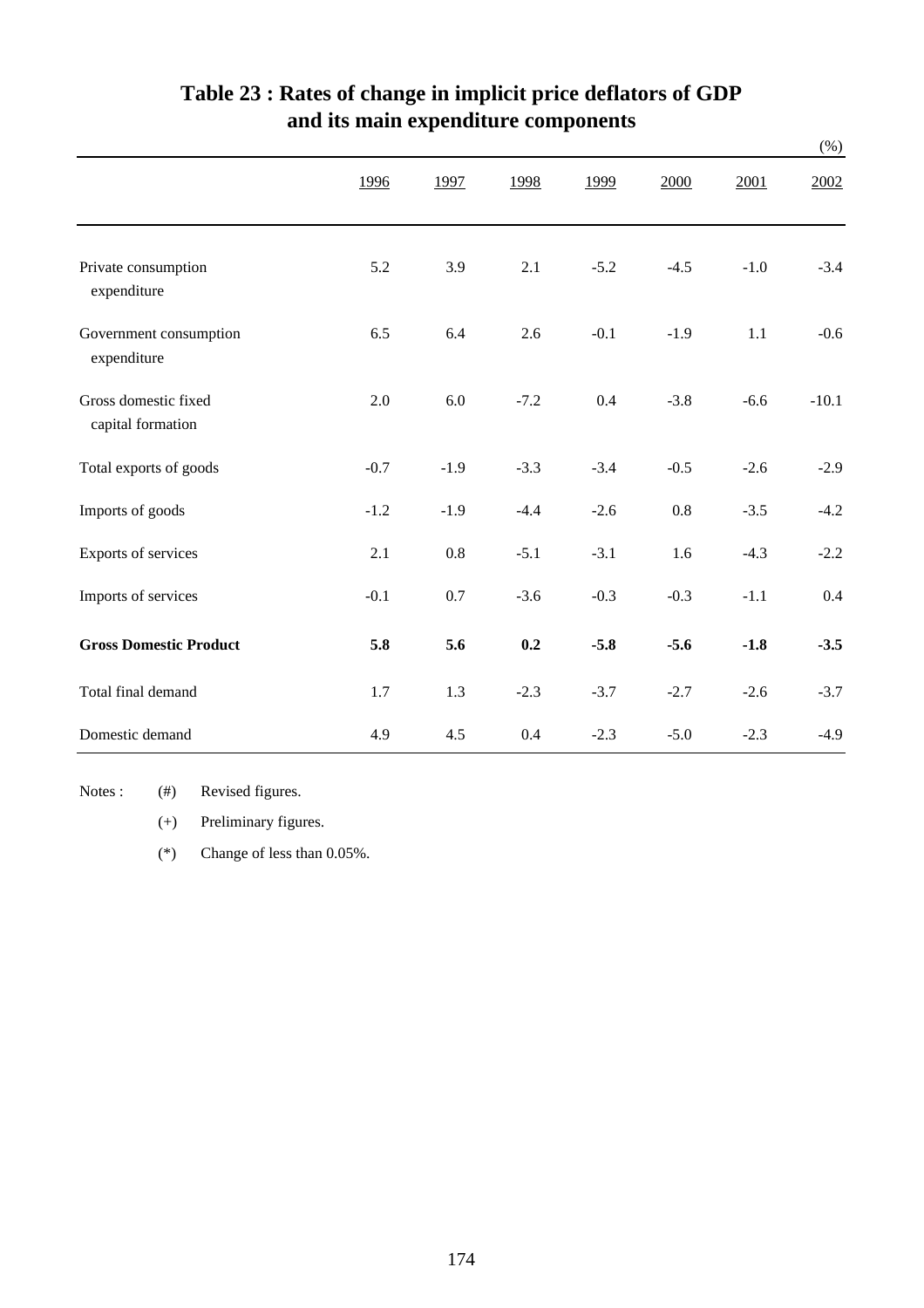|                                           |                                    |                     |          |           |           |           | $(\%)$ |  |  |
|-------------------------------------------|------------------------------------|---------------------|----------|-----------|-----------|-----------|--------|--|--|
|                                           | $2003^{\frac{\text{#}}{\text{}}}\$ | $2004$ <sup>#</sup> | $2005^+$ |           | 2005      |           |        |  |  |
|                                           |                                    |                     |          | $Q1^{\#}$ | $Q2^{\#}$ | $Q3^{\#}$ | $Q4^+$ |  |  |
| Private consumption<br>expenditure        | $-2.9$                             | $-0.5$              | 1.6      | 0.7       | 1.6       | 1.5       | 2.8    |  |  |
| Government consumption<br>expenditure     | $-2.7$                             | $-2.9$              | $-1.7$   | $-1.8$    | $-1.6$    | $-1.7$    | $-1.6$ |  |  |
| Gross domestic fixed<br>capital formation | $-9.4$                             | 2.1                 | 0.8      | 2.3       | 1.8       | 1.3       | $-2.2$ |  |  |
| Total exports of goods                    | $-2.0$                             | 0.5                 | $-0.1$   | 1.3       | 0.4       | $-0.2$    | $-1.3$ |  |  |
| Imports of goods                          | $-0.9$                             | 2.5                 | 1.3      | 2.9       | 1.8       | 0.8       | $\ast$ |  |  |
| Exports of services                       | $-3.4$                             | 0.4                 | 3.1      | 2.6       | 3.0       | 3.3       | 3.2    |  |  |
| Imports of services                       | 2.6                                | 4.0                 | 1.3      | 2.6       | 2.4       | 0.9       | $-0.6$ |  |  |
| <b>Gross Domestic Product</b>             | $-6.4$                             | $-3.6$              | $-0.2$   | $-1.3$    | $-0.6$    | 0.2       | 0.4    |  |  |
| Total final demand                        | $-3.0$                             | 0.4                 | 0.8      | 1.3       | 1.0       | 0.7       | 0.1    |  |  |
| Domestic demand                           | $-4.5$                             | $\ast$              | 1.0      | 0.6       | 1.0       | 1.1       | 1.3    |  |  |

# **Table 23 : Rates of change in implicit price deflators of GDP and its main expenditure components (cont'd)**